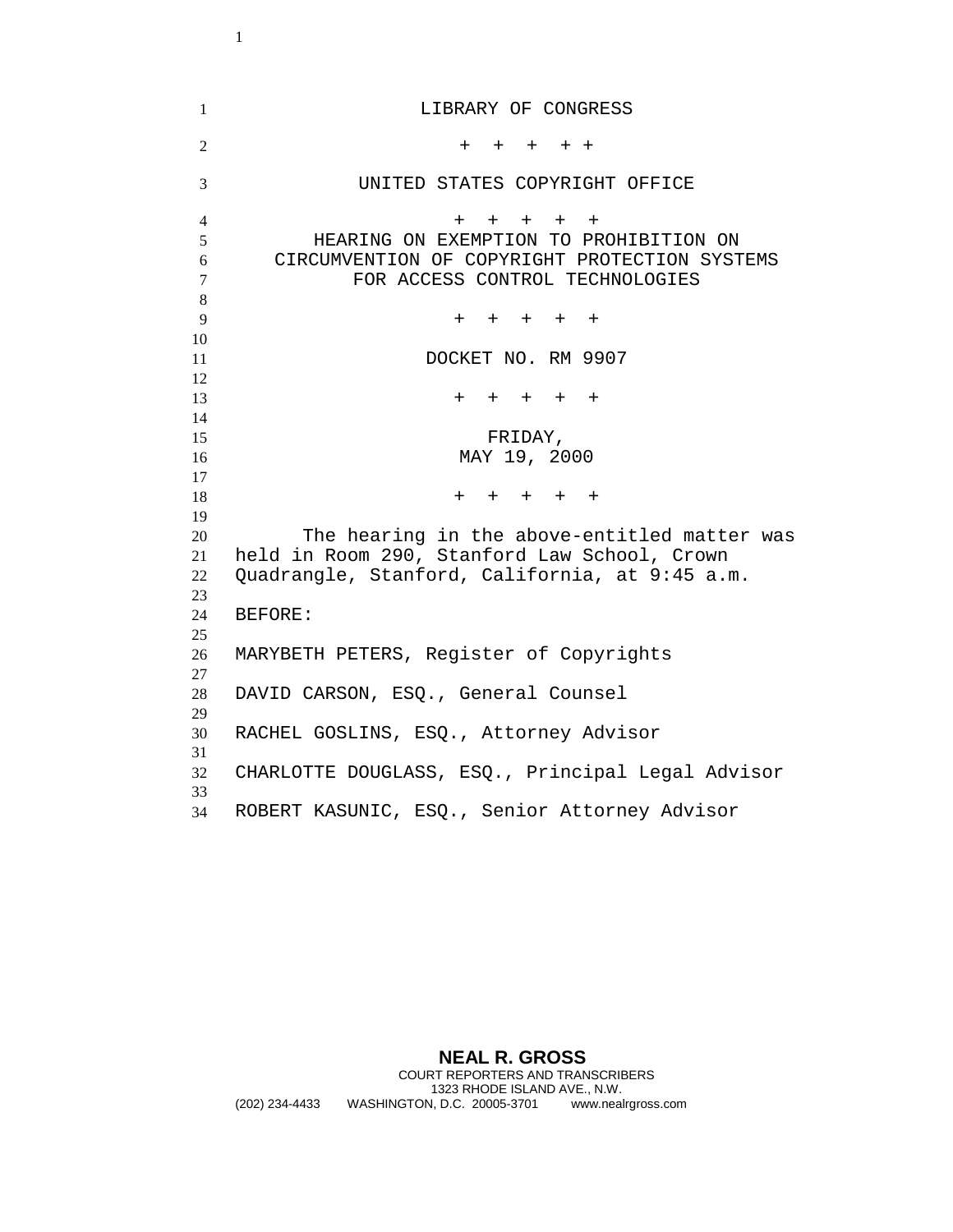1  $I-N-D-E-X$  Panel I: Paul Hughes 4 Business Software Alliance, Adobe Systems 8 Emery Simon 17 BSA Fred Weingarten 30 American Library Association Panel II: 17 Steve Metalitz 116 Panel III: Robin Gross 171 Electronic Frontier Foundation Dean Marks 186 Motion Picture Association of America Riley Russell 205 Sony Computer Entertainment America Jonathan Hangartner 221 Bleem, Inc. Morton Goldberg 231 Cowan, Liebowitz & Latman, P.C. 

**NEAL R. GROSS**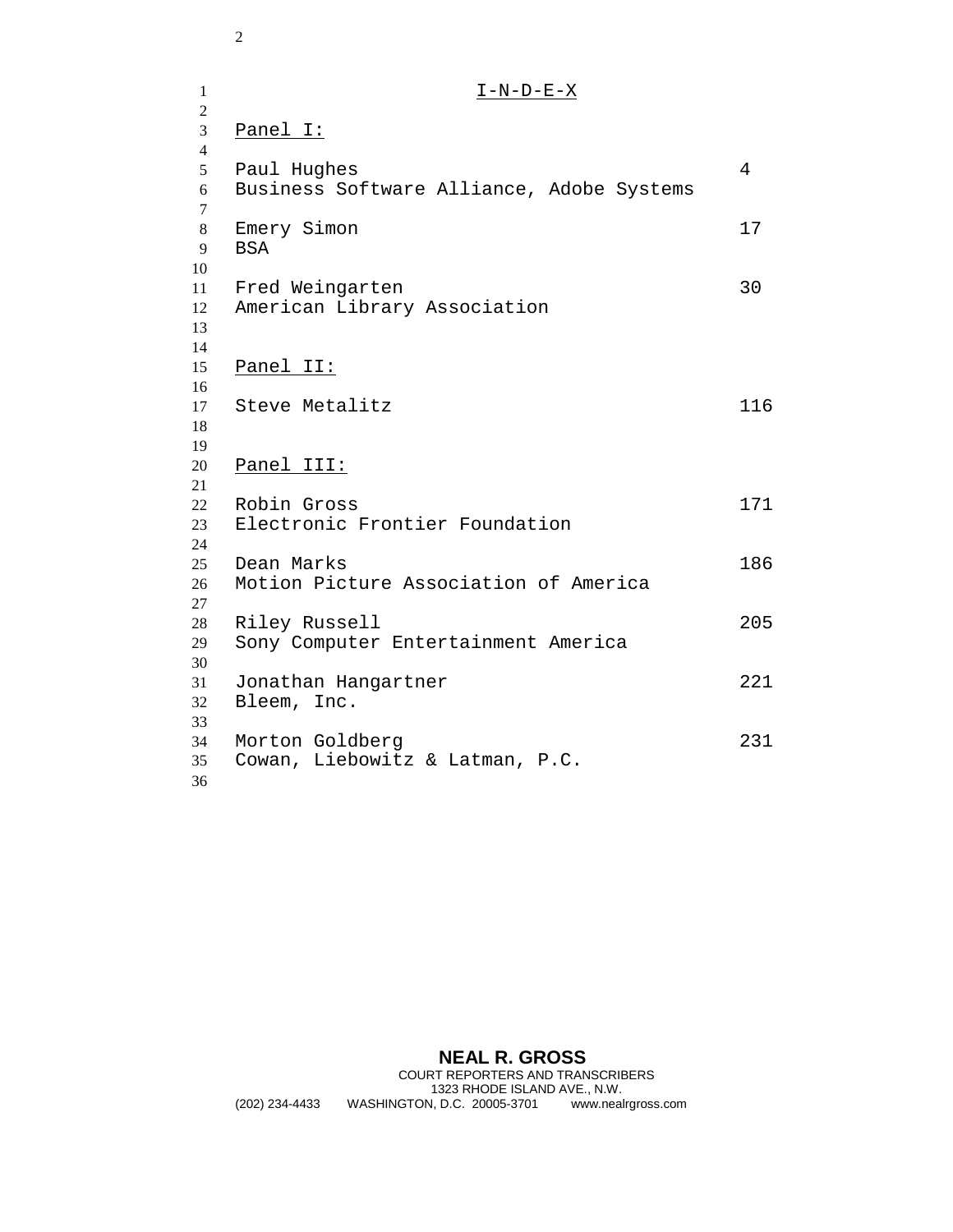P-R-O-C-E-E-D-I-N-G-S

(9:45 a.m.)

 MS. PETERS: Good morning. We're going to start our second day of hearings here at Stanford University Law School. Yesterday I made an opening statement. I will not repeat it. It is outside for those who are not aware of it.

 This morning we have several witnesses from the Business Software Alliance. We have Paul Hughes of Adobe Systems, Incorporated, and then we have Emery Simon representing DSA.

 We were supposed to have Steve Metalitz representing a wide range of copyright owners. He is stuck in Chicago because of bad weather. He may be getting on a plane and may be able to join us this afternoon, but we're not sure about that. And that may cause adjustment of the starting time this afternoon. We'll know by the end of this morning what we'll be doing. Also with us is Frederick Weingarten, representing the American Library Association.

 So we will start with Business Software Alliance, and between the two of you, you decide who's going first. Paul? Okay.

**NEAL R. GROSS** COURT REPORTERS AND TRANSCRIBERS 1323 RHODE ISLAND AVE., N.W. (202) 234-4433 WASHINGTON, D.C. 20005-3701 www.nealrgross.com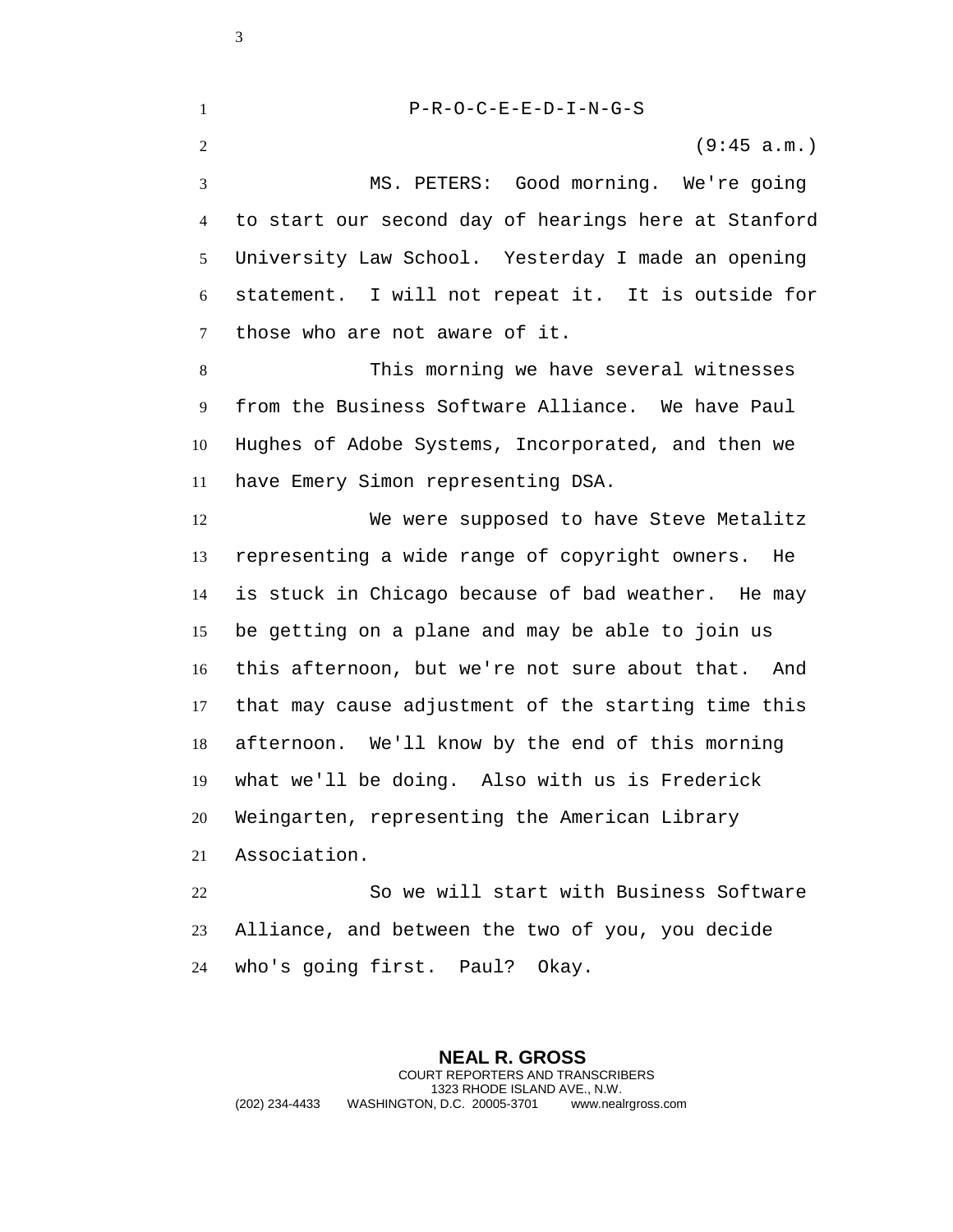MR. HUGHES: Good morning. My name is Paul Hughes, and I'm Public Policy Advisor at Adobe Systems. On behalf of Adobe, I would like to express my appreciation for the opportunity to appear before you today at this important rulemaking hearing required by the Digital Millennium Copyright Act.

 Before turning to certain specific issues raised by this rulemaking proceeding, I would like to talk about the critical importance of 11 Section 1201 of the DMCA and Section  $1201(a)(1)(A)$ , specifically, to software companies like Adobe which confront a serious and pervasive piracy problem. The anticircumvention rules enacted by the Congress in the DMCA are the results of a deliberate and considered response by the Congress to two facts: dissemination of works in digital form poses very real piracy threats to copyright holders; and the use of technological measures to thwart such piracy is needed to ensure the availability of legitimate copyrighted works.

 Let me tell you a little bit about Adobe. Our chairmen, John Warnock and Chuck Geschke, founded the company in 1982 with a very modest business plan. They envisioned employing

**NEAL R. GROSS** COURT REPORTERS AND TRANSCRIBERS 1323 RHODE ISLAND AVE., N.W. (202) 234-4433 WASHINGTON, D.C. 20005-3701 www.nealrgross.com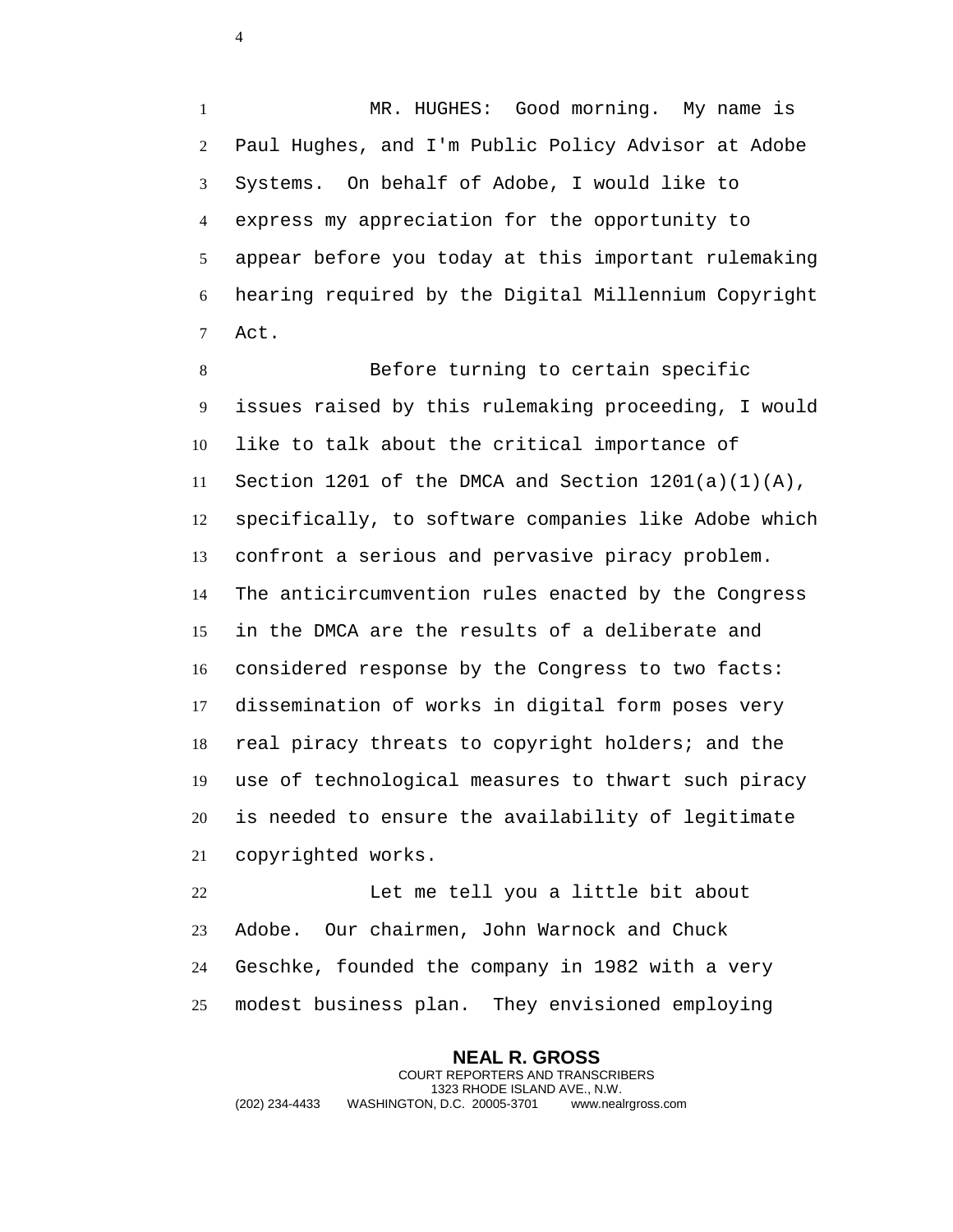around 40 people in what was effectively a copy shop, doing typesetting based on their Adobe PostScript printer language.

 Unfortunately, they failed in that business plan but instead launched Adobe PostScript and PageMaker and went on to launch the desktop publishing revolution. Today Adobe offers software for web, print and multimedia publishing. It's graphic design, imaging, dynamic media and other software tools enable customers to create and deliver visually-rich content across all media. We are now the third largest personal computer software company in the United States, with annual revenues of a hair over a billion dollars. And it's obviously no exaggeration to say we wouldn't exist -- in our current form, at least -- were it not for the very strong intellectual property laws in the United States that have

 protected the creative work of all of us who work at Adobe.

 Software has the dubious distinction of being both the copyrighted work distributed exclusively in digital form to which technological protection measures were applied and also being the

**NEAL R. GROSS** COURT REPORTERS AND TRANSCRIBERS 1323 RHODE ISLAND AVE., N.W. (202) 234-4433 WASHINGTON, D.C. 20005-3701 www.nealrgross.com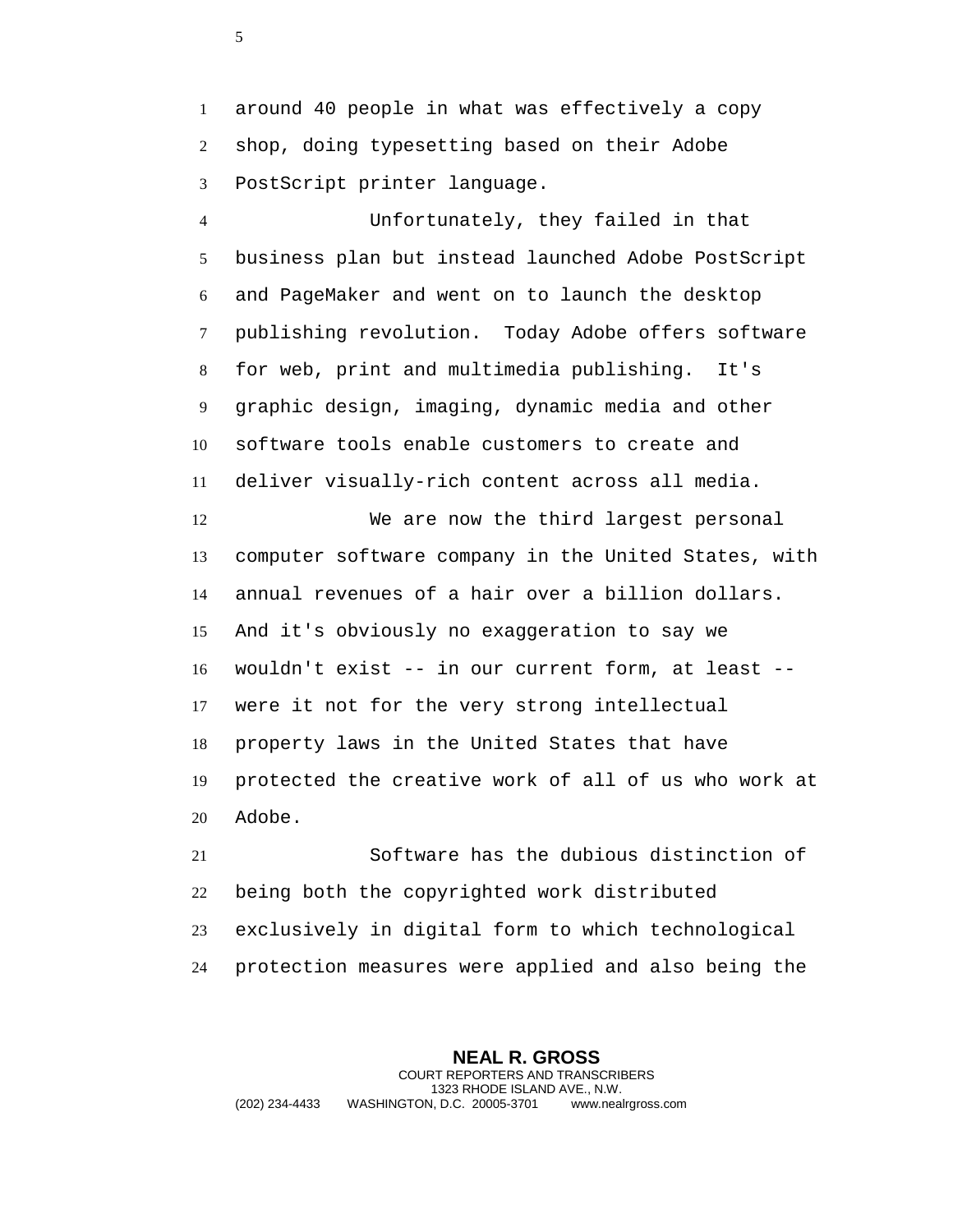first type of copyrighted work to be exposed to massive digital piracy.

 The markets for software are changing rapidly. With the establishment of the Internet as a major avenue for distributing software products, we see both a major business opportunity and a major potential threat.

 First, I'd like to talk about the opportunity presented by the Internet. It provides tremendous prospects for all types of products and services to be provided and distributed more quickly, more efficiently and more cost-effectively worldwide. Forrester Research estimates that annual e-commerce sales just among businesses totaled \$100 billion last year and will reach \$1.33 trillion worldwide by 2003.

 Technology products and, obviously, software in particular are leading the way in online distribution and are obvious candidates for such distribution. IDC, one of the major research firms in the information technology sector, predicts that the worldwide market for electronic commerce in software reached \$3.5 billion last year and will grow to \$32.9 billion by 2003, as more businesses and consumers become familiar with shopping on the

**NEAL R. GROSS** COURT REPORTERS AND TRANSCRIBERS 1323 RHODE ISLAND AVE., N.W. (202) 234-4433 WASHINGTON, D.C. 20005-3701 www.nealrgross.com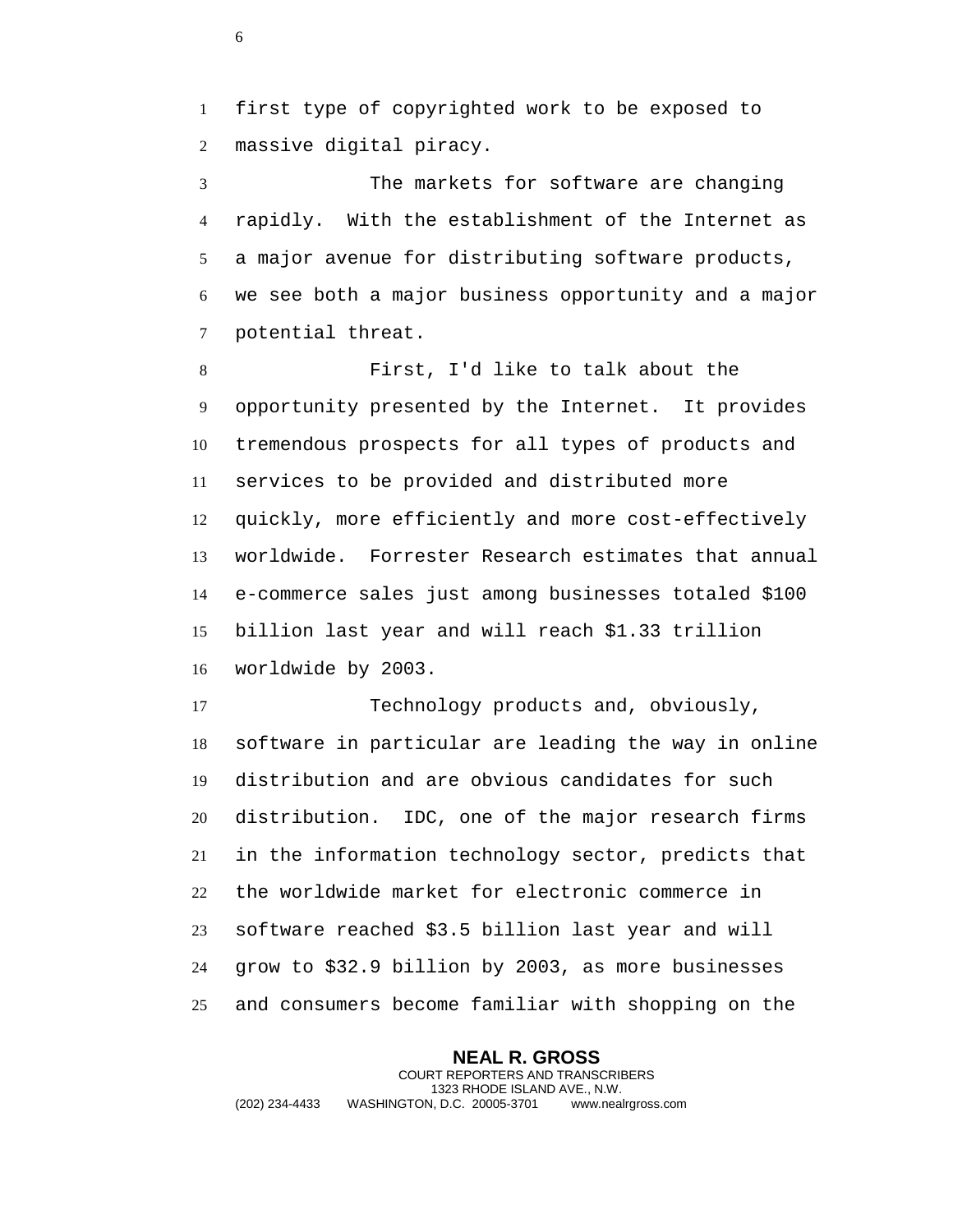Net. According to some estimates, as much as 70 percent of software will be sold online by 2005. So that's the good news.

 Now, the threat. Unfortunately, like other criminals, Internet pirates are ingenious and adaptive, constantly finding new ways to adapt for illicit purposes the very technology that has made e-commerce possible.

 To give you a sobering example, if you search on the Internet today, you will find over 2 million web pages offering links to or otherwise talking about "warez," the Internet slang word for illegal copies of software.

 This rough indicator of the problem has increased substantially over the past three years, from 100,000 web page hits two years ago to 900,000 last year, and to over 2 million today. Virtually every software product now available on the market can be located on one of these sites, including all Adobe products.

 Indeed, the Business Software Alliance estimates that, of business software in use today worldwide, fully 37 percent of it is pirated. And that figure doesn't include consumer software,

**NEAL R. GROSS** COURT REPORTERS AND TRANSCRIBERS 1323 RHODE ISLAND AVE., N.W. (202) 234-4433 WASHINGTON, D.C. 20005-3701 www.nealrgross.com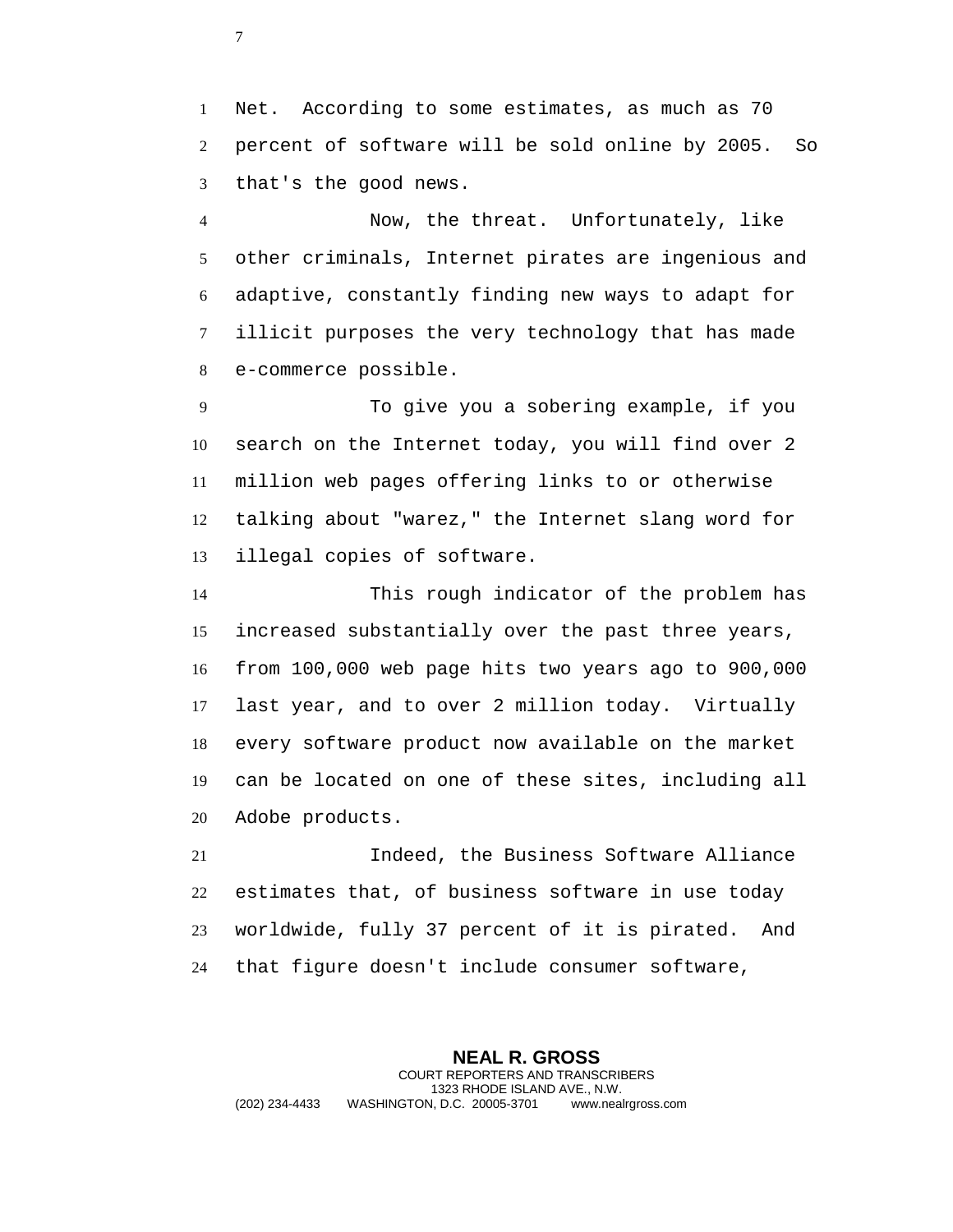games, things like that, for which the piracy rate frankly, I believe, is probably far higher.

 To protect ourselves against pirates, the software industry has used a variety of technological protection measures. Often, these measures require a person loading a computer program on their system to enter a passcode or serial number as part of the installation process. If the wrong code is entered the software cannot be installed or accessed.

 More recently, the industry has used a variety of encryption technologies. For example, to access certain antivirus products purchased online and downloaded, the recipient needs a decryption key which is sent by separate e-mail.

 As the marketplace for computer programs has developed, it has also become the practice of most developers of business software products to license their works to their customers. This has proved to be a most efficient means of making these works available to both vendors and consumers.

 A business or other user will often receive a single copy of the work, and the license will authorize the use of that product by a specified number of persons. This practice, often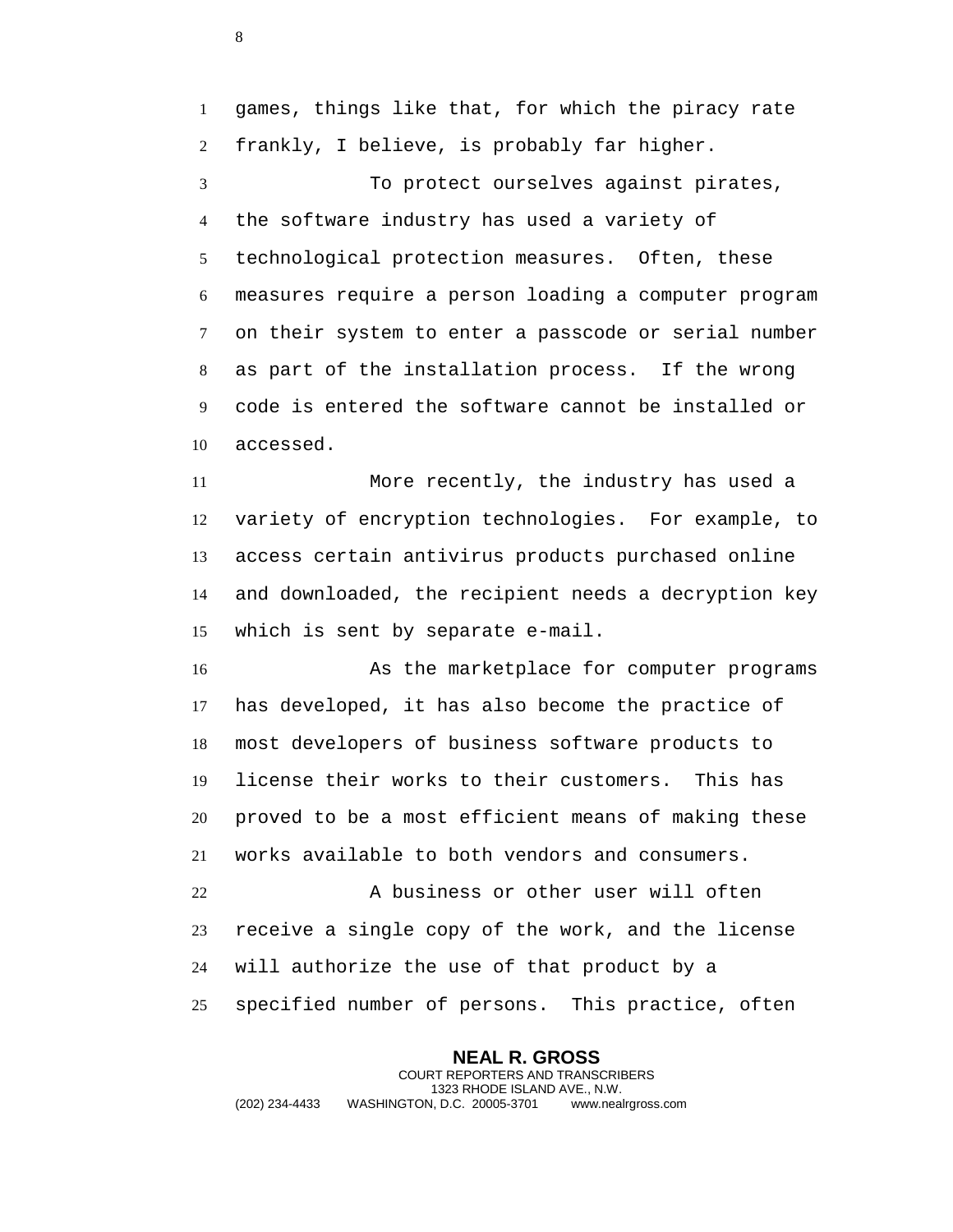referred to as "site licensing," is now an industry standard. And to ensure that only authorized persons use the software, loading a specific copy of the work in a computer often requires the application of a serial number, password or access code to ensure that the person is legally entitled to access and use the software.

 Of course, hackers have adapted. Today hacker sites offer serial numbers, access codes and software program "patches" that bypass or circumvent encryption or other technical protections that the copyright owner may have employed. Using a popular search engine again, and searching this time for the word "crackz" -- always with that great "z" -- we recently found over one million web pages which make available such patches, many of which are specifically designed to defeat technological protection measures.

 To give just one example, an enterprising hacker has written a small utility program called "The Adobe Serial Number Generator," that unfortunately does exactly what it's name suggests. It will generate usable -- but illicit -- pirate serial numbers that enable access to our

**NEAL R. GROSS** COURT REPORTERS AND TRANSCRIBERS 1323 RHODE ISLAND AVE., N.W. (202) 234-4433 WASHINGTON, D.C. 20005-3701 www.nealrgross.com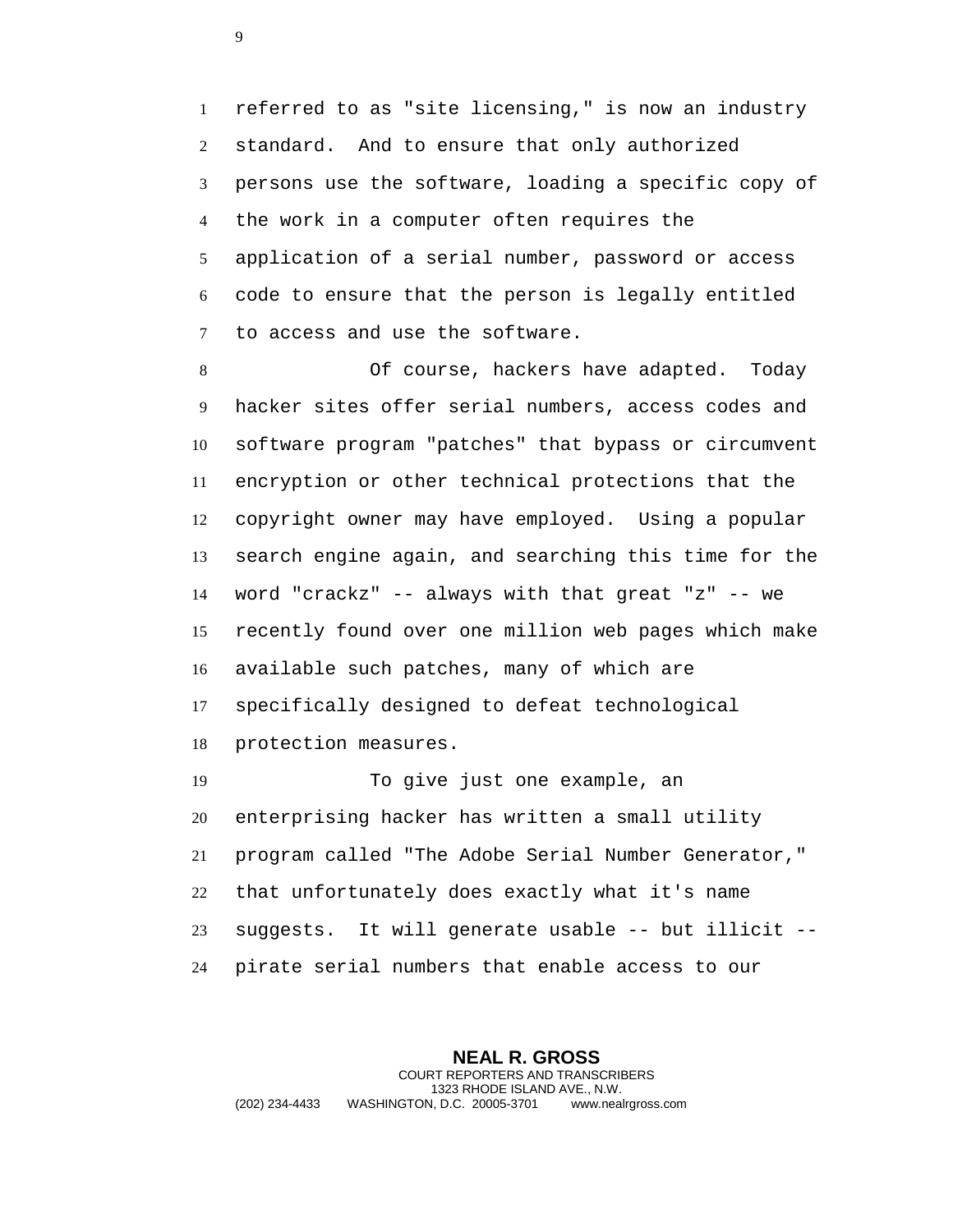products and updaters by those who do not have legitimate licensed copies of our programs. The making, distribution, and use of this pirate serial number generator is analogous to selling burglar tools or unauthorized satellite tv descramblers. The latter two categories of devices are illegal under state and federal laws and Congress intended to do the same thing with copyright circumvention devices -- make them illegal. From our industry's perspective, 1201(a)(1)(A) is an indispensable legal tool needed to prevent piracy and distribution of these illegal access codes and patches designed to defeat technological protection measures. We believe that it is self-evident that the Congress recognized the critical nature of this cause of action. That is why it is part of the law, and why this Administration pushed hard for the anticircumvision provisions of the WIPO Copyright Treaty that the DMCA implements. The fact that Congress saw fit to establish this rulemaking cannot be treated as an opportunity to overrule the will of the Congress. The consequences for Adobe, and for

**NEAL R. GROSS** COURT REPORTERS AND TRANSCRIBERS 1323 RHODE ISLAND AVE., N.W. (202) 234-4433 WASHINGTON, D.C. 20005-3701 www.nealrgross.com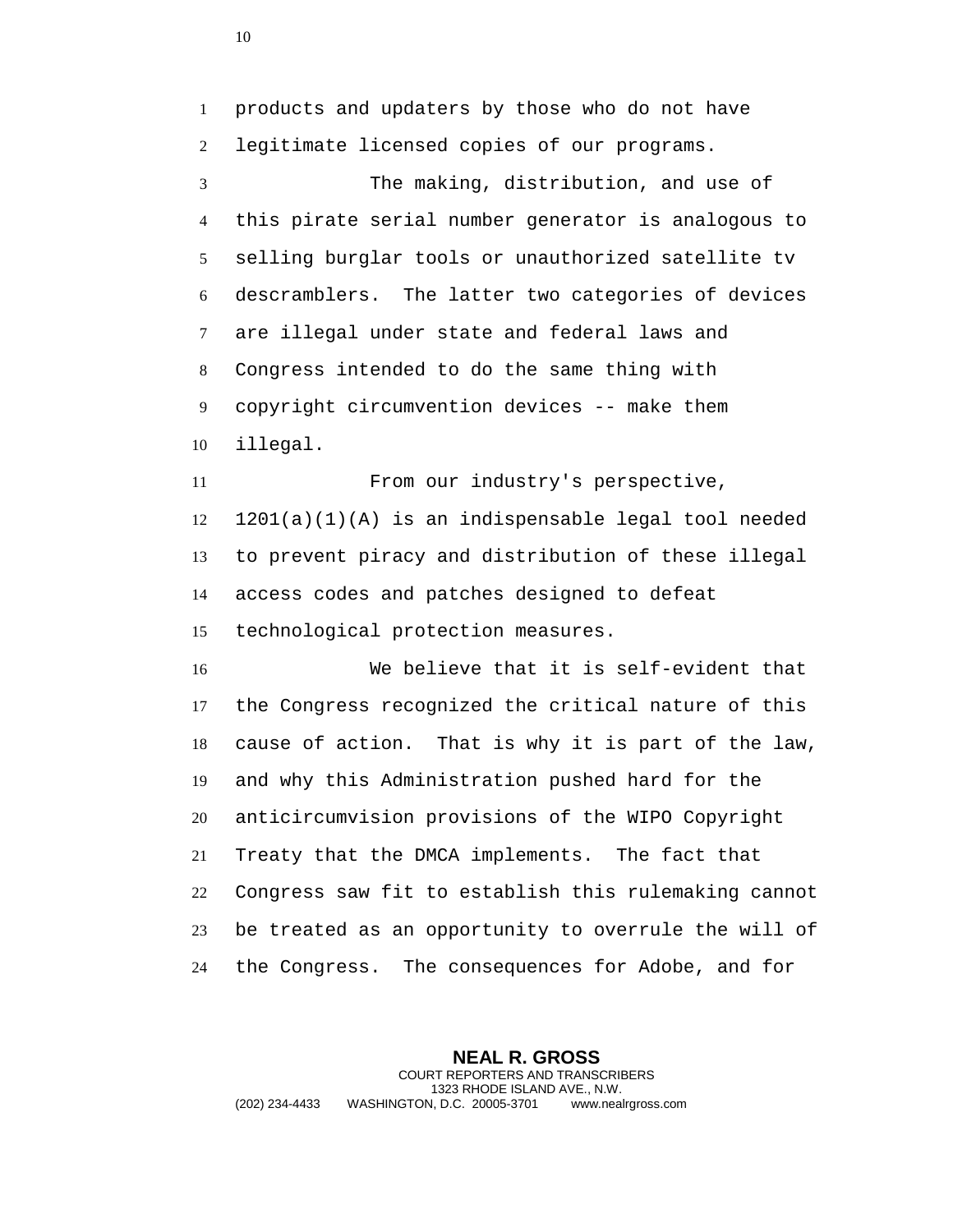the software industry as a whole, would be disastrous.

 The vast majority of the comments submitted suggest that the anticircumvention cause of action as a whole should be suspended. We, obviously, strongly disagree. In addition, such an action is not within the scope of this rulemaking, and I'll have more on that in just a moment. 9 A great many other submissions argue that non-infringing uses of works, such as those contemplated under the fair use provisions of the Copyright Act, somehow trump the copyright holders right to license and enjoy their property interest. Again, that issue is not the subject of this rulemaking, but much has been made of the supposed danger, such as the development of pay-per- use business models which may develop if this cause of action goes into effect. The argument that possible non- infringing uses of works deserve a higher level of consideration than the copyright owners' interests

has been the subject of much attention recently,

 including recent litigation. We believe these arguments to be ill-founded.

**NEAL R. GROSS** COURT REPORTERS AND TRANSCRIBERS 1323 RHODE ISLAND AVE., N.W. (202) 234-4433 WASHINGTON, D.C. 20005-3701 www.nealrgross.com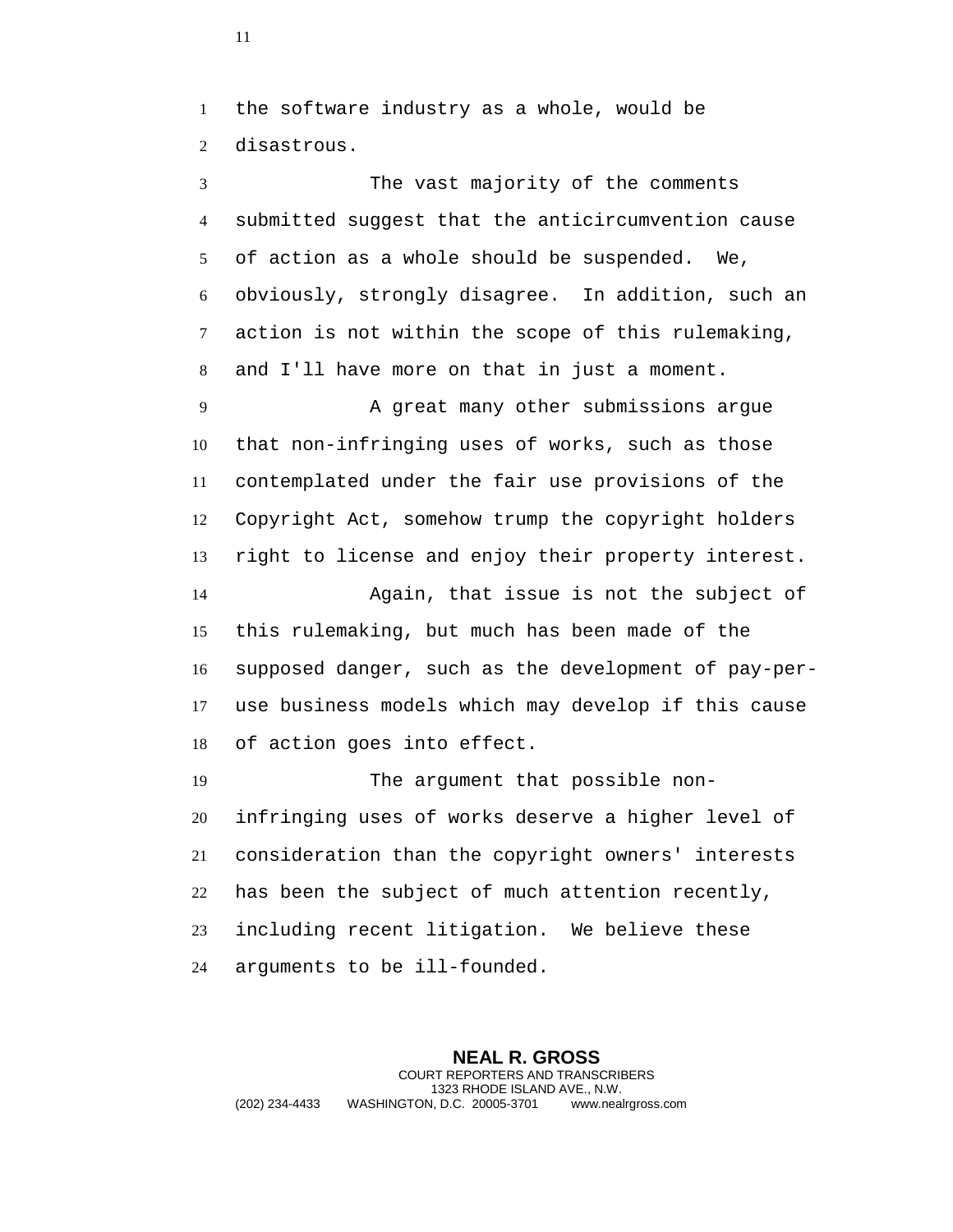1 For example, in the recent UMG 2 Recordings, Inc. v. MP3.Com, MP3.Com made this very argument, and the judge had no trouble disposing of the argument. He wrote:

 "Finally, regarding Defendant's purported reliance on other factors (analyzing the four fair-use factors set out in Section 107), this essentially reduces the claim that My.MP3.com provides a useful service to consumers... Copyright, however, is not designed to afford consumers' protection, or convenience, but rather, to protect the copyright holders' property interests.

 Moreover, as a practical matter, Plaintiffs have indicated no objection in principle to licensing their recordings to companies like MP3.com; they simply want to make sure they get the remuneration the law reserves for them as holders of copyrights in creative works.

 Stripped to its essence, Defendant's "consumer protection" argument amounts to nothing more than a bald claim that Defendant should be able to misappropriate Plaintiff's property simply because there is a consumer demand for it. This hardly appeals to the conscience of equity."

**NEAL R. GROSS** COURT REPORTERS AND TRANSCRIBERS 1323 RHODE ISLAND AVE., N.W. (202) 234-4433 WASHINGTON, D.C. 20005-3701 www.nealrgross.com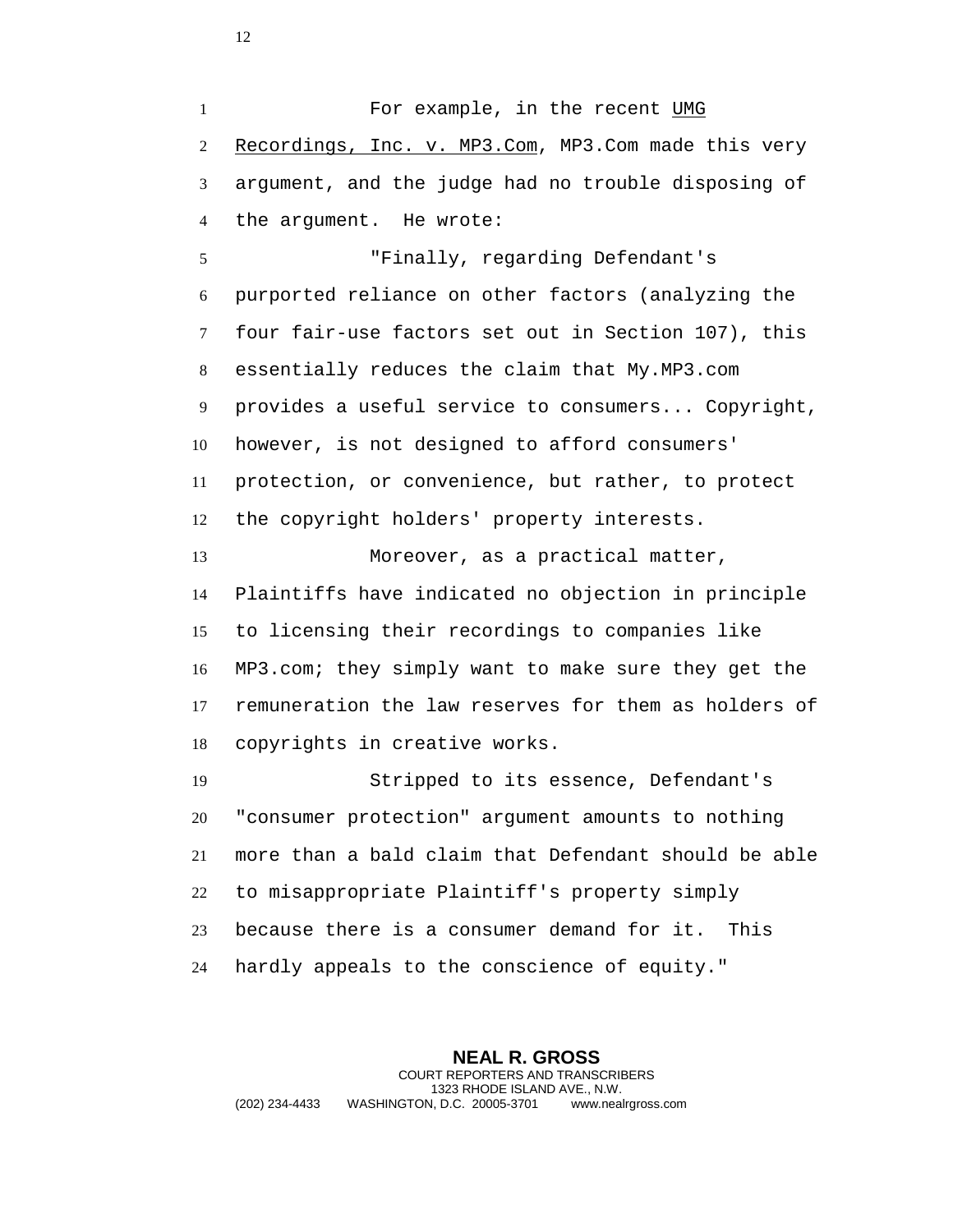As Judge Rakoff makes clear, the goal of the Copyright Act is, in part, to enable copyright owners to license their works for a fee. There is nothing wrong or inappropriate about this. The fact that access control technologies facilitate such forms of commercialization of works is not only consistent with the intent of the Copyright Act generally, but the specific intent of Congress in 9 enacting Section  $1201(a)(1)(A)$ .

 Turning to specifics, the goals of this proceeding are clearly spelled out in the statute and relevant legislative history. Those who assert that the effective date of the Section 1201(a)(1)(A) prohibition should be further delayed shoulder an extraordinarily high burden of persuasion. They must demonstrate -- and I'm quoting here -- "through highly specific, strong and persuasive" evidence -- and now I'm not quoting -- a likelihood that, over the next three years, the net impact of outlawing theft of passwords, unauthorized decryption or descrambling, and similar acts of circumvention will be to harm substantially the ability to make licensed, permitted or other non-infringing uses of specifically defined "classes" of copyrighted materials.

**NEAL R. GROSS** COURT REPORTERS AND TRANSCRIBERS 1323 RHODE ISLAND AVE., N.W. (202) 234-4433 WASHINGTON, D.C. 20005-3701 www.nealrgross.com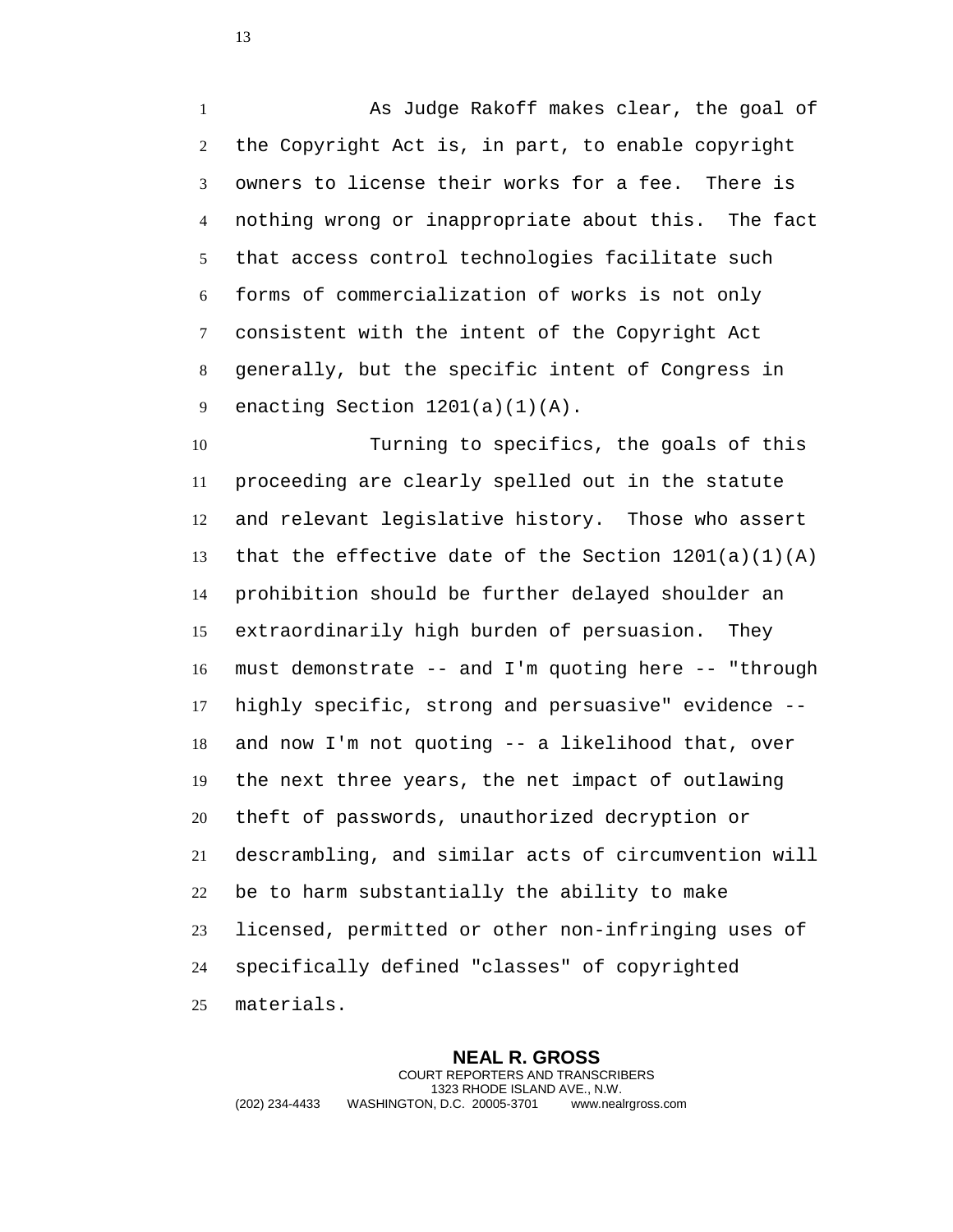The arguments present in the submissions and the oral testimony make a number of arguments why the cause of action should not go into effect. We believe that each of these fails to make the case required by law.

 Many submissions argue that Section 1201(a)(1)(A) should not come into effect on October 28, 2000 for any class of work. We believe that this would have the same effect as overturning the law through rulemaking, which I submit would clearly be wrong. Had Congress intended this as a possibility, it would not have enacted the cause of action at all.

 The statute, by speaking about specific classes of works, clearly directs the Librarian to examine, on a case-by-case basis, the balance of interests in each case. The case must be persuasive and compelling, and addressed to specific classes of works, and not to broad types of works such as, for example, software.

 A number of submissions are devoted to arguments specific to the software industry. These submissions argue that 1201(a)(1)(A) would impede reverse engineering of software. The interrelation between anticircumvention rules and acts of reverse

**NEAL R. GROSS** COURT REPORTERS AND TRANSCRIBERS 1323 RHODE ISLAND AVE., N.W. (202) 234-4433 WASHINGTON, D.C. 20005-3701 www.nealrgross.com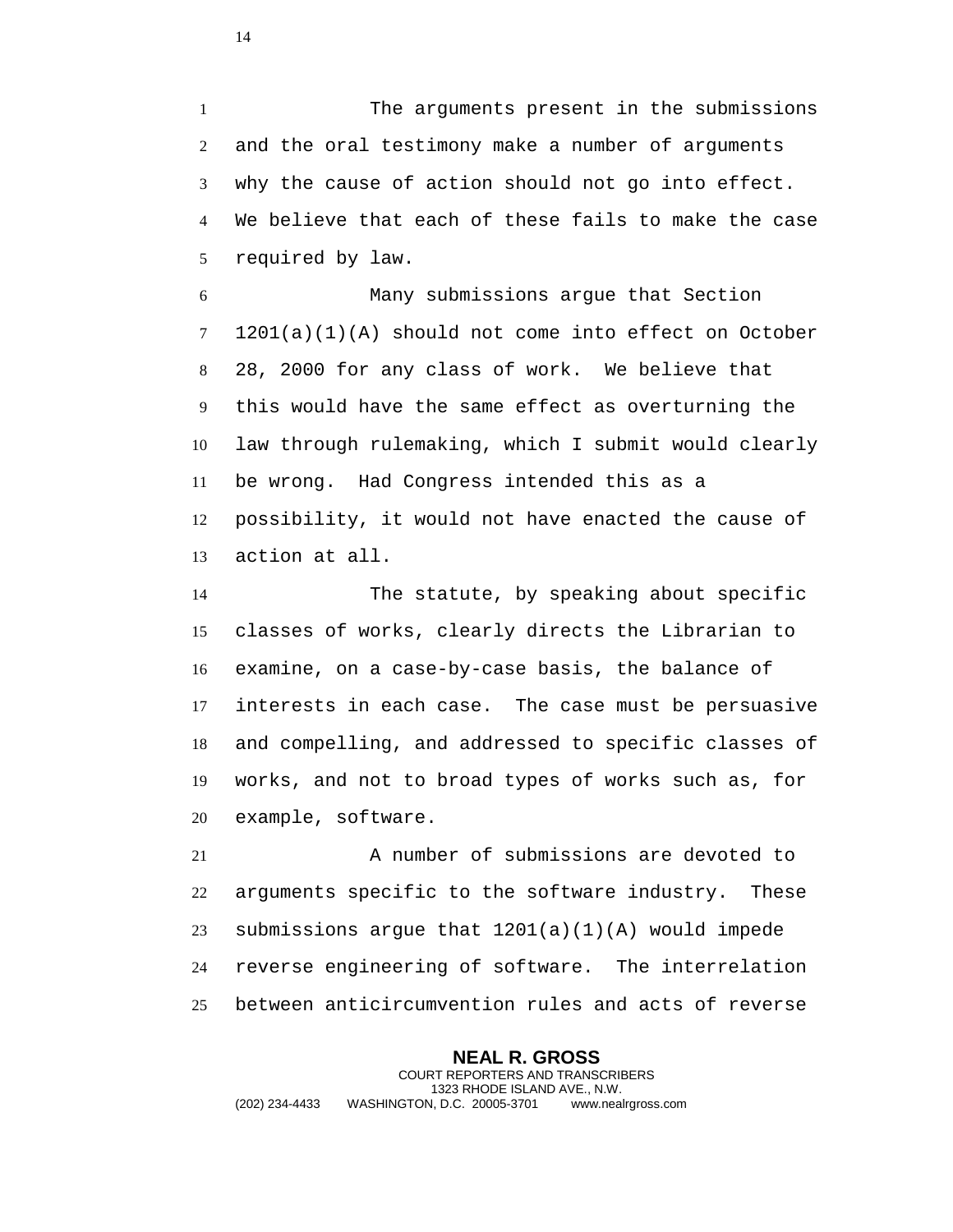engineering -- and by which I mean legitimate acts of studying and analyzing the computer program -- were considered in detail by the Congress in the course of its very long deliberations on the Digital Millennium Copyright Act.

 Section 1201(f), as you know, was added by the Senate during its consideration of the Act. That section is a specific exception to 1201(a)(1)(A) and thus reflects the deliberate judgment of the Congress in respect of exceptions determined to be appropriate. The legislative history of the Senate bill makes clear that the specific intent of the Senate in adding Section 1201(f) was "to ensure that the effect of current case law interpreting the Copyright Act is not changed by enactment of this legislation for certain acts of identification and analysis done in respect of computer programs."

 Section 1201(f) is obviously not the subject of this rulemaking. Whether changes to Section 1201(f) are appropriate -- and Adobe does not think any are needed -- is a matter for the Congress, and the Congress has not directed this rulemaking to consider that issue.

**NEAL R. GROSS** COURT REPORTERS AND TRANSCRIBERS 1323 RHODE ISLAND AVE., N.W. (202) 234-4433 WASHINGTON, D.C. 20005-3701 www.nealrgross.com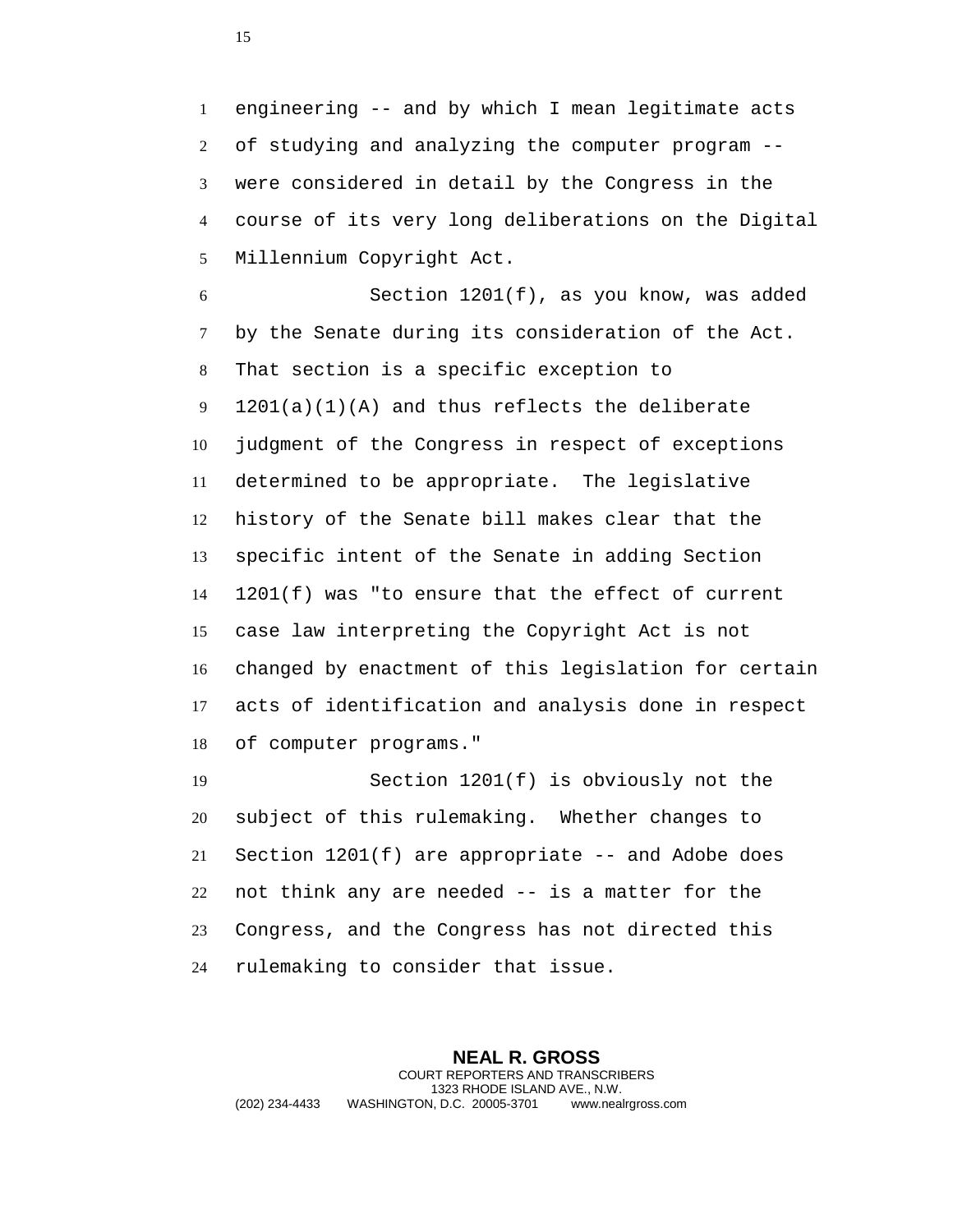If you will permit, I'd like to make one final point. The vast majority of the submissions argue that truly bad things will happen if technological measures can be used to control access to software and other works. But these arguments fail to recognize the fact that the use of such measures is not a new development.

8 As I mentioned already, software developers have long relied on technological protection measures. Passwords and serial code controls have been in use for over a decade. Encryption technologies have been used for more than five years. Over the years, companies have made many changes in how they use these technologies, in part as a response to consumers' needs, and in part to thwart pirates.

 The submissions filed do not argue that the use of these technologies has inhibited the availability of works or harmed the legitimate user. Why do they not argue this? Because there is no evidence to bear out such a claim.

 The gist of the arguments made is that creating this cause of action against hackers of copy protection technologies would somehow change everything. While the submissions raise a vast

**NEAL R. GROSS** COURT REPORTERS AND TRANSCRIBERS 1323 RHODE ISLAND AVE., N.W. (202) 234-4433 WASHINGTON, D.C. 20005-3701 www.nealrgross.com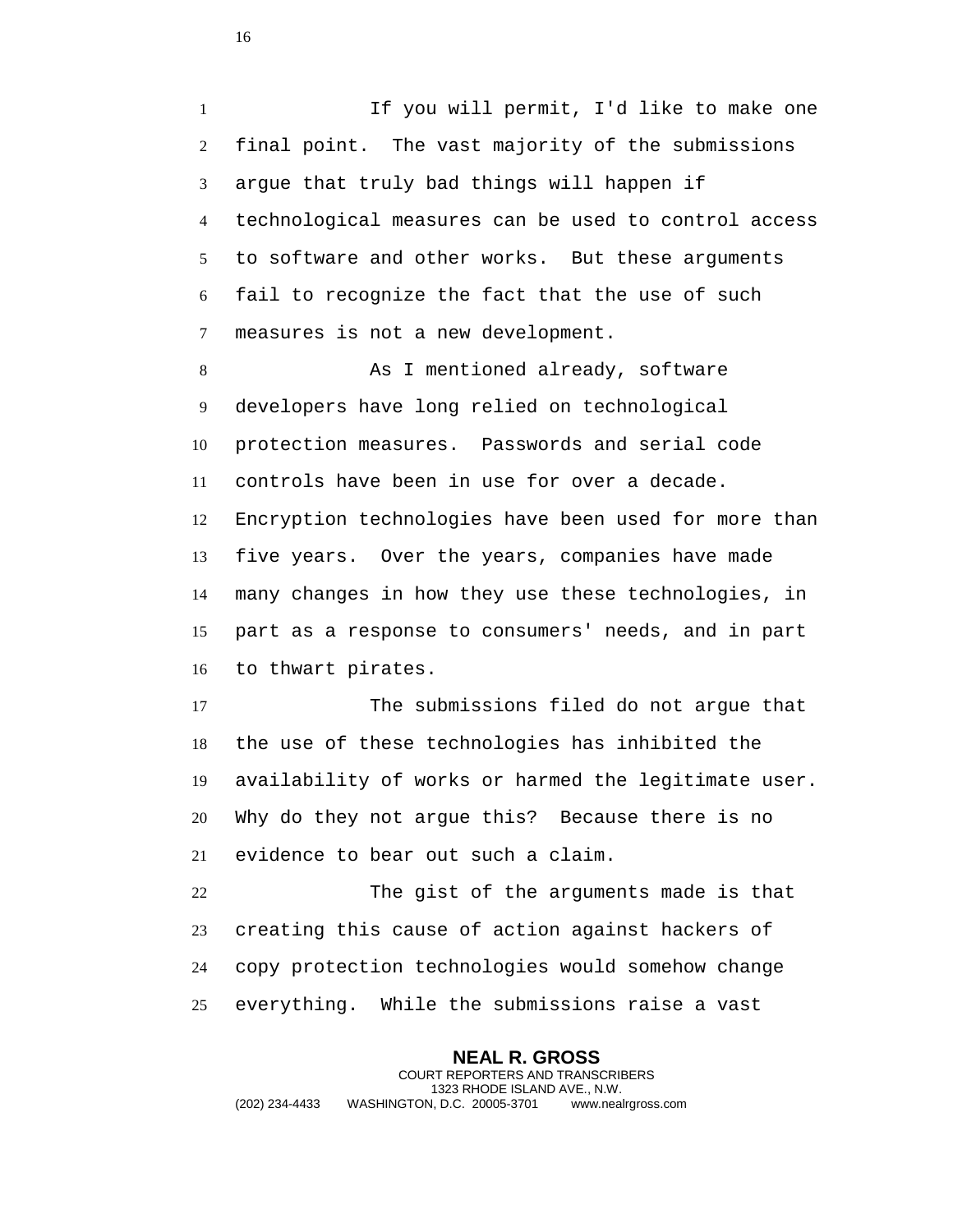array of hypothetical possibilities, I submit that none present compelling evidence that the ongoing practices have indeed created a problem.

 There is substantial evidence, however, that hackers are developing and posting patches and other means aimed at defeating these technologies. Section 1201(a)(1)(A) gives us a powerful message to fight back, and this is what Congress intended.

 Adobe and BSA respectfully submit that, based on the submissions and testimony to date, the record fails to demonstrate that any "particular class of works" is likely to be subject, over the next three years, to substantial adverse impact. 14 Therefore, we argue that Section  $1201(a)(1)(A)$  should take effect on October 28, 2000, as intended by the Congress. Thank you, and I look forward to taking your questions later. 18 MR. SIMON: Thank you. Rather than reading another prepared statement, I thought I'd kind of try to take on some of the issues that have

 been raised in the various testimony to date, some in Washington, some here yesterday. And there are about five or six of these that I'd like to kind of quickly run through, and then I'd like to say a

**NEAL R. GROSS** COURT REPORTERS AND TRANSCRIBERS 1323 RHODE ISLAND AVE., N.W. (202) 234-4433 WASHINGTON, D.C. 20005-3701 www.nealrgross.com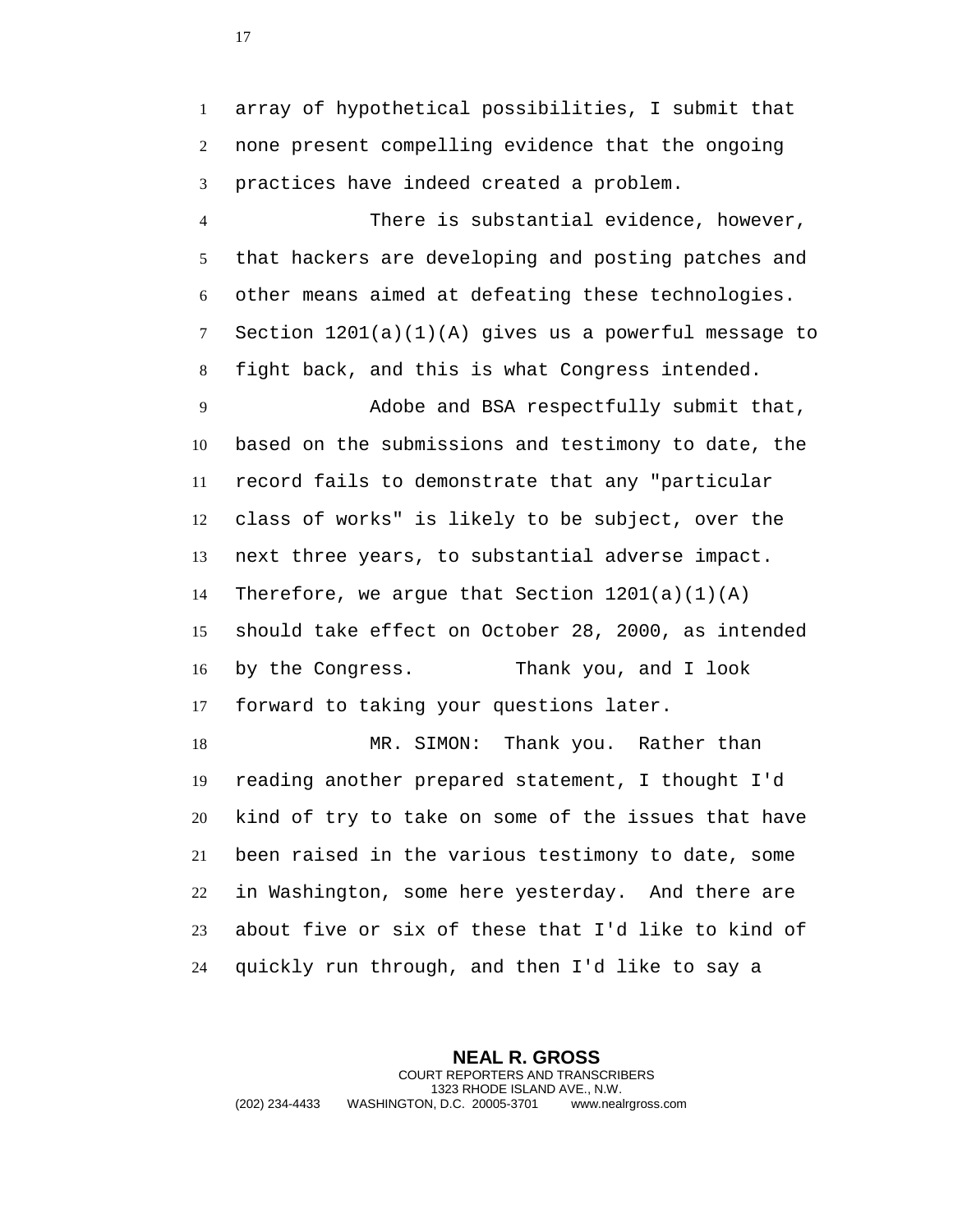couple more words about the reverse engineering issue as well.

 The goal of the copyright law is not to promote use of works. It is in part to promote use of works, but that's only one of its goals. The goal of the copyright law is to promote creative expression. And somehow to read into this subsection of this rulemaking the notion that a predominant goal should be to promote use is simply wrong. That's not the intent of the act overall, that was not the intent of the Congress in enacting this.

 What the Congress did is balance a series of interests, and it balanced, really, two sets of interests: the interests of those who create works, who make creative expressions and fix them; and those who enjoy the benefits of those works, we, society as a whole.

 And it balanced the harm posed potentially by piracy to those who create, against the harm posed potentially to users through the application of technological measures to prevent that harm, to prevent that piracy.

 In drafting 1201(a)(1) the Congress determined the harm of piracy was greater. That's

**NEAL R. GROSS** COURT REPORTERS AND TRANSCRIBERS 1323 RHODE ISLAND AVE., N.W. (202) 234-4433 WASHINGTON, D.C. 20005-3701 www.nealrgross.com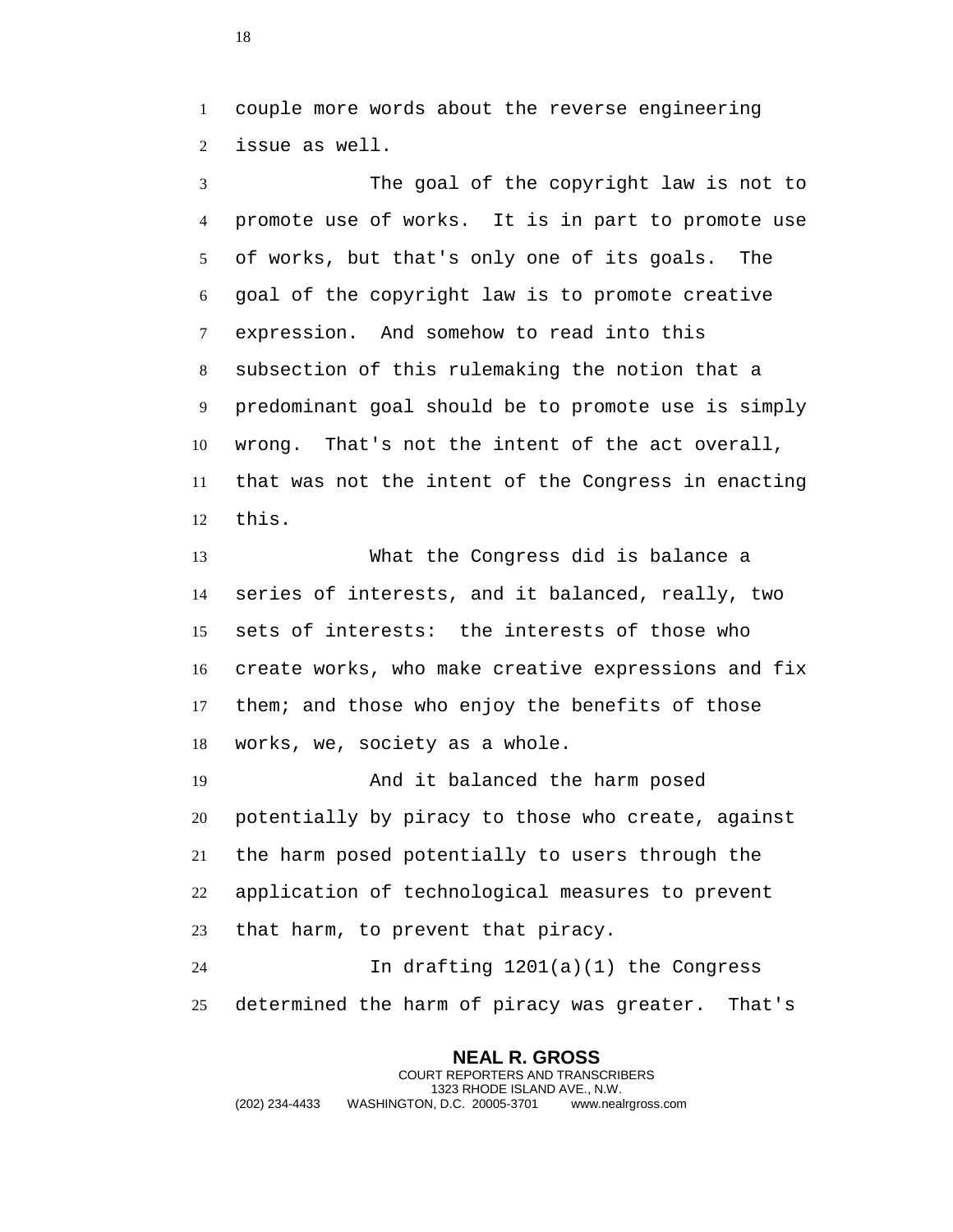why the way this statute operates is the cause of action comes into effect. That's the fault presumption. It fails to come into effect only if there is some superseding compelling consideration.

 And the question there is: Is there enough evidence now that wasn't there two years ago to justify that superseding consideration? And I think the answer is no. I think you have not heard any testimony of any particular instances beyond situations of mistake (like the Lexis situation of a mistake in distributing a CD-ROM that had a time- sensitive fuse on it) which actually suggests that there's harm, that there's a problem out there.

 Is the mere presence of a technological protection measure enough to raise a red flag? I think the answer to that is clearly no. What the Congress said in this act in Section 1201 overall is that technological protection measures are appropriate, necessary means that it approves of to be used in the context of preventing people from stealing works.

 The fact of the technological protection measure is not particularly liked by some people does not mean that it's a bad thing. But a lot of the testimony you have heard suggests that the mere

**NEAL R. GROSS** COURT REPORTERS AND TRANSCRIBERS 1323 RHODE ISLAND AVE., N.W. (202) 234-4433 WASHINGTON, D.C. 20005-3701 www.nealrgross.com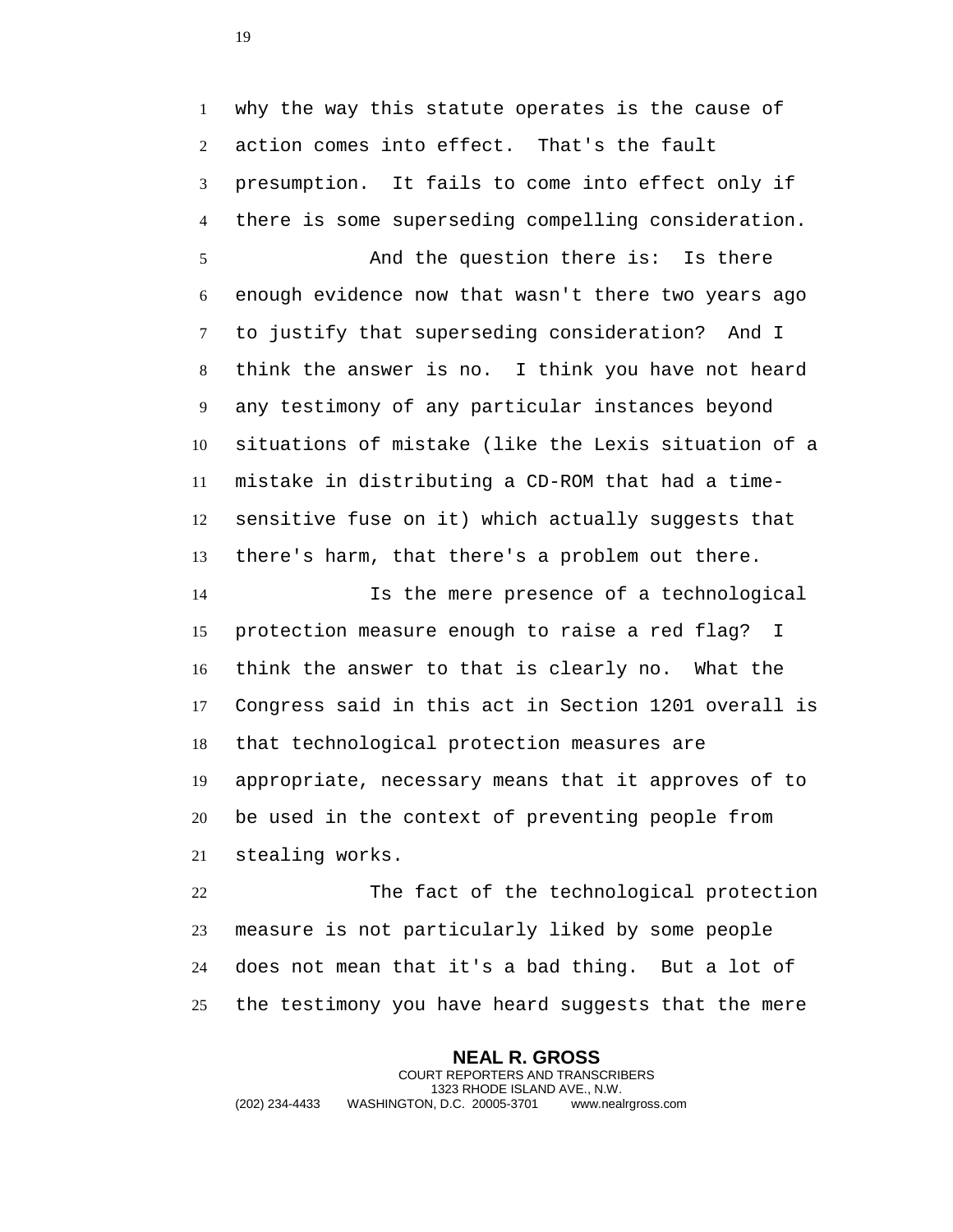fact that somebody has applied a technological protection measure -- like The New York Times applying an access control measure to its articles creates a chilling effect and therefore creates a potential problem -- the statute is not about chilling effects.

 The harm that has to be established here to suspend this cause of action is harm, actual or potential. And a chilling effect does not meet that test. There's nothing either in the legislative history, in the Congress debate of this, or in the statute itself that suggests that. In fact, there's a lot of discussion that's just the opposite.

 Okay. Class of works versus category of works. Category of works is a term of art. It's a statutory concept which lists particular sets of things that fall into categories. Had the Congress intended for class to be read as broadly as that, it would have said category. Had the Congress intended for class to be read more broadly than category, it would have said that.

 But in fact it said -- the legislative history suggests just the opposite. The examples that it gives is that class is somewhere between a category and an individual work. This piece of

**NEAL R. GROSS** COURT REPORTERS AND TRANSCRIBERS 1323 RHODE ISLAND AVE., N.W. (202) 234-4433 WASHINGTON, D.C. 20005-3701 www.nealrgross.com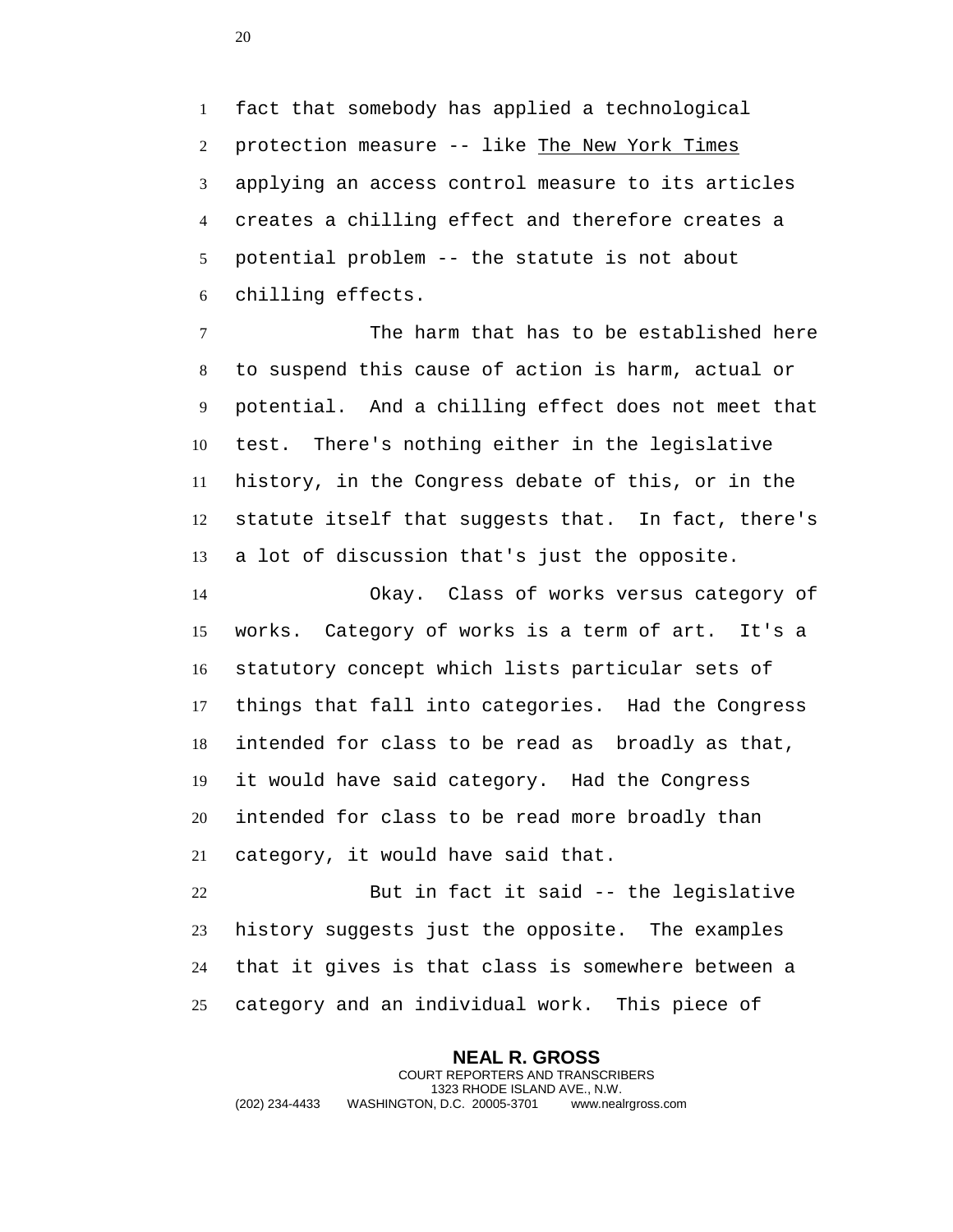paper that I wrote this morning, somewhere between this and I guess all literary works is where class falls. And it probably falls a lot closer to the -- you have to specifically figure out what that universe of works is, where the actual harm is.

 Harm is not -- and the reason I believe that the Congress did this is because it did not want a consequence where if, for example, one could establish that chemistry textbooks, because they're subject to access controls, become much less available for educational purposes and that it causes harm in the sense of one of the five factors that have to be weighed here by the Librarian. But the fact that chemistry textbooks create that problem and that therefore all literary works -- which is the category that the chemistry textbooks fall into -- should now no longer be subject to this rule of law, that's clearly not what the Congress meant, couldn't have been what the Congress meant.

 Because with that, what you end up doing is sweeping an enormous universe of works out the door because there may potentially be a problem in one subsegment of that universe. So that's category versus class.

**NEAL R. GROSS** COURT REPORTERS AND TRANSCRIBERS 1323 RHODE ISLAND AVE., N.W. (202) 234-4433 WASHINGTON, D.C. 20005-3701 www.nealrgross.com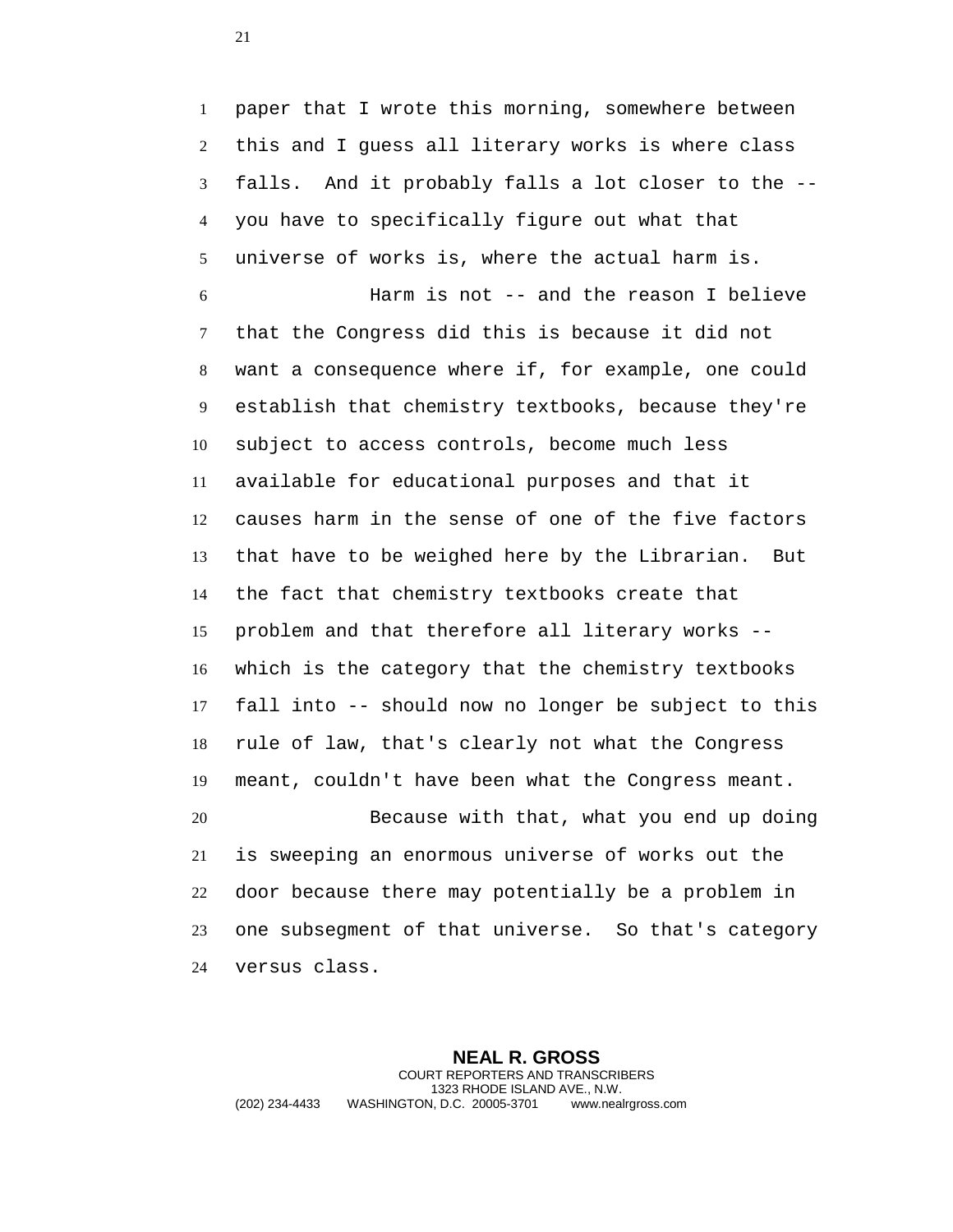Class is clearly much smaller than category, it's probably not as small as an individual identifiable work. But it's somewhere between that and probably closer to that end of the spectrum than it is to the end where categories sit. Factors to be weighed in your determination. The statute actually lists that the Librarian has to examine five variables. And an enormous amount of attention has been paid to the fourth variable. That fourth variable says "the impact of prohibiting the circumvention of technological measure applied to copyrighted works has on criticism, comment and use, reporting, teaching, scholarship and research." I also point out that in that list of five, it's a conjunctive, it's an "and." And you have to weigh the impact in each of those areas in order to make your determination, or for the Librarian to make his determination.

 And I simply point to two of the other factors. The first factor talks about the availability for use of copyrighted works. And you have received a substantial amount of testimony from Paul, just a moment ago, and from others that the availability of technological measures to protect

**NEAL R. GROSS** COURT REPORTERS AND TRANSCRIBERS 1323 RHODE ISLAND AVE., N.W. (202) 234-4433 WASHINGTON, D.C. 20005-3701 www.nealrgross.com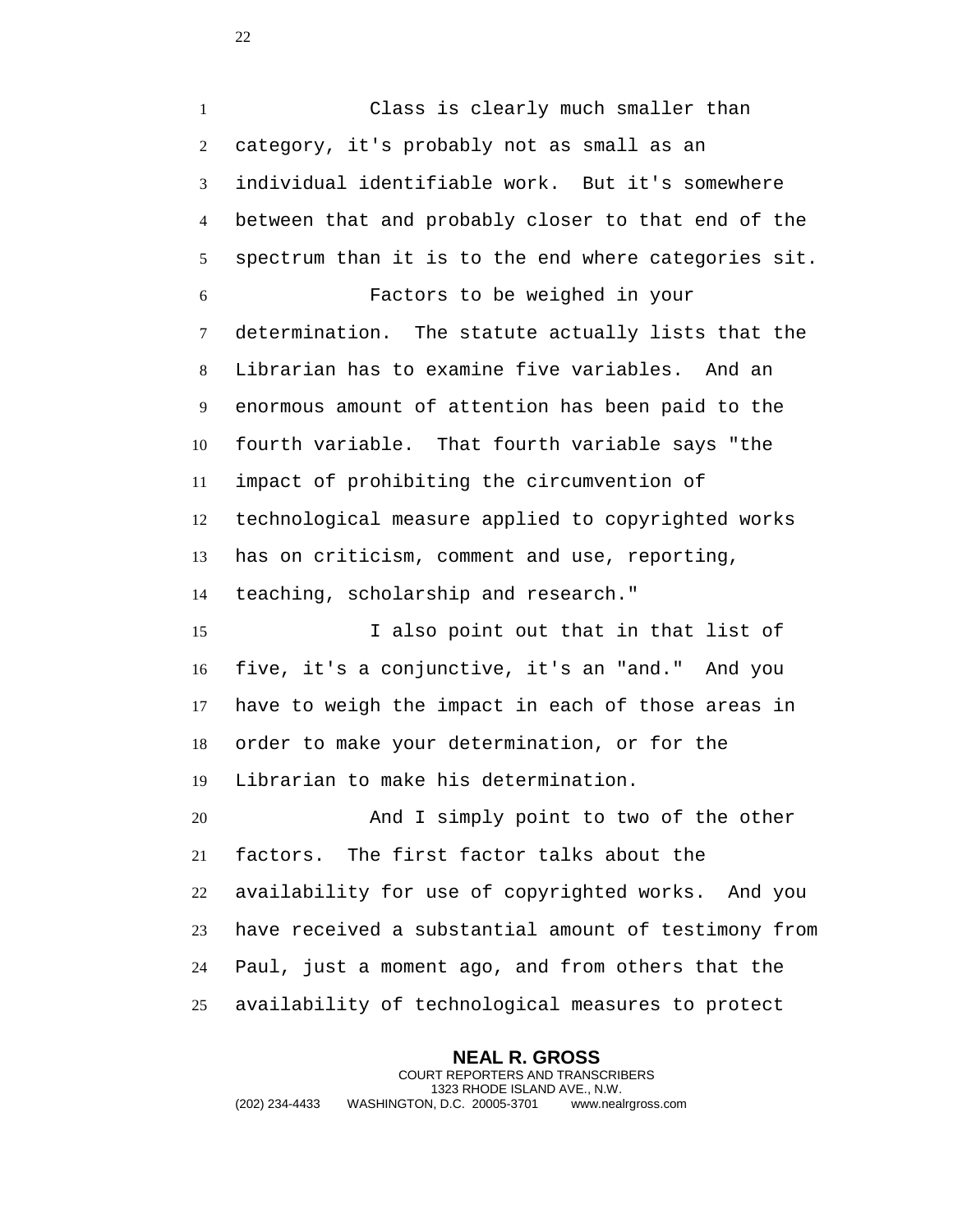our works is one of the reasons why we make works available in more convenient forms to users.

 We talked yesterday about an example of what would happen if that CD-ROM containing those French cases had just not been available in digital form. That somebody would have gone to dozens of law journals in physical form and tracked them down, creating an enormous disincentive to research. The fact that those kinds of materials are available in digital form creates an enormous incentive to research, as well as other commercial markets.

 So the availability of works has substantially increased, I would pose to you, because of the availability and the increased use of technological measures. That factor weighs no less and no more in the list of five than any other, and it can't be dismissed. It has to be weighed.

 The second factor I'll point you to is the fourth one in the statute, the one that talks about the effect of circumvention measures on the market for, or value of copyrighted works. In making a determination that there may be harm -- for example, with respect to chemistry textbooks because in the classroom environment those textbooks become less available and it creates an impediment to

**NEAL R. GROSS** COURT REPORTERS AND TRANSCRIBERS 1323 RHODE ISLAND AVE., N.W. (202) 234-4433 WASHINGTON, D.C. 20005-3701 www.nealrgross.com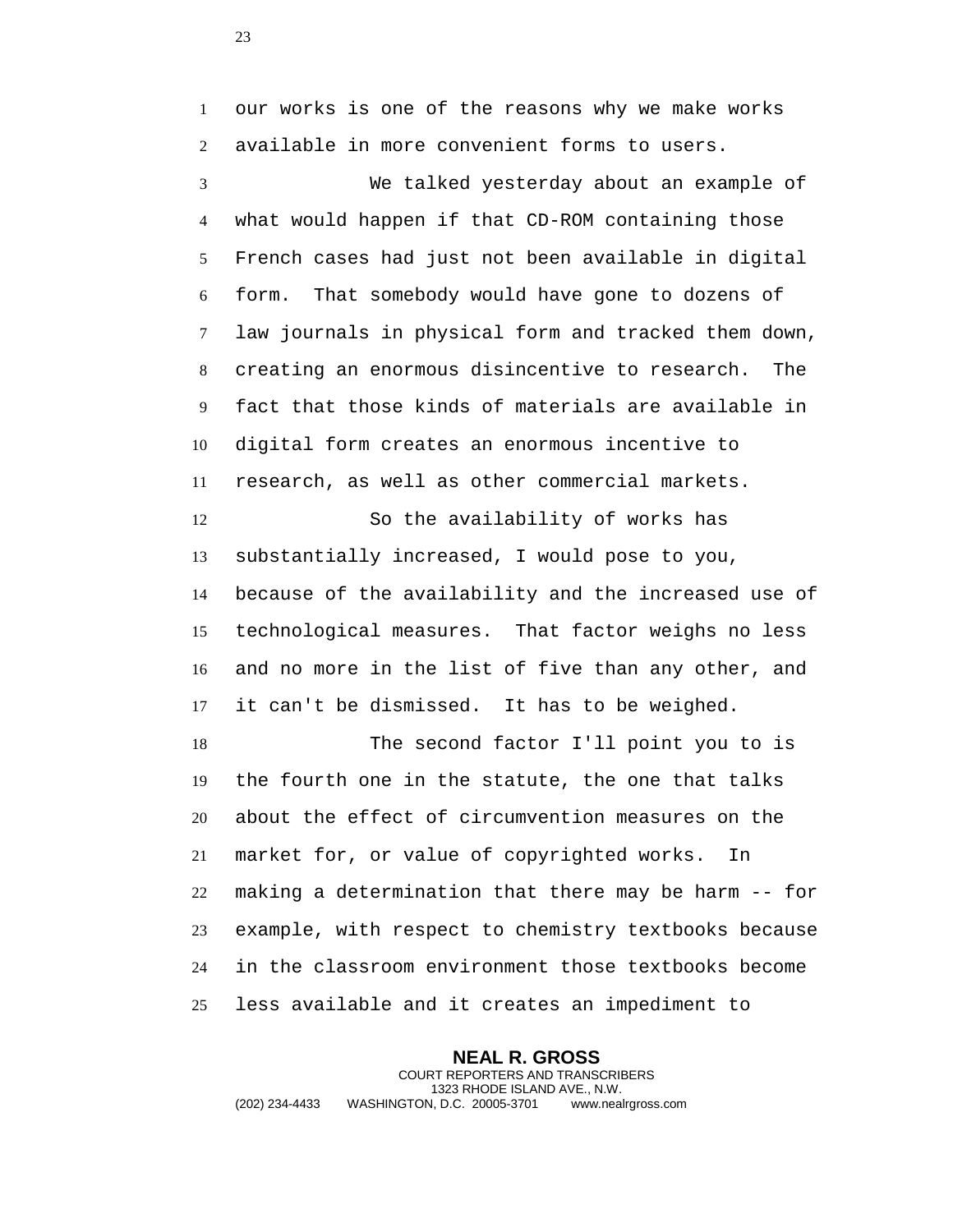teaching -- before you say that that is a dispositive and final decision, you have to look at the other factors. And one of the factors that you have to look at is what does that decision portend for the market for chemistry textbooks, the commercial market for chemistry textbooks. That's what the fourth factor talks about.

 And again, it's a conjunctive between those factors. None of these is dispositive, and in making the determination you have to weigh all of them and balance them. This is ultimately a balancing exercise.

 There's been a fair amount of discussion of the evils of a metered world, of a pay-per-use world. I find this baffling. A huge amount of commercial activity in our economy, global economy, is based on metered use. I rented a car at the airport yesterday. I pay so many dollars for so much time. If I want to keep it longer, I pay more. There's nothing wrong with that concept.

 Telephone service. I pick up the phone to make a call, and I pay for the amount of time that I use it. Airport fees, airport user fees. We pay user fees. We pay a whole bunch of fees based upon use, upon the notion of the benefit that I

**NEAL R. GROSS** COURT REPORTERS AND TRANSCRIBERS 1323 RHODE ISLAND AVE., N.W. (202) 234-4433 WASHINGTON, D.C. 20005-3701 www.nealrgross.com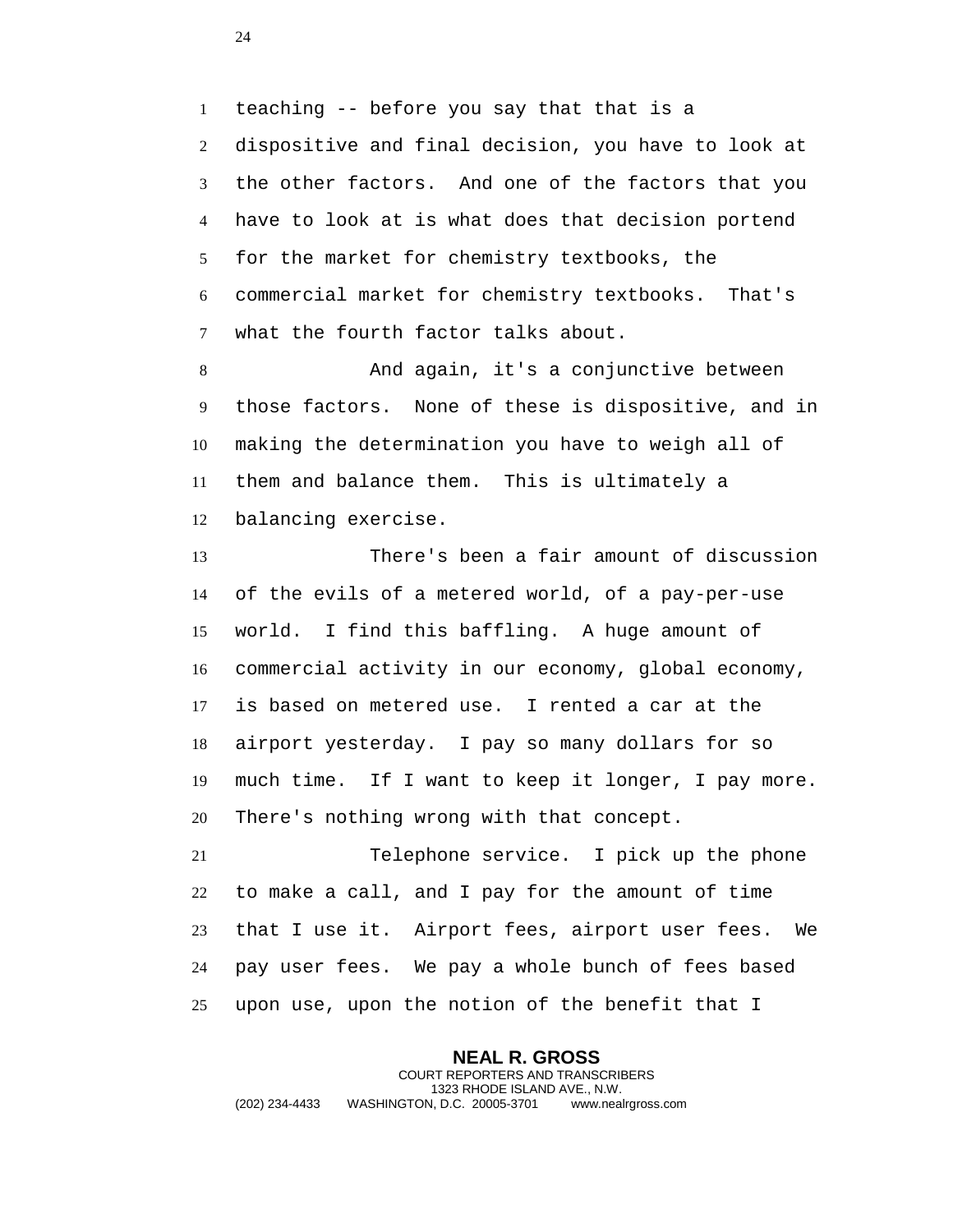derive from that activity determines the price that I pay for it. That's at the core of a whole universe of economic activity.

 The notion that that is now going to be applied to copyrighted works being wrong is, to me, baffling. Because if it's wrong to be applied to an intangible property interest like a copyright, why isn't it also wrong for it to be applied to any other property interest?

 Like the fact that Hertz owns the car that I happen to be driving around. And gee, I really like this car. It's got this wonderful navigation device in it, so I never get lost. I'd love to take it home with me.

 So I have initial lawful access -- and I'll get to that again in a second -- I have initial lawful access to this Hertz car, and it's got this wonderful navigation device in it. And actually, the thing that makes the navigation device is a combination of some hardware and some software. The software's copyrightable. Does that mean if I could figure out some way to just take that software out of there, and would only use it for fair use purposes -- I'd guarantee it, I swear -- does that mean that I could somehow take this because I have

**NEAL R. GROSS** COURT REPORTERS AND TRANSCRIBERS 1323 RHODE ISLAND AVE., N.W. (202) 234-4433 WASHINGTON, D.C. 20005-3701 www.nealrgross.com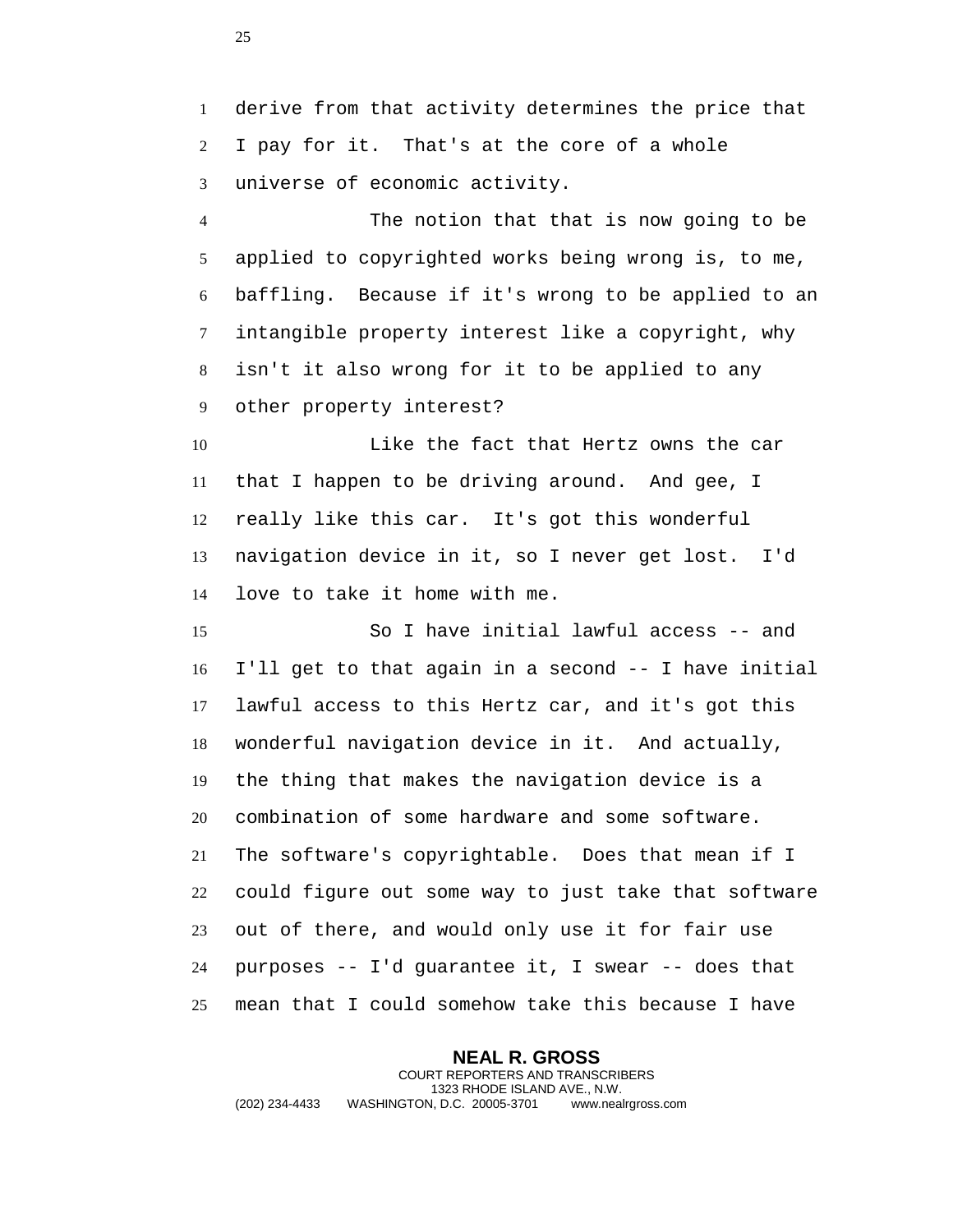initial lawful access to this car? I don't know. It just baffles me.

 The notion that property can be parsed based upon the benefit that the user gets out of it, and the fee charged can be assigned in a way that corresponds to that benefit, that's a good thing for consumers.

 If every time I flew to San Francisco I had to buy a new car, that would make no sense at all. And one of the increasing trends in the software industry is to make applications available off web pages, off the Internet, which enables people to use, for example, a tax-paying program so they can do their quarterly taxes by renting, in effect, the use of that software off the Internet instead of having to buy the product. Much cheaper. Plus, you're getting it constantly updated so you're getting the latest tax laws.

 Isn't that a good thing that instead of my having to pay \$100 for this software program, I can pay \$4 once a quarter? So the business models are evolving in a way that creates fees based upon the benefit that is being derived. Technological protection measures are integral to making that possible. That's a good thing.

**NEAL R. GROSS** COURT REPORTERS AND TRANSCRIBERS 1323 RHODE ISLAND AVE., N.W. (202) 234-4433 WASHINGTON, D.C. 20005-3701 www.nealrgross.com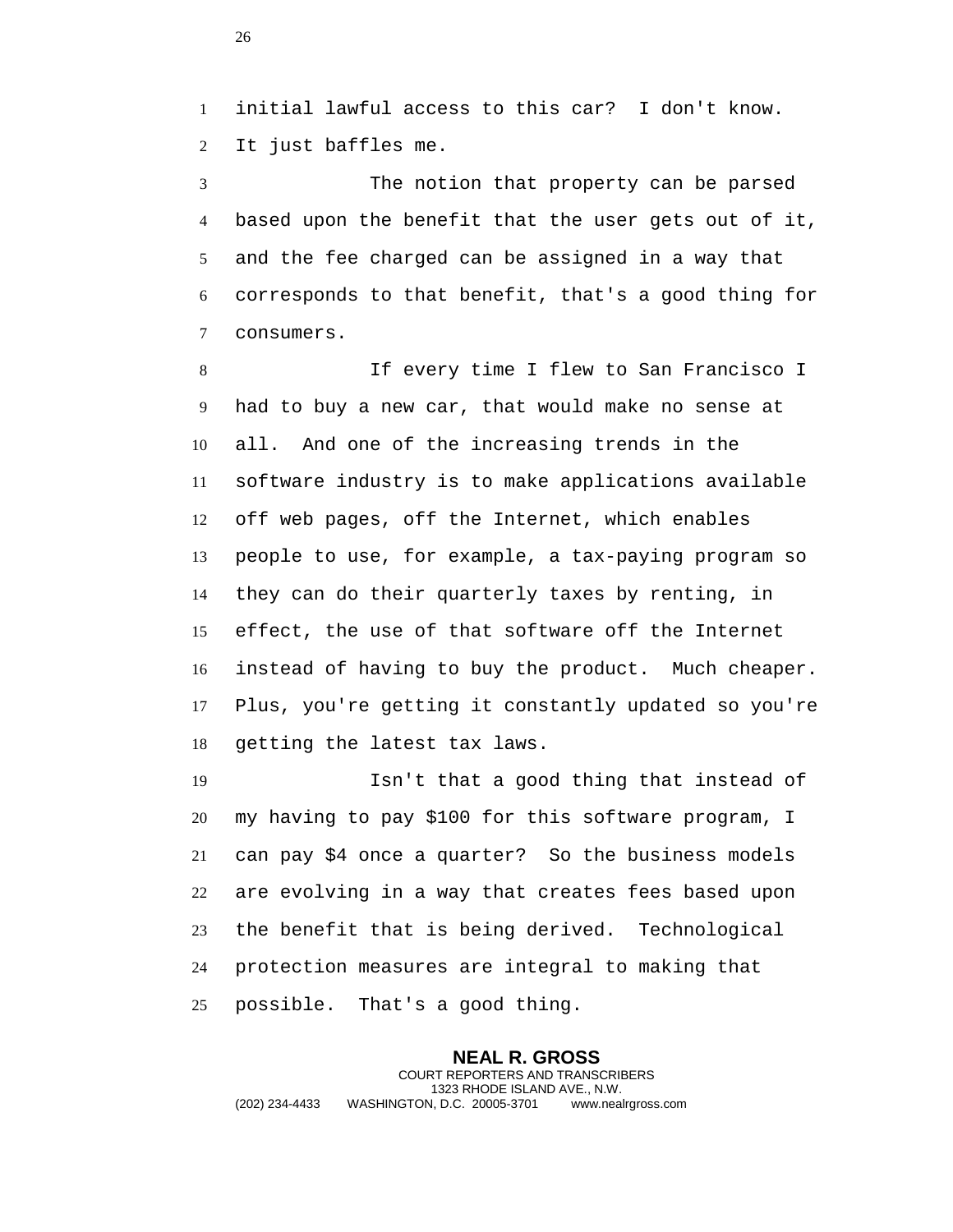Initial lawful use I think kind of has been done to death. But let's kick this one one more time. Initial lawful use was a concept that was much discussed within the legislative process that led to the enactment of the DMCA. It was a concept that was posited by many of the same parties who are putting it forward to you in this rulemaking proceeding.

 The term does not appear in the statute because the Congress rejected the concept. For you to somehow read that concept into the statute where the Congress specifically rejected it would do violence to the role that's been assigned to the Librarian. It would be substantially outside the scope of his role and his authority.

 It is not for the Librarian to make laws; it's for the Librarian to make rules implementing laws. It's not for those rules to overturn what the role of the Congress is.

 I also find the concept of initial lawful use kind of baffling in the library context. Let's do a library context. I went to Georgetown Law School, and Georgetown Law School permits its alumni and its students to use the library but does not permit the general public to use the library.

**NEAL R. GROSS** COURT REPORTERS AND TRANSCRIBERS 1323 RHODE ISLAND AVE., N.W. (202) 234-4433 WASHINGTON, D.C. 20005-3701 www.nealrgross.com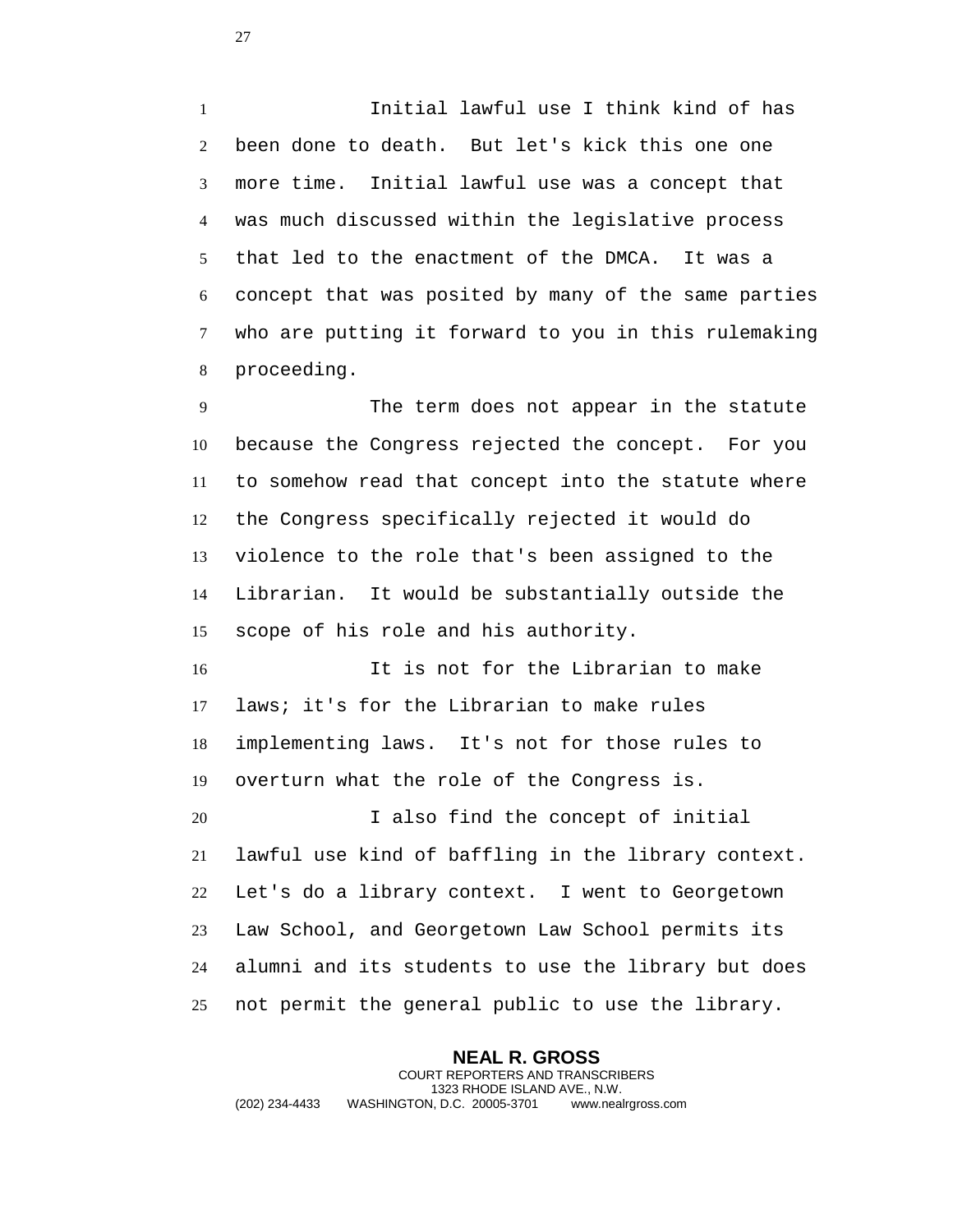So does that mean that if, for some reason I, as an alumni, do have initial lawful access to that library on a wonderful Friday afternoon in May, does that mean that I can go into that library at four in the morning on Christmas Eve as well? The fact that I got in once legally, does that mean that I can get in again and again? Obviously, it doesn't. It can't mean that.

 Does the fact that I took a book off the shelf and read it and used it for research mean that I can now take that book with me? Obviously, it doesn't. The notion of initial lawful access as the test simply supposes that there's only such a thing as one permission. I only have an on/off switch. I can give you permission or not give you permission.

 That simply is contrary to all the business models that are evolving in a digital age, particularly for a software industry but I think for other industries as well. And if that is the rule that you would adopt -- which I would argue to you is simply not permitted because it's outside the scope of rulemaking because it was specifically rejected by the Congress -- but if that were to be the rule that you would adopt, you would defeat the entire purpose of this provision.

**NEAL R. GROSS** COURT REPORTERS AND TRANSCRIBERS 1323 RHODE ISLAND AVE., N.W. (202) 234-4433 WASHINGTON, D.C. 20005-3701 www.nealrgross.com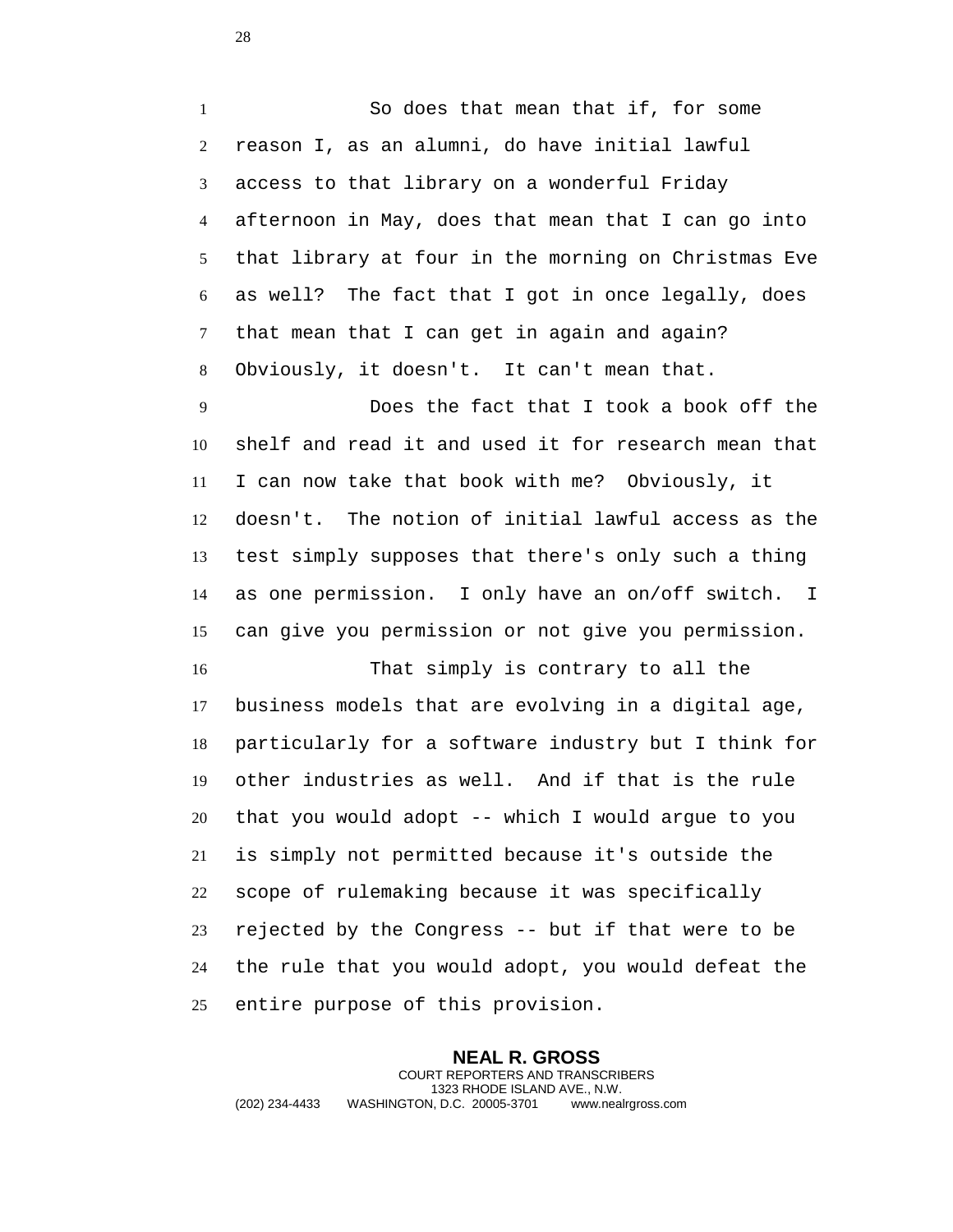There's a problem that's common to all the concepts that have been raised, of the categories that have been suggested to you, whether they're some variation on the initial lawful access notion or thin copyrighted works or some other concept. And the problem with them is that no matter how you try to parse them, they ultimately end up swallowing the whole rule.

 There's really no way to say this is an initial lawful access, fair-use type, thin kind of work; and that isn't. They're all either one or the other. Fair use can be exercised with respect to anything.

 Okay, last point. You really have only one determination to make, and that determination is adverse effect. It's really a harm test. You have to find harm. If you do not find harm, the inquiry stops. And the burden of finding harm is pretty high. The burden is for people to present to you specific instances where it has occurred. No harm, no action.

 Resist the temptation to act. I understand, having been a bureaucrat, that bureaucrats don't like to do nothing. Bureaucrats like to do stuff. And I understand that you've been

**NEAL R. GROSS** COURT REPORTERS AND TRANSCRIBERS 1323 RHODE ISLAND AVE., N.W. (202) 234-4433 WASHINGTON, D.C. 20005-3701 www.nealrgross.com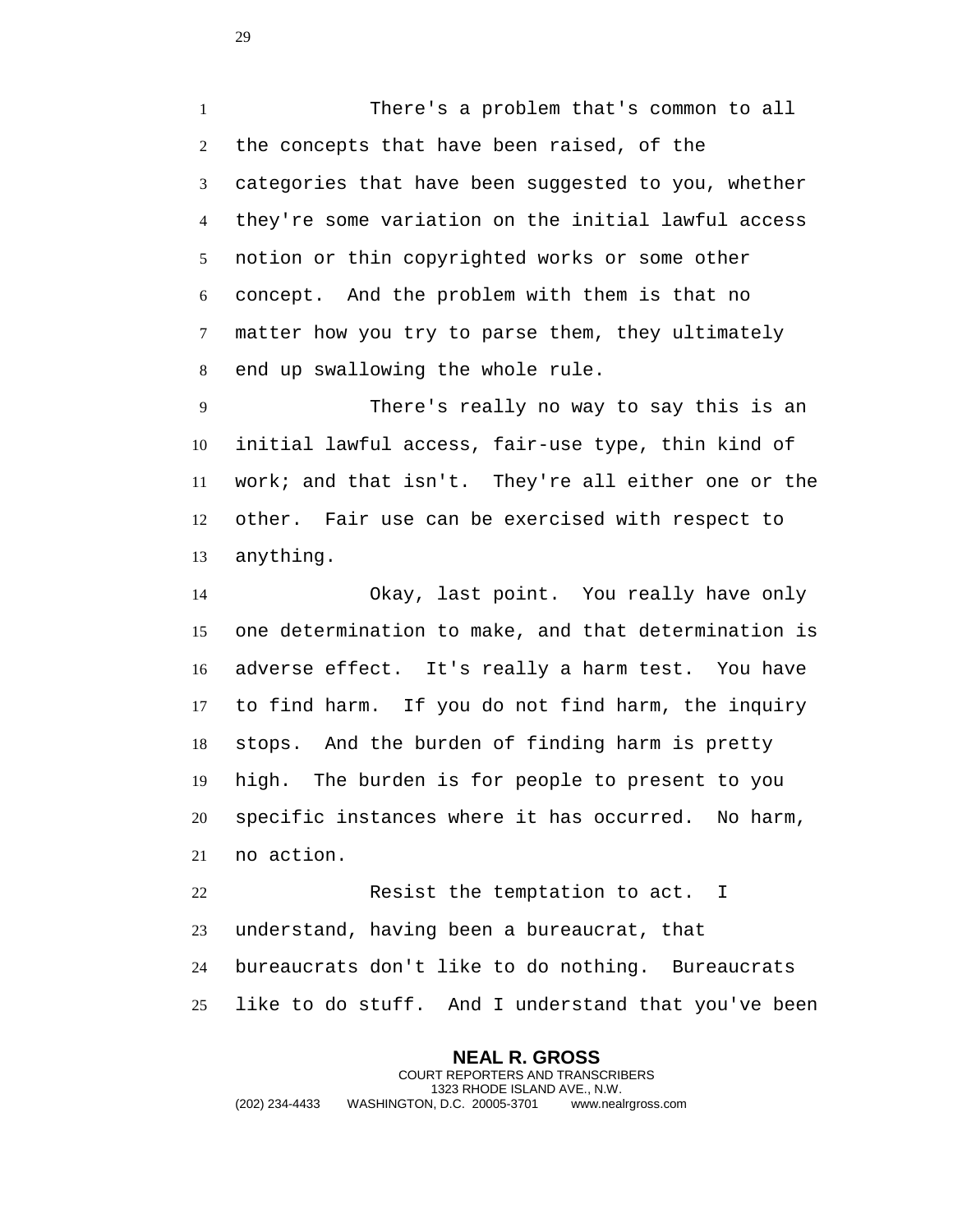charged with rulemaking, and you have this enormous temptation to do something. They're all fidgeting and smiling at me. Don't do anything. It's cool. You know, sometimes you avoid making mistakes when you do nothing.

 Okay. One last word and that's about reverse engineering, which is an issue that is entirely outside the scope of this rulemaking. Let me say that again. It's entirely outside the scope of this rulemaking. It is a matter specifically, thoroughly, comprehensively addressed in Section 1201(f), which creates a specific exception to 1201(a)(1)(A). The Congress thought about it long and hard, fought about it, deliberated, and enacted it. That's it.

 It may be a lousy rule, but it's not for you to say that. It's for the Congress to come back and think again and say, "Hey, we messed up. We've got to do it again." Or not. That is not the issue posed to you in this rulemaking. Thank you.

 MS. PETERS: Thank you. Fred. MR. WEINGARTEN: Thank you. Actually, I haven't been a bureaucrat in 20 years myself. My experience is that the typical bureaucrat doesn't

**NEAL R. GROSS** COURT REPORTERS AND TRANSCRIBERS 1323 RHODE ISLAND AVE., N.W. (202) 234-4433 WASHINGTON, D.C. 20005-3701 www.nealrgross.com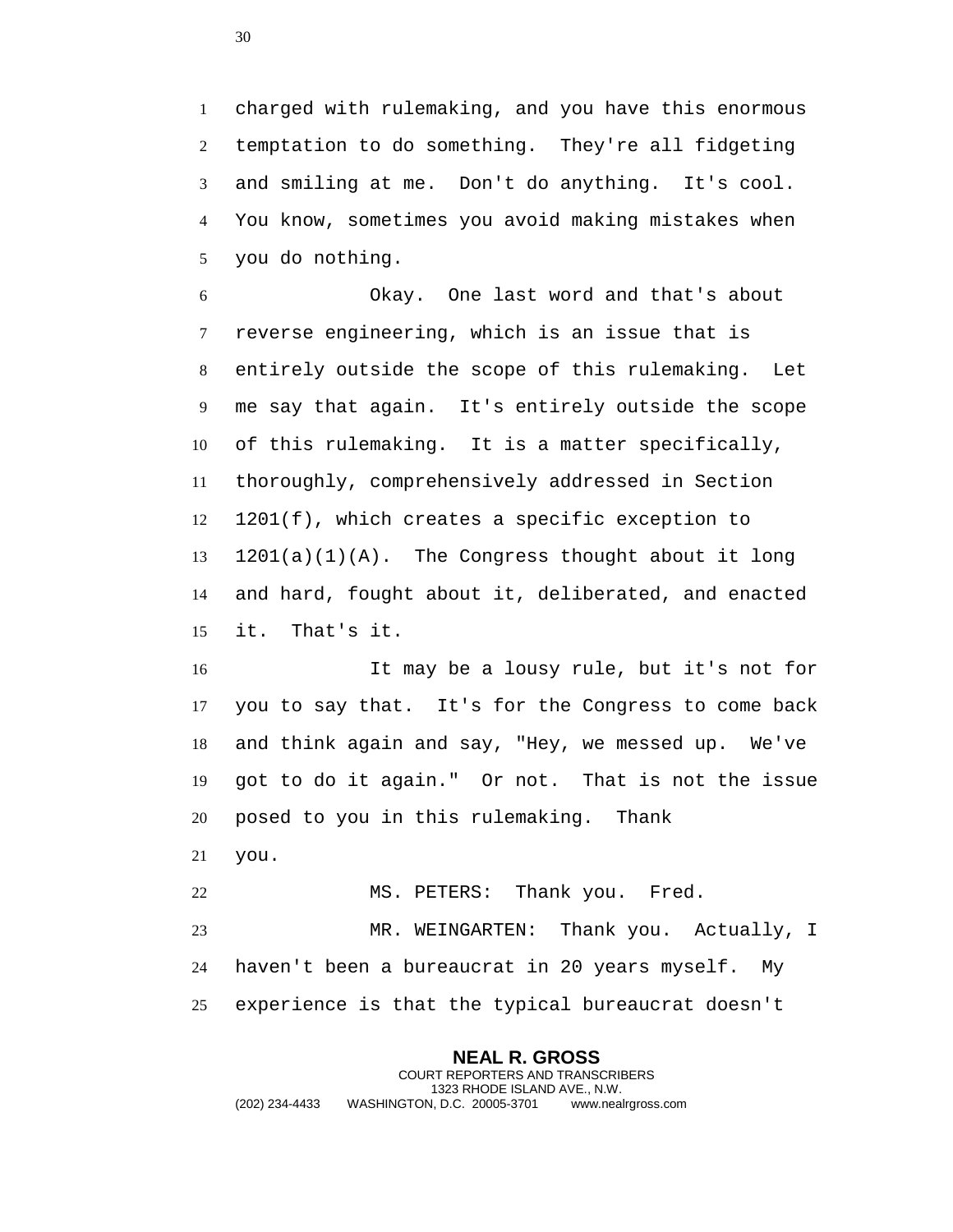want to do anything. And so I'm here to urge you to do something.

 My name is Fred Weingarten, also known as Rick or Frederick Weingarten. I direct the Office for Information Technology Policy for the American Library Association, OITP. We're a small research and analysis office for the Library Association.

 And for the last year I've had the privilege of working for the five library associations in Washington -- the Association of Research Libraries, American Association of Law Libraries, Medical Library Association and the Special Library Association -- in addition to ALA in trying to do some background digging on this issue and support their efforts in this rulemaking. And so I'm pleased today to speak for all of those. I come before you, not as a lawyer, nor

 even in fact as a librarian, as some of you may know. I'm a policy analyst. I've worked off and on on information policy, including intellectual property issues for many years. I was originally trained as a computer scientist, but my old colleagues have warned me long ago never to apply that word to myself these days.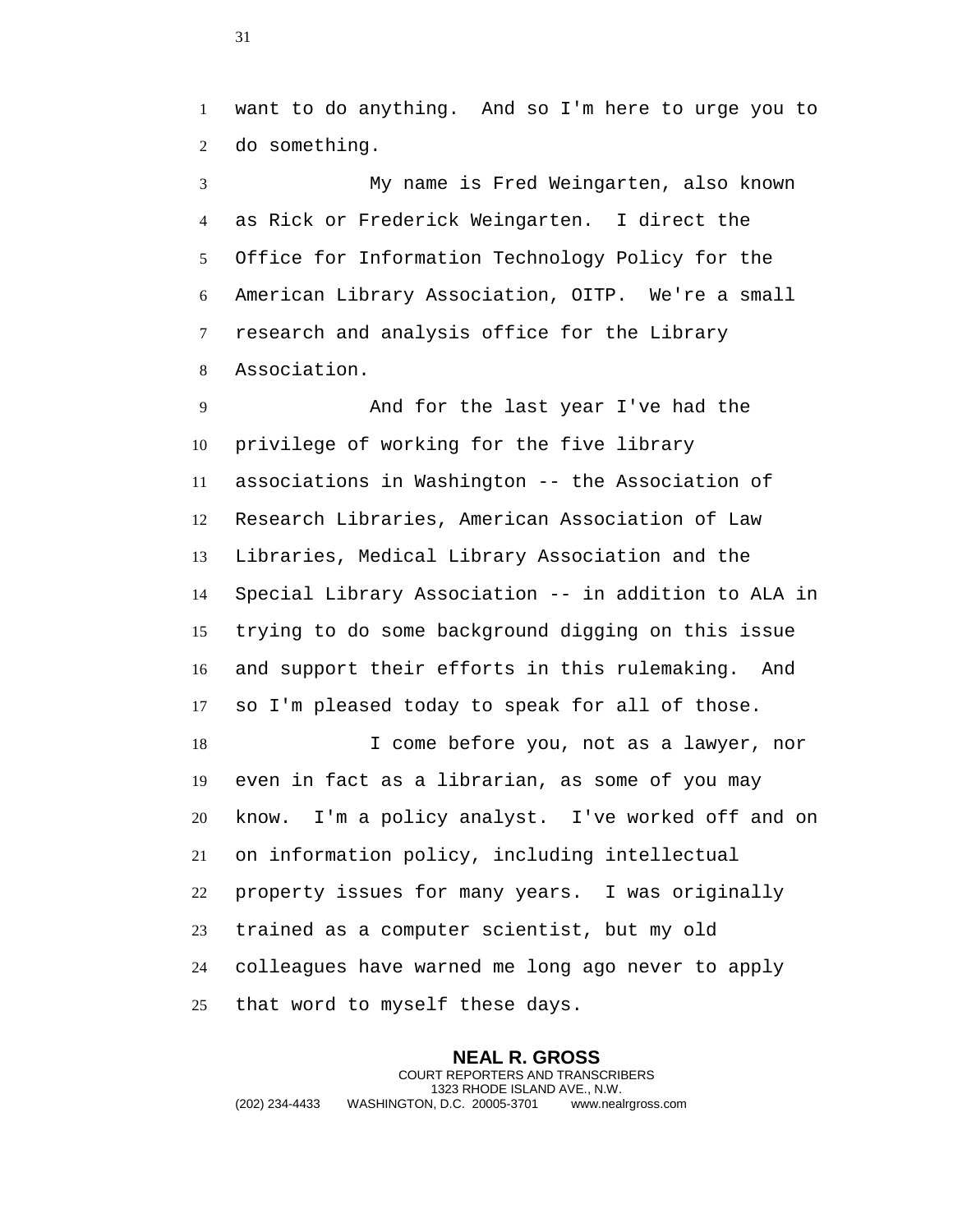1 But I was a computing research manager for the National Science Foundation for many years. In fact, I made some of the early grants that led to the NSF.net and Internet, and, thus, may be the cause of some of this heartburn and churning that we're all going through these days.

 I've also worked at the Congressional Office of Technology Assessment where, in fact, in the '80s we did more than one study of the impact of technology on intellectual property law. And, in fact, the first study we did was for Senator Matthias and Bob Kastenmeyer's committees. And I'm sorry Steve Metalitz didn't make it because when he was working for Senator Matthias, we worked with him very closely on these issues.

 In our first report, one of the questions that the Congress had asked was whether they couldn't resolve some of these technology issues once and for all. Couldn't they pass a copyright law that anticipated technological change and struck the right balances so they didn't have to constantly revisit? And one of our answers was not very well welcomed because it was no. And I think this rulemaking here right now is evidence that we were right.

**NEAL R. GROSS** COURT REPORTERS AND TRANSCRIBERS 1323 RHODE ISLAND AVE., N.W. (202) 234-4433 WASHINGTON, D.C. 20005-3701 www.nealrgross.com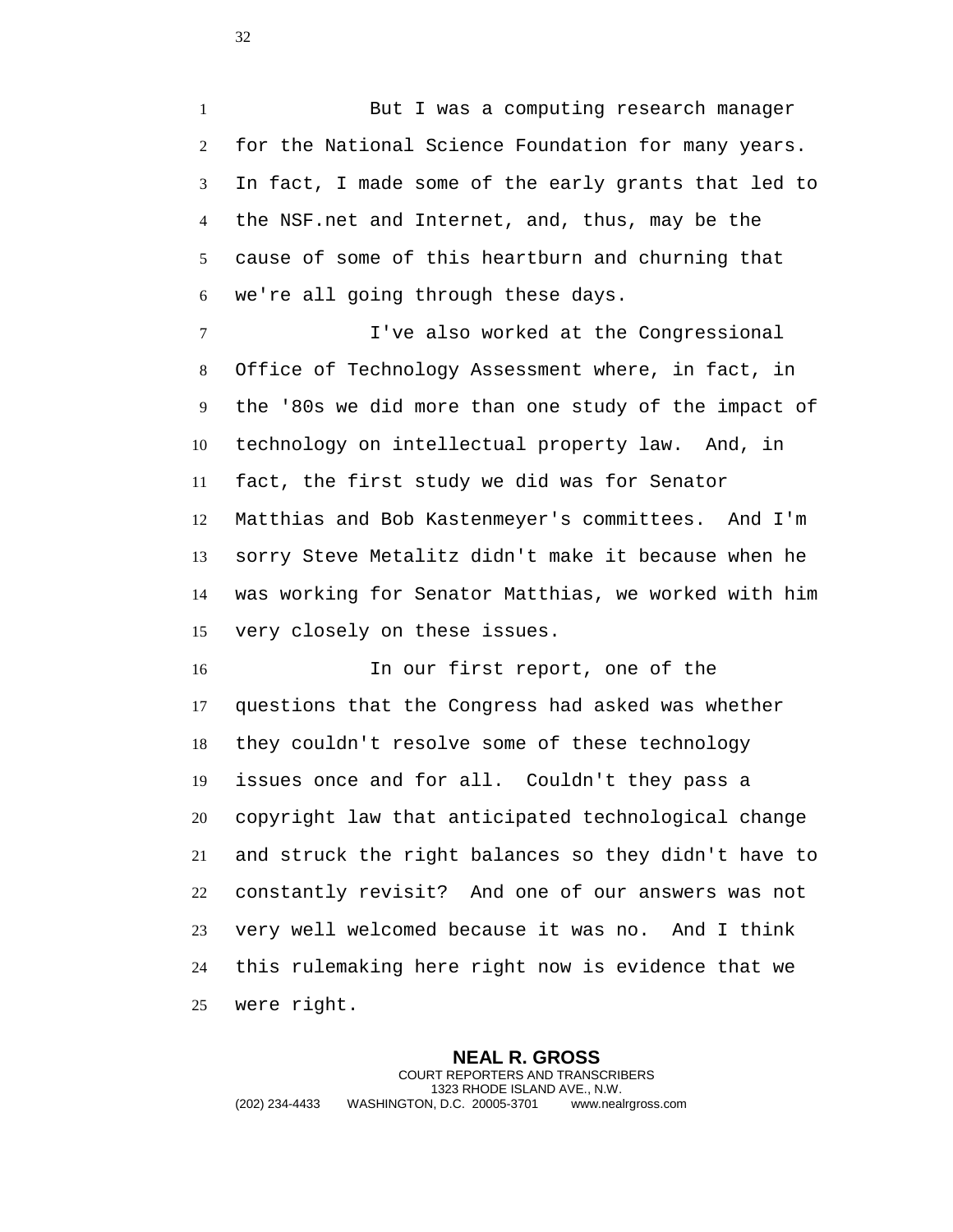You've really got an incredibly difficult task, I think. Partly because the law is really a very confusing law, many of the terms are vague, ambiguous. And in our view, in fact, the law's Section 1201 contains a basic paradox. And you're being asked to resolve that paradox in this rulemaking without a heck of a lot of guidance.

 Although the description of the process of the bill made it sound very rational and deliberative and carefully thought out, that's not my recollection of how that bill came to pass. It was extremely contentious, right up to the end. Lots of different views, two different committees of jurisdiction in the House, all fighting over what it meant and what it should cover.

 And so, in some sense, recourse to legislative history for guidance is not too useful, either. But other people closer to that have already testified for us on that. But we would say that we think that itself is a debatable proposition for this panel to think about.

 And, finally, you're really dealing with fundamental issues. I mean, copyright law is rooted in the Constitution. Rental cars aren't. So the basic conflict between the public interest and all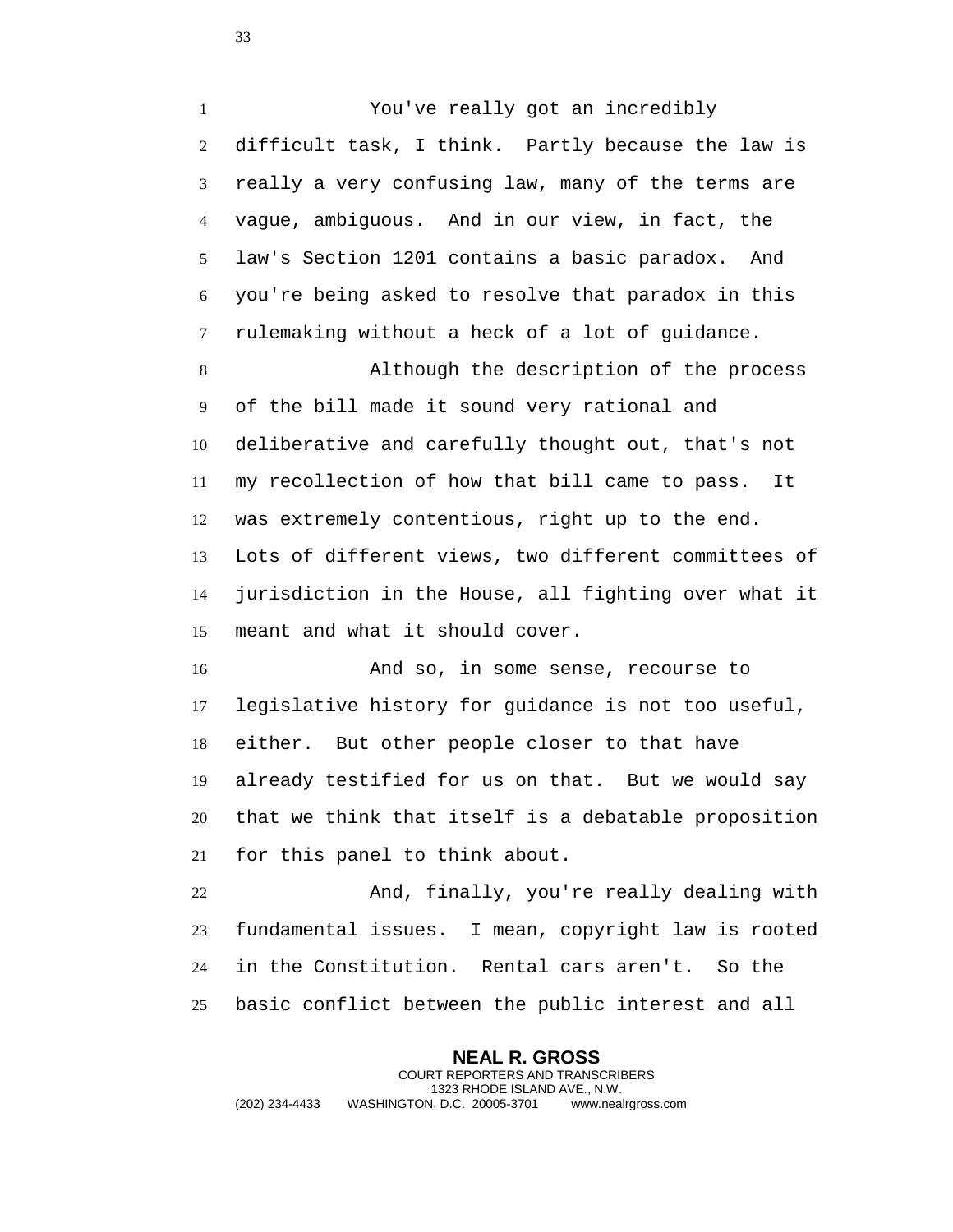of those terms in the law that we sort of encompass 2 with the term fair use  $--$  with small  $F$ , small  $U$   $--$  are deeply embedded public policy values, and one can't dismiss them lightly.

 So we've raised in our responses and in our testimony, I realize, some broad issues, broad concerns, maybe uncomfortably broad. But we think it's very important for this panel to consider the fundamental public policy environment in which the rulemaking is taking place. And we understand that, at the end of the process, you have to go into a room and really decide specific words and get into details. And that is a tough problem for you. But there is a context that I think we really need to raise.

 I mentioned that the law has a basic paradox. And the basic question before this panel is whether technological measures intended to control access to digital works also prevent users from exercising their rights under copyright law to use the material in non-authorized but non- infringing ways. And it seems patently obvious to us that they do.

 In the first place, circumvention is defined by the law as bypassing a technological

**NEAL R. GROSS** COURT REPORTERS AND TRANSCRIBERS 1323 RHODE ISLAND AVE., N.W. (202) 234-4433 WASHINGTON, D.C. 20005-3701 www.nealrgross.com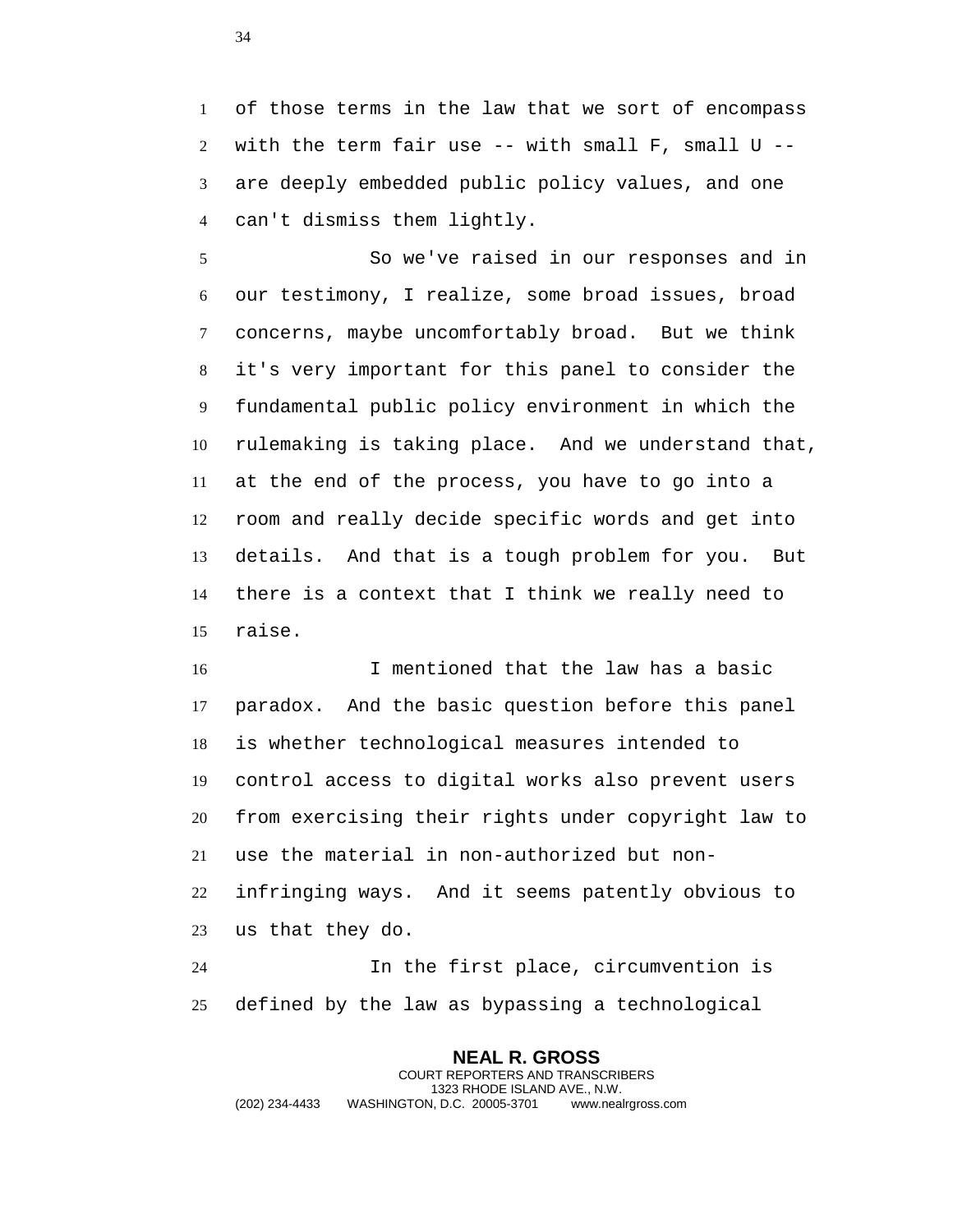measure without authorization. Fair use and other limitations in the law are, by definition, unauthorized uses. Therefore, unless the technological measure itself is programmed to step aside -- or in some sense, maybe pre-authorize unauthorized use -- it must block a non-infringing lawful use. And that's a basic paradox in the law. Let me say that, as an aside, that it's not clear to me from my long ago technical training, that the technology needs to be that rigid. That we can't have fair-use soft or fair-use friendly technological measures that achieve the objectives of preventing piracy and yet are flexible enough to allow public interest to be fully exercised.

 But that's an area in which we, in fact, in my office are trying to open a dialogue with people in the industry with some of the newer entrepreneurial e-book and e-library firms. We've started talking with them and, in fact, would like to work out some sort of convergence of library service models and business models that doesn't end up in a food fight in Washington, which doesn't help anybody. Although it pays my salary.

 It seems to me that there are four questions that you have before you. One, does a

> **NEAL R. GROSS** COURT REPORTERS AND TRANSCRIBERS 1323 RHODE ISLAND AVE., N.W.

(202) 234-4433 WASHINGTON, D.C. 20005-3701 www.nealrgross.com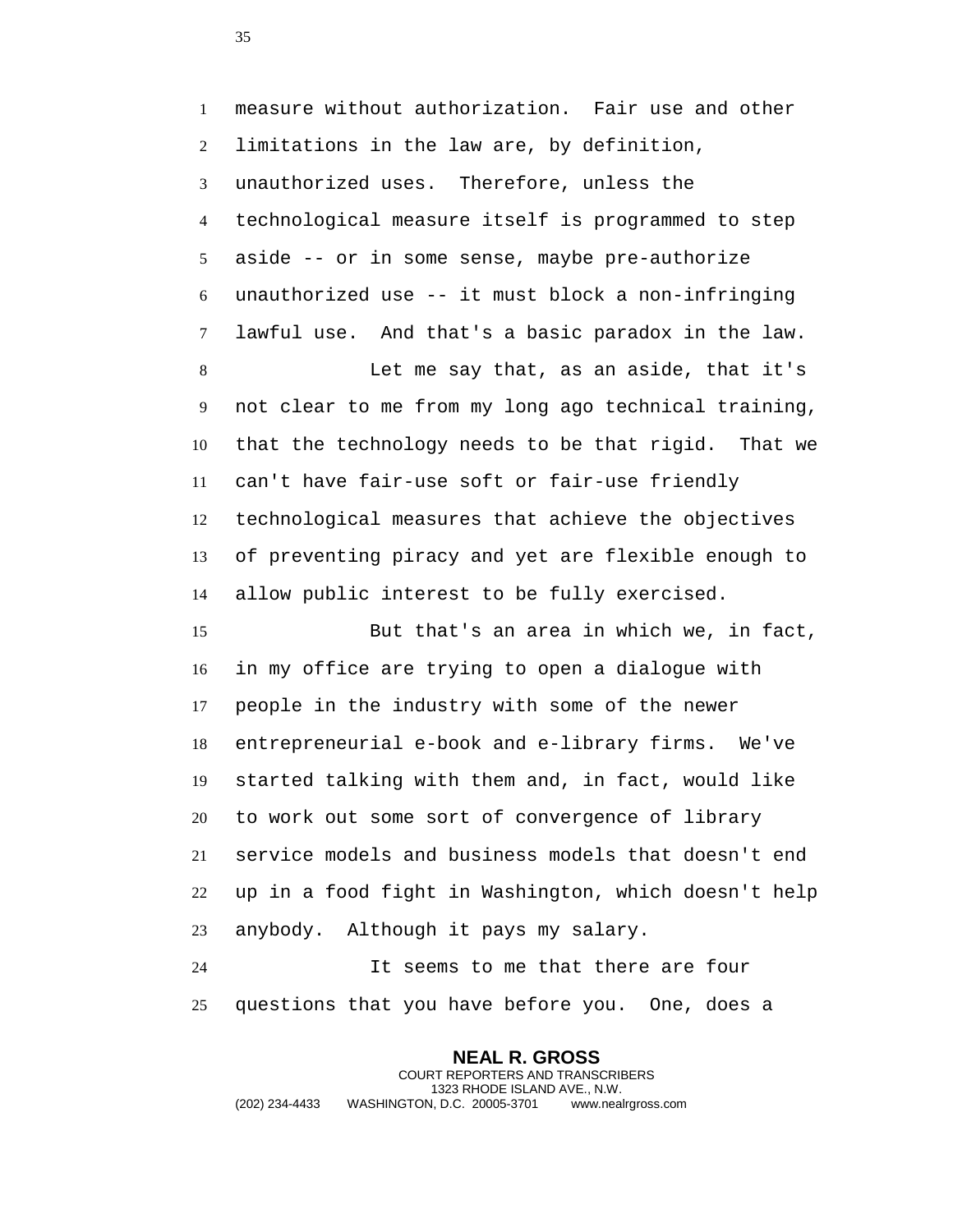technological measure that controls use also control access? The answer is yes. And I'll discuss that a little later, but I think the record for the hearing has clearly established that.

 Second question. Are there now or are there likely to be in the next three years technological measures that persistently control access or use after a user has lawfully acquired a work? Again, we think the record unambiguously establishes that the answer is yes. Such measures already exist, and these persistent controls are really central to business models envisioned by the content community.

 What works will be or are protected by such measures? Well, I think one could reverse the question and say what won't be. Let me just read -- Steve isn't here, but let me just read the range of industries he will be representing when he testifies: Film Marketing Association; Society of Composers, Authors and Publishers; Media Photographers; Publishers; Association of American University Presses; Authors Guild; Broadcast Music; Business Software Alliance; Directors Guild; Interactive Digital Software; McGraw-Hill Companies; Motion Picture Association; Music Publishers'

**NEAL R. GROSS** COURT REPORTERS AND TRANSCRIBERS 1323 RHODE ISLAND AVE., N.W. (202) 234-4433 WASHINGTON, D.C. 20005-3701 www.nealrgross.com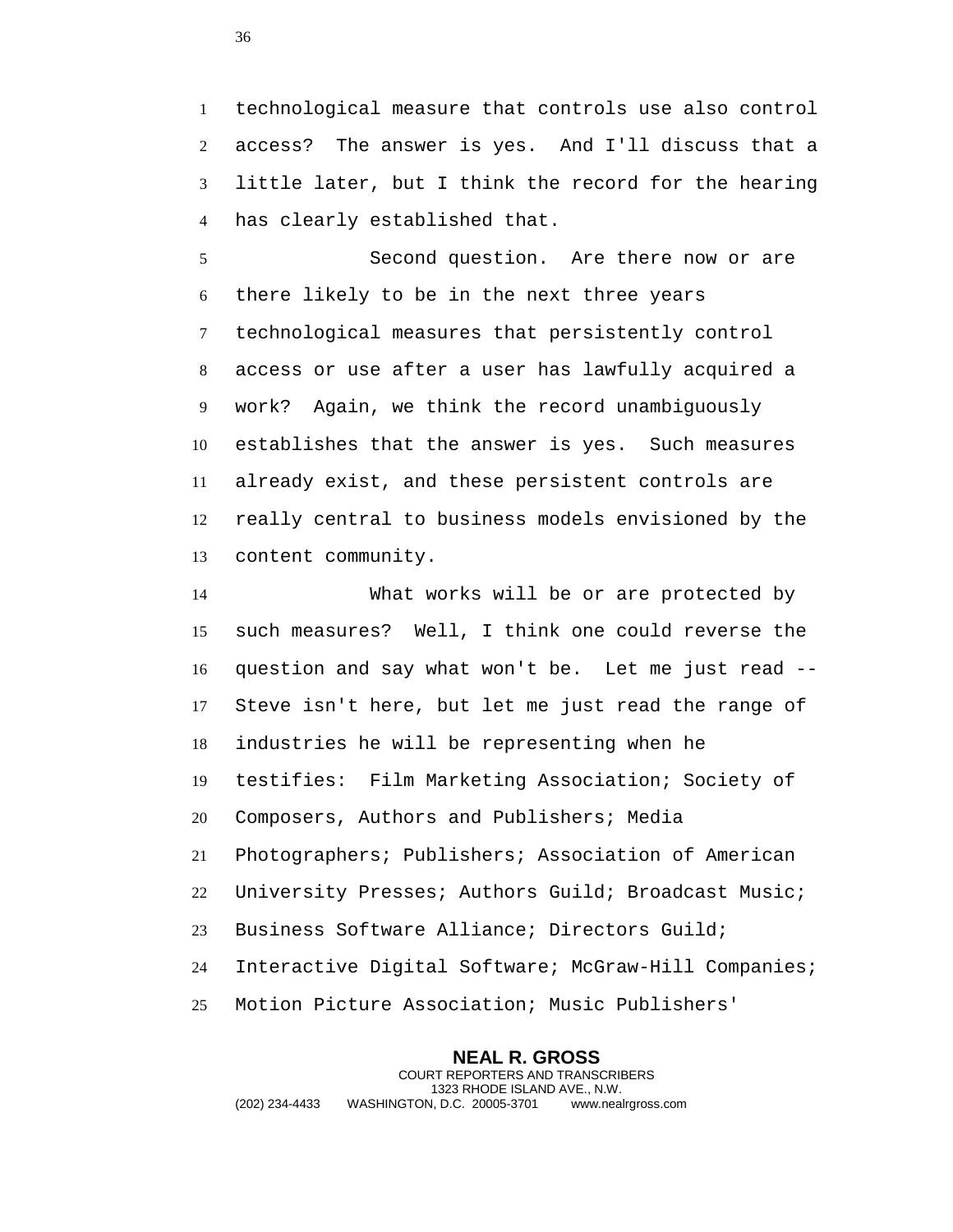Association; Professional Photographers; Recording Industry.

 These people are all interested in this hearing. Why are they interested in it? Because they all want to use technological measures to protect and market their works. So how can we, then, say "Well, it's just this work that is of concern to us."

 The other reason that we look for a broad exemption, of course, is that libraries don't like to play favorites. We serve an incredibly diverse community. Different libraries serve different communities, and it is hard to imagine a kind of work that is not in our concern that we be able to provide our patrons with access to it.

 So what's the harm? Well, we believe that the record has established the existence of harm in four ways. First, we argue that since fair use is basic public policy rooted in copyright law, a balance required by the Constitution, any diminution of it through strict interpretation of Section 1201 is de facto serious harm.

 You're removing from the public a basic right they have or a privilege -- however you might

**NEAL R. GROSS** COURT REPORTERS AND TRANSCRIBERS 1323 RHODE ISLAND AVE., N.W. (202) 234-4433 WASHINGTON, D.C. 20005-3701 www.nealrgross.com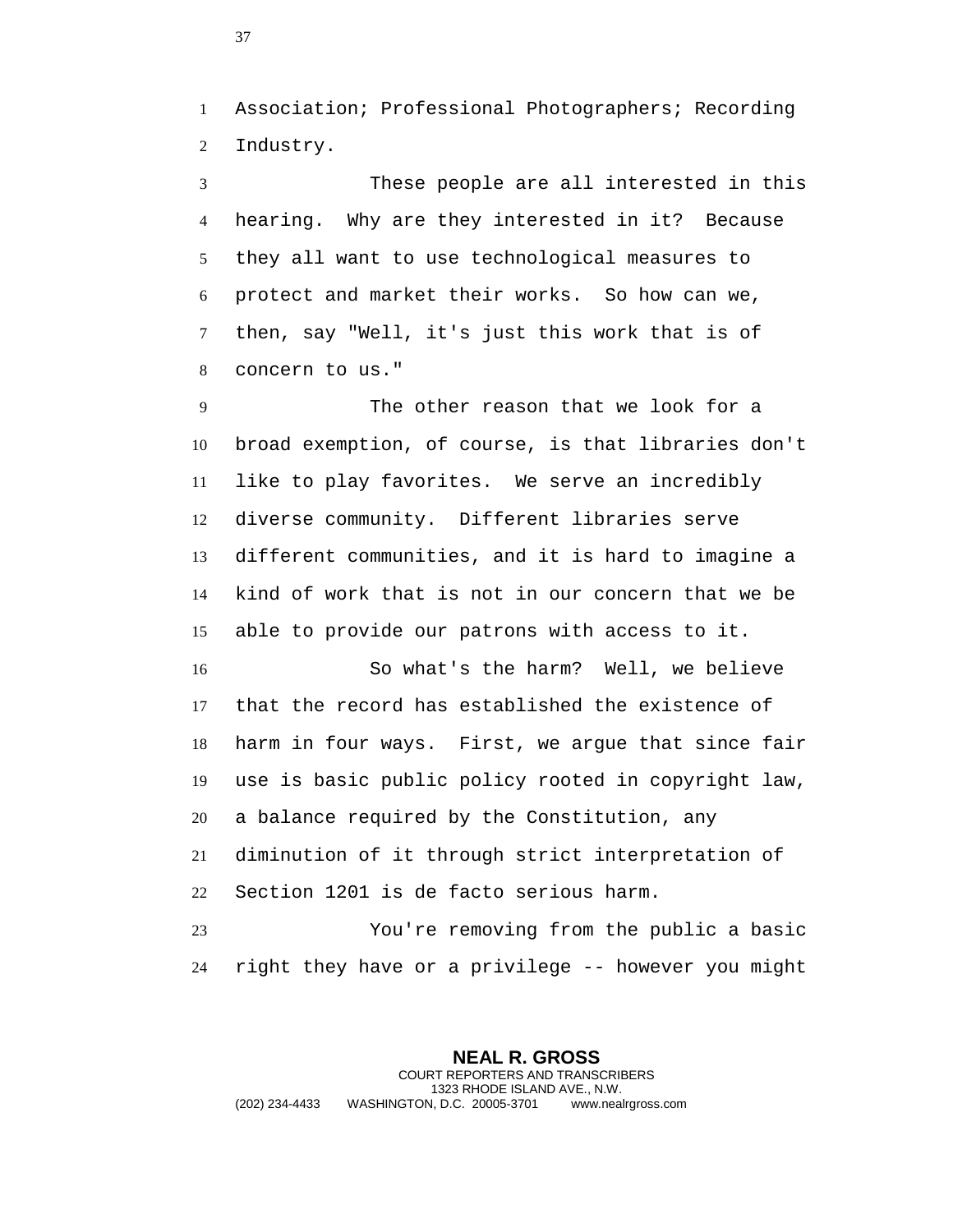use the term -- under copyright law. And we should not have to go any further.

 Those rights and privileges have been established for 300 years. First in British common law, and then in U.S. law. It's been upheld by the Supreme Court for many years. It's basic public policy. Why should we have to show and re-establish and re-argue something that has been in the law for 300 years?

 Secondly, current experience with licensed products in which license terms are protected by technological measures shows that harm is already being experienced in areas such as archival rights and first sale. Libraries, the Copyright Office and the Librarian have every legitimate reason to presume that these limitations are just the leading edge of a rapid technological trend, and that such harm will undoubtedly increase over the next three years. And I'll get back to this issue of why I use term "licensing." I'll get back to that in a minute.

 Third, although the operative section of the law has not yet come into force, it is reasonable to presume that when it does, the threat of criminal penalties on users, coupled with the

**NEAL R. GROSS** COURT REPORTERS AND TRANSCRIBERS 1323 RHODE ISLAND AVE., N.W. (202) 234-4433 WASHINGTON, D.C. 20005-3701 www.nealrgross.com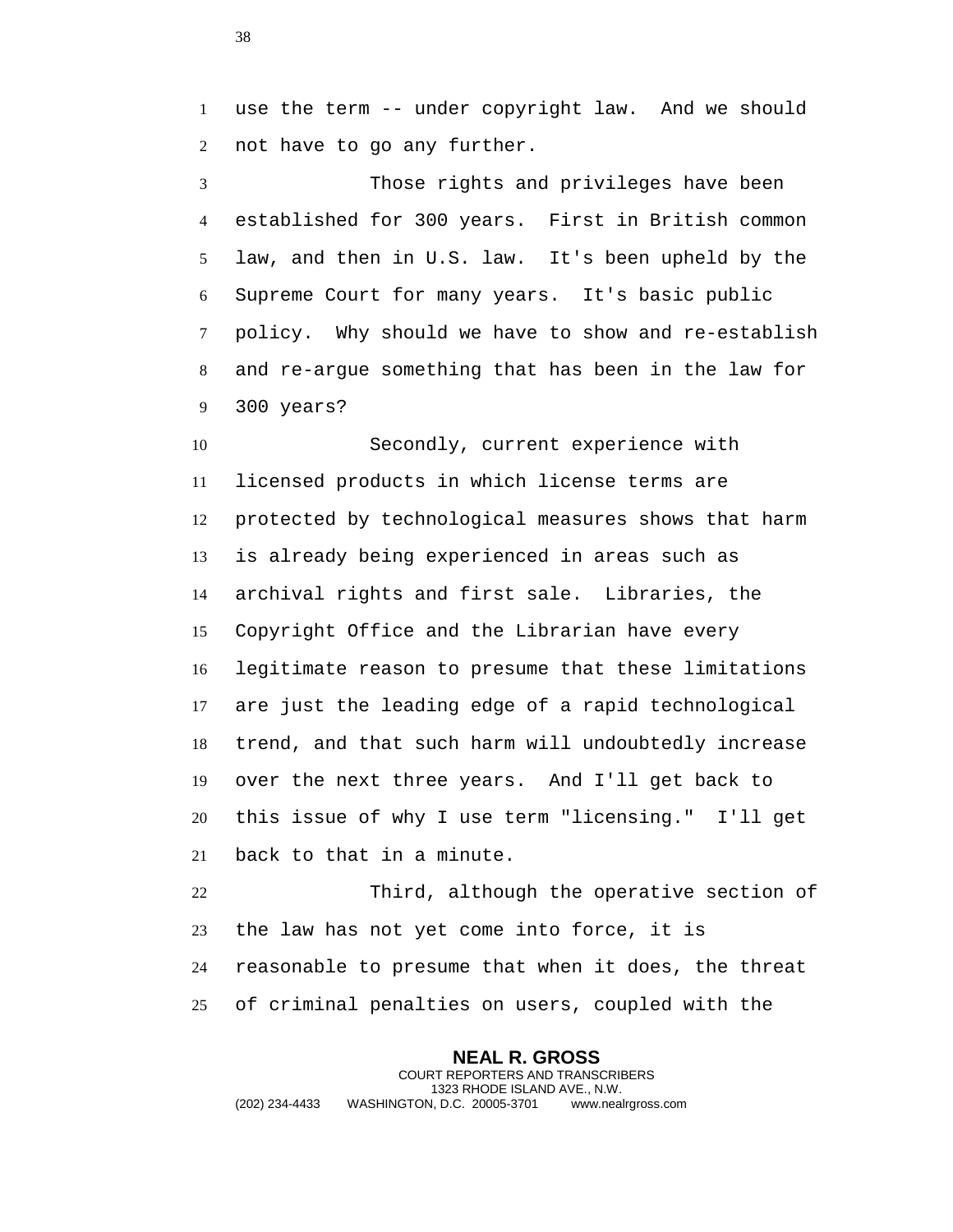vague and broad nature of the anticircumvention provisions, is going to result in a severely chilling effect. It may have seemed, based on some of the testimony or some of the responses, that librarians just can't wait to get out there and hack. And just can't wait to provide havens for piracy for their users. In fact, what I've observed in my years working for the Library Association is that librarians tend to be a fairly conservative lot.

 They really have other things to do than to try to figure out from day to day what the copyright law is letting them do or not. And in such an ambiguous environment, if there's threat of criminal penalties particularly or lawsuit, their answer will be no, even if the result is harm to the user or denying the user access that they might have legal rights to.

 Fourth, it's clear that these controls are not only for the purpose of preventing piracy, but they are to implement and enforce a new pay-per- use model on all information users. Now, let me say that we're not asking you to overturn a pay-per-use business model. That's not the job of the Copyright Office, not the job of copyright law.

**NEAL R. GROSS** COURT REPORTERS AND TRANSCRIBERS 1323 RHODE ISLAND AVE., N.W. (202) 234-4433 WASHINGTON, D.C. 20005-3701 www.nealrgross.com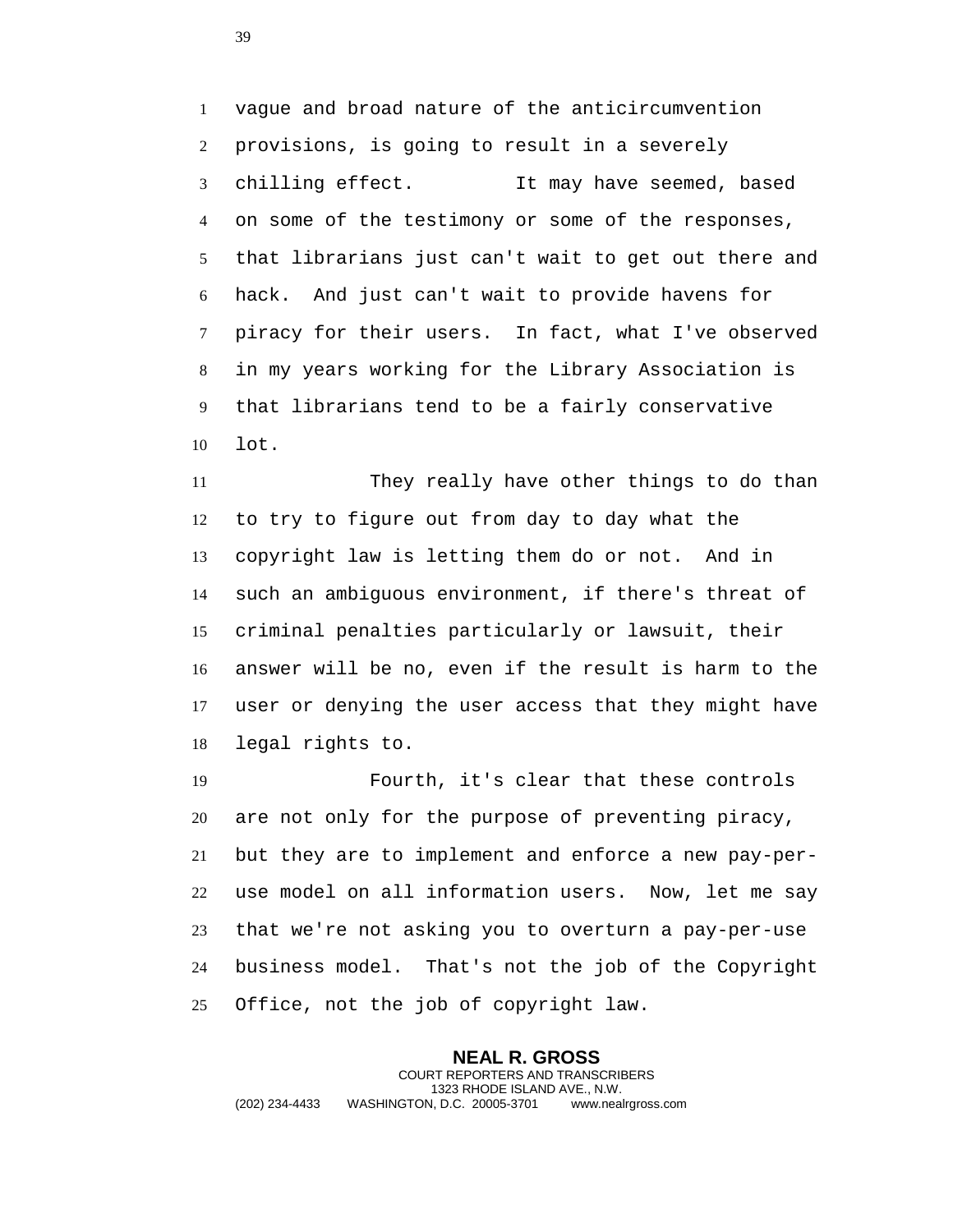But it is the job of copyright law to retain a balanced social policy in that environment. And, in fact, if we are moving towards that model of information sale, the role that libraries and schools play in providing safety-valve access to the information works is even more important. And it's even more important to protect that role.

 Let me quote from just one publicity announcement from a vendor. And I'm not going to name the vendor in this. I really don't want to pick out and embarrass a particular firm. It really reflects, I think, the view of the industry.

 "This firm has developed a way for publishers --" and I'm quoting -- "to receive revenue each time a student accesses even a single page of a title. This has never been possible before. Thus, older titles and out of print books that have been read and studied thousands of times over the years in libraries (yet have not generated new income) will now produce new revenues and become more valuable assets to publishers."

 Now, if that isn't a basic threat to the fundamental role that libraries have served and schools have served over the last couple hundred years, I don't know what is. We're not speculating

**NEAL R. GROSS** COURT REPORTERS AND TRANSCRIBERS 1323 RHODE ISLAND AVE., N.W. (202) 234-4433 WASHINGTON, D.C. 20005-3701 www.nealrgross.com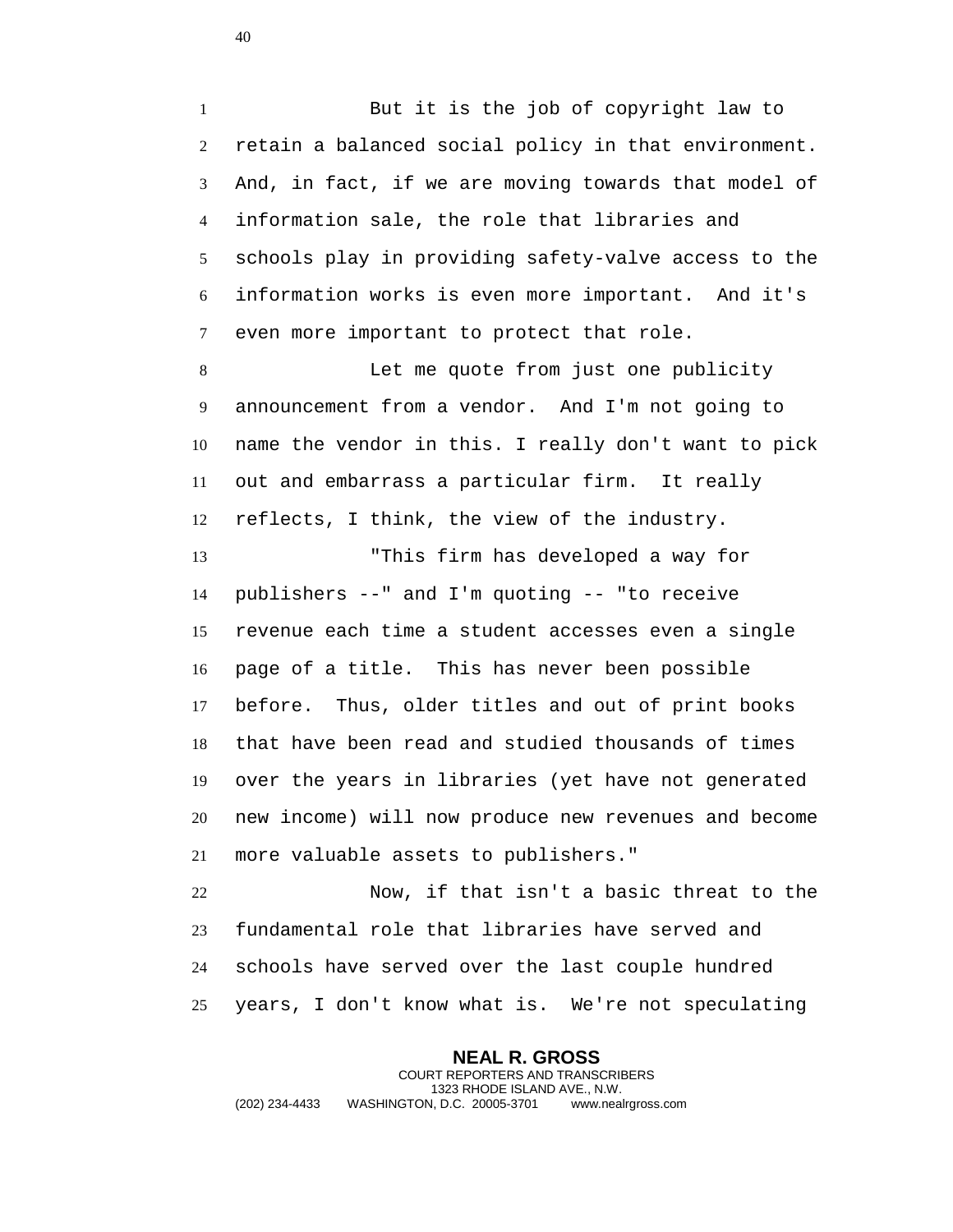here; we're not imagining problems. We're saying that this move to a pay-per-use model threatens the very basic foundations of what libraries and schools are all about. And it is important, if that is happening, for us to provide or protect the safety-valves inherent in fair use.

 Let me finish by addressing four particular topics that I think have caused some confusion in the past. And although my addressing them will probably increase rather than decrease the confusion, I've been wanting to do this after watching all five days of hearings.

 The first is the problem of access and use. I think for the purposes of Section 1201, there's simply no useful distinction between the term "access" and "use." Section 1201 does not prevent circumvention for use. Every time one uses a digital work one accesses it. All technological controls control access.

 So if one wants to extract from a work, one wants to print a work, one wants to play a movie on a DVD or play a song off of a CD, or view a picture, what you're really doing is accessing even though, from your terms, it's a use. So access is inseparable from use.

**NEAL R. GROSS** COURT REPORTERS AND TRANSCRIBERS 1323 RHODE ISLAND AVE., N.W. (202) 234-4433 WASHINGTON, D.C. 20005-3701 www.nealrgross.com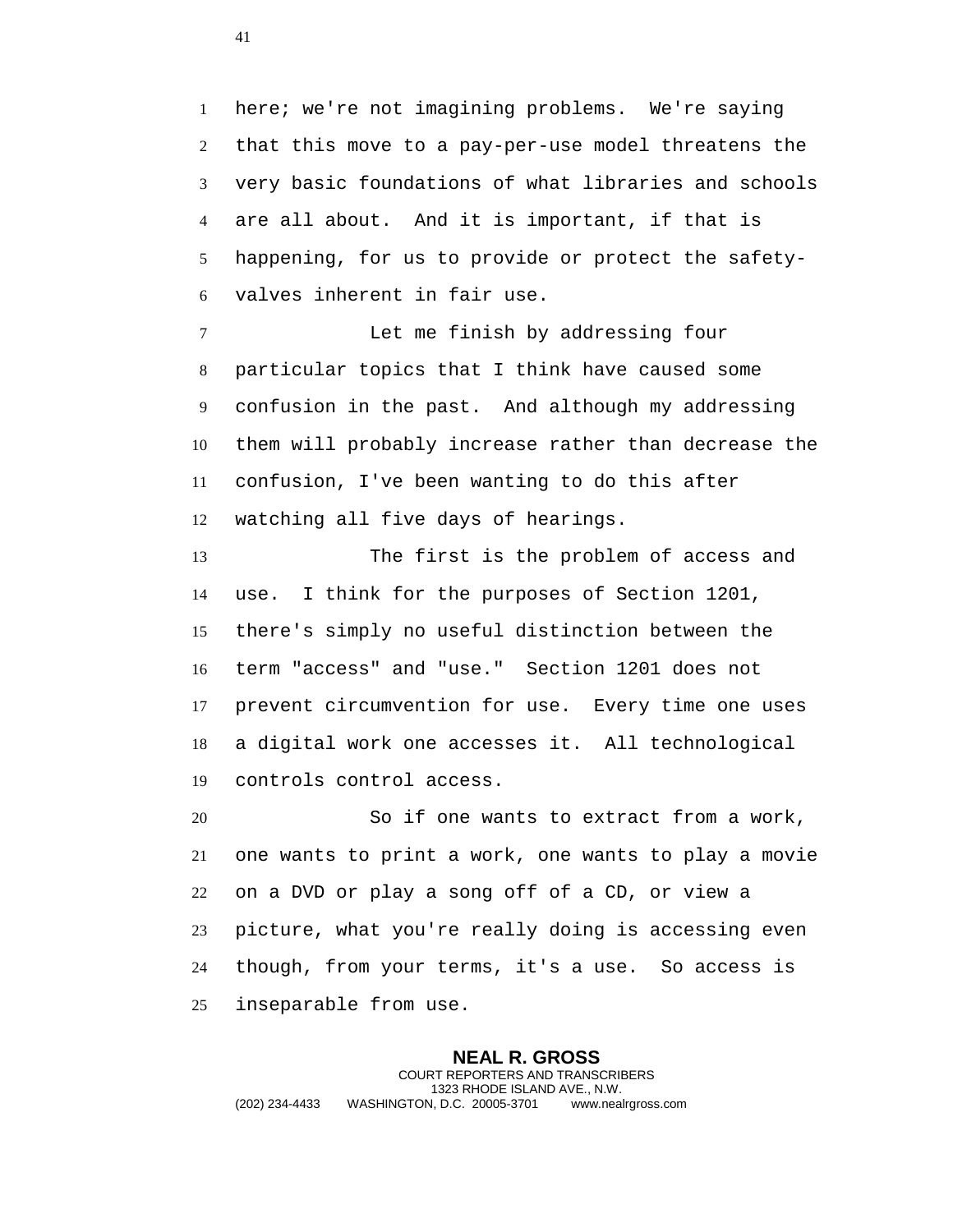And in my testimony I quote Judge Kaplan 2 on the Reimerdes case. That may be the only thing that Judge Kaplan said that we might agree on, but we think that he clearly views access as playing the DVD on a computer.

 Secondly, the problem of persistent controls. We've called these measures that continue to control access after the work is initially acquired persistent controls. That can be as simple as a database system that requires repeated use of a password each time one logs on to use it. Or they can be far more complex as technology evolves.

 These persistent controls are not just for the purpose of protecting against piracy, but to develop and enforce new business models, many which seek to charge for uses that in the past been free once a work has been lawfully obtained.

 Once again, we're not against the development of those new business models. But we don't think copyright law needs to be invoked to protect particular business strategies. Let me quote from a report by an industry marketing firm that serves the publishing industry:

 "For the past several years, digital rights management (DRM) has focused primarily on

**NEAL R. GROSS** COURT REPORTERS AND TRANSCRIBERS 1323 RHODE ISLAND AVE., N.W. (202) 234-4433 WASHINGTON, D.C. 20005-3701 www.nealrgross.com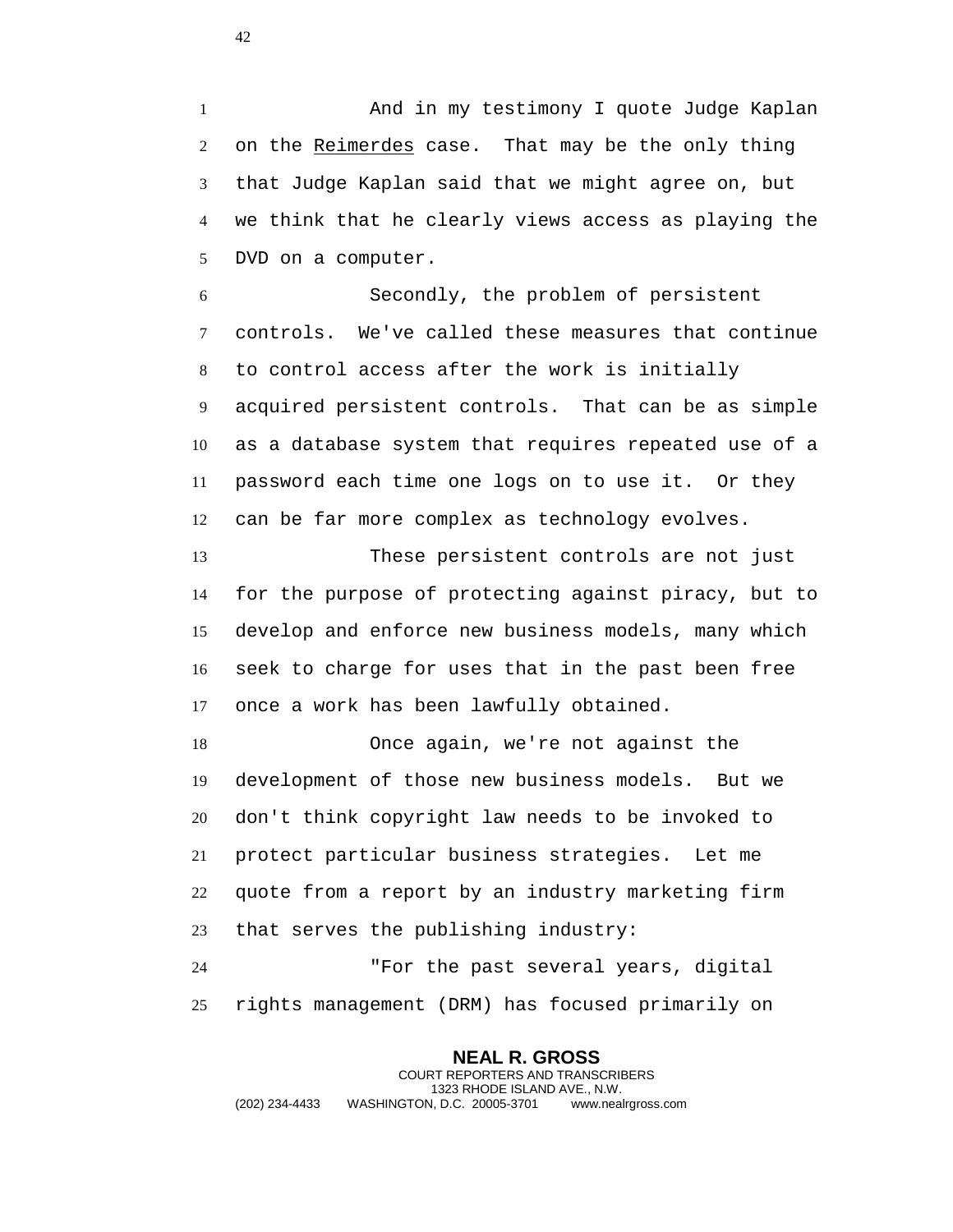protecting digital content from illegal or unwanted uses." And you've heard a lot about that in the five days of testimony.

 "Lately, though, the scope and emphasis has been evolving to include more than just copyright protection ... the pressures and opportunities in digital markets are forcing both publishers and their vendors to take a broader view of what a digital rights management platform entails."

 And yet Section 1201, under the guise of copyright law, is expected to protect all of those possible models, all of those possible ways of distributing information.

 I'd like to talk a bit about circumvention. Many times I've heard the panel ask presenters whether they have had any experience with circumvention. And I've really wished that any one of them has fired back a question, what is a circumvention? What do you mean? Since the definition of technological measure is so broad and all-encompassing that it can even include passwords and library cards -- as we

established in our comments -- what does

circumvention mean? Does using a password to access

**NEAL R. GROSS** COURT REPORTERS AND TRANSCRIBERS 1323 RHODE ISLAND AVE., N.W. (202) 234-4433 WASHINGTON, D.C. 20005-3701 www.nealrgross.com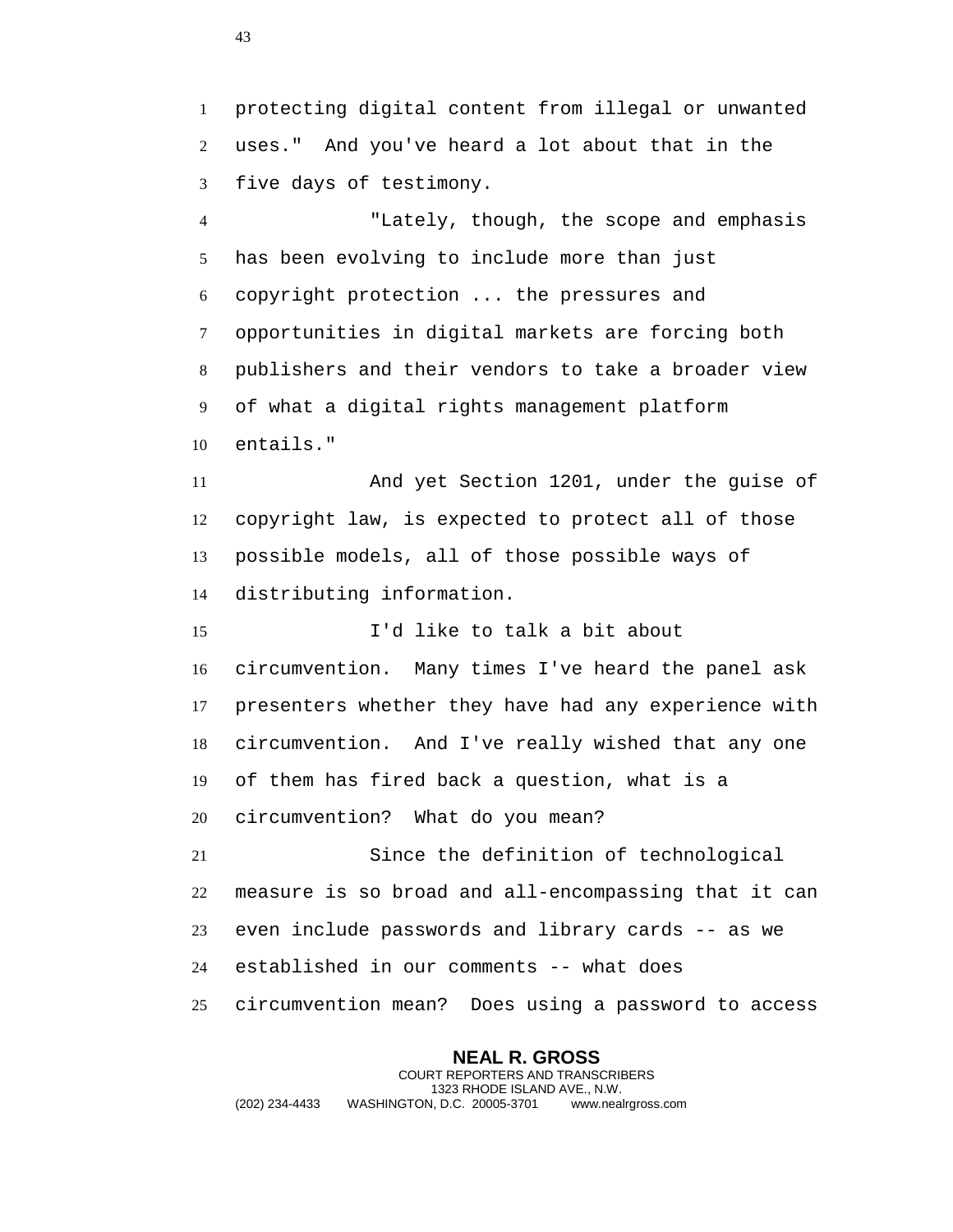a database, to use it in a way that is not authorized in terms of the license a circumvention? I don't know. But I haven't heard anybody tell me it isn't.

 That makes it very difficult for a librarian to say whether or not she has circumvented or not. Will misuse of a library card now become a federal crime because it is a circumvention to access a database in a library?

 Linda Crowe's library offers access to an online database system that requires a password and a library card as an identification and entry measure. Suppose somebody in that district loans their library card and password to a visiting relative, who then goes to the library and uses it to download some information for a school project. Has that person now become a federal felon for circumventing 1201? I'm not sure that they haven't. Now, we might say, "Well, they would never prosecute such a person," and so on. But that raises a problem that Bob Kastenmeyer used to worry about all the time, whether we're creating in our copyright law the essence of a prohibition that essentially makes scofflaws and criminals of us all

**NEAL R. GROSS** COURT REPORTERS AND TRANSCRIBERS 1323 RHODE ISLAND AVE., N.W. (202) 234-4433 WASHINGTON, D.C. 20005-3701 www.nealrgross.com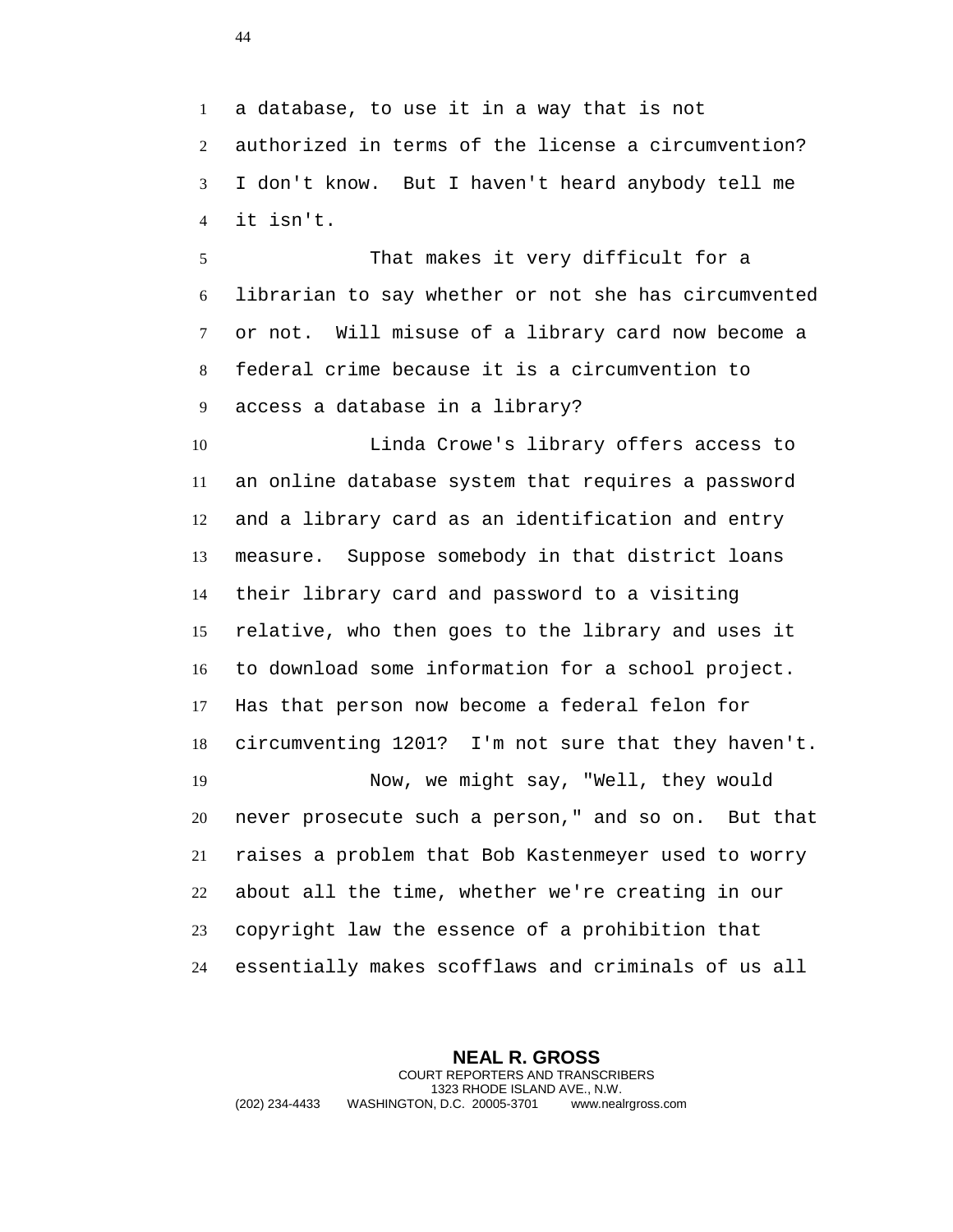by winking at minor offenses, and we'll decide what a major offense is.

 Finally, I'd like to talk a bit about the relationship between licensing and controls because that's come up several times. So let me suggest some considerations, because they do wrap together and are very difficult to pull apart.

 But basically there's no direct relationship between the technological issue and licensing. Section 1201 is part of copyright law. Licensing is a contract, a private contract. So we have no objection to knowledgeable parties, consenting adults, agreeing to anything they want to agree to. Librarians do this all the time. What we object is criminal measures under copyright law being tangled up in that.

 People can license away anything they want. That has nothing to do with whether Section 1201 and fair use in Section 1201 should be protected and interpreted.

 And I'd also like to point to Jim Neal's testimony -- and Lolly mentioned this yesterday also and I think Karen Coyle did -- that copyright law does set some boundary in negotiating licenses, sets some basic principles.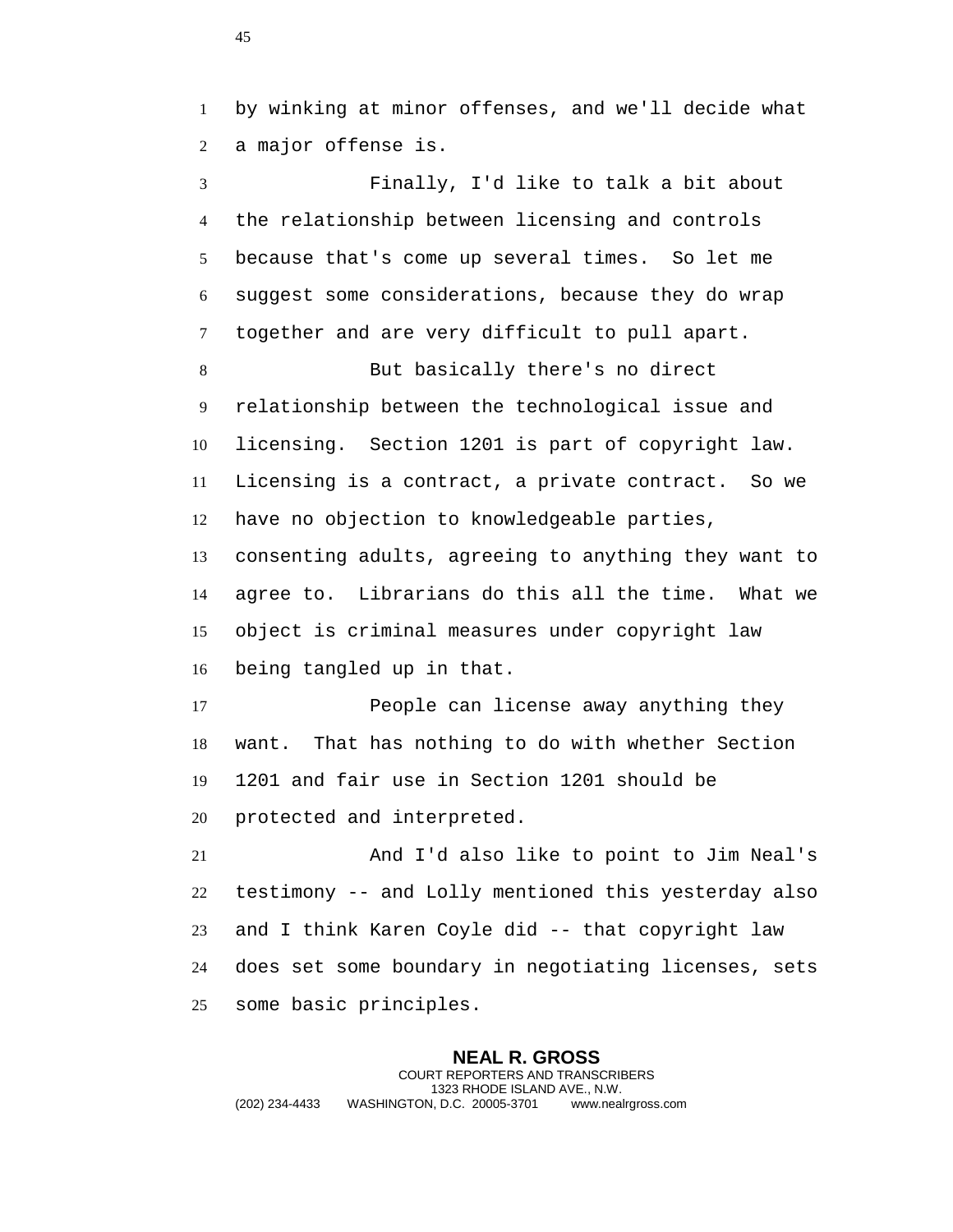Second, technological measures can really restrict negotiation. Because as they become more and more embedded in the work itself, it becomes non-negotiable. You can negotiate until you're blue in the face, but if the technological measure is part of the work itself, there's nothing to negotiate.

 Unbalanced enforcement. If the database provider that Linda Crowe works with decides that that misuse of the password and library card violates the terms of the license, they can jolly well go to court and sue for breach of contract. And if Linda thinks they're being too rigid, she can go to court and sue.

 Disputes in contract law can be resolved in court and are all the time. What Section 1201 does, if not equipped with an exemption, is bring the weight of criminal law against one party in that dispute, in addition to breach of contract. That's an unfair balancing. That's an interference of copyright law with licensing, not a support. And, finally, given the trend towards UCITA and non-negotiated license, the idea that there's some negotiation that goes on between consumers of information products -- even libraries

**NEAL R. GROSS** COURT REPORTERS AND TRANSCRIBERS 1323 RHODE ISLAND AVE., N.W. (202) 234-4433 WASHINGTON, D.C. 20005-3701 www.nealrgross.com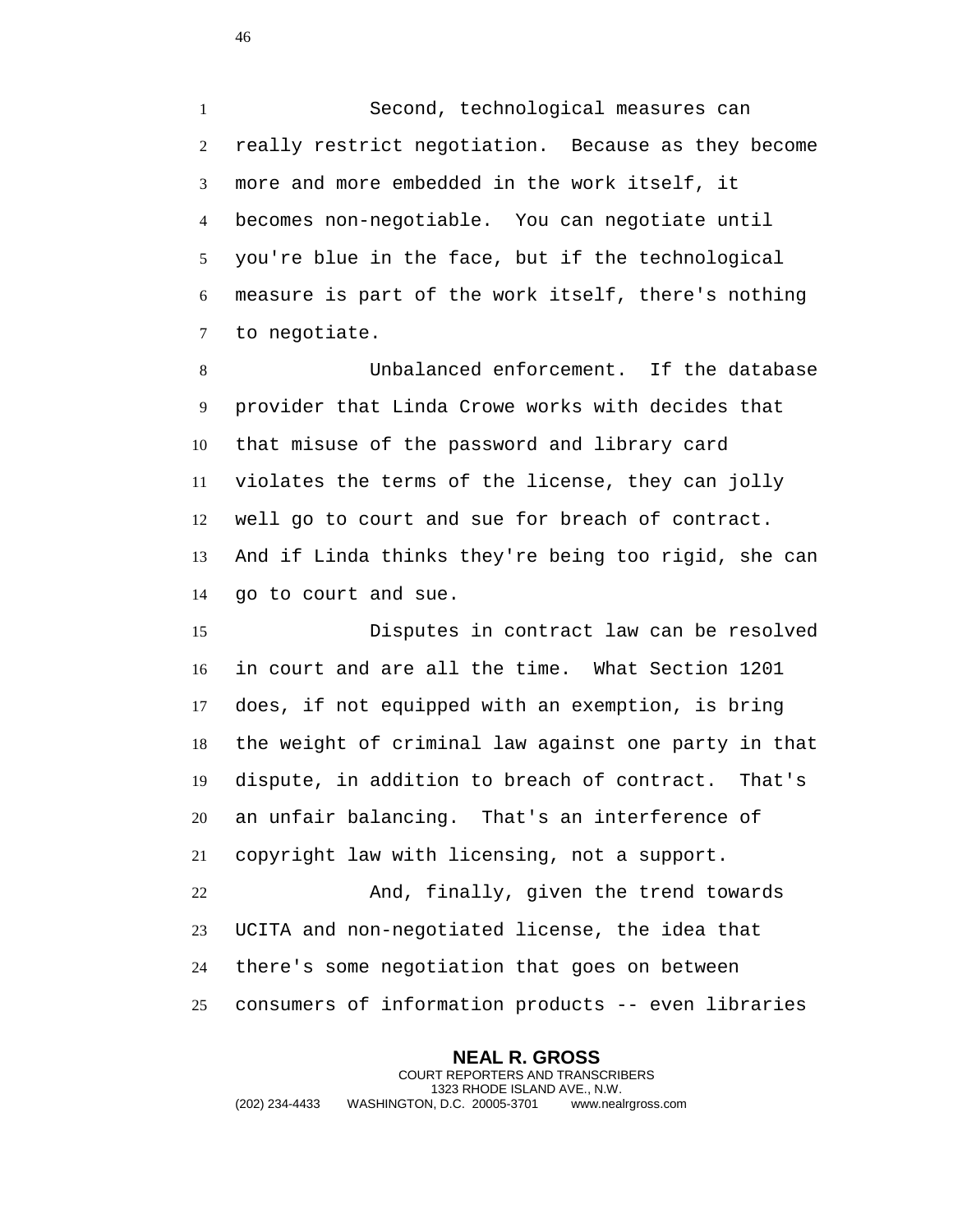and their providers -- I think is growing dim. But that's another fight.

 In conclusion, much of our testimony has sounded alarming and negative, I think, over the last five days. Deliberately so. We're engaged in an advocacy proceeding here. But, in fact, most libraries have embraced technological change.

 We believe that to the information society in this new century, libraries will be even more important, serving the public, supporting health research, care providers, the legal community, underpinning vital research in educational missions of our schools, colleges and universities.

 We also believe that content providers should be exploring new ways to serve their public and expanding markets for their work. That's perfectly fine. That's good. We use their products. And copyright is an important tool for them to do so. We're not against copyright. We're not trying to undo the DMCA.

 Of course, libraries are also exploring new forms of service models using these new technologies. There's no reason why both interests can't be served, why this can't be a win-win

**NEAL R. GROSS** COURT REPORTERS AND TRANSCRIBERS 1323 RHODE ISLAND AVE., N.W. (202) 234-4433 WASHINGTON, D.C. 20005-3701 www.nealrgross.com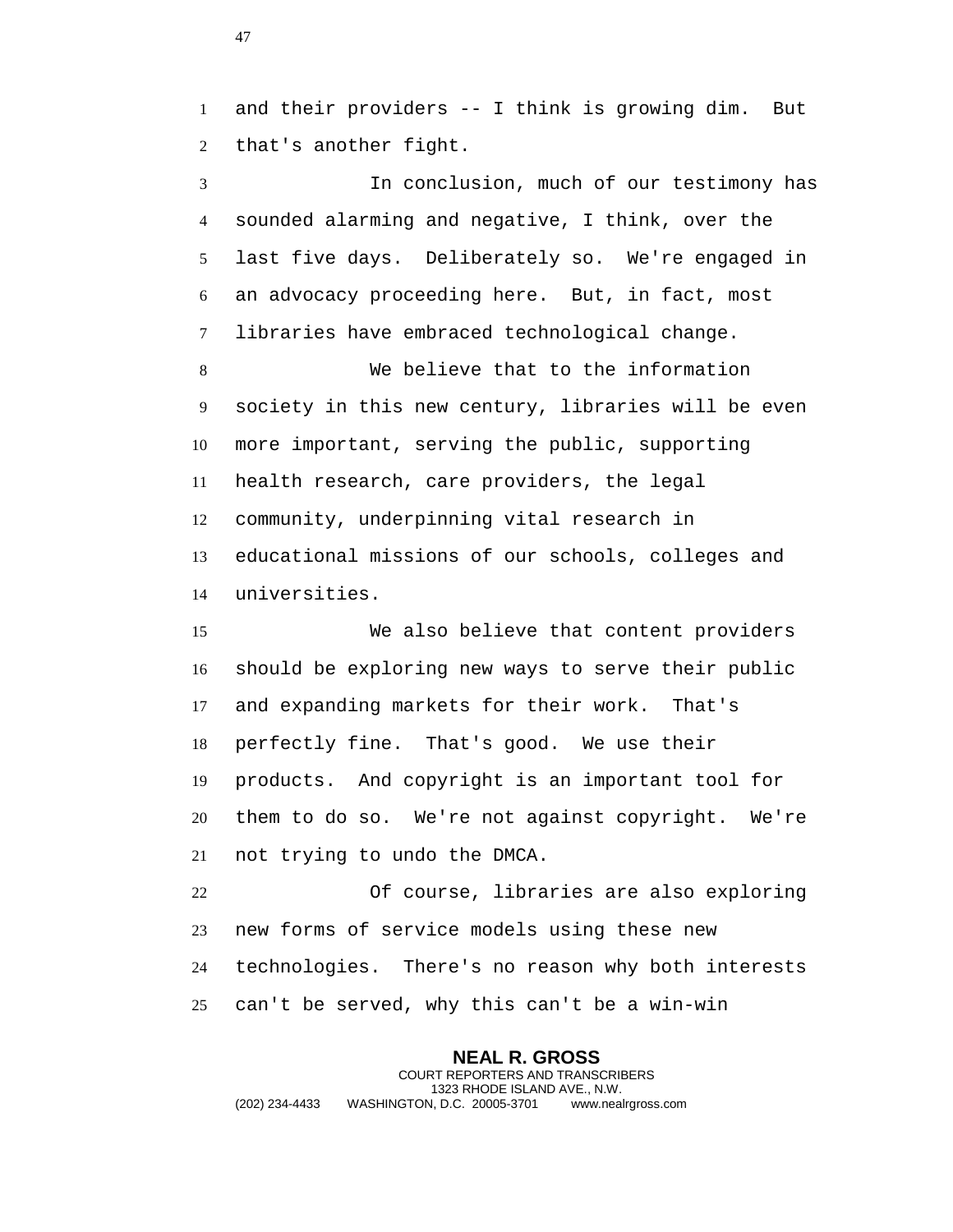technological change for society and for the creators and for the publishers. One goal need not be achieved at the expense of the other.

 Public services provided by libraries and educational institutions does not threaten, but if anything, enhances business opportunities. Copyright law extends rights to creators, but in the name of the public interest it also assigns responsibilities to them in the form of limitations and exceptions.

 They're not new ideas; they date back to the earliest days of copyright law. Nor are they trivial. They've served our society well for 200 years. We see neither technological reasons nor economic reasons to sweep them under the table now in the guise of controlling access to protect against piracy.

18 A broad use-based exemption would be a strong statement that the public interest continues to be served in the digital age. Thank you.

 MS. PETERS: Thank you. We'll have our question and answer session begin with Charlotte Douglass.

 MS. DOUGLASS: Thank you. I found all the testimony quite informative. I'd like to get

**NEAL R. GROSS** COURT REPORTERS AND TRANSCRIBERS 1323 RHODE ISLAND AVE., N.W. (202) 234-4433 WASHINGTON, D.C. 20005-3701 www.nealrgross.com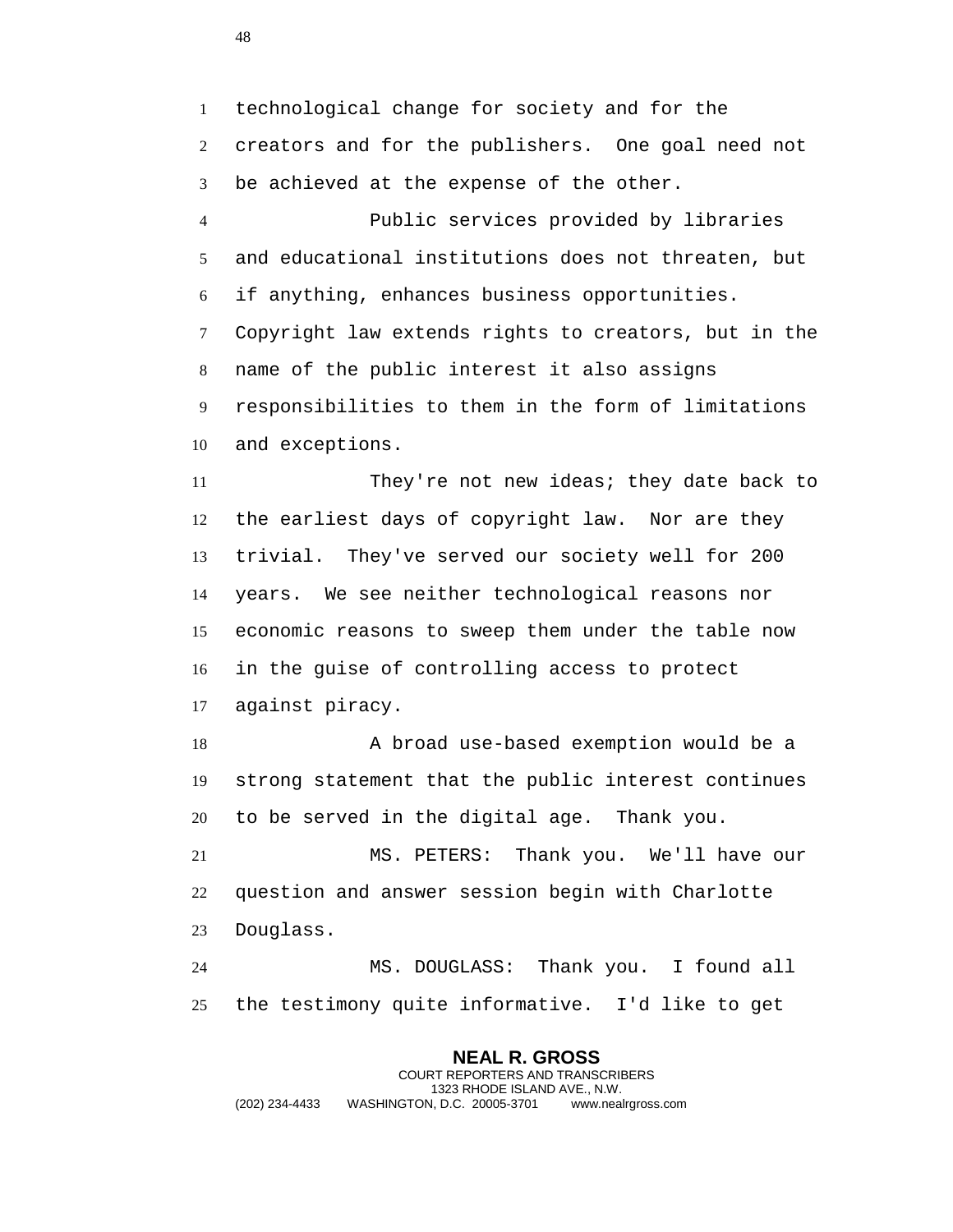into just a little bit the question of reverse engineering. I know you said it two times at least. So it's reverse engineering, reverse engineering, reverse engineering. It's supposed to take, like, I divorce you, I divorce you, I divorce you. But I'm going to raise it one more time. And that has to do with -- suppose there is an adverse effect? It seems to me that Section 1201(a)(1) is supposed to address adverse effects. So that if the Librarian did find an adverse effect as to which non-infringing could not be made, is the Librarian prohibited from dealing with reverse engineering at all or finding that there is an adverse effect that could be remedied by reverse engineering or a computer program, for example? MR. SIMON: Is reverse engineering a class of works? 18 MS. DOUGLASS: No. MR. SIMON: Thank you. Your rulemaking is limited to classes of works. You can have reverse engineering of a whole universe of stuff, not just computer programs. So this notion somehow that reverse engineering requires some specific treatment within this rulemaking is really -- again, it confuses me.

**NEAL R. GROSS** COURT REPORTERS AND TRANSCRIBERS 1323 RHODE ISLAND AVE., N.W. (202) 234-4433 WASHINGTON, D.C. 20005-3701 www.nealrgross.com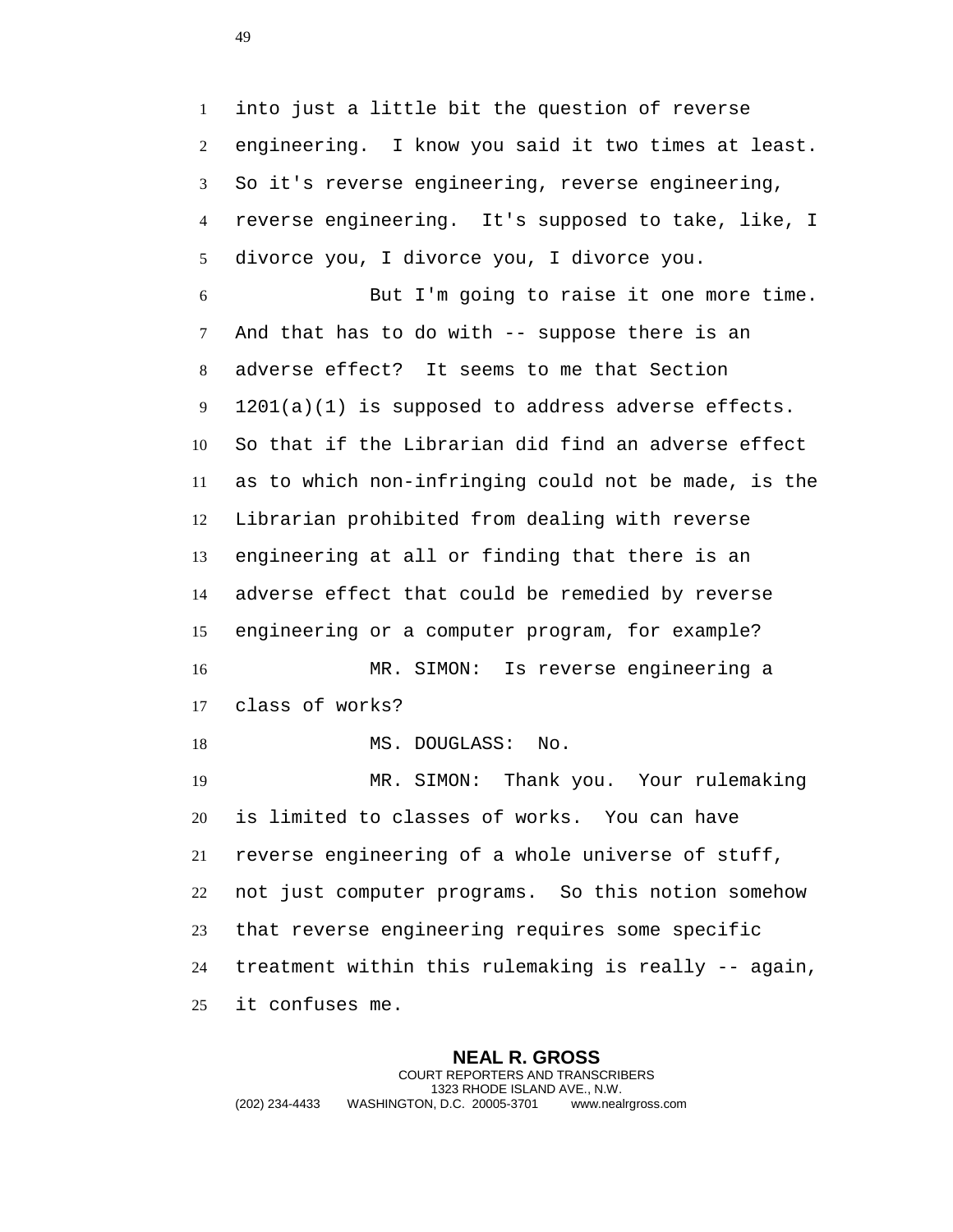Because this rulemaking speaks to specific classes of works where harm is established. It does not speak about, necessarily, what the cause of the harm is. The Congress addressed a potential cause of harm in Section 1201(f). MS. DOUGLASS: That referred to computer programs, and I think I heard someone say that computer programs was a category of works, but it was not a class of works. 10 MR. SIMON: It is. Read 102, Charlotte. It's not a category of works. It's a literary work. MS. DOUGLASS: Absolutely, absolutely. MR. SIMON: So it's not a category of works. MS. DOUGLASS: So, okay. So that could be in a class of works? MR. SIMON: It could, if you were to interpret the statute as saying all computer programs belong to a single class. The reality is that there are hundreds of kinds of computer programs. There are games, there are application products, there are operating systems, there are business products, there are consumer-aimed products.

**NEAL R. GROSS** COURT REPORTERS AND TRANSCRIBERS 1323 RHODE ISLAND AVE., N.W. (202) 234-4433 WASHINGTON, D.C. 20005-3701 www.nealrgross.com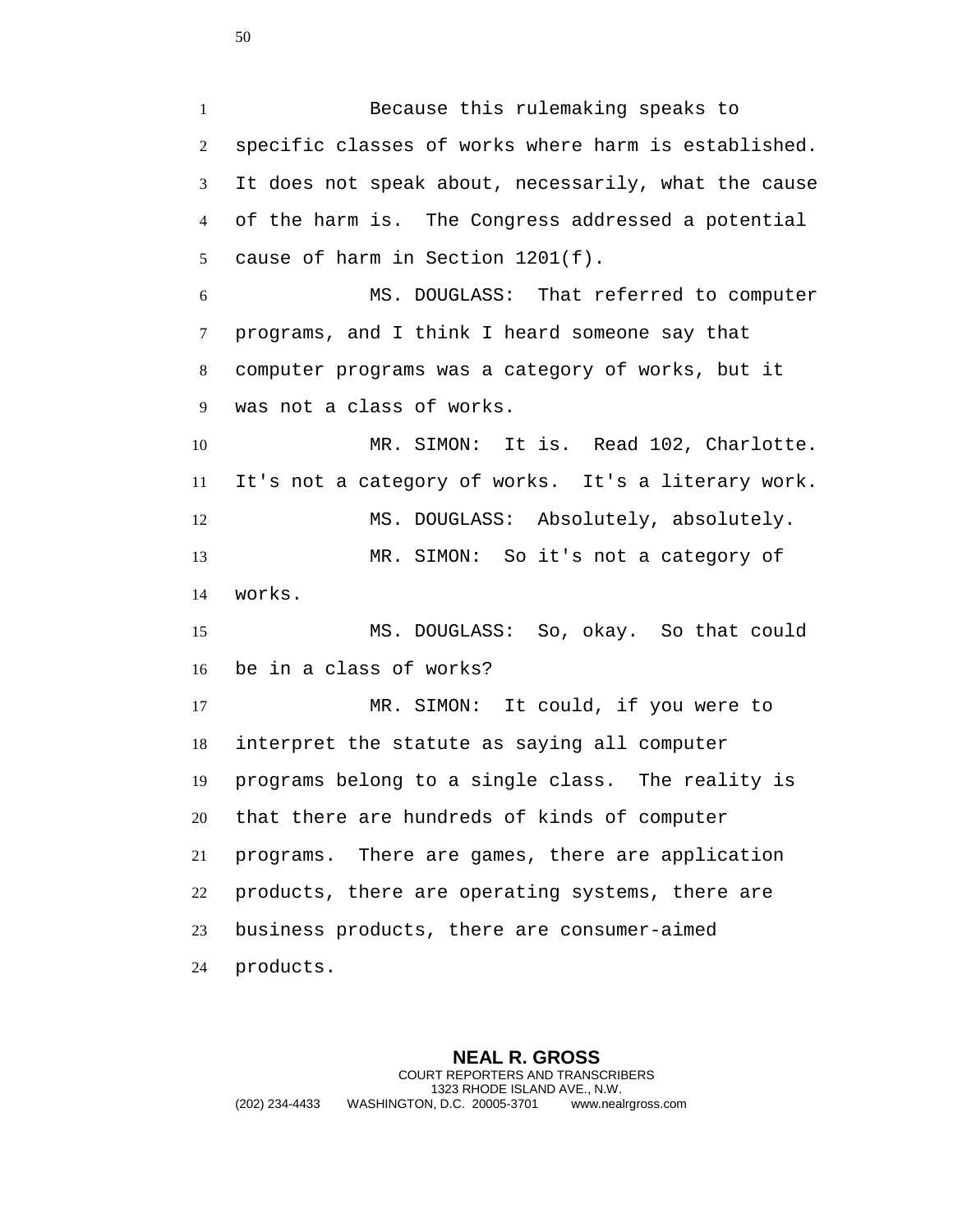So the question would arise, even if you were to hypothetically entertain the question which you asked me -- which I think is a fundamentally wrong question -- the question is, is the harm with respect to what kind of software? Is it with respect to computer-aided design software? 7 And are you then going to create an exception for the entire class of any computer program as defined in the statute? Which these days, frankly, includes music and movies. Because if you look at the definition of what a computer program is under the act, it's anything that has a series of instructions that performs particular function.

 So now you've gone back to, well, what are you excluding? You're excluding not just categories -- not a category, but categories. So it doesn't make any sense to me.

MS. DOUGLASS: Okay. Thank you.

MR. SIMON: You're welcome.

 MS. DOUGLASS: Do you have any further comment on that at all?

 MR. HUGHES: Other than to say that I agree with Emery, section 1201(f), I guess, was beamed in maybe midway through the long DMCA process

**NEAL R. GROSS** COURT REPORTERS AND TRANSCRIBERS 1323 RHODE ISLAND AVE., N.W. (202) 234-4433 WASHINGTON, D.C. 20005-3701 www.nealrgross.com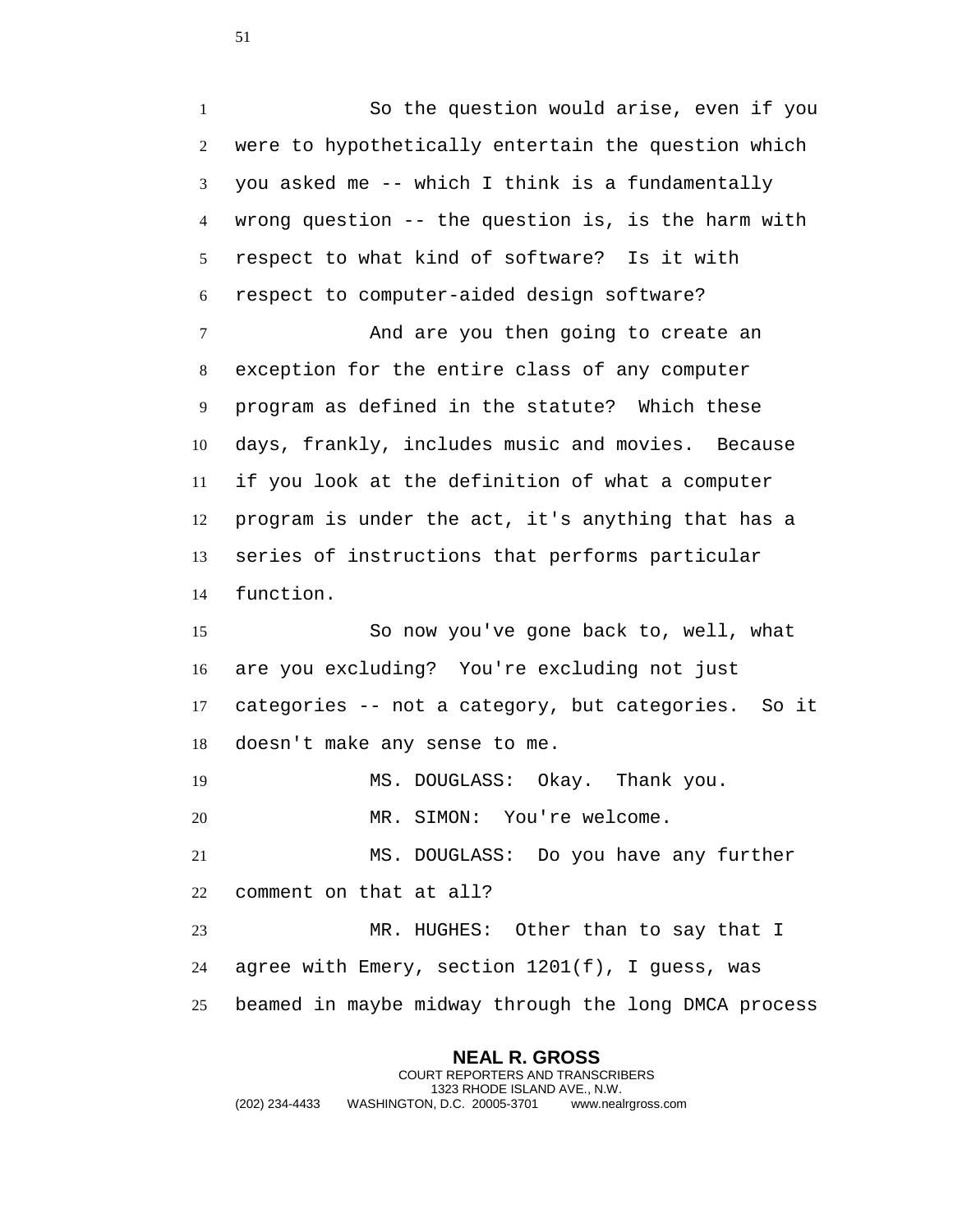on Capitol Hill and was beamed in specifically because there were people who were concerned about the potential negative effect of Section 1201 on reverse engineering for the purposes of interoperability.

 And they wanted a specific section -- the advocates of this concern wanted a specific section of 1201 dealing with that. And they got it. And indeed, you know, by analogy we have, as you know, another section dealing with encryption research and another section dealing with security testing, firewalls, that sort of thing. So certainly it would be my read that those would fall outside the scope of 1201(a).

15 MR. SIMON: The rulemaking. MR. HUGHES: The rulemaking. And indeed, therefore this rulemaking.

 MS. DOUGLASS: Okay. We had a comment about Fontographer. And one commenter said that in some situations there was a Fontographer program where he was licensed to program, but there was a glitch in the software. And for some reason that the copyright owner didn't have in mind, he could not access that program.

**NEAL R. GROSS** COURT REPORTERS AND TRANSCRIBERS 1323 RHODE ISLAND AVE., N.W. (202) 234-4433 WASHINGTON, D.C. 20005-3701 www.nealrgross.com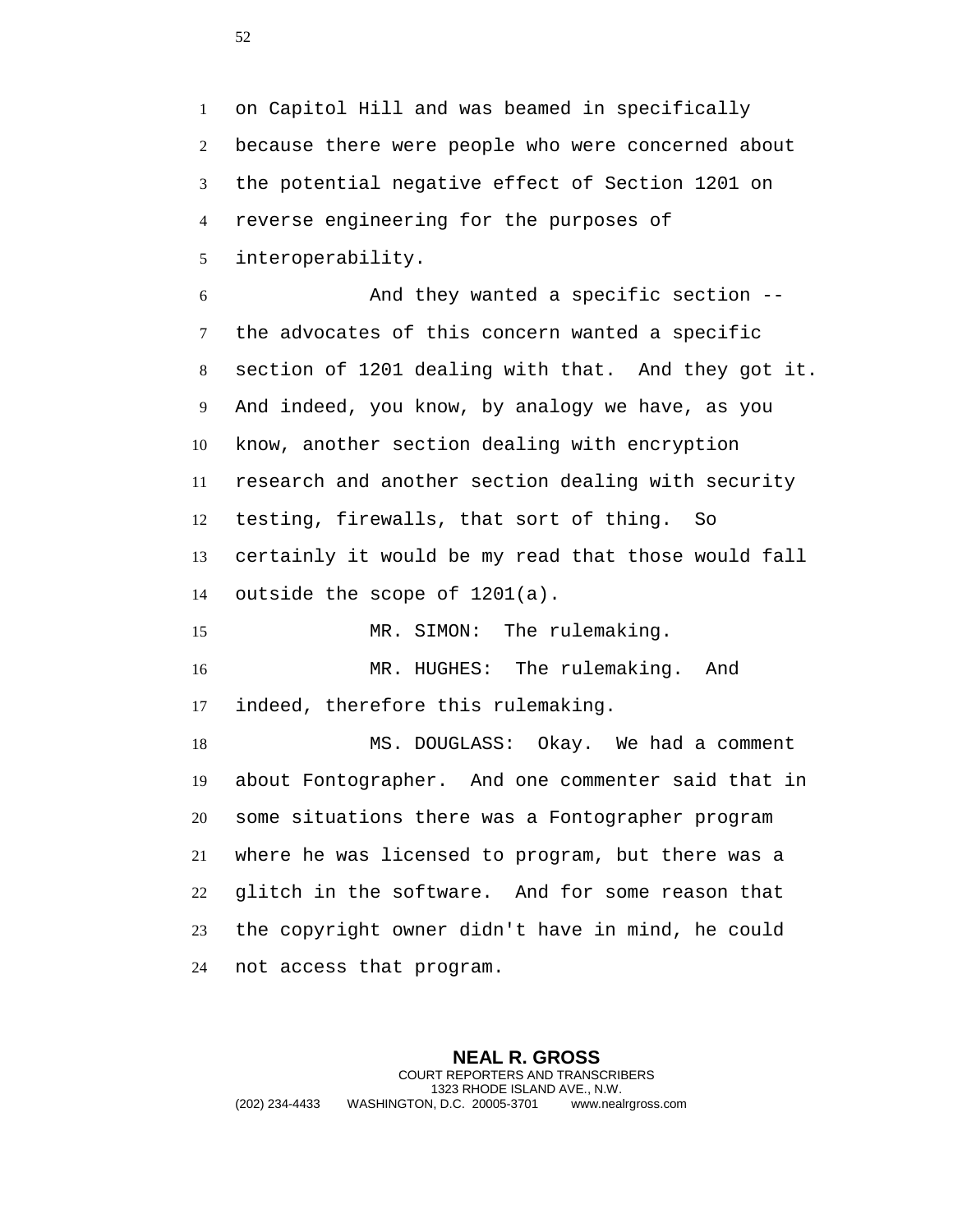Now, would he be prevented from fixing 2 that glitch by  $1201(a)(1)(A)$  if it came into force without an exemption, with respect to that? MR. HUGHES: I'm afraid I'm not familiar with the specific case. It's hard to answer. Fontographer is probably a product developed by a company called Altsys, that was then bought by Macromedia. And I guess they haven't done any new revision of this program in quite a long time. 10 But I'm not, frankly -- you know, obviously there's a licensing issue, whether the license would prohibit reverse engineering. But actually, as far as I know, this program is an old enough program that I'm not sure, in fact, it's protected. This is pure speculation at this point because I've never used the program. But I'm not actually sure it's protected by a technological protection. And that would then be the issue. If it were, then I would say it would 20 be covered by the  $1201(a)(1)(A)$  prohibition. Emery? MR. SIMON: I don't know what the problem is, Charlotte. There's a glitch in the

program?

MS. DOUGLASS: Yes.

**NEAL R. GROSS** COURT REPORTERS AND TRANSCRIBERS 1323 RHODE ISLAND AVE., N.W. (202) 234-4433 WASHINGTON, D.C. 20005-3701 www.nealrgross.com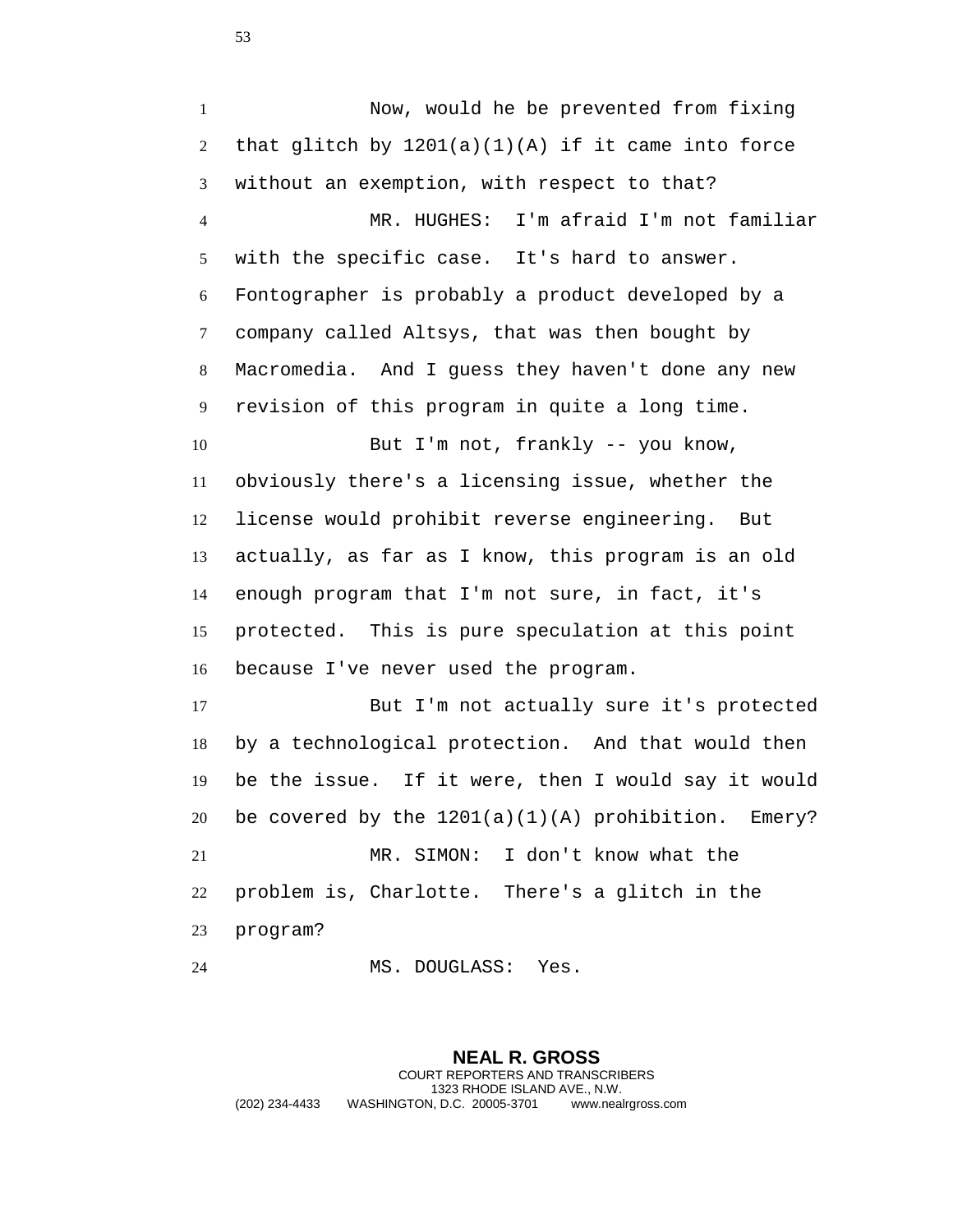1 MR. SIMON: This person's trying to engage in what, error correction? MS. DOUGLASS: Yes. MR. SIMON: And he can't do so because what? MS. DOUGLASS: Because the error correction required that he override some kind of technological control. And he's afraid to do that 9 because of  $1201(a)(1)$ . He would be afraid of doing that. MR. SIMON: Well, would be is -- I mean, I can't answer that question. I don't know the product, I have no idea what the technological control is. MR. HUGHES: Actually, maybe I could just leap in with an analogy that I think is somewhat on point. Firstly, this product is from a company -- you know, it's still in business as far as I know. It's still a supported product. So I would say that his first course of action would be to deal with the company. But then kind of stepping back, I think this is -- presumably in your example, the person who wants to do this bug-fixing, for whatever reason, either doesn't want to deal with the company

**NEAL R. GROSS** COURT REPORTERS AND TRANSCRIBERS 1323 RHODE ISLAND AVE., N.W. (202) 234-4433 WASHINGTON, D.C. 20005-3701 www.nealrgross.com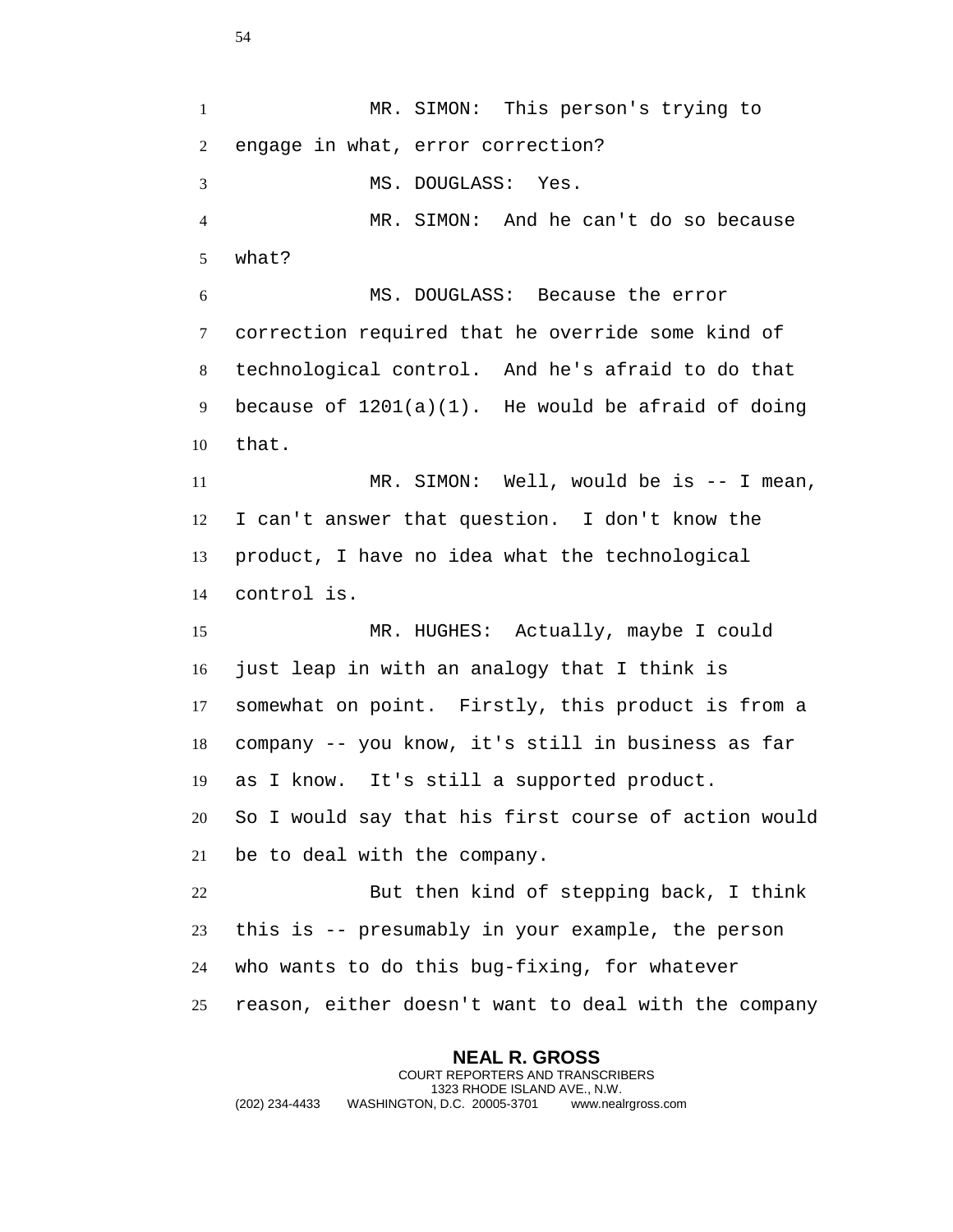or doesn't -- I'm speculating doesn't want to follow the steps that the company wants him or her to follow and so wants to take some alternate course of action.

 I think it would be a little bit like one of the examples Emery cited. I mean, suppose I dropped off my clothes at the drycleaner, and I prepaid for them. Just follow me here. But it wasn't convenient for me to come back and pick up my clothes during the hours that the drycleaner was open so I decided I wanted to come back at some completely different time, break into the store and get the clothes.

 I mean, it seems to me if this computer program were actually covered by technological protection measures -- and I'm not sure it is -- your user is putting his convenience above the rights of the company that published the program to protect their property.

 In other words, he's saying, "I don't want to follow the steps that the company may have provided for me to fix the program. I want to kind of hack it myself." And I think Congress' intent here is clearly that the company should have the right to control it.

**NEAL R. GROSS** COURT REPORTERS AND TRANSCRIBERS 1323 RHODE ISLAND AVE., N.W. (202) 234-4433 WASHINGTON, D.C. 20005-3701 www.nealrgross.com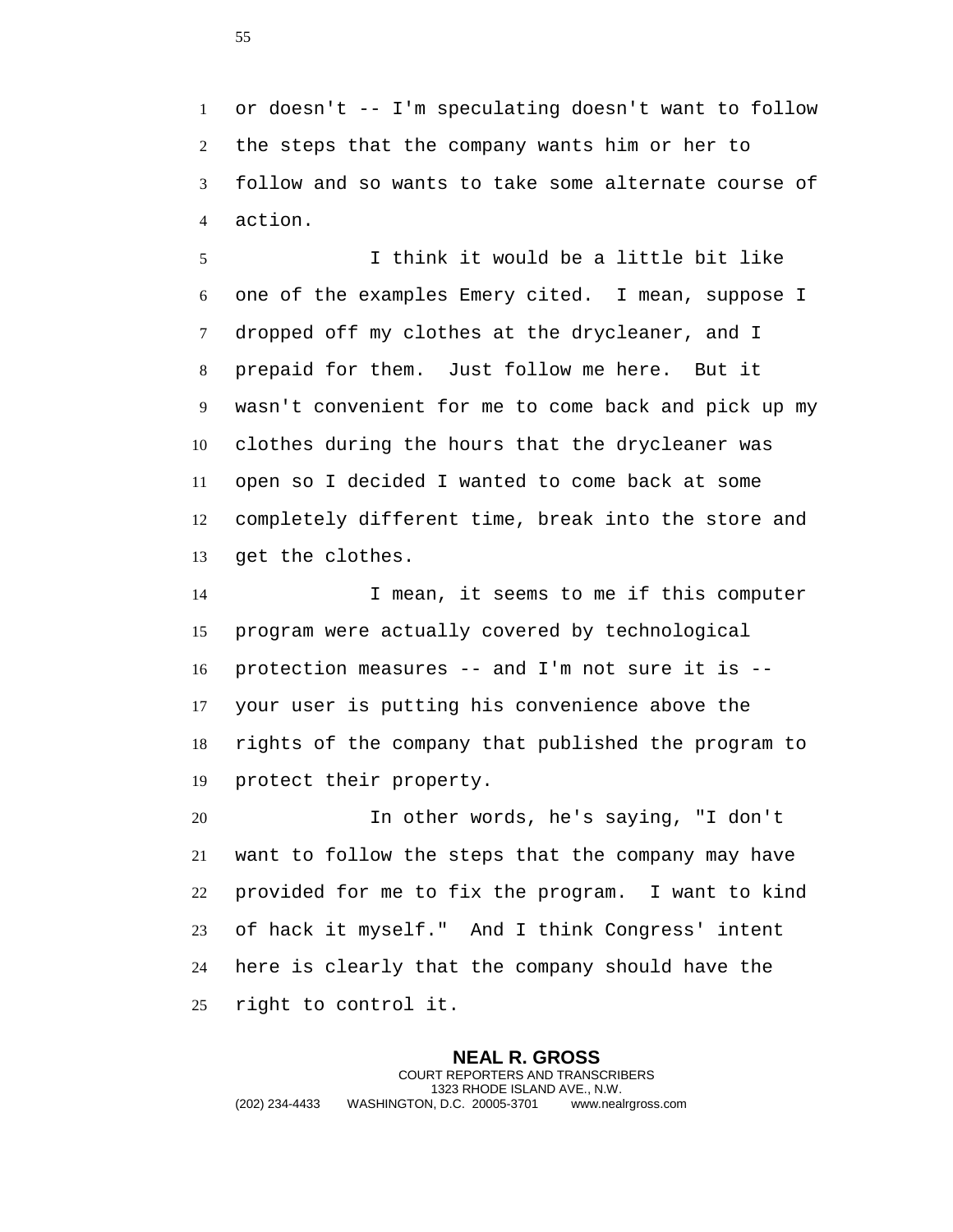MS. DOUGLASS: Maybe he can't follow the steps. Maybe he can't get a hold of the company. Maybe the company folded or something like that. And, of course, some people might answer "Well, what's the problem? Because the company folded, the company's not around to sue you anyhow." So I mean, I was just trying to get at, you know, if it's an extremely minor glitch and the person was trying to fix a bug to operate the work, whether that should be something within the scope of an exemption, and I get your clear answer so thank you. 13 Bear with me for one second, please. I thought I had a question for you, Mr. Weingarten, but I think I don't right now. If I get it later, maybe I can ask. Thank you. 17 MS. PETERS: Rob. MR. KASUNIC: Good morning. I think I want to start by returning to the issue of reverse engineering for a minute. And just to clarify that, going into the scope of what is a class of works and how reverse engineering fits in. First of all, reverse engineering would be a form of circumvention; wouldn't that be true?

**NEAL R. GROSS** COURT REPORTERS AND TRANSCRIBERS 1323 RHODE ISLAND AVE., N.W. (202) 234-4433 WASHINGTON, D.C. 20005-3701 www.nealrgross.com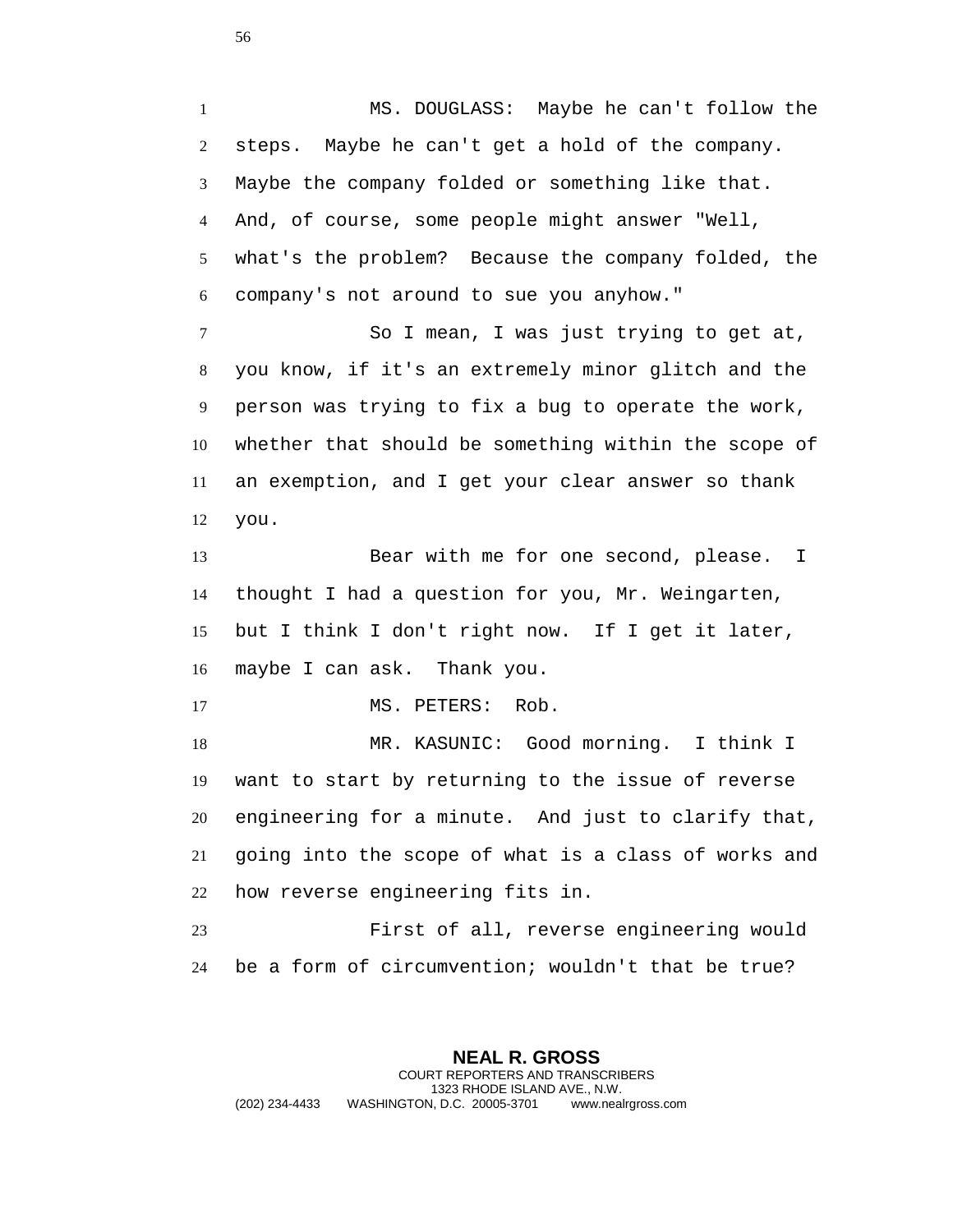1 MR. SIMON: Not necessarily. Not necessarily. If there is no technological protection measure in place, there's no circumvention.

 MR. KASUNIC: Okay. So if we're dealing with a situation where there's a technological protection measure, then in order to -- if there was an exemption to circumvention, reverse engineering would be a way to accomplish that?

 MR. SIMON: If you were doing it for the statutorily-permitted purpose.

 MR. KASUNIC: Okay. And then in terms of -- there was some discussion about class of works, categories of works that talked about finding computer -- that Charlotte had asked whether computer programs could be seen as a class of works. And you said, I think, Mr. Simon, that that could be too broad as a category.

 When you were citing the legislative history before, in terms of narrowing, you were citing references in the legislative history to narrow it from categories. You were saying a particular part that you mentioned -- for instance, motion pictures were cited as something that could be a category of works.

**NEAL R. GROSS** COURT REPORTERS AND TRANSCRIBERS 1323 RHODE ISLAND AVE., N.W. (202) 234-4433 WASHINGTON, D.C. 20005-3701 www.nealrgross.com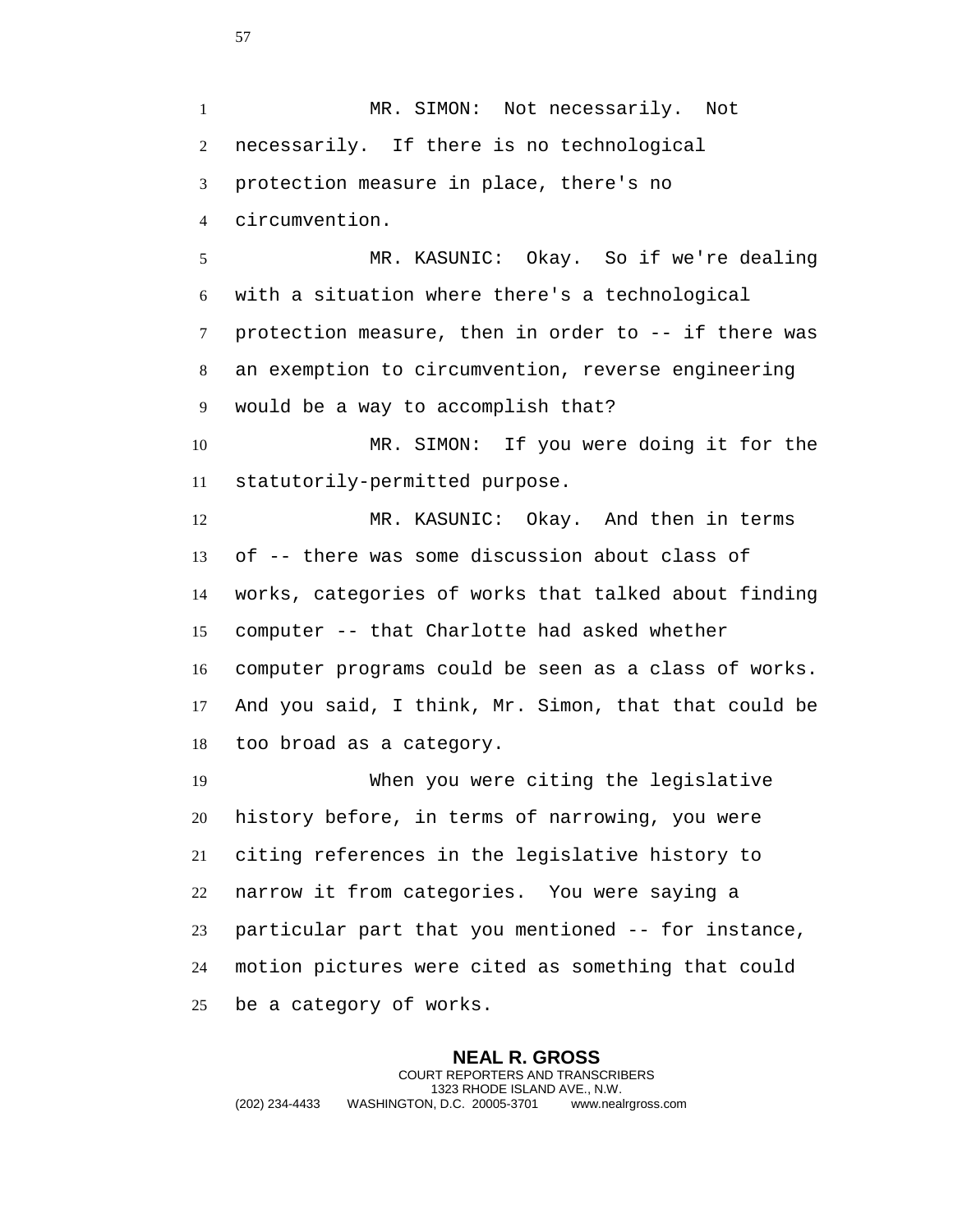Isn't computer programs exactly related in that way to -- it's something less than a category, but you talked about things like particular games, for instance. Wouldn't that be something that would be too narrow in that same section of the legislative history? MR. SIMON: No. The legislative history speaks specifically to that issue as well. There are examples in there about motion pictures; there are examples in the legislative history about software as well. And what it does is, it says it's not all of software. It's some subdivision of software. MR. KASUNIC: And so could that subdivision be something related to a particular type of use then, as opposed to just a particular genre of it, like games? MR. SIMON: That's not what the statute speaks to. It speaks to classes of works. It does not speak to uses of classes of works. It talks about users, but it does not -- I mean, there are different people that use different works in different ways. So to define a class of uses, I'm

not quite sure how you do that.

**NEAL R. GROSS** COURT REPORTERS AND TRANSCRIBERS 1323 RHODE ISLAND AVE., N.W. (202) 234-4433 WASHINGTON, D.C. 20005-3701 www.nealrgross.com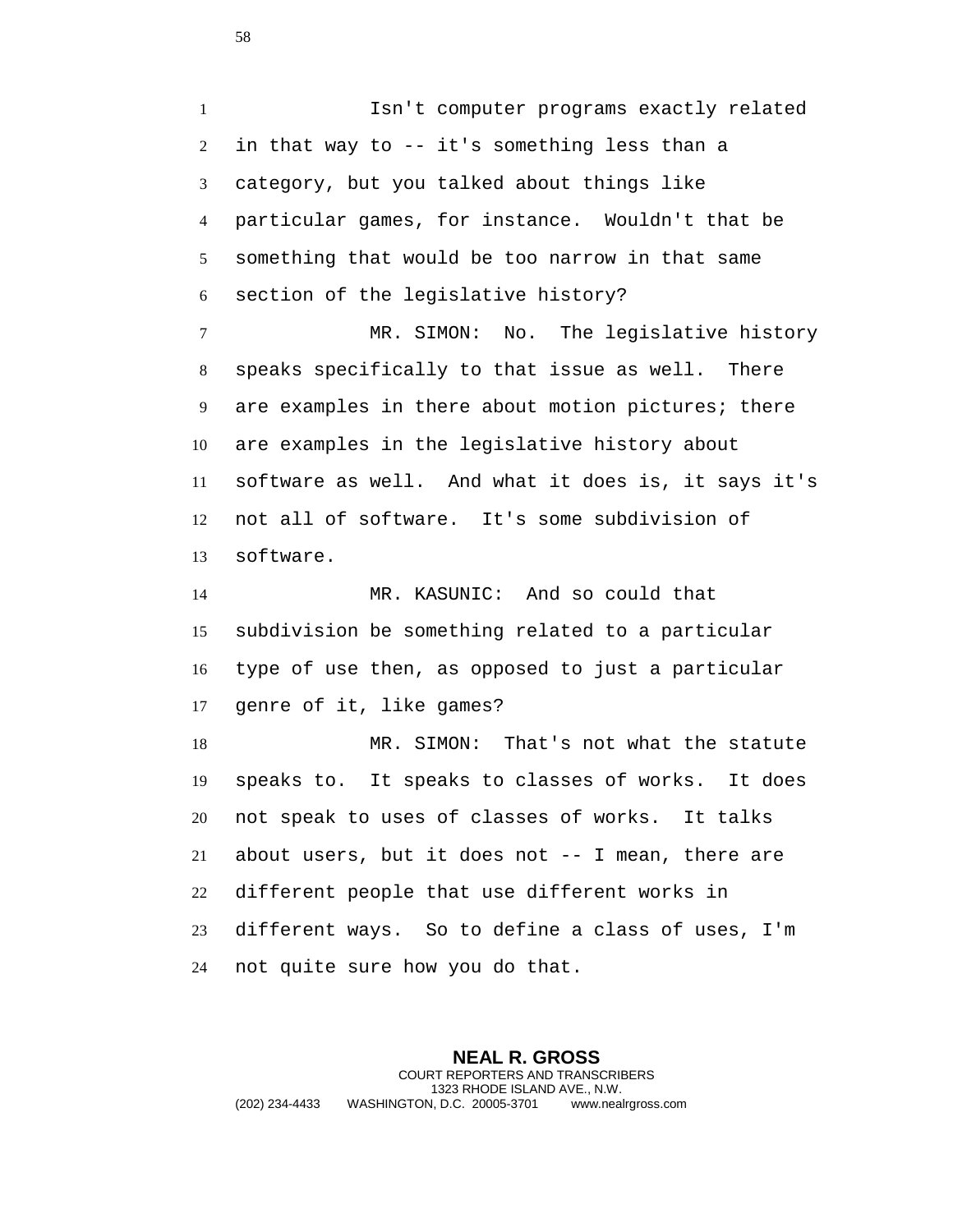A word-processing application is used by a huge universe of users. So the statute speaks about the users. It doesn't speak about the uses they put it to. If the definition had been contingent upon function or purpose, then that's what the statute would have said. It doesn't. 7 MR. KASUNIC: Well, I'm not sure I understand how you can say that the statute doesn't speak to uses when there is quite an abundance of -- the focus being on adverse effect of non-infringing uses. MR. SIMON: No. The statute speaks to users. MR. KASUNIC: It says in Subsection D that "non-infringing uses by persons who are users of a copyrighted work are likely to be adversely affected." So there is certainly a part of the focus is on the particular use that that phrase is used in there. Should we just completely ignore that part? MR. SIMON: Well, maybe I can help you better if you were to explain to me the relevance to the particular example that you're raising of that

concept.

**NEAL R. GROSS** COURT REPORTERS AND TRANSCRIBERS 1323 RHODE ISLAND AVE., N.W. (202) 234-4433 WASHINGTON, D.C. 20005-3701 www.nealrgross.com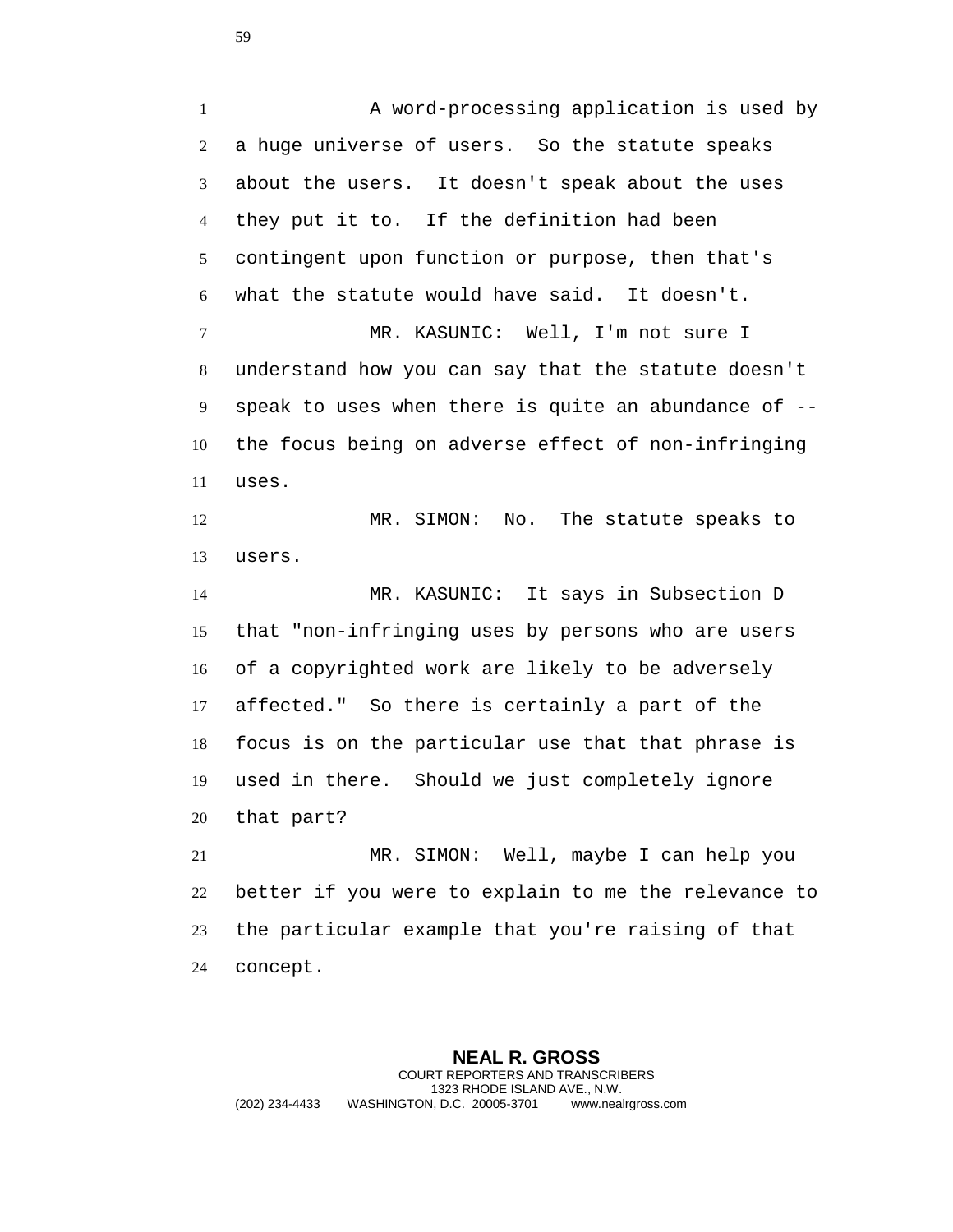MR. KASUNIC: Well, I'm just trying to focus in how we -- with this class of works and the narrowing, that there is a certain amount of -- there isn't anything specifically that says how this can be defined or that necessarily limits within how the Librarian can define a class of works. So that there are certain considerations that are brought into this with non-infringing uses, users and that can go into that consideration of class of works. MR. SIMON: Do you think the fact that this Congress has spoken specifically to the issue of interoperability and reverse engineering for that purpose is relevant to the determination of harm? MR. KASUNIC: Well, I don't think I should be testifying on that. But I would ask you that question.

 MR. SIMON: Well, I've answered that question. I think it's dispositive on the issue. MR. KASUNIC: But the fact that there is this scope of non-infringing uses, and looking at adverse effects, that that doesn't have -- even if that was found in that particular area of computer programs, that that would not -- because there is some mention of reverse engineering, that that would

**NEAL R. GROSS** COURT REPORTERS AND TRANSCRIBERS 1323 RHODE ISLAND AVE., N.W. (202) 234-4433 WASHINGTON, D.C. 20005-3701 www.nealrgross.com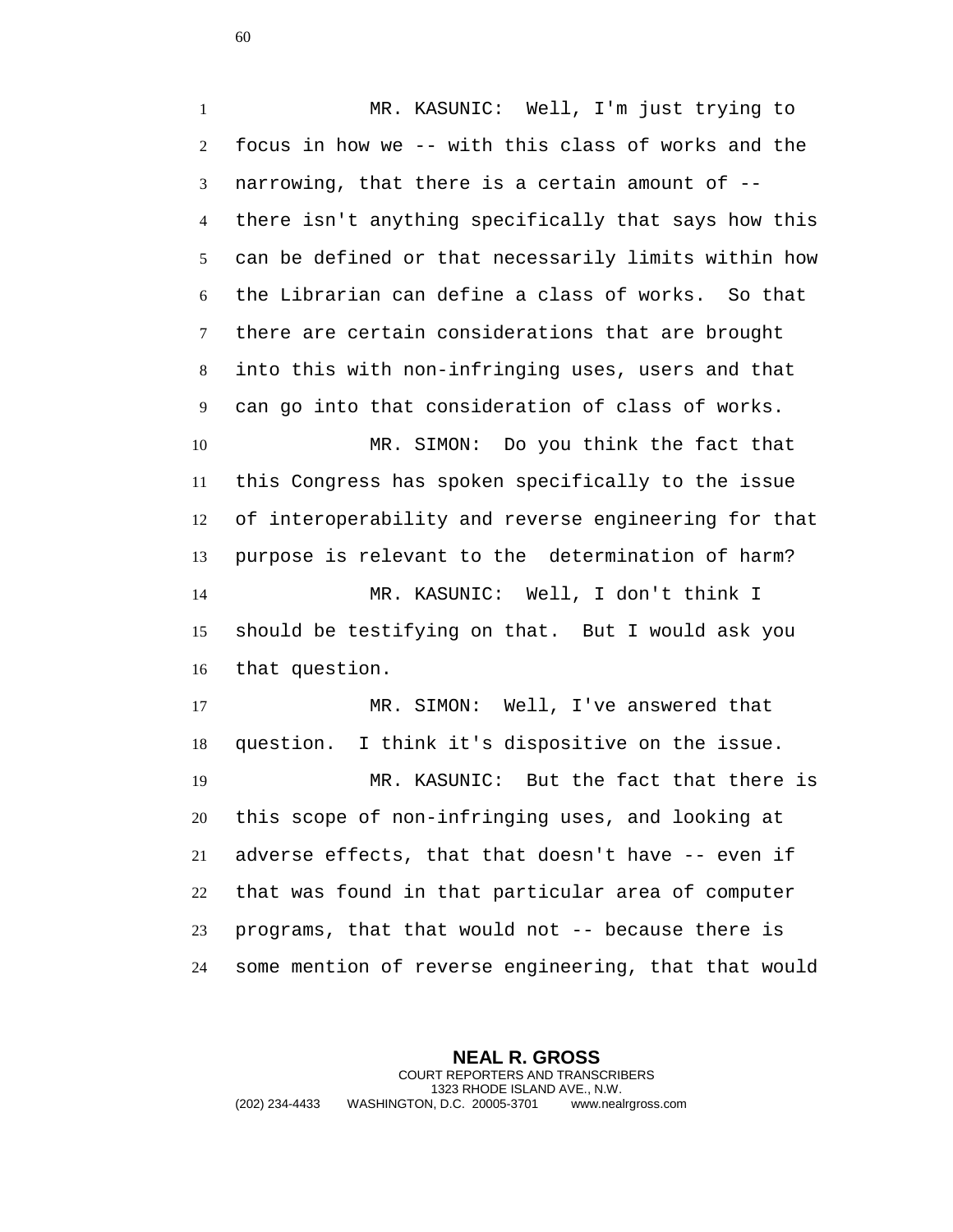take this outside the scope of the Librarian's authority?

 MR. SIMON: The statute speaks to one area where reverse engineering is permitted, and that's for the purpose of interoperability. That was the area where the Congress thought there was a danger, and it spoke to that danger. If it had thought there were other areas where there was a danger in this particular narrow area, it would have spoken to those as well. It did not.

 So for you to now somehow read the congressional examination as incomplete or as erroneous, and for you to find other areas of danger than the ones that Congress found, I don't quite know how you get there.

 MR. KASUNIC: Well, isn't an essential 17 part of this whole  $1201(a)(1)$  that it's continuing in nature, that technology does not stay static? And so we have a situation where this has to be monitored over time, and that if changes had occurred from the time when this was initially enacted, there has been some time that has passed, wouldn't that be relevant to our inquiry? MR. SIMON: Sure. Show me the harm.

**NEAL R. GROSS** COURT REPORTERS AND TRANSCRIBERS 1323 RHODE ISLAND AVE., N.W. (202) 234-4433 WASHINGTON, D.C. 20005-3701 www.nealrgross.com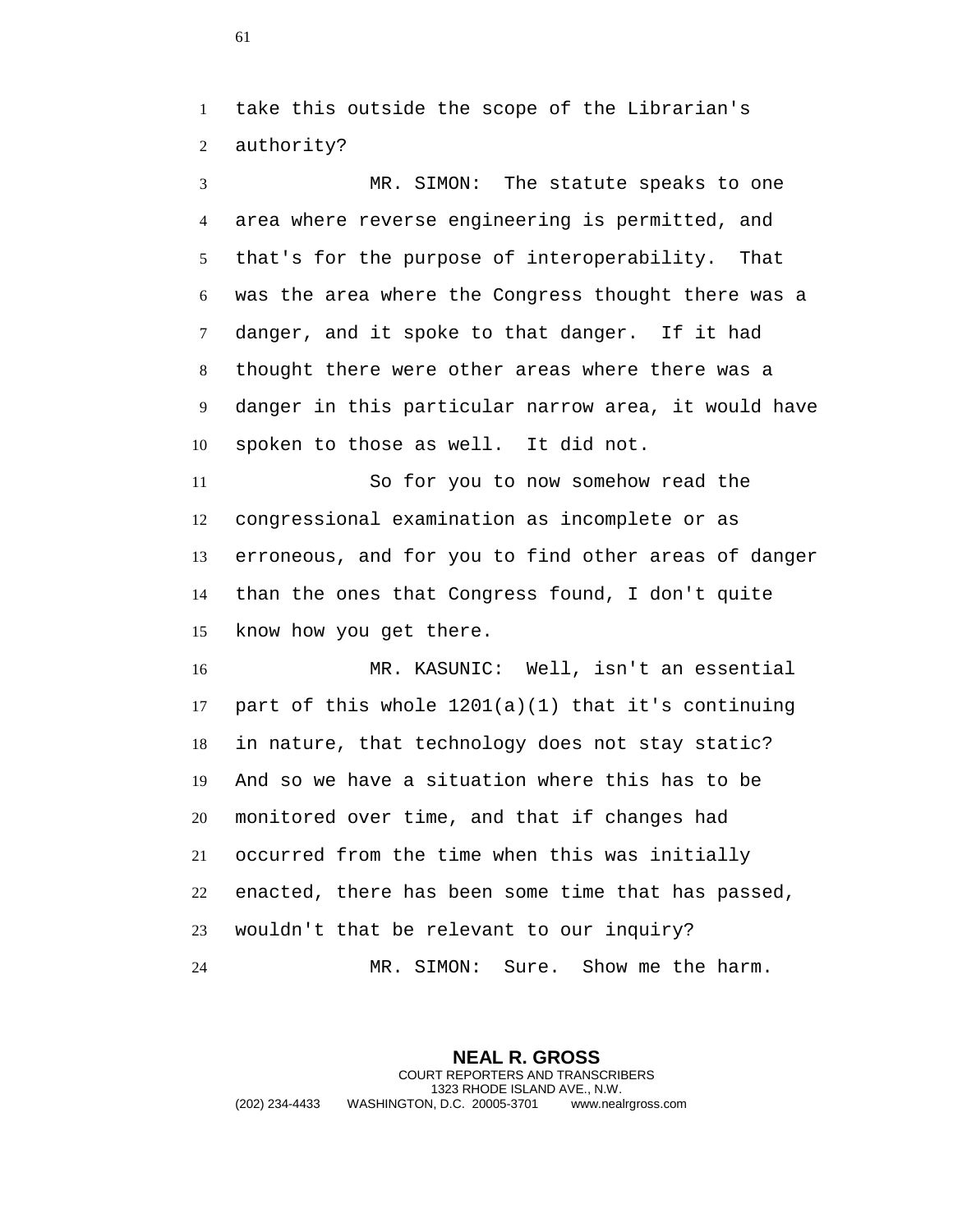MR. KASUNIC: Okay. But it is relevant that conditions can change and that the situation that affected the reverse engineering at the time could at some later time be relevant? MR. SIMON: Hypothetically, anything's possible. Show me the harm. MR. KASUNIC: Let me switch to Mr.

 Weingarten for a second. There was -- I give you an opportunity, since Mr. Metalitz is not here to respond to -- part of the argument that was made in his comments -- and see what your response would be to the fact he said that Congress spoke to non- infringing uses, but it was primarily speaking to permitted or licensed uses, as opposed to fair use.

 And the rationale being that fair use is not always a non-infringing use, but that only permitted or authorized uses are really always non- infringing uses. How do you think that that fits into it?

 MR. WEINGARTEN: It's too torturous for me to deal with. Actually, that's a question of interpretation of law that -- I think you had offered to send me written questions. I would like you to send that question in writing to Arnie. That

**NEAL R. GROSS** COURT REPORTERS AND TRANSCRIBERS 1323 RHODE ISLAND AVE., N.W. (202) 234-4433 WASHINGTON, D.C. 20005-3701 www.nealrgross.com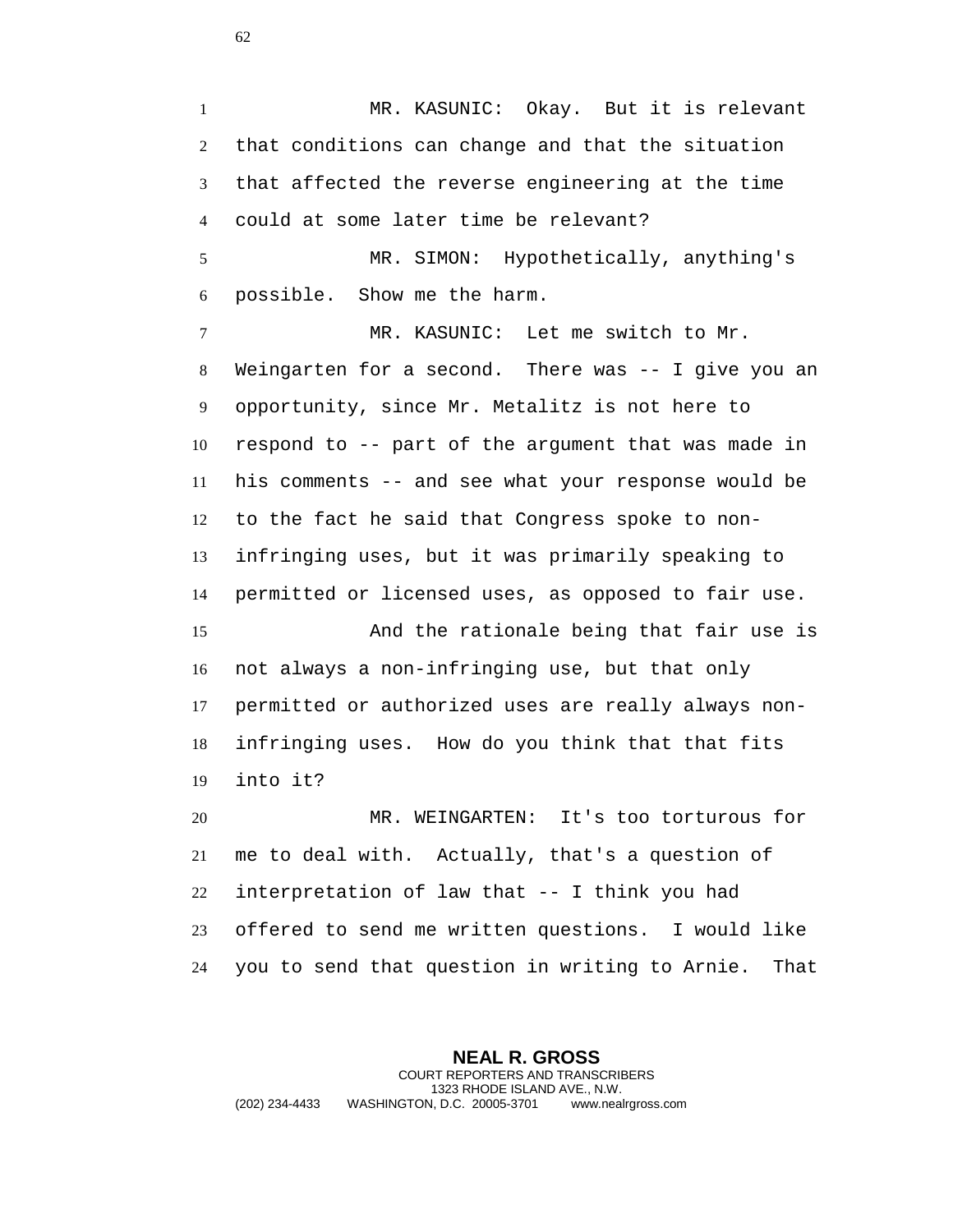might be more direct. I don't even understand the question.

 MR. KASUNIC: Okay. Well, you did talk about fair use as a basic public policy. And how would you explain, then, the absence of the preservation of that basic public policy within the statute itself? There was discussion that Congress had the option of including a broad exemption for fair use within 1201, but chose not to include that as one of the specific exemptions. How would you explain that?

 MR. WEINGARTEN: It's a very tough, contentious debate. And that law was hotly debated all the way to the end. In fact, these terms of 1201 were hotly debated to the end. If Congress hadn't been troubled by it, this ruling wouldn't have been called for.

18 And I think the idea that they established the rulemaking, but established the bar of proof so high that no exemption could be -- you know, nobody could possibly meet that test is to trivialize the decision to establish this.

 I don't think Congress really was comfortable -- I mean, we're talking about 535 people as if they're one person sitting there. But

**NEAL R. GROSS** COURT REPORTERS AND TRANSCRIBERS 1323 RHODE ISLAND AVE., N.W. (202) 234-4433 WASHINGTON, D.C. 20005-3701 www.nealrgross.com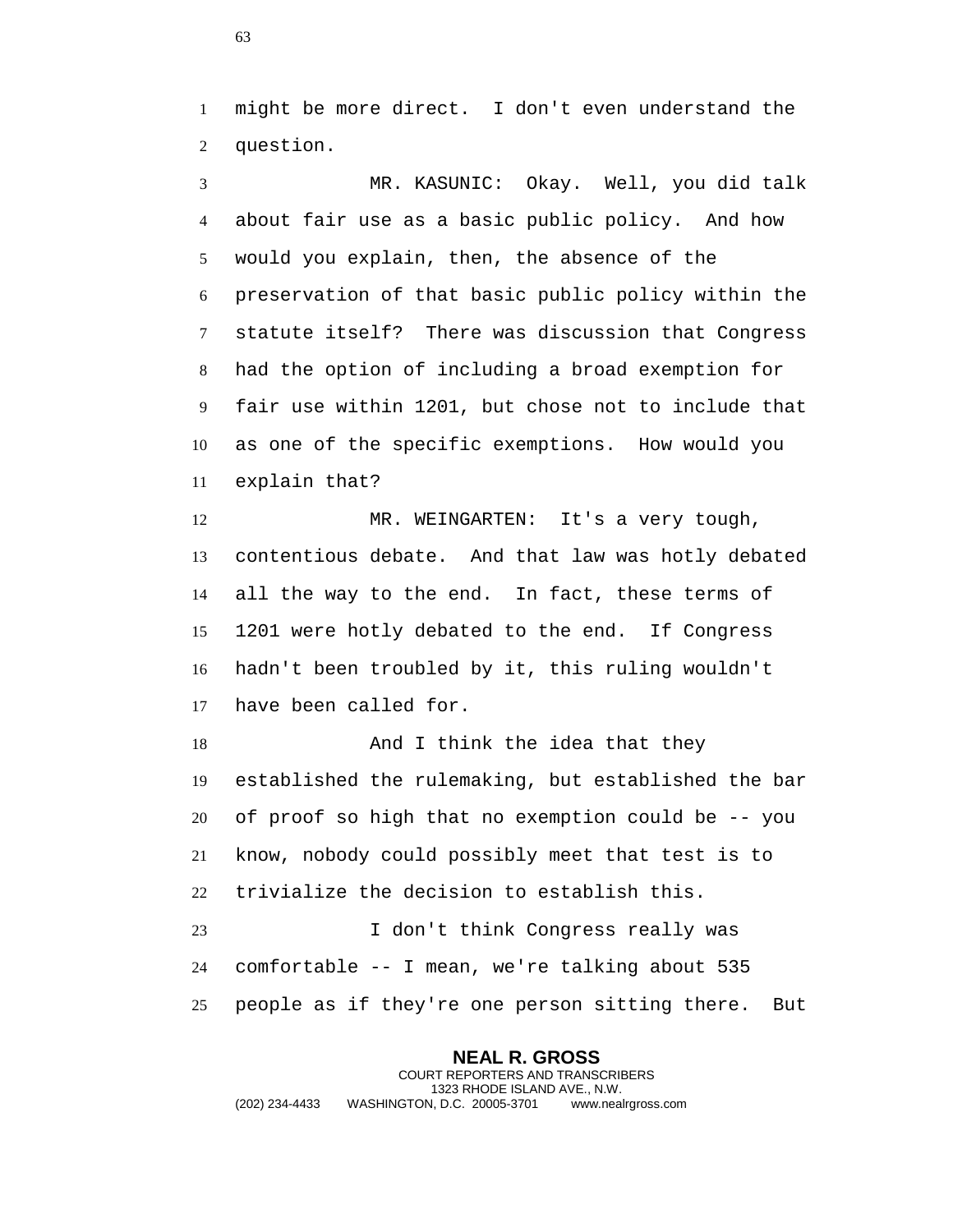I don't think that Congress as a body was fully comfortable with that paradox that I referred to in my testimony that basic public interest was going to be fully served by the restrictions in 1201. And this rulemaking was sort of the uncomfortable compromise that came out of it.

 So I don't think it would be fair to say, "Well, they decided and didn't clearly exempt non-infringing uses; therefore, they didn't intend to." I think their discomfort is clear, and that this is a meaningful rulemaking because of that.

 MR. KASUNIC: Well, on the same issue of fair use and the other two DSA panel, Mr. Hughes, in your testimony you mentioned that the goal of copyright is to enable copyright owners to license their works for a fee.

 There is, however, other case law from that which you cited where the Supreme Court has clearly stated that that's not the primary goal of copyright -- the reward to the owner -- but rather was a secondary consideration, and the primary goal would be the general public benefit.

 How does -- isn't that something that should be a factor in this balancing that is a part of this process that you folks talked about?

**NEAL R. GROSS** COURT REPORTERS AND TRANSCRIBERS 1323 RHODE ISLAND AVE., N.W. (202) 234-4433 WASHINGTON, D.C. 20005-3701 www.nealrgross.com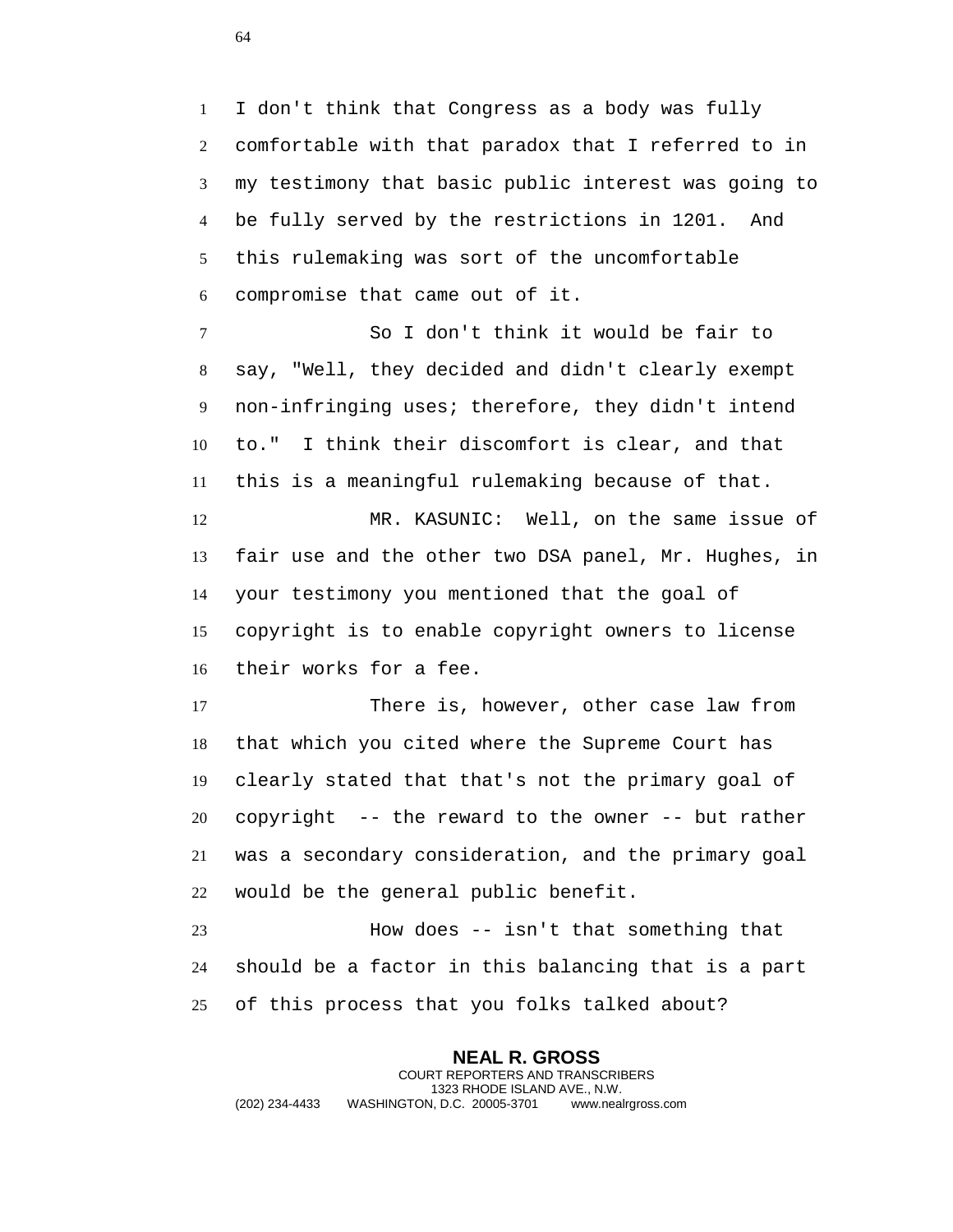1 MR. HUGHES: No, I think absolutely. And we talked about, you know, the different simultaneous goals of copyright law. And indeed, in your rulemaking, I would argue that this five-part test that Emery discussed some of is indeed a balancing exercise.

 But I think it might be worthwhile just to kind of step back a little bit, and, you know, 9 just keep in perspective why  $1201(a)(1)(A)$  -- too many letters there -- is here in the first place. And that is because Congress recognized, and indeed, the Administration earlier when it was negotiating the WIPO copyright treaties as you all know, recognized what a problem piracy was in the digital age.

 I mean, we probably don't have time for it, but I could give you lots of examples of ways in which our products have been ripped off and ways in which this section of law will, in a way, help us return as it were to the sort of status quo before the Internet by protecting our products.

 Because I think it's self-evident that in the copyright world there have always been both legal but also just kind of physical impediments to piracy. I mean, you know, it's physically possible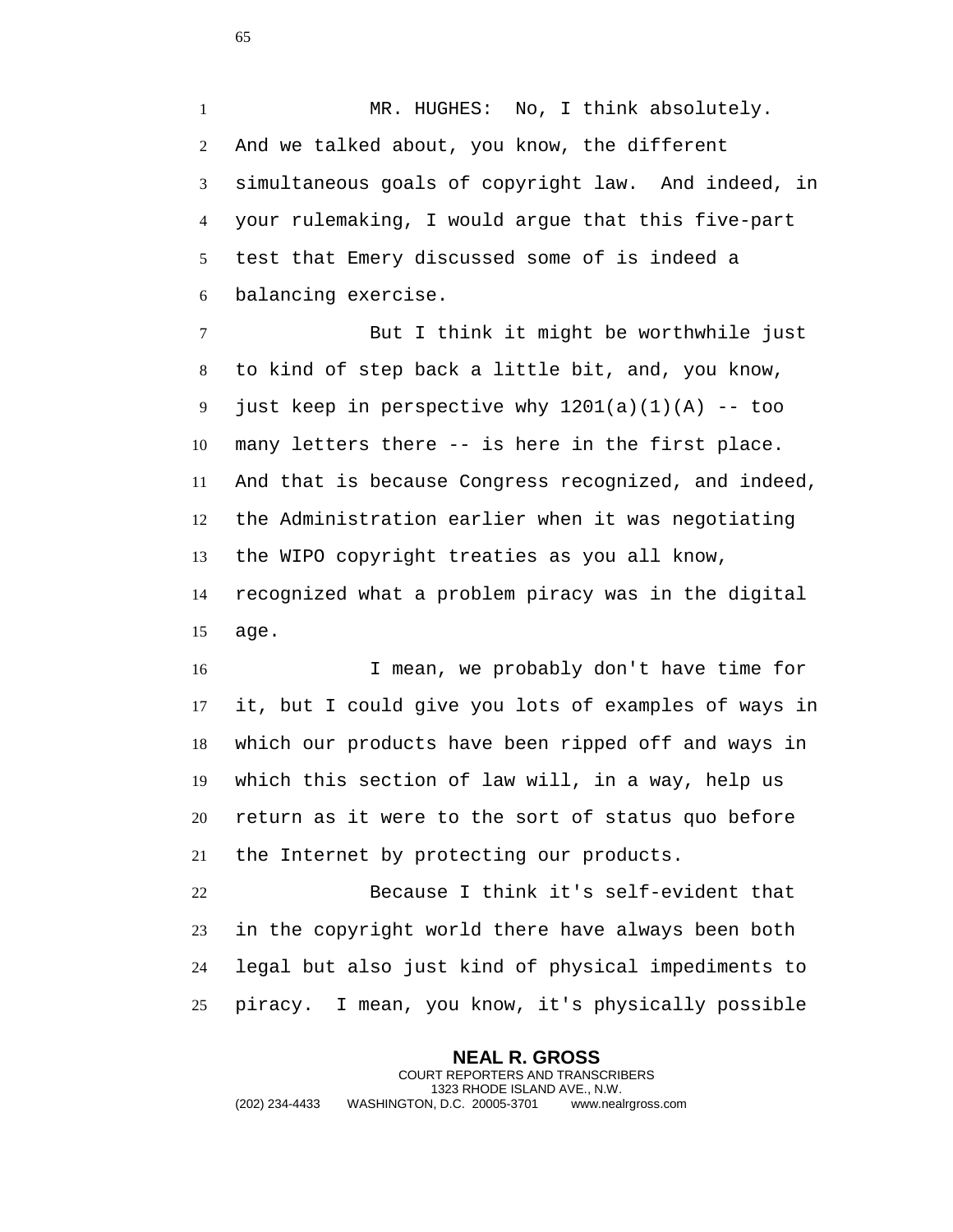to xerox a book, but it would cost money and it's a pain in the tush. You know, who would want to do it?

 And what technological protection measures on digital works let us do is basically the same thing: reimpose some sort of difficulty, as it were, in pirating works. In a way, it's a means of self-help. But there's also a very positive thing. 1201(a)(1)(A) is not just about us an industry playing defense. I think it's also important to keep in perspective this is really an enabling technology for consumers. I mean, it lets us do all kinds of neat things, and offer all sorts of new technologies that we wouldn't have been able to offer before.

 I mean, a great example is "trialware," which you've probably seen if you surf the Internet a fair amount. You know, in the past when you wanted to buy software, you had to go into the store, you'd have to buy the box. And if the software didn't work out for you, you didn't like its features, you'd have to return it. And, indeed, certainly Adobe's license lets you do that, but it's a real bother.

**NEAL R. GROSS** COURT REPORTERS AND TRANSCRIBERS 1323 RHODE ISLAND AVE., N.W. (202) 234-4433 WASHINGTON, D.C. 20005-3701 www.nealrgross.com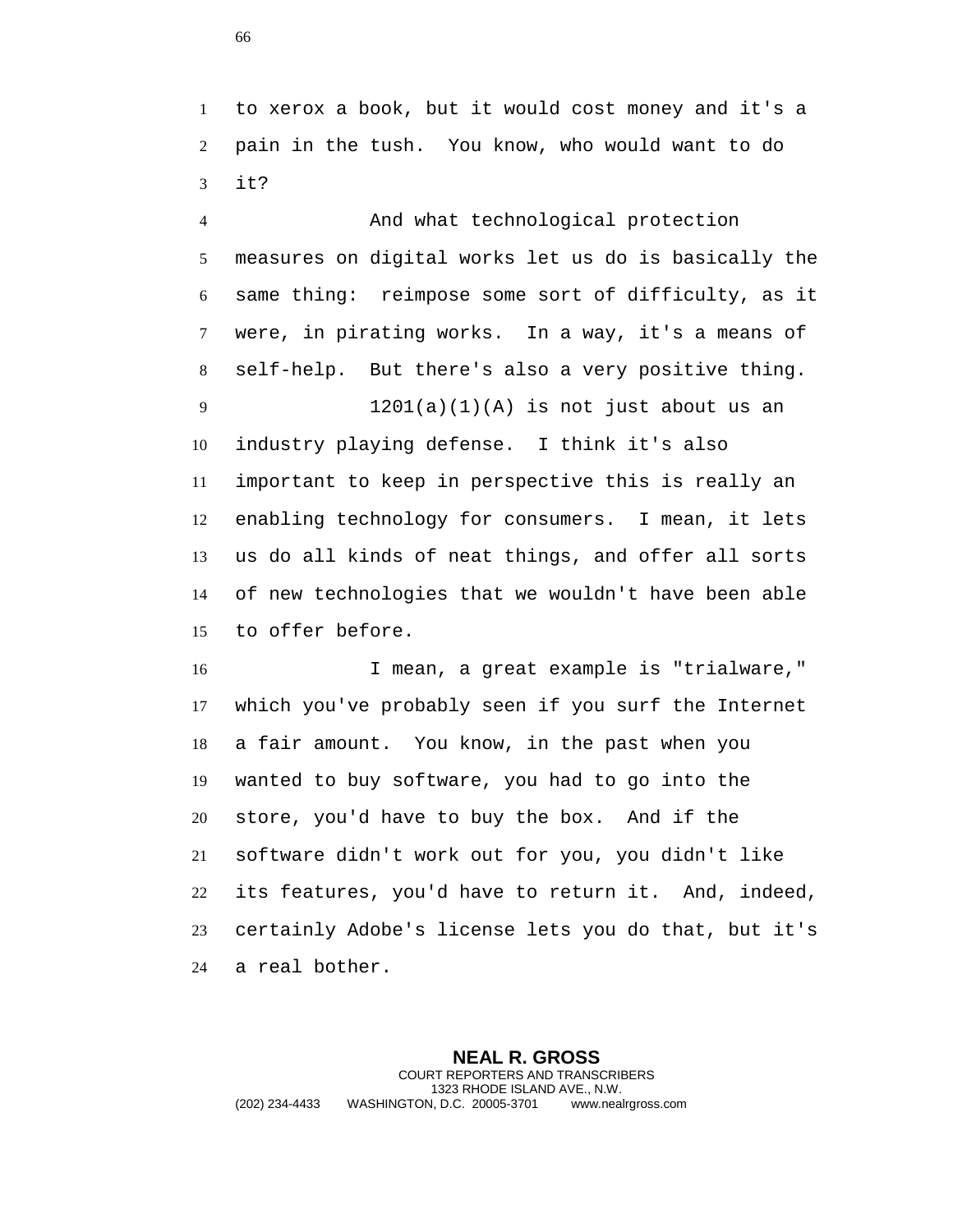The neat thing about trialware is, from our website for most of our products, you can download a completely functional, full working version of our products with complete documentation. It just has a time-out on it. So after 30 days or 90 days, whatever -- you know, we disclose right up front, your time's

 up. And you as a consumer can then decide if you want to buy it, in which case you get some sort of activation device from us.

 Now, without the protections of 1201(a)(1)(A) this would be a very dangerous exercise to offer this kind of service. I mean, another example is how Adobe some years ago used to market an encrypted CD-ROM called "Type On Call." And we had the whole Adobe library of typefaces, you know, more than \$10,000 worth of retail value, hundreds and hundreds of type fonts on an encrypted CD-ROM.

 And the idea was if you were a graphic designer at two in the morning, you're finishing up some project for your client, and "Oh, damn. I don't have the font I need." It enabled, in an era when CD-ROMs were really hot, it enabled you to call

**NEAL R. GROSS** COURT REPORTERS AND TRANSCRIBERS 1323 RHODE ISLAND AVE., N.W. (202) 234-4433 WASHINGTON, D.C. 20005-3701 www.nealrgross.com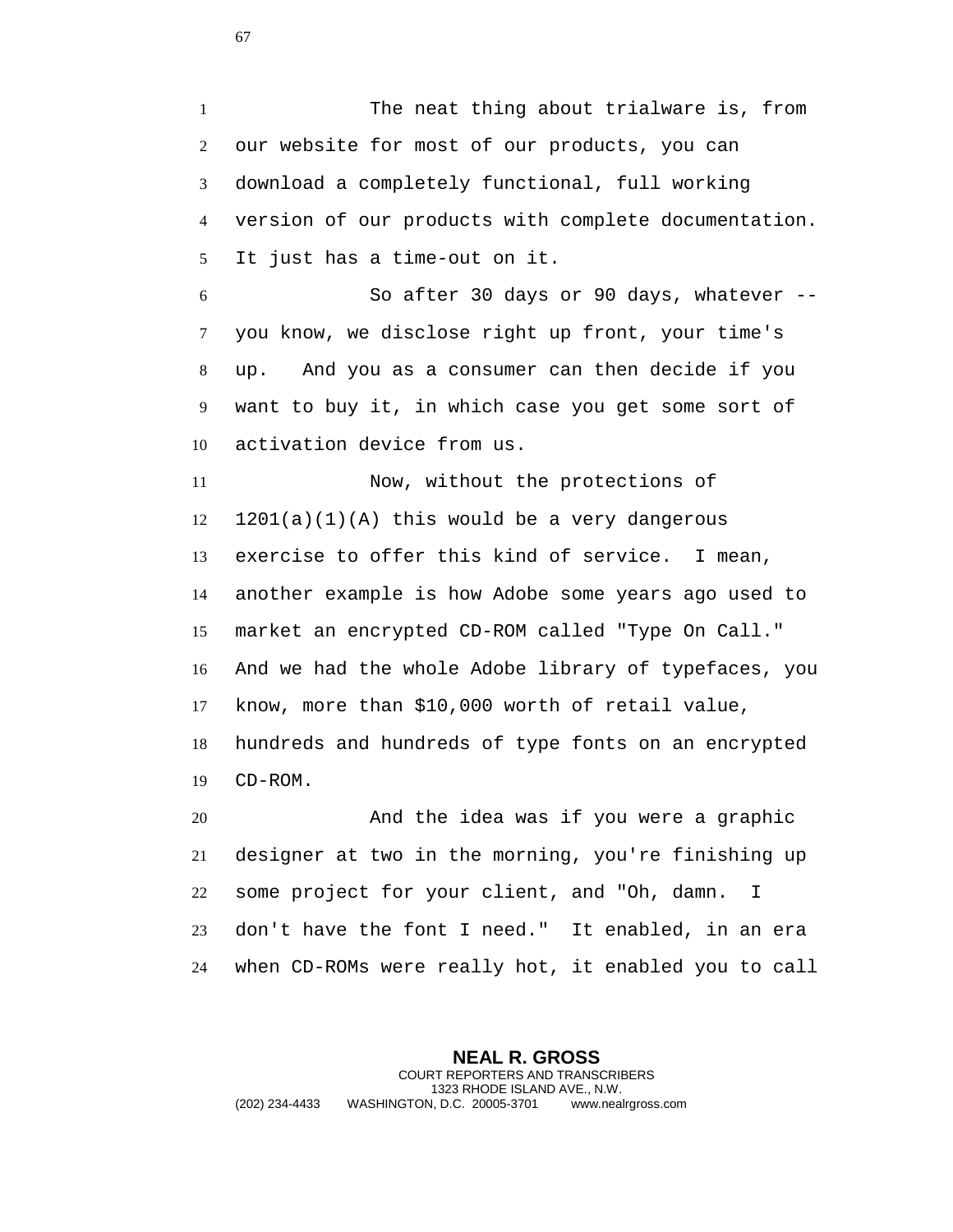an 800 number and get an unlock key for that particular font that you wanted to buy.

 Now, this is in an era before 1201(a)(1)(A). What happened was someone cracked the encryption on the CD-ROM, and we basically stopped selling it. And it's a little bit more complicated than that. There were some other reasons as to why we stopped marketing it, but basically we realized that we were, if not naked, wearing sort of fewer clothes than we would have wanted legally, out there basically handing out our products in encrypted form.

13 And our cause of action in going after someone that could put a hack up on the matter of distributed or otherwise, how to get around our encryption -- I mean, there are a lot of dots to connect under a contributory infringement theory to 18 get at stopping that hack. And what  $1201(a)(1)(A)$  does, it lets us put technologies like that encrypted CD-ROM back on the market.

 So we're excited about the kind of business models this enables -- and you know, we think it will be very good for consumers. And, frankly, we're obviously in business to make -- to do things good for our customers. And if we, as

**NEAL R. GROSS** COURT REPORTERS AND TRANSCRIBERS 1323 RHODE ISLAND AVE., N.W. (202) 234-4433 WASHINGTON, D.C. 20005-3701 www.nealrgross.com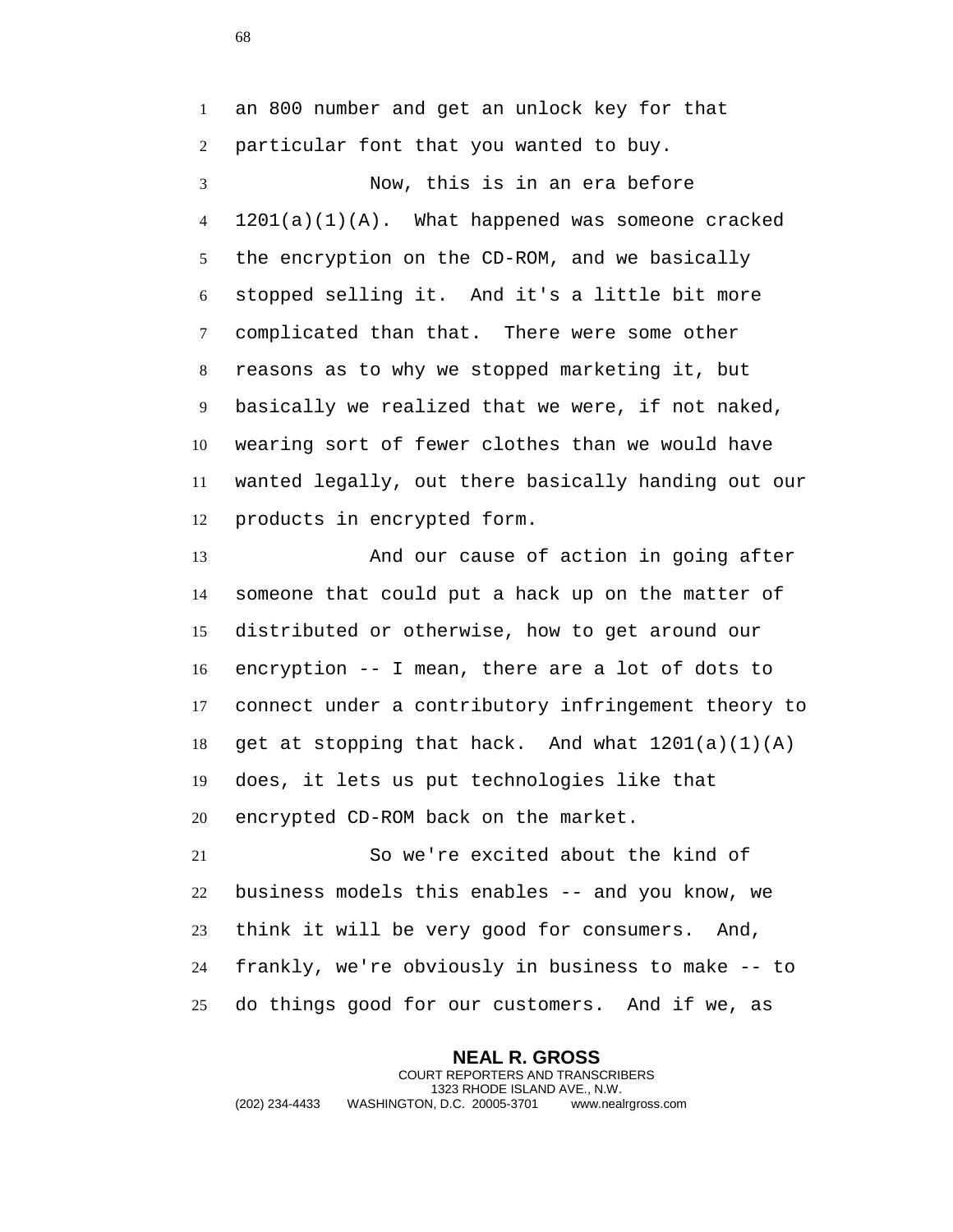you've heard in testimony today, make things too hard for our customers or we're too onerous in our technological protection measures as to inconvenience them, they'll go elsewhere. We're very conscious of that.

 MR. KASUNIC: Well, I'd say that Section 1201(a)(1) is an effective legal weapon against all these forms of piracy and the use of passwords and serial numbers. Assuming, though, that we found sufficient evidence of adverse effect in some form of non-infringing in some area of computer program. How would we define the class of works that we were going to exempt? Would we just -- would it be computer programs in general, or would it be computer programs related to a specific type of use to -- that would avoid the problem that we -- the specific problem that we have? MR. SIMON: I think that one would have

 to figure out what the harm is to figure out what the proper remedy is. And for us to ask the question what the proper remedy is in the absence of knowing what the harm is, I don't know. I don't know how to answer that question.

**NEAL R. GROSS** COURT REPORTERS AND TRANSCRIBERS 1323 RHODE ISLAND AVE., N.W. (202) 234-4433 WASHINGTON, D.C. 20005-3701 www.nealrgross.com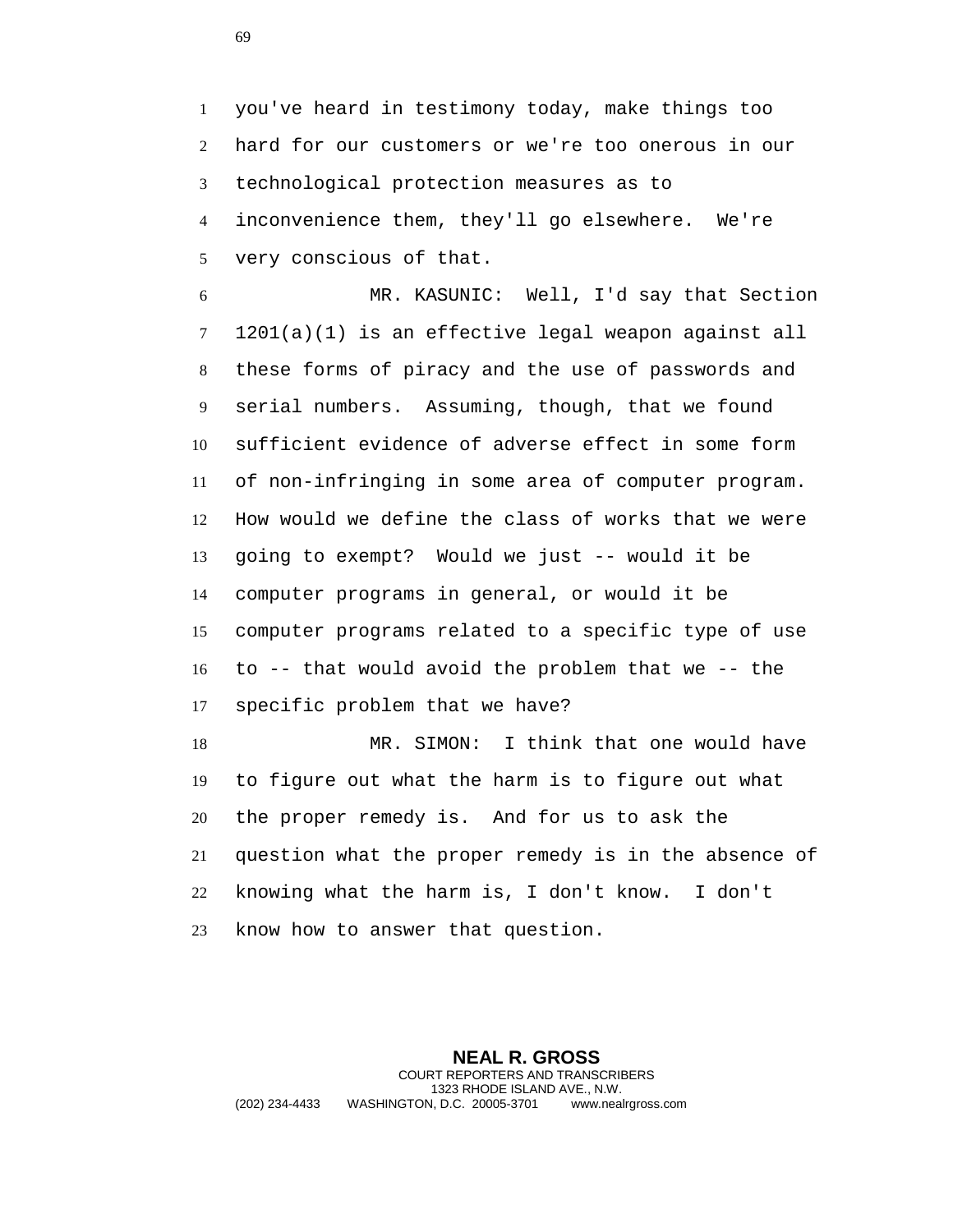1 MR. KASUNIC: All right. So it seems like there could be, then, some relationship -- rather than have a general --

 MR. SIMON: There is quite a tradition in American jurisprudence of tailoring remedies to harm, isn't there? So it would make sense in this instance to show us the harm. If you can identify the harm, you can tailor a response to it. The notion that somehow, because there's a hypothetical possibility of some harm, you're going to simply take all categories of works outside the scope of this cause of action doesn't make any sense. That is not just a shotgun, that's a nuclear device in response to a hypothetical possibility.

 So the answer to the class question depends on the harm question. And you first need to cross the harm threshold before you can get to the class threshold.

 MR. KASUNIC: One last thing on the type of protection measures used. You mentioned serial numbers, passwords and access codes. We've also had testimony on one type of protection measure dealing with hardware locks. And I understand that Adobe has used those.

**NEAL R. GROSS** COURT REPORTERS AND TRANSCRIBERS 1323 RHODE ISLAND AVE., N.W. (202) 234-4433 WASHINGTON, D.C. 20005-3701 www.nealrgross.com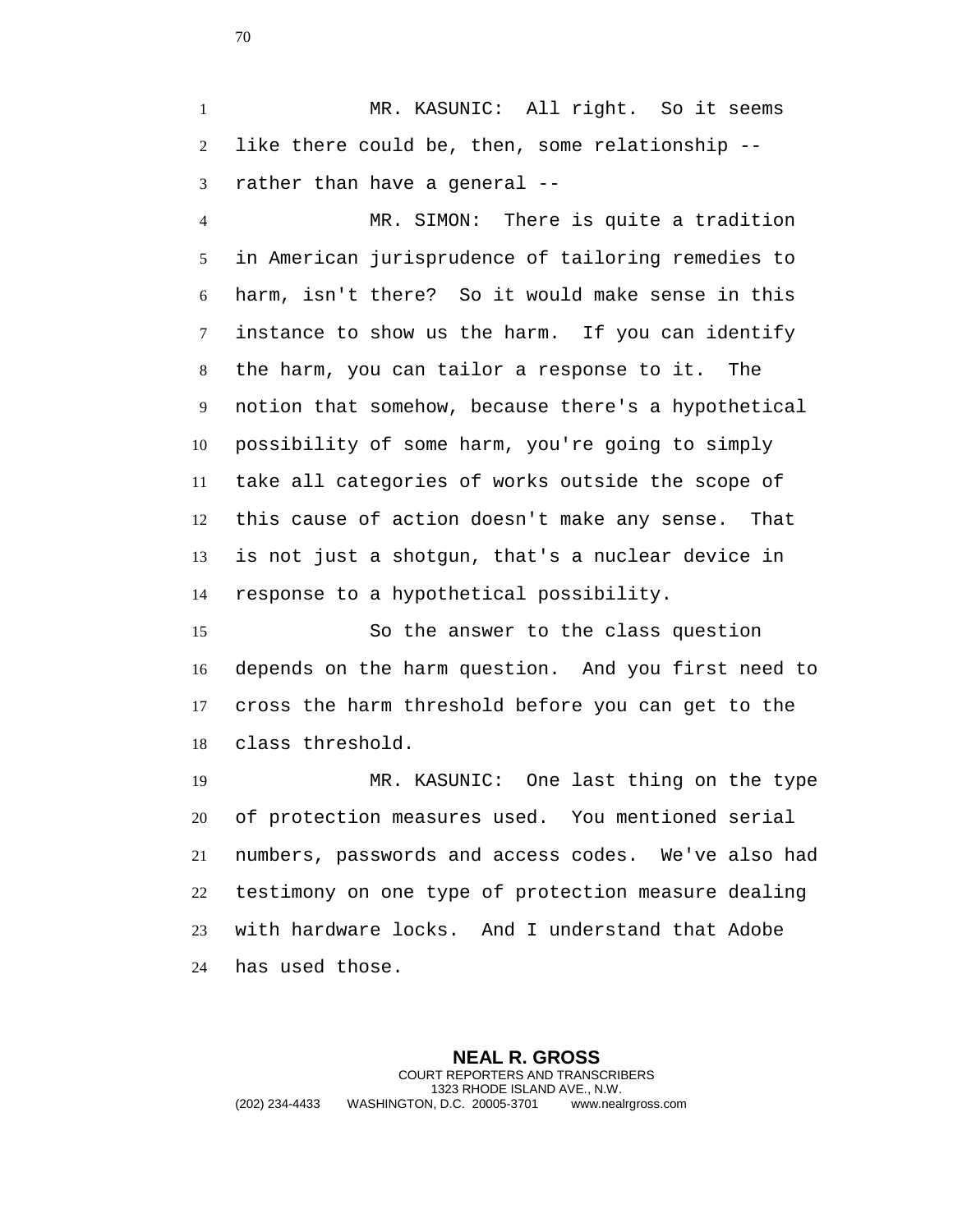MR. SIMON: Actually, it's Autodesk that has used those. You're talking about dongles? MR. KASUNIC: Yes. MR. HUGHES: We also use them, and have used them in some of our products. MR. KASUNIC: And what is the specific - - just to get the other side of the perspective on this. What is the purpose of those? Is that an access control measure, or a use control measure, or some combination of the two? MR. HUGHES: As Adobe has used them, as I understand them -- I'm not an engineer, but it's an access control measure. On very high value software that our analysis has shown has a very high likelihood of being pirated, we have gone to the trouble and expense of engineering a dongle. Believe me, it's not something that we do lightly, because it adds to support requirements. The dongle is expensive. Dongles, just like software, get cracked. You know, you can travel in the Far East and you can find dongles for sale. People come up with software patches to go around the dongles. Our users very often tend not to like them much. It certainly -- if you have a computer

**NEAL R. GROSS** COURT REPORTERS AND TRANSCRIBERS 1323 RHODE ISLAND AVE., N.W. (202) 234-4433 WASHINGTON, D.C. 20005-3701 www.nealrgross.com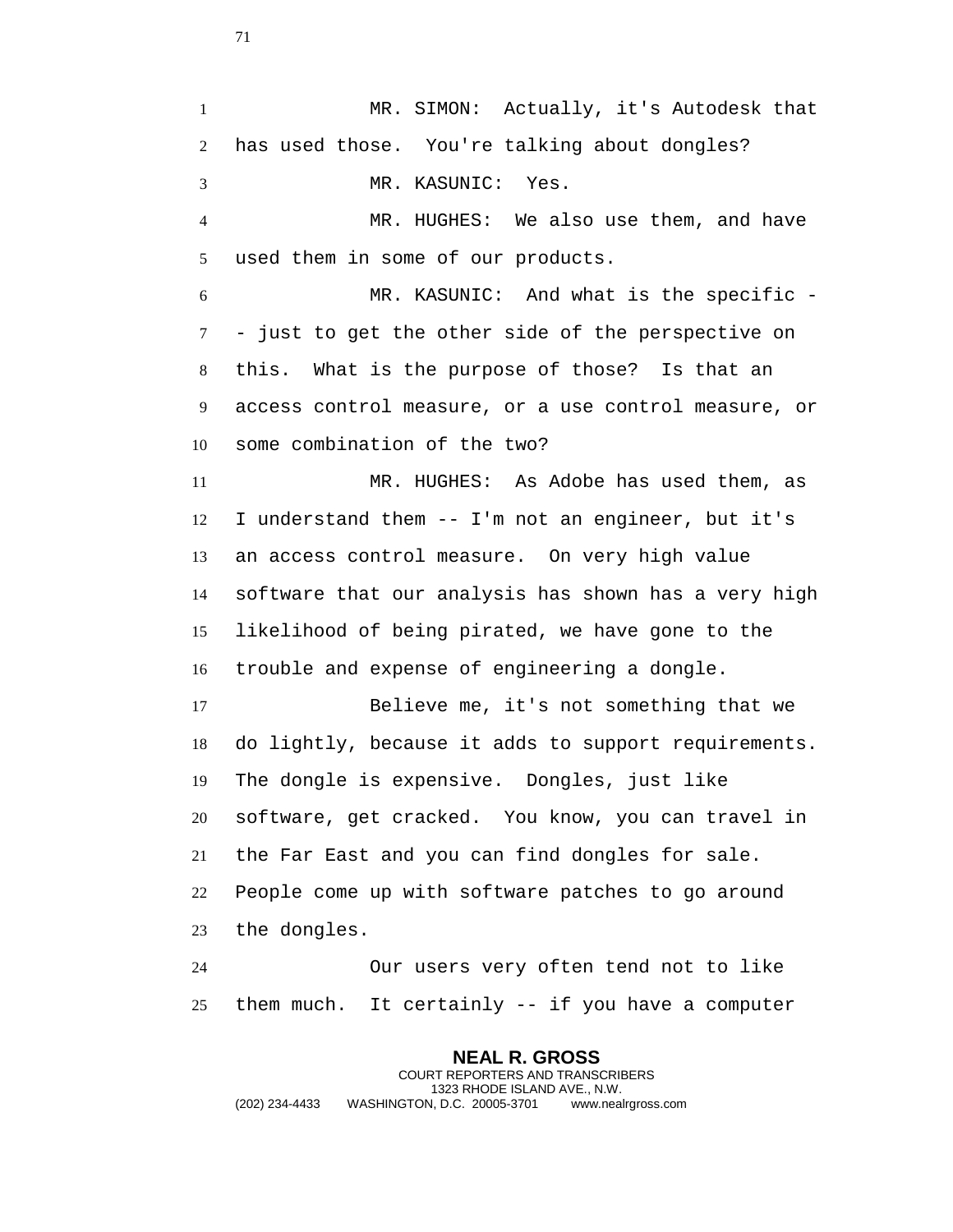program that your license may allow you to use on more than one machine, but not simultaneously, if you have a dongle -- obviously, you're going to have to be moving that around from computer to computer. So, you know, it's not something at Adobe that we use lightly. And as far as I know right now, the only major product we use it on is Adobe After Effects, which is a very high-end professional film compositing and special effects program, which sells -- has a retail value of about \$1,000, but is very pirated.

 The other reason we employ dongles is because, on the access issue we have a real issue with end-user piracy. You know, the term of art in the piracy community. Where a company may buy a couple copies of a given product or license a couple copies, and then install it on more than one machine. And again, the dongle is an effective way to enforce the fact that people actually follow that license provision. But again, we're conscious of inconveniencing our users, and so definitively it's a balance.

 And I think we trust the market to make this determination, and I would respectfully submit that you should too. Because Adobe competes hard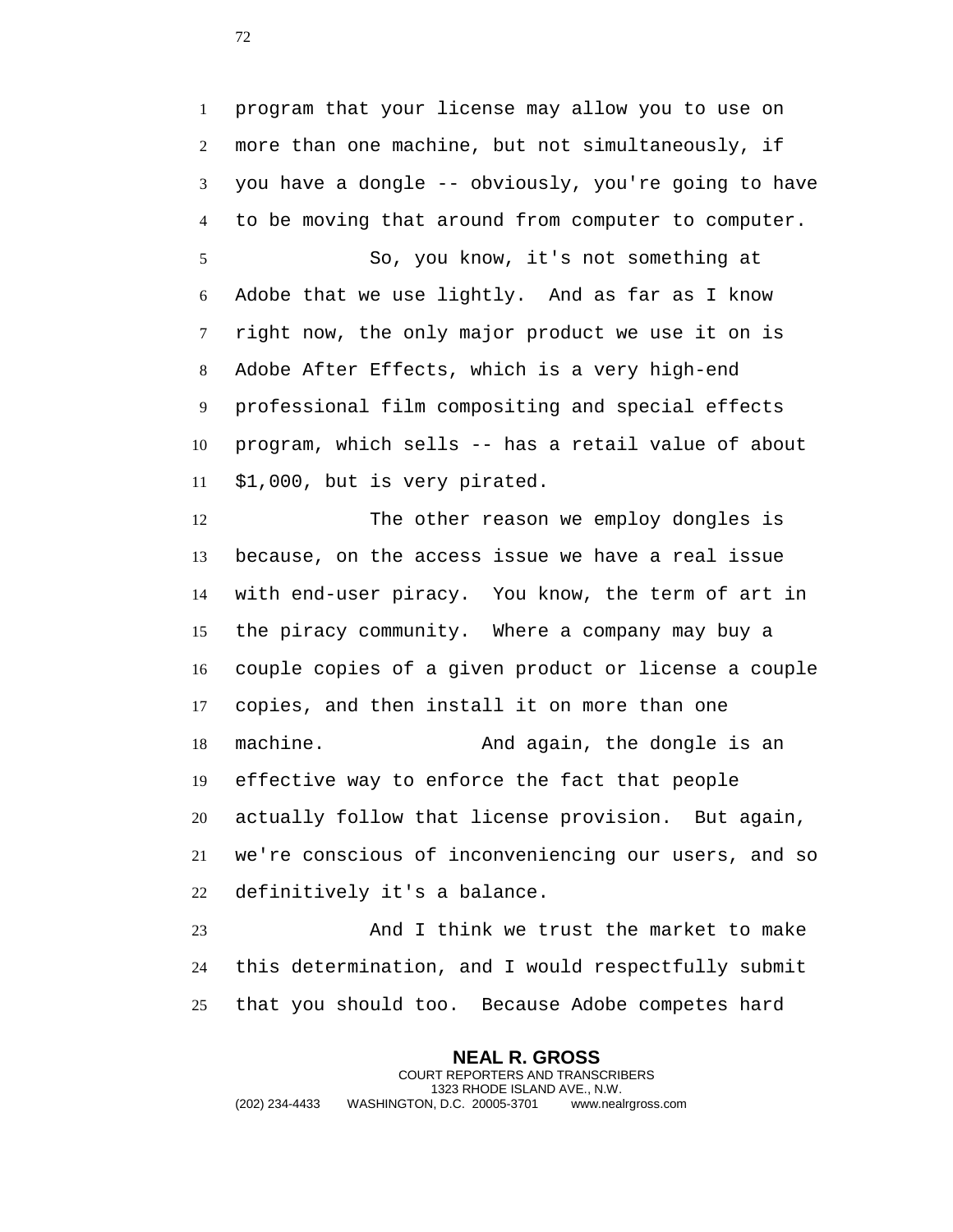with Microsoft, Macromedia, Apple, Corel, a whole series of cinema-editing type programs. And shareware and freeware. I mean, one of the most capable competitors to Photoshop out there is a program on the Mac platform called "Graphic Converter," which is a piece of freeware developed by this enterprising programmer named Thorsten Lemke who lives in Germany. And so we want to keep Photoshop from being pirated, definitively. But if we cross the boundary in terms of user inconvenience, we're very conscious our customers can go elsewhere. MR. KASUNIC: Thank you. Rachel? MS. GOSLINS: Thank you. Mr. Hughes, are the trialwares you talked about available now on the Acrobat, on the Adobe's website? 18 MR. HUGHES: Yes. MS. GOSLINS: And how long have these been around? MR. HUGHES: I think we at Adobe have made trialware available for about a year. One past impediment to doing it is not only, I think, then the fact that we haven't had the imminent arrival, 25 we hope, of  $1201(a)(1)(A)$ . But also there's just

**NEAL R. GROSS** COURT REPORTERS AND TRANSCRIBERS 1323 RHODE ISLAND AVE., N.W. (202) 234-4433 WASHINGTON, D.C. 20005-3701 www.nealrgross.com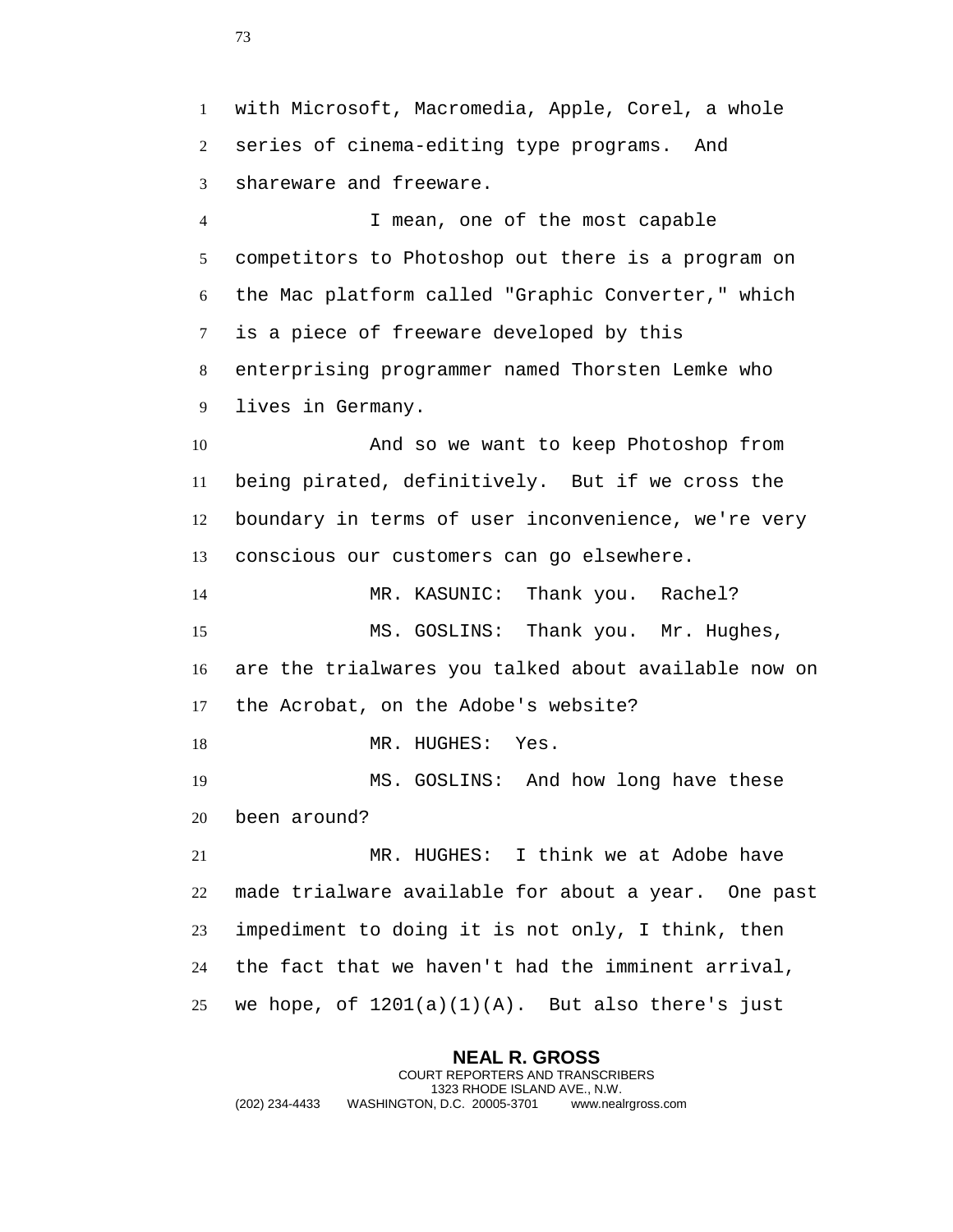bandwidth considerations on the Internet that our programs are -- you know, some of them are a reasonably hefty size. And although, obviously, perform very sveltely and with a 28.8 modem it's just not practical for people to download big programs.

 MS. GOSLINS: Okay. I'm just confused 8 by your statement that without  $1201(a)(1)(A)$  making these kind of technologies available would not have been possible, when the law hasn't even gone into effect yet. And you don't know whether it will be applicable to your products.

 MR. HUGHES: Well, I'm not sure I said would not have been possible. If I did I'd like to amend that. I'd say it's a far more dangerous enterprise. Because then someone who distributes a crack that basically disables the expire on the product and turns it into a fully functional program, again, I suppose we'd have to use contributory infringement theory to go after the distributor of the crack. And also, obviously, we'd have the license protection as well. But what Congress was getting at with

 doing 1201(a)(1)(A), I think was recognizing the pervasiveness of the problem of piracy on the

**NEAL R. GROSS** COURT REPORTERS AND TRANSCRIBERS 1323 RHODE ISLAND AVE., N.W. (202) 234-4433 WASHINGTON, D.C. 20005-3701 www.nealrgross.com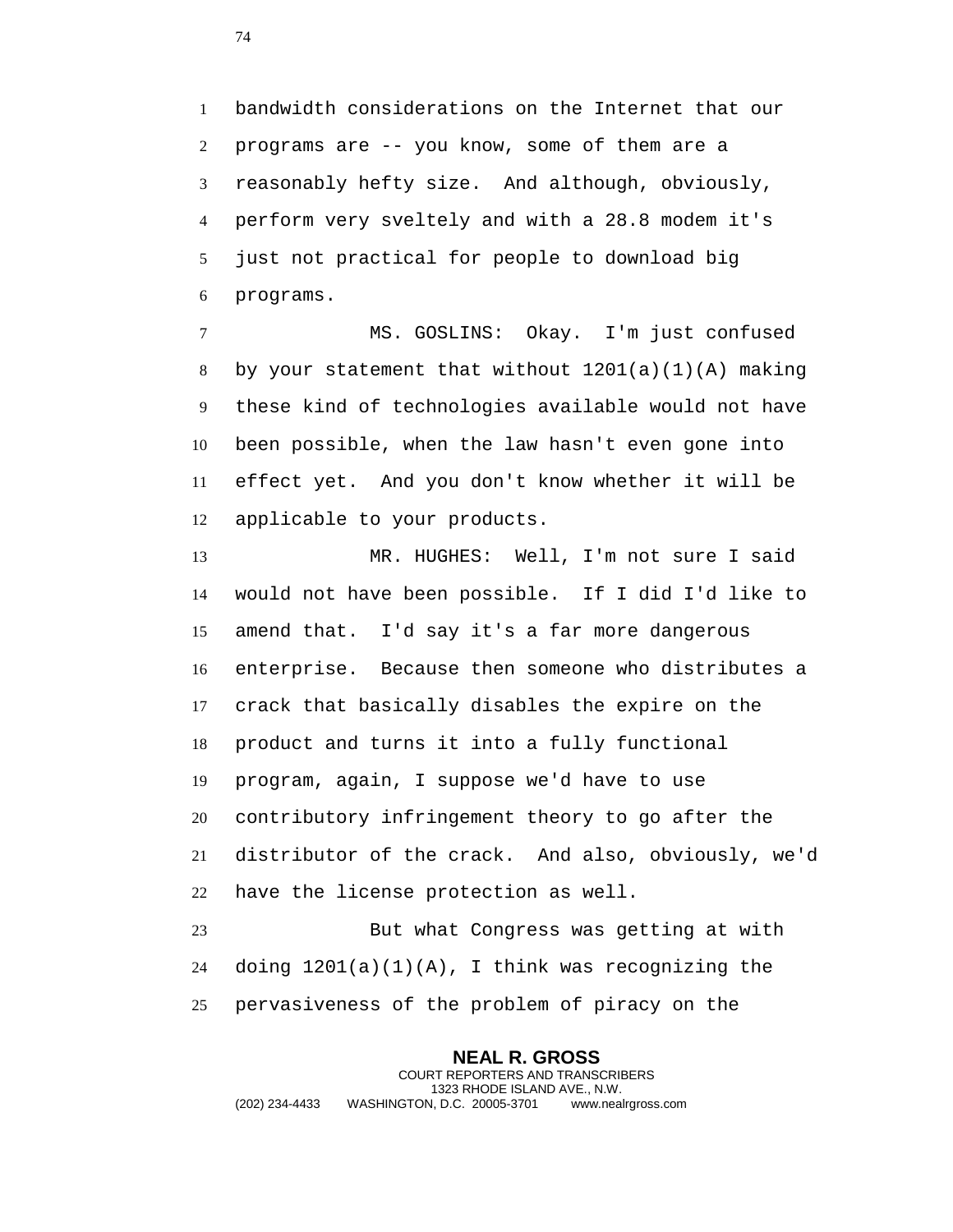Internet, of trying to give us an additional cause of action to protect our works.

 MS. GOSLINS: Yes, but don't you have that cause of action in 1201(b)? You have a cause of action against anyone who designs, produces or manufactures devices that are circumventing your access control protections.

 MR. SIMON: There are some specific aspects of the software industry which is that, as Paul was mentioning -- one of our problems is large corporate end-user piracy. A company will buy a single copy of a product, then load it on multiple machines. In those circumstances we think that we have a much more powerful cause of action based on  $15 \quad 1201(a)(1)(A)$ .

 MS. GOSLINS: And you also, however, have the license requirements, correct? The contractual requirements that come along with the -- MR. SIMON: As any good attorney will tell you, you want as many causes of action as you can come up with.

 MS. GOSLINS: I understand that. I'm just struggling with the idea that any exemption to 1201 would be disastrous to the software industry.

**NEAL R. GROSS** COURT REPORTERS AND TRANSCRIBERS 1323 RHODE ISLAND AVE., N.W. (202) 234-4433 WASHINGTON, D.C. 20005-3701 www.nealrgross.com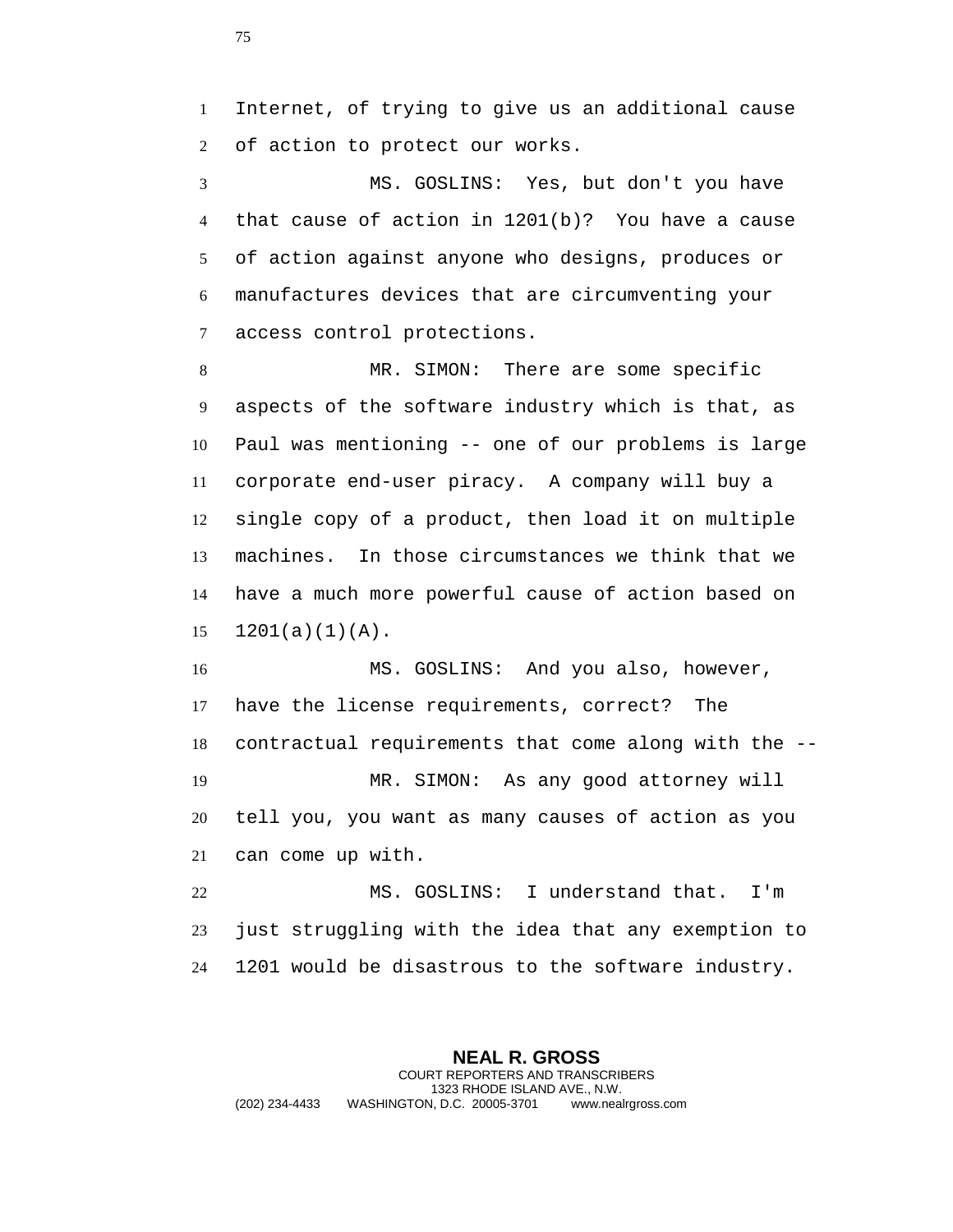MR. SIMON: It would be. If you characterize it as disastrous, I agree. MS. GOSLINS: Actually, I don't. You do. MR. SIMON: I think it would be a serious problem. MR. HUGHES: And I would say we already have a serious problem. MR. SIMON: You know, the harm for us is today. We lose billions of dollars to piracy. It's not a hypothetical possibility, it's an actual harm. What the Congress determined that this was a remedy appropriate for that actual harm. MS. GOSLINS: And Congress also determined, did it not, that we should do this rulemaking to see when and if exemptions are possible or needed to that prohibition? MR. SIMON: On the presumption the cause of action would stand, unless there was a superseding consideration. Which, frankly, I have not heard any of the testimony coming even close to. MR. HUGHES: And I would say particularly in the area of software, where I think the Congress has addressed -- as we've been discussing with encryption research and reverse

**NEAL R. GROSS** COURT REPORTERS AND TRANSCRIBERS 1323 RHODE ISLAND AVE., N.W. (202) 234-4433 WASHINGTON, D.C. 20005-3701 www.nealrgross.com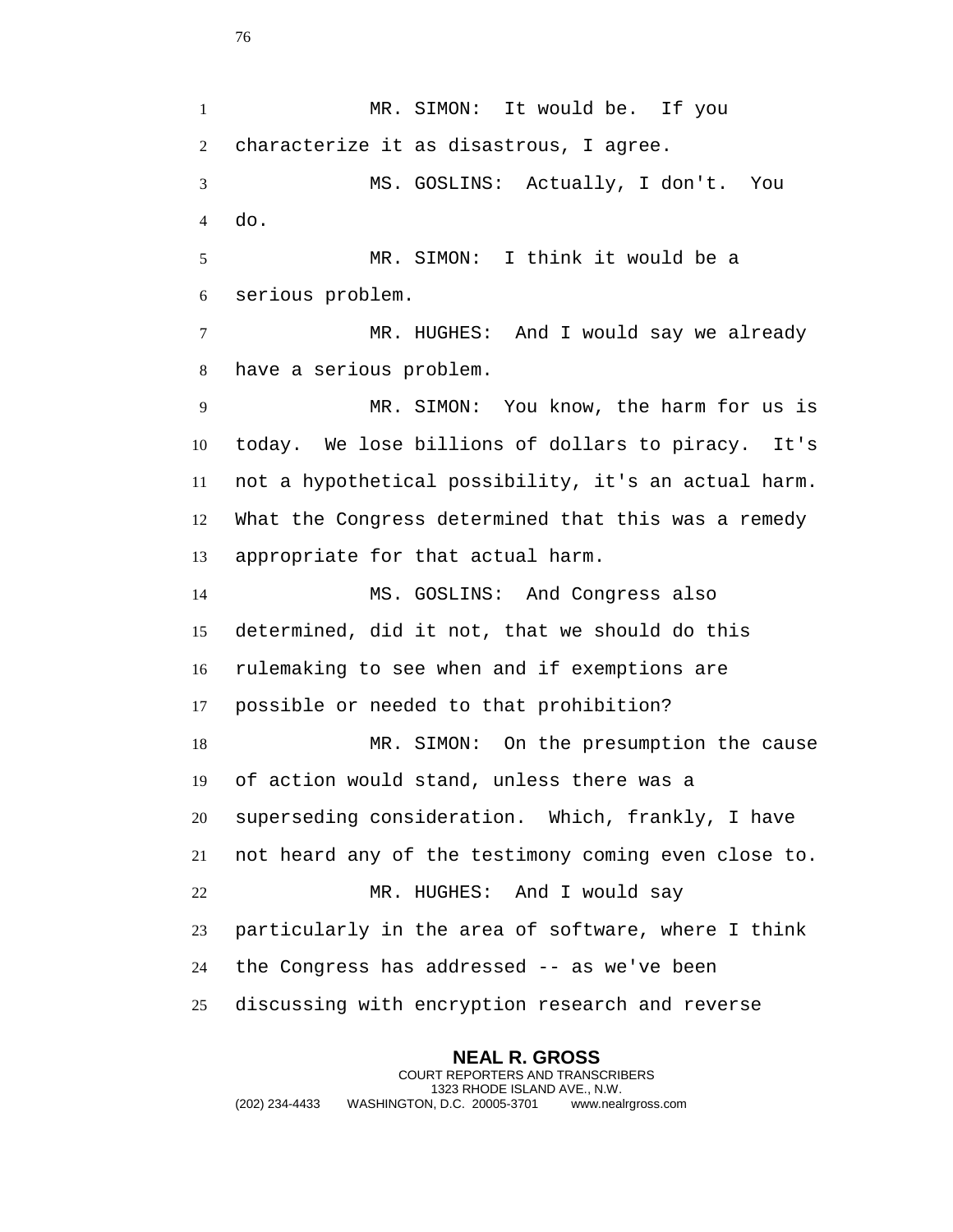engineering and firewall testing, at least to my mind, the conceivable kind of fair use reasons you might need legitimately to circumvent the technological protections on software. I mean, people -- as Emery and I were discussing this yesterday -- with a piece of software I'm not aware of people commonly, or even needing to excerpt sort of a page -- the way you can a page of a book, and make fair use of it. I mean, software's sort of not like that. And technically, you know, it's an all or nothing proposition with the access controls that you're doing your rulemaking under. MS. GOSLINS: Emery, you've given us a lot of examples of what a class of works isn't. I'm curious as to what you think a class of works is. Can you give us an example? MR. SIMON: Not independent of a harm. I think it needs to be decided within the context of the harm. And I think the notion I was answering to another question before, which is -- you know, there is a strong notion in the Copyright Act that remedies should be commensurate with the harm, with injuries. You're talking about a remedy, arguably.

**NEAL R. GROSS** COURT REPORTERS AND TRANSCRIBERS 1323 RHODE ISLAND AVE., N.W. (202) 234-4433 WASHINGTON, D.C. 20005-3701 www.nealrgross.com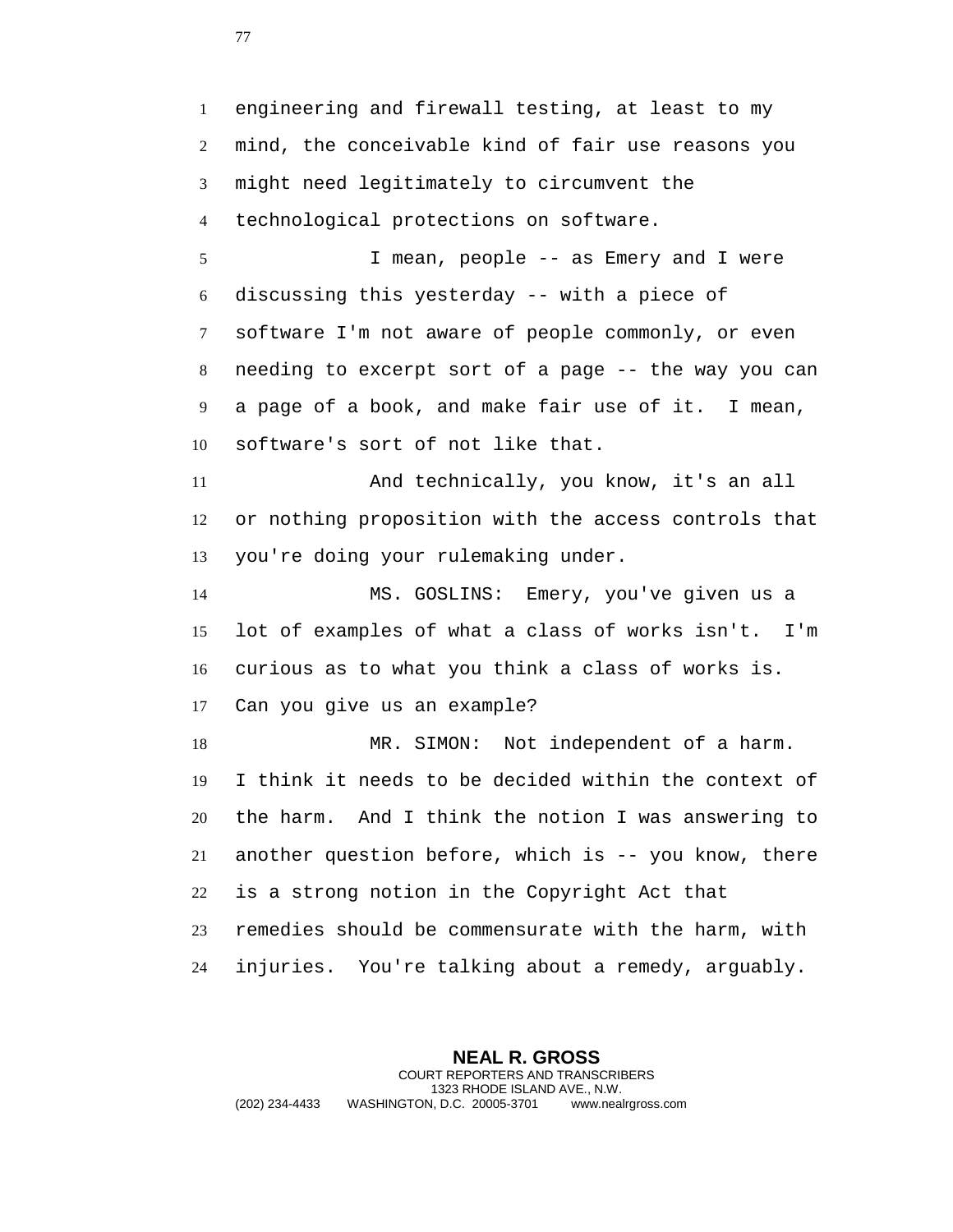```
1 You're talking about curing a potential harm, first
2 you've got to figure out what the harm is.
```
 MS. GOSLINS: I understand that. But your point being that a class of works is something smaller than a category, and something bigger than an individual work. Is there an example of that middle area that you think you could give us as a description of a class of work?

 MR. SIMON: Well, presumably everything that is smaller than a category and larger than an individual work is a class.

 MS. GOSLINS: Okay. You made the argument, Emery, that we shouldn't be taking into account chilling effects as something that could be construed as actual or potential harm. And I guess I just want to know why.

 If we assume for a moment, for purposes of this question, that we have demonstrated to us that if the presence or the threat of prosecution under 1201(a)(1)(A) is deterring people from making legitimate non-infringing uses, why wouldn't that be a harm caused by the statute?

 MR. SIMON: No, actually I was quite precise on that point. Which is that I don't think a chilling effect should be a dispositive

**NEAL R. GROSS** COURT REPORTERS AND TRANSCRIBERS 1323 RHODE ISLAND AVE., N.W. (202) 234-4433 WASHINGTON, D.C. 20005-3701 www.nealrgross.com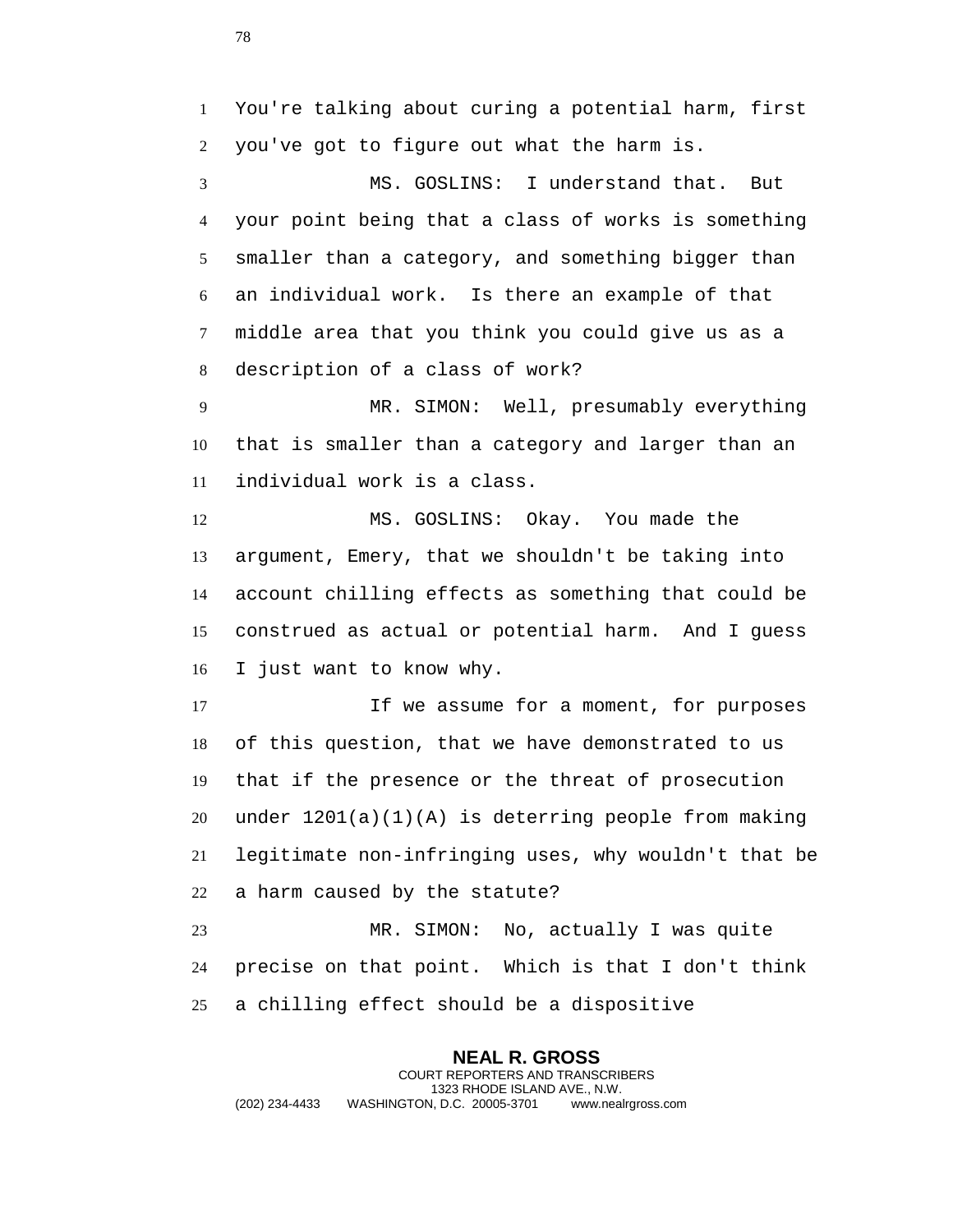**NEAL R. GROSS** COURT REPORTERS AND TRANSCRIBERS 1323 RHODE ISLAND AVE., N.W. determination. Because, frankly, chilling effects are really easy to find in virtually any context. So it's not -- I mean, a mere chilling effect, a mere cause of my being adverse to doing something is not what the statute requires. MS. GOSLINS: Okay. So I just want to make sure I understand your testimony. You can look at chilling effects, it's just not determinative or the end of the -- shouldn't be the end of the -- 10 MR. SIMON: No, the statute speaks specifically about the effect you have to look for, right? It talks about adverse effect. MS. GOSLINS: And is your testimony, then, if we had proof that people were deterred from making legitimate uses because of the presence of 1201, wouldn't that be an adverse effect, or would that not be an adverse effect? 18 MR. SIMON: Making legitimate uses. What's a legitimate use? You mean, non-infringing uses? You mean deterred from licensing their products? That's a non-infringing use. So if it would prevent Adobe from licensing its products, would that be a chilling effect? Yes, it could be. If it would prevent the North Carolina Law Library from buying, you know, a

(202) 234-4433 WASHINGTON, D.C. 20005-3701 www.nealrgross.com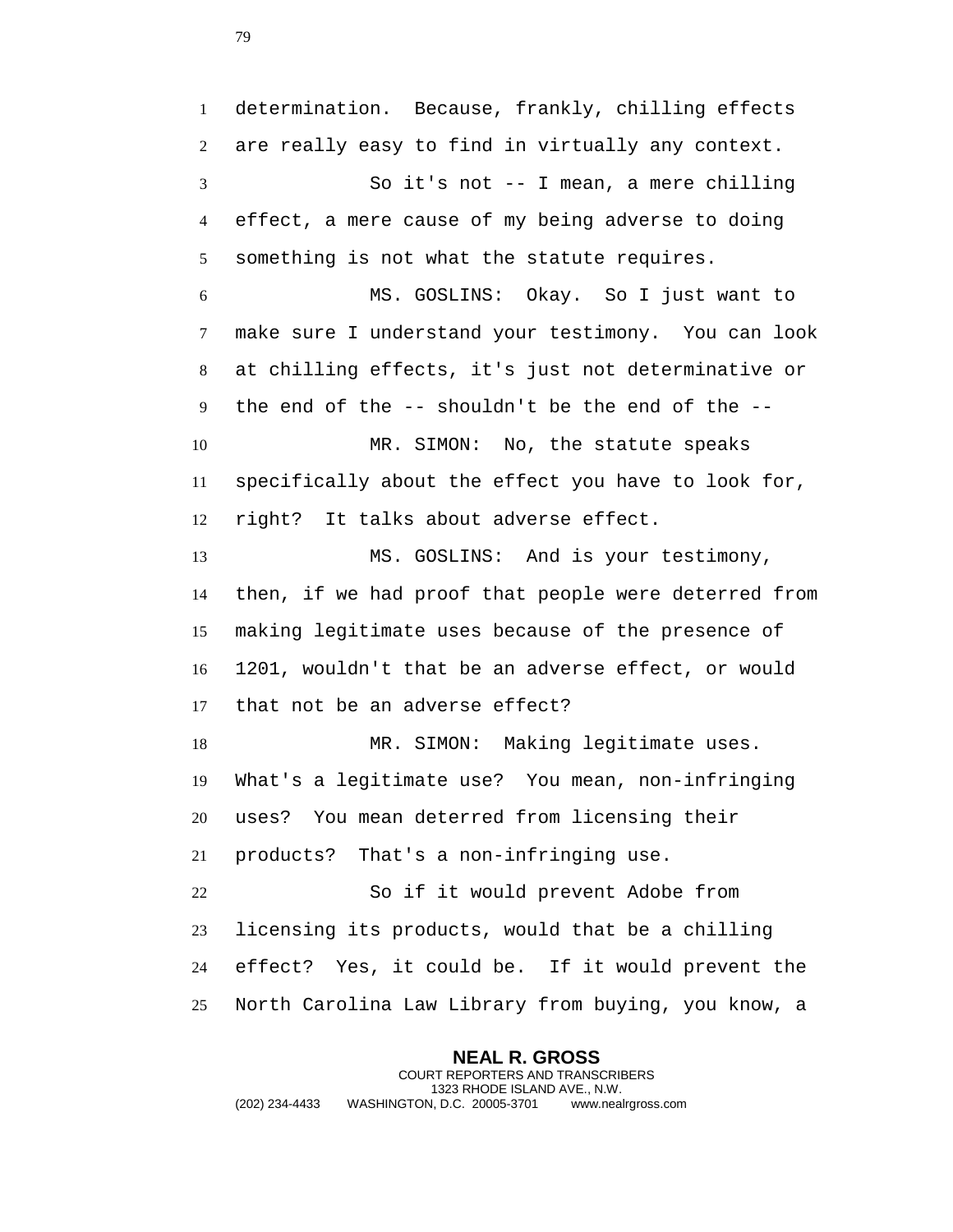product from Symantec. Would that be a chilling effect? It could be. It's very hard -- MS. GOSLINS: And is that something we should take into account in our determination of whether we've seen a demonstration of actual and potential harm? MR. SIMON: Sure. But that's the kind of testimony you've been hearing. And I am simply positing to you, find harm and find adverse effect. That's what the statute asks you to look for. It does not ask you -- and I apologize for coming back to what I was raising before. Resist temptation. The statute does not require you to create exemptions. It requires you to find harm. If you don't find a harm, the statute says don't do anything. And until somebody actually shows real harm, there's no basis for action here. MS. GOSLINS: I understand that. But what I'm asking is do you think a chilling effect, assuming it was shown, should be included in our determination of whether there's harm or not? MR. SIMON: Give me a specific example. I can't give you a hypothetical answer to that question because anything can constitute a chilling effect. It can be a de minimis chilling effect, or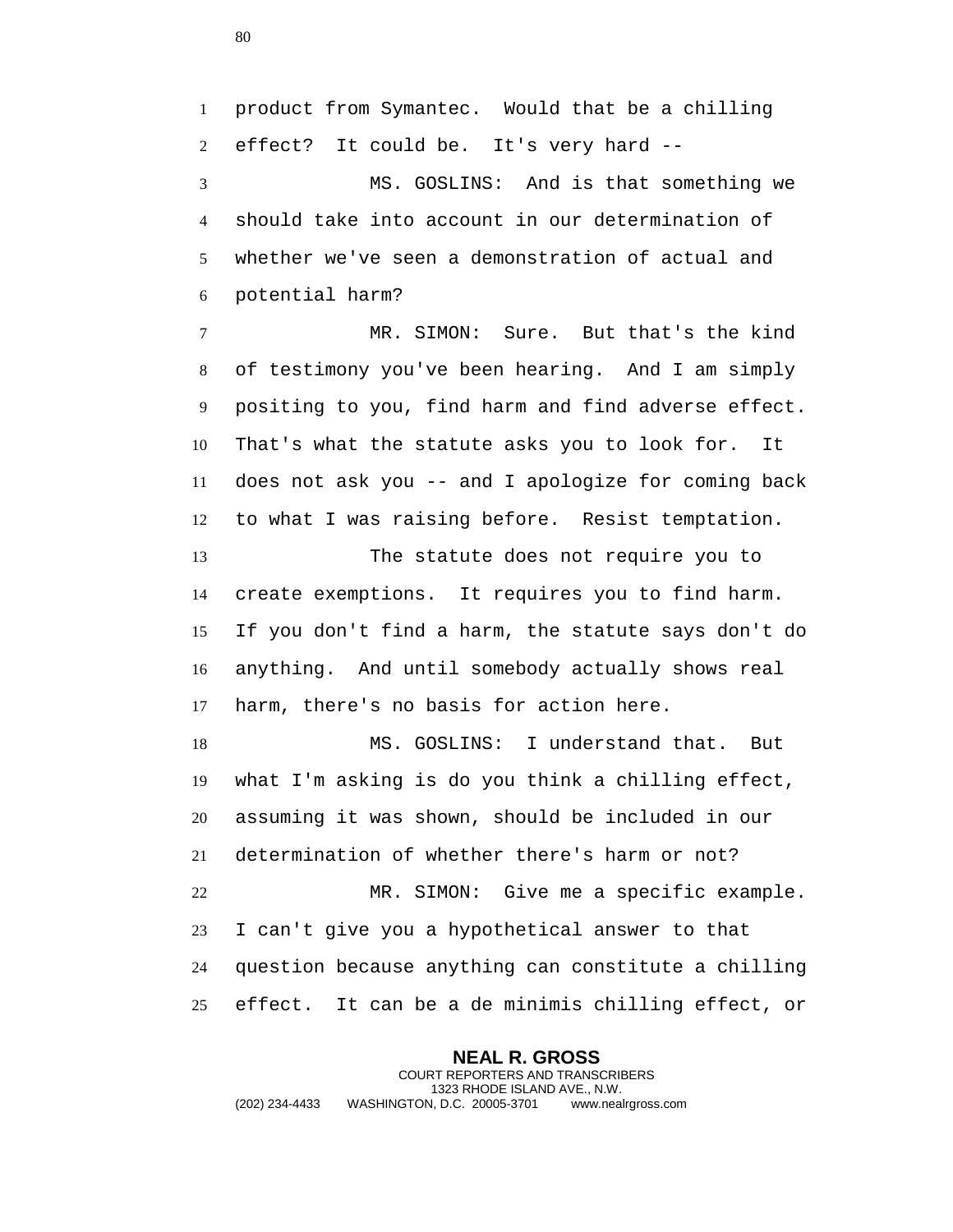it can be an enormous chilling effect on free speech. It can be -- not that free speech chilling effects are relevant to this, but it can be an enormous public interest chilling effect. And you were quite right in pointing out before that it's the public interest we're looking at here. So I don't know, which chilling effect? If chilling effect as a concept? MS. GOSLINS: Looking at the statute for a moment, as you read the statute, assuming for a moment that we do find a class of works which we recommend to be exempted from the anticircumvention prohibition, then what happens? Is all uses of that -- are all uses of that class of works then exempted from the prohibition, or only non-infringing uses? MR. SIMON: Well, it can't be all uses. Because then we're authorizing infringement. 18 MR. CARSON: No, you're authorizing circumvention at most. You're permitting circumvention. MS. GOSLINS: You can still prosecute them for infringement, presumably. If they then circumvent access control protection and infringed your copyright.

**NEAL R. GROSS** COURT REPORTERS AND TRANSCRIBERS 1323 RHODE ISLAND AVE., N.W. (202) 234-4433 WASHINGTON, D.C. 20005-3701 www.nealrgross.com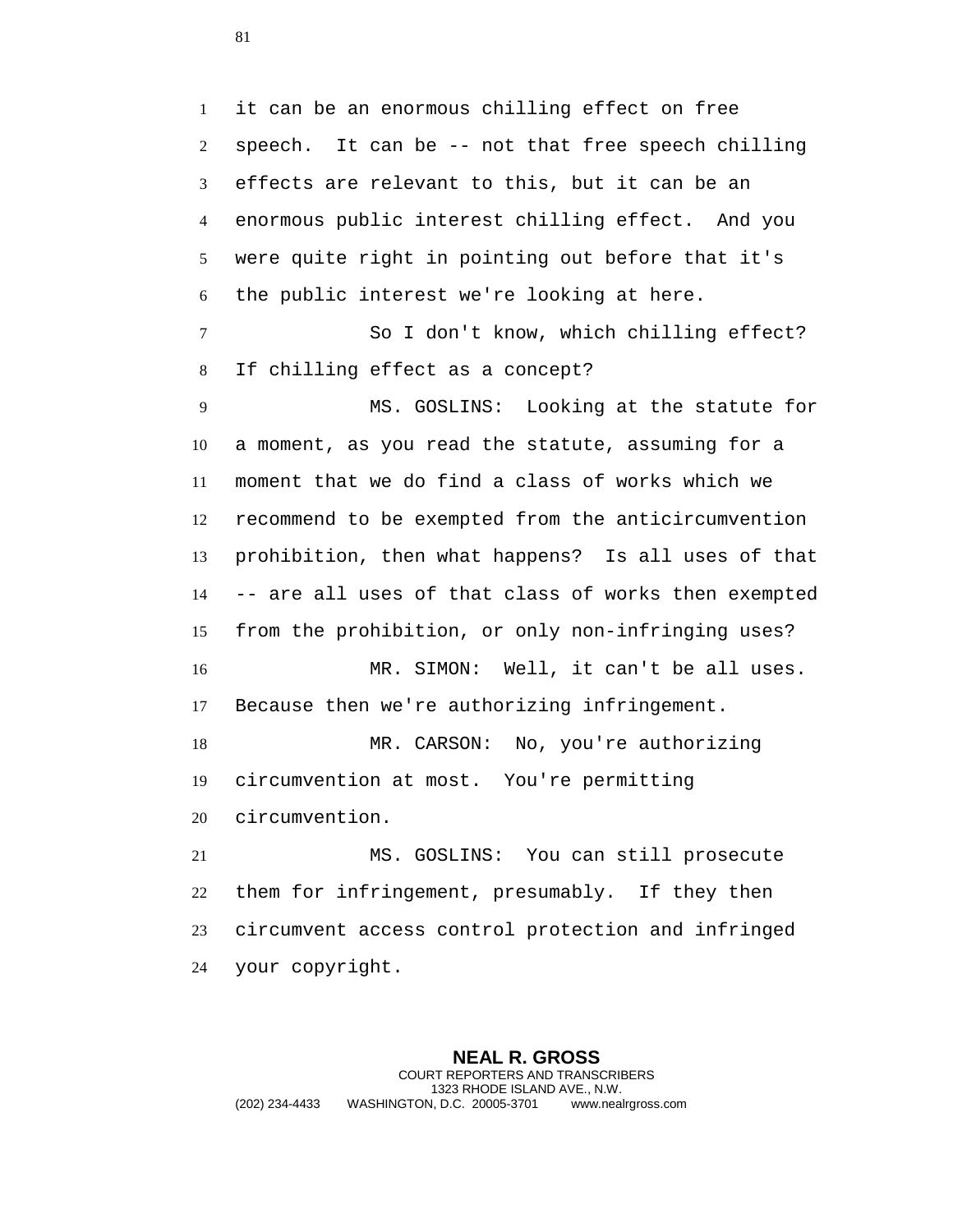MR. SIMON: Then I guess I don't understand your question. MS. GOSLINS: Okay. Let's assume we find a class of works of that is exempted, and the Librarian recommends it to Congress and that class 6 of works is then listed under  $(a)(1)(A)(C)$ . From that point, under your reading of the statute, are all uses of that class of works exempted, or only non-infringing uses? MS. PETERS: Or can you basically circumvent the access control for all classes? 12 MR. CARSON: For all uses. MS. PETERS: Yes. Can everybody circumvent for all -- if I'm an individual, can I just circumvent it, period? Because it's one of those classes. MR. SIMON: That can't make sense. That can't be right. MS. GOSLINS: Okay. So how does the statute work? We find a class of works that is unattached to any kind of use or users. And let us just make up a class of works, whether or not -- computer games. MR. SIMON: Let's do chemistry textbooks.

**NEAL R. GROSS** COURT REPORTERS AND TRANSCRIBERS 1323 RHODE ISLAND AVE., N.W. (202) 234-4433 WASHINGTON, D.C. 20005-3701 www.nealrgross.com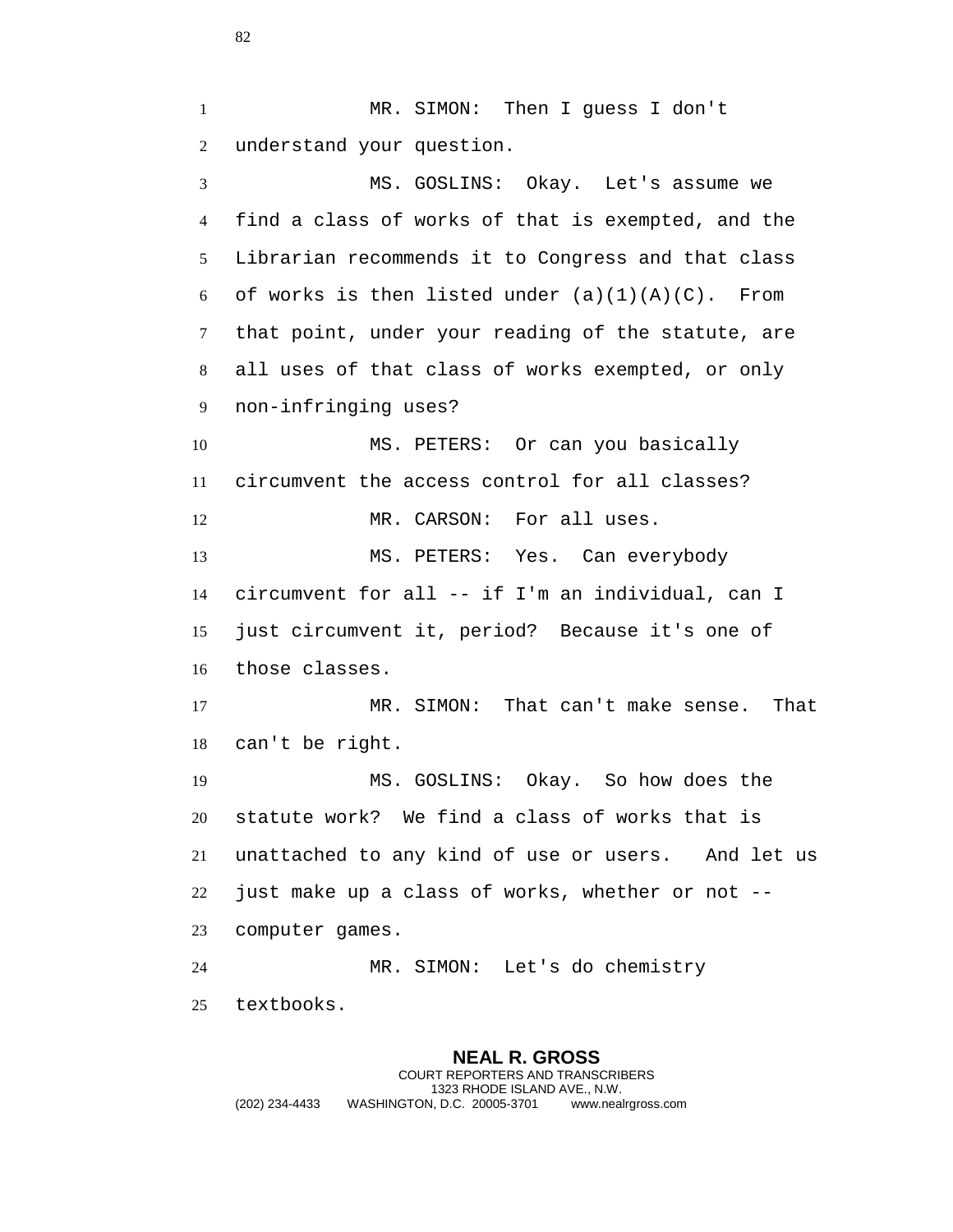MS. GOSLINS: Okay, chemistry textbooks. And we identify that as a class of works. From that point, is your reading of 1201 that anybody can then circumvent access control protections on chemistry textbooks? Or only people who are then going to make non-infringing uses of them? MR. SIMON: It's got to be the latter. MS. GOSLINS: Okay. And where do you find the authority for that in the statute? MR. SIMON: Well, that's what (d) days. 11 MS. GOSLINS: Great. Okay. MR. CARSON: Can we just -- does anyone have a different view on that? MS. GOSLINS: Sorry, I just didn't ask - - I didn't think you'd want to get into that. (Laughter.) MR. CARSON: No, I've just been enjoying -- do you want to address that issue, Rick or Paul? MR. WEINGARTEN: I've not been -- I have nothing to add to that. We probably will in our reply comments. MS. GOSLINS: All right. I just have one last question for Mr. Hughes, and then a couple questions for you, Mr. Weingarten. Sorry, I know

we're getting close to our lunch hour.

**NEAL R. GROSS** COURT REPORTERS AND TRANSCRIBERS 1323 RHODE ISLAND AVE., N.W. (202) 234-4433 WASHINGTON, D.C. 20005-3701 www.nealrgross.com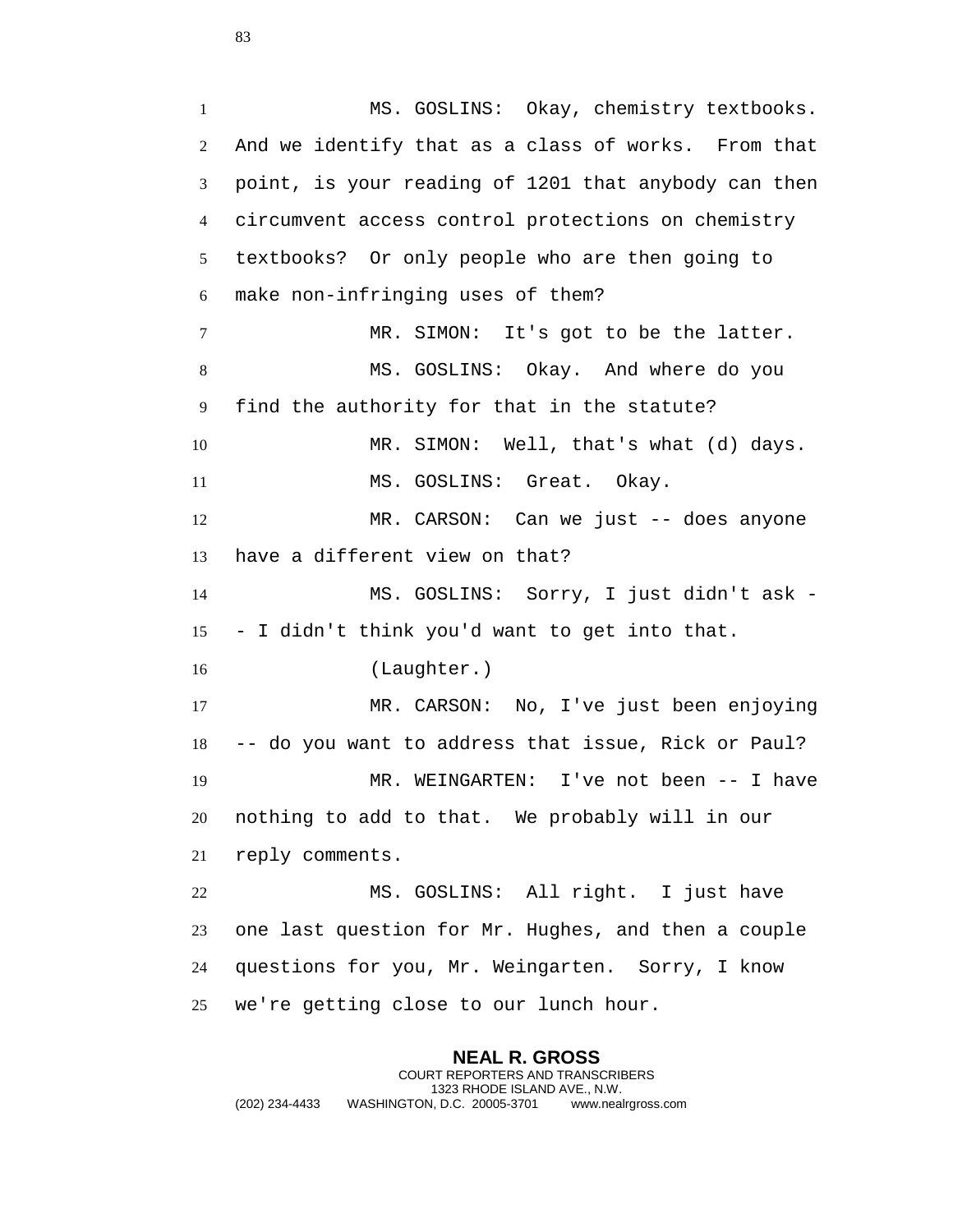Mr. Hughes, you made the argument that we've heard from a number of content owners, that basically a common sense argument that, "Look, we have to serve our consumers. So we're not going to do anything that would make our product less competitive." But isn't that an argument for accommodating, by law and in proceedings such as this one, sections of the user populace that are not protected by the market?

 Traditionally non-commercial users like universities or libraries, who -- obviously, they constitute their own market, academic markets. But for a majority of the commercially produced products aren't the same as the average consumer that you are aiming your products to. And indeed, often need different kinds of licenses and different kinds of contracts to accommodate the different kinds of uses that they put their products to, put your products to.

 MR. HUGHES: Ms. Goslins, well, firstly I guess I should say I'm not an attorney. So if I gave a sort of common sense approach to it, that's what I fall back on. It's my years in the foreign service.

**NEAL R. GROSS** COURT REPORTERS AND TRANSCRIBERS 1323 RHODE ISLAND AVE., N.W. (202) 234-4433 WASHINGTON, D.C. 20005-3701 www.nealrgross.com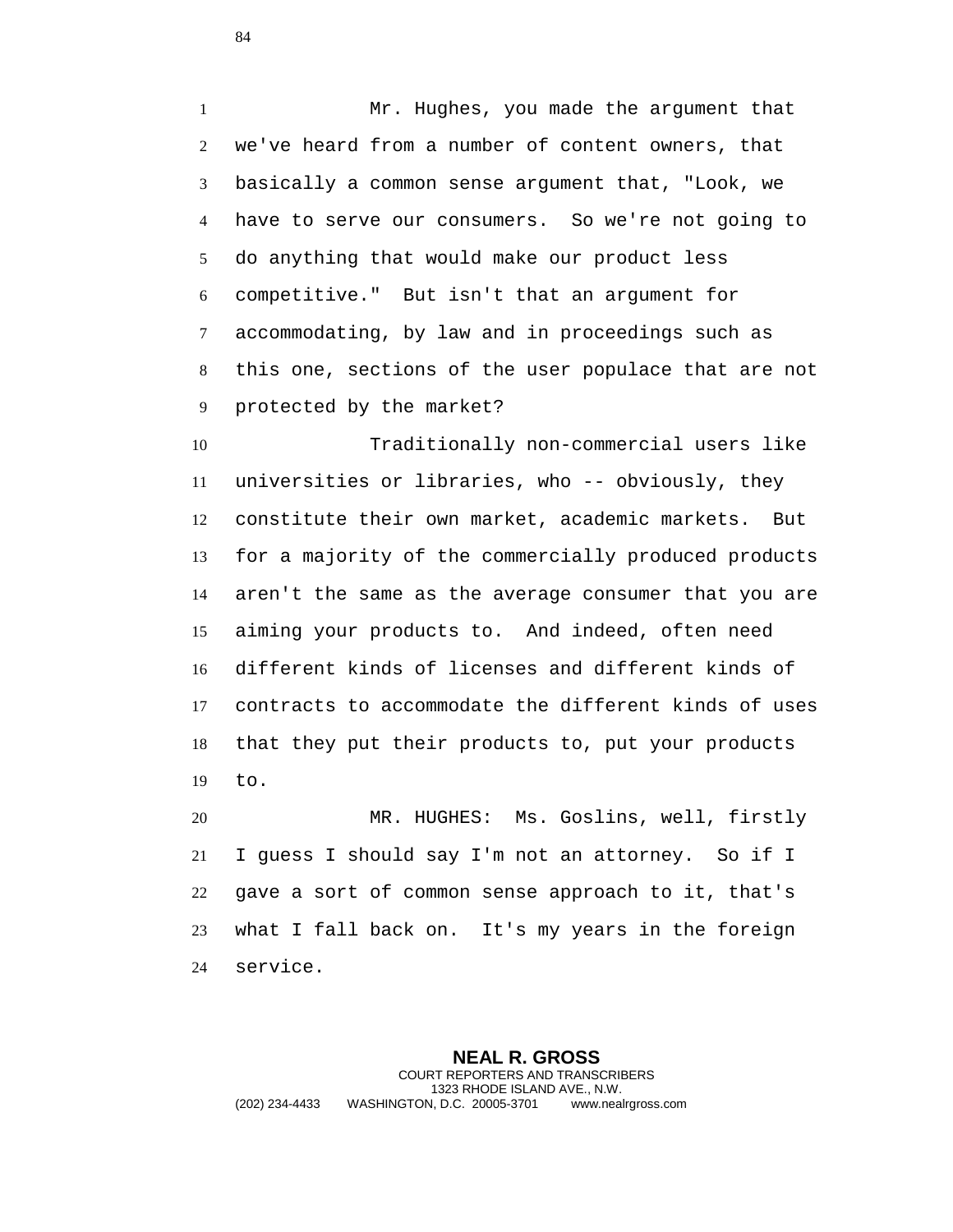But I almost think you answered the -- I would almost submit that you answered your own question at the very end. I mean, for us and for software companies, educators, libraries, schools, these are actually important commercial markets. And thanks to our freedom to offer licenses, we're in fact able to offer special educational products, special educational prices, special educational terms.

 In fact, we heard testimony yesterday from one of the people on the library side just sometimes how long these negotiations are that are engaged in. Six months, nine months. But I would say there's no contradiction here. That from Adobe's perspective, we want to see as many people as we can using our products in a way that, frankly, maximizes our revenue and our return for our shareholders.

 And if there's an educational market to be served, gosh darn it, we'll go after them and do our best to reach a deal that serves both our interests. I'm afraid that's as well as I can answer your question.

 MS. GOSLINS: Does anybody else have any comments on that? Okay. Mr. Weingarten, I was

**NEAL R. GROSS** COURT REPORTERS AND TRANSCRIBERS 1323 RHODE ISLAND AVE., N.W. (202) 234-4433 WASHINGTON, D.C. 20005-3701 www.nealrgross.com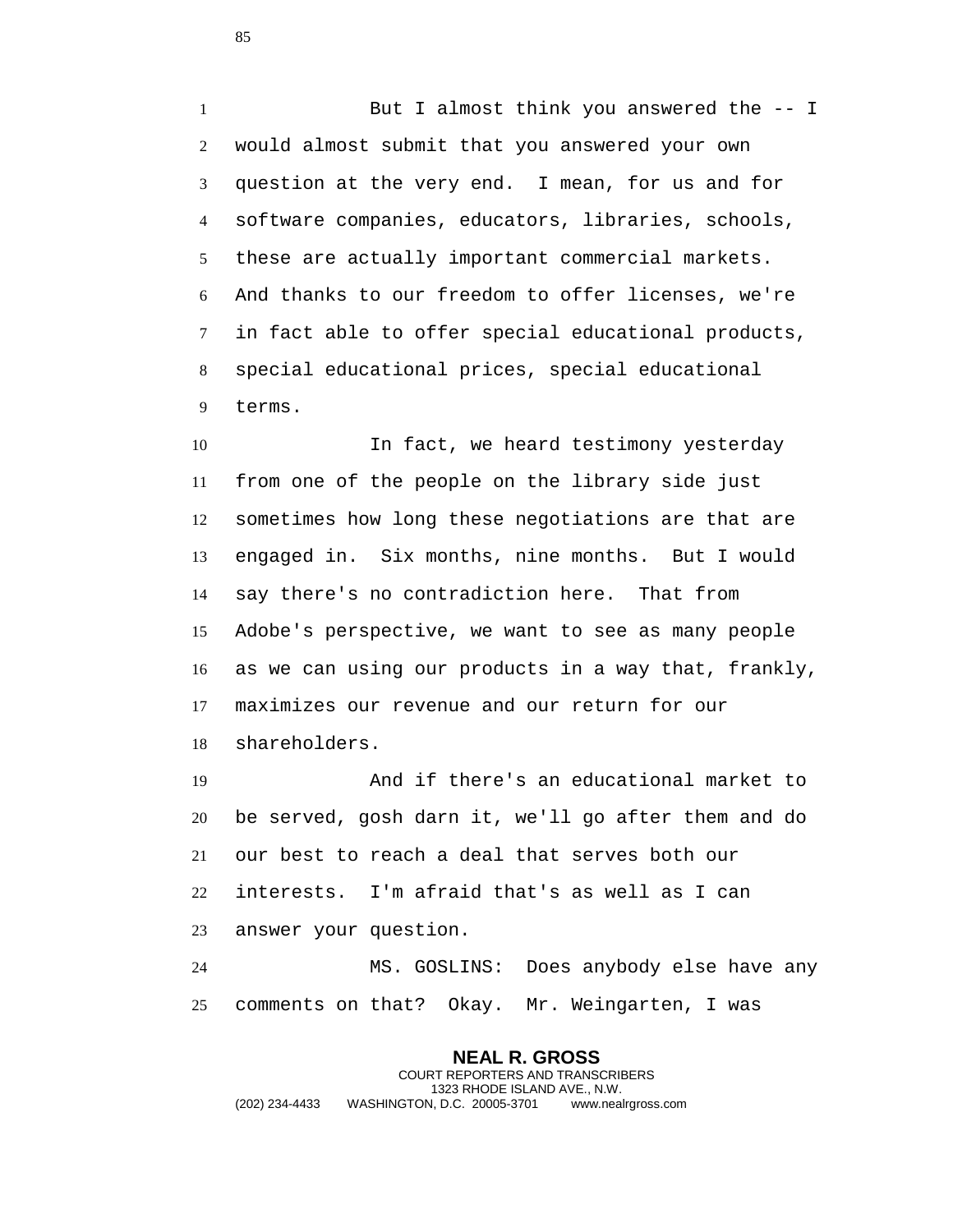unclear at the end of the testimony what exactly you would like us to do. Are there specific classes of works you are suggesting that we examine? And if so, what are they?

 MR. WEINGARTEN: Well, I mean, I think the libraries over the course of this hearing, and in our comments, have expressed what we want to do. I understand that there's a profound difference of opinion about how class can be interpreted. We want a broad exemption for non-infringing use for lawfully acquired works. We don't think that's a troublesome thing to understand, or interpret, as has been suggested by some people.

 We think it's fairly clear. Whether it is within the scope of this rulemaking is a matter of legal debate. And you've heard from Arnie and Julie and Peter, who've suggested it certainly is. And you've heard from other people citing their authority saying it isn't. And I really don't know what I can add to that.

 Libraries simply do not -- libraries serve an incredible diversity of needs. And on top of that, more and more works that we deal with, digital works, are multimedia. I don't even know, frankly, that categories is going to be much longer

**NEAL R. GROSS** COURT REPORTERS AND TRANSCRIBERS 1323 RHODE ISLAND AVE., N.W. (202) 234-4433 WASHINGTON, D.C. 20005-3701 www.nealrgross.com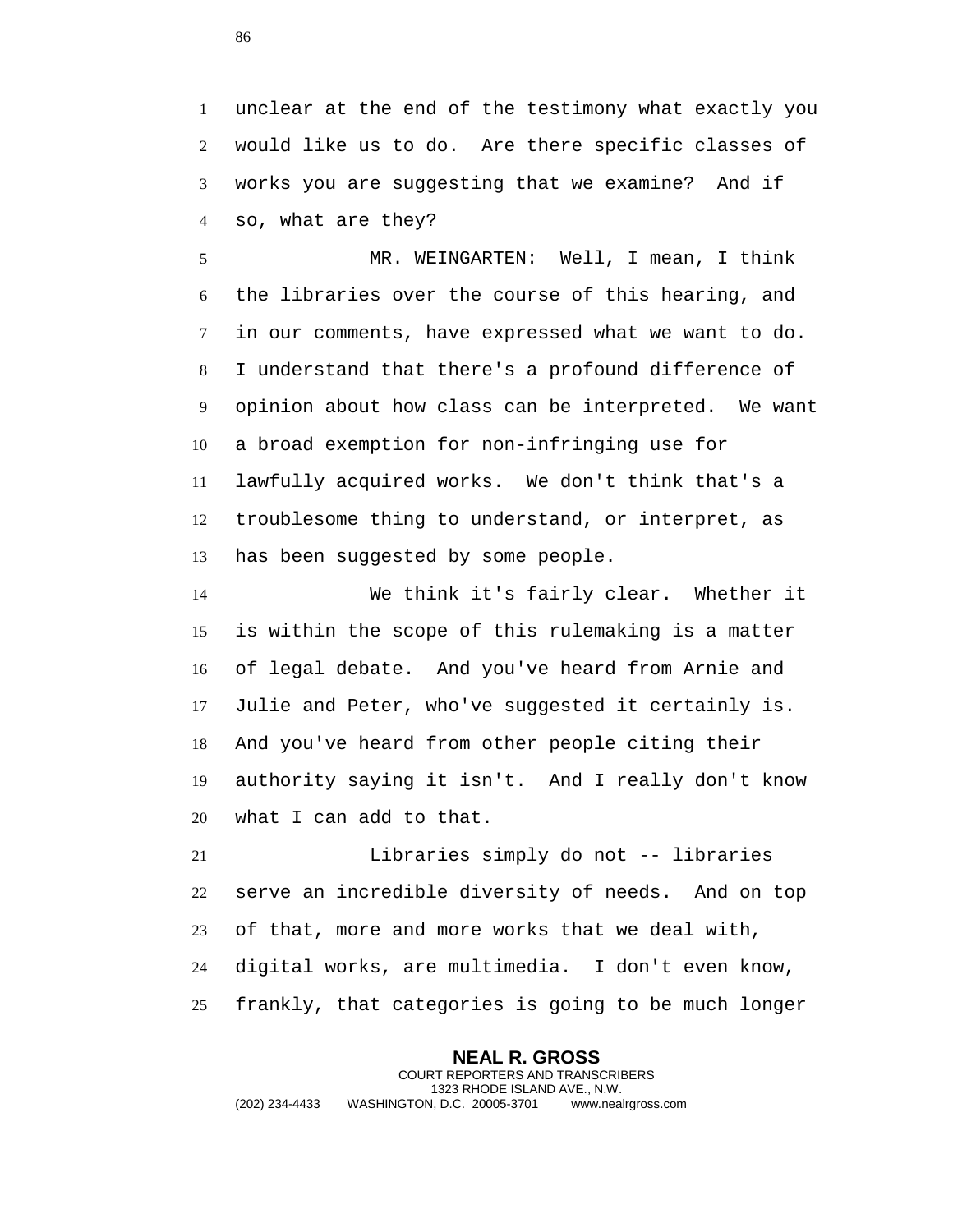within the law a very useful set of determinations. Because things are sliding around, back and forth. So to talk about classes now as a subdivision of categories is -- it seems to me just perpetrates an archaic view of the way the whole information marketplace is evolving. And that is changing rapidly in Internet time the last two years since the bill was passed. It's been several years of Internet time.

 So, I mean, I think for all of these reasons that you are empowered and ought to consider a broad exemption. And repeating that we are not interested in a broad exemption that essentially legitimizes widespread piracy. We're looking for non-infringing uses.

16 And I think that that would be the appropriate statement for the Librarian to make. MS. GOSLINS: Okay. I just have one last question. In your testimony you cite some quotes from different publishers and content producers about where they think their practice is going. One of them was from a firm who had developed a way for publishers to receive revenue from individual titles. And it says, "Older titles and out of print books that have been read and

**NEAL R. GROSS** COURT REPORTERS AND TRANSCRIBERS 1323 RHODE ISLAND AVE., N.W. (202) 234-4433 WASHINGTON, D.C. 20005-3701 www.nealrgross.com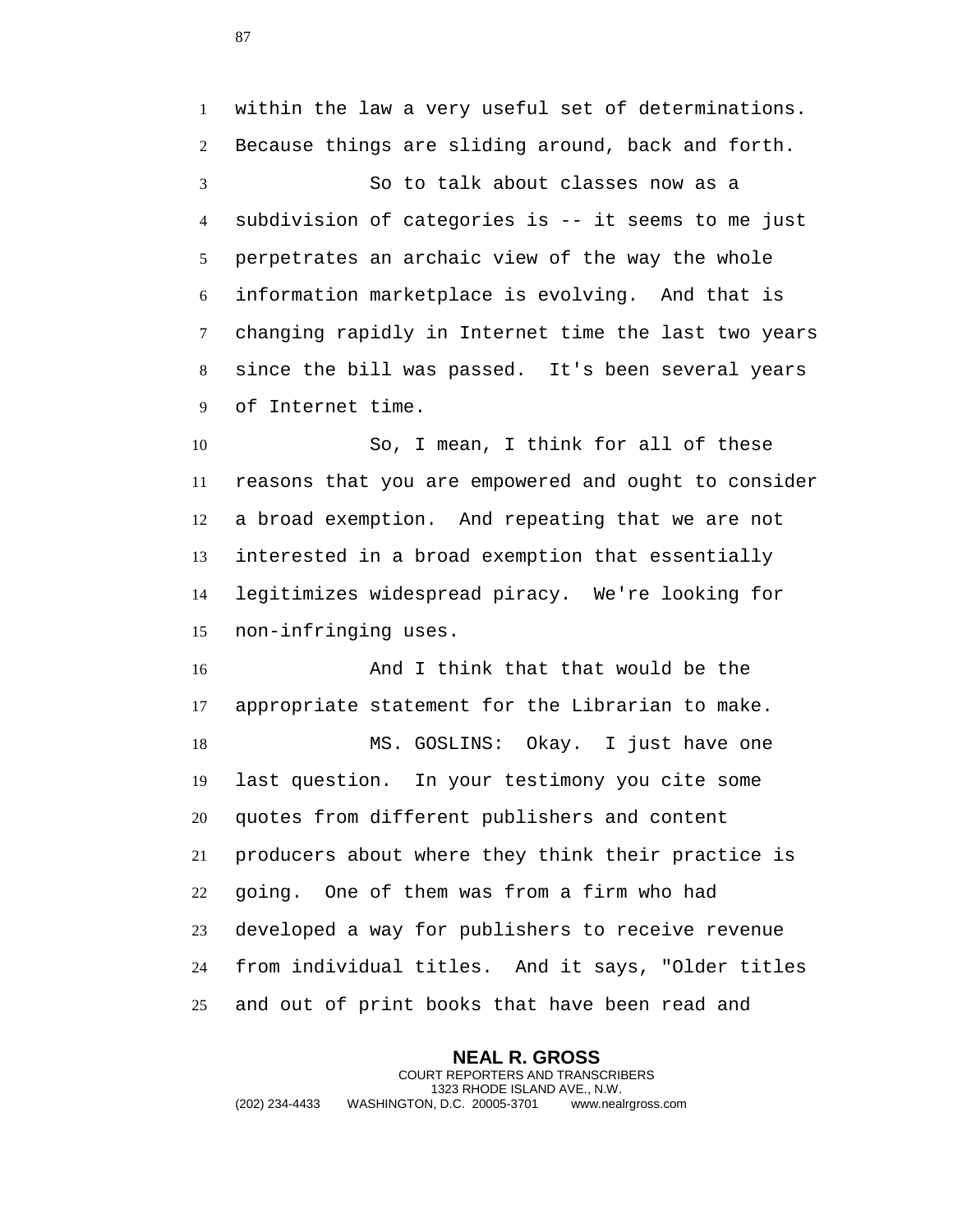studied thousands of times over the years in libraries, and yet have not generated new income will now produce new revenues."

 I guess my question to you is why should that bother us? If we assume that they are still available in all of those libraries, and that what you are getting is a new kind of access that you would not have had prior to this, why shouldn't you pay for that?

 MR. WEINGARTEN: Well, in fact, it seems to me it's not positing a new form of access. It's positing a new revenue stream for access that people have had for many years.

 MS. GOSLINS: But you still have that access from the library books on the shelves that you could use and study thousands of times without any revenue, right? It's just you're getting an increased access and convenience and speed by getting it digitally.

 MR. WEINGARTEN: There's a basic trend, of course, to digitizing works. Libraries have limited shelf space, and as we move into the future we're going to be basically shelving, in some sense -- whatever that word means -- digital works.

**NEAL R. GROSS** COURT REPORTERS AND TRANSCRIBERS 1323 RHODE ISLAND AVE., N.W. (202) 234-4433 WASHINGTON, D.C. 20005-3701 www.nealrgross.com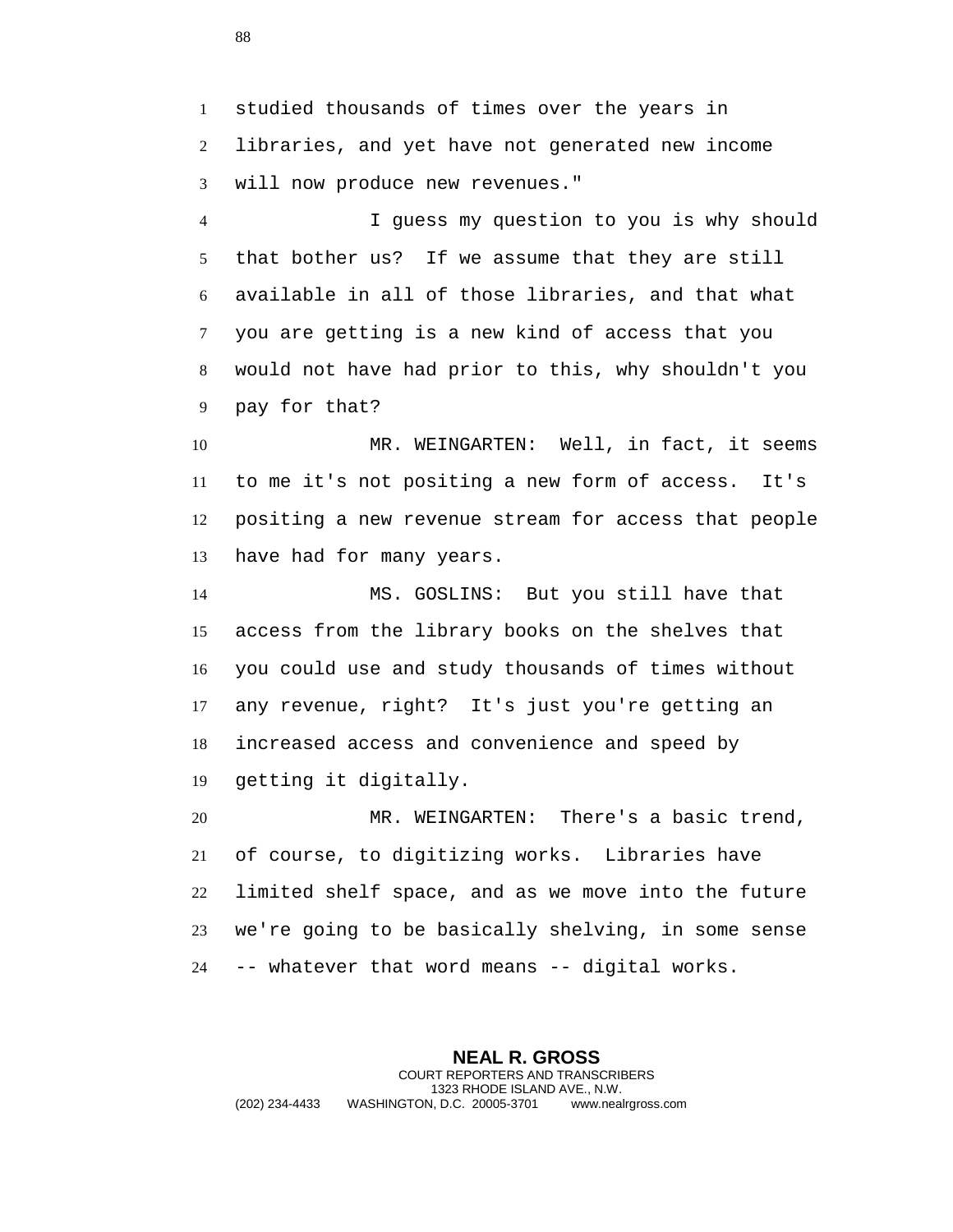Yes, there is still this question which has come up. You're sort of indirectly going to that question, "Well, if there's print versions what's the matter with this model for digital?" There's a lot wrong with it, particularly in areas of educational research.

 Karen yesterday talked about whole new modes of research that are based on digital access to information. We as a nation are busily trying to modernize our schools and our whole education system to use digital products. We're moving towards distance learning models in which students access information and scholars access information remotely. They can't do it from the shelves.

 So there is not an equivalent here between the digital and the paper version. But the other part of that quote, or the other reason I put that quote in there is that it illustrates who we are striking at the very heart of what libraries do. I mean, libraries have always bought books. We spend over \$2 billion a year in the information marketplace.

 We don't steal this stuff. We don't break into bookstores, we buy it. And then it's there, it's there for people to use. And you know,

**NEAL R. GROSS** COURT REPORTERS AND TRANSCRIBERS 1323 RHODE ISLAND AVE., N.W. (202) 234-4433 WASHINGTON, D.C. 20005-3701 www.nealrgross.com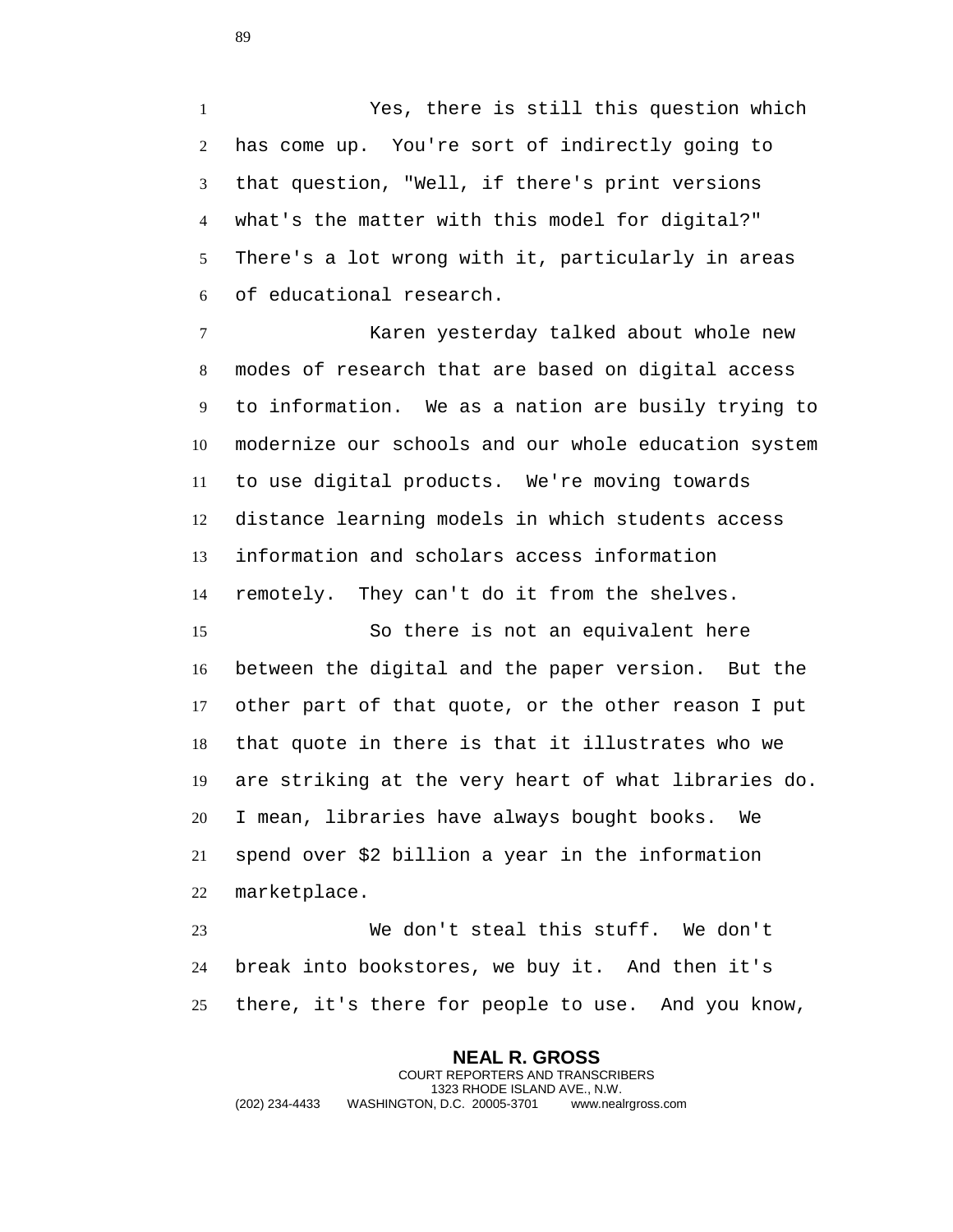somehow the presumption of saying, "Well, now publishers can go back in and start recapturing funds for every time a student pulls that book off the shelf."

 MS. GOSLINS: But they're not making you take the books off the shelf.

 MR. WEINGARTEN: No, they're not making us take the books off the shelf. These are -- this is a vision for the future. But it is a -- it's a vision that strikes at the very heart of what we do. MS. PETERS: Can I ask one other question that's very related to this? Which really has to do with the -- in the Digital Millennium Copyright Act there was an updating of Section 108. And with respect to a work, a published work that a library owns that is deteriorating or damaged, a library now does have the ability to basically make a digital copy of that work.

19 MR. WEINGARTEN: Right.

 MS. PETERS: Doesn't that in some way answer your question?

 MR. WEINGARTEN: Well, it may be. And if so, then there's -- this group won't have any market. But I don't think so. The new products --

**NEAL R. GROSS** COURT REPORTERS AND TRANSCRIBERS 1323 RHODE ISLAND AVE., N.W. (202) 234-4433 WASHINGTON, D.C. 20005-3701 www.nealrgross.com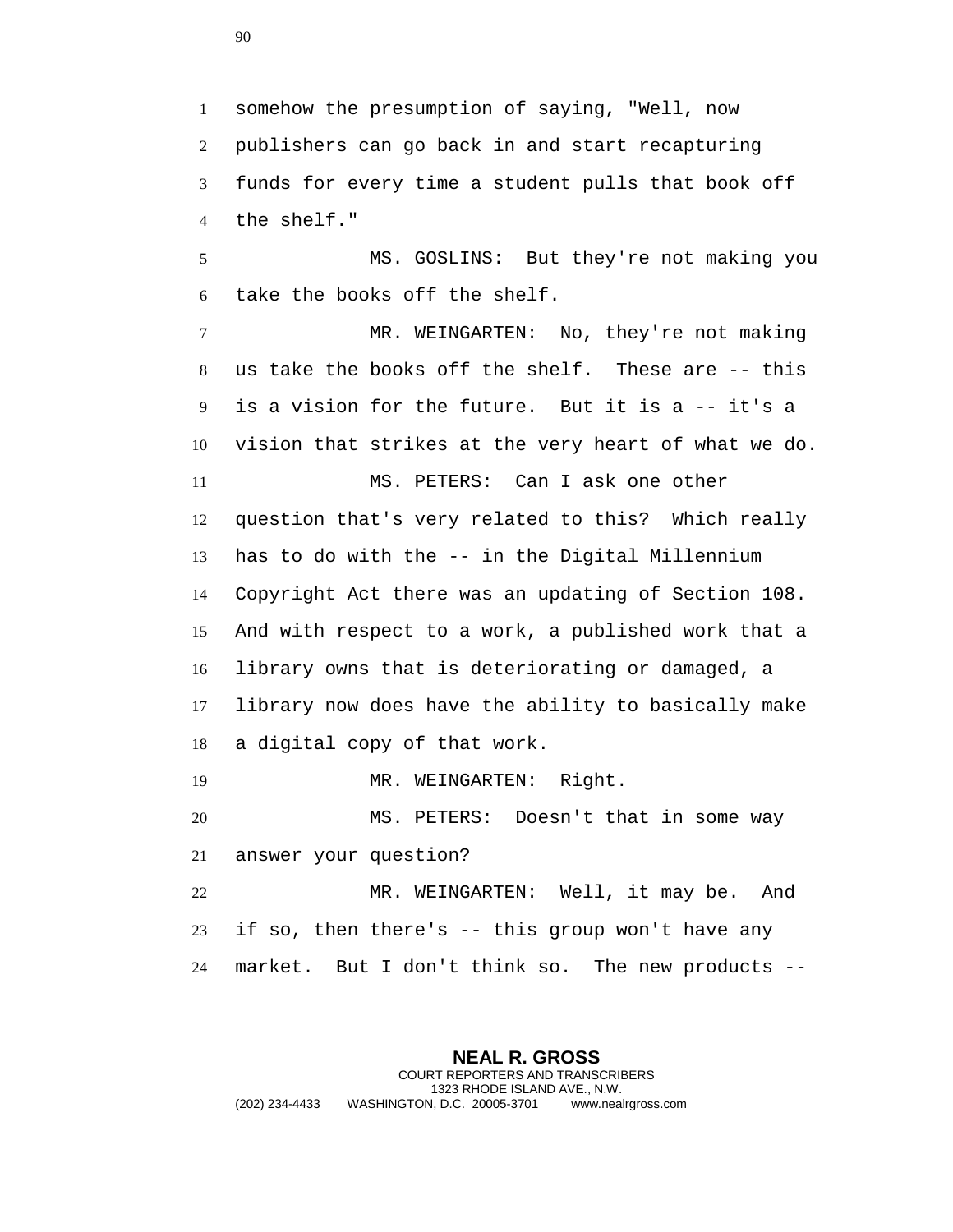MS. PETERS: Well, it will get to -- what it may get to is the new product may have search and retrieval capabilities that are enhanced, that value-added as opposed to what a library may do. Which is more like a plain vanilla type digitization effort. And if that's true, you know, I would say that the access to the information is still there in the plain vanilla version.

 MR. WEINGARTEN: It may be. And what I said at the conclusion of my testimony is that we want to be engaged in a discussion with these entrepreneurs to see that, both what we do as libraries and educators, and what they do in terms of their markets converge. There's no reason why it can't converge.

 But these visions of sort of, "Well, now we can charge for every time a student turns a page, or accesses an old out of print book," is -- I think strikes at the heart of education. And yet it need not. We can, I think, find some way out of it. But I guarantee we're not going to find some way of out it on the floor of Congress, or even within the Beltway.

**NEAL R. GROSS** COURT REPORTERS AND TRANSCRIBERS 1323 RHODE ISLAND AVE., N.W. (202) 234-4433 WASHINGTON, D.C. 20005-3701 www.nealrgross.com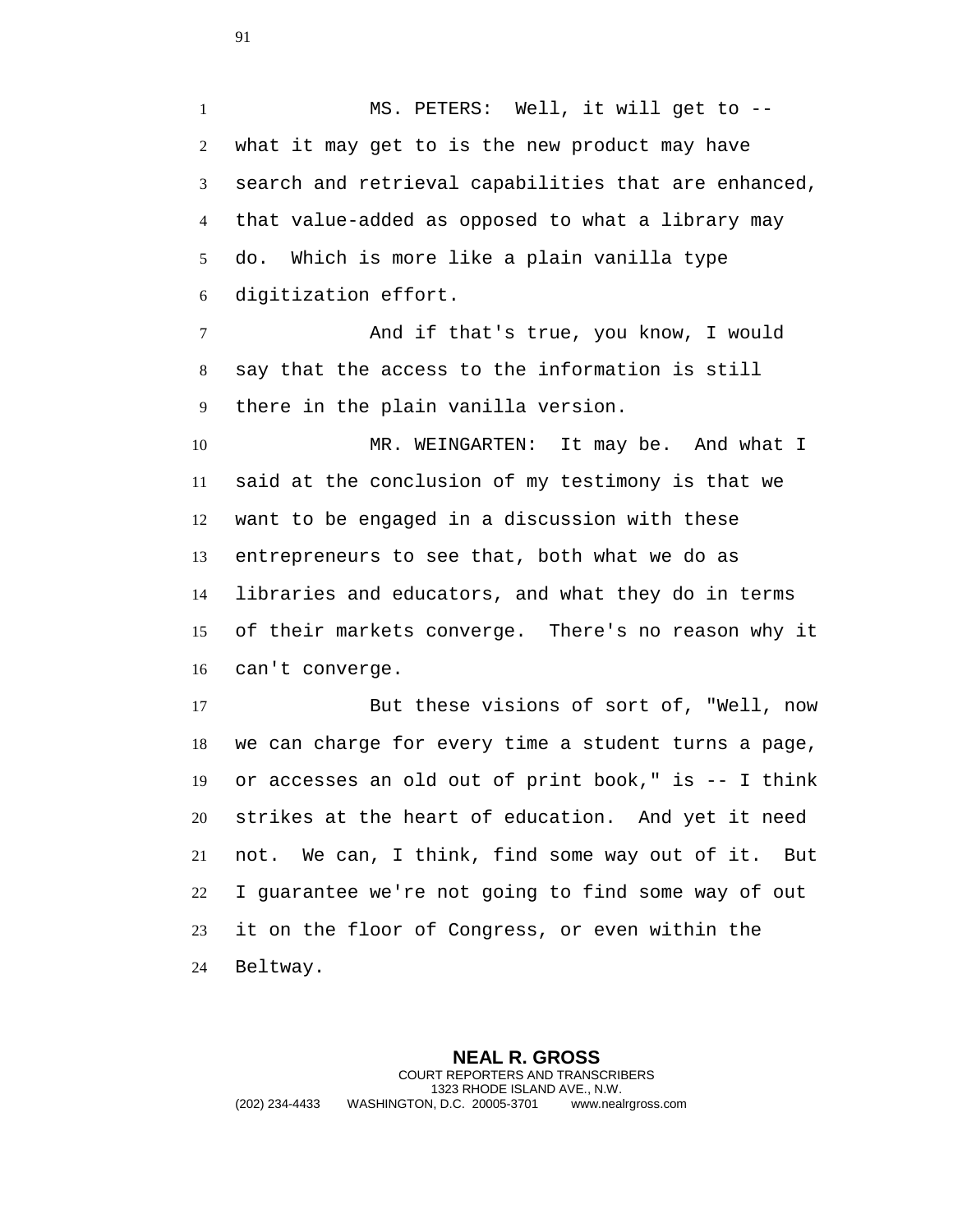MS. PETERS: But we're looking at the adverse effect today, and the adverse effect or potential adverse effect in the next three years. Based on what I'm hearing you say, we don't have that now.

 MR. WEINGARTEN: We don't have that now. And that may be -- if I could address that point a bit.

 One, we believe that an exemption done ahead of time serves as a message to the marketplace to develop what I refer to as fair use friendlier, fair use soft technology controls. Or at least pay more attention.

 I would agree, Adobe undoubtedly finds the academic marketplace a very attractive one, an interesting one, and they always have. The kinds of products they produce are tuned to that.

 But I would refer back to the testimony of the recording industry association -- and I'm just paraphrasing it now, because I don't have it in front of me -- when you asked, "Well, when are you going to have a library friendly version of a DVD music disk?" The answer was, "Oh, 10 or 20 years. This is not a very important marketplace for us."

**NEAL R. GROSS** COURT REPORTERS AND TRANSCRIBERS 1323 RHODE ISLAND AVE., N.W. (202) 234-4433 WASHINGTON, D.C. 20005-3701 www.nealrgross.com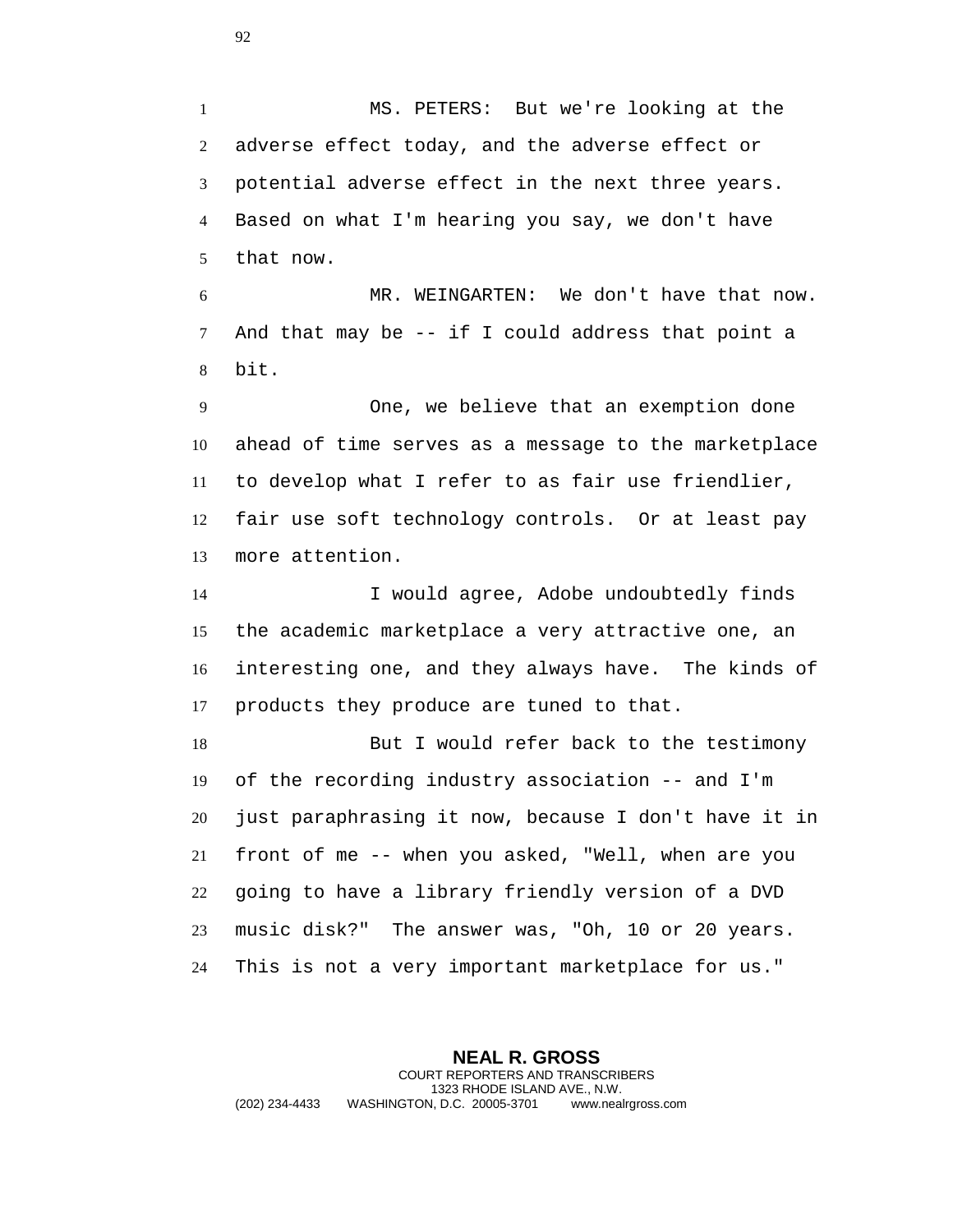1 And I would submit that that -- it's that kind of attitude that we need to -- that we don't trust the marketplace independent of an exemption to address. We're always willing to open discussions with these people, and to possibly even help them find new ways to market their goods. MS. PETERS: I think fear and lack of trust have a certain role in all of this. Anyway, Rachel? 10 MS. GOSLINS: I'm done. Thank you. 11 MS. PETERS: David? MR. CARSON: Emery, in your testimony you discussed the assertion that there should be an exemption for works with respect to which initial lawful use has been permitted. Is that accurate? MR. SIMON: Initial lawful access. MR. CARSON: Initial lawful access, okay. And you said Congress specifically decided not to do that. Can you sort of walk us through how that decision came about, or what the manifestations of that conscious decision by Congress? MR. SIMON: There were a series of amendments that were offered first in the House Judiciary Committee, Subcommittee on Courts and Intellectual Property, which considered the bill

**NEAL R. GROSS** COURT REPORTERS AND TRANSCRIBERS 1323 RHODE ISLAND AVE., N.W. (202) 234-4433 WASHINGTON, D.C. 20005-3701 www.nealrgross.com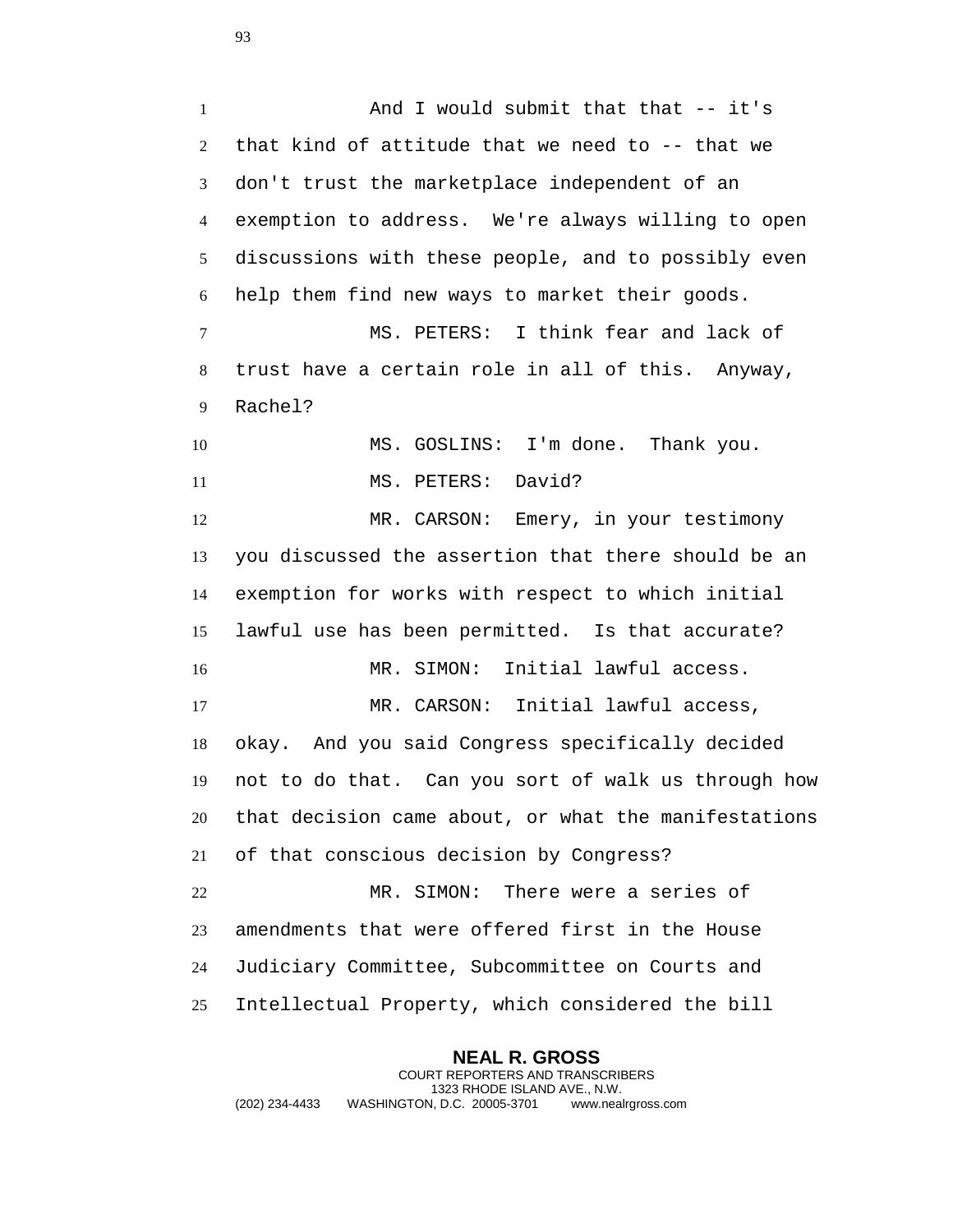first. As I recall, Mrs. Lofgren, whose district we're actually in, proposed such an amendment, as did Mr. Boucher of Virginia.

 And the objective of those amendments -- and I forget the exact wording of them -- was very much that. Which is that if you have acquired lawful access to a work, thereafter you may make fair use uses of that work without requiring further permission. And you may circumvent to be able to achieve those ends.

 And the House Judiciary Committee, Subcommittee in the first instance rejected that. That amendment was a threat -- or a variant of that amendment, but you probably remember this better than I do. Was then considered in the Commerce Committee as well.

17 And I recall Mr. Boucher offering that in the Commerce Committee, and I recall he actually withdrew it before it came to a vote. There was a discussion of it, and then he withdrew his amendment. That's my best recollection. I apologize for it being sketchy, but I'm getting old. MR. CARSON: Anyone have any further recollection to add to that? Emery and Paul, I guess I'd like your reaction to an example I think

**NEAL R. GROSS** COURT REPORTERS AND TRANSCRIBERS 1323 RHODE ISLAND AVE., N.W. (202) 234-4433 WASHINGTON, D.C. 20005-3701 www.nealrgross.com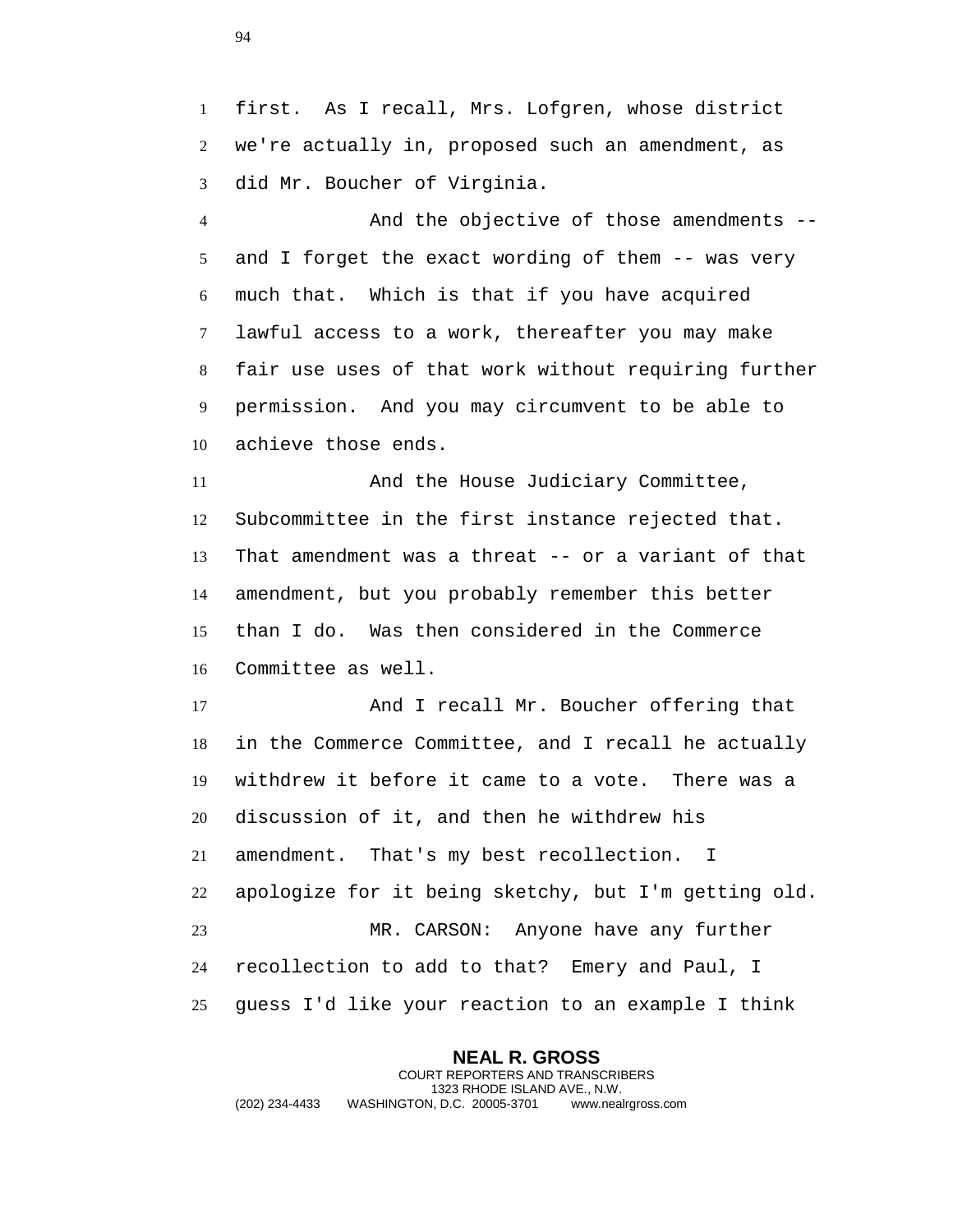Rick gave. If I, on November 1st of this year, if I gave Rachel my Lexis password and she accessed Lexis using that password, would she be in violation of 1201(a)? MR. SIMON: Yes. MR. CARSON: Do you agree, Paul? MR. HUGHES: Gosh, it's not Adobe's business right now. But it's always my business to agree with Emery. MR. CARSON: I think I'm going to have to revisit the question of reverse engineering with you for a moment. MR. SIMON: And you'll get a very creative answers. Responsive answers. MR. CARSON: I want to go back to your last exchange with Rob, because I think you may have admitted something to him. But I'm not sure. I just want to get clarification here. At the end of that discussion did you essentially admit to Rob that if we were to include now, or in three years, or in six years perhaps that anticircumvention measures are preventing users from engaging in lawful reverse engineering, that does not fall within Section 1201(f)? The Librarian 25 would have the power under  $1201(a)(1)(A)$  to create

**NEAL R. GROSS** COURT REPORTERS AND TRANSCRIBERS 1323 RHODE ISLAND AVE., N.W. (202) 234-4433 WASHINGTON, D.C. 20005-3701 www.nealrgross.com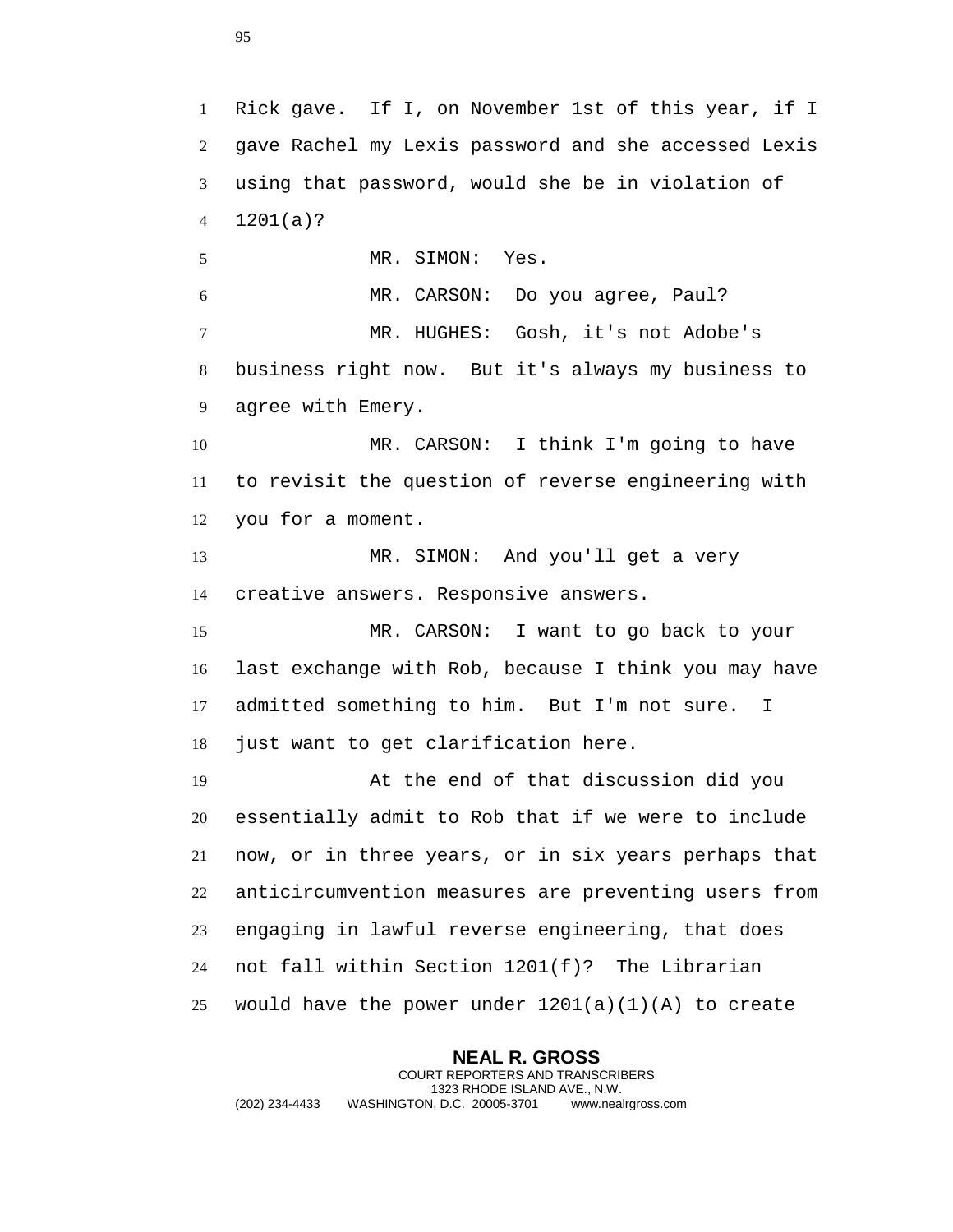an exemption that would permit circumvention in order to engage in such reverse engineering? MR. SIMON: I think you have to go back to what the statute permits you to do through rulemaking. Which is your statutory authority under rulemaking is not to make the rule conform to whatever court decisions there may be. I think your statutory authority under rulemaking is to find what the statute tells you to find, adverse effect. 10 And that may be found if there are court decisions that have come through time which then cause you to think about those adverse effects. It may not. It is not, as a matter of first instance, your duty to say, "A court opinion and adverse effect are synonymous." MR. CARSON: Okay. I follow all that. But the reason I'm asking this question is, I think in your testimony you were saying something that came close to saying that Section 1201(f) more or less preempts the field with respect to reverse engineering. And that in the 1201(a)(1)(A) process, the Librarian is powerless to do anything in the field of reverse engineering.

**NEAL R. GROSS** COURT REPORTERS AND TRANSCRIBERS 1323 RHODE ISLAND AVE., N.W. (202) 234-4433 WASHINGTON, D.C. 20005-3701 www.nealrgross.com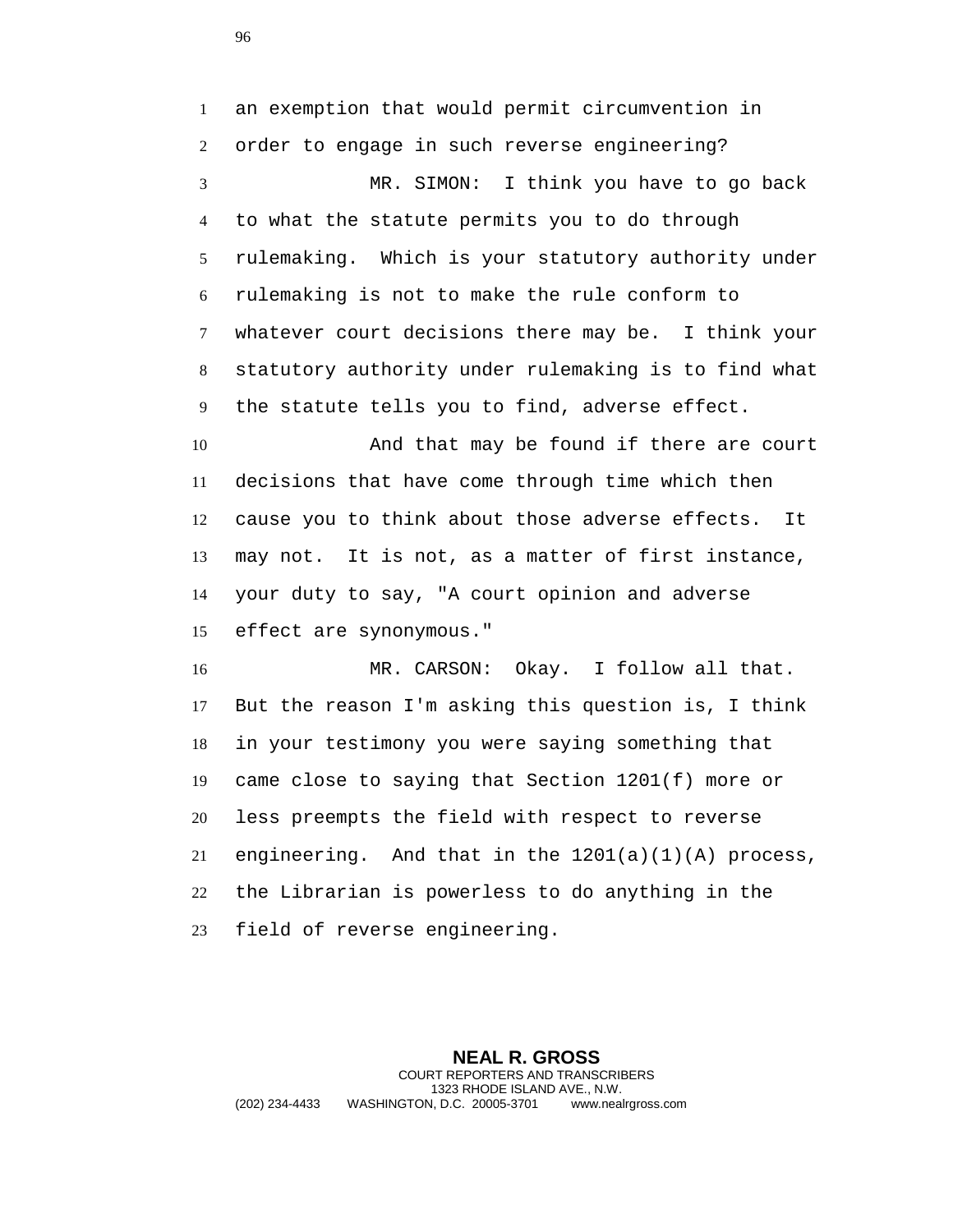Maybe you weren't really saying that. Because I think what you've just said is inconsistent with that.

 MR. SIMON: Well, let me be quite specific. I think whatever the latitude of the Librarian may be in certain areas, the latitude of the Librarian is substantially diminished in those areas where specific issues have been addressed by the Congress. And those are the exceptions that run starting with additional violations.

11 I'm sorry, not with C but D. Where exceptions for nonprofit libraries, archives and educational institutions already speaks in some respects to that. It speaks to law enforcement, intelligence and other government activities. It speaks to reverse engineering, it speaks to encryption research, it speaks to exceptions regarding minors.

 There are a whole variety of areas where there was a specific congressional examination. This is not a de novo review of these issues by the Librarian. The Librarian was not asked to do that, the Librarian was asked to look at areas where there are problems.

**NEAL R. GROSS** COURT REPORTERS AND TRANSCRIBERS 1323 RHODE ISLAND AVE., N.W. (202) 234-4433 WASHINGTON, D.C. 20005-3701 www.nealrgross.com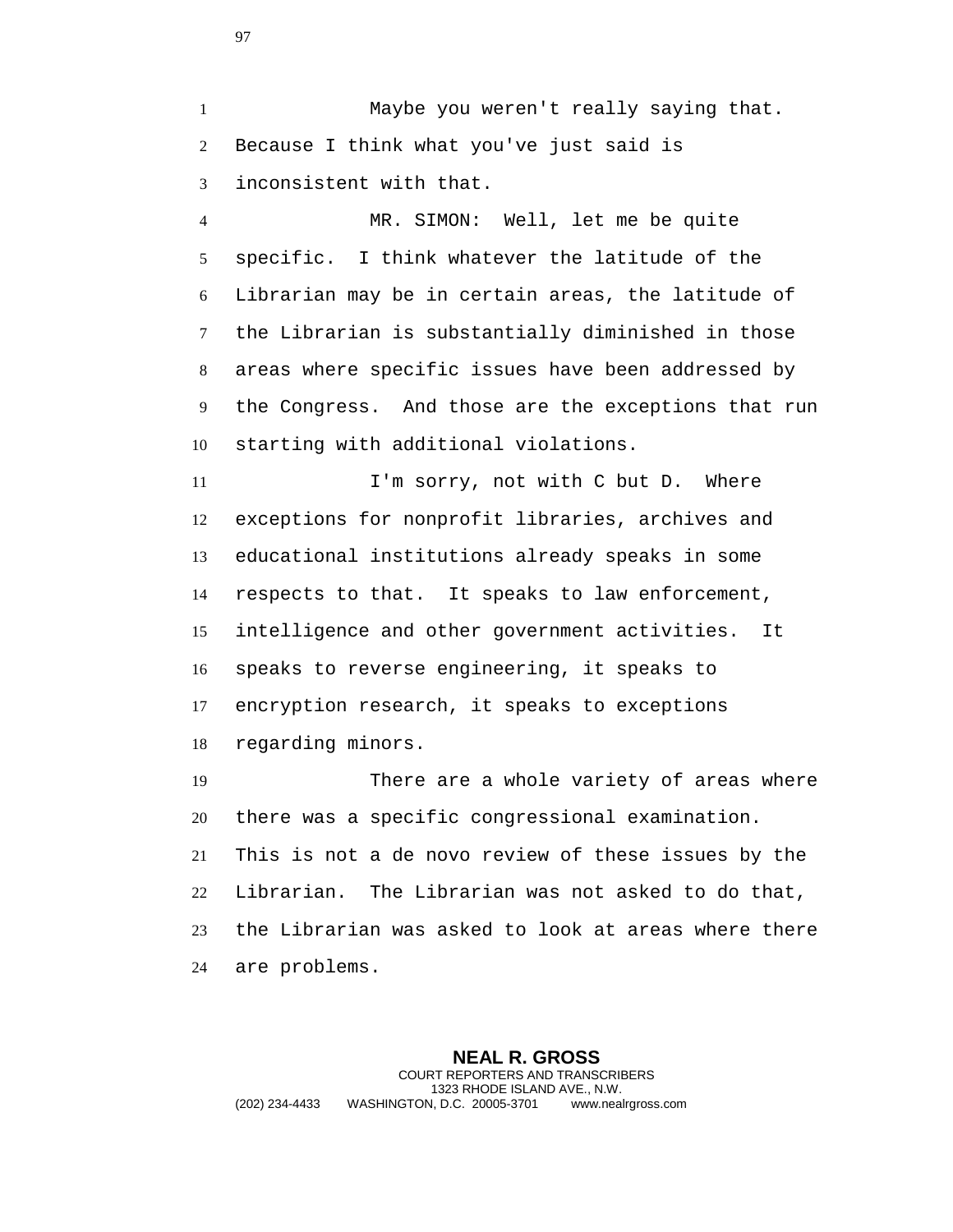And I think that in the areas where the Congress has spoken specifically to what the appropriate exceptions are, the latitude and the discretion of the Librarian was substantially diminished. Would I say to you that the Librarian has zero latitude in those areas? I think that would be a ridiculous statement.

 But is it much less? I think the answer has to be yes. Because otherwise these other exceptions would be meaningless.

 MR. CARSON: Okay. I follow what you're saying. This may not be the right group of people to ask the question to, but since we're talking about reverse engineering maybe someone can clarify for me. Are there circumstances where, in order to reverse engineer -- and let's assume it's a legitimate need to reverse engineer -- you really would have to circumvent access control measures. Why would that be a requirement in order to reverse engineer?

 MR. SIMON: I mean, I'm not an engineer but I can tell you what the engineers tell me. What you are -- the permitted act or acts of reverse engineering under the statute are done for the purpose of achieving interoperability.

**NEAL R. GROSS** COURT REPORTERS AND TRANSCRIBERS 1323 RHODE ISLAND AVE., N.W. (202) 234-4433 WASHINGTON, D.C. 20005-3701 www.nealrgross.com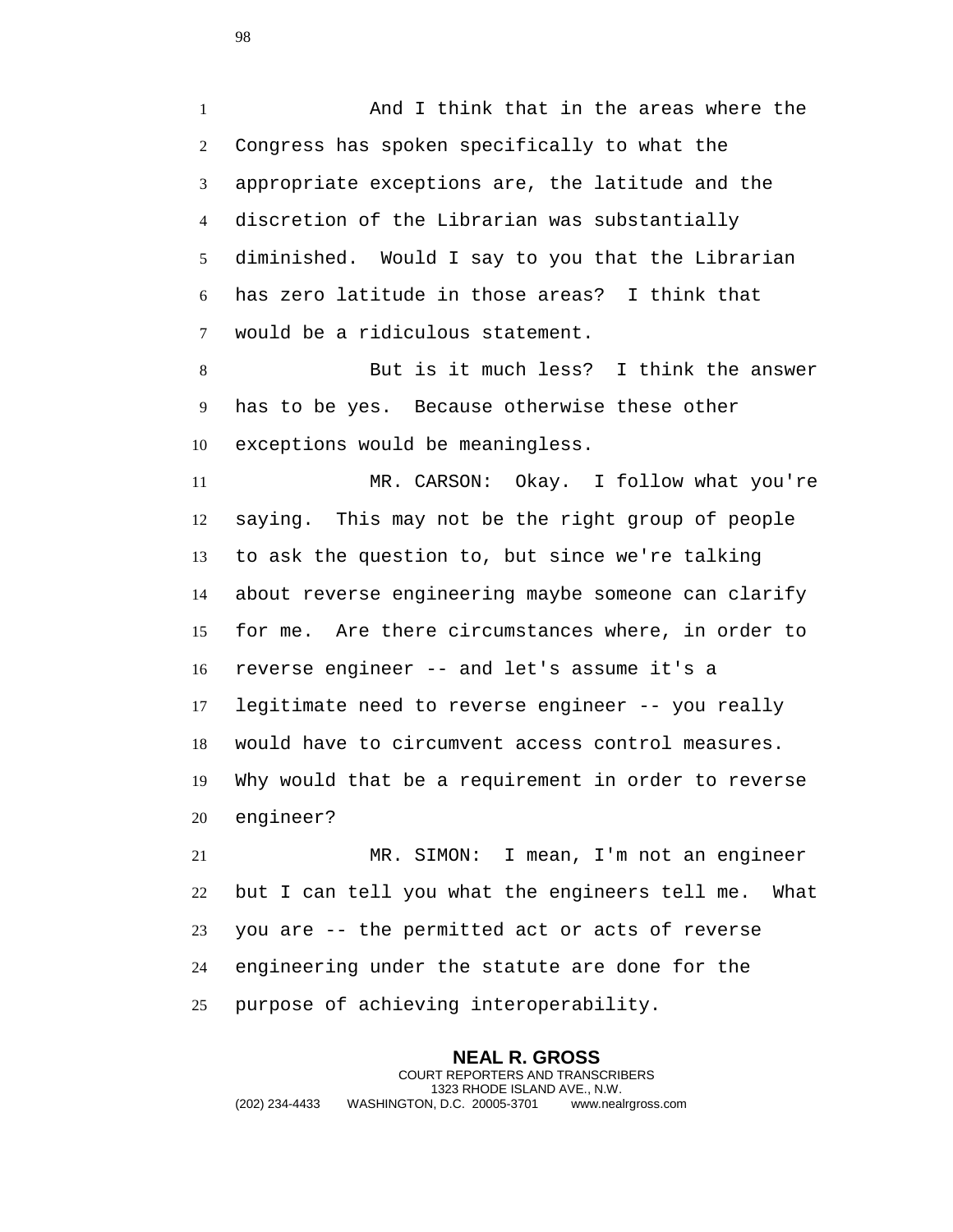Interoperability is defined in the statute essentially as an exchange of information between either two software products, or software and a hardware product.

 The points where that information or exchange occurs may be parts of subroutines, and there may be second-level technological protection measures that are applied with a computer program. There may be a general access control that's applied to the work as a whole, and any second-level protection that's applied to particular -- MR. CARSON: All right. I see where you're going. Okay. MR. SIMON: That is, in fact, the reason why Section 1201(f) is there. 16 MR. CARSON: All right. 17 MR. HUGHES: Mr. Carson? 18 MR. CARSON: Yes. MR. HUGHES: If I could I wondered if I could just return to the first question you asked on the Lexis/Nexis passwords. I actually didn't want to leave the impression I was lukewarm in my endorsement of Emery's answer. (Laughter.) MR. SIMON: Won't be the first time.

## **NEAL R. GROSS**

COURT REPORTERS AND TRANSCRIBERS 1323 RHODE ISLAND AVE., N.W. (202) 234-4433 WASHINGTON, D.C. 20005-3701 www.nealrgross.com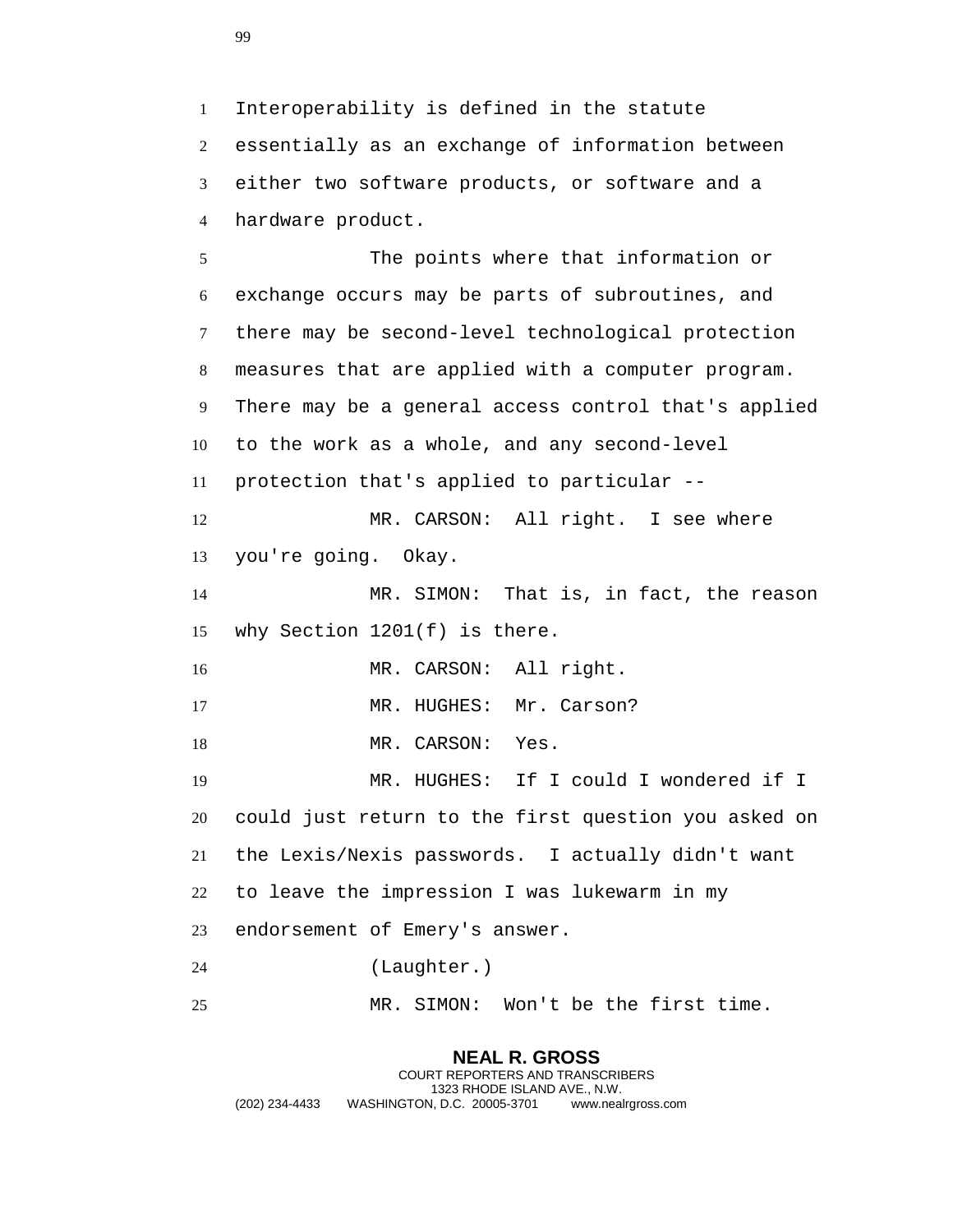MR. HUGHES: And it's not just because he'll kick me under the table, which you would see. But in all seriousness, Adobe in fact is increasingly in this business, and software companies are. And it's not access to databases, but it's what we call -- it's access to programs, as Emery discussed earlier, that are hosted on the Internet.

 And in fact Adobe has a service right now where you can basically lease access to a PDF Creation tool on the web. You can basically go to a website, you've got a Microsoft Word document. Let's say you want to make it PDF. For \$10 a month you can get unlimited access to this ability to upload a file. It will be crunched on our servers into a PDF and you'll get it back.

 Now, clearly, it seems to me, that the dissemination of my password if I posted it on the Internet to allow sort of everyone in the world using my password to use this service -- and the password is an access control measure, that's why we have it there -- I, by posting the password with that intent would be circumventing the access control.

**NEAL R. GROSS** COURT REPORTERS AND TRANSCRIBERS 1323 RHODE ISLAND AVE., N.W. (202) 234-4433 WASHINGTON, D.C. 20005-3701 www.nealrgross.com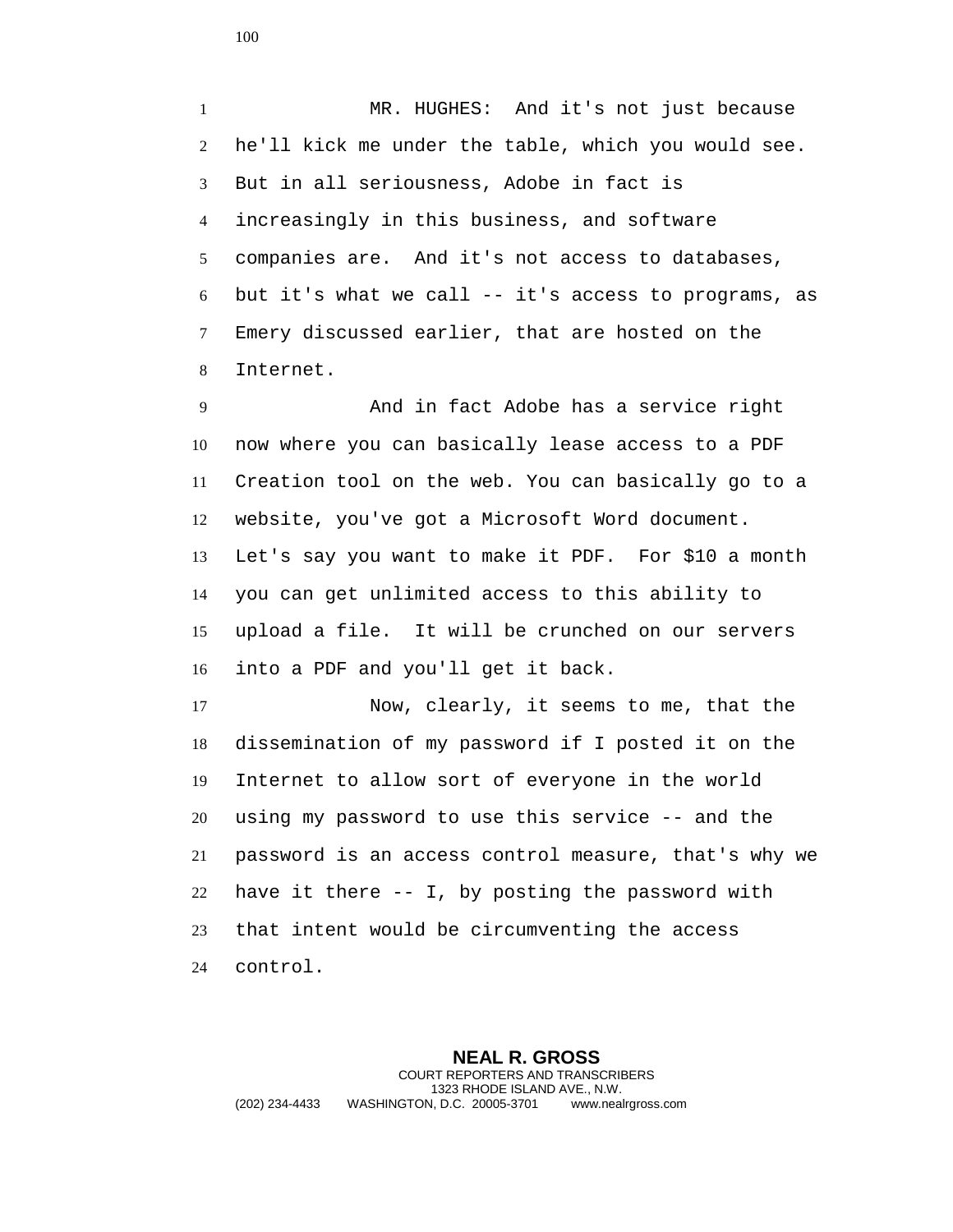So my answer to your question is yes, and a very firm yes. MR. CARSON: Okay. We heard Paul talk about trialware. And I think he explained it pretty clearly to me. Is it pretty clear to you what trialware is? 7 MR. WEINGARTEN: Pardon? 8 MR. CARSON: Trialware? MR. WEINGARTEN: Trialware, yes. MR. CARSON: Okay. Let's take a case where someone gets access to trialware under those terms that are associated with it. And maybe have access for 30 days, and on the 31st day you can no longer use it. Would it be your position, in connection with the notion that once you've lawfully acquired possession or use of a work you should be able to circumvent, would it be your position that on that 31st day or the 31st month thereafter one should be able to circumvent in order to gain access to the computer program that you first obtained access to as trialware? MR. WEINGARTEN: No. And I think Lolly, in fact, addressed this question yesterday. That if you have access to a toolwork for a specific period of time, and that's the agreement you entered into

**NEAL R. GROSS** COURT REPORTERS AND TRANSCRIBERS 1323 RHODE ISLAND AVE., N.W. (202) 234-4433 WASHINGTON, D.C. 20005-3701 www.nealrgross.com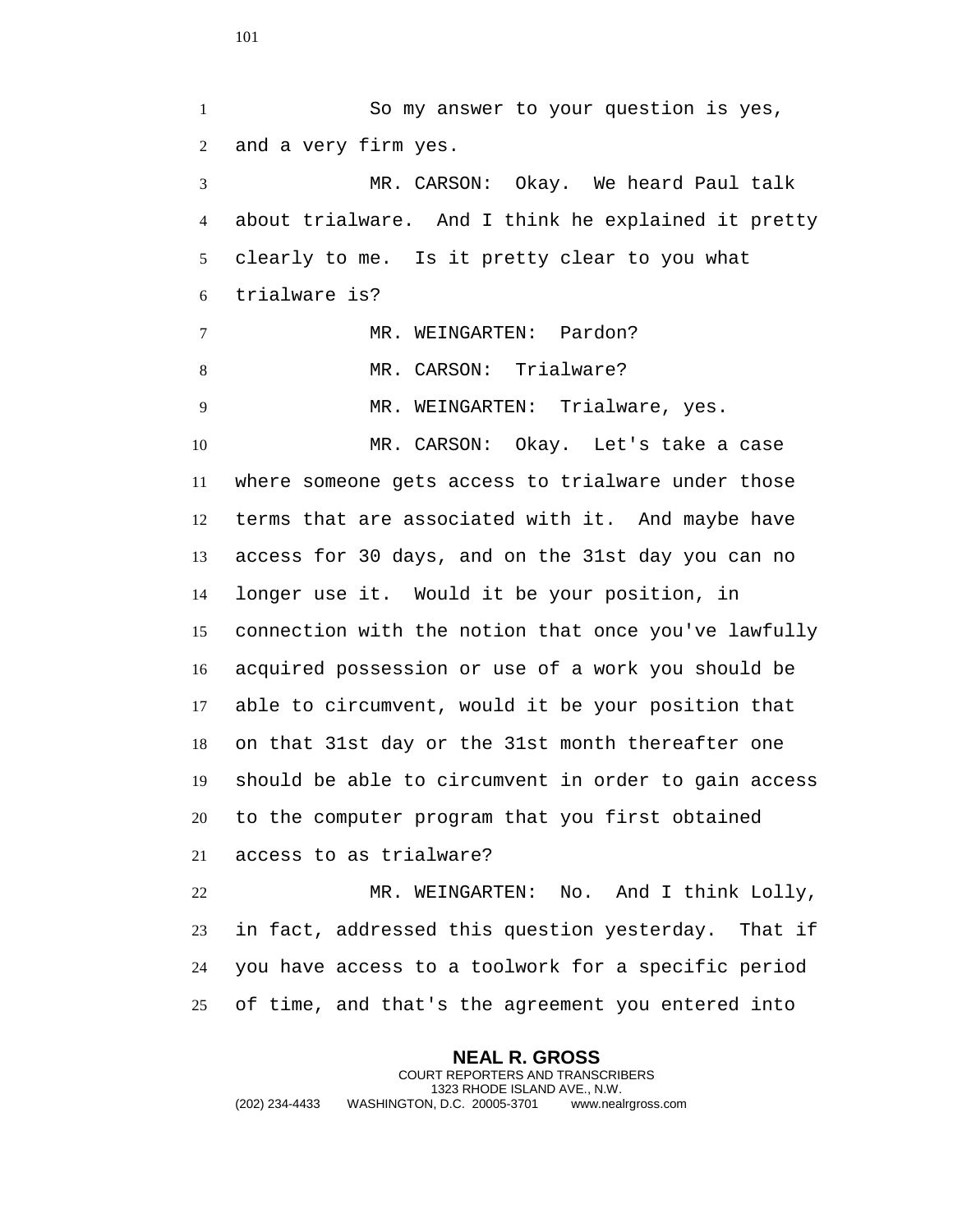when you got the work, on the 31st day you don't have lawful access to the work. And I think that's perfectly fair.

 We are not interested in a license to hack or steal, or circumvent license terms. MR. CARSON: And yet you do say that your concerned, as a general proposition, about the notion that a content provider can use access control measures to enforce licensing terms. I mean, this is a licensing term, isn't it? 11 MR. WEINGARTEN: Right. MR. CARSON: So which licensing terms are you concerned about, and which are you not concerned about? And how does one draw the line? MR. WEINGARTEN: I'm not concerned about you addressing any specific licensing term, I'm concerned about using 1201 in conjunction with technological measures to add the force of federal criminal law on users. On the user's side of a license. That's what I'm objecting to. MR. CARSON: All right. Let me see if I

 understand what you're saying, then. Going back to the trialware example, you would object to the use of Section 1201 to create civil liability or criminal liability with respect to a person who, on

**NEAL R. GROSS** COURT REPORTERS AND TRANSCRIBERS 1323 RHODE ISLAND AVE., N.W. (202) 234-4433 WASHINGTON, D.C. 20005-3701 www.nealrgross.com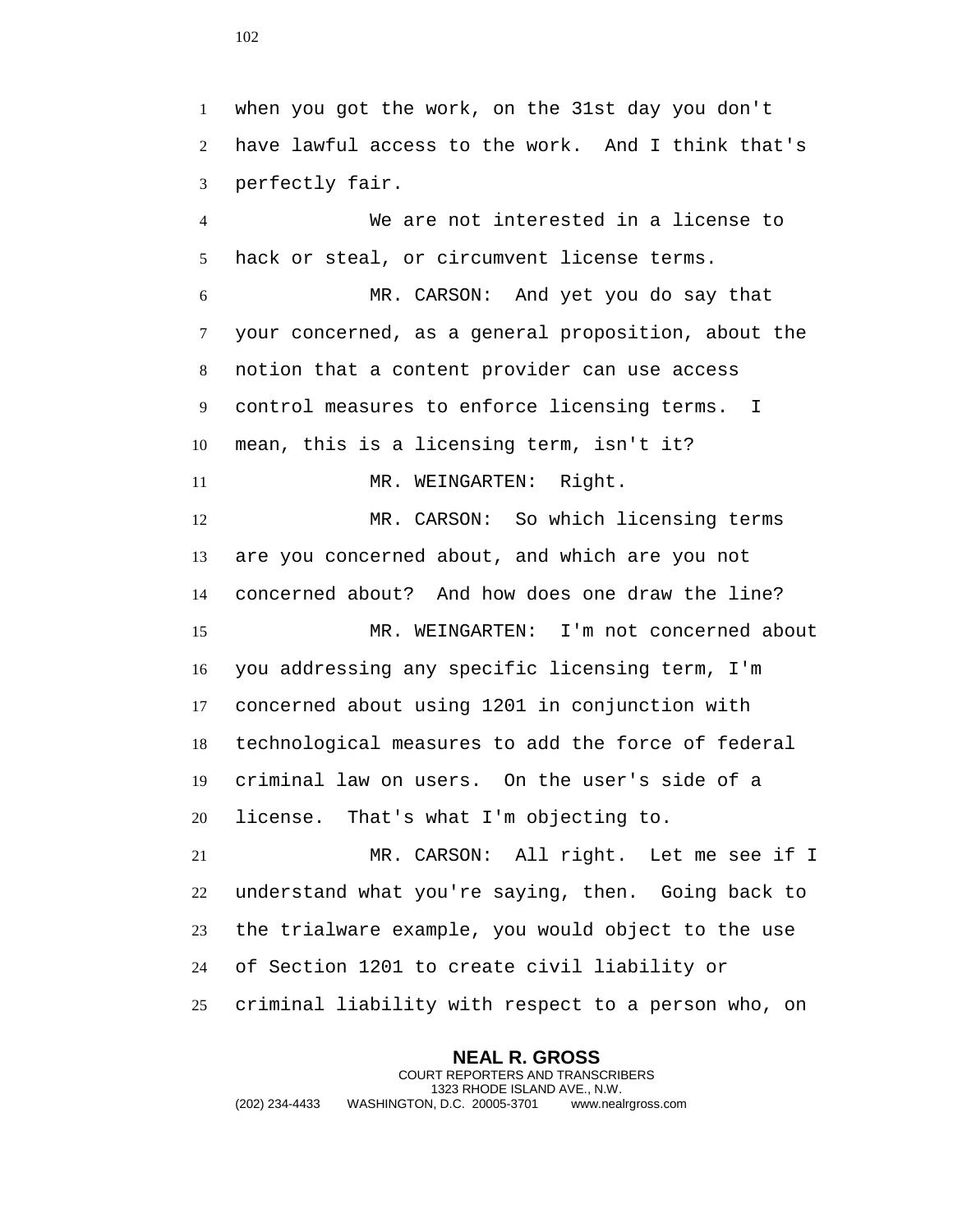that 31st day or the 31st month, circumvents in order to use the trialware, is that what you're saying? MR. WEINGARTEN: Probably not. Because we established that the circumvention would not be a non-infringing use. MR. CARSON: We've established that? MR. WEINGARTEN: Didn't we? Well, I mean -- MR. CARSON: That wasn't part of my hypothetical. MR. WEINGARTEN: I mean, you asked me if I would want the exemption to include that, and I said no. Because the work was no longer lawfully acquired. MR. CARSON: Okay. But what I think I'm hearing you say -- and maybe I'm not hearing it clearly enough -- is that licensing terms, okay, fine. Licensing terms are what they are, and people perhaps should abide by them. 21 MR. WEINGARTEN: Right. MR. CARSON: But as a general proposition one shouldn't be able to use Section 1201 to create civil or criminal liability for

**NEAL R. GROSS** COURT REPORTERS AND TRANSCRIBERS 1323 RHODE ISLAND AVE., N.W. (202) 234-4433 WASHINGTON, D.C. 20005-3701 www.nealrgross.com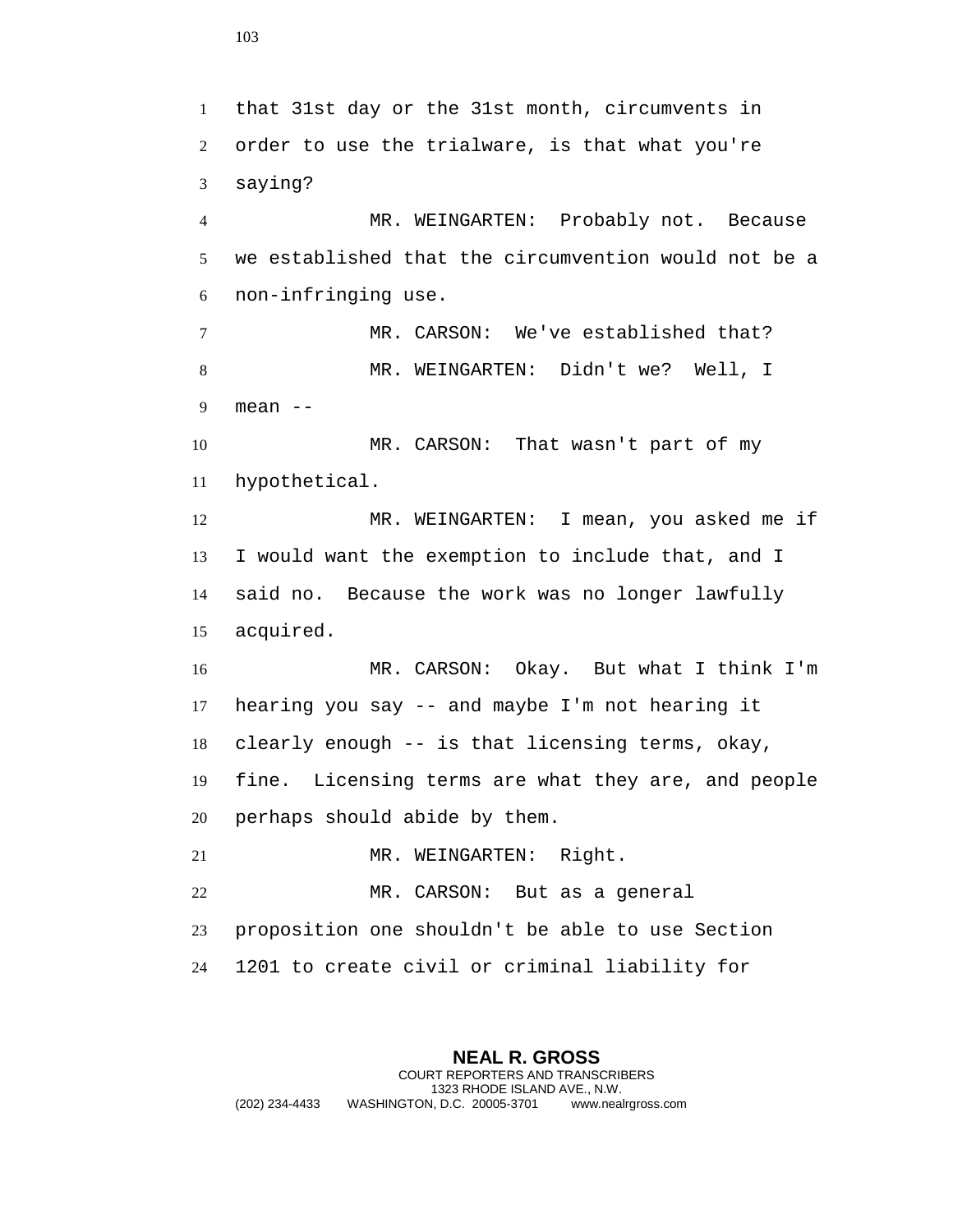circumventing technological access control measures designed to enforce the licensing terms. MR. WEINGARTEN: Right. MR. CARSON: But then again, I think you've just told me that there's one exception at least, and that's the trialware exception. Where it's okay to use Section 1201 to prevent someone from accessing that trialware way down the road, or are you not saying that? MR. WEINGARTEN: If I'm no longer in legal possession of it. I mean, I'm not in violation of the license. If I still have that stuff after the expiration of the license, I'm not under license. So, you know, I'm having trouble -- let's posit that there's some way that, say the trialware has limited capabilities. Some trialware does operate that way. I don't know, it's hard because programs are not exactly what libraries exercise fair use. So suppose it was a trial work, and it had limited capabilities, and we circumvented to make a non- infringing use of it during the period of time that we legitimately had access to it as a trial work. If we violate the contract, the license, the publisher, content provider is perfectly right

**NEAL R. GROSS** COURT REPORTERS AND TRANSCRIBERS 1323 RHODE ISLAND AVE., N.W. (202) 234-4433 WASHINGTON, D.C. 20005-3701 www.nealrgross.com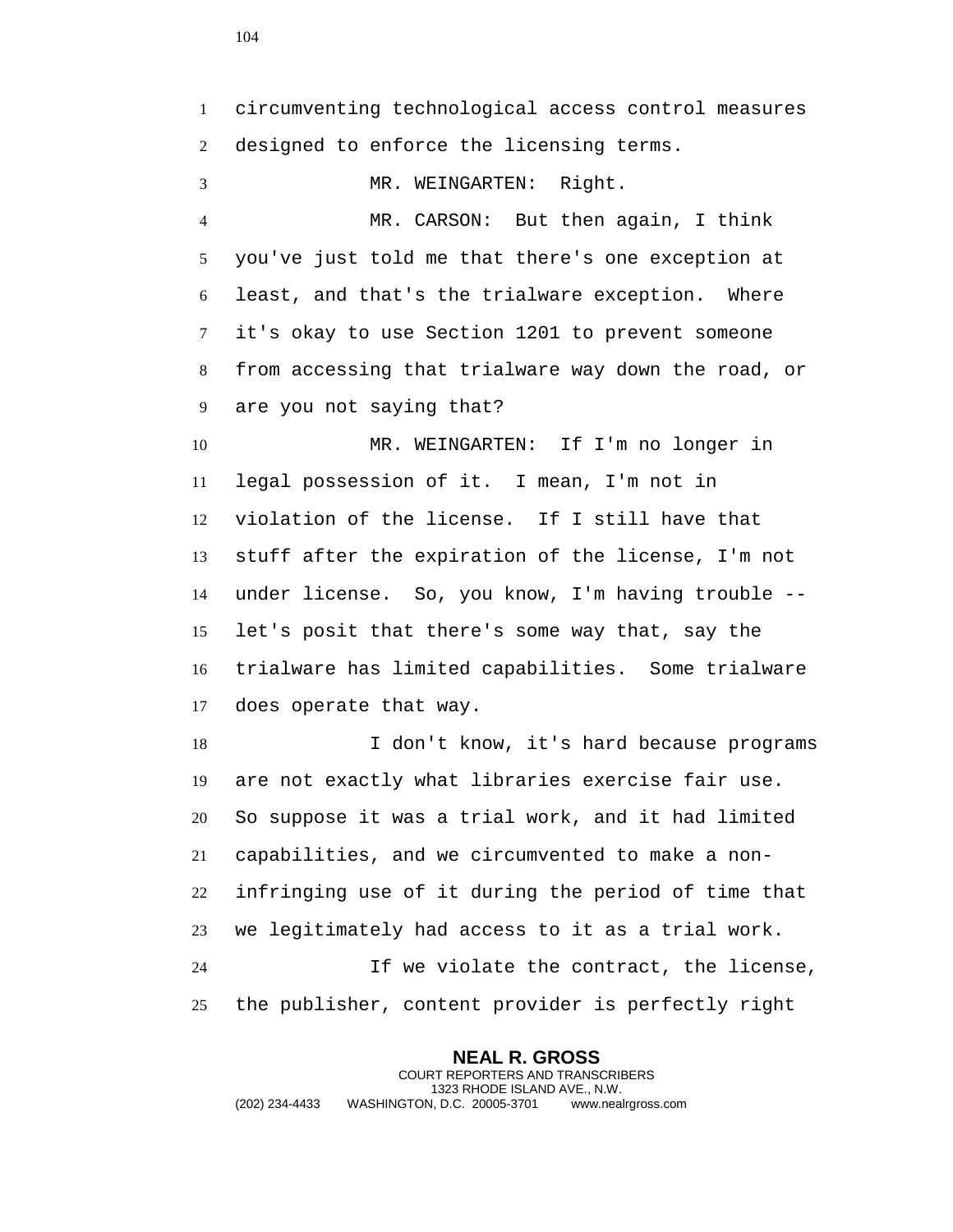to go after in a breach of contract or some such cause. I do not want 1201 to make a felony out of that.

 After the term of agreement is over, and I no longer have legal access, I'm not under the contract. We're not talking about a violation of contract. I don't have lawful access, and it doesn't fall under the exemption that we're seeking. MR. CARSON: All right. Let's take a different contractual term. Let's say we have a contractual term that says only one person may gain access to that particular work at a time. And you decide, "This is silly. I've got three people in the library who want to use it right now. Why shouldn't they be able to use it? They're using it for research, that's fair use. So I think I should be able to circumvent," not withstanding the fact that there's a contractual term limiting access to one person.

 Would it be your position that Section 1201 should not be operative, and you should be able to circumvent to let three people use it at a time? MR. WEINGARTEN: Those are two separate things. One, yes, it's my position that 1201 should not be operative, that it's breach of contract. I'm

**NEAL R. GROSS** COURT REPORTERS AND TRANSCRIBERS 1323 RHODE ISLAND AVE., N.W. (202) 234-4433 WASHINGTON, D.C. 20005-3701 www.nealrgross.com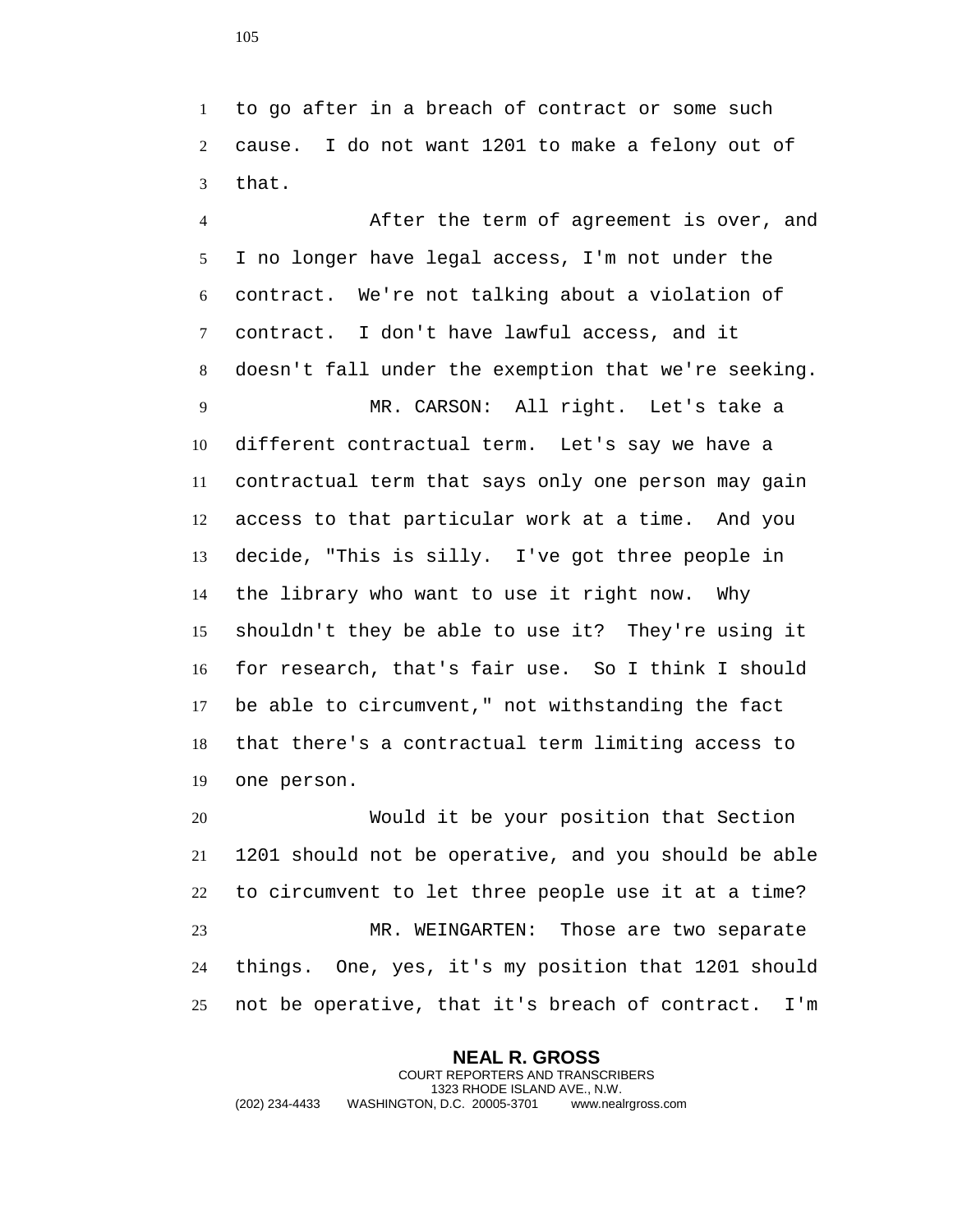not saying people should do it. I'm not saying people should violate their contract terms, I'm saying I don't want the weight of federal criminal law sitting on the users, when if the content provider violates terms of the contract it's just breach of contract and so sue me. I want an equal playing field. And it licenses what I wanted resolved under is contract law, not federal copyright law. 10 MR. CARSON: Except when the contractual term is a term -- it has to do with the period of time in which you can use it. I gather you're saying there's an exception. And if the contract says you could only use it for a month -- MR. WEINGARTEN: No. It's not

 exception. I'm not under the contract at the expiration of the month.

 MR. CARSON: But you are under the contract when you're letting three people use it, even though the contract permits only one person to use it?

 MR. WEINGARTEN: Yes, that's a violation of contract.

 MS. PETERS: But this is exactly the end-user argument that I think you were making.

**NEAL R. GROSS** COURT REPORTERS AND TRANSCRIBERS 1323 RHODE ISLAND AVE., N.W. (202) 234-4433 WASHINGTON, D.C. 20005-3701 www.nealrgross.com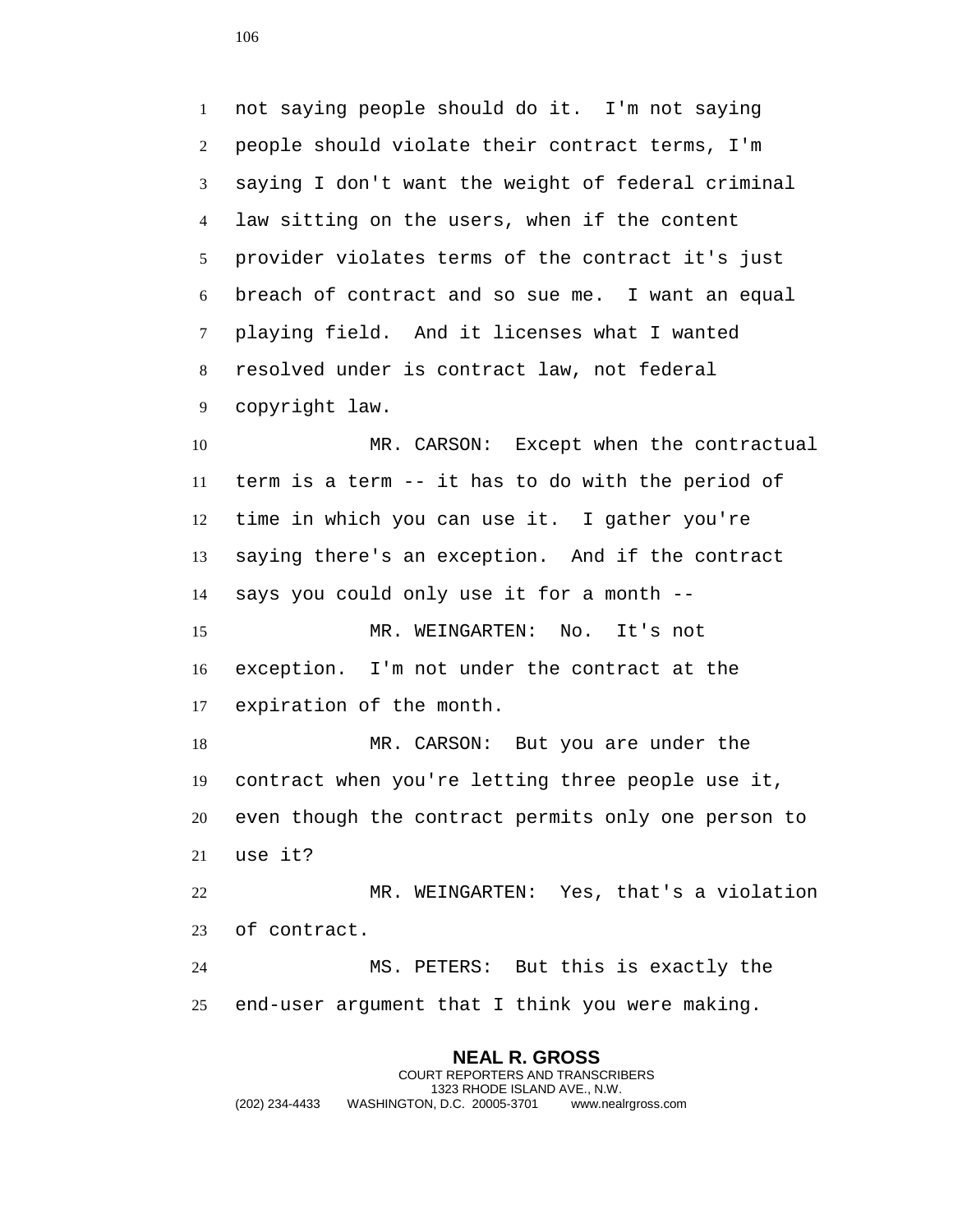MR. SIMON: Well, I mean, this is a huge issue for us. And it's a huge issue for us on two different grounds. One is we do side licensing. And we will side license to Stanford University a copy of "Photoshop" for 100 users. And then you have 15,000 students using it. That's clearly a breach of contract. No problem.

 Now, the question becomes one -- but it was educational, it was fair use. Is that a defense of breach of contract? Well, I see Lolly shaking her head. But I apologize, Lolly, the American Library Association's been taking the position in the course of enacting the UCITA that that should be a defense to breach of contract. That's an untenable position as well.

 So Rachel was asking me before a question about various causes of action. So now we're back to a situation where we have these 15,000 infringers as well as circumventurists at Stanford University. We need both causes of action because while you say with certainty that, "Oh, this should be done under contract theories," it's not clear that we would win under those contract theories in every instance.

**NEAL R. GROSS** COURT REPORTERS AND TRANSCRIBERS 1323 RHODE ISLAND AVE., N.W. (202) 234-4433 WASHINGTON, D.C. 20005-3701 www.nealrgross.com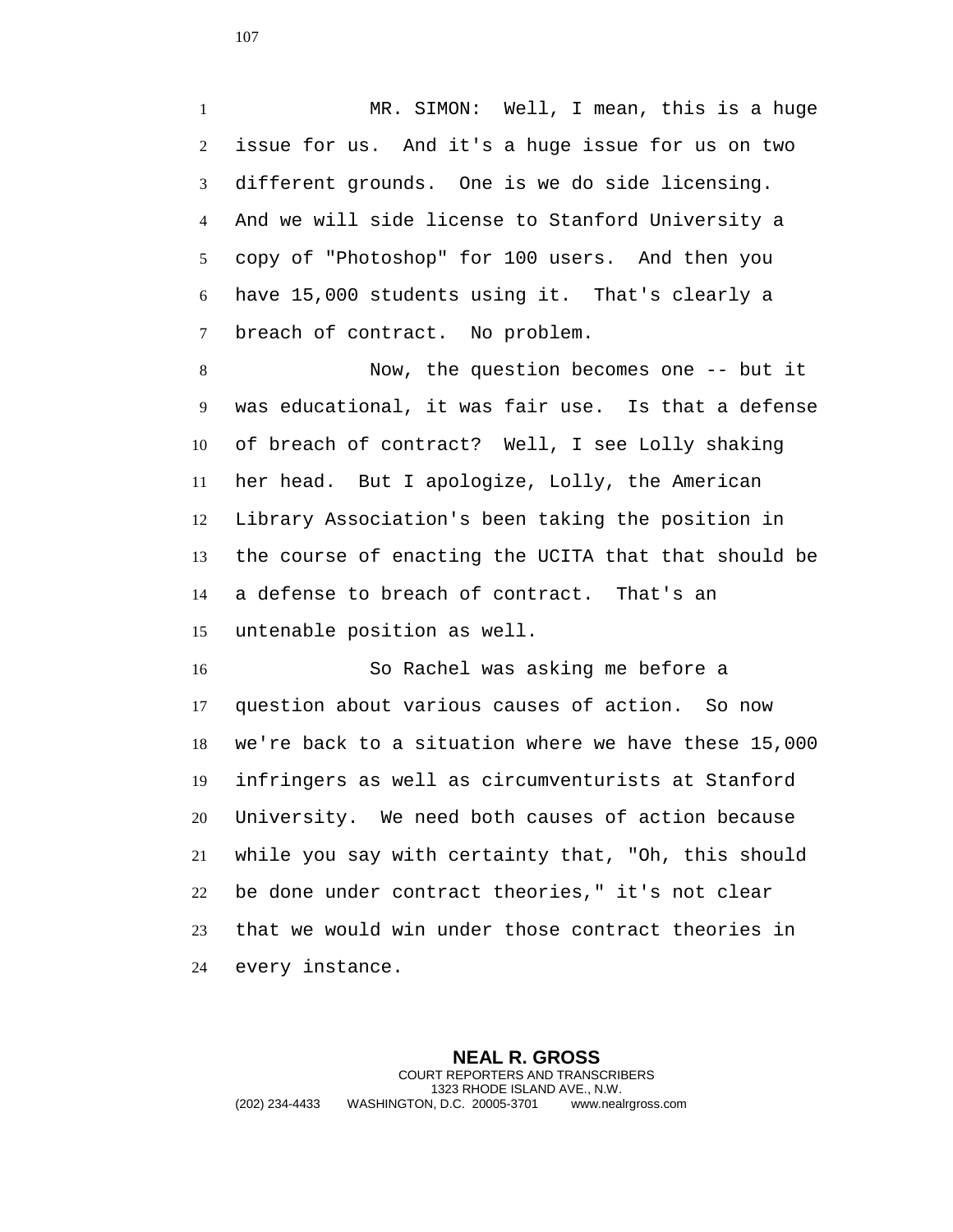**NEAL R. GROSS** COURT REPORTERS AND TRANSCRIBERS 1323 RHODE ISLAND AVE., N.W. (202) 234-4433 WASHINGTON, D.C. 20005-3701 www.nealrgross.com We still have infringement, we still have harm being done to us, we still have wrongs being done. And what you're suggesting is -- I think what you're ultimately coming down to is you're afraid of the criminal liability. MR. WEINGARTEN: If it's infringement, if it's an infringement you have just as much cause of action under 1201. I'm looking for non- infringing uses. I don't see any difference here. 10 MR. SIMON: I mean, I guess -- MR. WEINGARTEN: I'm not trying to argue with a lawyer. MS. PETERS: No, I know. But it's an important point. Because the criminal is willful for commercial purposes or private gain, and yet in the context that you're using with your Stanford case, there should have been a license for 15,000 students, correct? MR. SIMON: Yes. Now, is that willful, is that for commercial gain? Well, the way the statute actually now reads, it's not direct commercial gain, it's actually loss or revenue counts as well. So, yes, I think -- but, look. Ultimately the reality is -- and I can't speak for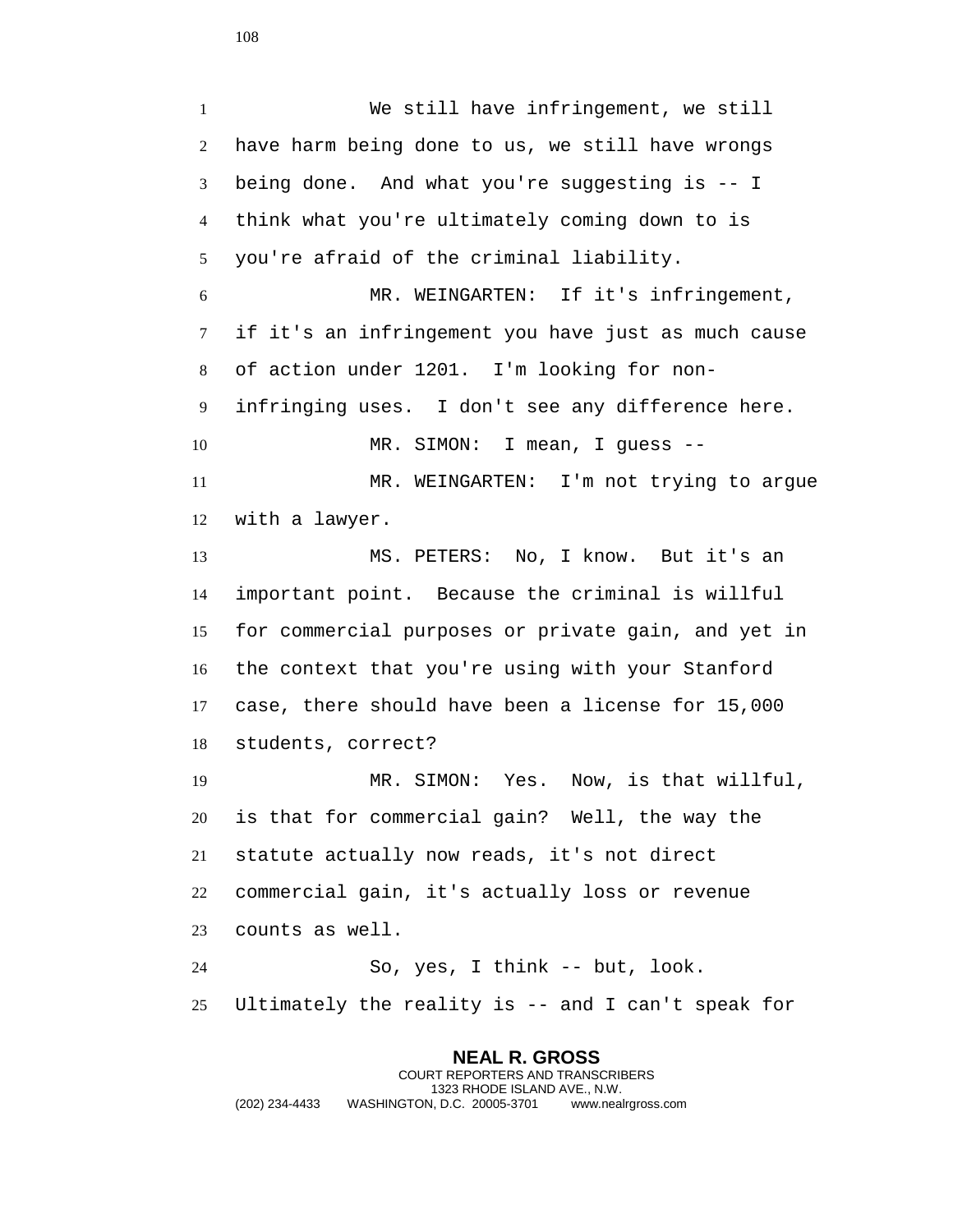other industries, but from a software industry perspective, we're really not interested in putting Stanford University in jail. What we're interested in doing is selling them 15,000 copies of "Photoshop."

 That's what we want to do, sell -- you know, we want the criminal sanctions there because we think they create an effective deterrent. But the reality is we want to sell product. That's what we want to do. And suggesting somehow that a contract-based cause of action alone, given the realities we're confronting in the marketplace right now is sufficient, is just not true.

 Now, maybe libraries and educators are nicer than most people. Well, they're certainly better looking. And it may be easier to deal with nice people, but the problem is there's no real way to parse this law between nice users and bad users. You guys kept on asking me, "Tell me who a user is." Well, can you parse it by nice users and un-nice users? You can't. You can't do these kinds of things that easily. It's all context specific. MR. CARSON: Well, when we're talking about criminal liability, you can parse the law with respect to certain kinds of users who simply -- you

**NEAL R. GROSS** COURT REPORTERS AND TRANSCRIBERS 1323 RHODE ISLAND AVE., N.W. (202) 234-4433 WASHINGTON, D.C. 20005-3701 www.nealrgross.com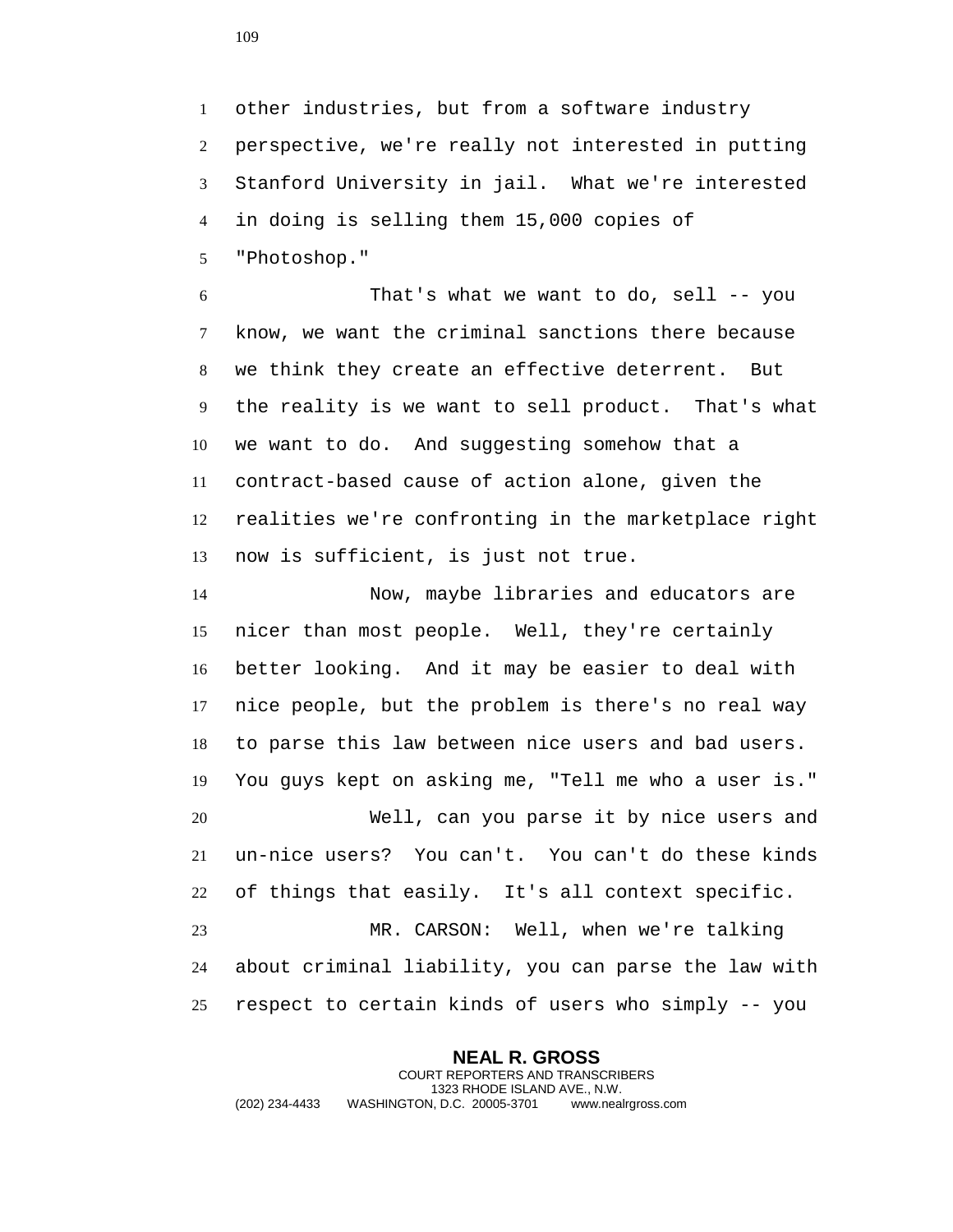can't have criminal liability with. 1204(d) exempts libraries, nonprofit libraries and educational institutions, for example. MR. SIMON: Correct. But again, those are not issues for this rulemaking, those are issues of the operation of law. MS. GOSLINS: Absolutely. MR. CARSON: Rick, I think most of the testimony we've heard from other representatives of libraries -- and I'm not sure, you said it seems to be implicit, but let me clarify it first. The types of technological measures, access control measures you're concerned with so far seem to be access control measures that are enforcing contractual or licensing terms. Is that, as a general proposition, the case? When you run into those technological measures, or when you run into those licensing terms, that the licensee had the opportunity in exchange for, perhaps, a payment of more money to get licensing terms that would have permitted the very act that you're trying to circumvent in order to be able to do it. MR. WEINGARTEN: There's probably no

single answer to that. I mean, I'm not a working

**NEAL R. GROSS** COURT REPORTERS AND TRANSCRIBERS 1323 RHODE ISLAND AVE., N.W. (202) 234-4433 WASHINGTON, D.C. 20005-3701 www.nealrgross.com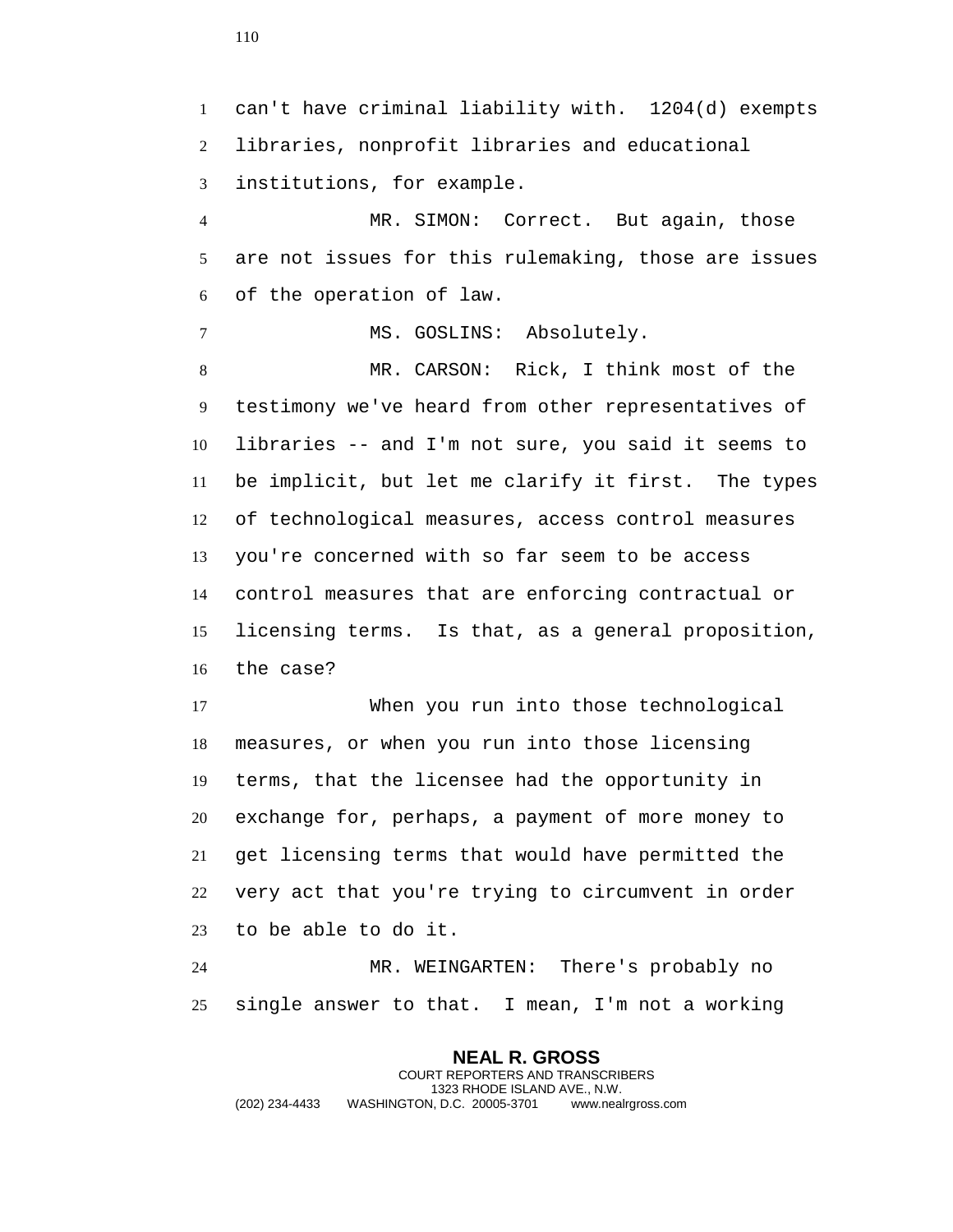librarian and so I don't know. But you've heard from Karen yesterday that there are times when she has to negotiate for a year or more in order to get terms she needs. And she has told me, so I guess this is secondhand, she's told me that there's simply been times when she has not been able to mount products because she couldn't get the terms.

 But there are two other issues. One is that the technological controls become embedded in the product itself, and are part of the product. You really can't -- it's no longer negotiable. And we think that this is going to be, these licenses are going to be less and less negotiable for these sorts of terms.

 There are, of course, products, an increasing number of products that come with click- on or shrink-wrap licenses where there's no negotiation whatsoever, we mentioned UCITA which covers those sorts of products. So I don't think there's any single answer.

 Yes, if it's a question of, "Well, we'd like three students or three users instead of one user to use it," I'm sure that the provider is perfectly willing to say, "Well, okay. That will cost you this much." Or, "We would like this much

**NEAL R. GROSS** COURT REPORTERS AND TRANSCRIBERS 1323 RHODE ISLAND AVE., N.W. (202) 234-4433 WASHINGTON, D.C. 20005-3701 www.nealrgross.com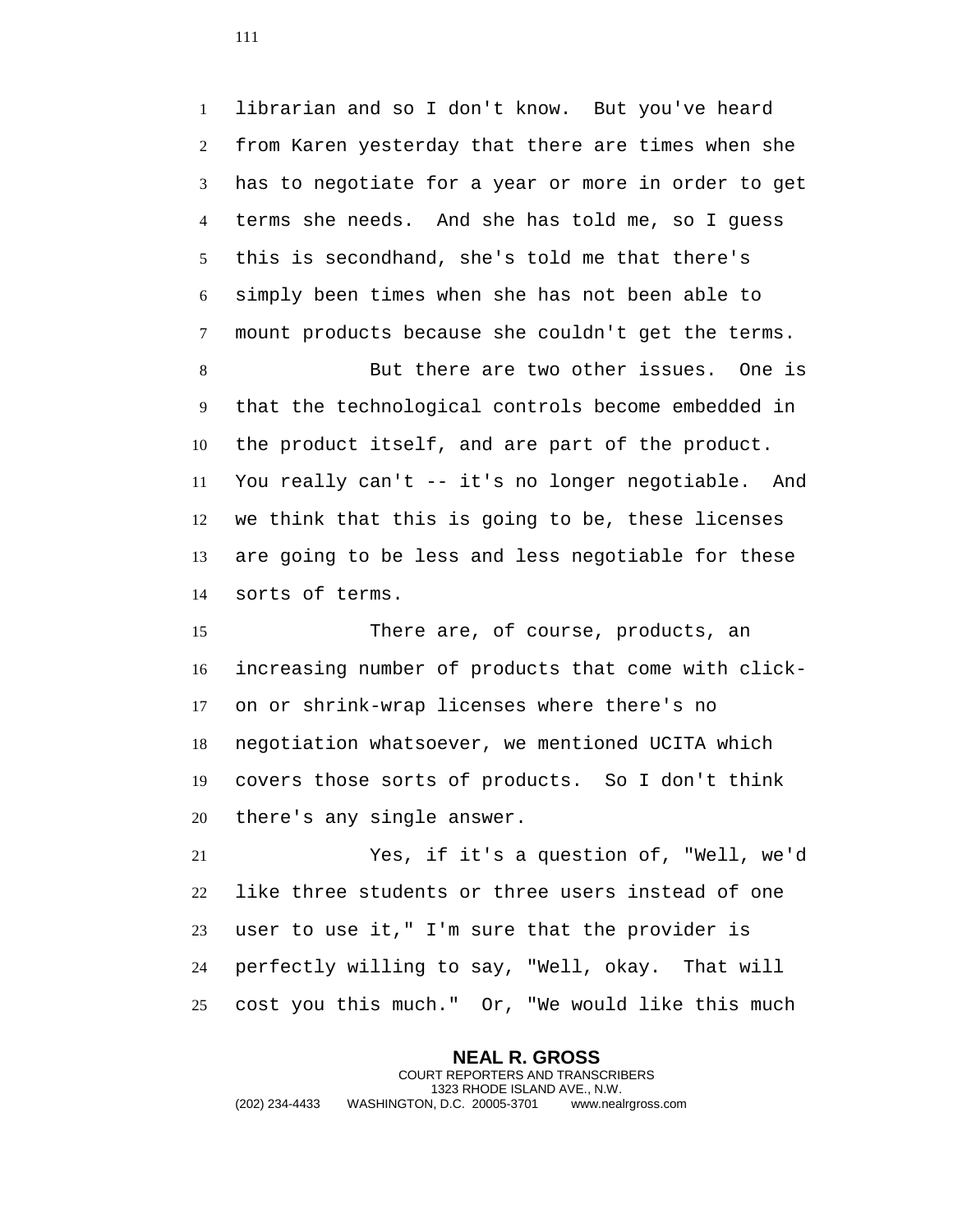stuff on it, or like the ability to print out of it," or whatever. There are negotiable prices in some cases. But certainly not in all. MR. CARSON: Well, let's take a case like that, where, in fact, the provider is perfectly willing to license you to let three people use it rather than one. But you decide you don't want to pay that price. You'll just take the license for one, and if we want three people to do it we'll circumvent. If that case were to arise and that was the choice you made, would it be your position that even though you had the opportunity to negotiate a deal that would give you the right for access for three users, you should be able to circumvent with impunity? 17 MR. WEINGARTEN: Certainly not. MR. CARSON: Okay. 1201 should be able to -- should be operative in that case, then? MR. WEINGARTEN: No. 21 MR. CARSON: No? MR. WEINGARTEN: No. That contract law should be operative, not 1201. MR. CARSON: And why not 1201?

**NEAL R. GROSS** COURT REPORTERS AND TRANSCRIBERS 1323 RHODE ISLAND AVE., N.W. (202) 234-4433 WASHINGTON, D.C. 20005-3701 www.nealrgross.com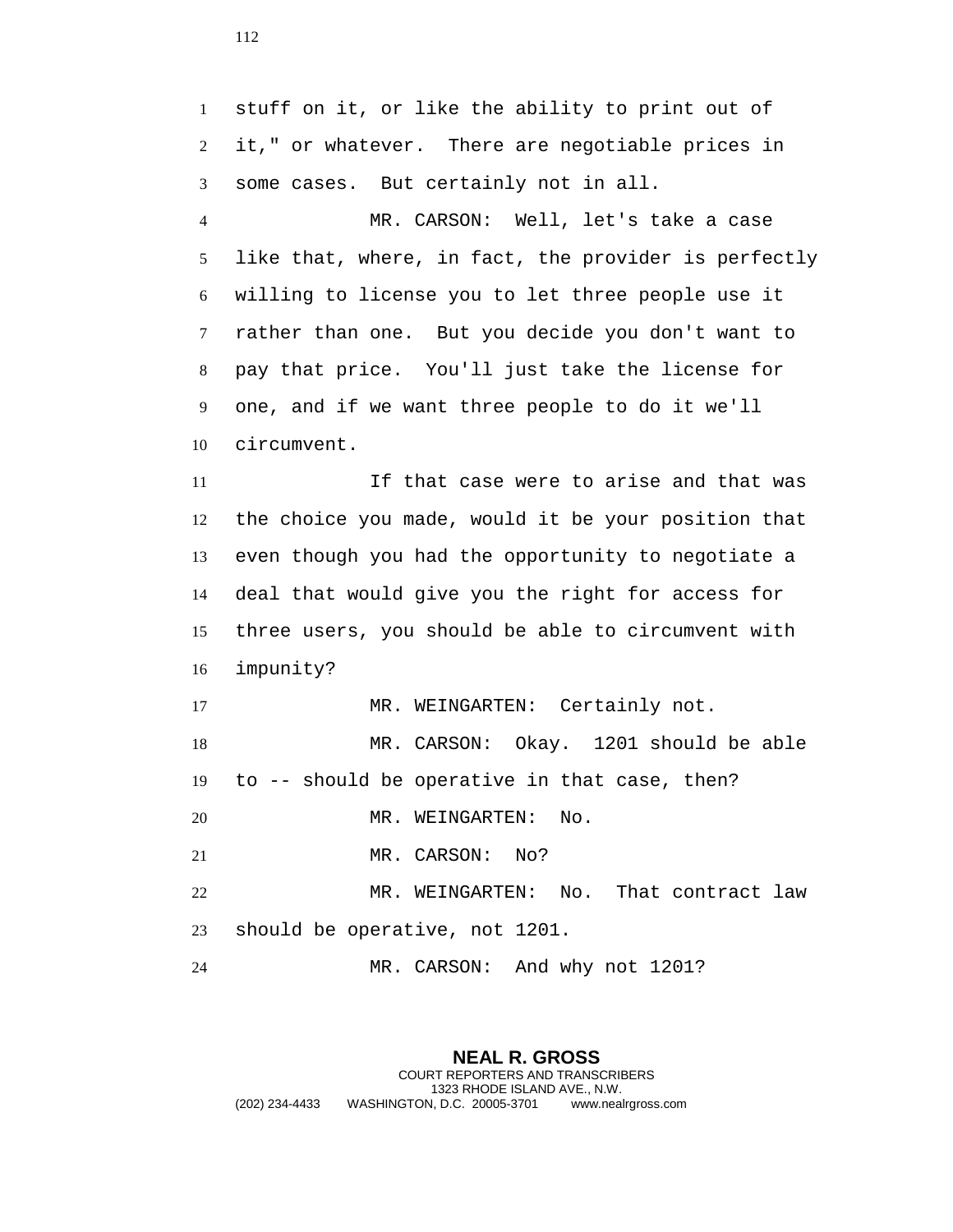1 MR. WEINGARTEN: Well, if a court were to determine -- no, I'll take that back. I was too quick on that. That if you violated the terms of the -- one, if you violated the terms of the contract, that's contract law. If somebody took action under 1201 against you, or against the user, and the court determined that it was not a fair use under whatever theory of argument, then 1201 would apply.

 If the court said, "Well, you may have violated the contract, but it was a fair use under copyright law, 1201 does not apply, although you still may be in breach of contract." I mean, people give up their fair use rights in contract all the time. It's various kinds of rights for various purposes, and that's their right, as I said, as consenting adults, to do so. And we do not recommend that they be scofflaws, or violate their contract.

 MS. PETERS: Well, I just want to take over. If a library today buys a book, only one person at a time can use that book, right? MR. WEINGARTEN: For the most part, yes. MS. PETERS: So if, when you now are buying a package you have a choice with regard to

## **NEAL R. GROSS** COURT REPORTERS AND TRANSCRIBERS 1323 RHODE ISLAND AVE., N.W. (202) 234-4433 WASHINGTON, D.C. 20005-3701 www.nealrgross.com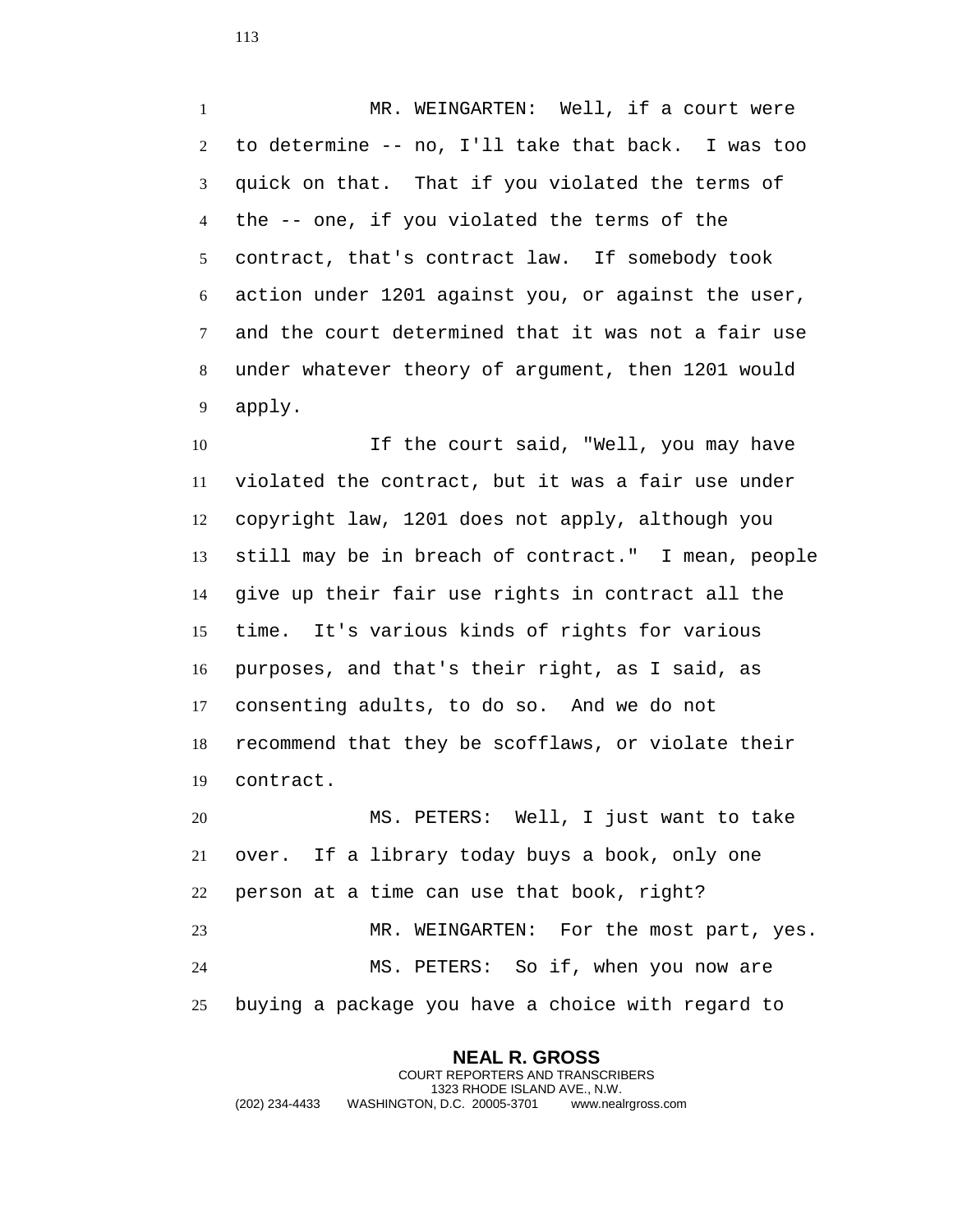the simultaneous accesses that you're going to provide, which really you're substituting for, in essence, the number of books that you would have on the shelves so you could serve so many people at a time.

 So I guess I have a hard time figuring out why that rises to the level of a fair use. MR. WEINGARTEN: I didn't say it. I don't think I said it did. I think I said -- I just said if a court decides it didn't. And the court, you're right, the court may well decide that that's not fair use.

 MS. PETERS: Okay. Do any of you have anything else that you'd like to add at this point? Does anyone else have any questions?

(No response.)

 MS. PETERS: All right. What are we going to do this afternoon? First of all, before I get there, I want to thank the witnesses. They were extremely helpful, and I really do appreciate your testimony and appearing here.

 Second, we don't know whether or not we will have Mr. Metalitz this afternoon, but we do know that we will have people who can appear earlier than the two o'clock. Because of the time frame,

**NEAL R. GROSS** COURT REPORTERS AND TRANSCRIBERS 1323 RHODE ISLAND AVE., N.W. (202) 234-4433 WASHINGTON, D.C. 20005-3701 www.nealrgross.com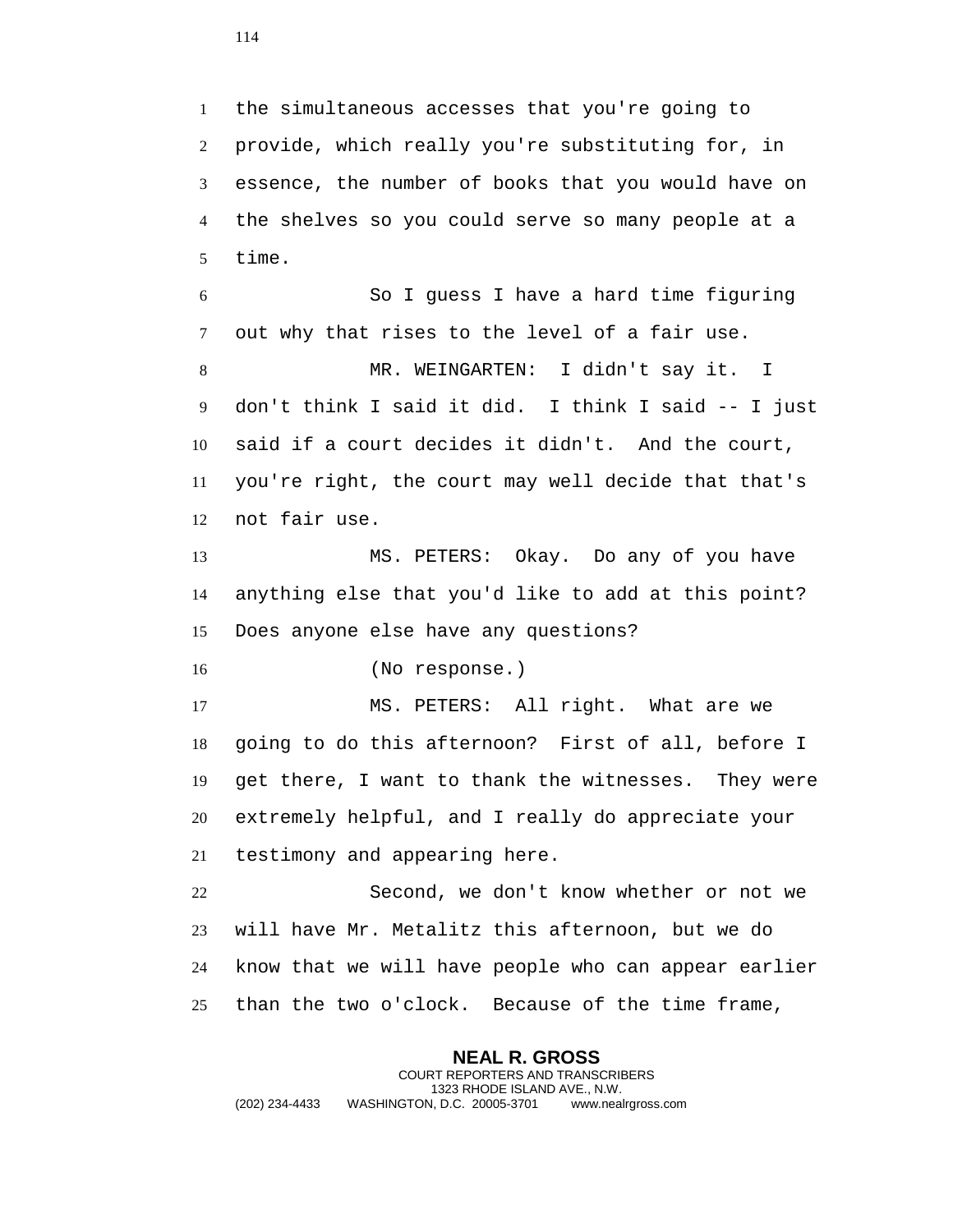what we're going to suggest is that we start at 1:30. Not suggest, we are deciding and announcing that we will be starting at 1:30. Thank you. 

## **NEAL R. GROSS**

COURT REPORTERS AND TRANSCRIBERS 1323 RHODE ISLAND AVE., N.W.<br>1323 RHODE ISLAND AVE., N.W.<br>N, D.C. 20005-3701 www.nealrgross.com (202) 234-4433 WASHINGTON, D.C. 20005-3701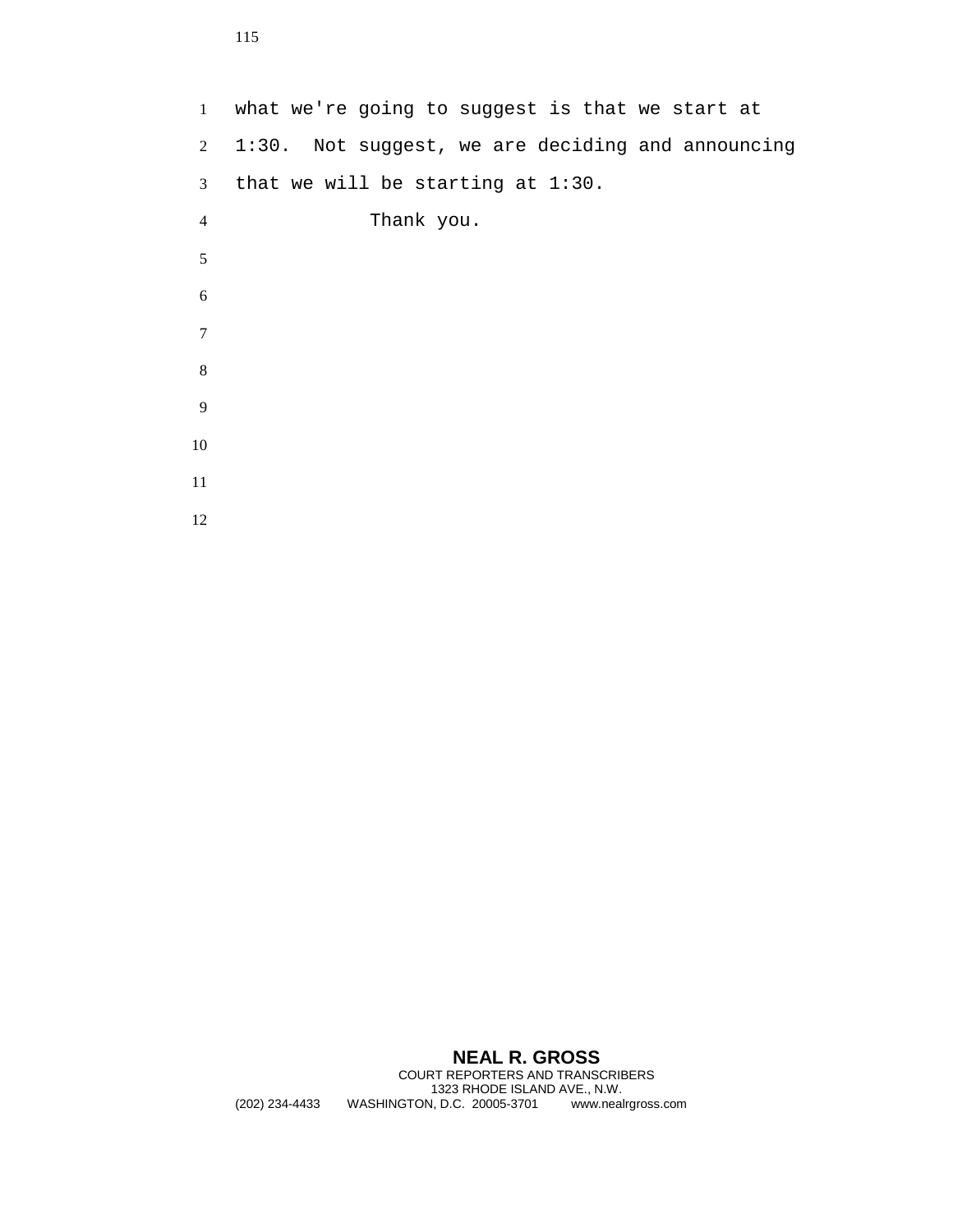**NEAL R. GROSS** A-F-T-E-R-N-O-O-N S-E-S-S-I-O-N (1:35 p.m.) MS. PETERS: Good afternoon. Welcome to the last session of our last day of hearings. We're fortunate that Steve Metalitz made it here after a long and difficult trek. And what we've decided to do is to let Steve present the testimony that he would have presented this morning, and then we will just ask questions of him. And then we'll take the panel that we had intended, if it works out that way. So, it's all yours, Steve. MR. METALITZ: Thank you very much. And thank you, particularly, for accommodating the vagaries of my travel schedule. I should have known when I was about to step on Flight 301 from Chicago to San Jose that it would be pre-empted. And indeed it was, but I did get here eventually. I'll try to be brief, because I am infringing on your schedule here. I wanted just to start by going back to the basics, which I'm sure have been reviewed several times in the last few days, as well as two weeks ago. Congress established this rulemaking proceeding to answer a single question: Should the

COURT REPORTERS AND TRANSCRIBERS 1323 RHODE ISLAND AVE., N.W. (202) 234-4433 WASHINGTON, D.C. 20005-3701 www.nealrgross.com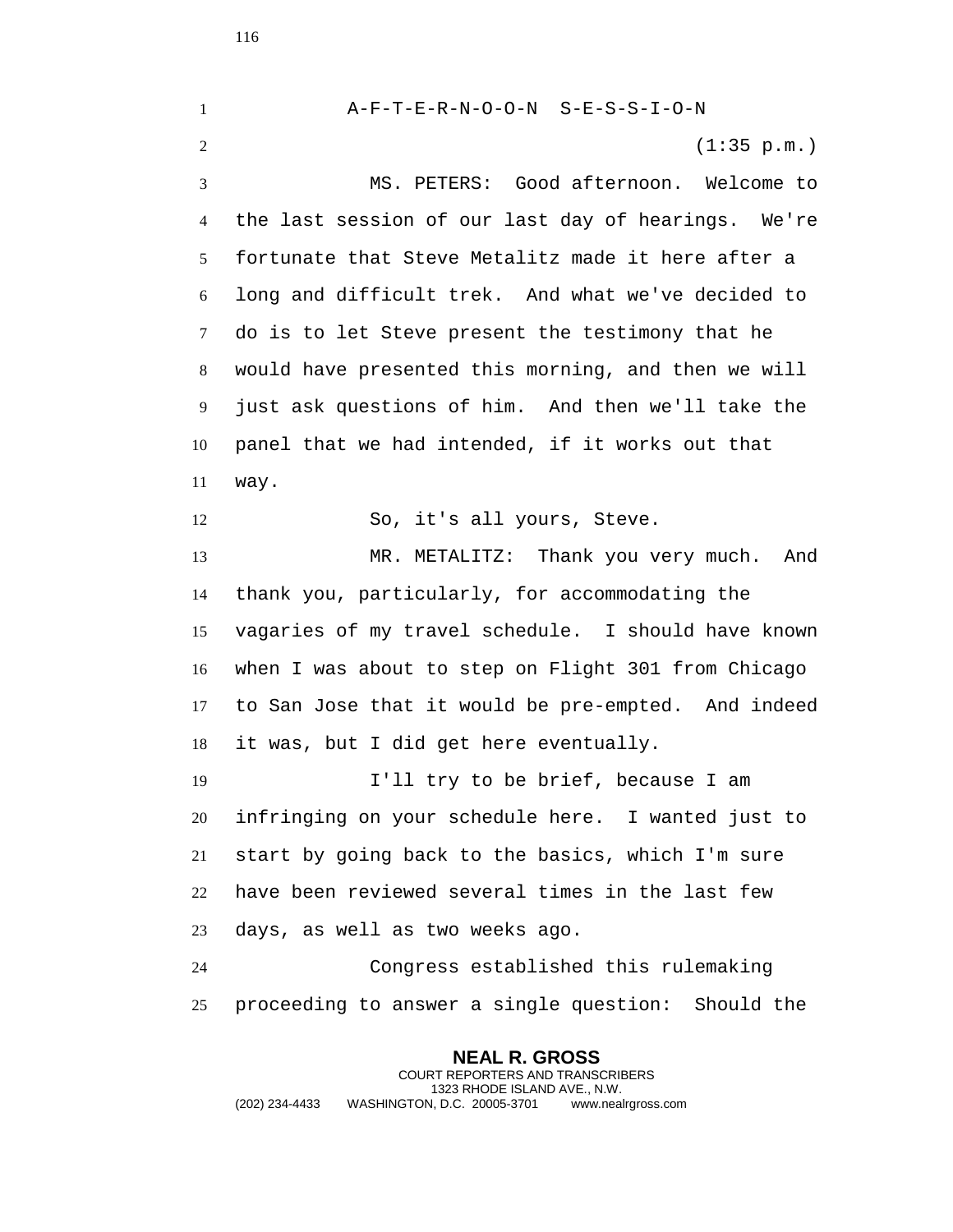October 2000 effective date of the statutory cause of action against circumvention of access control measures be delayed with respect to any particular class of copyrighted works? That's the first basic. And the second basic, as in any proceeding, is who has the burden of persuasion. I think it's clear that those who believe that the circumvention of access controls should remain legal after October 28 bear that burden, including the burden of defining as to what particular class of work the prohibition should not go into effect. On behalf of the 17 copyrighted owner organizations that I represent, we feel that clearly the answer to the question Congress has asked is no, that as to no classes of works should the Section 1201(a)(1) prohibition not come into effect. And on the second question of the burden, it follows we don't believe the burden has been met to show that there's a need for any exception in this area. This is a substantial burden, and I think everyone has recognized that. Some of the testimony you heard in Washington called it an illusory goal, or an unattainable dream, stated that

**NEAL R. GROSS** COURT REPORTERS AND TRANSCRIBERS 1323 RHODE ISLAND AVE., N.W. (202) 234-4433 WASHINGTON, D.C. 20005-3701 www.nealrgross.com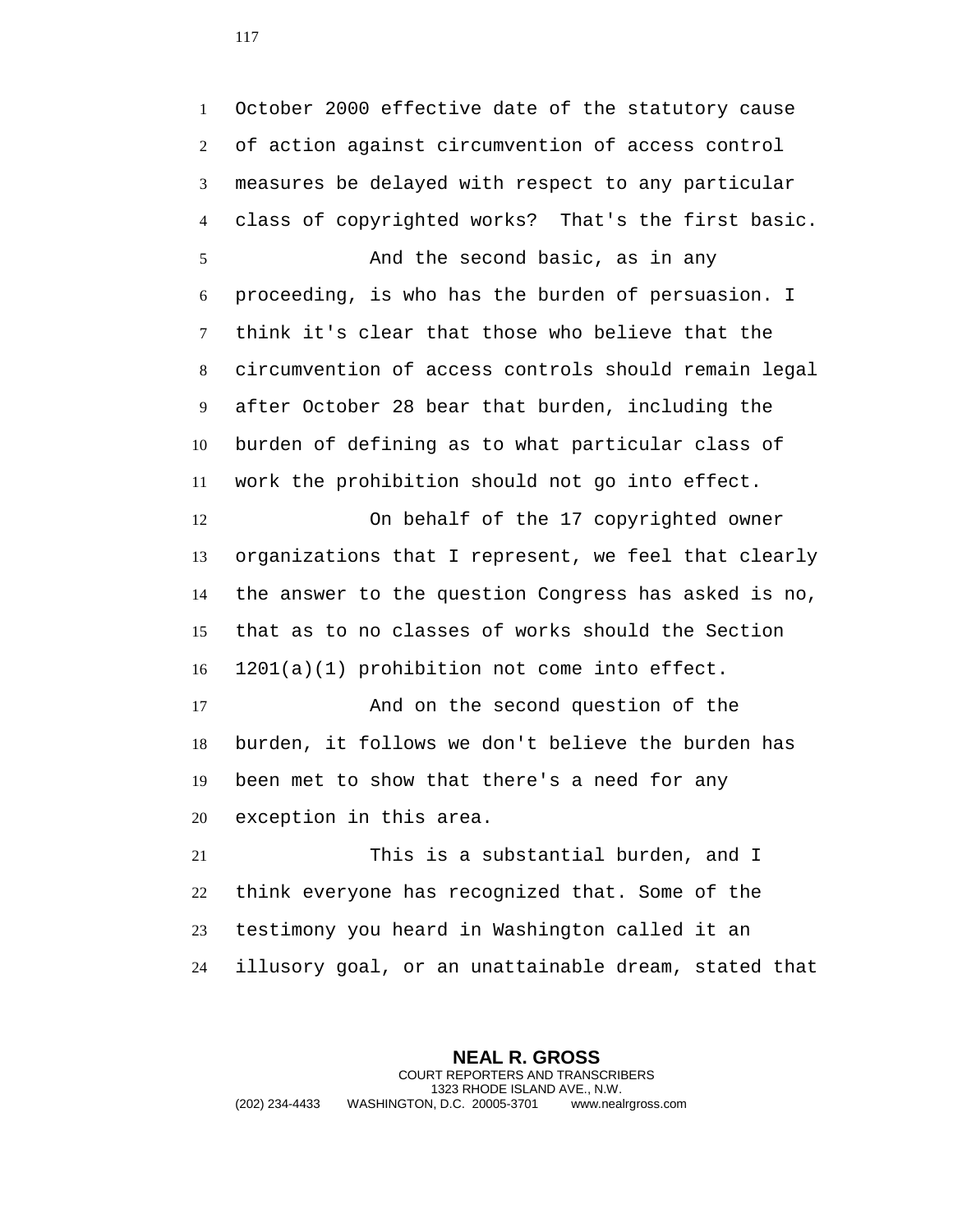it was impossible for anyone ever to meet this burden. I don't agree.

 This burden could be met if the proponents of an exception had specific, strong and persuasive evidence of the likely effects of the prohibition on the ability of users to make non- infringing uses of particular classes of works. That burden can be met, but it hasn't been met. Because that type of evidence has not been presented to you.

 You've received a huge volume of evidence, but most of that does not address the question, the only question that Congress directed you to answer. And what does address that question doesn't come close to carrying that burden.

 It seems as though some of the participants in this proceeding want to treat it as an open-ended discussion about the impact of technology on the way copyrighted materials are created and produced, marketed and distributed, on the effect of those technological changes on the relationships among creators, intermediaries, customers and other stakeholders.

 If that's what we were about here, the copyright industries and the copyright owner

**NEAL R. GROSS** COURT REPORTERS AND TRANSCRIBERS 1323 RHODE ISLAND AVE., N.W. (202) 234-4433 WASHINGTON, D.C. 20005-3701 www.nealrgross.com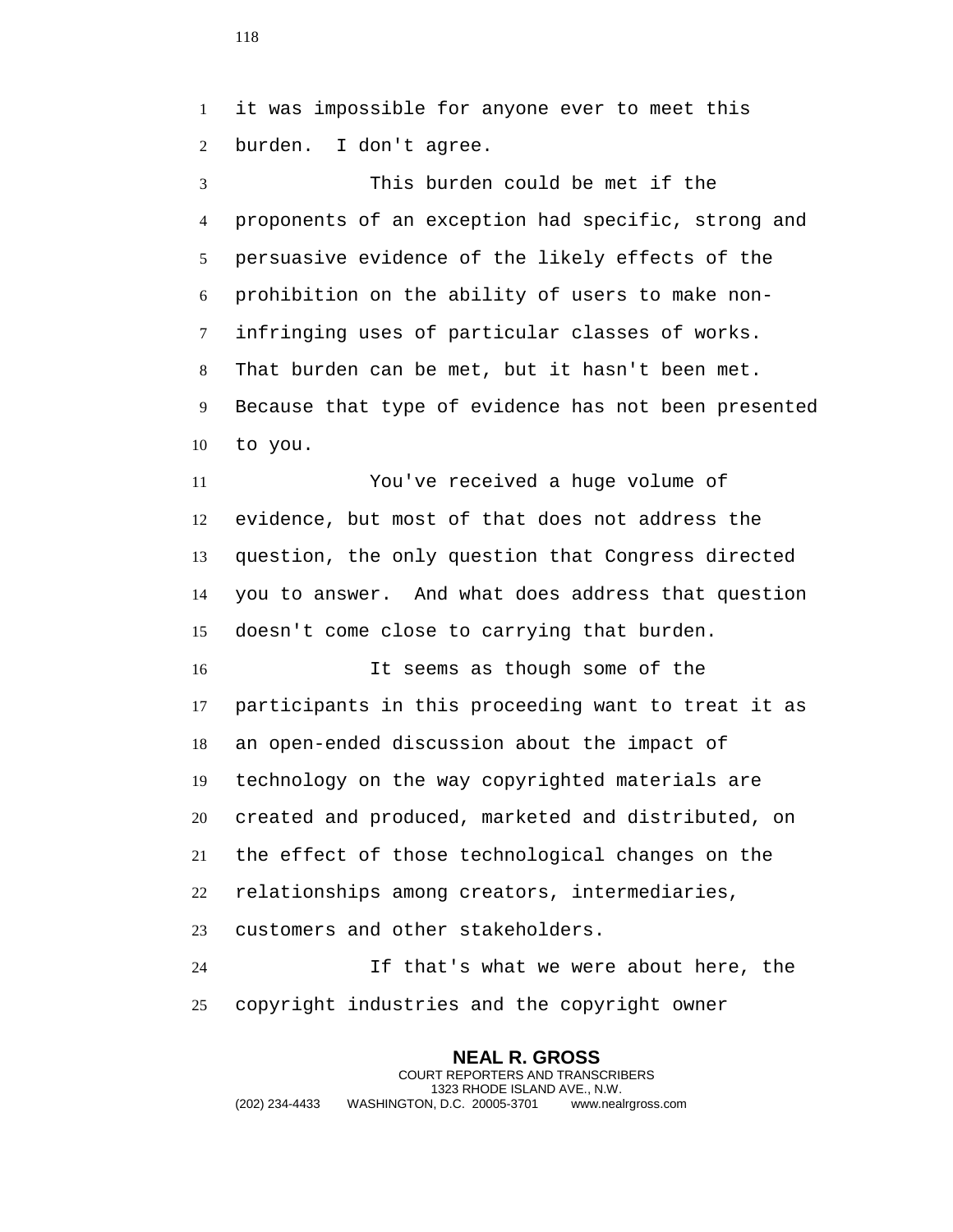organizations would have a lot to contribute to that discussion. We have a lot of concerns about those issues. But that's not what this proceeding is about. You're not here as moderators of a gripe session, or of an open-ended discussion. You're here as decision-makers or as recommenders of decisions on whether an act of Congress should take effect as scheduled.

 You have a specific job to do, you have specific ground rules under which that job should be carried out, and I'd like to focus on those. The question before you, and the quantity of the evidence that's been presented to you. And whether it matches up to the burden that Congress has set in this proceeding.

 Now, we've explained in our reply comments, which were quite extensive, why we think most of the evidence that's been submitted, at least so far, is not really relevant to this proceeding. It's aimed at answering other questions that Congress actually not only didn't direct you to answer, but Congress has already answered. Questions such as whether copyright

 owners should have the right to employ technological measures to control or manage access to their works.

**NEAL R. GROSS** COURT REPORTERS AND TRANSCRIBERS 1323 RHODE ISLAND AVE., N.W. (202) 234-4433 WASHINGTON, D.C. 20005-3701 www.nealrgross.com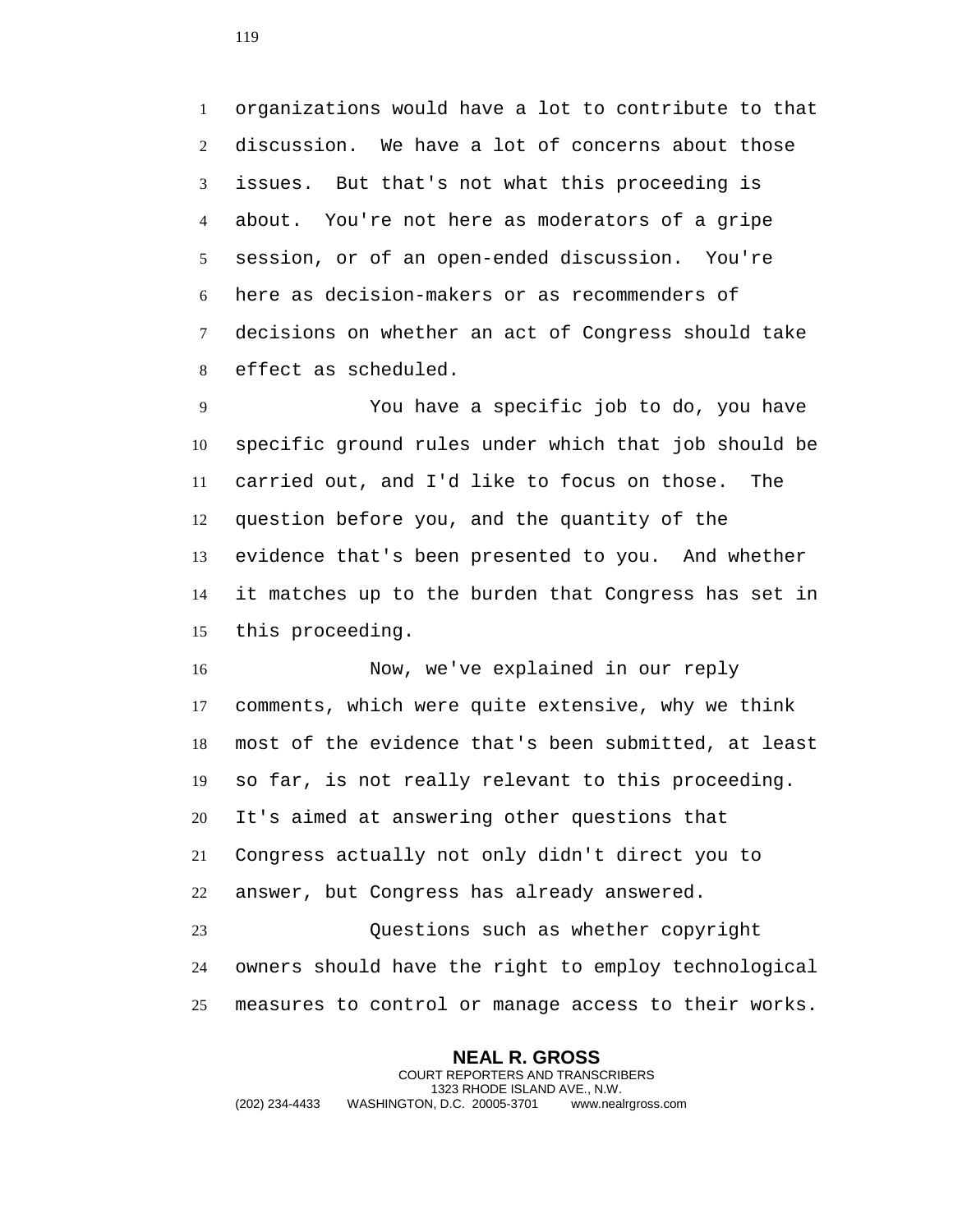Questions such as what scope of exception should be provided for reverse engineering. Questions such as what should the relationship be between the anticircumvention prohibitions and the concept of fair use.

 Those questions have been asked and answered, and to provide opinions on them in this proceeding really is of no value to you. They don't shed any light on the single question that Congress asked you to answer.

 Now, a few of the submissions that you've received have sought to propose particular classes of works as to which circumvention of access control should remain legal after October 28th. In our view, none of those proposals pass muster. Most of them didn't really designate a class of works.

 They really talked about an exemption based on the status of the user of a work. That's an approach that Congress considered during the deliberations on the DMCA, but that Congress ultimately rejected.

 And when there has been an attempt in this proceeding to identify a class of works, upon close examination it proves to be an extremely

**NEAL R. GROSS** COURT REPORTERS AND TRANSCRIBERS 1323 RHODE ISLAND AVE., N.W. (202) 234-4433 WASHINGTON, D.C. 20005-3701 www.nealrgross.com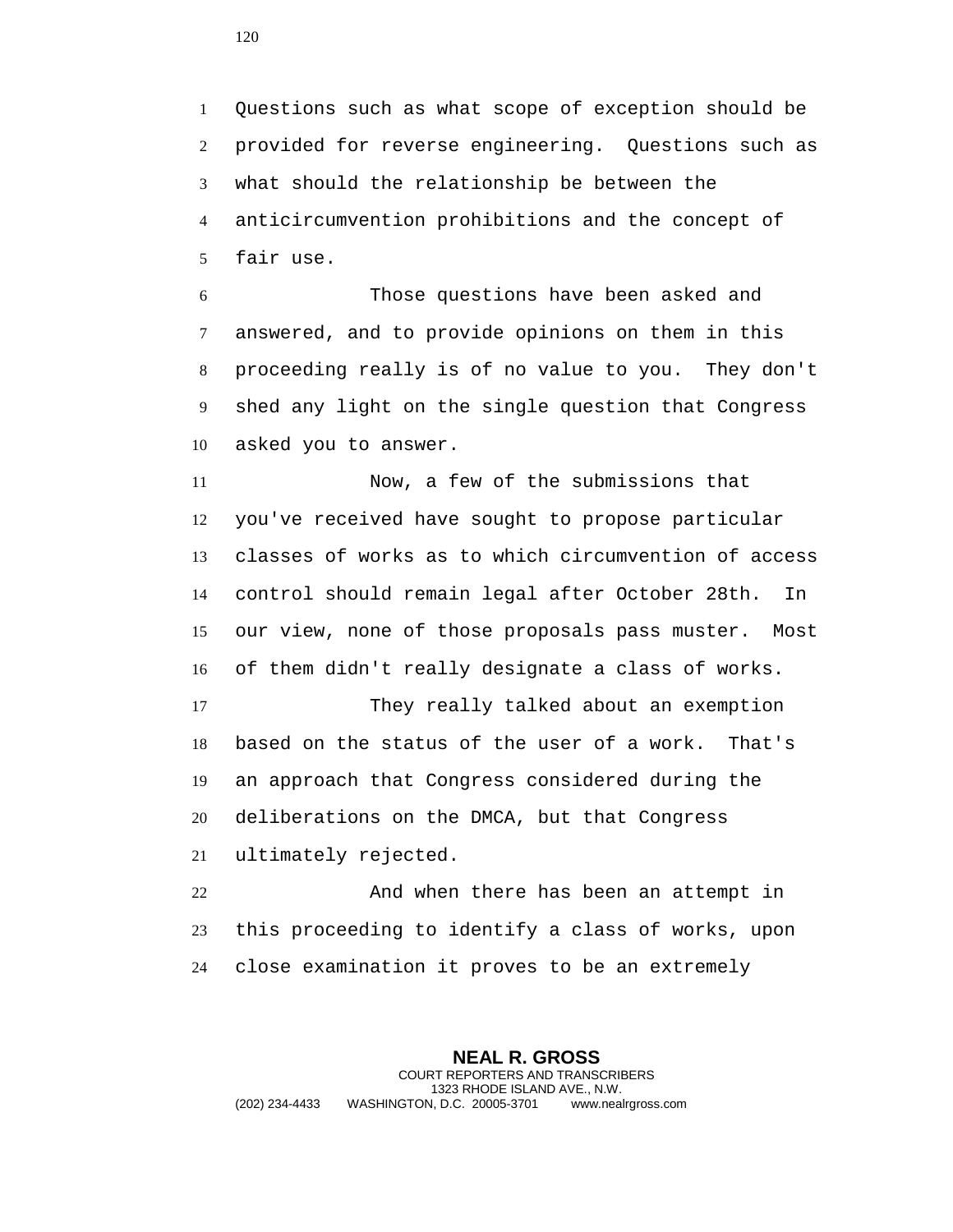expansive class, and it's boundaries are very difficult to define.

 But I think the main flaw of all these proposals is that they're not based on any specific evidence that the ability to make non-infringing 6 uses of works would be harmed if Section  $1201(a)(1)$  came into effect for all works, as Congress provided.

 There have been a limited number of anecdotes that have been put forward as evidence of an adverse effect, but they don't withstand scrutiny. Even to the extent that any real threat of harm has been demonstrated, you have to balance that against the evidence that the use of access control measures has increased, and not decreased the availability of works for non-infringing uses since Congress directed this proceeding to undertake a net calculation.

 Let me just say a word about the concept of particular classes of works. I know this has been a frustration to the members of the panel, to try to solve this conundrum that Congress has given it.

 The question of what constitutes a particular class of works can't be answered in the

**NEAL R. GROSS** COURT REPORTERS AND TRANSCRIBERS 1323 RHODE ISLAND AVE., N.W. (202) 234-4433 WASHINGTON, D.C. 20005-3701 www.nealrgross.com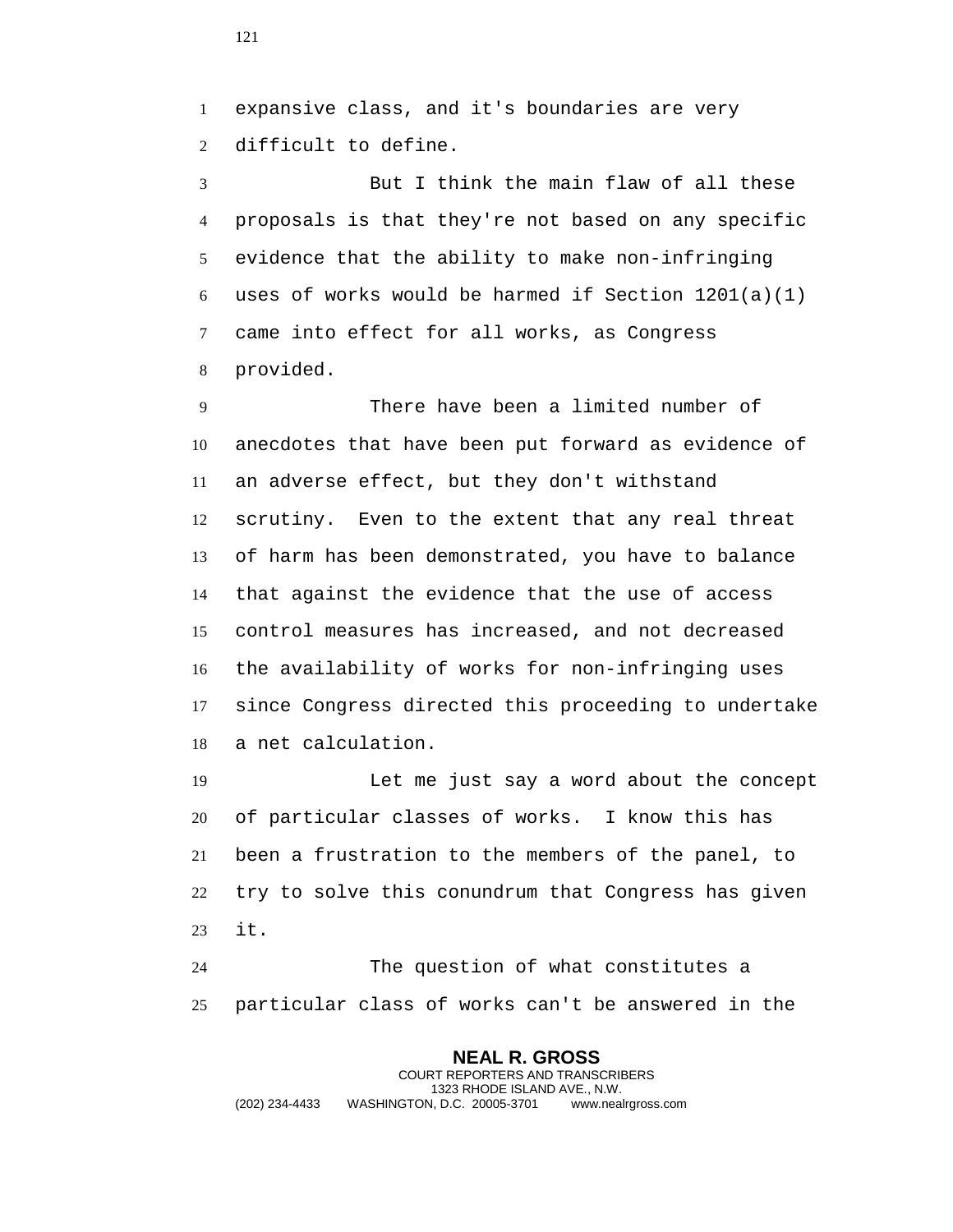abstract. And from our perspective, trying to answer that at this point would be like asking us to categorize or classify the specific angels that are dancing on the head of a pin. We'd be glad to try, but we just don't see any.

 And until we see some evidence of specific adverse impacts, it's very difficult to figure out whether you can design a particular class of works that covers those adverse impacts.

 If you agree with this, and if at the end of the day as you assess the evidence, you don't think that the adverse impact has been demonstrated, you may want to take the approach of not addressing the question of what would constitute a particular class of works. You may want to leave flexibility for yourselves and your successors three years from now in the next triennial proceeding, when the evidentiary record may be more complete.

 At that time, if there is evidence of specific adverse impacts, that would be a point at which you'll need to decide whether that evidence can be organized to define particular classes of works.

 Let me turn to, three issues that were quite prominent in the hearings in Washington. In

**NEAL R. GROSS** COURT REPORTERS AND TRANSCRIBERS 1323 RHODE ISLAND AVE., N.W. (202) 234-4433 WASHINGTON, D.C. 20005-3701 www.nealrgross.com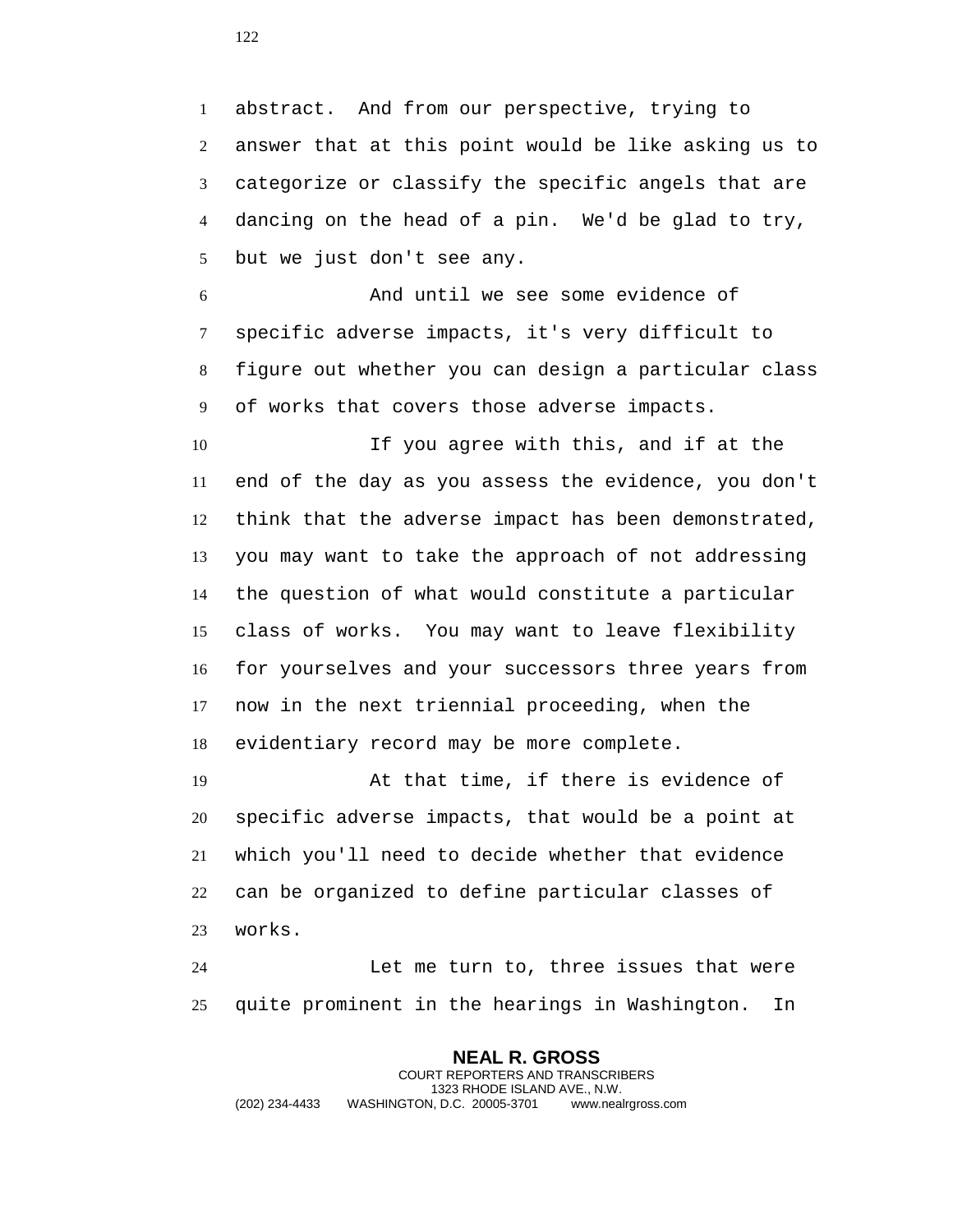fact they're implicit in all of the testimony, but I think the Washington testimony brought them to the fore. And as I understand it, some of them have been revisited here.

 The first is the question of initial lawful access, the second is the focus of this proceeding on fair use, and third is what I would call the bugaboo of pay-per-use.

 First, the notion that it should be permissible to tamper with access controls as long as they manage something other than initial access to copyrighted materials. I call this the initial lawful access approach, because that's what its proponents called it two years ago when they sought to persuade Congress that these second-level controls, or persistent access controls ought to be fair game for circumvention.

 They weren't able to persuade Congress then, and for that reason perhaps they don't use the phrase as much now. But it's basically the same approach.

 This approach sees access controls as an on/off switch, and nothing more. Or in fact as something less, because under this analysis once access is switched on it can never be switched off.

**NEAL R. GROSS** COURT REPORTERS AND TRANSCRIBERS 1323 RHODE ISLAND AVE., N.W. (202) 234-4433 WASHINGTON, D.C. 20005-3701 www.nealrgross.com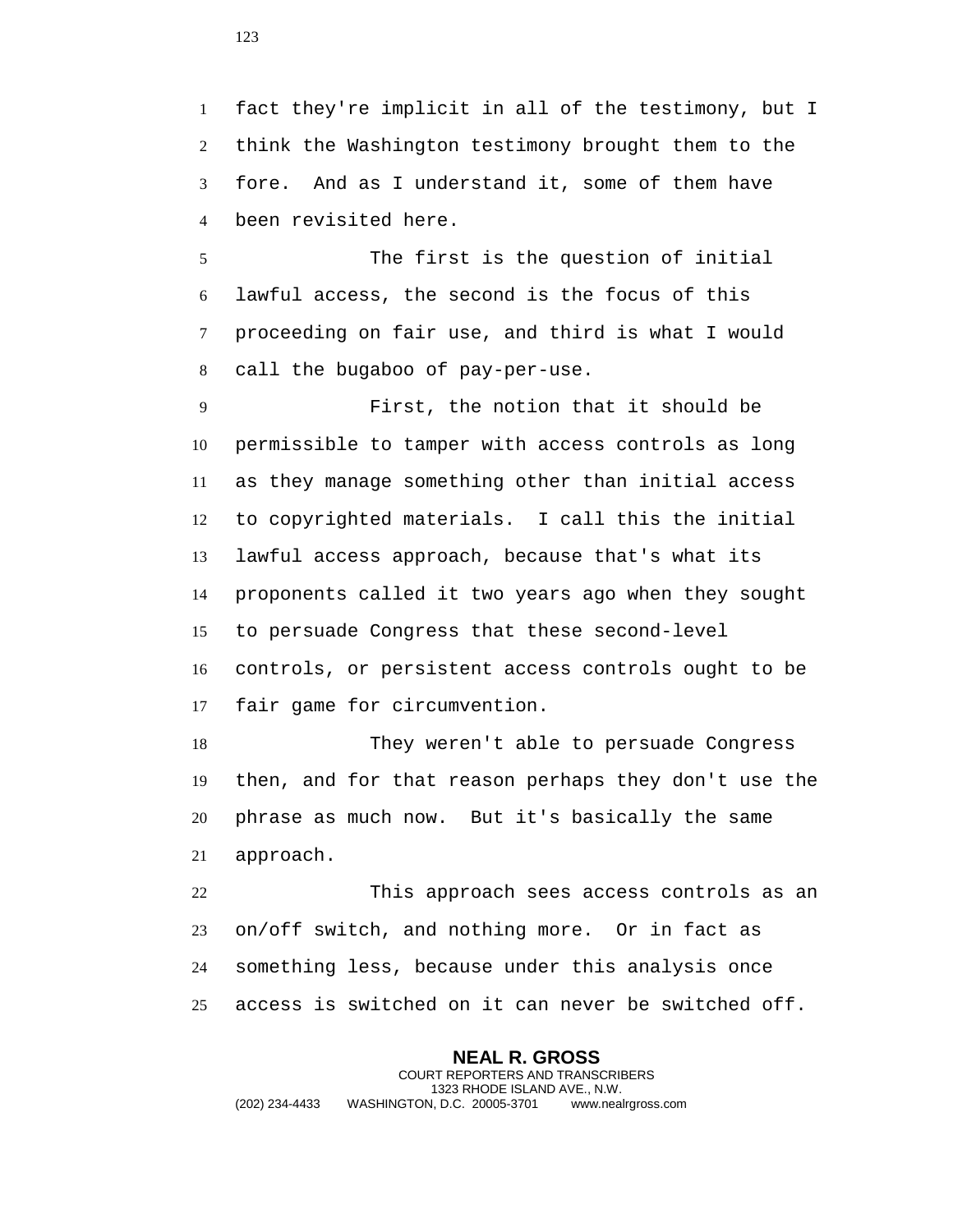In this view every license is a perpetual license, or should be. Subscribers to copyrighted materials, like diamonds, are forever.

 That's the approach that underlies Professor Jaszi's suggestion, for example, that works embodied in copies which have been lawfully acquired by users who subsequently seek to make non- infringing uses thereof, that those users ought to be free to circumvent access controls in that endeavor.

 This rulemaking may originally, at one point, have been intended to give a privileged status to those who claim to have achieved initial lawful access to a copy of a work. But Congress thought better of this approach. It was dropped like a stone when the bill reached the conference committee.

 And the reasons for Congress' change of mind are, I think, not hard to understand. The concept that people who obtain initial lawful access ought to be free to circumvent thereafter is antithetical to promoting the availability of copyrighted works. If the on switch can never be turned off, there's little incentive ever to provide initial access in the first place.

**NEAL R. GROSS** COURT REPORTERS AND TRANSCRIBERS 1323 RHODE ISLAND AVE., N.W. (202) 234-4433 WASHINGTON, D.C. 20005-3701 www.nealrgross.com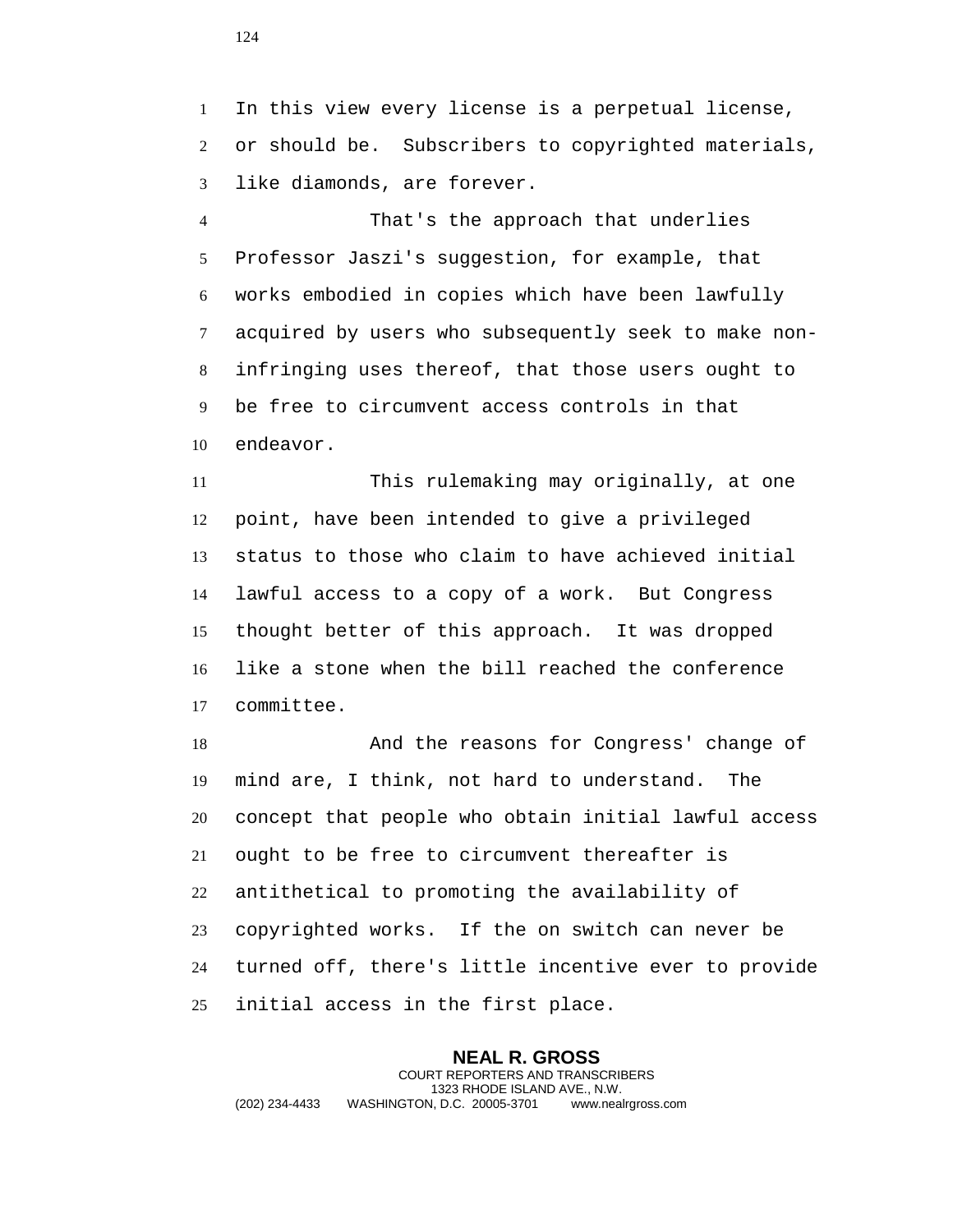By contrast these second-level controls, or persistent access controls as some have called them, are being used to maximize access by the greatest number of users in the most efficient manner permitted by digital technology.

 For example, time-limited access, which is an example of this type of persistent access control. It's not a new concept, it's not a radical concept. And certainly the library community is familiar with it because the most familiar example might be the public library, where borrowing a book does not entitle you to keep it forever. The video rental store operates on the same principle.

 Technological measures have been used for decades to enforce time-limited access to copyrighted materials. Once your subscription to a premium cable service expires, scrambling technology denies you access to reruns of the programs to which you once enjoyed initial lawful access. Black boxes aimed at overcoming this access control mechanism have been outlawed for many years.

 Libraries and our research institutions seemed to have survived this development. So it's a little hard to understand the intensity of their expressed concern that extending this model to

**NEAL R. GROSS** COURT REPORTERS AND TRANSCRIBERS 1323 RHODE ISLAND AVE., N.W. (202) 234-4433 WASHINGTON, D.C. 20005-3701 www.nealrgross.com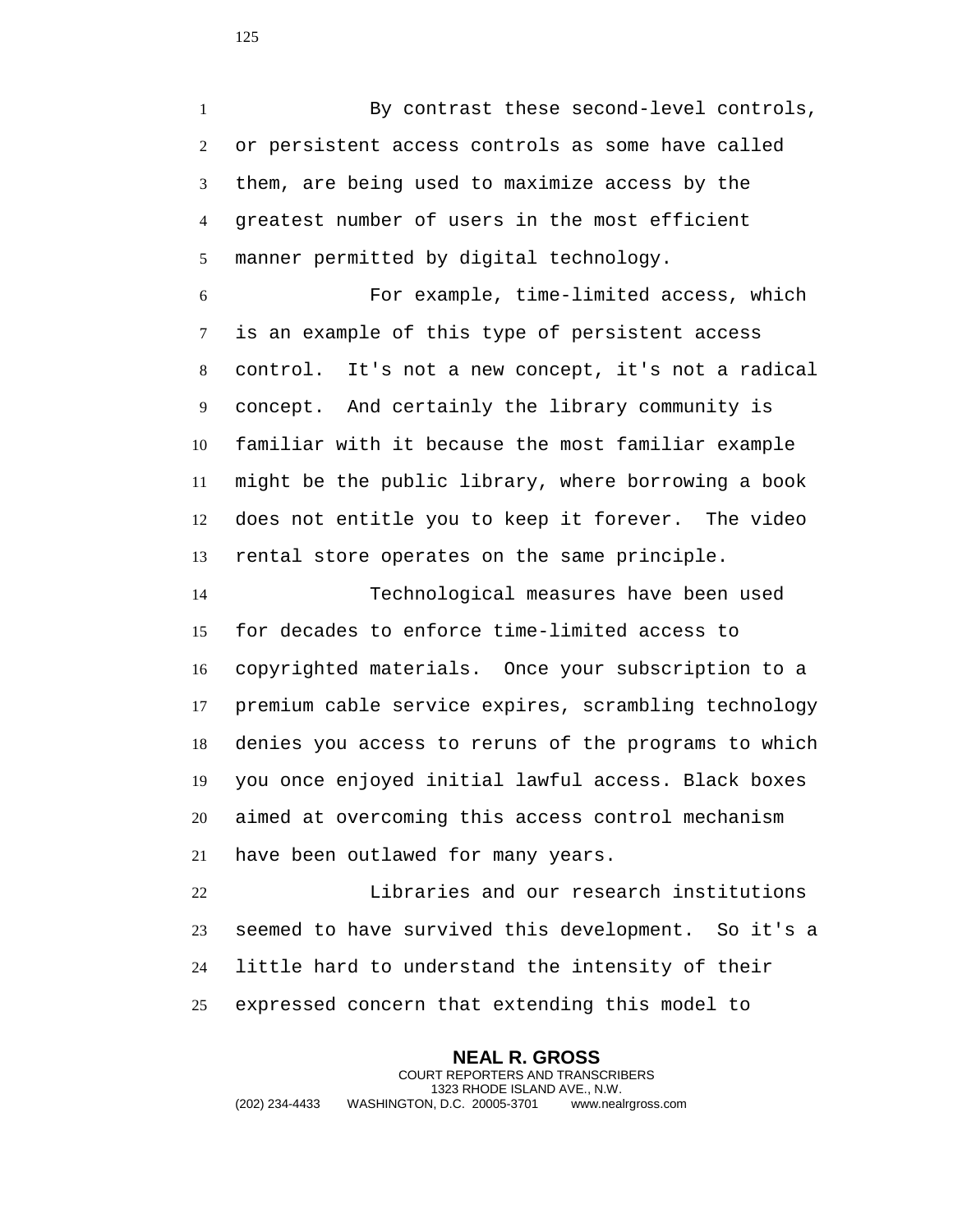online and other digital media will be fatal to their future.

 Of course, they're more used to dealing with the traditional environment in which purchase of a physical copy entitled the purchaser to perpetual access to the work it contained. But as long ago as 1976 Congress made it clear that to equate the copy with the work is a fallacy.

 You heard testimony earlier this month from David Mirchin of Silver Platter that made it clear that libraries have functioned successfully for years in an environment which includes so-called second-level access controls, such as a licensed limit on the number of simultaneous users.

15 And I think it's significant that, according to all the testimony I heard -- and perhaps you heard something different in the last day -- libraries haven't found it necessary to circumvent the existing access control measure in order to deliver to their users the enhanced and expanded access to copyrighted materials that digital technology enables.

 It's really hard to conclude from this evidence that cataclysmic changes will occur, or any significant adverse effect, once the legal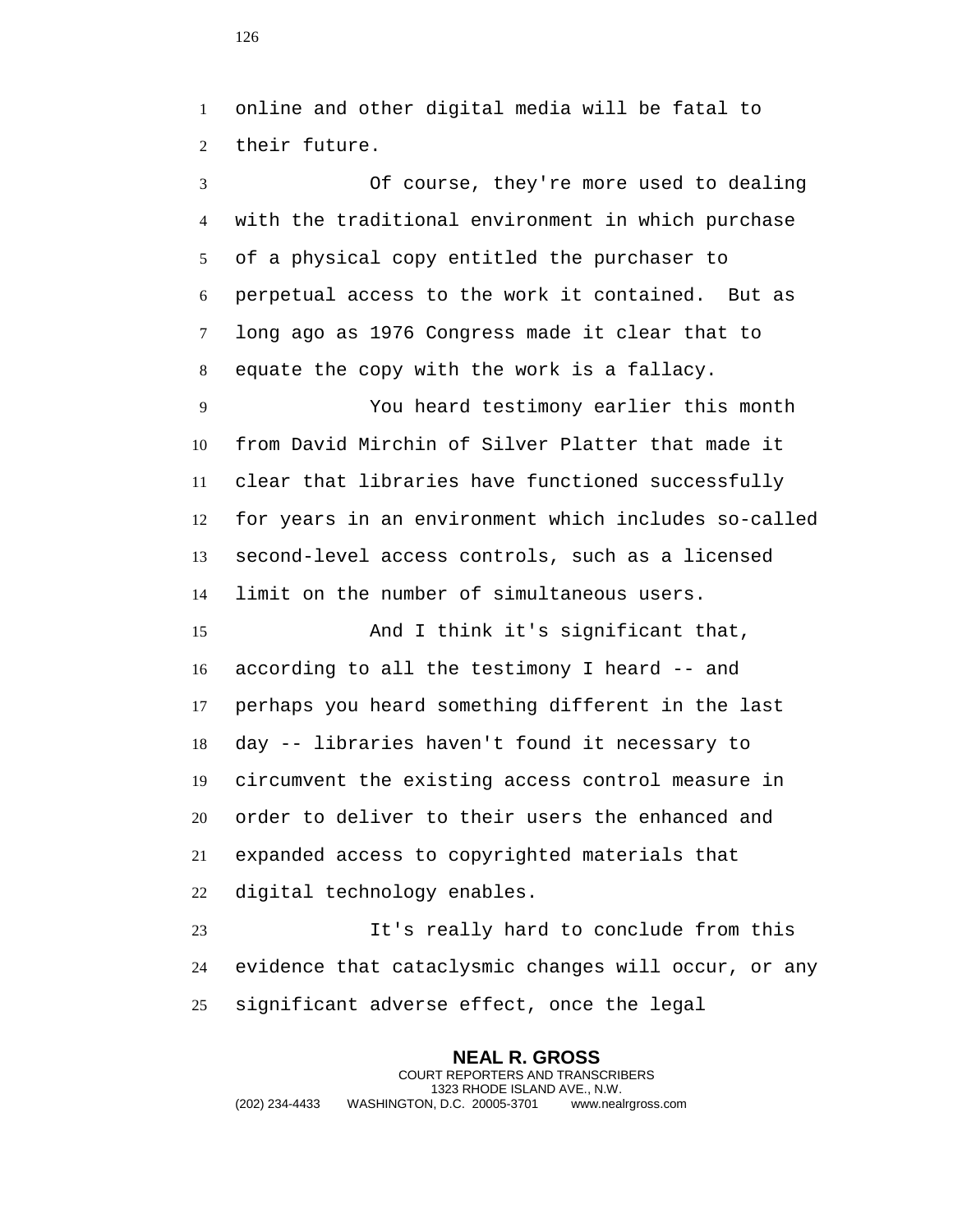prohibition against circumvention comes into force on October 28th. Some witnesses have told you that Congress really didn't have these persistent or second-level access controls in mind when it enacted Section 1201(a).

 I think if you look at the legislative history it's clear that this is exactly what Congress had in mind when it talked about access controls. The House Manager's Report gives the example of an access control that "would not necessarily prevent access to the work altogether, but could be designed to allow access during a limited time period, such as during a period of library borrowing."

 The House Manager cited this as an example of a technological measure that would "support new ways of disseminating copyrighted materials to users, and safeguard the availability of legitimate uses of those materials by individuals."

 So in fact Congress not only was aware of these technologies, it counted them on the positive side of the ledger, and encouraged you to count them on the positive side of the ledger in trying to figure out the impact of access controls

**NEAL R. GROSS** COURT REPORTERS AND TRANSCRIBERS 1323 RHODE ISLAND AVE., N.W. (202) 234-4433 WASHINGTON, D.C. 20005-3701 www.nealrgross.com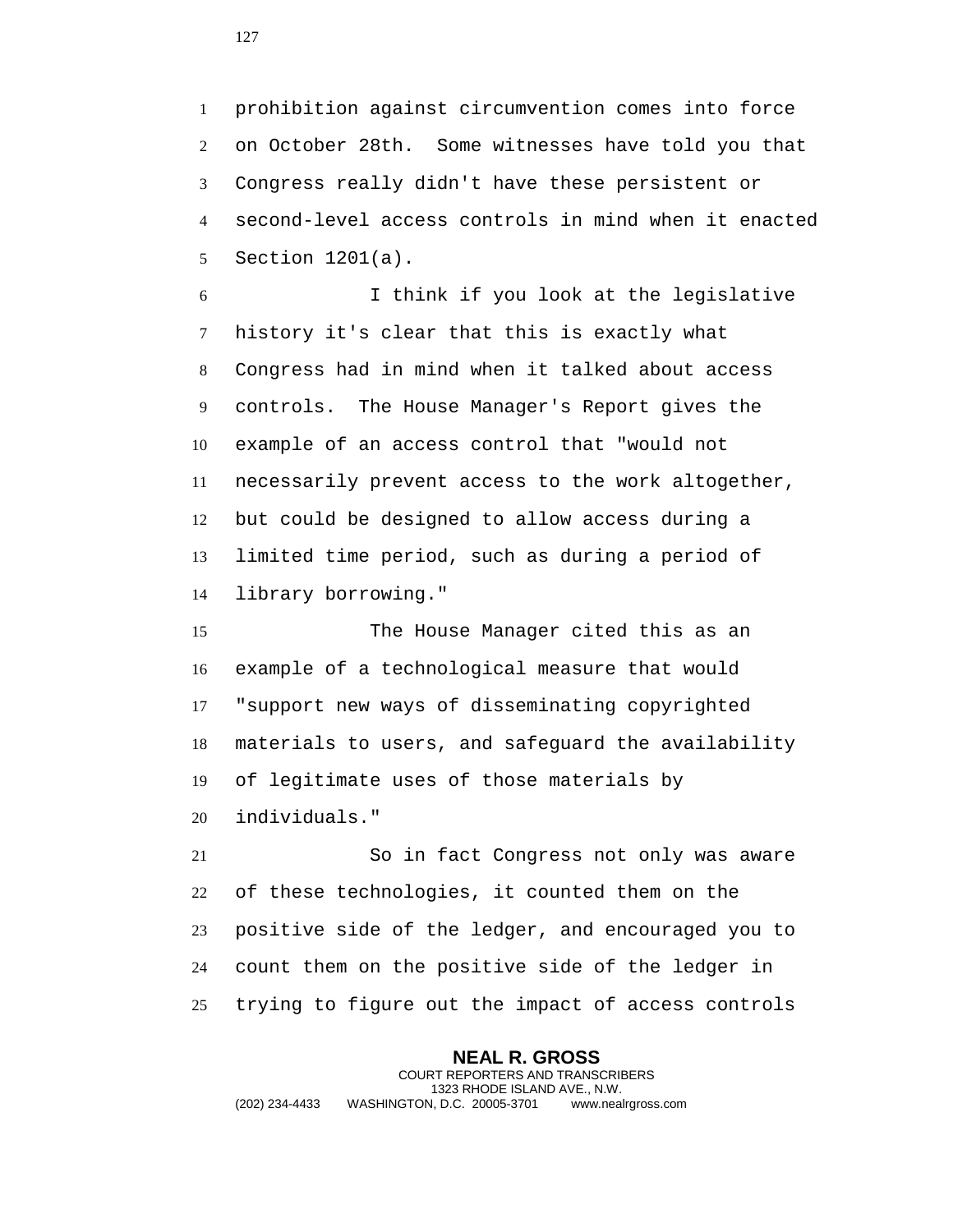on the availability of works for non-infringing uses.

 Let me speak a word about non-infringing uses. Congress didn't ask about the impact of the circumvention prohibition on fair use, it asked about its impact on non-infringing use. And, of course, that's a much broader category. It includes fair use, but it also includes licensed or permitted uses.

10 I had the feeling from some of the testimony and submissions that licensed uses really don't count, because they depend upon the agreement with the copyright owner. It's the same theory that makes the apples that you filch from the orchard taste a little sweeter than those that you buy at the store. But from the standpoint of the end-user, it's hard to see the relevance of this distinction. I think Congress took the same view, which is a practical view. So long as the public is able to make use of these materials without violating the copyright law, why is that availability somehow tainted, if it takes place with the consent of the copyright owner? I think the mindset that reads non-infringing use to mean only fair use helps explain

**NEAL R. GROSS** COURT REPORTERS AND TRANSCRIBERS 1323 RHODE ISLAND AVE., N.W. (202) 234-4433 WASHINGTON, D.C. 20005-3701 www.nealrgross.com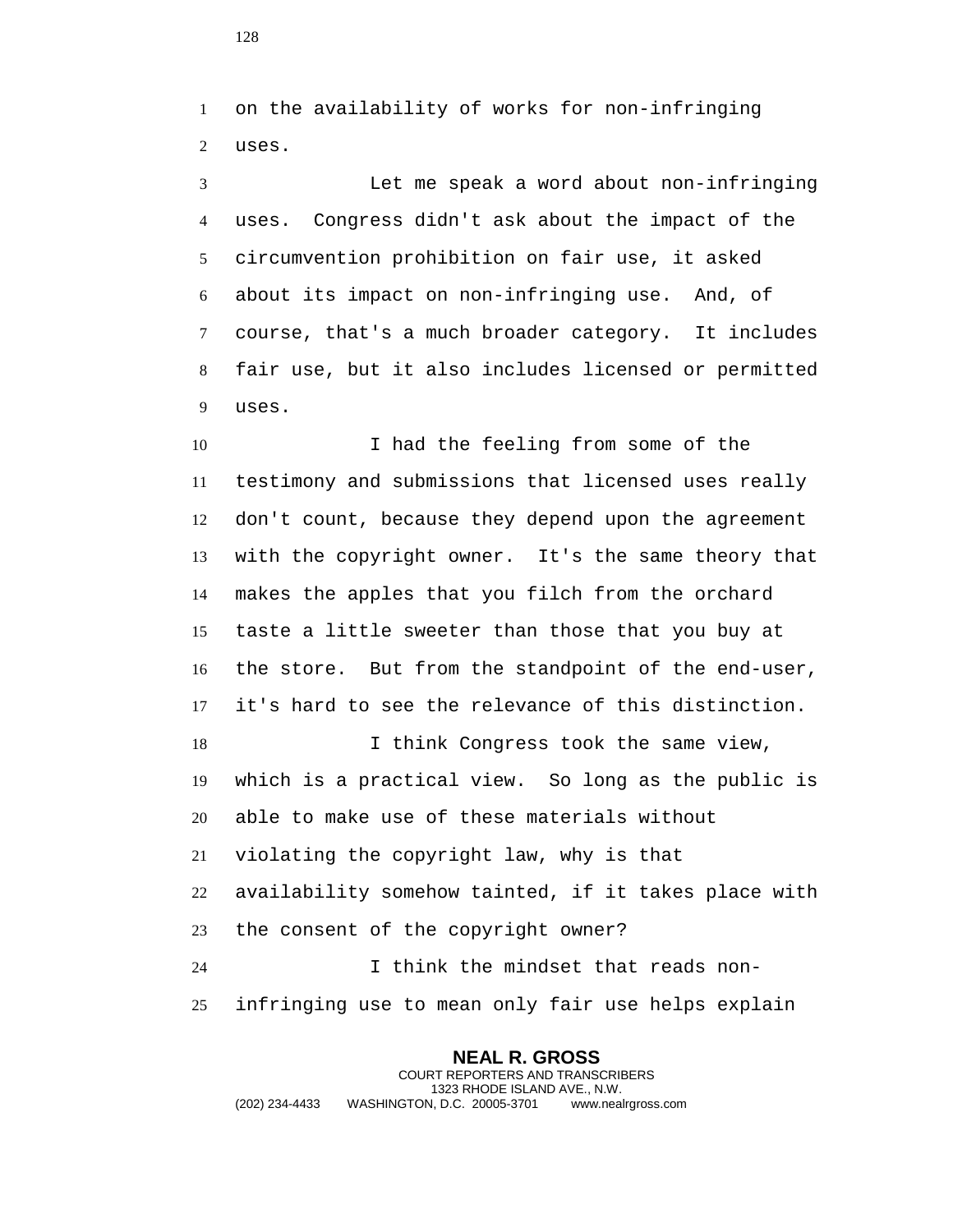why the witnesses, again, were not able to come up with any concrete instances in which circumvention of technological measures is necessary to serve library patrons, or students or researchers.

 Time and again you were told that there are potential problems, but that they so far have been resolved in negotiations with the copyright owner. This may be disappointing to some of the intermediaries who are shouldering the burden of persuading you that there should be exceptions to Section 1201(a)(1). But it's good news for the end- user, and that's the party on whose benefit Congress directed that this proceeding be carried out.

 Finally, let me just say a word about pay-per-use. This is a pricing strategy that we find in some areas of the copyright market. And some of your witnesses portrayed it as not only fatal to the American scholarly enterprise, but actually unconstitutional.

 Pay-per-use, like time-limited access, has a very distinguished pedigree. Look back to the first concert or play for which admission was ever charged, which was a pay-per-use of the performance of copyrighted work. Up to the present day this is widely used for the delivery of some types of

**NEAL R. GROSS** COURT REPORTERS AND TRANSCRIBERS 1323 RHODE ISLAND AVE., N.W. (202) 234-4433 WASHINGTON, D.C. 20005-3701 www.nealrgross.com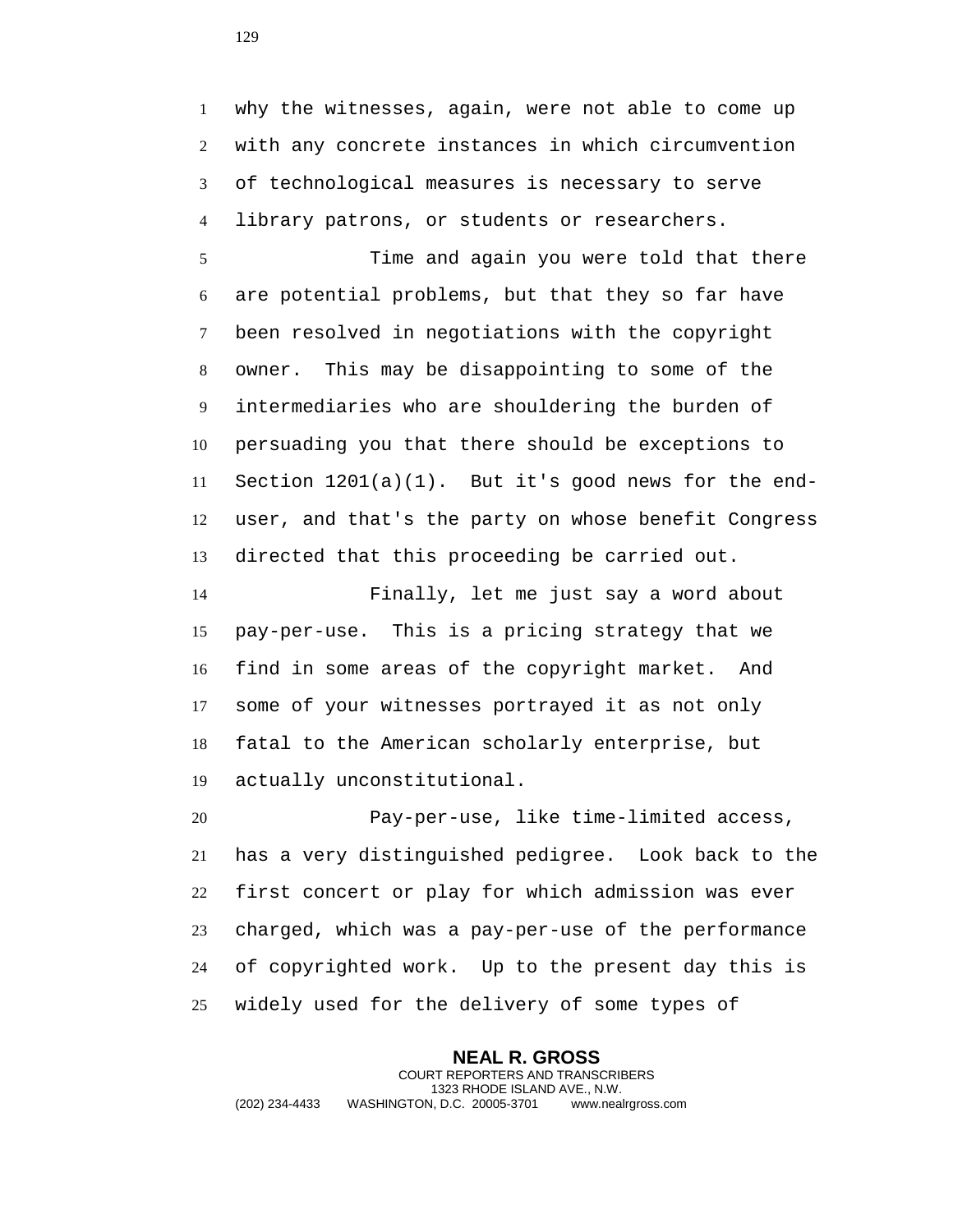performances by cable, satellite, over the Internet. Interestingly, the area where it's probably made the least inroads is in the academic and library markets. Pay-per-use -- or rather, I should say, unmetered use is probably much more prevalent today than it was 10 or 15 years ago, when you had connect time charging, per-search pricing and these other pricing strategies that are less common today.

 In fact, you could make the argument that, under some circumstances, pay-per-use may be a cheaper and more efficient means for libraries and educational institutions to serve their constituencies than the unlimited use model which currently prevails.

 I think what we'll see, that we've seen so far, is that where that argument has merit the market develops in that fashion. Where pay-per-use is disfavored for whatever reason, it will remain an exception and not the norm. But for your purposes, the purposes of this proceeding, I think the opponents of pay-per-use have failed to make any persuasive showing that the pay-per-use model will become more prevalent unless the effective date of

**NEAL R. GROSS** COURT REPORTERS AND TRANSCRIBERS 1323 RHODE ISLAND AVE., N.W. (202) 234-4433 WASHINGTON, D.C. 20005-3701 www.nealrgross.com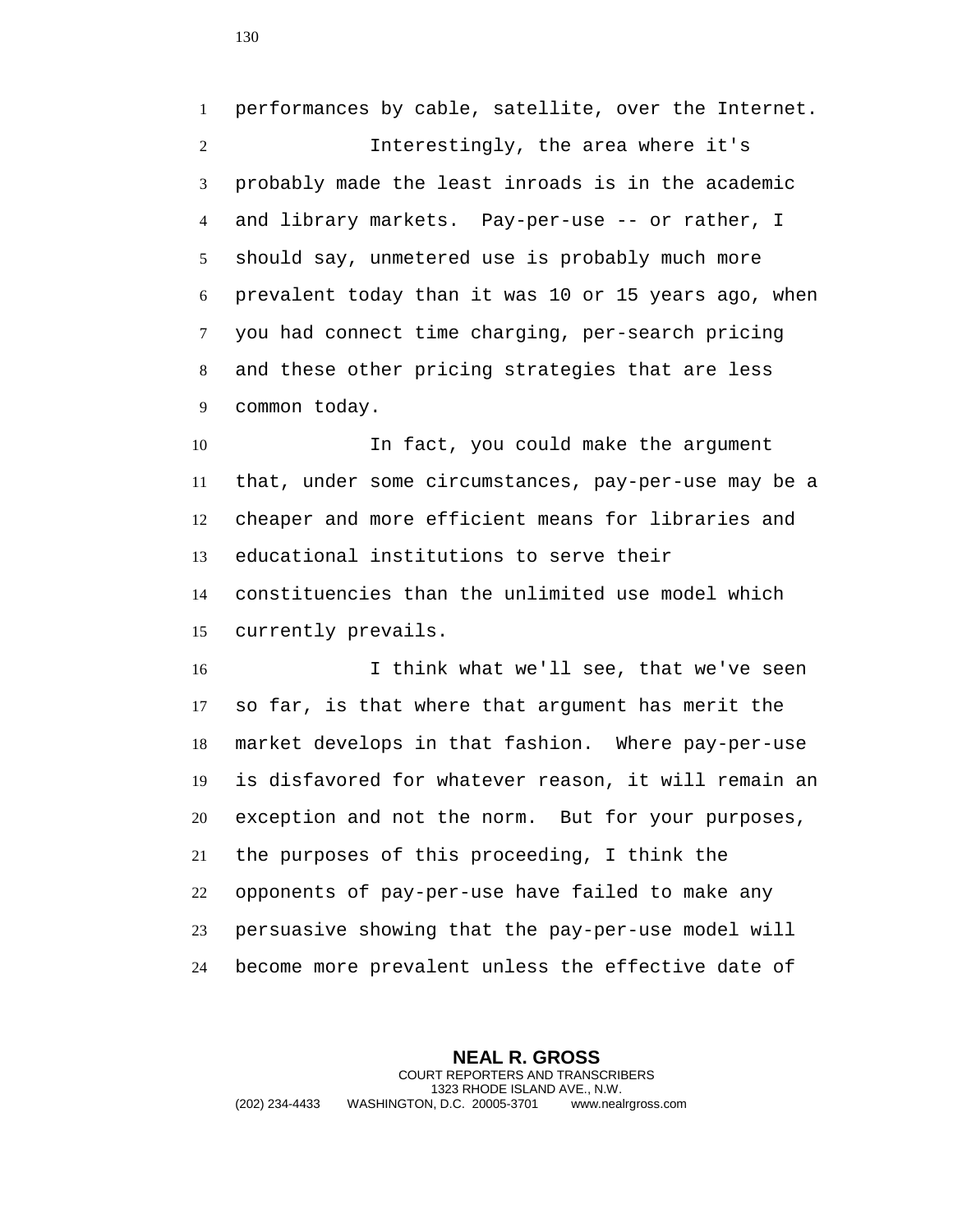1 Section  $1201(a)(1)(A)$  is delayed for some particular class of works.

 And even if they were able to carry that burden, they would still have to show that such an outcome would be likely to lead in balance to the adverse impact which Congress was concerned to prevent, and which Congress directed your attention to.

 All this gets back to the evidence, how it matches up with the burden that Congress imposed. And I think on review of the evidence, I would suggest to you that there's really not enough concrete evidence on which the Librarian could rationally base a finding that an adverse impact is likely to occur if Section 1201(a)(1)(A) goes into effect on schedule.

 You've heard from witnesses their apprehensions about pay-per-use and persistent access controls, but many of those same witnesses said that so far they haven't encountered those phenomena. They're worried about licensing terms that will be inflexible or intrusive. Some of the witnesses quite candidly asked you to use this proceeding to improve their bargaining position.

**NEAL R. GROSS** COURT REPORTERS AND TRANSCRIBERS 1323 RHODE ISLAND AVE., N.W. (202) 234-4433 WASHINGTON, D.C. 20005-3701 www.nealrgross.com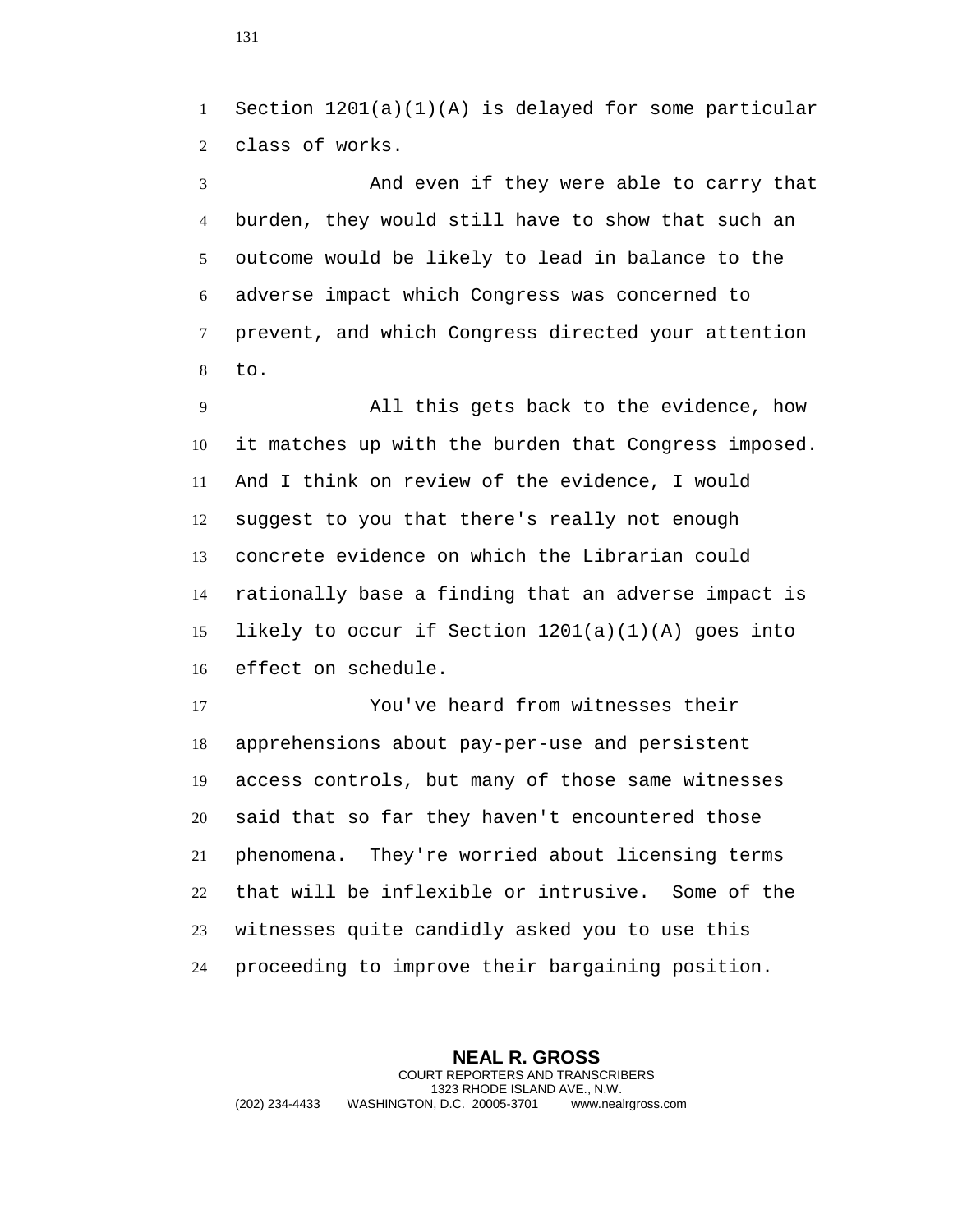So far these problems have not materialized. They predict that it will be necessary to circumvent access controls in the future. And therefore they ask you to stop the congressional prohibition on that behavior from taking effect. But so far, even though it is not currently a violation of law to circumvent these measures in most cases, they can't point to a single instance where they've needed to do so. In short, in a proceeding which must be based on facts, these witnesses have bought you fears. And the evidentiary foundation they presented is too flimsy to support a decision to 14 delay the effective date of Section  $1201(a)(1)(A)$  for any class of works. On behalf of the organizations representing a broad spectrum of U.S. copyright owners, I urge you to recommend to the Librarian that the cause of action for circumvention of access control measures take effect as scheduled, for all works protected by copyright. Thank you again for your indulgence in my tardiness. And I'd be glad to answer any questions.

**NEAL R. GROSS** COURT REPORTERS AND TRANSCRIBERS 1323 RHODE ISLAND AVE., N.W. (202) 234-4433 WASHINGTON, D.C. 20005-3701 www.nealrgross.com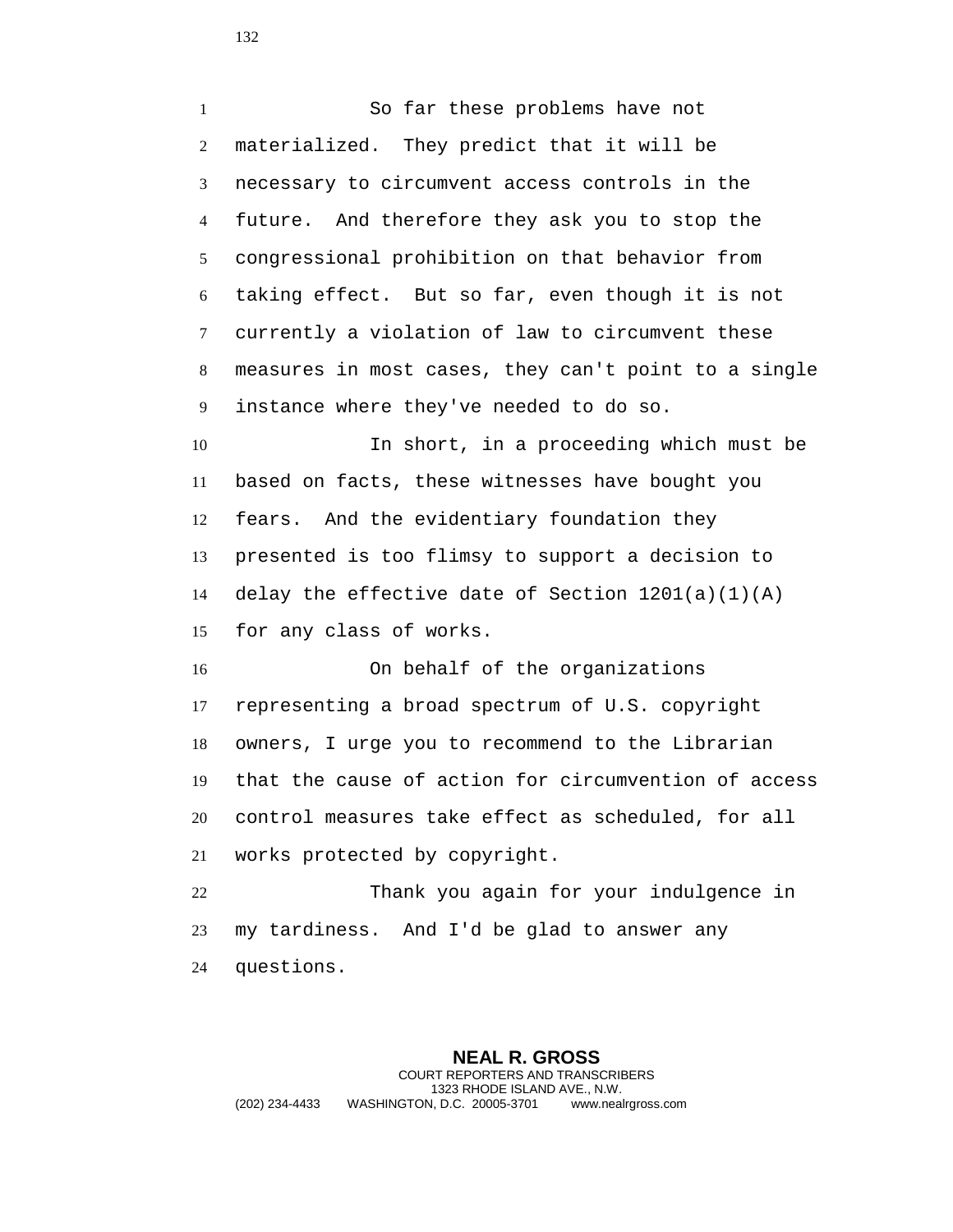MS. PETERS: Thank you for managing to make it here. I want to start the questioning with Rob.

 MR. KASUNIC: Good afternoon. Suppose I told you that yesterday we heard compelling and highly specific testimony that there was a demonstrable adverse effect from access control measures utilized in a particular class of works, namely motion pictures. And in addition, these motion pictures were only available in digital format. So, a sole source situation.

12 How would we define a coherent, well- defined class of works? Would we exempt all motion pictures as a class, so that anyone could circumvent these technological protection measures, both purchasers and pirates, or would we define the class as motion pictures that were lawfully acquired? MR. METALITZ: Well, I can't really answer a hypothetical question, based on the evidence that I'm not familiar with. But I think, in general, if you were convinced that there had

 been this -- or that there was a likelihood of this significant adverse impact, you would then need to try to fashion a definition that would be neither under-inclusive nor over-inclusive.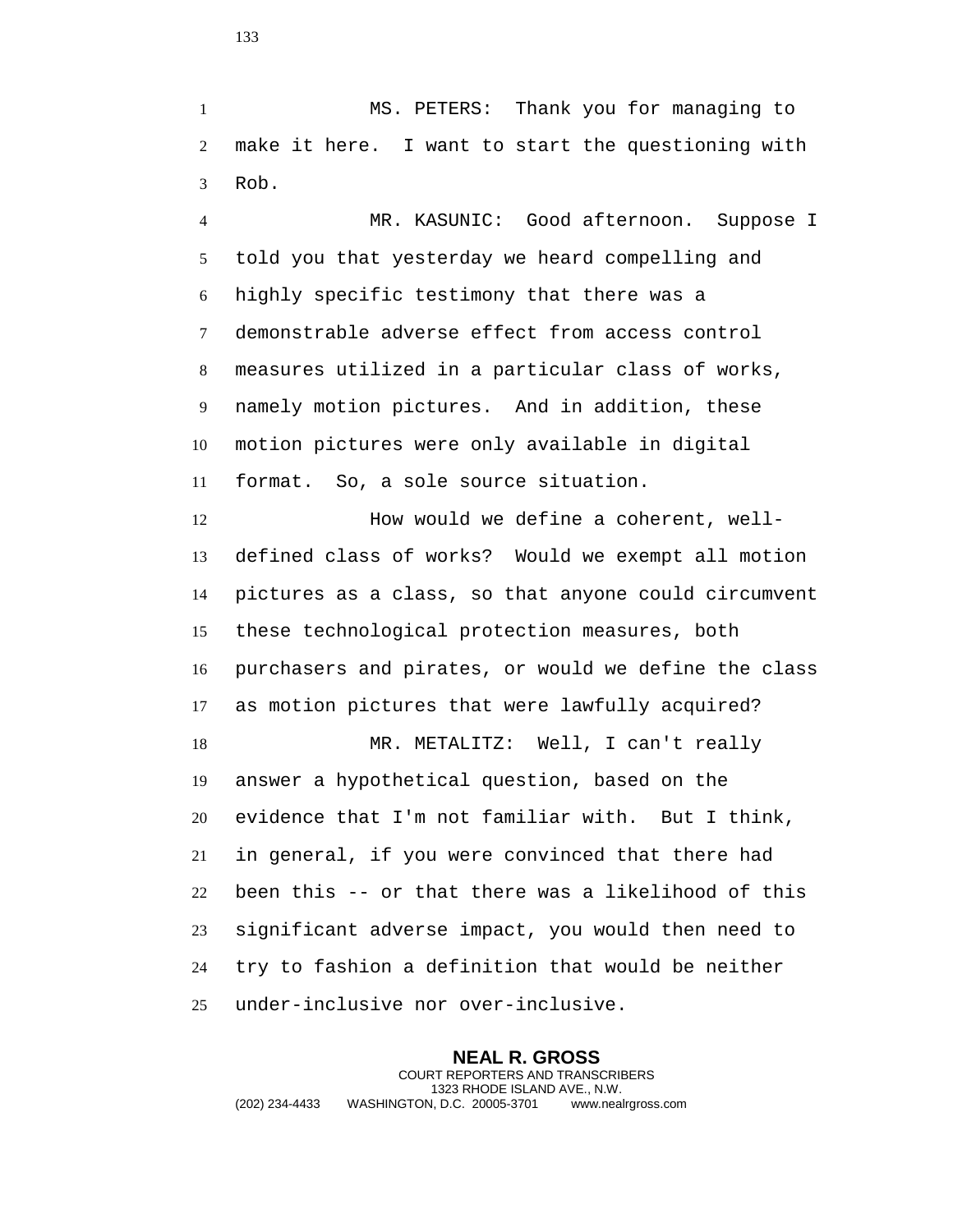One that would capture the types of works as to which that impact had been demonstrated, and didn't go far afield into areas where that adverse effect hadn't been demonstrated, or didn't appear to be likely.

 Congress obviously didn't give you a lot of guidance on this, but they did suggest that it ought to be a particularized determination. And something that was simply based on one type of protective technology was not appropriate, that a definition based on one category or description of users probably wasn't appropriate.

 That the touchstone is what class of works can you describe as to which the -- again, not the use of the access controls, that's not the issue -- but the prohibition against circumvention of the access controls would be likely to achieve that adverse impact.

 So I doubt that it would be a category as broad as all motion pictures. I doubt that it would be a category as broad as all motion pictures in a particular technological format. But, again, that's the kind of question that I find it very difficult to answer in the absence of evidence.

**NEAL R. GROSS** COURT REPORTERS AND TRANSCRIBERS 1323 RHODE ISLAND AVE., N.W. (202) 234-4433 WASHINGTON, D.C. 20005-3701 www.nealrgross.com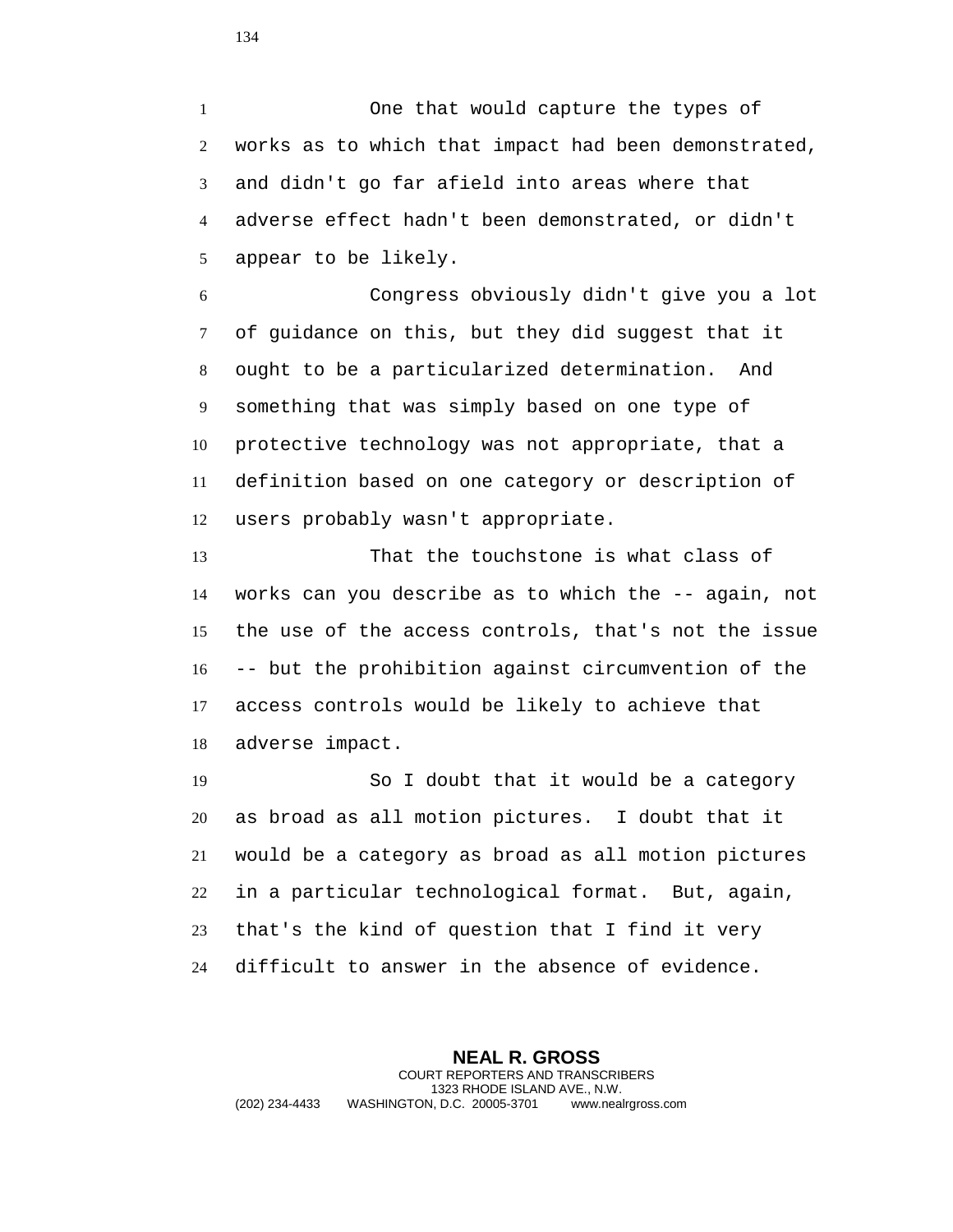Because, for one thing, it may bind your hands -- or those of your successors -- when they actually have to deal with evidence that there has been significant adverse impact. So I think caution is probably advised in this area, except and unless -- except to the extent that you are persuaded that the proponents of an exception had met their burden. MR. KASUNIC: In the legislative history there was discussion in the House Judiciary Report, early on, that "[p]aragraph 1(a)(1) does not apply to subsequent actions of a person once he or she has obtained authorized access to a copy of a work protected under Title 17, even if such action involves circumvention of additional forms of technological protection measures." Doesn't this passage support the proposed exemption by some groups that classes of works that are initially lawfully accessed should be -- you should be able to circumvent? MR. METALITZ: Well, I think to the extent that it does, you have to look at the whole legislative history. That provision was in the House Judiciary Report, which is at an early state. It did refer to 1201(a)(1) which is now

**NEAL R. GROSS** COURT REPORTERS AND TRANSCRIBERS 1323 RHODE ISLAND AVE., N.W. (202) 234-4433 WASHINGTON, D.C. 20005-3701 www.nealrgross.com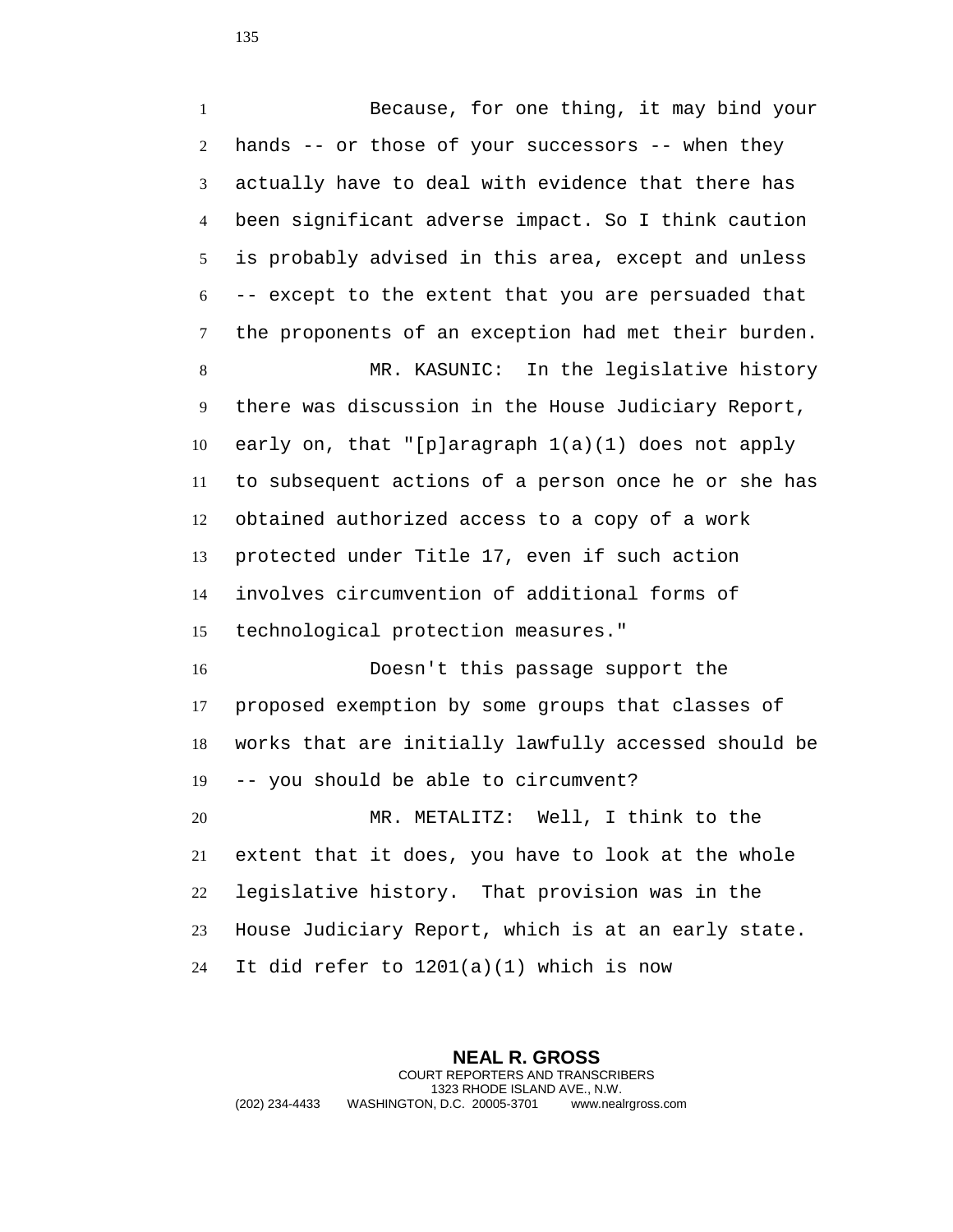$1 \quad 1201(a)(1)(A)$ , and I don't think there's been any change in that language.

 But I think if you look at the legislative history underlying this proceeding, and how you're supposed to answer that question, what issues you're supposed to look at, it's clear that Congress thought that access control mechanisms that applied after "initial lawful access," could have a use-facilitating or use-enhancing effect. And that they were a positive element in the calculus for what the impact of these technologies -- and even more importantly -- of the prohibition would be on the availability of works for non-infringing uses. So I think you'd have to put that observation in that context.

 MR. KASUNIC: We had discussed, earlier this morning, some of the statements in the comments on reverse engineering. And in your comment, as well, there was a discussion that Section 1201(f) would prohibit the Librarian from making a determination on this area of -- within the scope of  $22 \quad 1201(a)(1)(A)$ . That because Congress had already acted in that area, that there was no room. Is that something that would be -- in terms of changes in technology, if this was -- those

**NEAL R. GROSS** COURT REPORTERS AND TRANSCRIBERS 1323 RHODE ISLAND AVE., N.W. (202) 234-4433 WASHINGTON, D.C. 20005-3701 www.nealrgross.com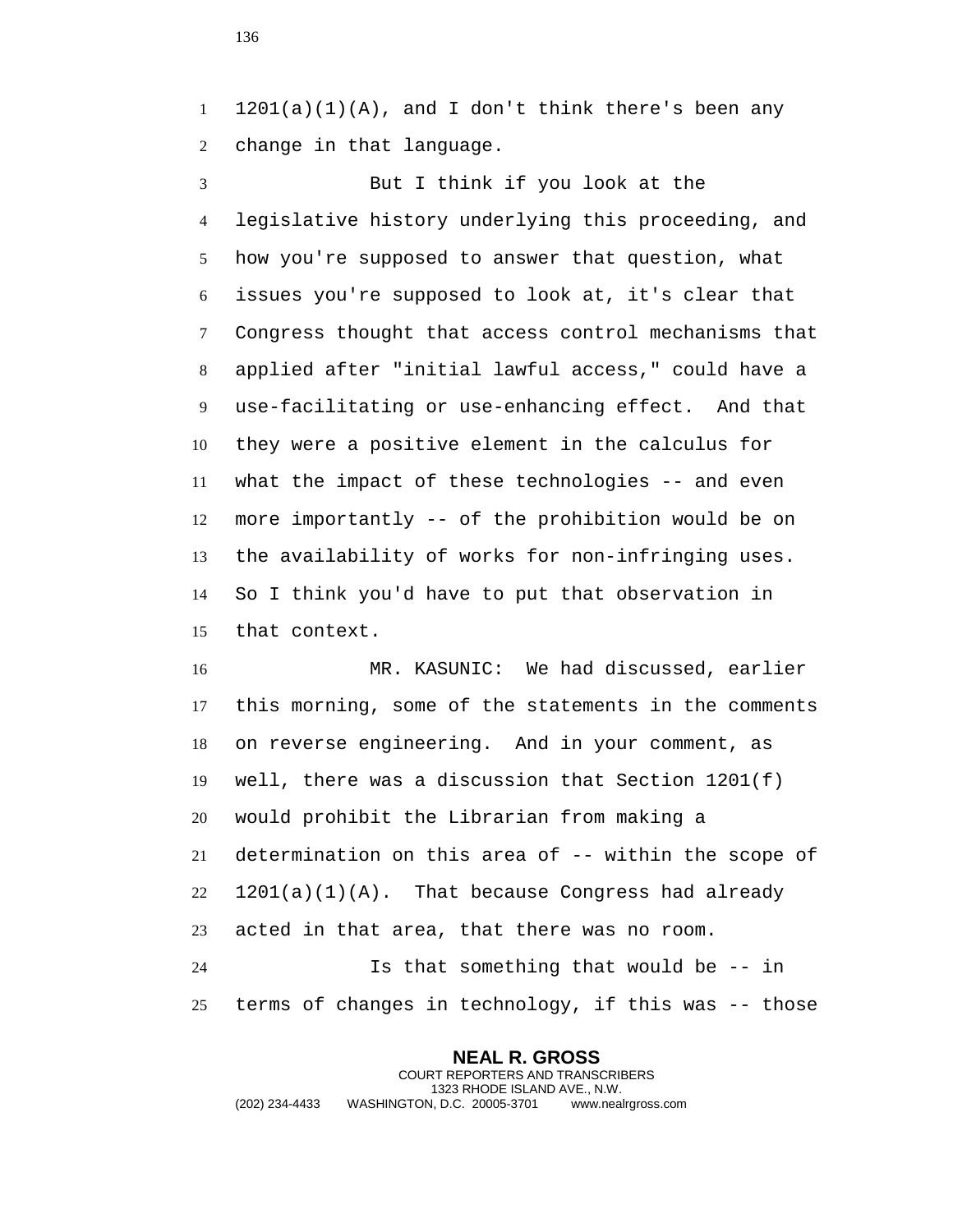exemptions were done at a specific point in time, if at some point in time adverse effects were shown in relation to that, would reverse engineering be something that the Librarian would be prevented from addressing?

 MR. METALITZ: Well, it depends on what they would be. 1201(a)(1), as you know, of course, is not in effect. It is not now a violation to circumvent access control measures for the purpose of reverse engineering, whether or not that reverse engineering would be infringing under the copyright law or not.

 On October 28th, it will be illegal to do that. But only within the scope of what 1201(a)(1) provides, and Section 1201(f) provides an exception to Section 1201(a)(1) in certain circumstances. And to kind of oversimplify it, perhaps a little bit, if the circumvention is necessary in order to obtain information in a reverse engineering context that would not constitute an infringement, then there's an exception to Section 1201(a)(1) as well. So that's an area where the scope of the

 circumvention prohibition is linked with issues of infringement to a great extent, if not exactly the

**NEAL R. GROSS** COURT REPORTERS AND TRANSCRIBERS 1323 RHODE ISLAND AVE., N.W. (202) 234-4433 WASHINGTON, D.C. 20005-3701 www.nealrgross.com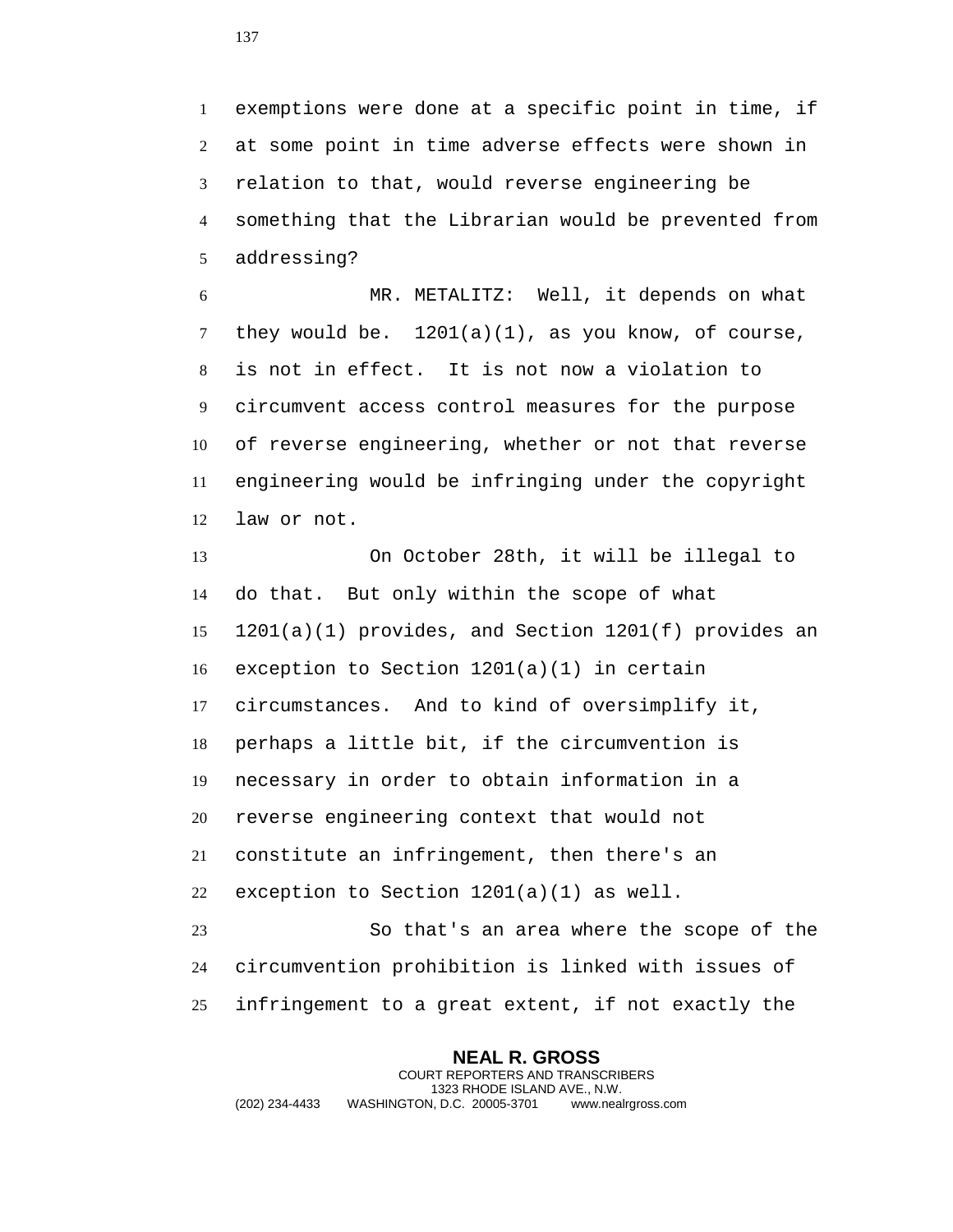full extent. So if in the future, you found that people -- because they couldn't circumvent in the circumstances that didn't fall within the Section 1201(f) exception, because those circumventions remained illegal, that therefore caused an adverse impact on the availability of works for non- infringing uses, then you would be in the realm of the kind of things that the triennial proceedings is supposed to look at. But it doesn't look at Section  $1201(a)(1)$  in a vacuum. Section  $1201(a)(1)$ , when it goes into effect, will be subject to exceptions for reverse engineering, for computer security, for encryption research. I think those are the principal ones, and there may be others as well. So that's the prohibition whose impact you're supposed to assess, either today its anticipated impact, or three years from now its actual impact, as well as anticipated over the following three years. I don't know if that answers your question. MR. KASUNIC: Yes. We have also heard a lot of evidence or rather, a lot of testimony from

 the library community and educators that this would cause the prohibition, and Section 1201(a)(1) would

**NEAL R. GROSS** COURT REPORTERS AND TRANSCRIBERS 1323 RHODE ISLAND AVE., N.W. (202) 234-4433 WASHINGTON, D.C. 20005-3701 www.nealrgross.com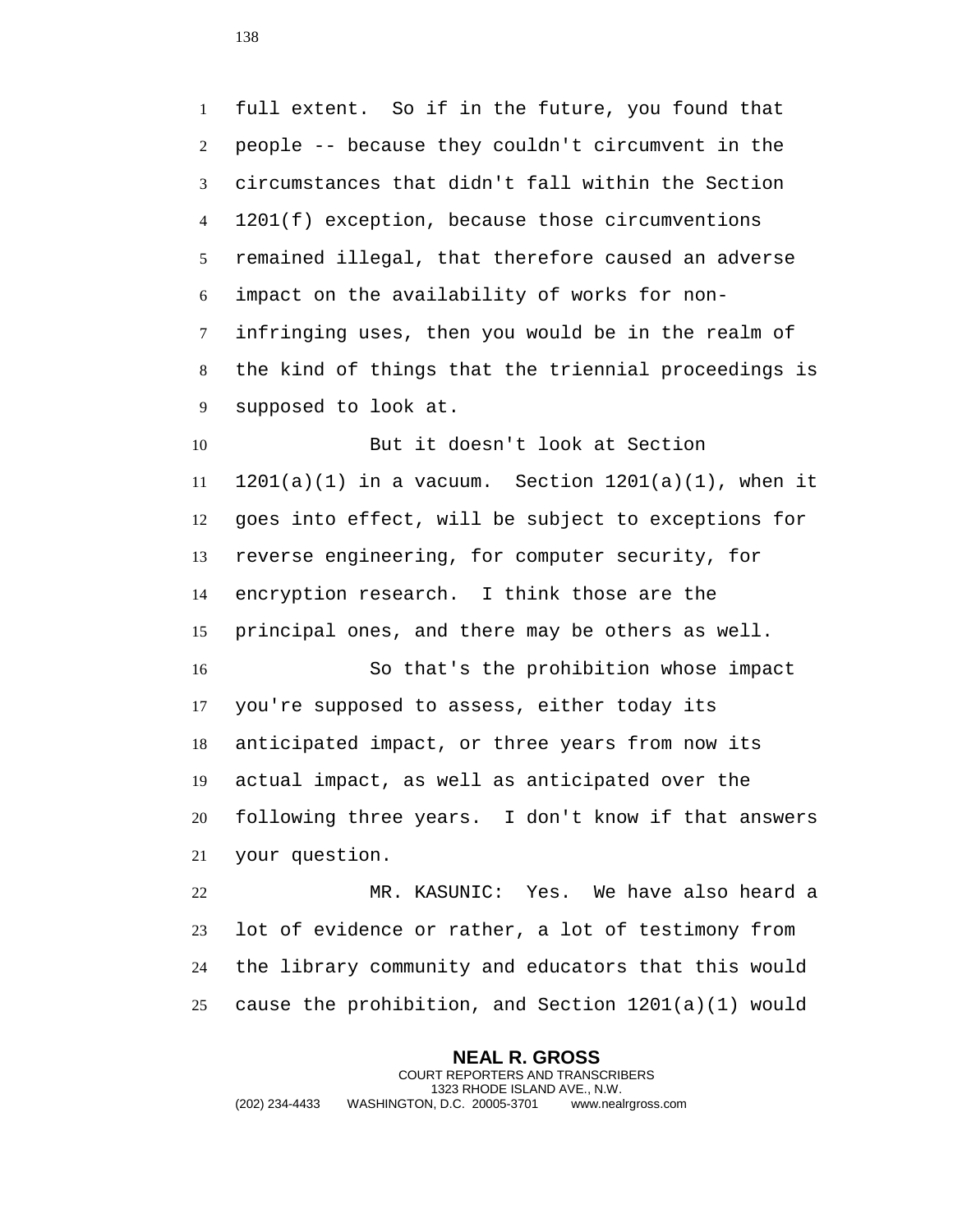cause a chilling effect. And to what extent is a chilling effect an adverse effect -- something that should be considered -- or is the likelihood of a chilling effect something that should be considered? MR. METALITZ: I'm not sure what it would be a chilling effect on. Usually, that term is used in the First Amendment context. Is that what  $-$ MR. KASUNIC: A chilling effect on

 making fair use determinations. With some of the criminal ramifications and civil penalties involved, and the uncertainty with a number of the terms that 13 are involved in Section  $1201(a)(1)$  -- there has been the claim that there is a certain amount of vagueness to some of the terms -- that this uncertainty would really prevent librarians who, it was stated, were by their nature cautious, from exercising privileges. The penalties and ambiguities would cause a chilling effect on the use of certain privileges that existed.

 MR. METALITZ: I think it would help in evaluating that claim if we knew what types of activities were being chilled. The whole chilling concept is, you know, how close to the line of legality do you encourage people to go. And the

**NEAL R. GROSS** COURT REPORTERS AND TRANSCRIBERS 1323 RHODE ISLAND AVE., N.W. (202) 234-4433 WASHINGTON, D.C. 20005-3701 www.nealrgross.com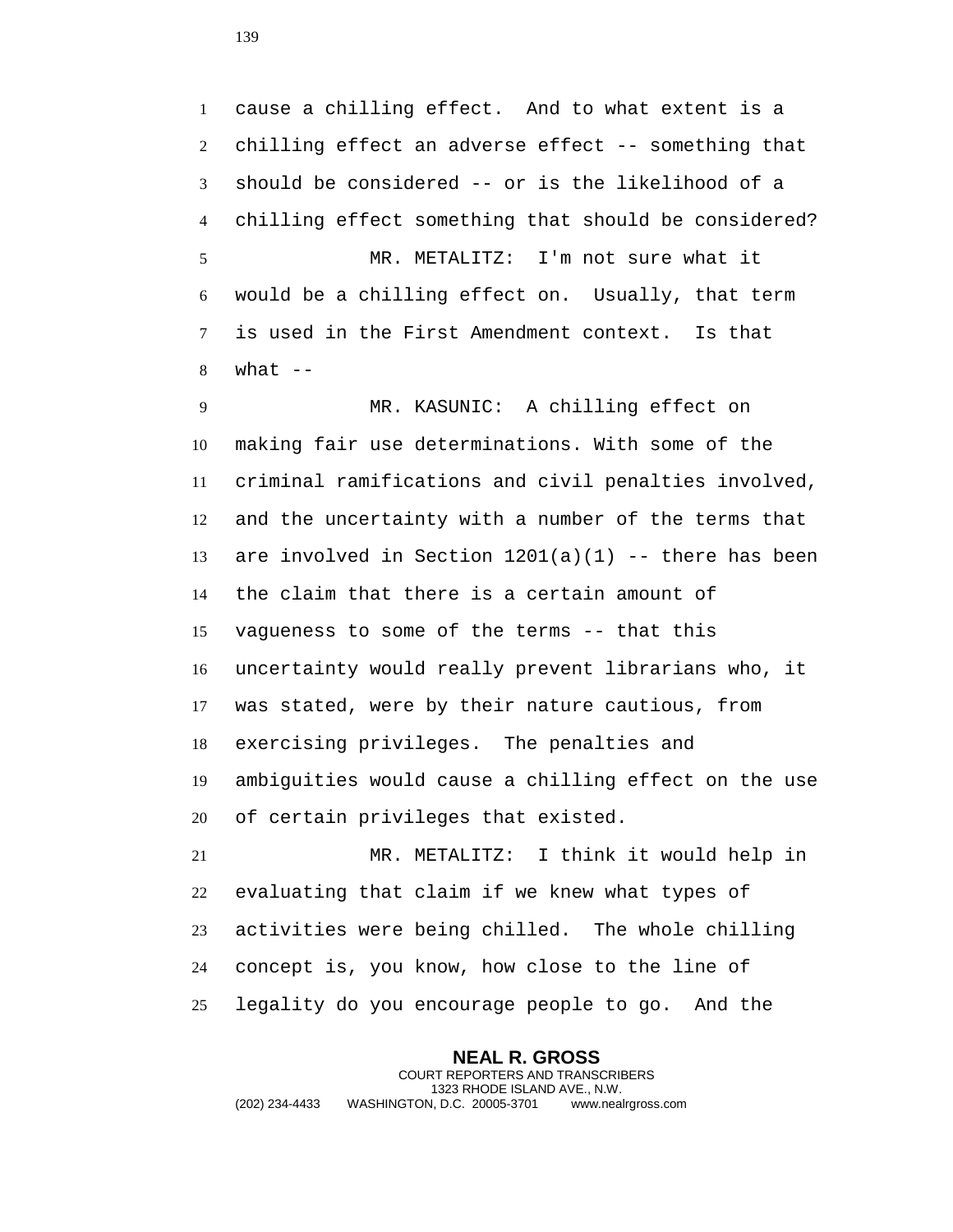evidence so far is that they're all the way across the room from the line of legality. When you asked the witnesses in Washington whether they had ever had to circumvent access controls in order to serve their patrons, the answer was no. And when they raised fears about some of the areas where this might happen, such as with the image databases and so forth, you pressed them. It seemed to me that the evidence was that they'd been able to resolve this in negotiations with the copyright owners. So that doesn't sound as though they've been chilled yet. Because every time they felt cold, they've been able to find some warmth somewhere. So I think you'd have to know more about what types of activities they claim they were discouraged from undertaking before you could evaluate whether a chilling effect was something that amounted to a significant adverse impact, as Congress directed you to assess. MR. KASUNIC: Thanks. That's all I have. MS. PETERS: Thank you. Rachel?

**NEAL R. GROSS** COURT REPORTERS AND TRANSCRIBERS 1323 RHODE ISLAND AVE., N.W. (202) 234-4433 WASHINGTON, D.C. 20005-3701 www.nealrgross.com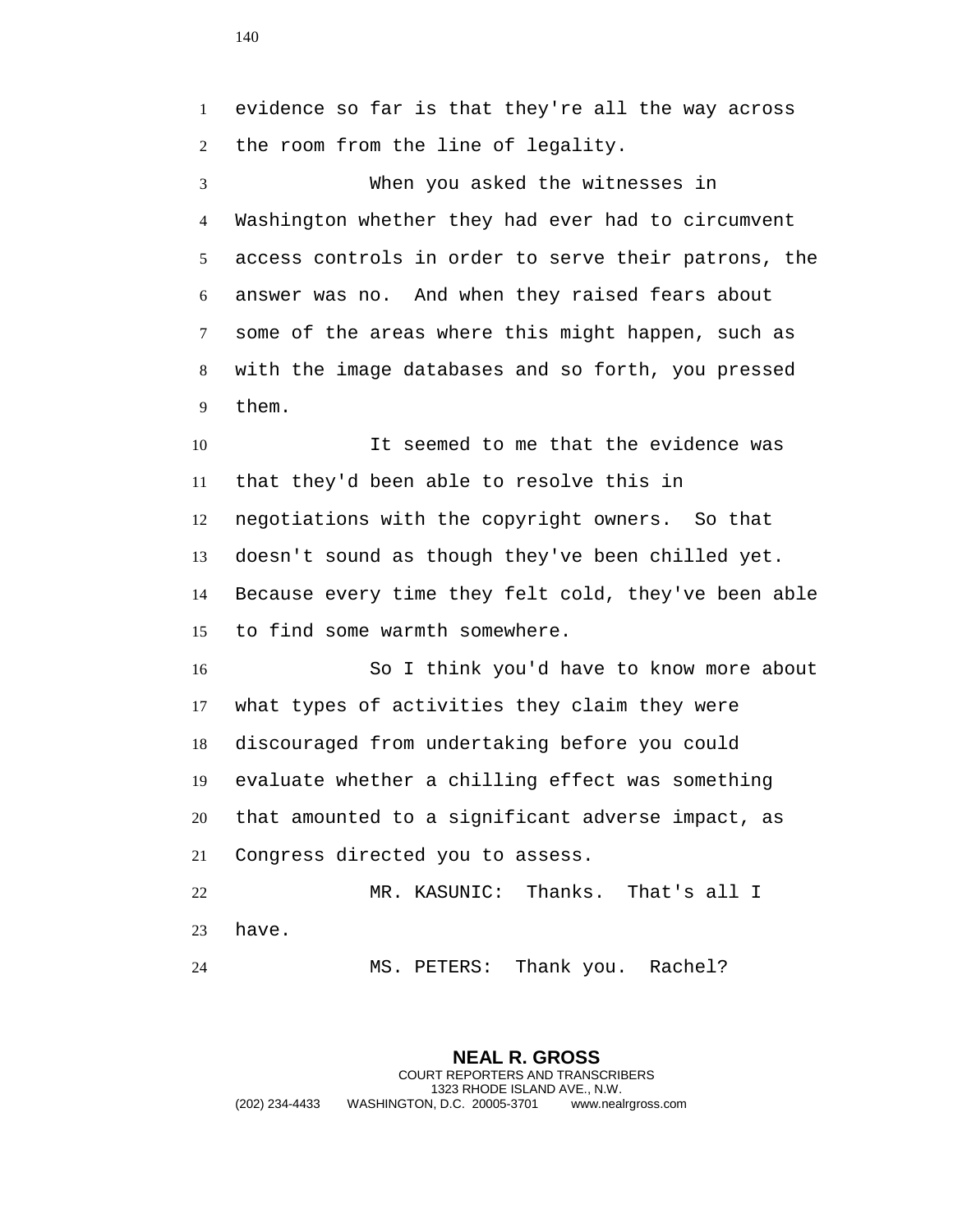MS. GOSLINS: Mr. Metalitz, I think we've asked this question of almost every content owner representative in front of us. And I think we've yet to get an answer we can take to the bank. But I'm going to try again.

 You have all provided us with numerous examples of what is not a class of works. And I'm curious as to whether you have an example of what might a class of works.

 MR. METALITZ: Well, I'm not sure you're going to be able to bank any more on what I'm saying than what the others have said. And I'd like to explain the reason why. I've referred to this in my testimony.

 When you're dealing with a null set, it is extremely difficult to categorize it, or classify it. The danger of doing that is that you set up rules that, in the hypothetical situation, that may not be the right ones when your set is no longer null, and you actually have some examples of adverse impact.

 You know, I recall your dialogue about this with Mr. Lutzker. Some things that he said I wouldn't disagree with. For example, it doesn't necessarily have to be a subset of the categories of

**NEAL R. GROSS** COURT REPORTERS AND TRANSCRIBERS 1323 RHODE ISLAND AVE., N.W. (202) 234-4433 WASHINGTON, D.C. 20005-3701 www.nealrgross.com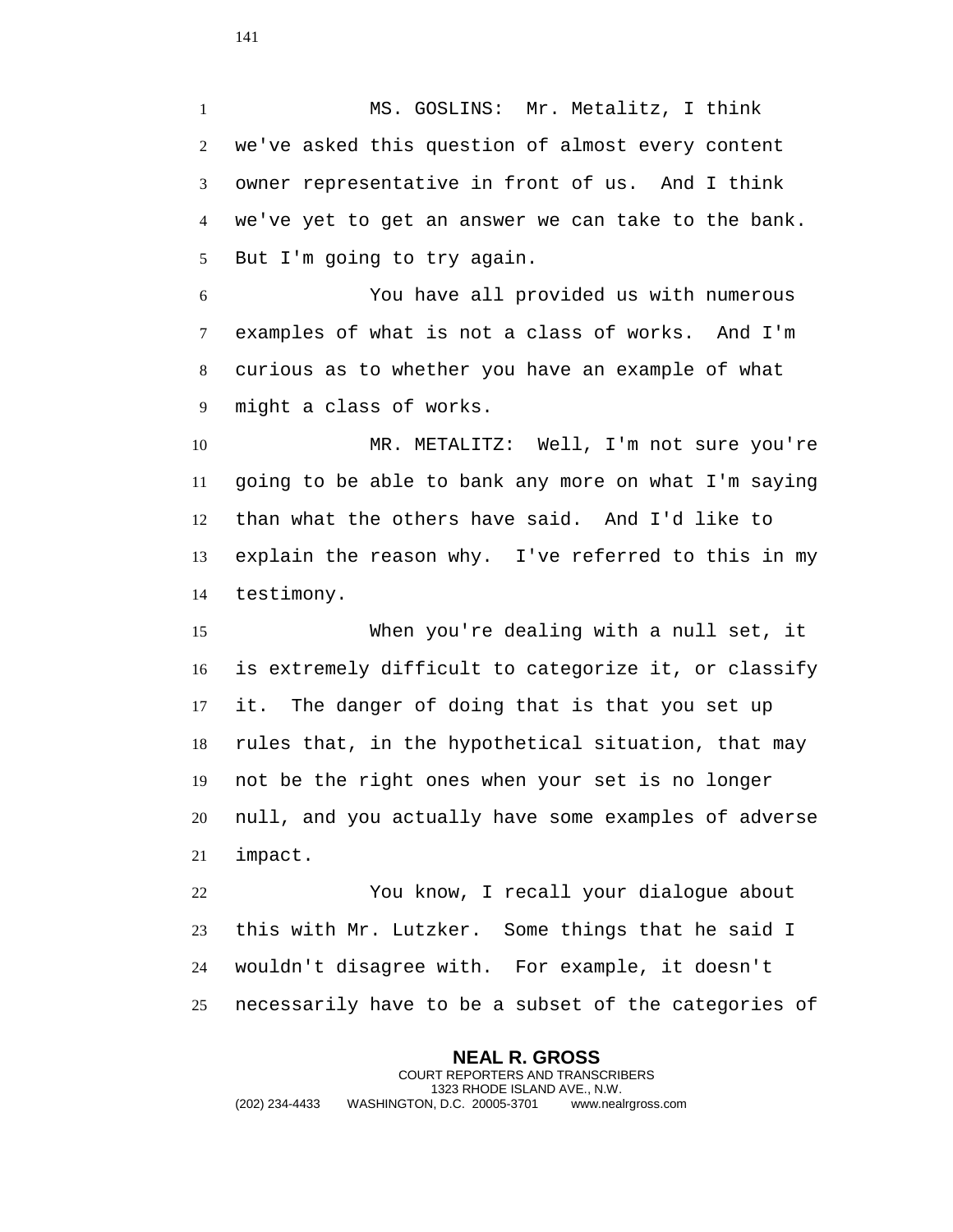works in the Act -- not an exhaustive list -- that's laid out in the act of the cross-cutting. Or you could say a class includes elements from more than one of those categories.

 But, again, it's very hard to answer that when we think we're dealing with -- from our perspective, we're dealing with nothing. We're dealing with a null set. Let's see the examples, let's find the clear cases of adverse impact. Then it would be more realistic to try to say, "Well, can we define a particular class of works that kind of covers that waterfront?"

 MS. GOSLINS: I had a similar discussion with Mr. Simon this morning, and he similarly said you have look at the harm. The problem, I think, in that is that on one hand we have significant amount of content owners telling us we shouldn't look at uses or users in defining a class of works. On the other hand, how can you look at harm without looking at who is being harmed, and what they're doing in which they're suffering the harm?

 So it's hard to recommend -- do you have any suggests on reconciling -- defining classes by who is being harmed, and what they're doing, on one

**NEAL R. GROSS** COURT REPORTERS AND TRANSCRIBERS 1323 RHODE ISLAND AVE., N.W. (202) 234-4433 WASHINGTON, D.C. 20005-3701 www.nealrgross.com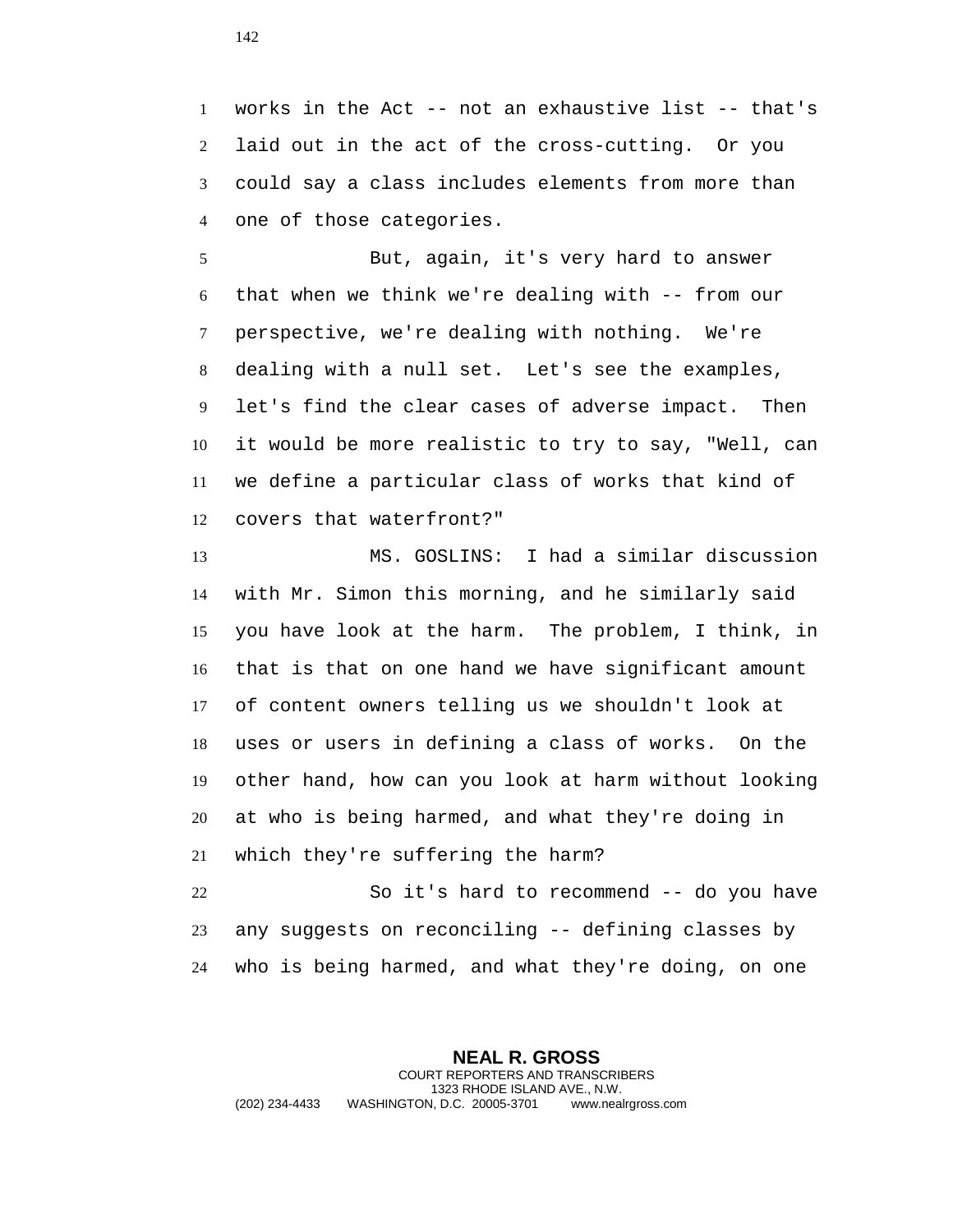hand. And not looking at uses or users on the other.

 MR. METALITZ: I think when you're looking at the evidence, you have to look at the uses and the users. Because you're going to have examples. The example will be User X is unable to make this particular type of non-infringing use of this particular work, because of the prohibition against circumventing access controls on that work. Then you no longer have a null set. You'd have an example, you'd have at least a species. And then you'd have to try to figure out - - and maybe if you have two species or three species, then you'd try to figure out what's the generic class of works that covers those examples. So I don't think it's irrelevant. I think the examples that you would get obviously have

 to have some explanation of who the user is, and what use it is that they wish to make, or are unable to make. But then at that point you have to go to the next level of analysis and define a particular class of works that covers that. Again, we don't see that first step has been shown.

 MS. GOSLINS: As I understood one of the points in your argument, was that non-infringing

## **NEAL R. GROSS**

COURT REPORTERS AND TRANSCRIBERS 1323 RHODE ISLAND AVE., N.W. (202) 234-4433 WASHINGTON, D.C. 20005-3701 www.nealrgross.com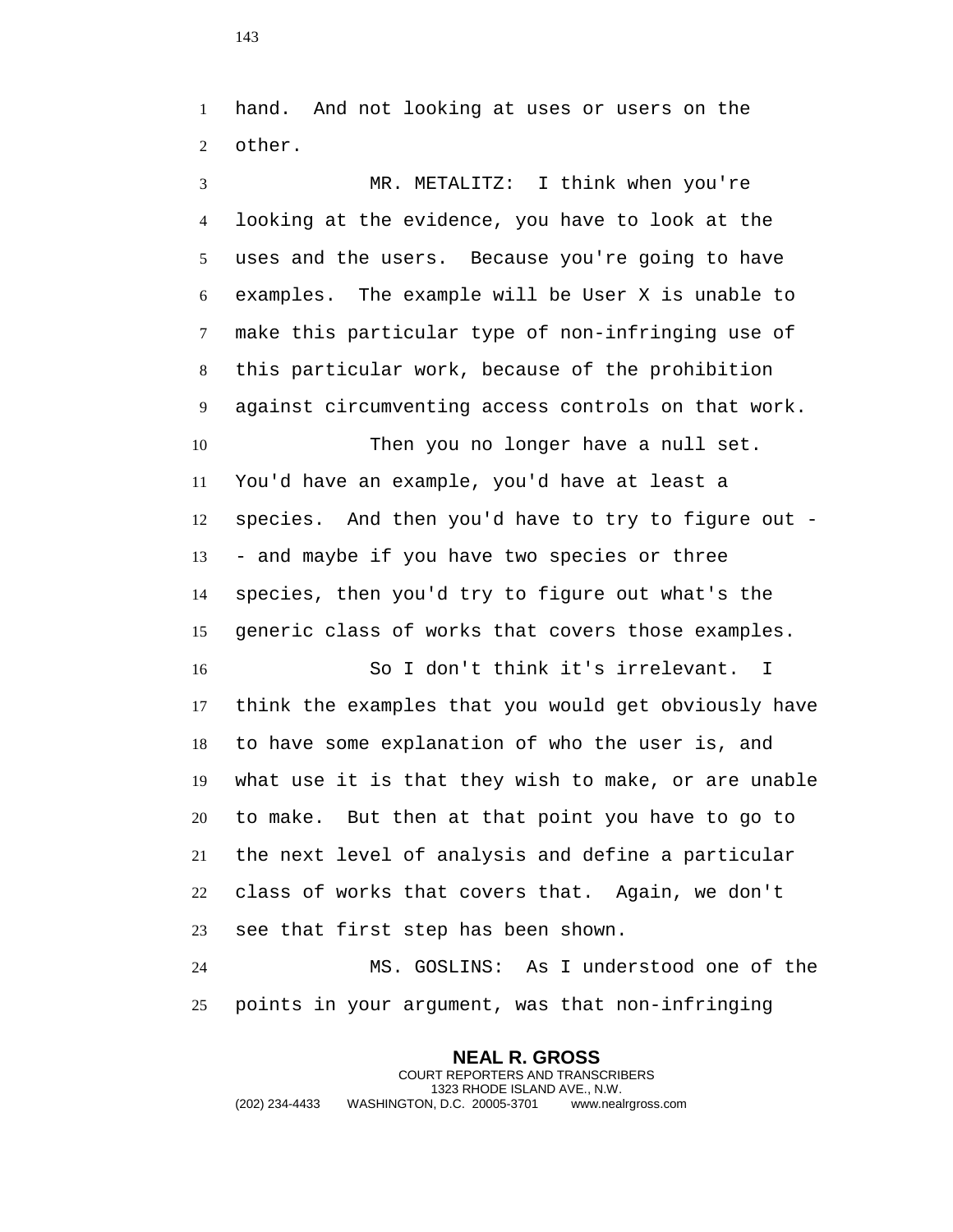uses should cover -- what we should be looking at is adverse impacts on other things, such as licensed uses or specifically-permitted uses under specific exemptions.

 And I think, in fact, we have heard some examples of problems in those categories. In the Washington hearings we had a gentleman who talked extensively about dongles, and what happens when you have a lost or damaged dongle. You still have an operating license, but you're unable to replace it because the company isn't willing, or it's out of business.

 Yesterday -- I don't think you were here -- but Lolly Gassaway representing the AAU and several other organizations, talked about a CD that she had in her library where the content expired, even though there was no license term restricting the content. Restricting the time or limiting the time that the content should have been available. So that was a mistake situation.

 We also had testimony about libraries' statutory rights to lend certain things like books or software programs. And their inability to do so if the material is encrypted, because they wouldn't

**NEAL R. GROSS** COURT REPORTERS AND TRANSCRIBERS 1323 RHODE ISLAND AVE., N.W. (202) 234-4433 WASHINGTON, D.C. 20005-3701 www.nealrgross.com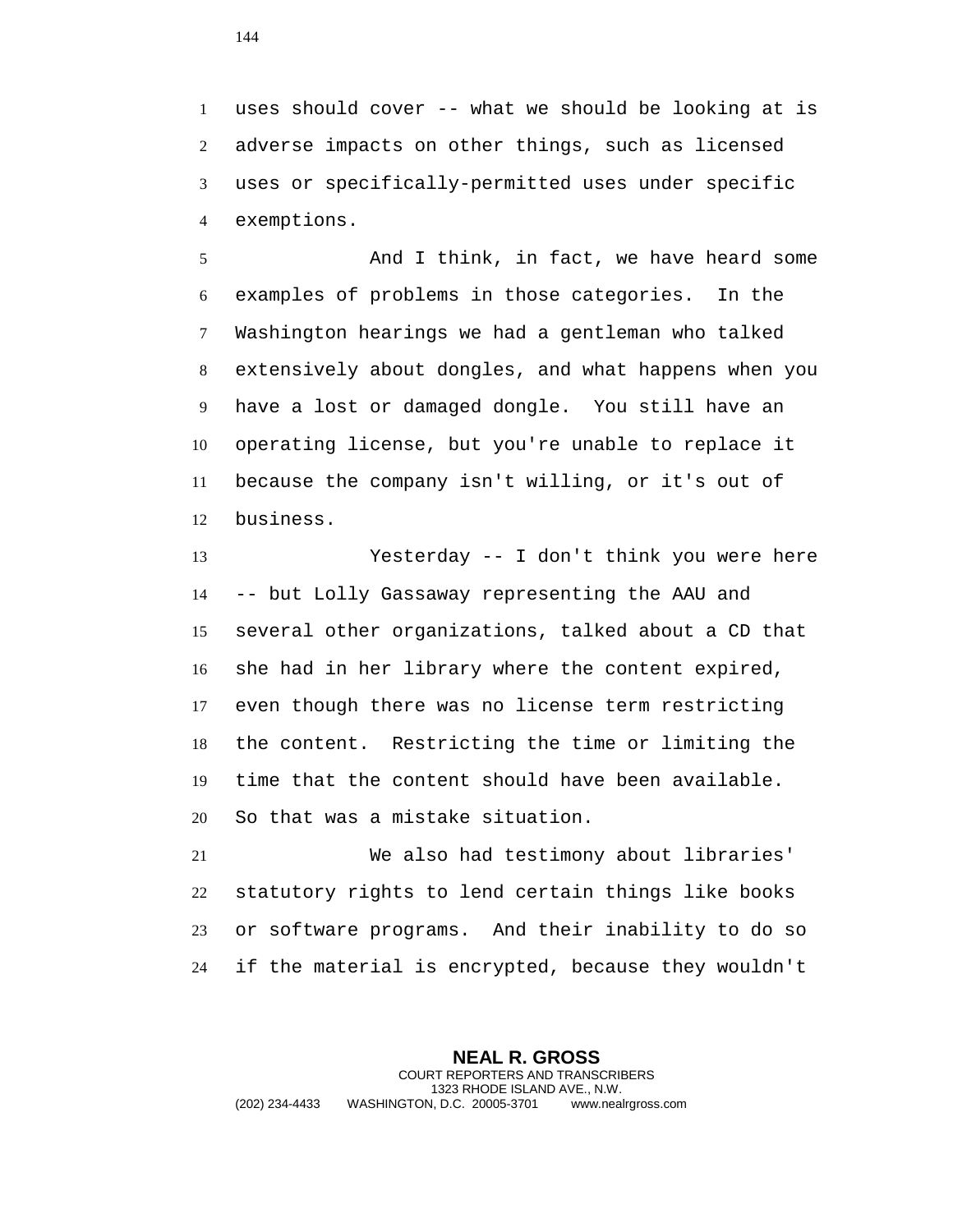be able to lend the decryption key to the person to whom they were lending the object.

 So we do have examples of ways in which people may be prohibited from making uses that would be permissible under their license or under the statute. And I'm just curious as to how you would respond to those.

 MR. METALITZ: Well, let me take it in reverse order. The decryption key issue, if I understand it, is really a question of whether there's a license agreement that is not -- you referred, I think, to a statutory right to lend something, and that certainly is a right that can be modified by a license agreement.

 So that when a library, let's say, acquires a piece of software, they, I would think, ordinarily do so subject to a license that states the circumstances under which it can be lent. So I think that's really --

 MS. GOSLINS: But let's assume there's not a license. If a library purchases a copy of Steven King's e-book, "Riding A Bullet," I think it's called. It can only be played on the computer which downloads that for that content.

**NEAL R. GROSS** COURT REPORTERS AND TRANSCRIBERS 1323 RHODE ISLAND AVE., N.W. (202) 234-4433 WASHINGTON, D.C. 20005-3701 www.nealrgross.com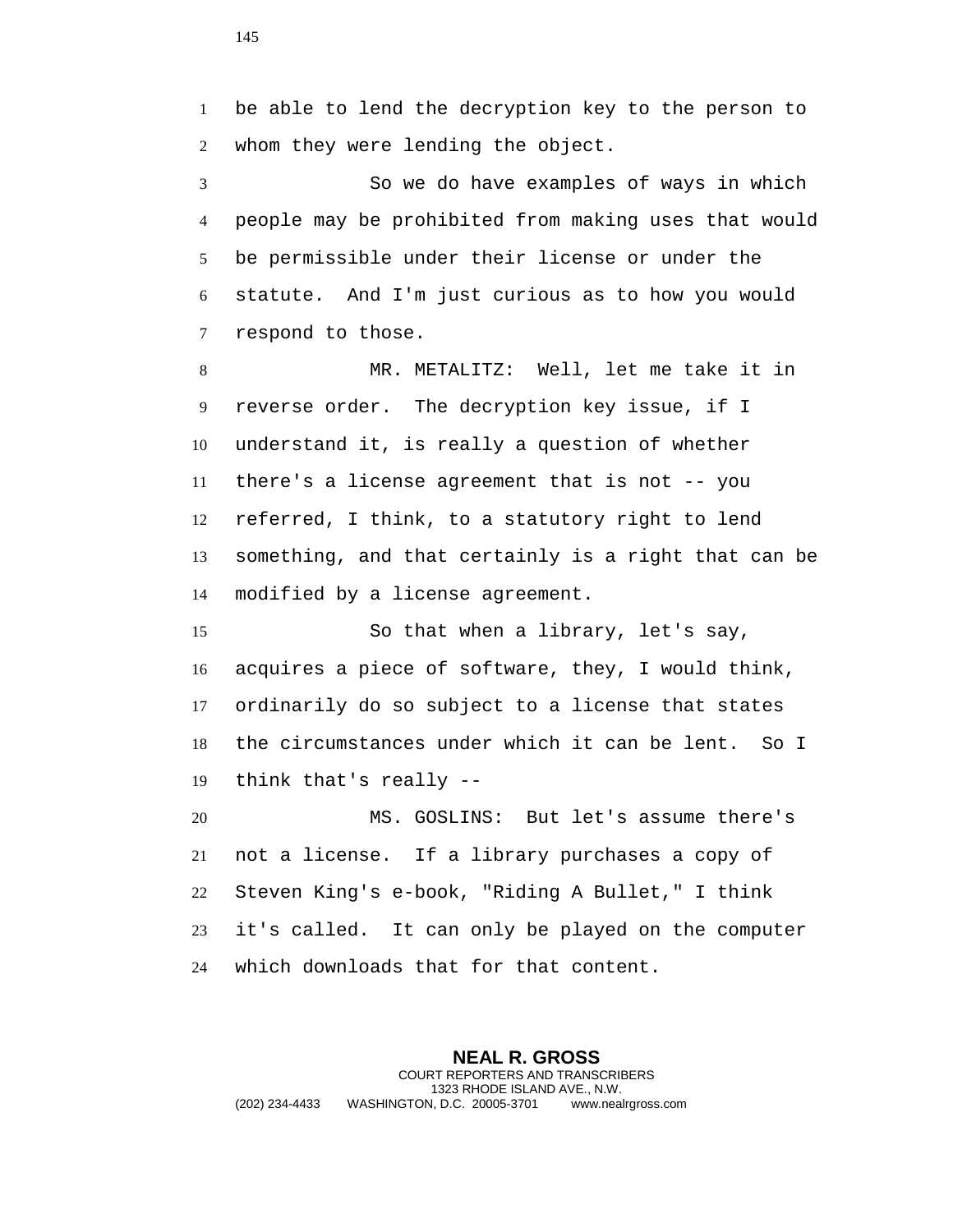And even if there's no licensing term restricting them from lending the book, checking it out to the extent that they could do so technologically, they're incapable of doing so because of the access control protections.

 MR. METALITZ: Well, I think you're going to hear more about that in the next panel. Because that's a species of the general problem, which is whether the acquisition of a copy -- to say it that way -- necessarily brings with it the right to play that copy, use that copy on a machine of one's own choosing. Or, rather, on the one that the copyright owner intended that it be used on.

 I think that would be an expansion of what ordinarily has been considered the privileges of the user. It's kind of like saying if you bought a Betamax tape, you have to be able to play it on a VHS machine, and vice versa. Again, these are not always problems that are as new as we sometimes think they are.

 MS. GOSLINS: But, historically, the Copyright Act does go out of its way to ensure libraries have the ability to do certain things that a normal individual user wouldn't have. Like

**NEAL R. GROSS** COURT REPORTERS AND TRANSCRIBERS 1323 RHODE ISLAND AVE., N.W. (202) 234-4433 WASHINGTON, D.C. 20005-3701 www.nealrgross.com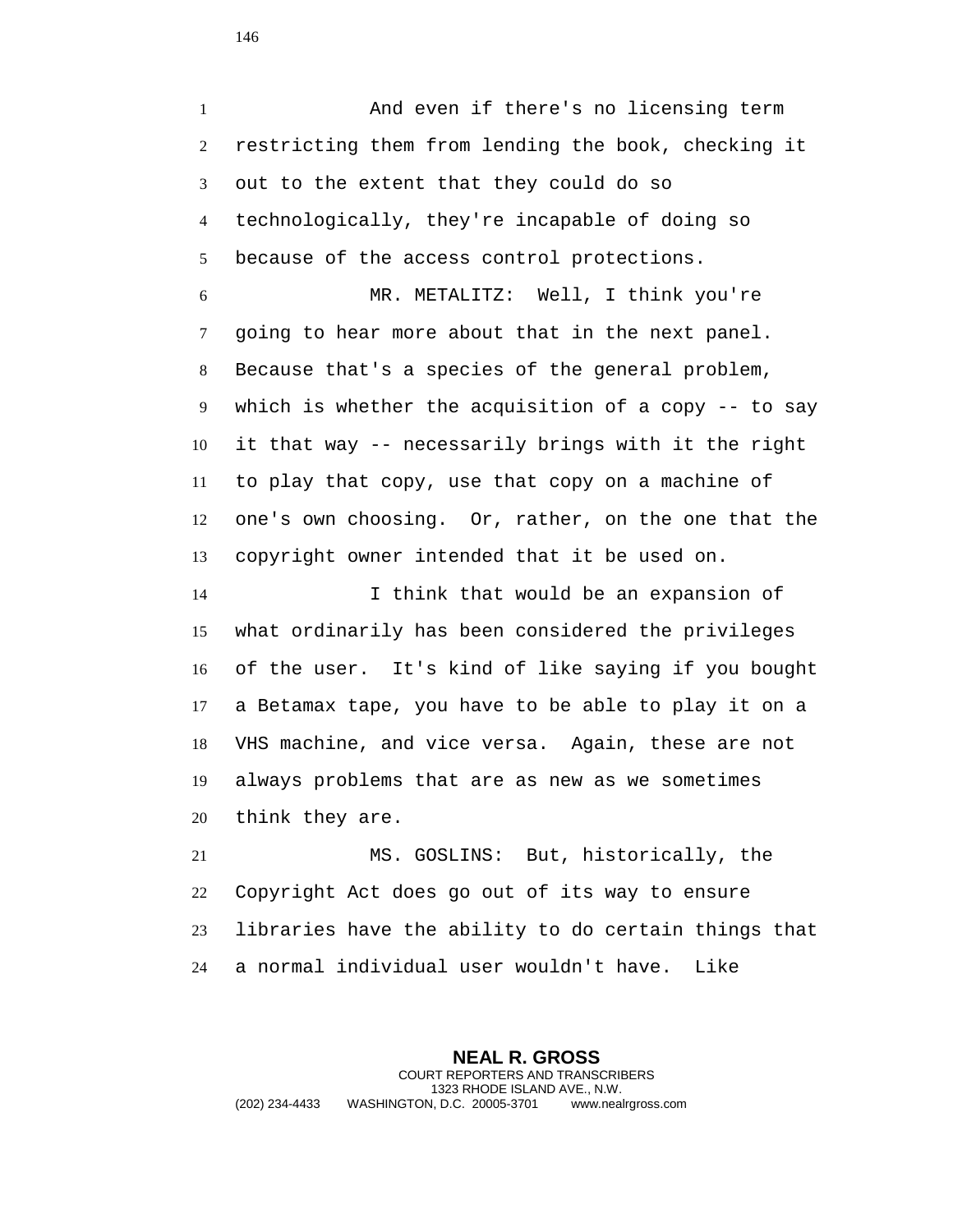archive, and like lend, and like preserve materials. I mean, that is --

 MR. METALITZ: Right. Section 108 gives them those privileges. And I think that was -- if I understood it, that was your second example that Lolly -- was that a preservation issue that she was raising?

 MS. GOSLINS: No. She had purchased -- my understanding is she had purchased a CD without any time restriction on it, and the material expired. And after a fair amount of time she was able to get the manufacturer to replace it, because it had been a mistake.

 MR. METALITZ: And, you know, if her library has bought defective books -- that the bindings came apart and the pages fell apart quickly, too. You know, this happens. And I don't know that it's a copyright infringement when that occurs.

 The preservation issue, as you mentioned, there are privileges as far as the ability to copy. And I think the issue you'd have to look at there is what exactly is it that the library or archive wants to do that they're unable to do without circumventing access controls.

**NEAL R. GROSS** COURT REPORTERS AND TRANSCRIBERS 1323 RHODE ISLAND AVE., N.W. (202) 234-4433 WASHINGTON, D.C. 20005-3701 www.nealrgross.com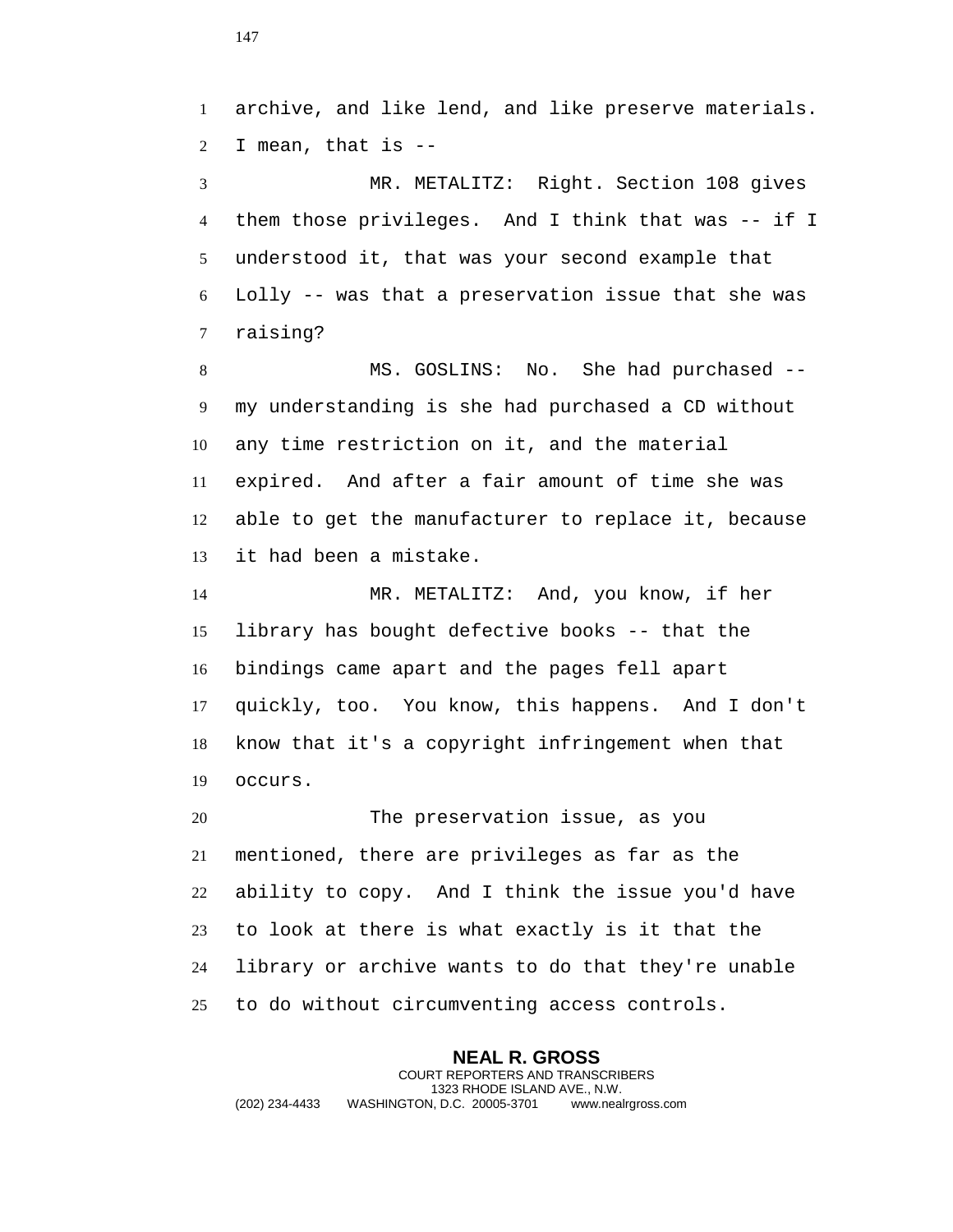1 1 In some cases what they're concerned about is a copy control. They have it, they have access to it, but they can't copy it to move it from a fragile medium to a better medium, or from an obsolete medium to a non-obsolete medium. And that's a Section 108 issue, as to the copyright side. It's a non-issue to the extent that 1201 affects it, because as you know, it's not a violation to circumvent a copy control. So those are instances in which they 11 don't need to violate  $1201(a)(1)$  in order to achieve their objective. Then you have some circumstances,

 I would think, in which even if they did violate Section 1201(a)(1) once it comes into effect, they still wouldn't achieve their objective.

 If you have something that is in a medium where the hardware no longer exists or isn't accessible for you to play it, then the fact that you have a decryption key that you can use once you get it on a piece of compatible hardware doesn't really help you.

 So whether or not they circumvent Section 1201(a)(1) isn't going to have a direct impact on the ability to make non-infringing uses.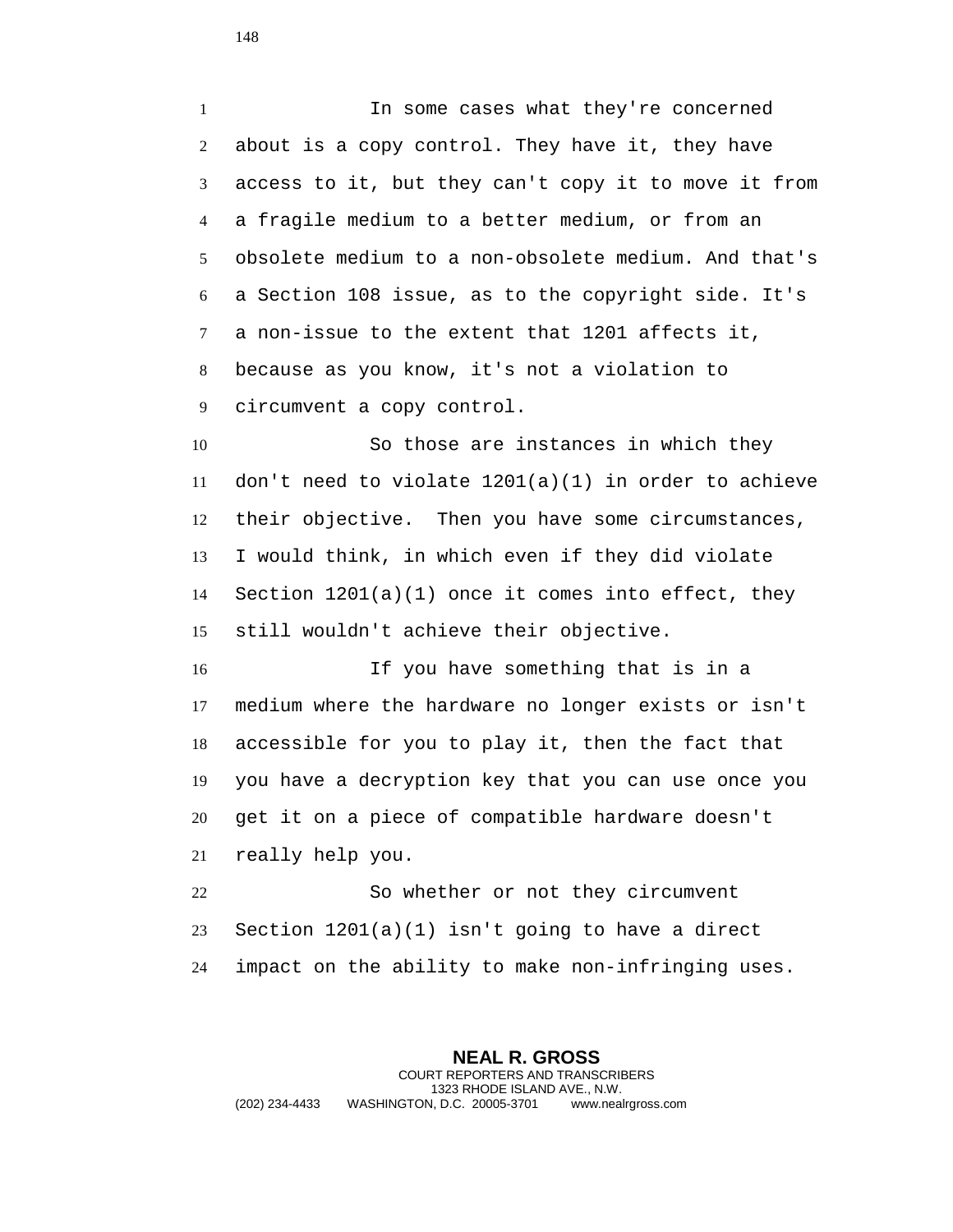1 But, again, I would come back to the question of what's the status quo? What's happening today? Today, aside from the cable area and a few other areas, it's not illegal to circumvent access controls. Where are the instances in which libraries are forced to do this in order to gain access to this material?

 Or are they able to gain it in other ways, either by locating another library that has the material in a usable format, and then using one of the exceptions in the Copyright Act to be able to gain access to it that way, or by dealing with the copyright owners. I think you'd have to look at the specifics.

 MS. GOSLINS: But if we just look at a narrow category in which the owner of -- or a user of a product has a license or the legal entitled to do something. And for some reason in this very narrow category, other than arguably the intent of the copyright owner, they are prohibited from doing so by access control protections -- either because it's malfunctioning or because they can't get a replacement for their dongle, because the copyright owner has gone out of business or isn't responding to their calls.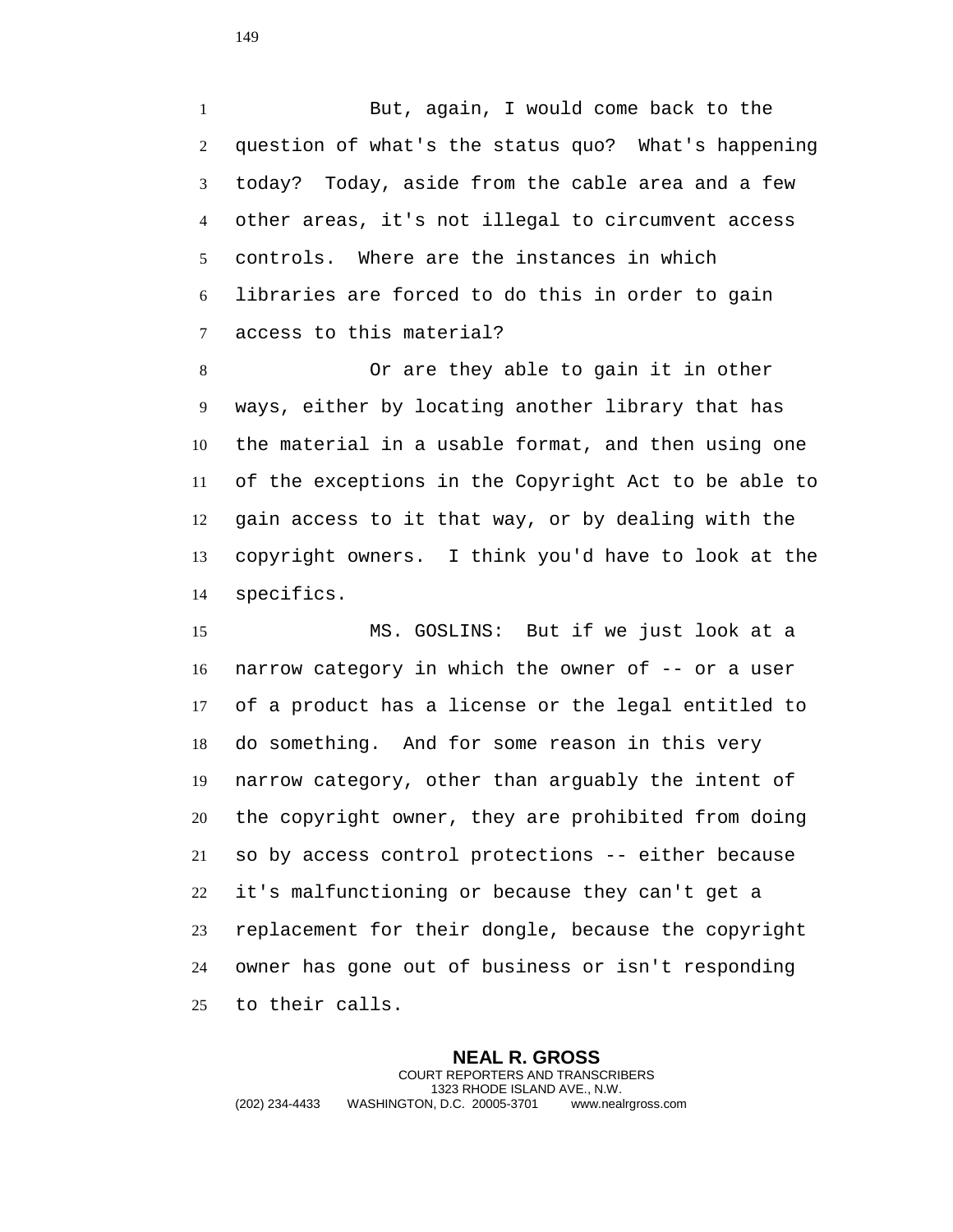In those situations do you think -- and let's assume they want to make non-infringing use -- in those situations do you think it would be appropriate to allow them to circumvent the access control?

 MR. METALITZ: I think, again, you'd have to look at the specifics. The dongle situation, in some cases the copyright owner, as I recall the testimony, was out of business. And the witness had built a thriving business on perhaps violating Section 1201(a)(2).

12 I don't know whether that's the case or 13 not, or  $1201(b)(1)$  -- because in many cases these would be copy controls. But in any case he seemed to be having the business unmolested of providing these solutions to them.

 But the other thing that he was unhappy about was that in the case of some of this high-end software the copyright owner was saying, "Well, if you buy it with the dongle, and you lose the dongle, you have to buy another copy of the software." It seems to me that's a market issue more than a copyright issue. Unless you think there's an entitlement to a particular license term which is, if you lose the dongle you get a new one free.

**NEAL R. GROSS** COURT REPORTERS AND TRANSCRIBERS 1323 RHODE ISLAND AVE., N.W. (202) 234-4433 WASHINGTON, D.C. 20005-3701 www.nealrgross.com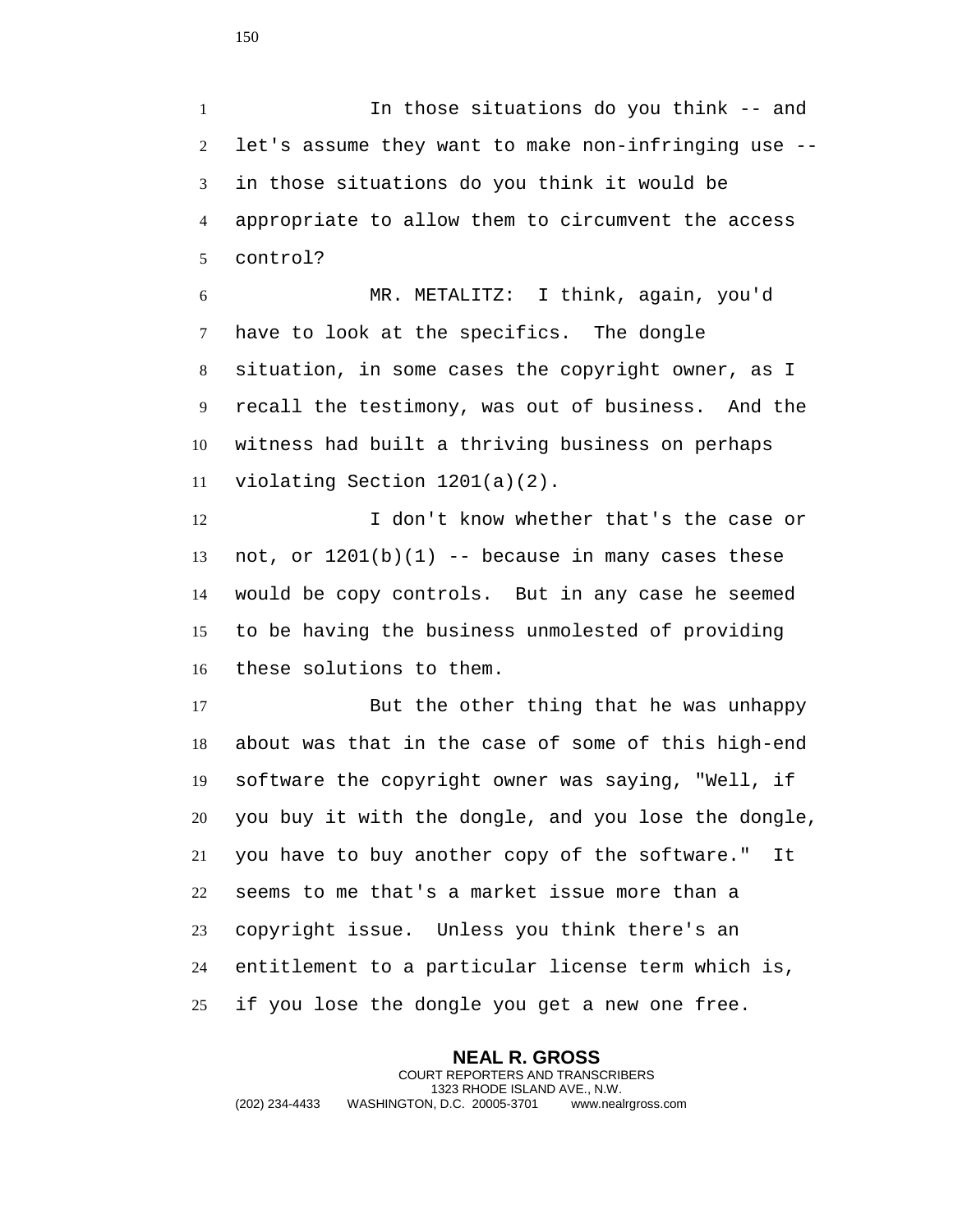1 I don't think that the copyright law dictates that, nor do I think that that would be a good reason to intervene and bring the -- or hold up the applicability of Section 1201(a)(1). So, you'd have to look at the specifics.

 MS. GOSLINS: All right. One final question, just sort of a statutory interpretation question. So if you have a copy of the DMCA handy - - I don't know if you do. You might be able to just answer this without looking at it.

 In your understanding of the statute, let's assume for a moment that we were to exempt a particular class of works, assuming we could figure out what one was. So we recommend to the Librarian, who recommends to Congress that a certain class of works be exempted, and that's accepted. Then what happens?

 Are all uses of that -- of anything in that particular class of works then exempted from the Section 1201(a)(1) prohibition, or only non-infringing uses?

 MR. METALITZ: Well, I don't think you have the authority to decide whether infringing uses are excused. That's a copyright law issue, not a Section 1201 issue. What the Librarian has the

**NEAL R. GROSS** COURT REPORTERS AND TRANSCRIBERS 1323 RHODE ISLAND AVE., N.W. (202) 234-4433 WASHINGTON, D.C. 20005-3701 www.nealrgross.com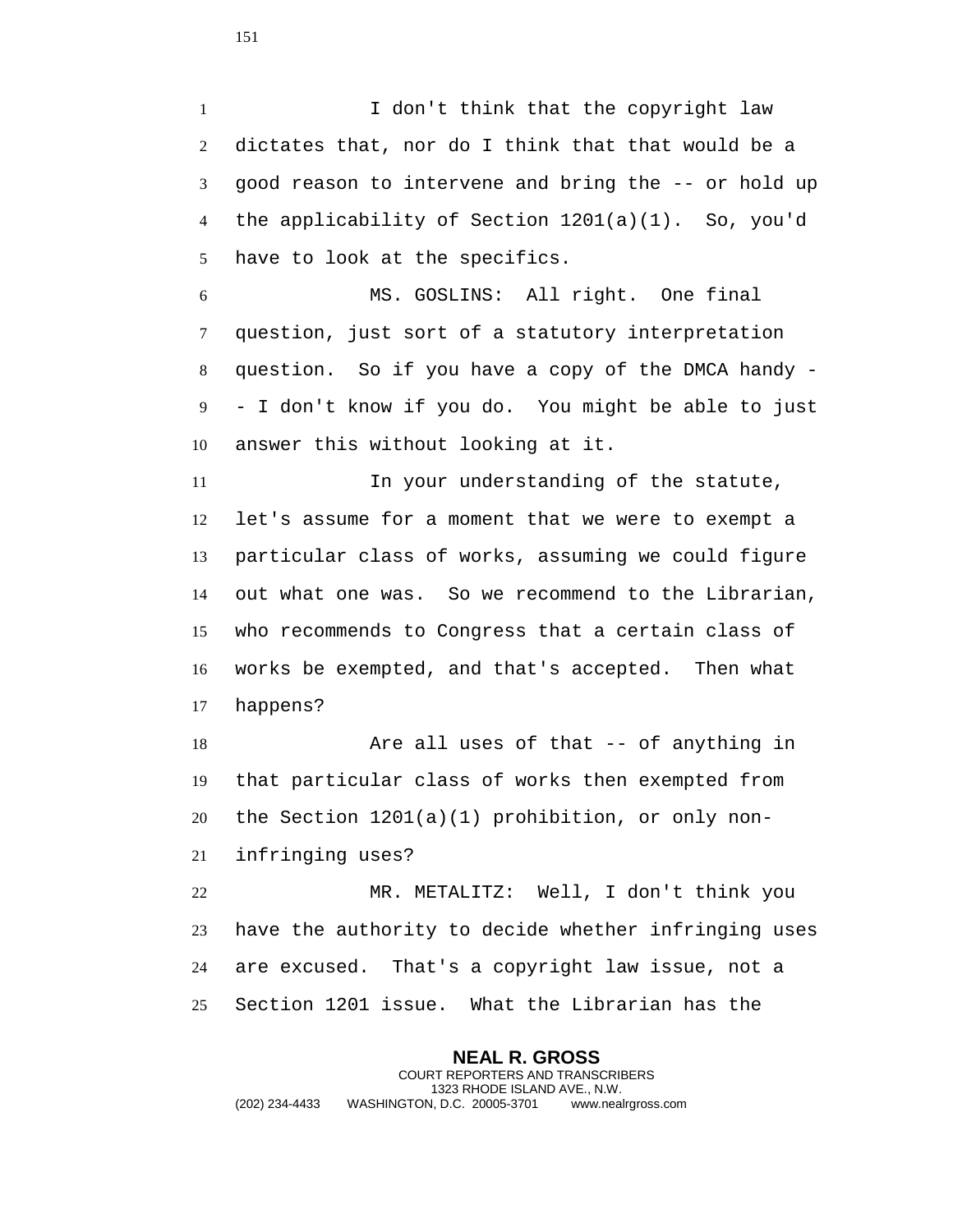authority to decide without going back to Congress, is whether the Section 1201(a)(1) prohibition will go into effect for a particular class of works. MS. GOSLINS: And that's what I'm focusing on, what it means to go into effect. If we recommend a class of works which is accepted, then what is the effect of that exemption? Is it that from that point on, anything -- let's use chemistry textbooks. We recommend chemistry textbooks as a -- I know the chemists are going to come after us. I won't keep using that example. We recommend chemistry textbooks as a class of works that's exempted, and that's accepted. Then can anyone circumvent access control protections to a chemistry textbook, or only people who intend to make non-infringing uses of it? MR. METALITZ: It would depend on how you define the particular class of works. Because if you define a particular class of work as chemistry textbooks, then I assume that if someone brought a Section 1201(a)(1) action against someone for circumventing the access control on the chemistry textbooks, that that would not be a valid cause of action, at least until October 28, 2003. At that point it would be a valid cause of action,

**NEAL R. GROSS** COURT REPORTERS AND TRANSCRIBERS 1323 RHODE ISLAND AVE., N.W. (202) 234-4433 WASHINGTON, D.C. 20005-3701 www.nealrgross.com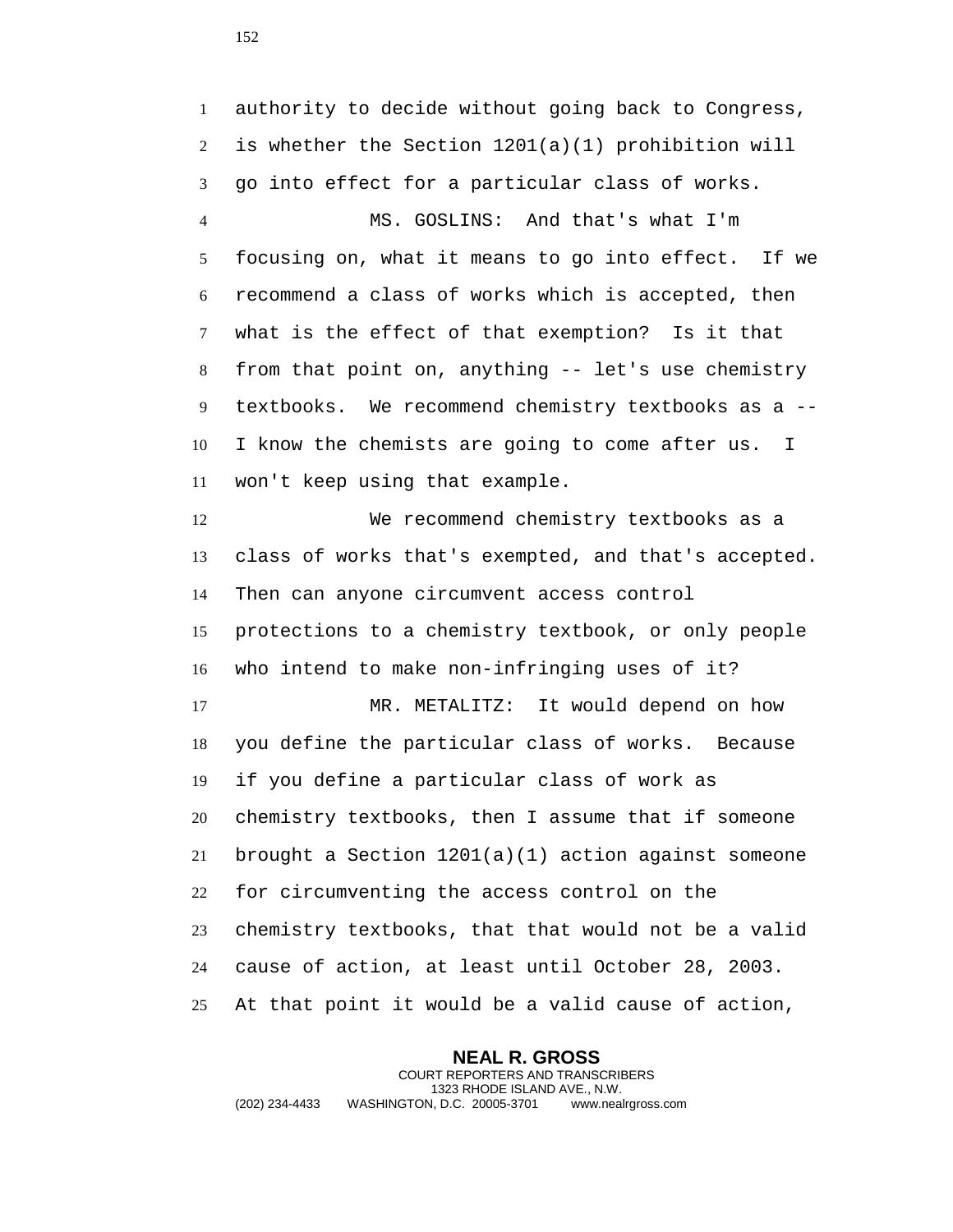unless you made a new determination that chemistry textbooks -- MS. GOSLINS: Okay. Can I ask you to look at 1201(a)(1)(D). I apologize, it's a little dense as far as provisions go, and I don't mean to spring it on you now. MR. METALITZ: No apologies are needed. MS. GOSLINS: We've had some testimony that once the Librarian publishes an exempted class of works, then -- as you'll see by the last sort of two lines in it, "the prohibition contained in Subparagraph A should not apply to such users," meaning non-infringing users. MR. METALITZ: No, it doesn't mean that.

 It means a user who circumvents. I remember this -- I know what you're driving at here, because this was from the earlier testimony. In fact, when we go back and look at 1201(1)(a), "prohibition shall not apply to persons who are users of a copyrighted work." And this is the point I think Arnie Lutzker was making.

 The reason it says that is, the only person who can be guilty of a violation of Section 1201(a)(1) is a user of the work. That's the person who circumvents an access control measure. You

**NEAL R. GROSS** COURT REPORTERS AND TRANSCRIBERS 1323 RHODE ISLAND AVE., N.W. (202) 234-4433 WASHINGTON, D.C. 20005-3701 www.nealrgross.com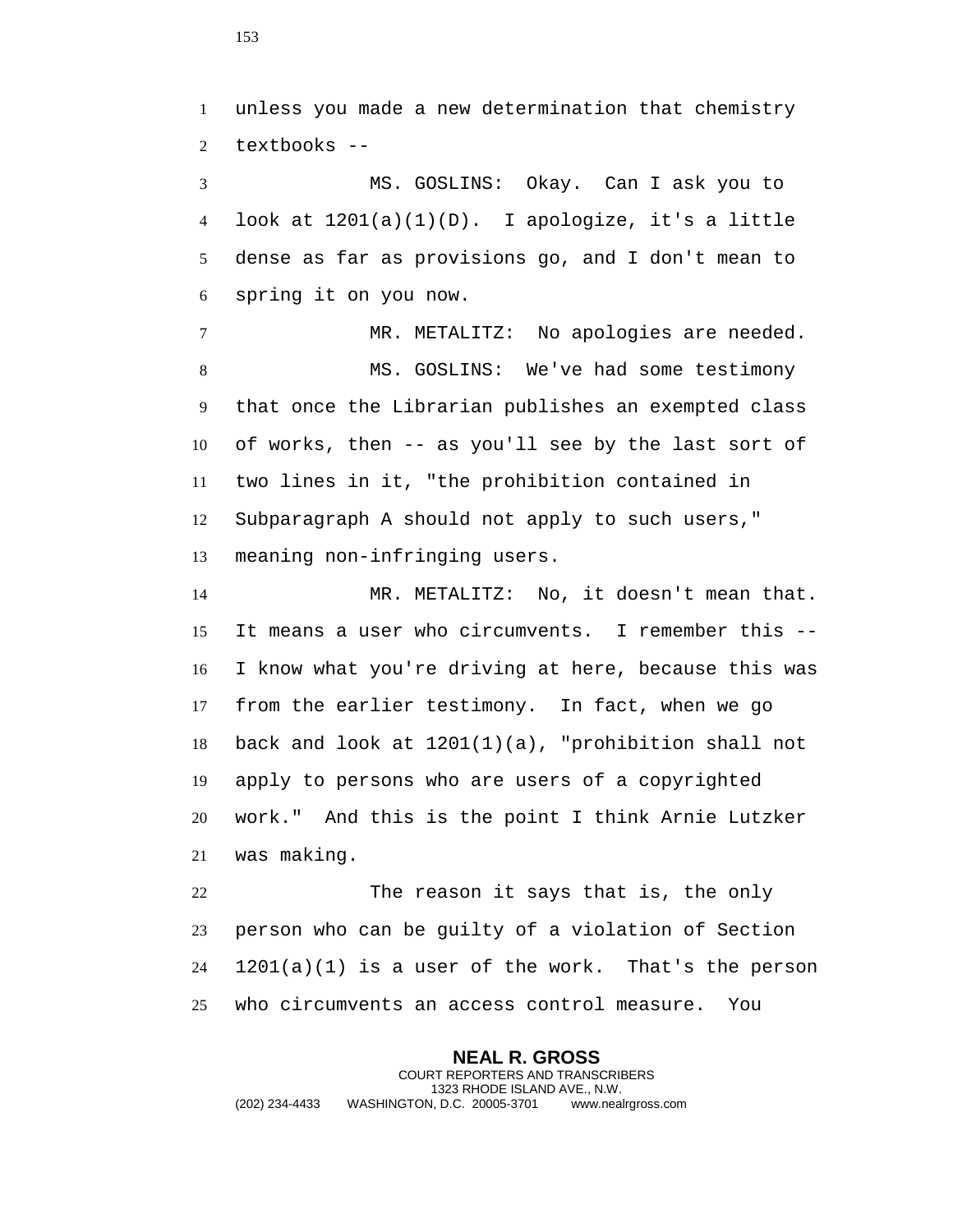don't bring that claim, that cause of action against, for example, somebody who posts the decryption algorithm on the Internet. That person may not be circumventing, but they're trafficking in the tools of circumvention. That's a 1201(a)(2) issue.

 But Section 1201(a)(1), the defendant is the user who circumvents an access control. And what you have the power to recommend, or the Librarian has the power to decide, is which users can do that without violating the law for that three-year period.

 MS. GOSLINS: Not really which users, right? Which classes of works, that can be done, too.

 MR. METALITZ: That's correct. If the user is circumventing the access control for a particular class of work, and that happens to fall within the particular class of work that you have identified, then that person is immune from liability under Section 1201(a)(1).

 You have to say "user" because you don't sue the work. The defendant is not the work, the defendant is not the particular class of work. It's a user of a particular class of work who is

**NEAL R. GROSS** COURT REPORTERS AND TRANSCRIBERS 1323 RHODE ISLAND AVE., N.W. (202) 234-4433 WASHINGTON, D.C. 20005-3701 www.nealrgross.com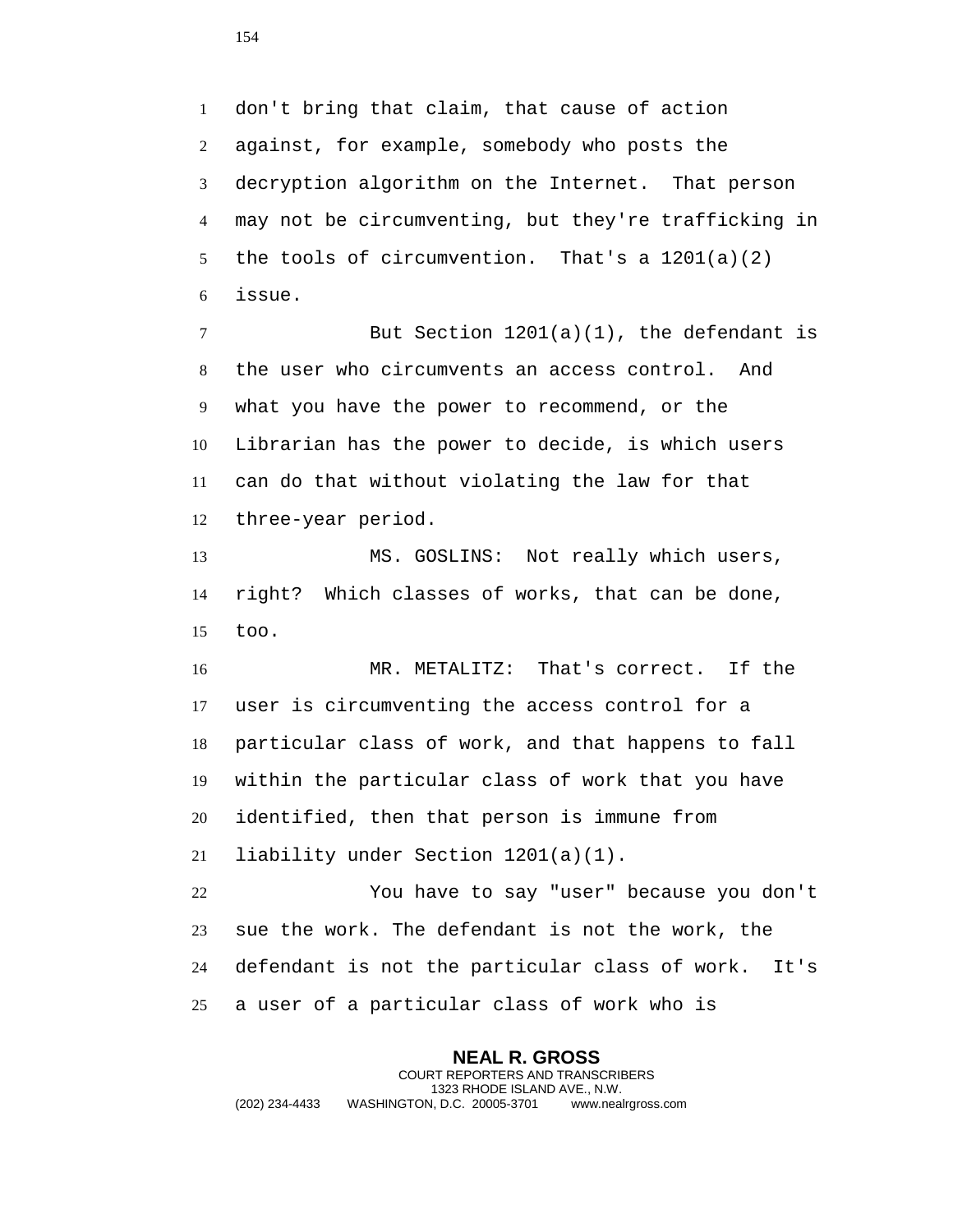privileged -- if you so decide and if the Librarian agrees -- to circumvent an access control measure during a specified period of time.

 MS. GOSLINS: But if you look at Subsection D -- and I don't mean to argue with you here, I'm just trying to understand myself as I go through this statute. It says, "The Librarian shall publish any class of copyrighted works for which the Librarian has determined pursuant to the rulemaking conducted under Subparagraph C, that non-infringing uses by persons who are users of a copyrighted work are or are likely to be adversely affected. And the prohibition contained in Subparagraph A shall not apply to such users with respect to such class of works."

 So why would they say "such users" unless they were referring to the users who were making the non-infringing uses? The persons who were making non-infringing uses?

 MR. METALITZ: Well, the people who want to make non-infringing uses are adversely affected in their ability to do that. That's the threshold that you have to cross in order to make that determination. If you find that there isn't an adverse impact on non-infringing uses, then we're

**NEAL R. GROSS** COURT REPORTERS AND TRANSCRIBERS 1323 RHODE ISLAND AVE., N.W. (202) 234-4433 WASHINGTON, D.C. 20005-3701 www.nealrgross.com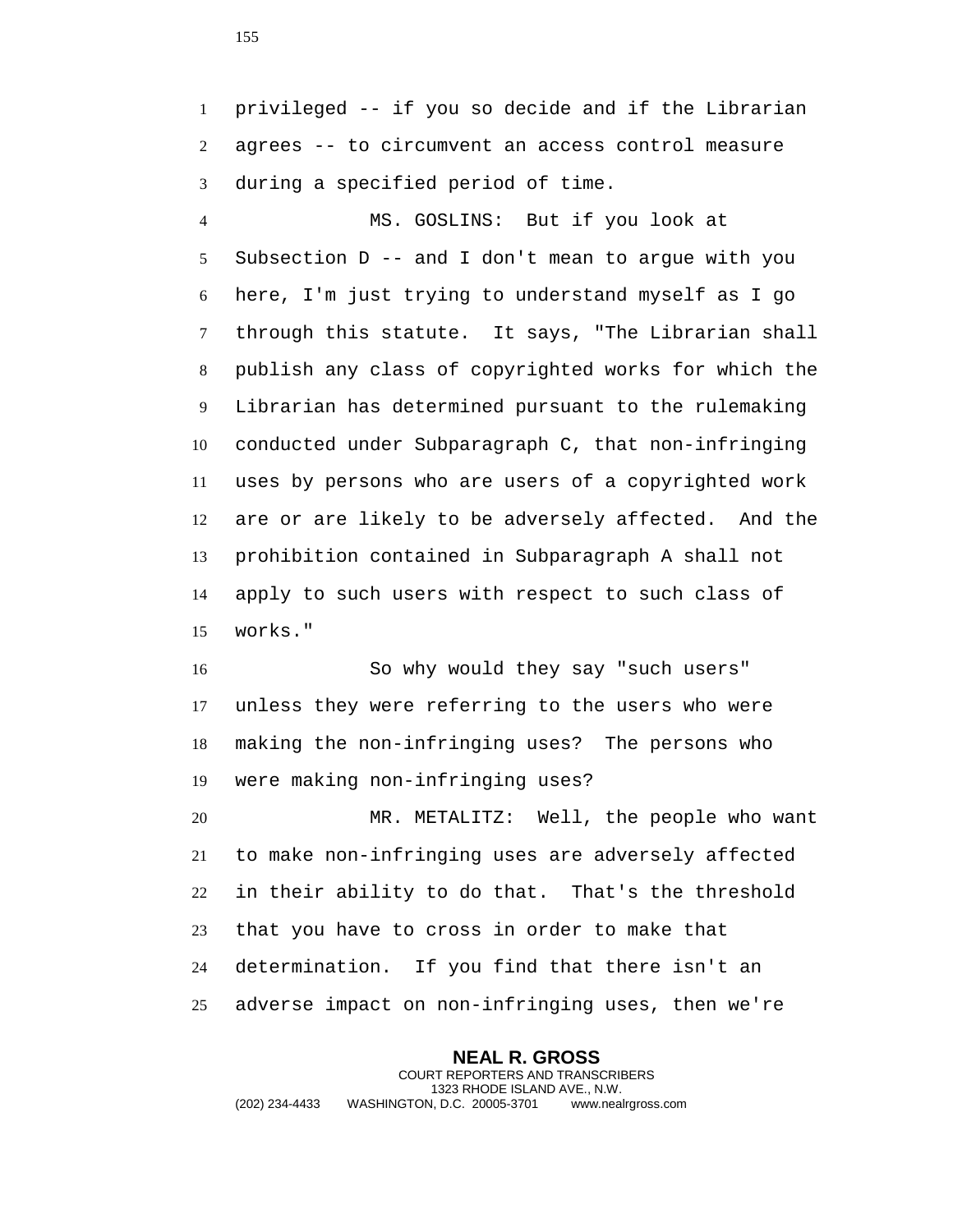not going to designate that particular class of work.

 But once you designate that particular class of work, it's not that 1201(a)(1)(A) doesn't apply to those uses, it doesn't apply to those users, such users. And I would think that that refers back to persons who are users of a copyrighted work, rather than the non-infringing uses. That's a threshold question you have to decide.

 MS. GOSLINS: But then wouldn't such be totally redundant? And why wouldn't it just say the prohibition contained in Subparagraph A shall not apply to users with respect to such class of works. Or the prohibition contained in Subparagraph A shall not apply to such class of works.

 MR. METALITZ: I think the reason it doesn't say the latter is probably because the claim is not brought against a class of works, it's brought against a user.

 So your question is inevitably -- in other words, in your particular class of work only applied to --

 MS. GOSLINS: The prohibition, the exemption would only apply to people who were

**NEAL R. GROSS** COURT REPORTERS AND TRANSCRIBERS 1323 RHODE ISLAND AVE., N.W. (202) 234-4433 WASHINGTON, D.C. 20005-3701 www.nealrgross.com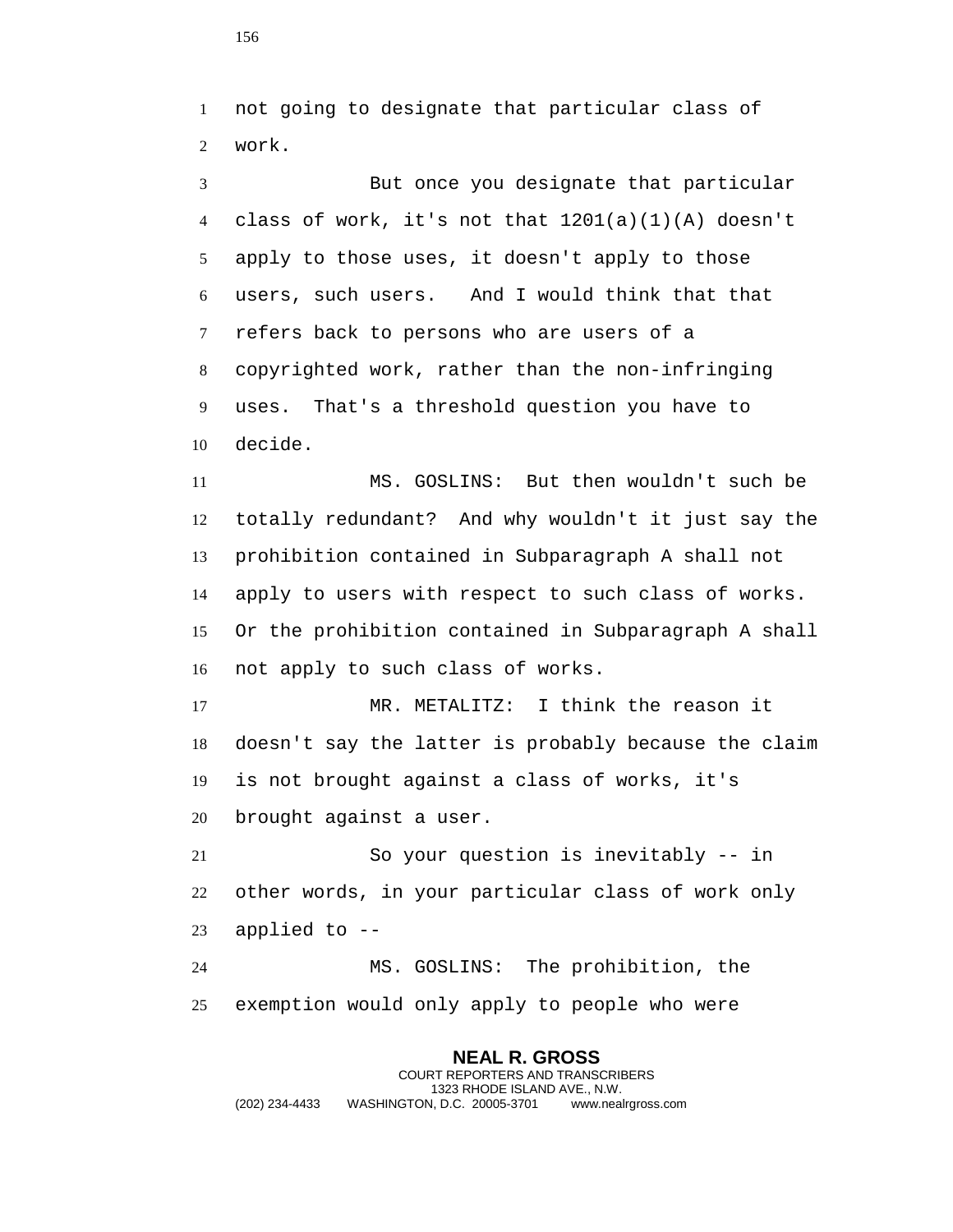circumventing access control protections for that particular class of works who were making non-infringing uses thereof.

 MR. METALITZ: Well, I think if you were able to maintain a perfect fit between what the evidence showed and what the scope of your particular class was, that that would be the outcome. Because you would be able to tailor the particular class to only cover the evidence that you were persuaded by, that showed this adverse impact. MR. CARSON: I just want to make sure. I think I'm following you, but I just want to make sure we're absolutely clear on this.

 Let's assume that we determine that motion pictures are one of those classes. I'm not saying we're going to, but just for sake of the example. Let's say Rachel is a professor of film history at some university, and I'm someone who manufactures illicit CDs or DVDs of motion pictures. Now, motion pictures, maybe even motion pictures on DVDs, have been exempted from this. Are you saying that when Rachel wants to do this, in

 order to excerpt -- to make excerpts from motion pictures to show to her class in an instructional context, she's able to take advantage of that

**NEAL R. GROSS** COURT REPORTERS AND TRANSCRIBERS 1323 RHODE ISLAND AVE., N.W. (202) 234-4433 WASHINGTON, D.C. 20005-3701 www.nealrgross.com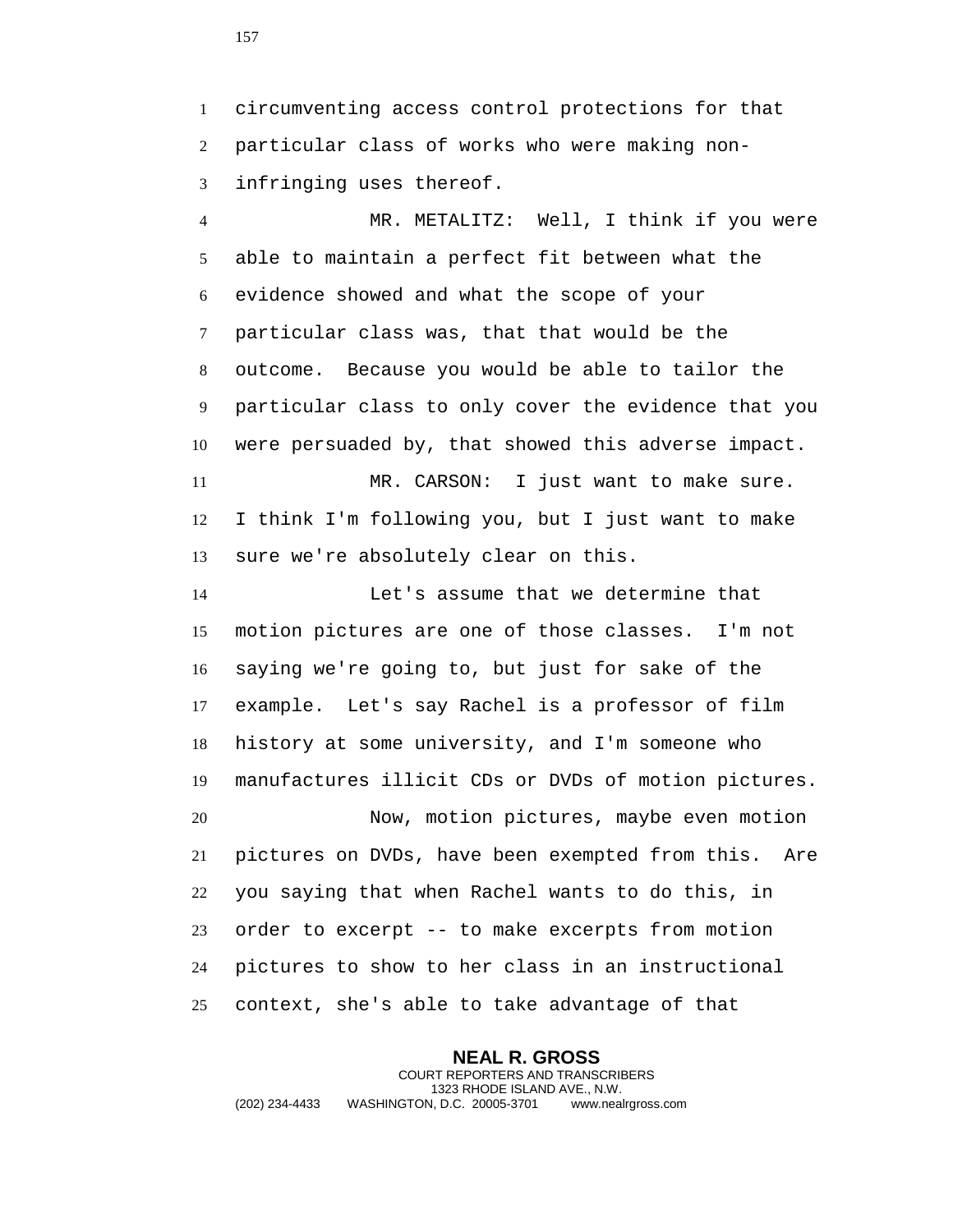exemption to circumvent. That, I gather, would be clear. Are you following me so far? MR. METALITZ: Yes. MR. CARSON: And because that class is exempted, if I want to take advantage of the ability to circumvent so that I can make all sorts of copies and market them, I would also be exempt because we've exempted that class. Is that what you're saying? MR. METALITZ: I think this follows from the independence of the infringement action from the 1201 liability. The fact that you were making an -- that you were setting out to infringe means you're going to be guilty of copyright infringement. MR. CARSON: Okay. A representative of at least one of the people whom you represent right now, this morning took exactly the opposite point of view. So you might want to clarify just what your view, or the views of all the people you're representing, actually are on that. Not that it's dispositive of the issue, but it would help us perhaps to know whether you're speaking with one voice, or what on that issue. MR. METALITZ: Well, we're a very diverse group, as you know.

**NEAL R. GROSS** COURT REPORTERS AND TRANSCRIBERS 1323 RHODE ISLAND AVE., N.W. (202) 234-4433 WASHINGTON, D.C. 20005-3701 www.nealrgross.com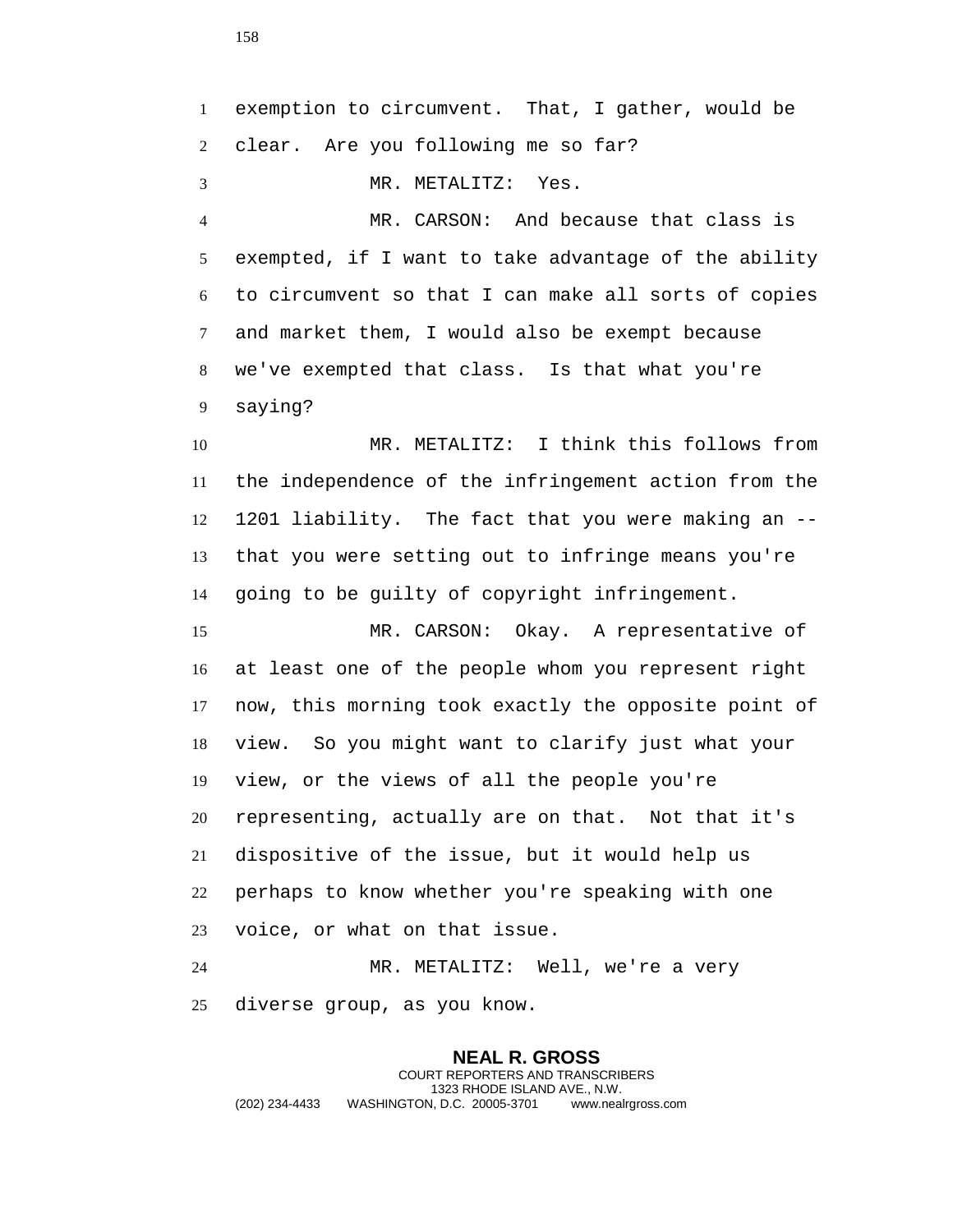(Laughter.)

 MR. METALITZ: We've already had one member of our group tell you that the whole idea of recognizing particular classes of works is unconstitutional, which I don't think is our unanimous view.

 But I think this helps to illustrate some of the difficulties you run into when you're talking about this in hypothetical terms. And I know you have to operate that way, but it becomes difficult to answer these questions in the absence of concrete evidence of adverse impact. And thankfully, I think Congress recognized that.

 They said you shouldn't find any class, you shouldn't even delve into these issues of what constitutes a particular class, and whether it necessarily includes users who are ultimately making infringing uses, or ultimately making non-infringing uses, unless you have specific strong and persuasive evidence that this is likely to occur.

 If you have that, then maybe it becomes a little bit easier to answer these questions. And part of them could be answered, to some degree, definitionally. How clearly do you define a particular class of works? I'm not saying that's a

**NEAL R. GROSS** COURT REPORTERS AND TRANSCRIBERS 1323 RHODE ISLAND AVE., N.W. (202) 234-4433 WASHINGTON, D.C. 20005-3701 www.nealrgross.com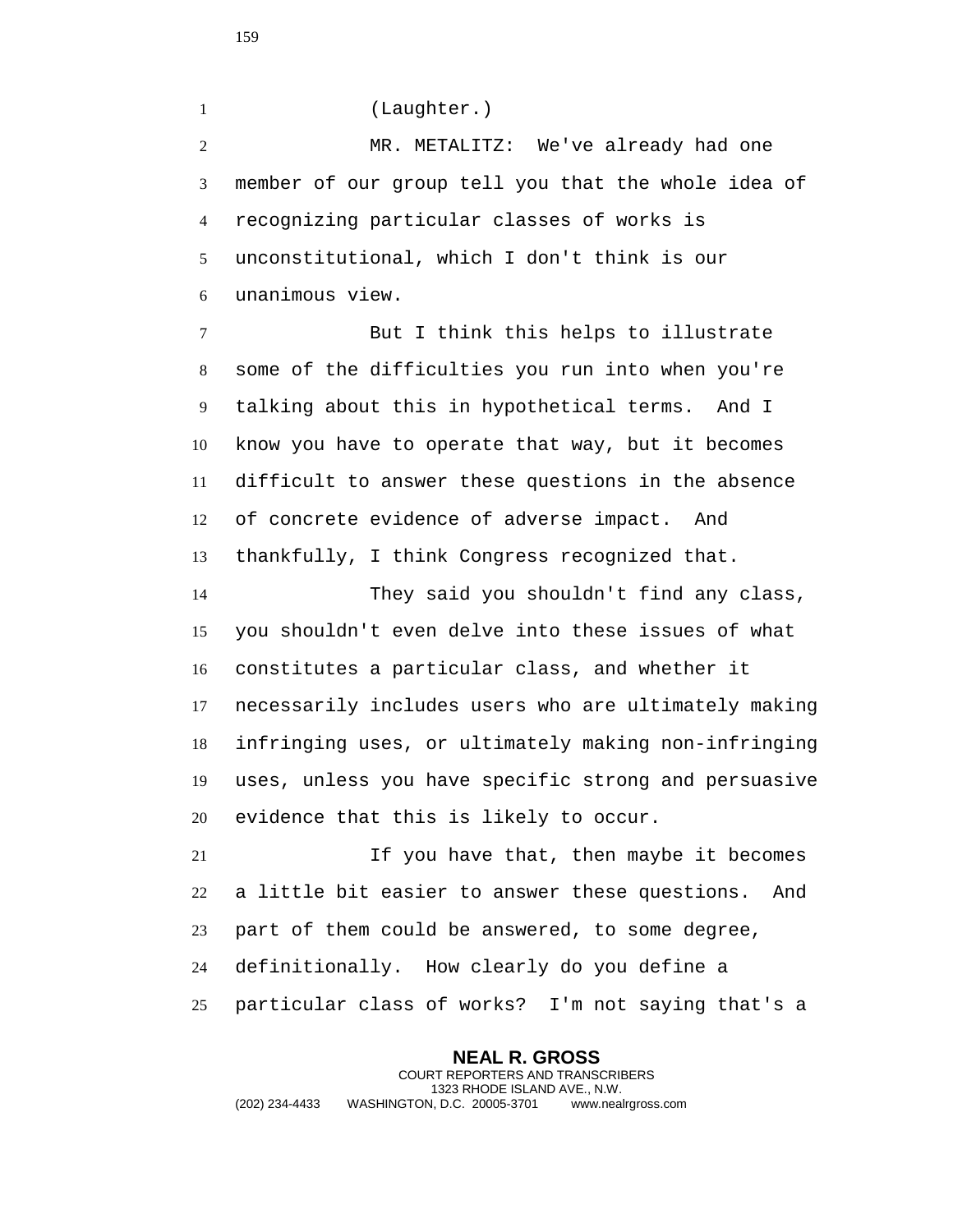panacea in all these cases, but I think it illustrates the wisdom of waiting until you have concrete evidence before you try to answer that question.

 MS. DOUGLASS: I have just a couple of quick, kind of broad questions. And I hope they don't indicate that I have one view or another. It's just that I'm trying to put some clothes on a stick figure in my mind, as far as some of these concepts are concerned. And thinking that it might be helpful to laypeople as well.

 You said earlier that, I believe, although some others were saying that the burden of showing specific adverse effects could not be met, it can be met. And I understand that this might be a statement against self-interest or something, but I'm going to ask the question anyway.

 Could you tell me how the burden might be -- how might one show adverse effects? Just for purposes of understanding.

 MR. METALITZ: Well, I can give one example that may be helpful in that regard. If the library witnesses told you that they had to circumvent access controls in order to serve their patrons, and that was the only alternative that they

**NEAL R. GROSS** COURT REPORTERS AND TRANSCRIBERS 1323 RHODE ISLAND AVE., N.W. (202) 234-4433 WASHINGTON, D.C. 20005-3701 www.nealrgross.com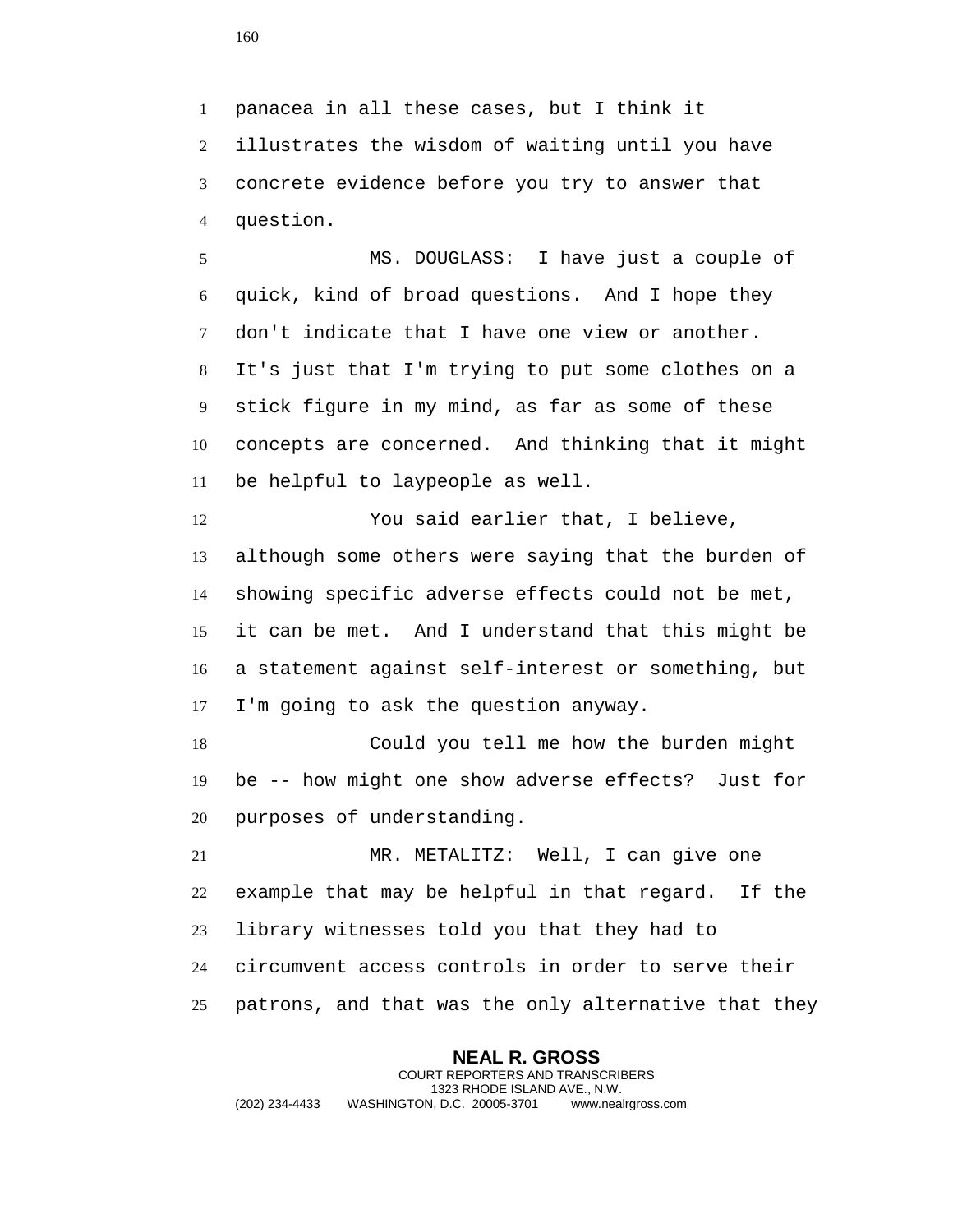had. And they were doing it on a daily basis, and that there was a link to the particular non- infringing use that they would otherwise be unable to do. Certainly that would be stronger evidence than what they've come forward with so far, particularly at this juncture.

 You know, in one sense the proponents of the exception do have a tougher burden now, because the prohibition hasn't gone into effect. So you can't say that anyone has been adversely affected by it yet, at least within the scope of that prohibition. But you could, in theory, have evidence that shows the likelihood of an adverse impact, which was that today this was a necessity, a central element of the way that libraries did business. And that if they had to stop doing it on October 28, 2000, XYZ effects would occur.

 I'm disagreeing with the statements that you heard that said that basically Congress has sent you on a fool's errand here, and this burden could never be met. I don't think Congress did send you on a fool's errand, I think the burden could be met if the evidence were there. But it should be brought forward. I don't think it has been met, but I don't think it's impossible.

**NEAL R. GROSS** COURT REPORTERS AND TRANSCRIBERS 1323 RHODE ISLAND AVE., N.W. (202) 234-4433 WASHINGTON, D.C. 20005-3701 www.nealrgross.com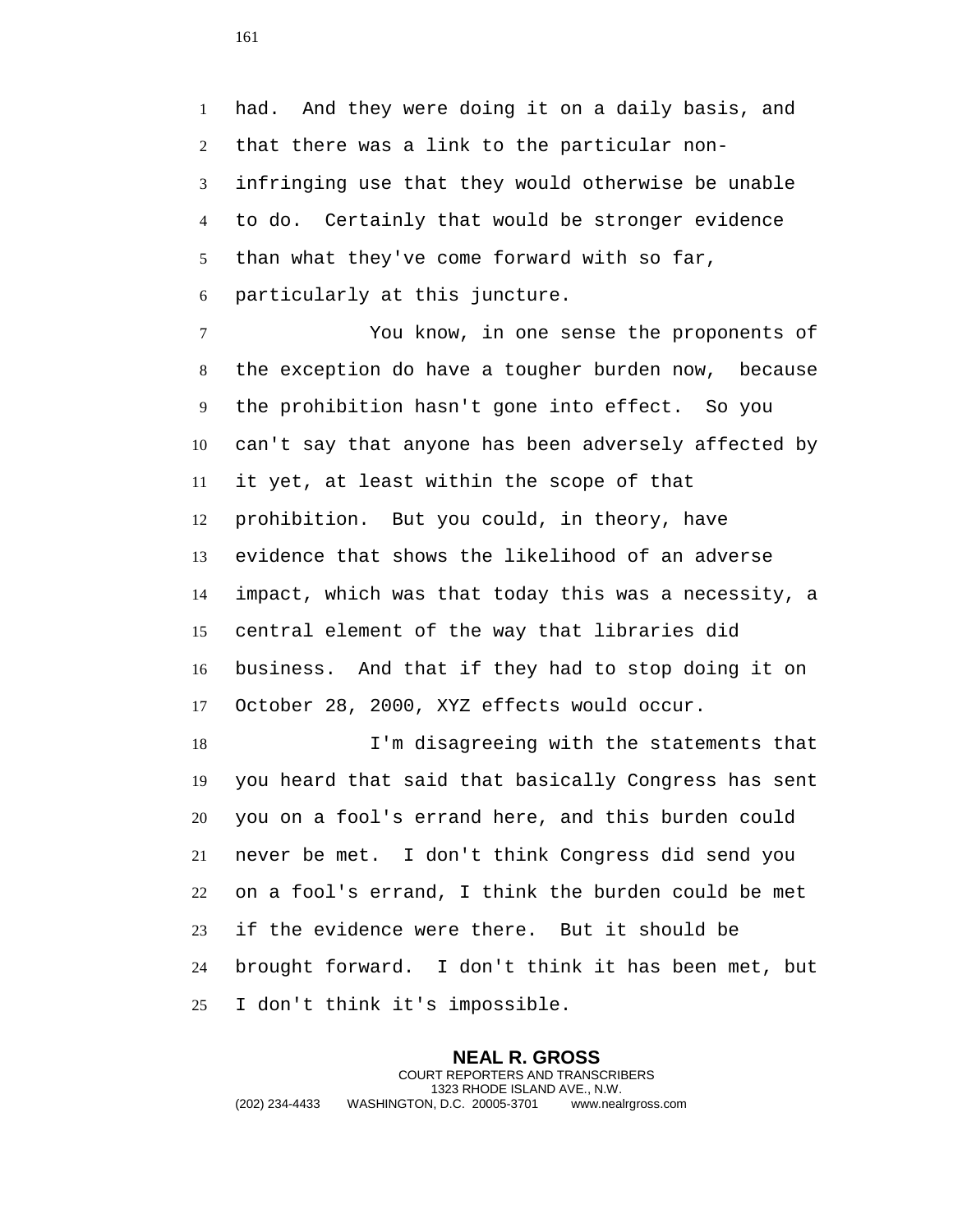MS. DOUGLASS: I'm trying to think of a line between adverse effect and mere inconvenience. And I'm trying to place, at least, something on one side or the other. And I'm thinking of a situation where a library can either use a digitally-encrypted -- circumvent a digitally-encrypted work, or can go to 12 different other sources and get that same material. Would that be an adverse effect or would that be an inconvenience? Or is it harder than that?

 MR. METALITZ: Well, I think it is difficult to draw the bright line. The examples that have been given about people having to come in late at night to get access because there is a limitation on the number of simultaneous users. I'm not sure that would be an adverse effect at all, but if it is, it belongs in the mere inconvenience category.

 The issue of availability of alternatives is an important issue -- and I think it's the one you've raised. It doesn't have to be complete substitutability. I think the fact that it is more inconvenient to assemble the material from other sources, rather than to decrypt it -- that could be in the category of mere inconvenience.

**NEAL R. GROSS** COURT REPORTERS AND TRANSCRIBERS 1323 RHODE ISLAND AVE., N.W. (202) 234-4433 WASHINGTON, D.C. 20005-3701 www.nealrgross.com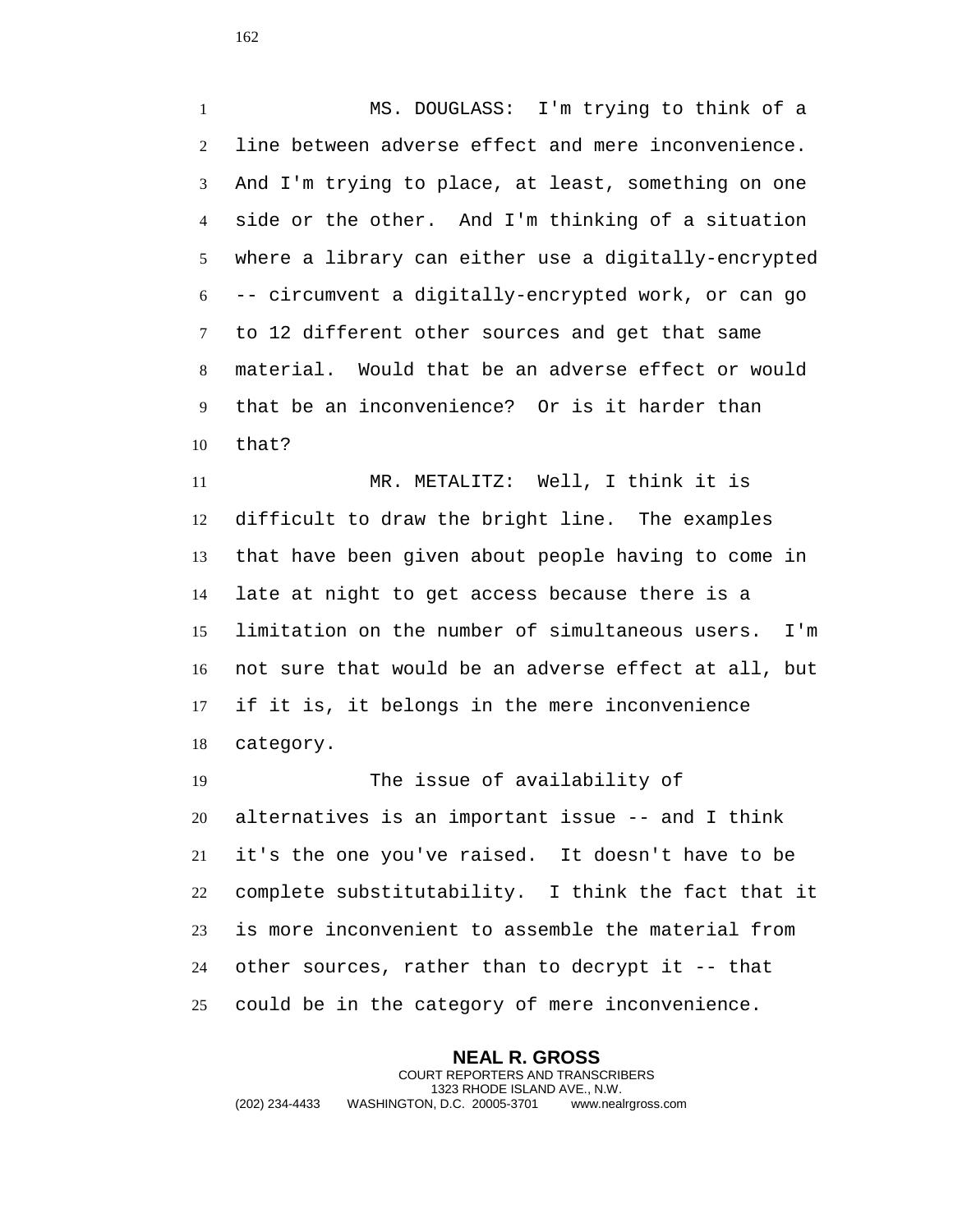I guess the question I would ask in that situation is why is licensed access unavailable? Or did the library simply choose, for whatever reason - - and it could be a very good reason -- not to license access to that material, or to stop licensing access to that material.

7 1 I mean, as a consequence of that it may become more inconvenient for them to serve certain users. But I think that's the result, certainly not of Section 1201(a)(1) and not even of the use of access controls. It's really a consequence of a decision the library has made, juggling its priorities and deciding which users it will give priority to, basically.

 MS. DOUGLASS: Again, for purposes of understanding. I'm wondering if it could be said that anticircumvention amounts to a per se imposition of liability for non-infringing use. And if that's not correct, why not? And if it is correct, why?

 MR. METALITZ: Well, the cause of action for infringement and the cause of action for a violation of anticircumvention prohibitions are two separate claims. Two separate causes of action.

**NEAL R. GROSS** COURT REPORTERS AND TRANSCRIBERS 1323 RHODE ISLAND AVE., N.W. (202) 234-4433 WASHINGTON, D.C. 20005-3701 www.nealrgross.com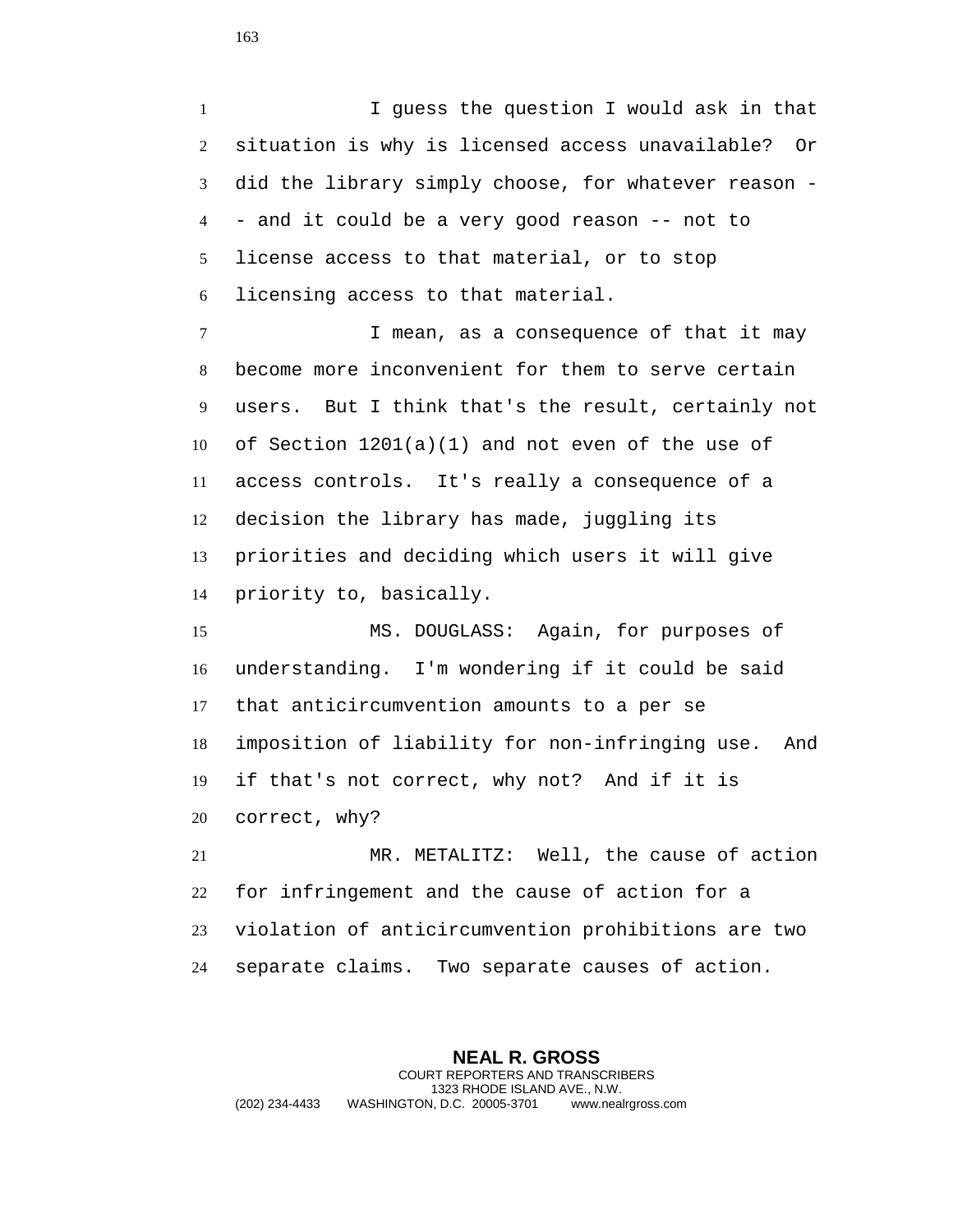So, it's certainly true that someone could be liable for a violation of Section 1201 without being liable for copyright infringement. And we've already seen examples of that in the cases 5 that have come up under  $1201(a)(2)$  and  $(b)(1)$ . They may or may not involve copyright infringement, but it's an independent cause of action. I don't know if that's responsive to your question.

 MS. DOUGLASS: I think it is. Thank you.

 MR. CARSON: Steve, I'd like to get your reaction to one example that was brought up this morning. Let's assume it's November 1st. I happen to have a subscription otherwise Lexis, I have a Lexis ID. Rachel doesn't. She wants to do some legal research, so I give her my ID and she uses it. Has she violated Section 1201(a)?

 MR. METALITZ: Has she violated it by using your, or have you violated it by giving it to her?

 MR. CARSON: Well, have either of us violated it? Is that circumvention of a technological measure that controls access? MR. METALITZ: I mean, she's using your password presumably with your permission.

**NEAL R. GROSS** COURT REPORTERS AND TRANSCRIBERS 1323 RHODE ISLAND AVE., N.W. (202) 234-4433 WASHINGTON, D.C. 20005-3701 www.nealrgross.com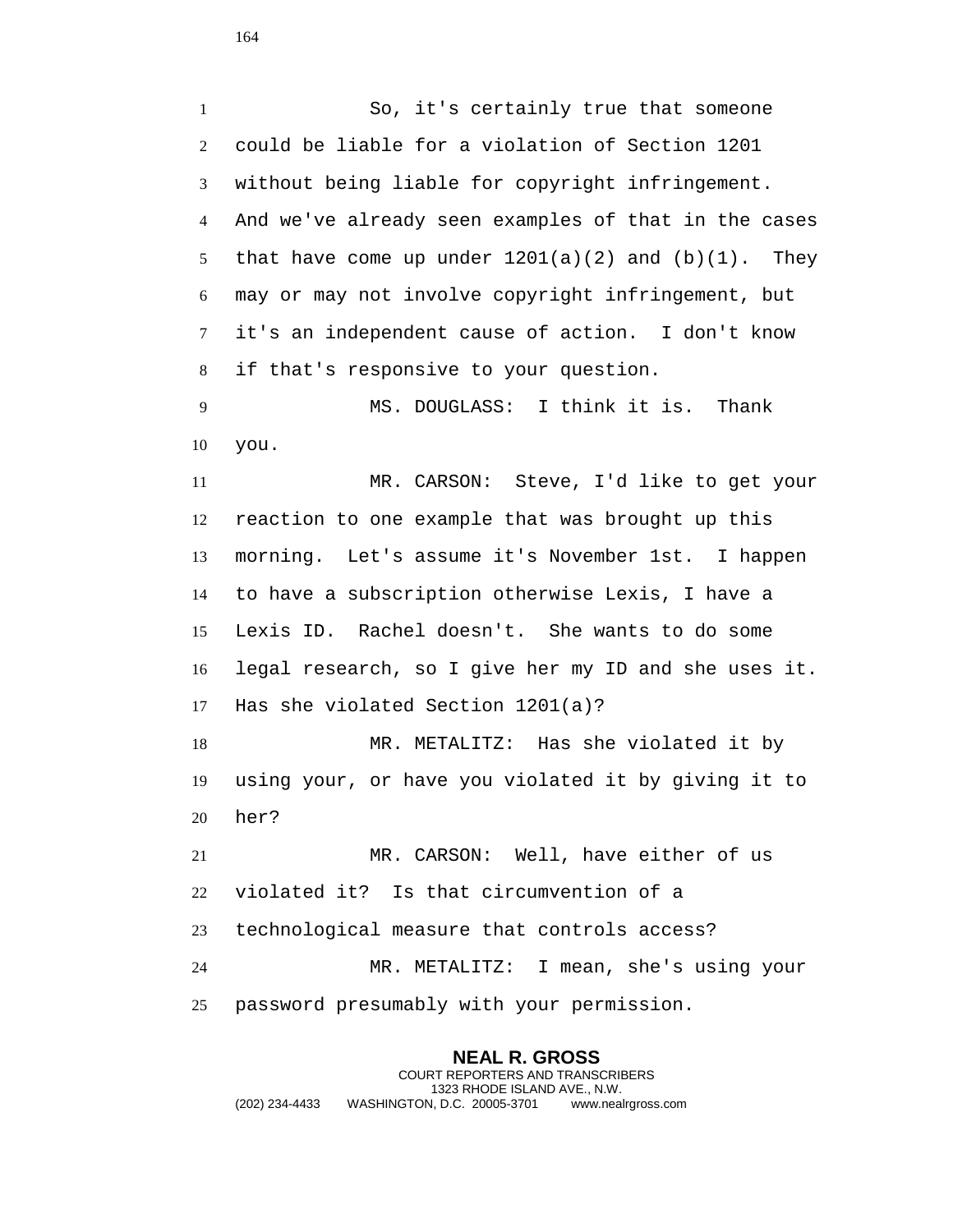**NEAL R. GROSS** COURT REPORTERS AND TRANSCRIBERS 1 MR. CARSON: But certainly not with Lexis' permission, right? MR. METALITZ: Right. And it certainly -- let's assume. I don't know, but let's assume it's a violation of the Lexis license agreement which it was the day before October 28th. I think that's probably how that issue would be resolved. Is it a -- it's a question of whether she is circumventing an access control measure, and a password often has that role. MR. CARSON: So I gather what you're saying is that if an unauthorized person uses an authorized password, that is a violation of the anticircumvention provision? MR. METALITZ: I don't know that it would be. Because I think you'd have to see what the apparent authority of the person who gave the password was. You get into those agency questions. But if you're saying could it be a violation, yes, it could be. MR. CARSON: Okay. Can you help me out by letting me know what the purpose of having this rulemaking is? I'm not saying what are we supposed to be doing, but what is the purpose for having this rulemaking?

1323 RHODE ISLAND AVE., N.W.

(202) 234-4433 WASHINGTON, D.C. 20005-3701 www.nealrgross.com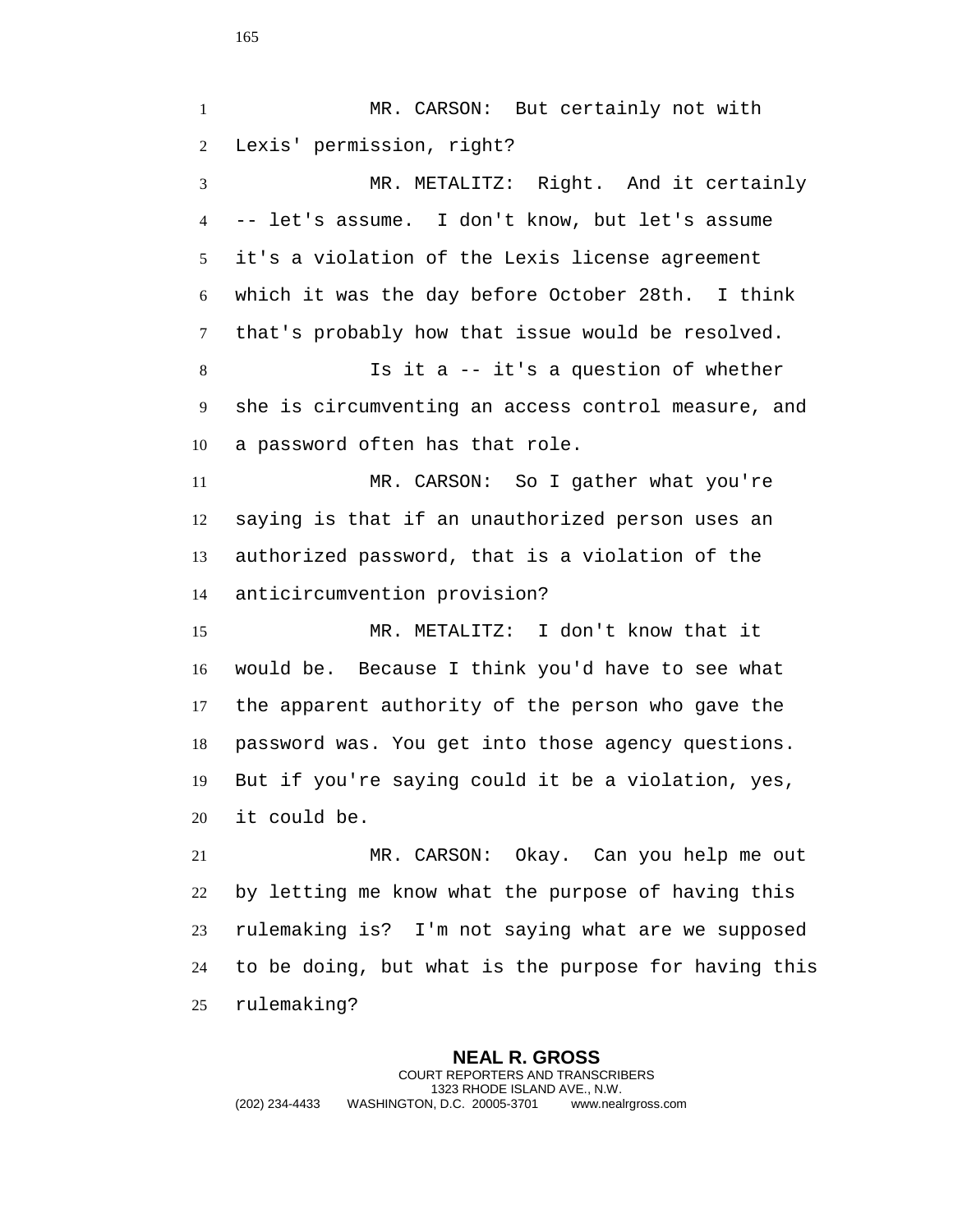MR. METALITZ: I think the purpose for having the rulemaking is that while Congress had an expectation of how things would evolve, they didn't have complete certainty about how the use of technologies and online digital technologies would evolve. How the marketplace would evolve. And although they expected -- at least

 the House Manager Report said they thought -- the likeliest outcome would be that the use of technological measures backed up by Section 1201(a)(1) and the other 1201 prohibitions would lead to greater availability, greater access to material for non-infringing, that it was possible that that would not happen.

 So I think the purpose of it is Congress built in a safety valve into this system, and your job is to see whether there is, in fact, steam 18 passing through that safety valve. But it's got to be pretty hot before you can blow the whistle. And I'm about to crash my metaphor here, but I think the safety valve function is what Congress asked you to perform. I'm not sure if that answers your question.

**NEAL R. GROSS** COURT REPORTERS AND TRANSCRIBERS 1323 RHODE ISLAND AVE., N.W. (202) 234-4433 WASHINGTON, D.C. 20005-3701 www.nealrgross.com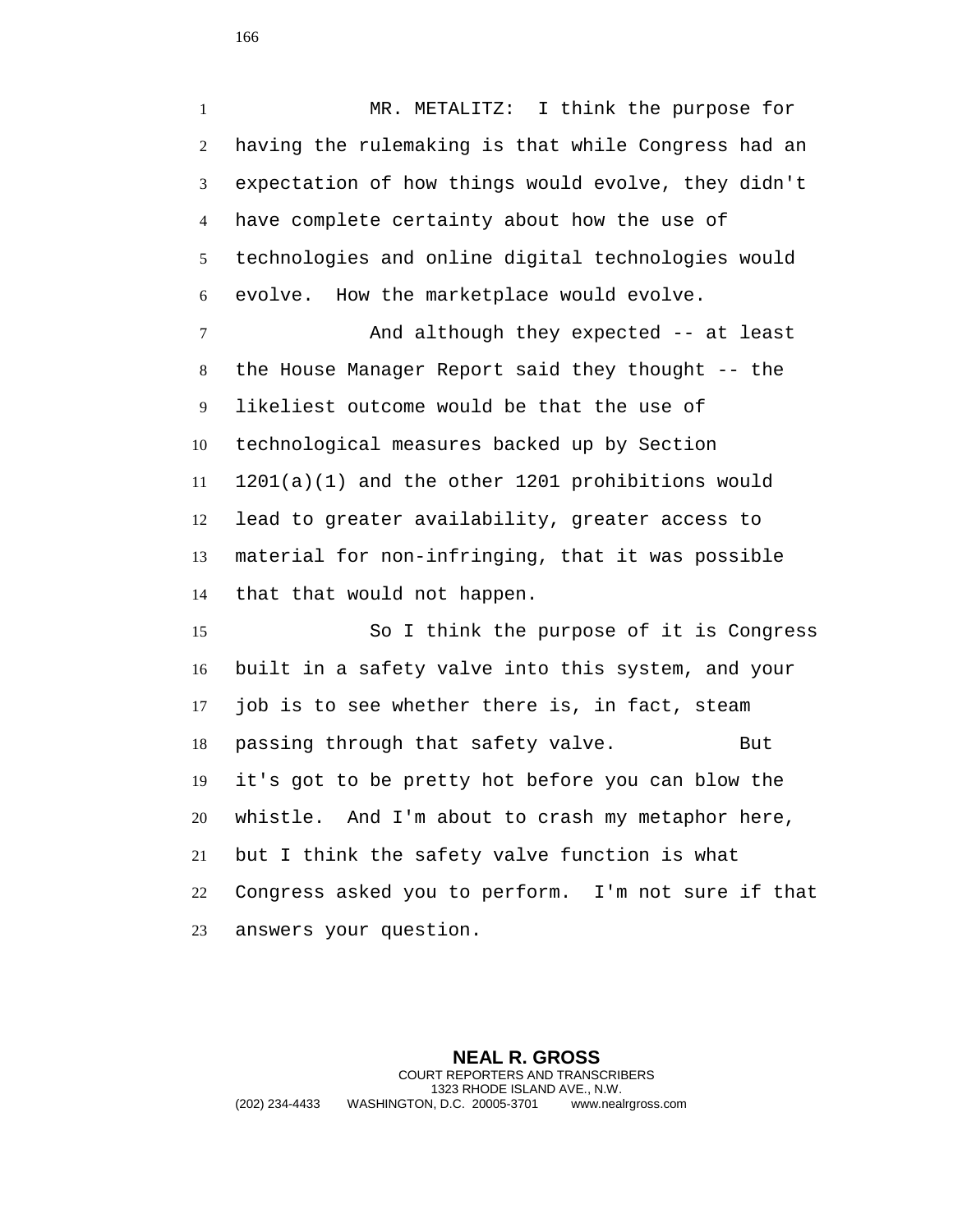MR. CARSON: Well, it's an answer and it's a good answer. I'm not sure it totally answers what I was trying to get at. MR. METALITZ: Well, try again. MR. CARSON: Well, if we were to recommend that a particular class be exempt, what would we be trying to accomplish, or who would we be trying to help by doing that? MR. METALITZ: I think you would be trying to help the end-users who, if you found such a class, would in the absence of your action be substantially adversely impacted in their ability to make non-infringing uses for that particular class of works. So I think you have to look at the end-

 user. As I said in my statement, I think that's on whose behalf this rulemaking is proceeding. I think at the same time you obviously have to take into account other factors -- as I said, it's a net calculation.

 And you have to take into account what are the ways in which the use of technological control measures, backed up by this legal provision have increased availability, have increased access.

**NEAL R. GROSS** COURT REPORTERS AND TRANSCRIBERS 1323 RHODE ISLAND AVE., N.W. (202) 234-4433 WASHINGTON, D.C. 20005-3701 www.nealrgross.com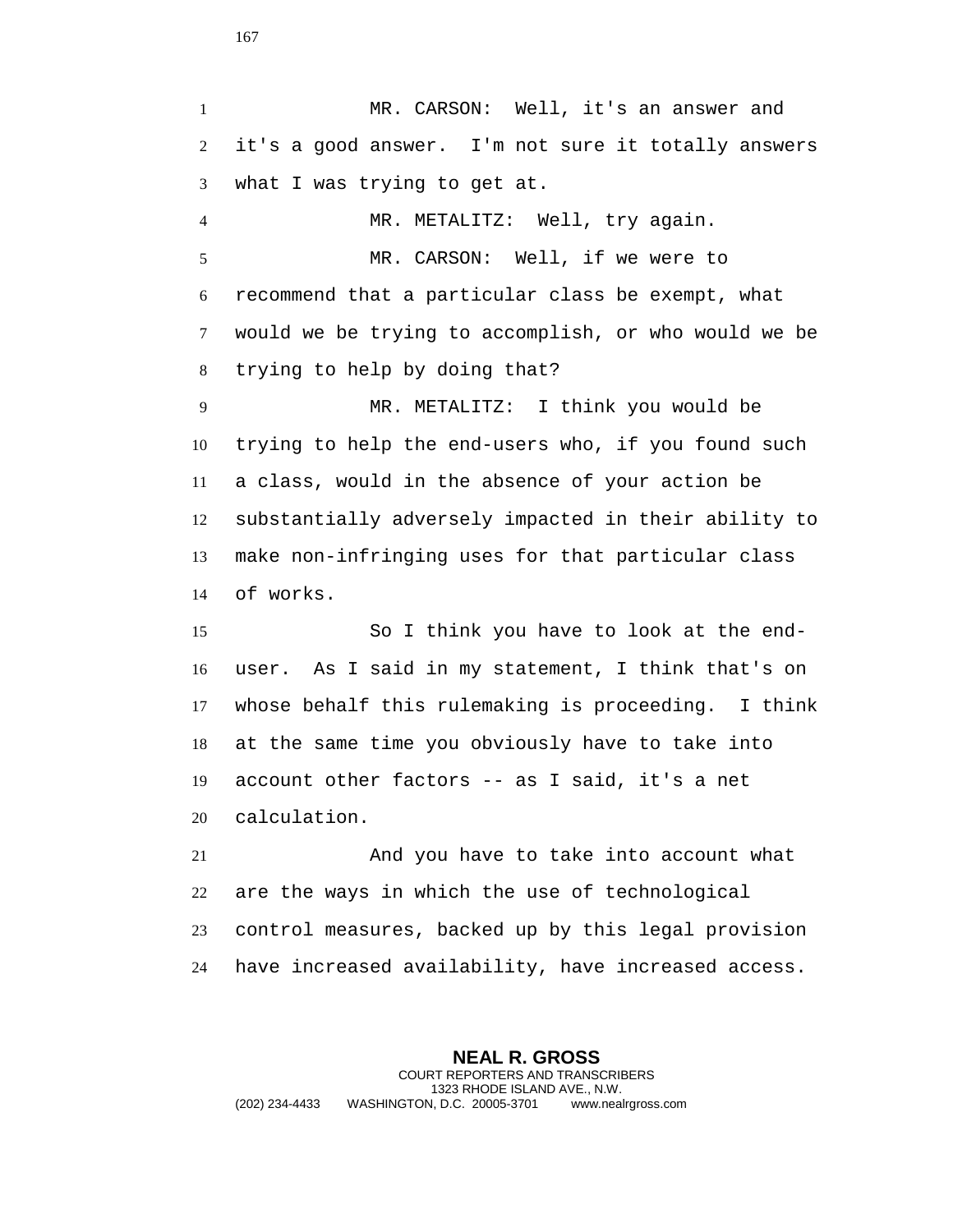So you have to take into account those interests as well.

 But you're looking at the user who is substantially adversely impacted in his ability to make non-infringing uses. That's kind of the litmus test.

 MR. CARSON: Okay. Now, I think you've said in either your oral or your written testimony, and maybe both, that in defining a class of works for purposes of this rulemaking, we really can't include in the definition the type of user who we're thinking of. Is that accurate?

 MR. METALITZ: Well, it certainly can't be determined based on that. Such as the proposals that it should be any type of work that is marketed to libraries, for example.

 MR. CARSON: Okay, fair enough. But let's go back to an example I gave you a little while ago. Let's say motion pictures on DVDs. Assuming the case were made that there were a problem there, would it be a legitimate class to say, "We're not going to exempt motion pictures on DVDs as such as a class. But we are going to exempt motion pictures on DVDs when used by film school professors."

**NEAL R. GROSS** COURT REPORTERS AND TRANSCRIBERS 1323 RHODE ISLAND AVE., N.W. (202) 234-4433 WASHINGTON, D.C. 20005-3701 www.nealrgross.com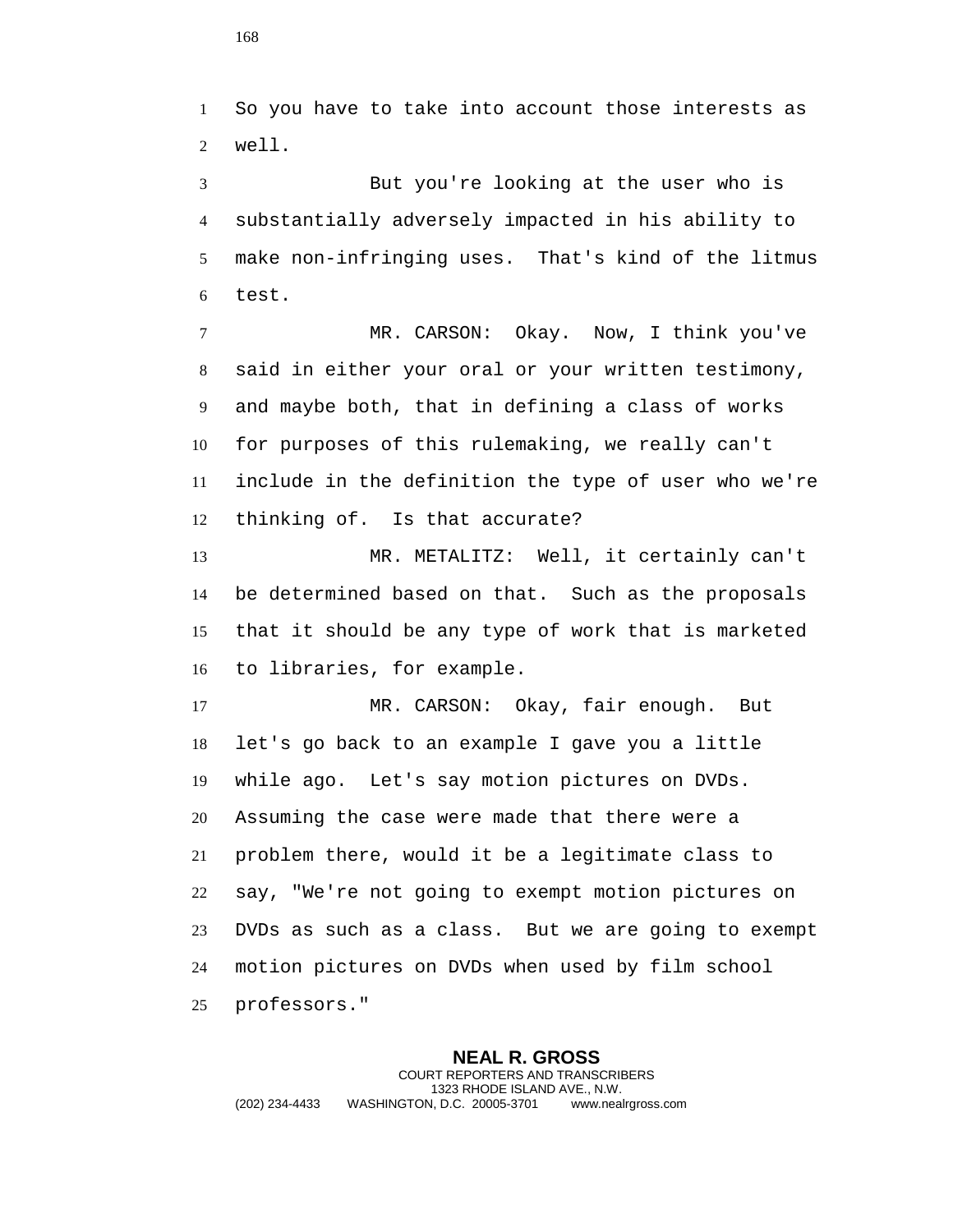MR. METALITZ: I think that would be very questionable under this scheme, because Congress asked you to look at particular classes of works. I would hesitate to say that you can't make any reference to the type of use. But you have to define a particular class of works. And Congress did not exactly tell you how to do that. But it certainly didn't tell you to define a particular class of privileged users.

 At one point it was going to do that. Originally this rulemaking proceeding was to look at 12 whether  $501(c)(3)$ , (4) and (6) organizations and people who had initial lawful access, and some other specified categories of users were being adversely impacted. That's not where this ended up. It ended up with a definition of a particular class of works.

18 MR. CARSON: Well, then, where we seem to end up with your interpretation, having rejected the interpretation in Subparagraph D that Rachel was discussing with you, is that we have a very blunt instrument indeed to use to deal with problems caused by the anticircumvention provision.

 We can't tailor the class to the problem. We simply have to find that if there are

**NEAL R. GROSS** COURT REPORTERS AND TRANSCRIBERS 1323 RHODE ISLAND AVE., N.W. (202) 234-4433 WASHINGTON, D.C. 20005-3701 www.nealrgross.com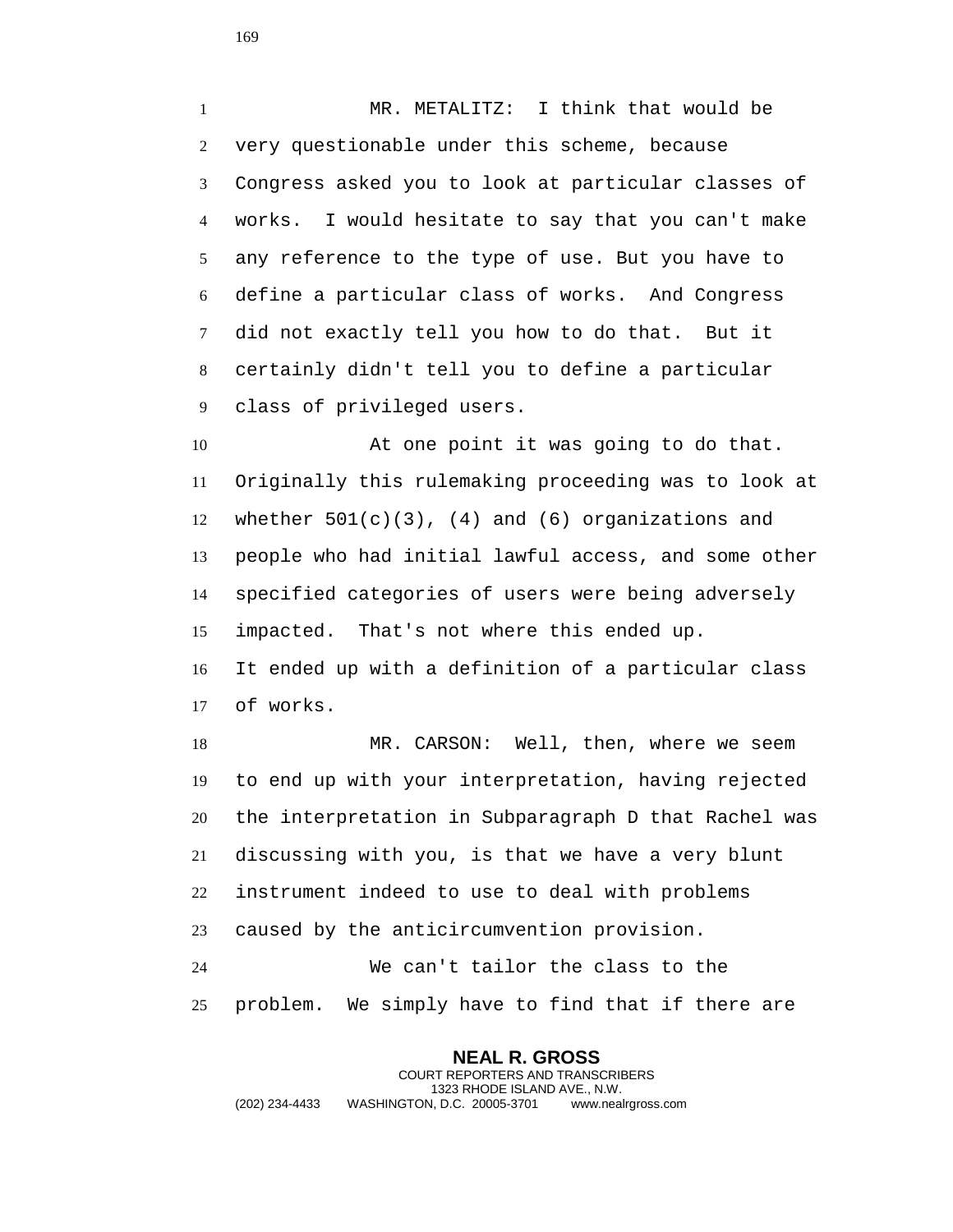some users, maybe a minority of users of a work who have serious problems with this particular kind of work, we've got to exempt that class for everyone. Does that make any sense at all?

 MR. METALITZ: Well, I don't know that your tool is quite that blunt. Because, again, I think you have some flexibility in how you define a particular class of work. But I think by directing you to make a net determination to take into account the positive aspects of the use of access control measures, Congress did intend that there might be some adverse impacts that would be counterbalanced by positive impacts.

 Even if there were some adverse impacts, that wouldn't by itself justify finding a particular class of works. You have to do a net calculation. It's in the House Manager's Report and elsewhere. It's a net calculation.

 MR. CARSON: I don't think you addressed it today, but certainly in your written comments you spent some time talking about the DVD issue and so on. This calls for a yes or no answer. Do you have thoughts you might want to share with us on that issue today?

**NEAL R. GROSS** COURT REPORTERS AND TRANSCRIBERS 1323 RHODE ISLAND AVE., N.W. (202) 234-4433 WASHINGTON, D.C. 20005-3701 www.nealrgross.com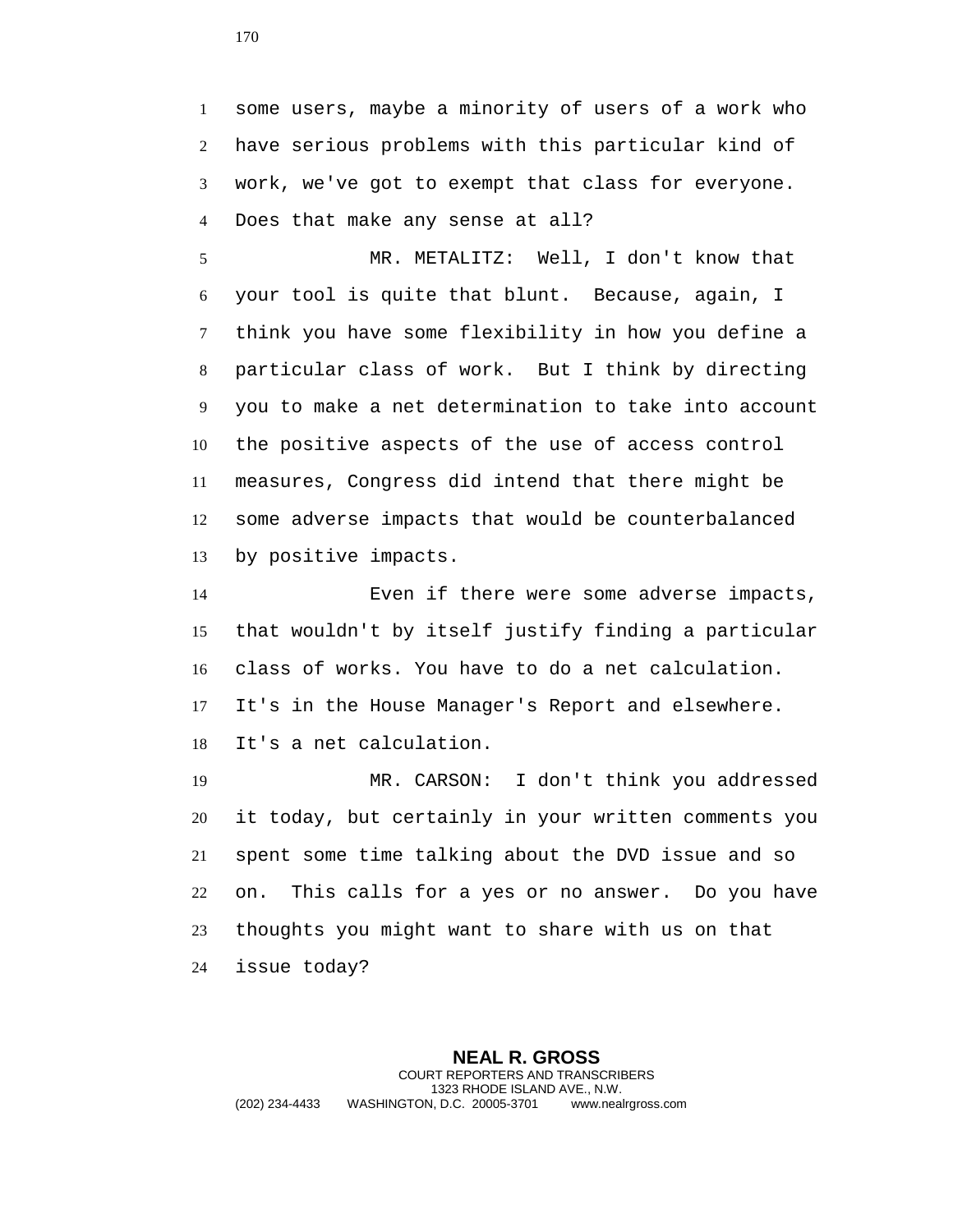MR. METALITZ: No, I think I'll leave that to the experts that you're about to hear from. MR. CARSON: All right. I was going to ask, but I think you may have answered it. Whether it makes sense to have you hang around for the Q and A on the DVD issue. But am I hearing that you don't think you can contribute anything beyond what -- MR. METALITZ: I'd be glad to. I'm at your disposal. 10 MR. CARSON: Okay. That's all I have. MS. PETERS: Okay. I don't have any additional questions. Thank you very much, Mr. Metalitz. And we'll now go to our last panel. All right. As we go to our last panel we're going to start with you, Ms. Gross. Thank you. MS. GROSS: Thank you. The Electronic Frontier Foundation appreciates this opportunity to testify regarding the adverse effects on the prohibition against circumvention of technological protections enacted by the DMCA. DVD technology causes an adverse effect on people's ability to make non-infringing uses of copyrighted works, and should therefore be ruled exempt from the DMCA's circumvention ban. The

**NEAL R. GROSS** COURT REPORTERS AND TRANSCRIBERS 1323 RHODE ISLAND AVE., N.W. (202) 234-4433 WASHINGTON, D.C. 20005-3701 www.nealrgross.com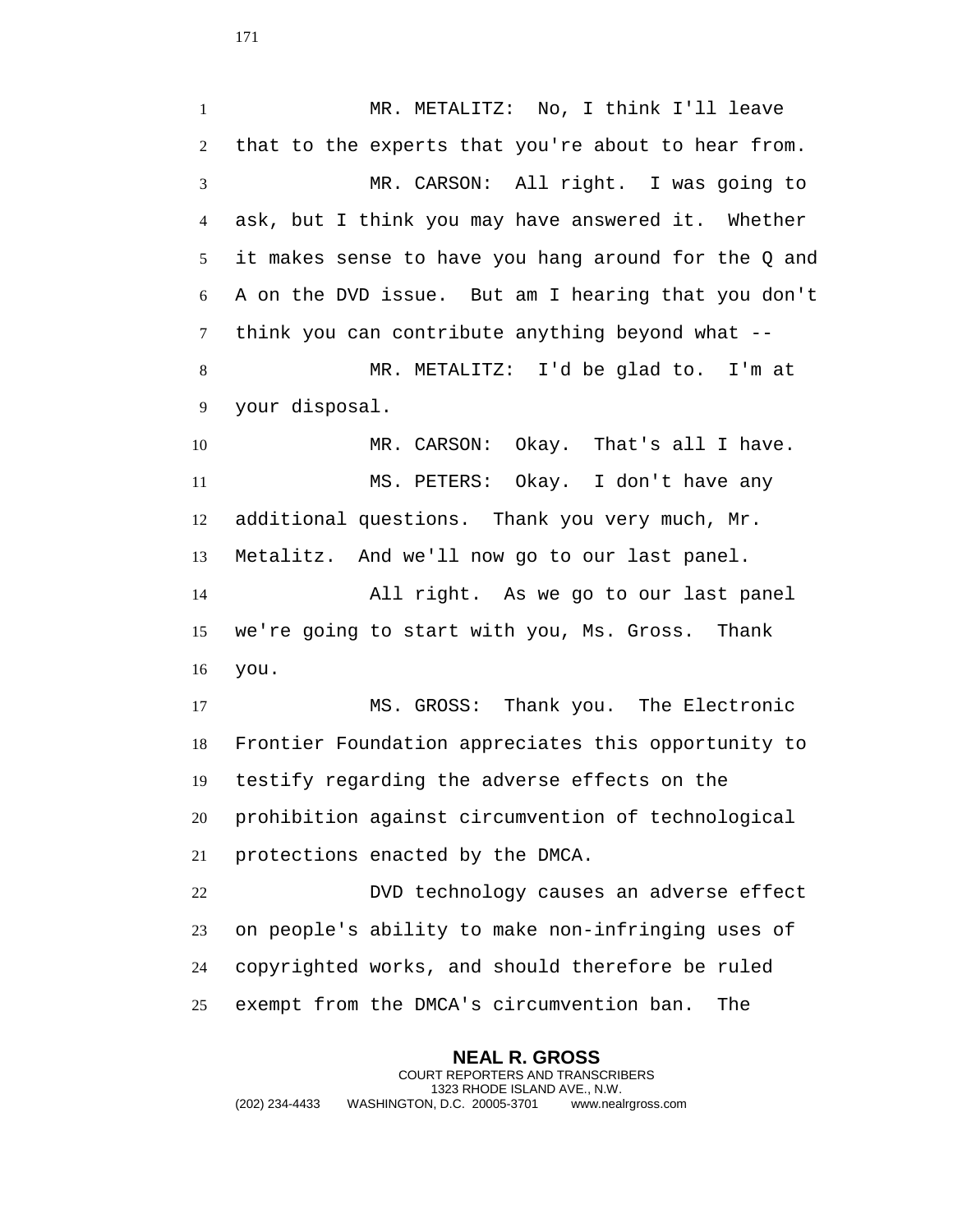licensing terms imposed on DVD technology prevent player manufacturers from offering people the ability to bypass the region codes. The same terms prevent players from making non-infringing copies on traditional VHS tapes or computer hard drives for personal or educational use.

 People who have attempted to eliminate these restrictions by making competing DVD players from legitimate reverse engineering, rather than by signing a license, have been sued and enjoined under the DMCA by major movie studios. The content scrambling system, CSS, is deliberately designed to prevent legitimate purchasers from being able to view their own purchased movies.

 The region coding scheme used by DVDs prevents individual U.S. residents who purchase DVD movies from anywhere else in the world from simply viewing these movies on DVD players sold in the United States. This diminishes the ability of these individuals to use copyrighted works in ways that are otherwise lawful.

 In other words, the DMCA is being used to prevent people from watching the movies they own on the machines that they own.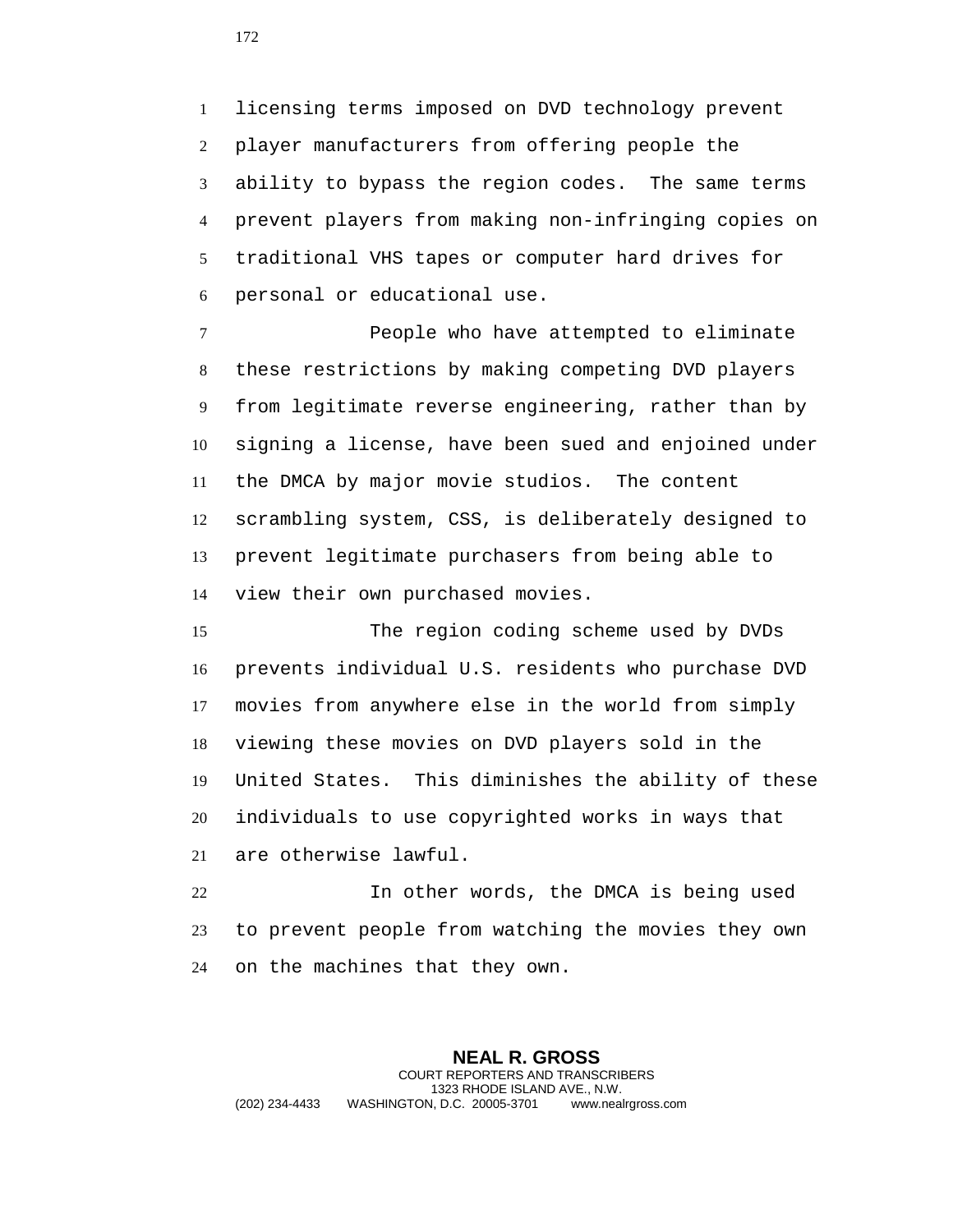1 The adverse effect impact on persons outside the U.S. is even greater. A large fraction of the world's movies are created by U.S. movie studios in the U.S., and released first on DVD in the U.S. At that time, persons anywhere in the world are free to purchase these DVDs from U.S. retailers or wholesalers.

 However, when they arrive the CSS technical protection measures prevent them from playing. Months later, some of these movies are re- released on DVDs coded for other regions. These re- releases are sold at higher prices than the original U.S. release, particularly in Europe. This delays and diminishes the ability of the entire world's population to use these copyrighted works in ways that are otherwise lawful. DVDs using region coding serve as a technological restraint on the global trade in copyrighted movies. The leading UK grocery chain, Tesco, started selling discount DVD machines in February of 2000. By mid-February they were selling tens of thousands of players from 400 stores, "once Internet sites and electrical magazines showed customers how to change the player to recognize discs from around the world."

**NEAL R. GROSS** COURT REPORTERS AND TRANSCRIBERS 1323 RHODE ISLAND AVE., N.W. (202) 234-4433 WASHINGTON, D.C. 20005-3701 www.nealrgross.com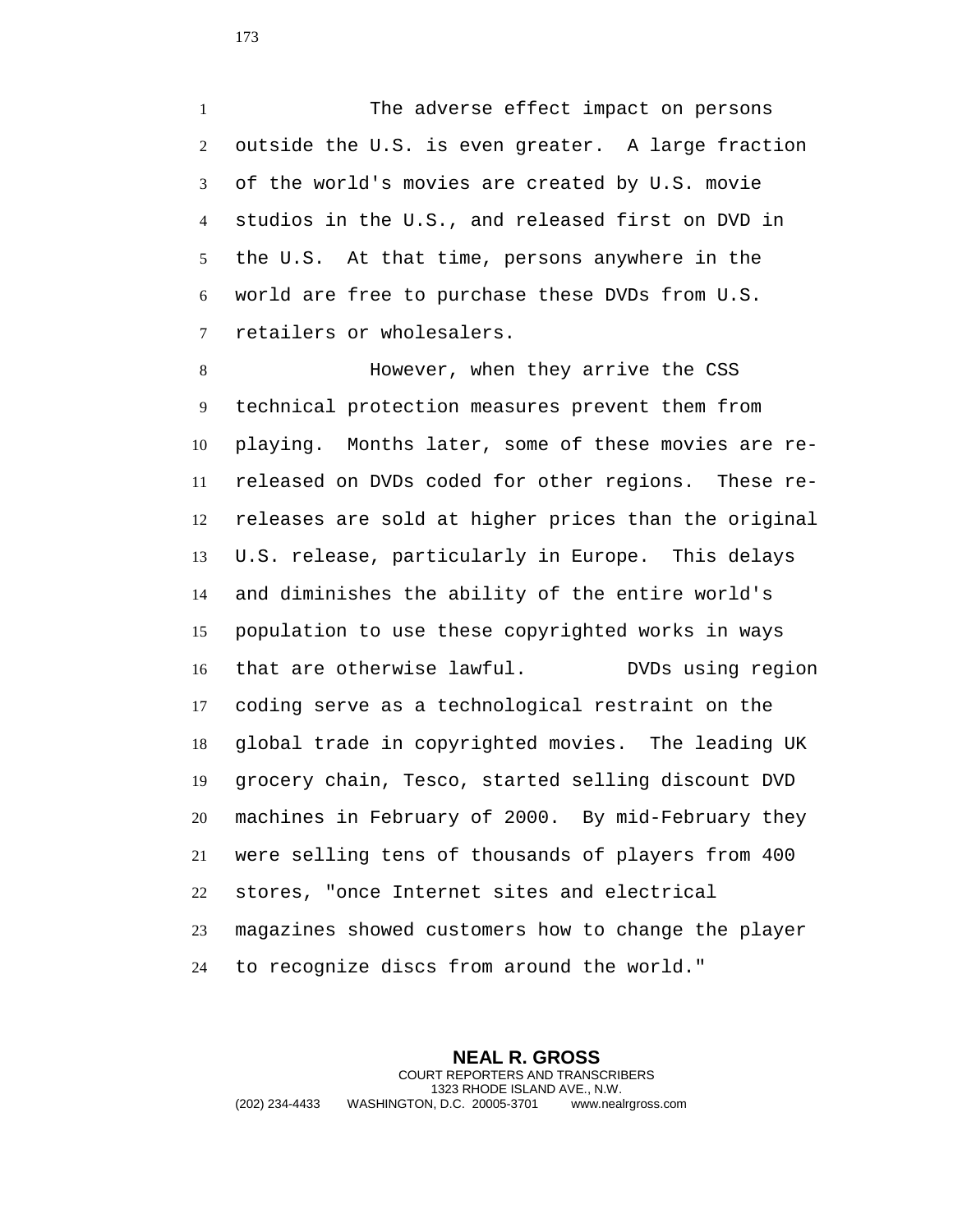Tesco's press release mentions their letter to Warner Home Video "Calling for an end to the 'unnecessary practice' of zoning -- which uses technology to prevent customers from buying DVD discs from around the world to play on machines in the UK. The letter goes on to say that Tesco believes "This is against the spirit of free competition and potentially a barrier to trade." Their World Sourcing Director, Christine Cross, said, "If we find a practice that we believe is keeping prices high -- we'll fight to change it so prices come down."

 The licensing organization that controls DVD technology, the DVD Copy Control Association, has taken steps to exterminate this supply of 'region free' players. Its FAQ says, "In cases where DVD-CCA learns of such products, immediate action is taken through the manufacturer to have the product corrected to conform with the CSS license." Indeed, it enforced a contract term on December 31, 1999 that eliminated its licensees' ability to sell computer DVD drives whose region controls were implemented in software.

 Millions of users of DVD technology have been adversely affected in their ability to make non-

**NEAL R. GROSS** COURT REPORTERS AND TRANSCRIBERS 1323 RHODE ISLAND AVE., N.W. (202) 234-4433 WASHINGTON, D.C. 20005-3701 www.nealrgross.com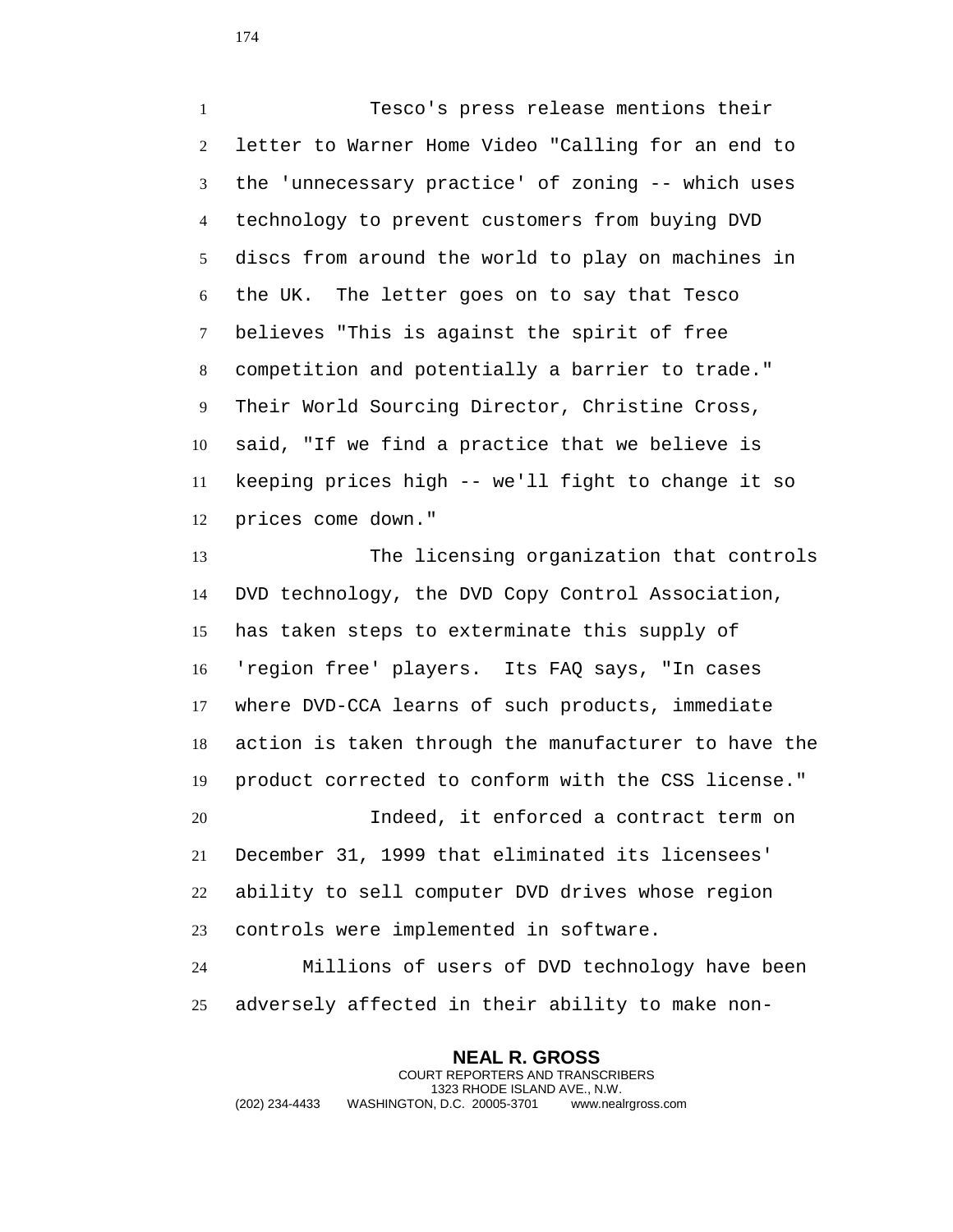infringing uses of copyrighted works. The 'region coding' scheme prevents virtually every commercial DVD from being playable in most regions of the world, raising the prices and reducing the availability of works to legitimate buyers. This has an adverse effect on the ability of buyers to simply view a work which they have purchased -- the most non-infringing use possible.

 CSS, together with the web of laws and contracts around it also eliminate the individual's ability to make non-infringing copies of DVD images. Fritz Attaway, MPAA's Washington General Counsel, declared under oath, "Under the terms of the CSS license, such players may not enable the user to make a digital copy of a DVD movie." The restriction is imposed by contracts, implemented by technology and enforced by DMCA lawsuits.

 There is no balance to it. It does not follow the boundaries of the copyright law. Professors are unable to make excerpts to show their classes. Parents are unable to make VHS copies for their kids' VCRs. Programmers and artists are unable to manipulate the images with their own software. The CSS's blanket prohibition of copies and excerpts throws the baby out with the bath

**NEAL R. GROSS** COURT REPORTERS AND TRANSCRIBERS 1323 RHODE ISLAND AVE., N.W. (202) 234-4433 WASHINGTON, D.C. 20005-3701 www.nealrgross.com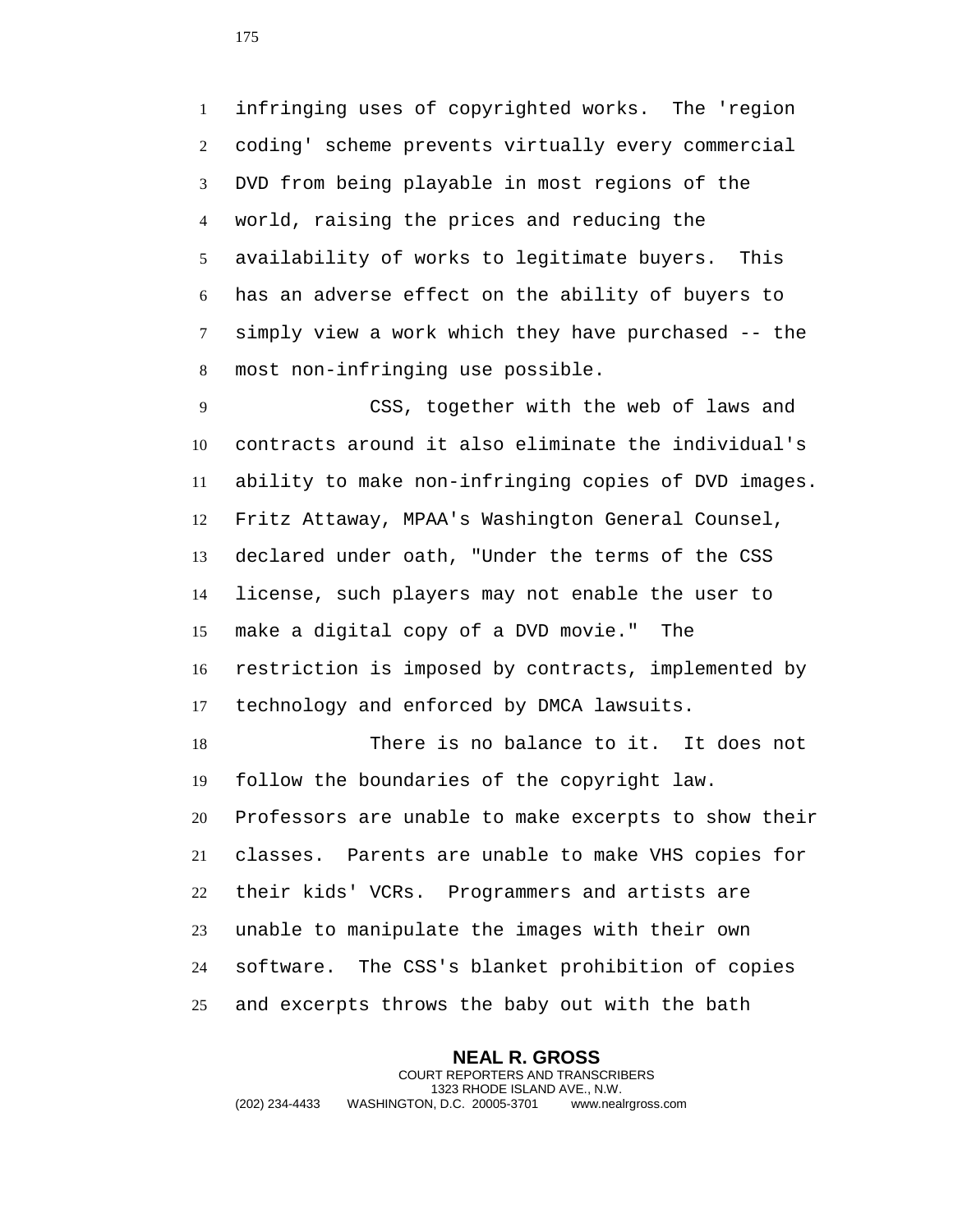water. CSS prohibits all fair use copying, as well as all illicit copying. It prohibits all copying. Congress expressed its clear intent in Section 1201(c)(1) of the DMCA by stating that "Nothing in this section shall affect rights, remedies, limitations or defenses to copyright infringement, including fair use, under this title." According to the DMCA's plain wording, the traditional limitations to the copyright holders' exclusive rights shall remain in the digital realm. Congress' choice of the word "shall" indicates in the intention is not permissive or optional at the choice of the copyright holder. But rather a mandatory requirement that balance and longstanding traditional doctrines such as fair use and the First Sale Rule continue to have meaning in the digital paradigm. There is no debate that Congress intended balance in the DMCA and preservation of traditional copyright principles in the digital world. Congress recognized the inherent dangers in enacting a circumvention ban and instructed this body to anticipate adverse effects and rule additional classes exempt from the general ban as a remedy.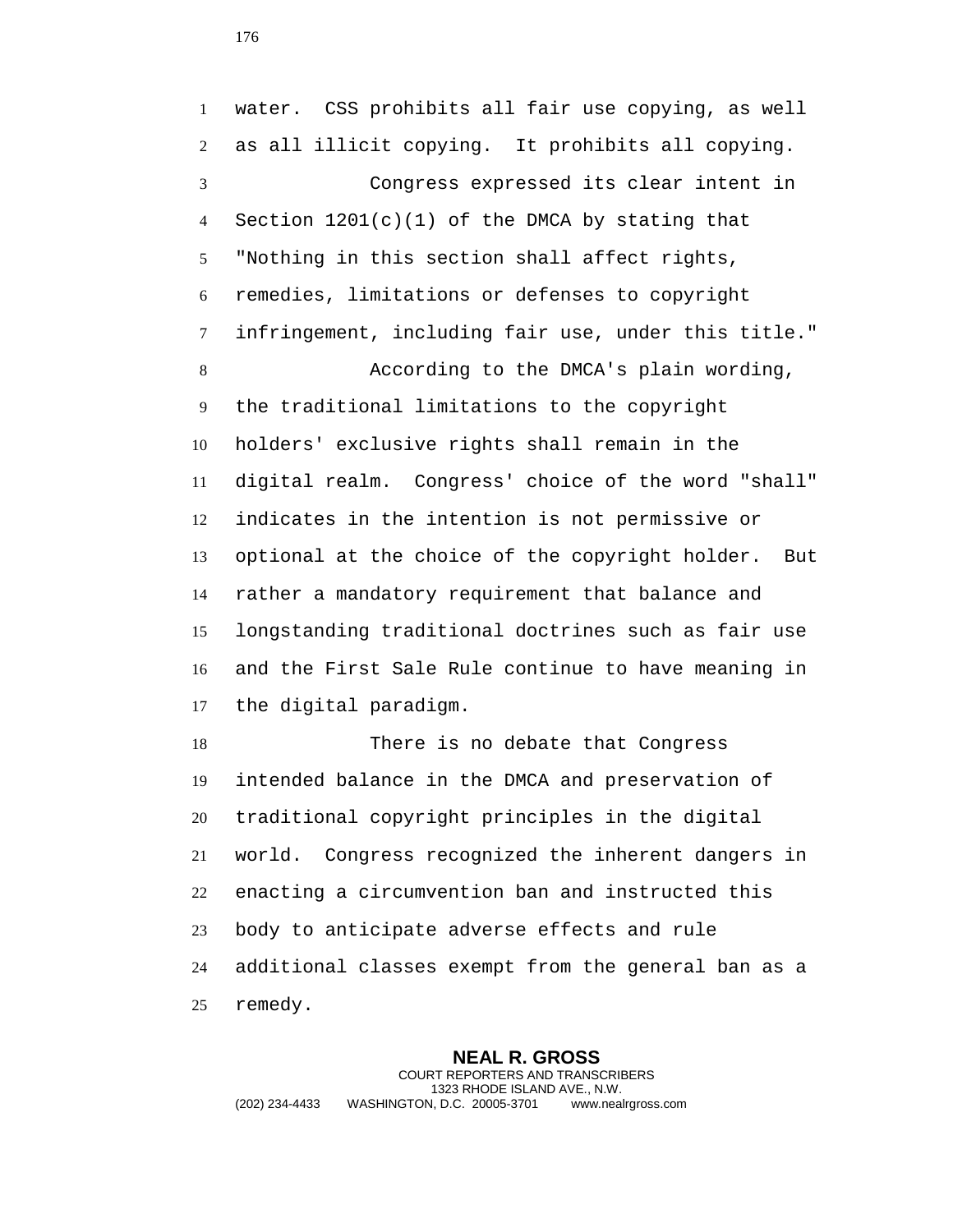1 As the U.S. Supreme Court has explained, fair use serves as a First Amendment safety valve within copyright law in Harper & Row, Publishers, 1985. Copyright law's fair use privilege fulfills its constitutional purpose by allowing individuals to copy works for socially important reasons without the permission of the author.

 Thus, granting perfect control to copyright holders would be constitutionally impermissible. This rulemaking is charged with effectuating the DMCA in such a way that it does not violate the spirit of the constitutional limitations placed on copyright. To find otherwise would allow the DMCA to swallow fair use in clear contradiction to Congress' plain intent in Section 1201(c).

 At a recent conference at Yale Law School, the MPAA publicly stated that it was the organization's position that an individual should be required to obtain a license before making fair use of a DVD. Clearly, this position cannot withstand legal sanction.

 It would be an abuse of intellectual property law to allow the motion picture industry to obtain all of the economic benefits of copyright protection with none of the accompanying social

**NEAL R. GROSS** COURT REPORTERS AND TRANSCRIBERS 1323 RHODE ISLAND AVE., N.W. (202) 234-4433 WASHINGTON, D.C. 20005-3701 www.nealrgross.com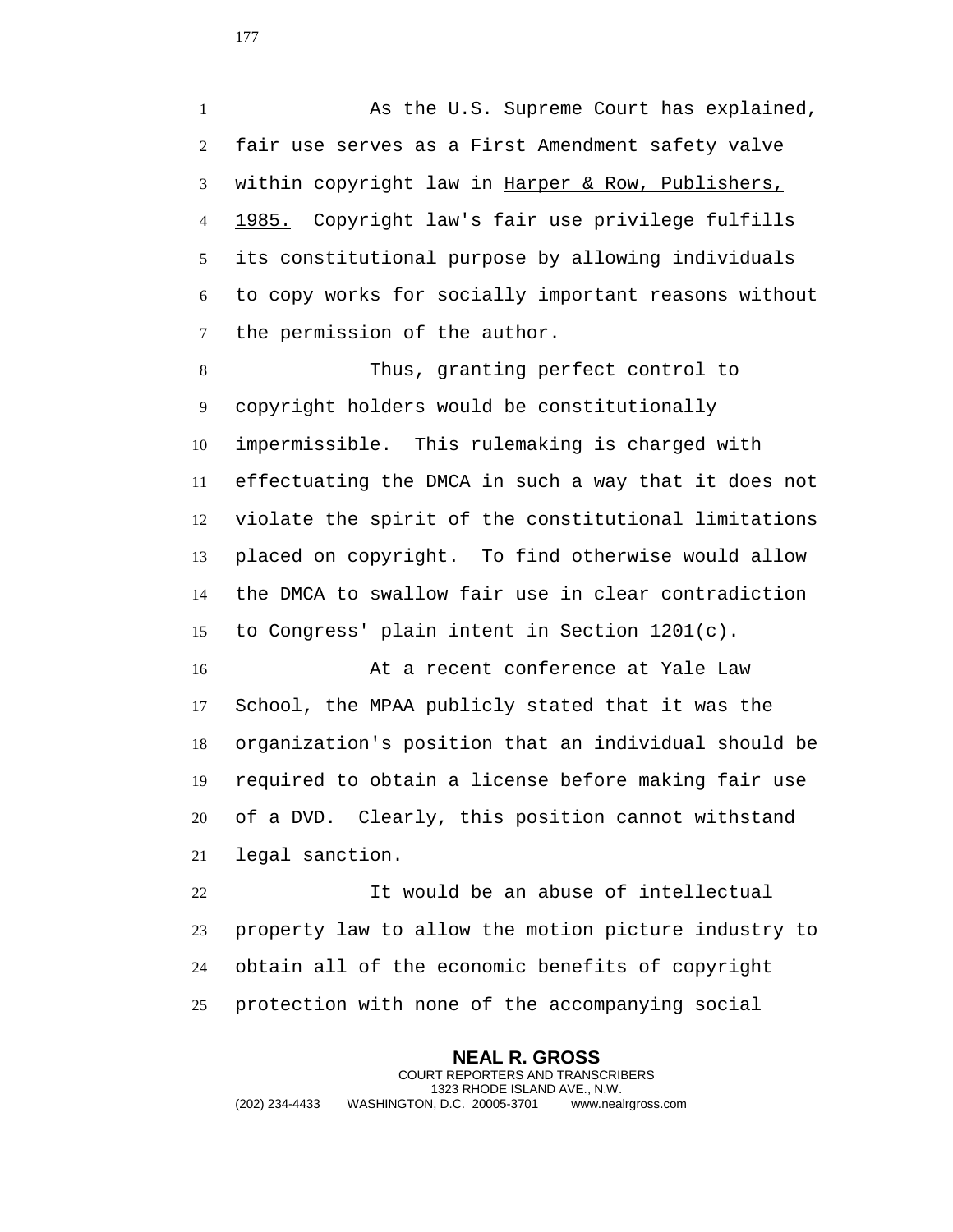responsibilities. Technological protection systems such as CSS that prevent the public from exercising their legitimate rights abuse the copyright bargain and should be exempt from the general circumvention ban.

 EFF is not spending millions of dollars in court merely to exonerate one or two individuals, or to enable distribution of a poorly-written software prototype. We are here to establish the principle that the anticircumvention provisions cannot be used to eliminate fair use broadly throughout society.

 Nor can it be used to eliminate competitors who would offer legitimate access and copying capabilities to a major consumer market. Several lawmakers verified congressional intent by insisting that the DMCA does not and is not intended 18 to overrule the Betamax Supreme Court case.

 Two years ago, there could have been some doubt about whether the ill effects of the CSS system were caused by the existence of the prohibition against circumvention. Certainly the movie studios spent a lot of energy lobbying for these DMCA provisions, but the evidence was circumstantial.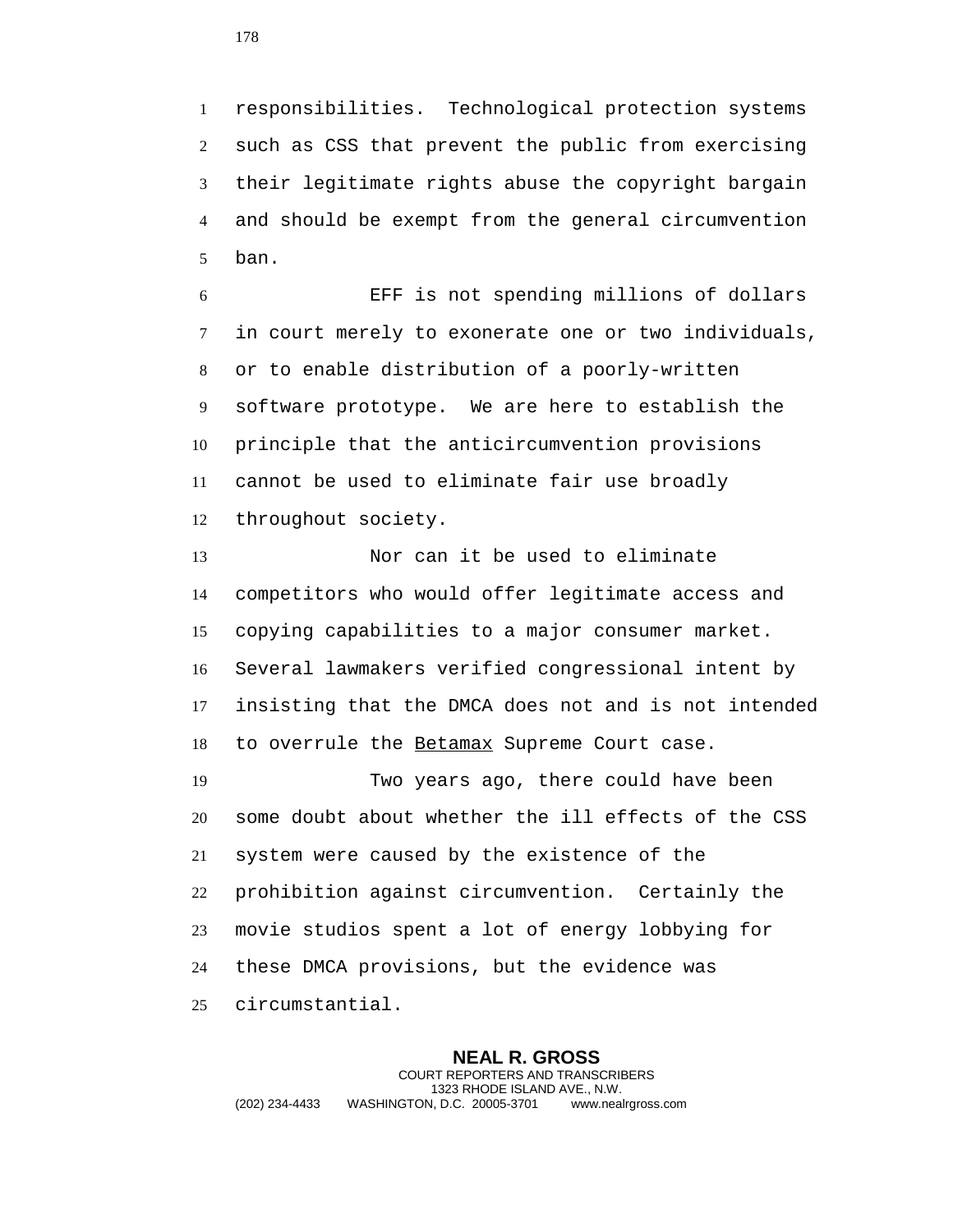This year it is clear. The movie studios have made a clear and obvious causal connection in their own briefs, tying their motivation in building the CSS system to the technological measures that restrict access to fair use. And then tying those to the DMCA anticircumvention statute.

 The top eight movie studios, they themselves declared in their initial briefs, "Each of the Plaintiffs relied on the security provided by CSS in manufacturing, producing and distributing to the public copyrighted motion pictures in DVD format...CSS is a technological measure that (a) effectively controls access to works protected by the Copyright Act, and (b) effectively protects rights of copyright owners to control whether an end-user can reproduce, manufacture, adapt, publicly perform and/or distribute unauthorized copies of their copyrighted works or portions thereof..." Thus, the DMCA encourages technological solutions in general by enforcing private parties' use of technological protection measures with legal sanctions for circumvention and for producing and distributing products that are aimed at circumventing protection measures like CSS.

**NEAL R. GROSS** COURT REPORTERS AND TRANSCRIBERS 1323 RHODE ISLAND AVE., N.W. (202) 234-4433 WASHINGTON, D.C. 20005-3701 www.nealrgross.com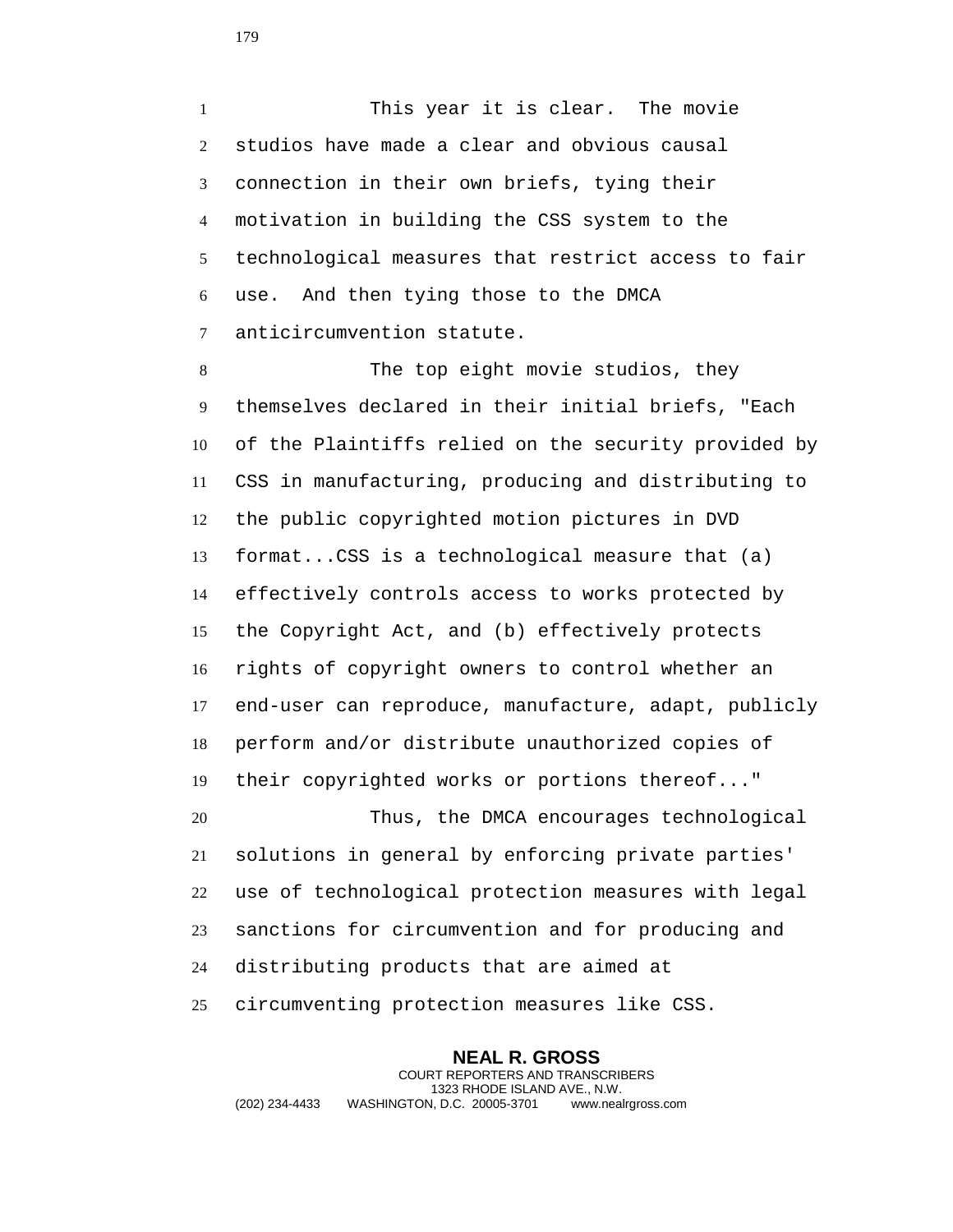1 To be sure, technology provides opportunity for benefit and abuse on behalf of all parties to the copyright bargain. Individuals engaging in piracy for commercial gain abuse intellectual property and harm society and creators. Likewise, the imposition of technology such as CSS onto the public that prevents creative works from readily passing into the public domain and restricts people from exercising their fair use rights is similarly abusive.

 The use of such abusive systems that do not uphold their end of the copyright bargain cannot be backed up by force of law if copyright is to continue to serve as the engine of free expression.

 Contrary to the fears expressed by the publishing industry, it is possible to preserve constitutional values without destroying the value behind creative expression. In its justification for greater control over creative expression, the industry claims the new-found phenomena of digital technology leaves copyright holders at the mercy of massive unchecked piracy.

 While the industry has loudly overstated any potential harm it might face resulting from digital technology, it quietly looks the other way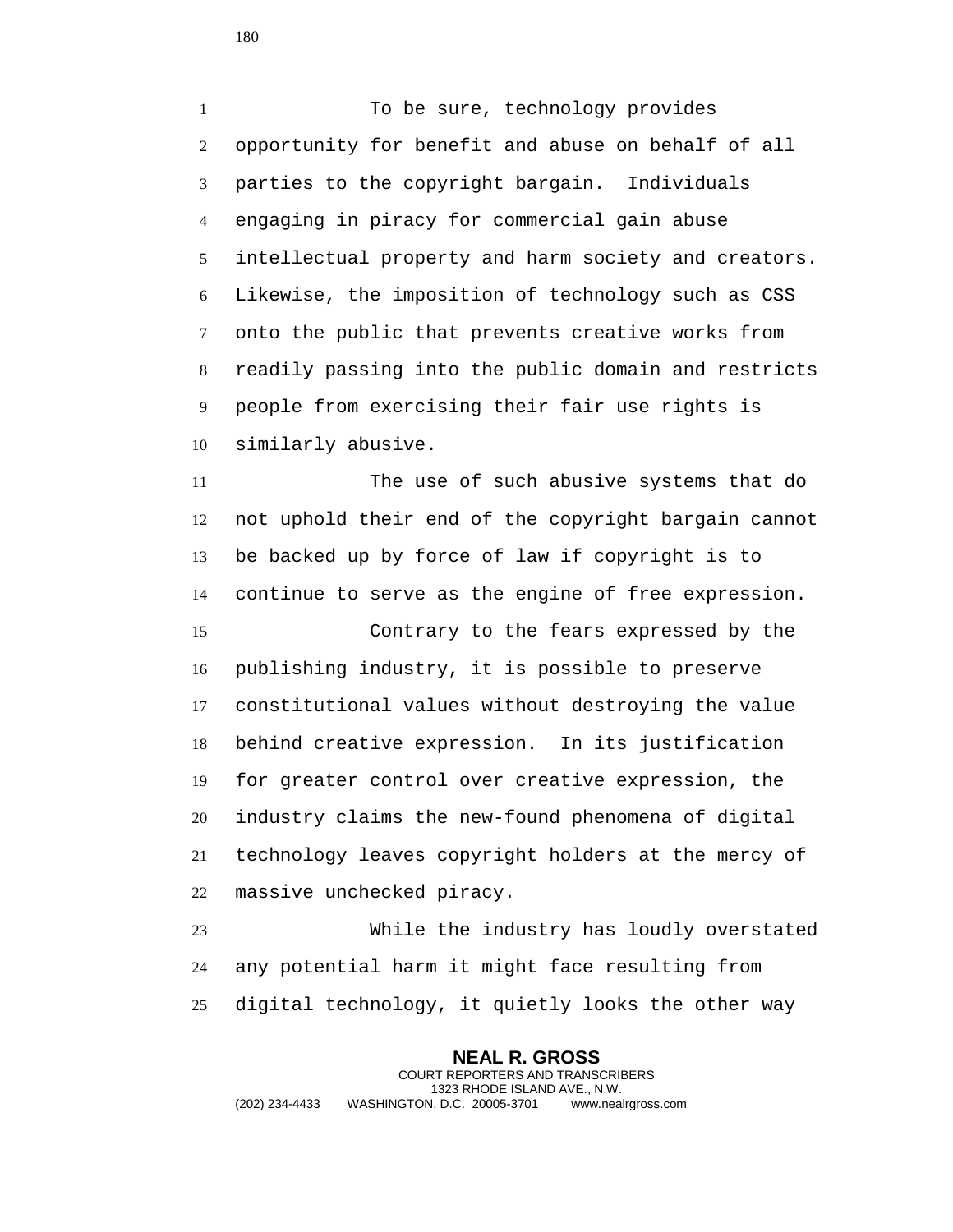without mentioning the unprecedented power technology provides to copyright holders to control access and use over creative expression.

 The copyright industries' glaringly self-interested suggestion that this committee exempt nothing from the circumvention ban ignores Congress' stated desire that DMCA not effect this nation's core constitutional values.

 It is crucial that this committee consider the longer and societal view in deciding these important issues. If you don't have the ability to exercise your rights, then you don't have rights.

 There are greater issues at stake than mere economic interests of a few corporations. Unencumbered access to information is essential to knowledge creation, innovation and the democratic discourse of a free and healthy society. We must diligently resist the content industry's push to build a legal system that optimizes our children for commercial consumption of creative expression at the expense of their imagination, education and cultural enrichment.

 I'd like to address the unfounded fears expressed by the content industry that any

**NEAL R. GROSS** COURT REPORTERS AND TRANSCRIBERS 1323 RHODE ISLAND AVE., N.W. (202) 234-4433 WASHINGTON, D.C. 20005-3701 www.nealrgross.com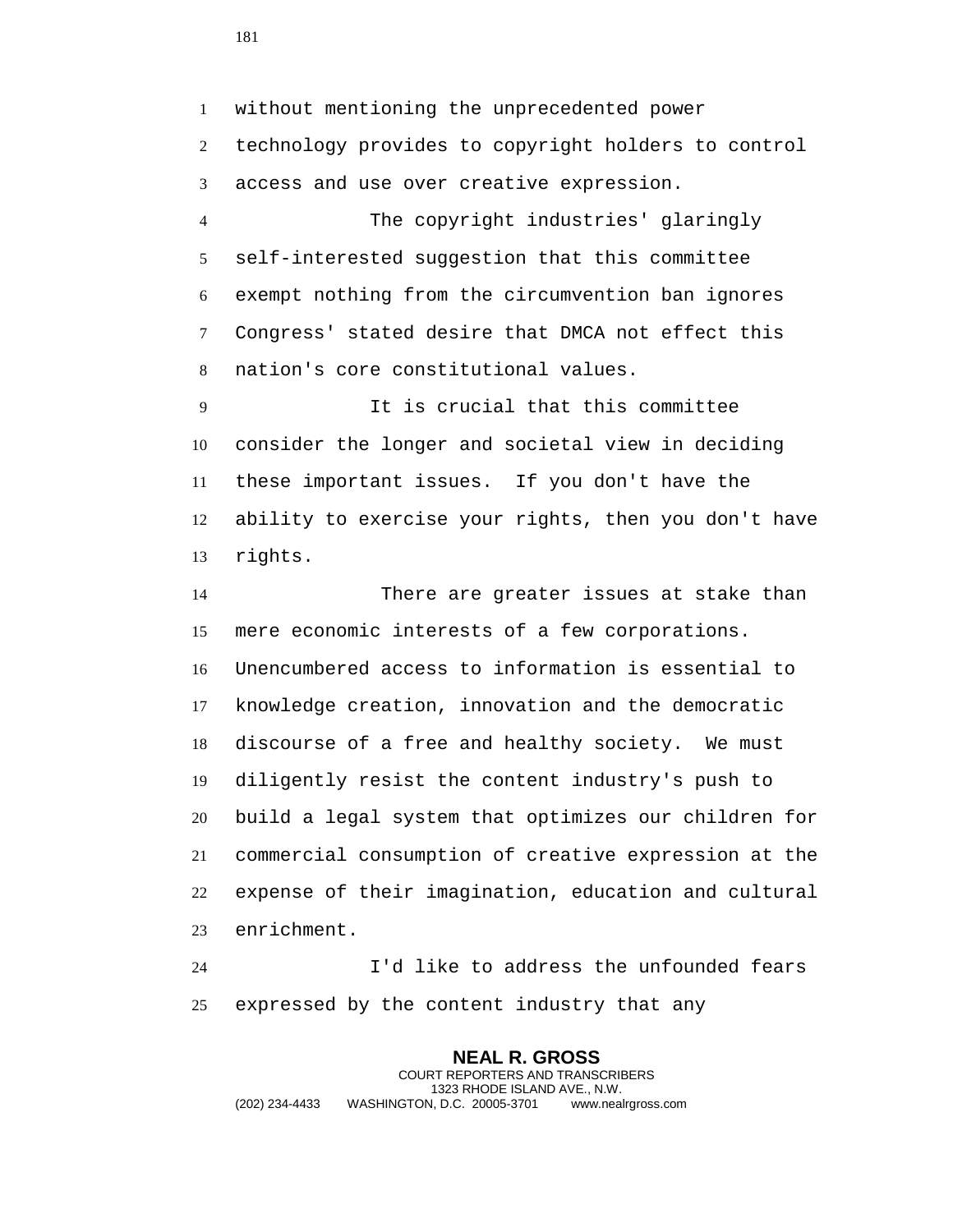additional exemptions would violate U.S.' WIPO Treaty obligations. Article 11 of the WIPO Copyright Treaty provides that, "Contracting parties shall provide adequate legal protection and effective legal remedies against the circumvention of effective technological measures that are used by authors in connection with the exercise of their rights under this Treaty or the Berne Convention and that restrict acts, in respect of their works, which are not authorized by the authors concerned or permitted by law."

12 The DMCA went well beyond what was agreed to among contracting parties to the Treaty by granting an additional and completely separate access right. Thus, any additional exemptions under that right would have no effect on U.S. treaty obligations under WIPO. Additionally, the plain language of the Treaty permits circumvention for fair use.

 The Copyright Office should define an exempted class as DVD movies. The movie studios stated in court filings that over one million copies of such works are sold every week. This is the class of works currently showing adverse effects.

**NEAL R. GROSS** COURT REPORTERS AND TRANSCRIBERS 1323 RHODE ISLAND AVE., N.W. (202) 234-4433 WASHINGTON, D.C. 20005-3701 www.nealrgross.com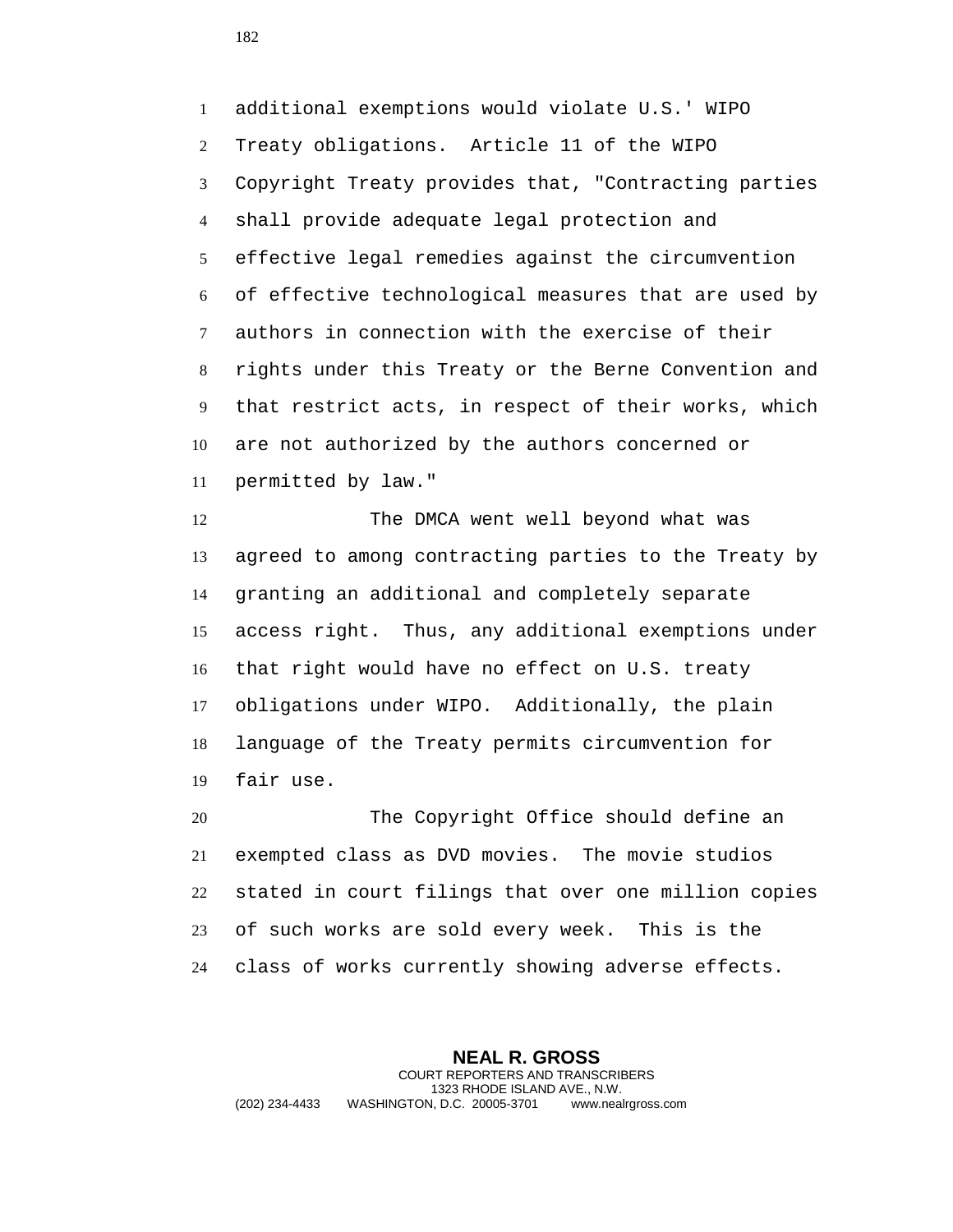It would be disingenuous to designate a class such as DVD movies protected by a region coding system. Since consumers have flocked to hardware and software devices whose region codes can be disabled, and manufacturers are starting to rebel, the movie studios might decide to "throw region coding overboard" in order to save the rest of their restrictive scheme.

 A designation that only applied to CSS works with region coding would still enable them to suppress competitors whose equipment provides fair use copying.

 Similarly, the industry could evade a ruling against a class such as DVDs protected by CSS by merely switching to a different but equally restrictive protection system. An improved CSS-2 system already exists, and the industry is actively designing stronger ones.

 Therefore, the entire class of DVD movies is threatened with adverse effects now, and in the next three years, and should be exempted from the anticircumvention provisions of the DMCA. The movie studios stated in court filings in January that about 4,000 movie titles have been released in the U.S. on DVD, that over

**NEAL R. GROSS** COURT REPORTERS AND TRANSCRIBERS 1323 RHODE ISLAND AVE., N.W. (202) 234-4433 WASHINGTON, D.C. 20005-3701 www.nealrgross.com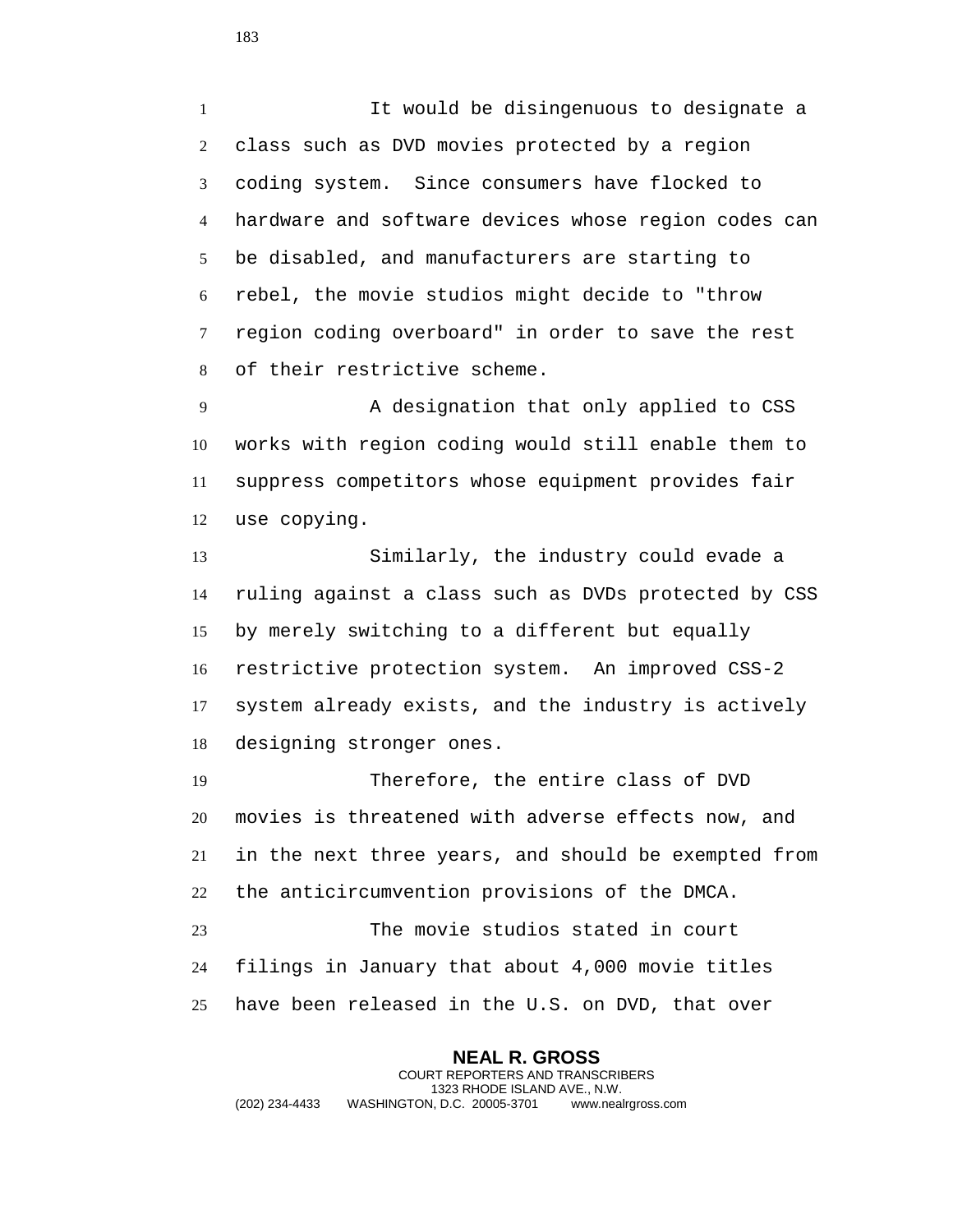five million DVD players have been sold, and that over 1 million copies of such works are sold every week. This is not an issue of "individual cases," but a broadly implemented system that impacts all segments of society.

 A deliberately-designed inability to play the work you purchased is no mere inconvenience.

 In the comments and testimony provided by the content industry before this proceeding, the charge continues to surface that no one has supplied any evidence of actual harm resulting from the use of such dangerous protection systems we discuss today. I need not remind the committee of the hundreds of individuals who submitted comments complaining about their inability to view or simply make fair use of DVDs. Additionally, in testimony before this committee, CCUM described a teaching method using DVD that has become unavailable to educators.

 It is imperative that this proceeding recognize that the public's sheer inability to exercise its legal right with respect to certain types of works because technological protections have been applied, is by its mere existence, a

**NEAL R. GROSS** COURT REPORTERS AND TRANSCRIBERS 1323 RHODE ISLAND AVE., N.W. (202) 234-4433 WASHINGTON, D.C. 20005-3701 www.nealrgross.com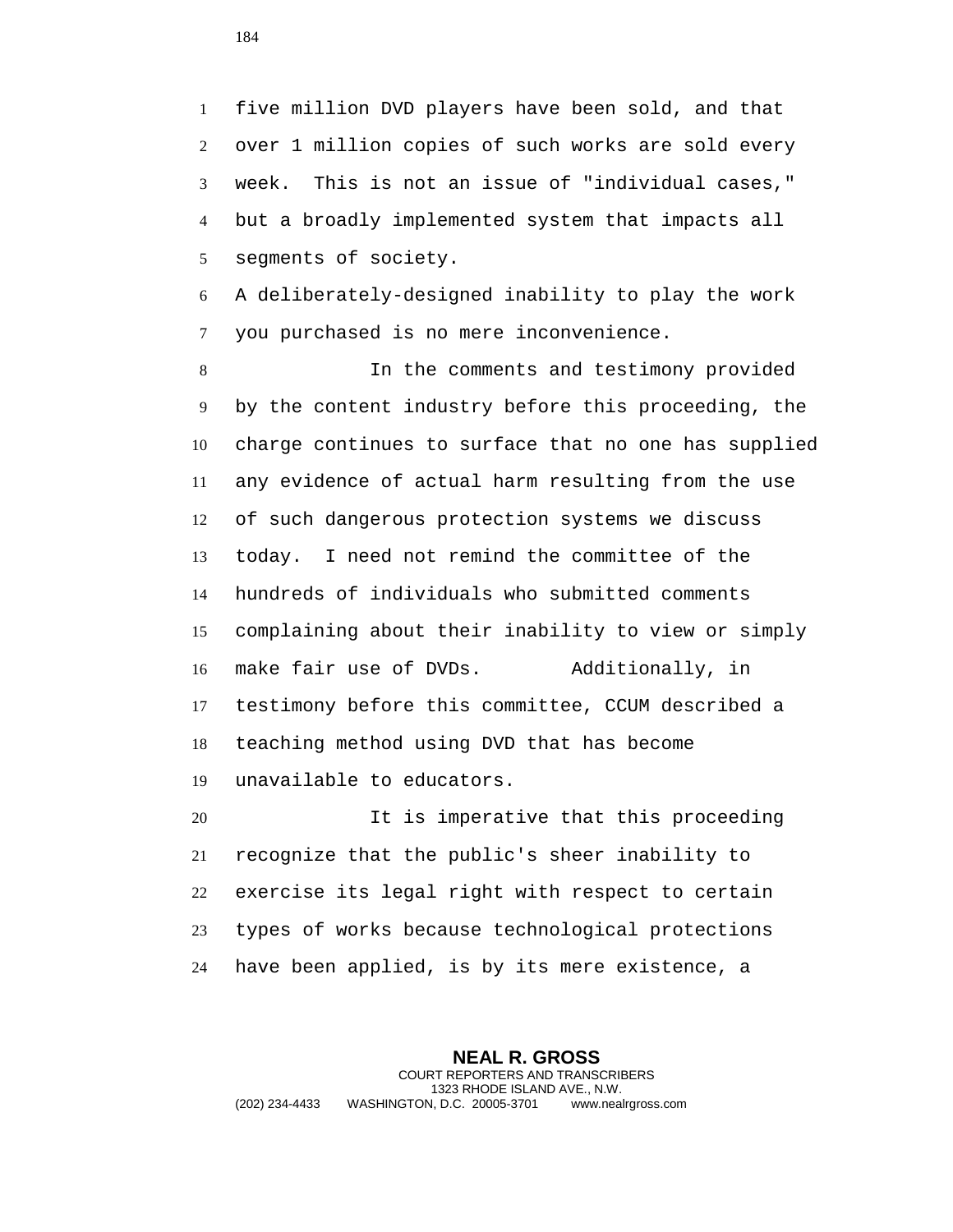substantial harm perpetrated against the First Amendment.

 As the U.S. Supreme Court stated in 4 Elrod v. Burns, "The loss of First Amendment freedoms, even for minimal periods of times unquestionably constitutes irreparable injury." I encourage the Librarian to weigh the constitutional considerations into its determination about the societal harm.

 Copyright's goal is to create a world full of creators with a rich and thriving public domain where creativity flourishes. In addition to legal protection designed to enable a market for works, creators vitally rely upon ready access to information, including a vibrant public domain and the ability to engage in a wide range of legitimate uses including fair use. If copyright is to achieve its objective, society's true creators must continue to be allowed to build upon the works of their ancestors.

 Because of the demonstrated widespread adverse impact on non-infringing use and fair use imposed by their technological restrictions, DVD movies should be exempt from Section 1201. Thank you.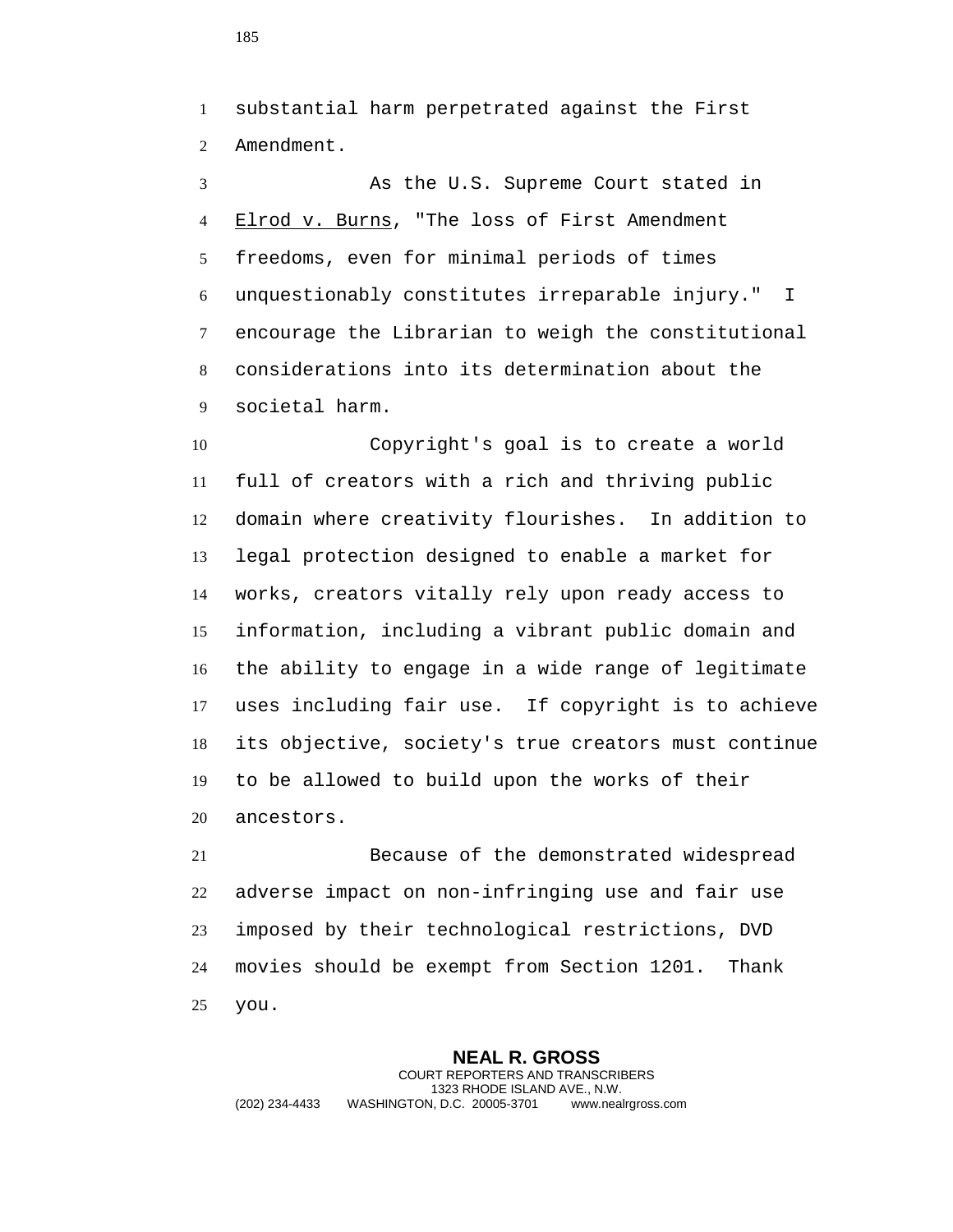MS. PETERS: Thank you, Ms. Gross. Mr. Marks? MR. MARKS: Thank you. First I'd like

 to thank you for the opportunity to testify at this important hearing. My name is Dean Marks and I am Senior Counsel, Intellectual Property, for Time Warner. I appear here today on behalf of Time Warner and the Motion Picture Association of America. I would like to make a few general statements, and then discuss in a bit more detail the issue of DVD and the CSS protection technology. As a preliminary matter, much has been written and said in the context of this inquiry that seems to pit content owners against consumers over the fair use issue. My company and fellow content providers not only support the fair use doctrine, but we rely on it every day. In creating and publishing our movies or

 music, we frequently rely on the protections that fair use provides, for example, to comment or to parody.

 From what I have read and heard during the course of this inquiry, no concrete evidence has been adduced that any user has been prevented from

**NEAL R. GROSS** COURT REPORTERS AND TRANSCRIBERS 1323 RHODE ISLAND AVE., N.W. (202) 234-4433 WASHINGTON, D.C. 20005-3701 www.nealrgross.com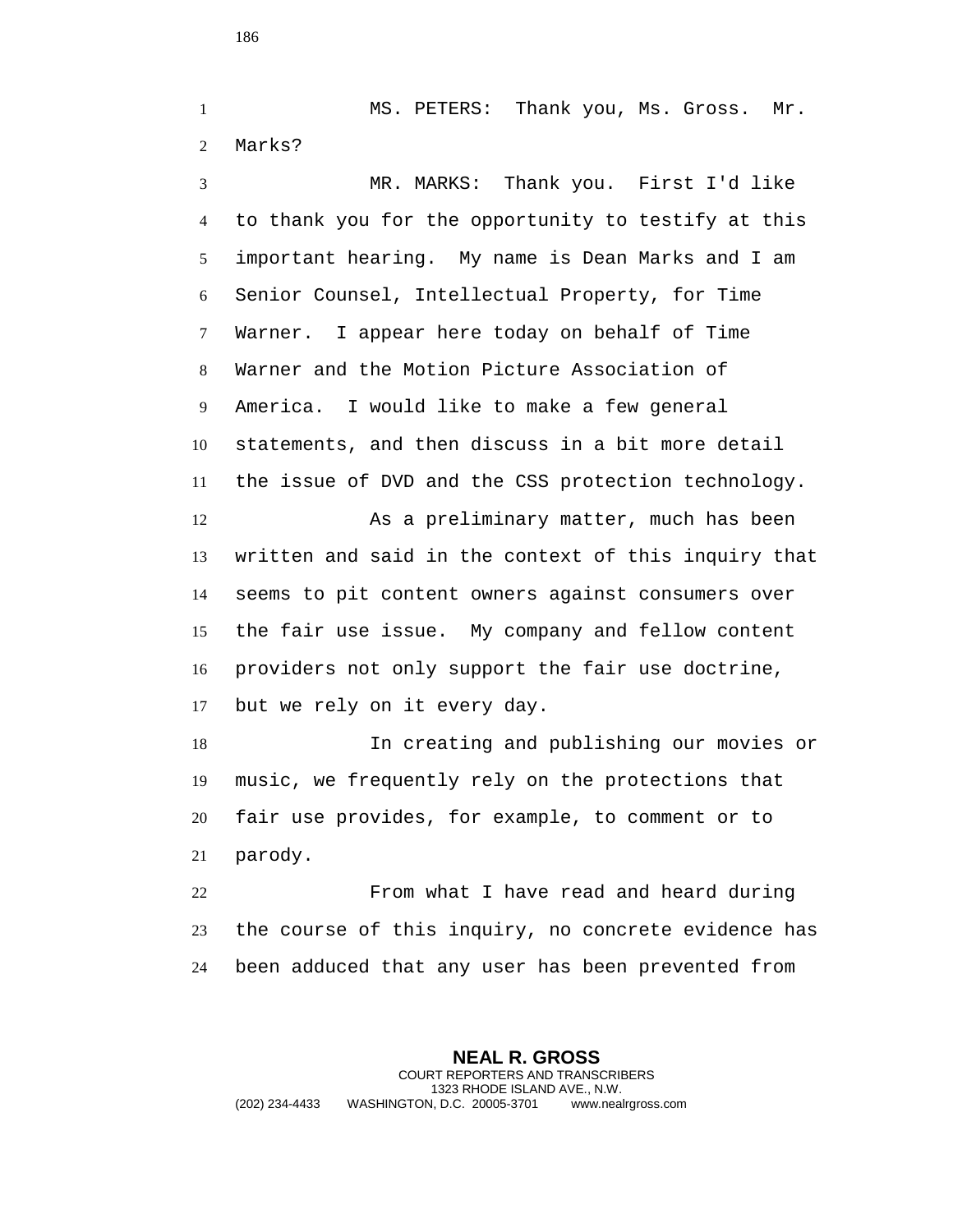making non-infringing uses of a work due to the presence of technological protection measures.

 Discomfort has been expressed by some librarians over the terms of certain content licenses, but this is an issue separate and apart from whether exceptions to the legal protection of technical measures should be adopted.

 Moreover, the potential harms that have been described are hypothetical and speculative. Contrast this with the very real evidence of threats to the rights of copyright owners that arise in today's digital and Internet environments.

 On May 10, the New York Times published an article entitled "The Concept of Copyright Fights for Internet Survival." The article describes several new software programs, most notably Freenet, that have been developed and are used to deprive copyright owners of the ability to exercise their rights in the distribution of their works.

 As stated in the article, the developers of such programs "express the hope that the clash over copyright enforcement in cyberspace will produce a world in which all information is freely shared." It is that sort of threat that content

**NEAL R. GROSS** COURT REPORTERS AND TRANSCRIBERS 1323 RHODE ISLAND AVE., N.W. (202) 234-4433 WASHINGTON, D.C. 20005-3701 www.nealrgross.com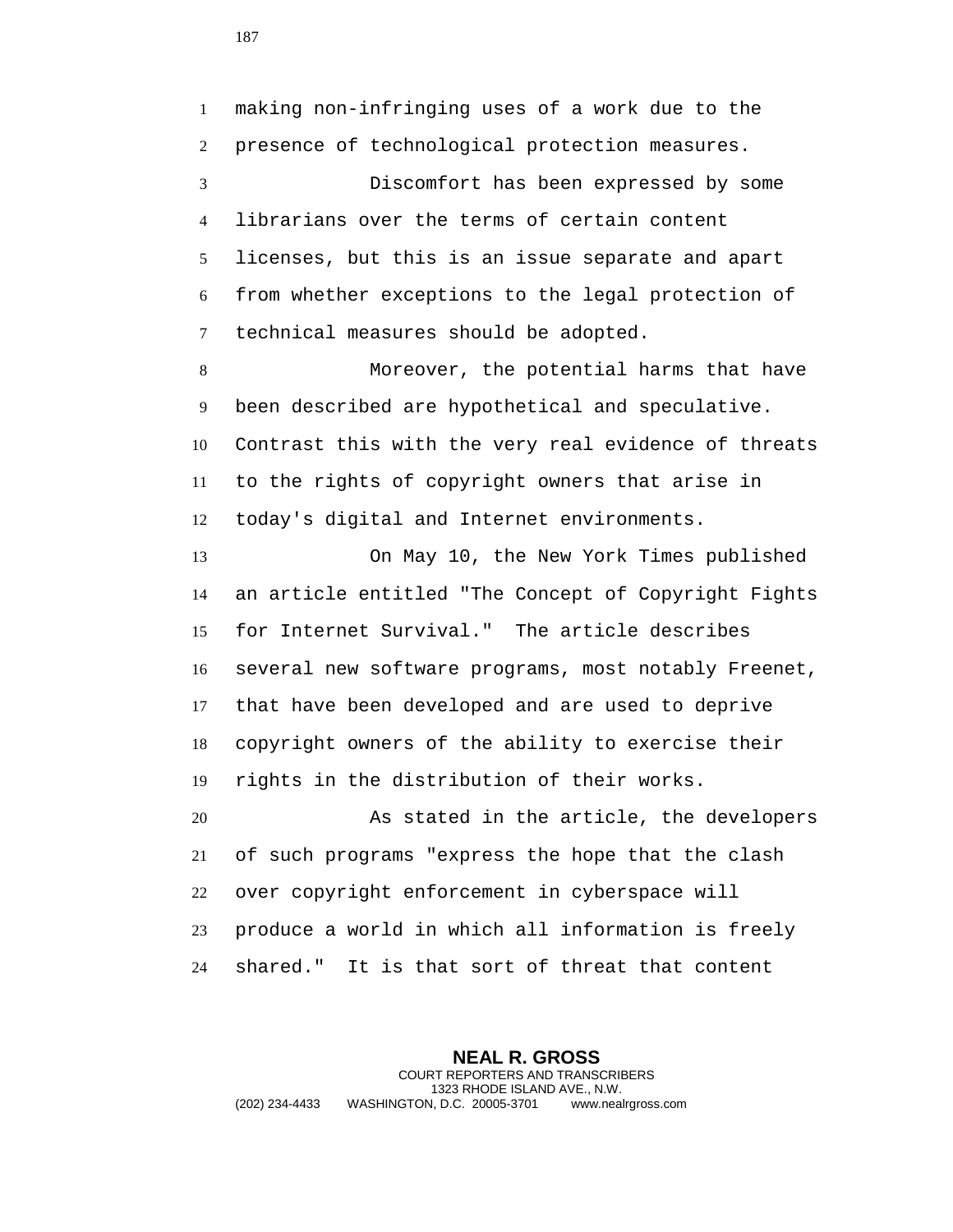owners worry about when we speak about the copyright balance today.

 These very real threats to the rights of copyright owners led not only the U.S. Congress, but also the world community in the WIPO treaties to determine that technical protection measures used by copyright owners must be entitled to legal protection against circumvention.

 In considering the possibility of any exception to the Section 1201(a) prohibition, the Register of Copyrights and the Librarian of Congress must weigh the lack of evidence of harm to non- infringing uses with the substantial evidence of harm to copyright owners that will result from the weakening of the legal protections afforded to technical measures.

 Furthermore, there's an underlying assumption of many -- not all, but many of the remarks made in the course of this inquiry is that technological protection measures will be used to "take" works away from users, or to deny access. I strongly believe that this assumption is fundamentally flawed.

**NEAL R. GROSS** COURT REPORTERS AND TRANSCRIBERS 1323 RHODE ISLAND AVE., N.W. (202) 234-4433 WASHINGTON, D.C. 20005-3701 www.nealrgross.com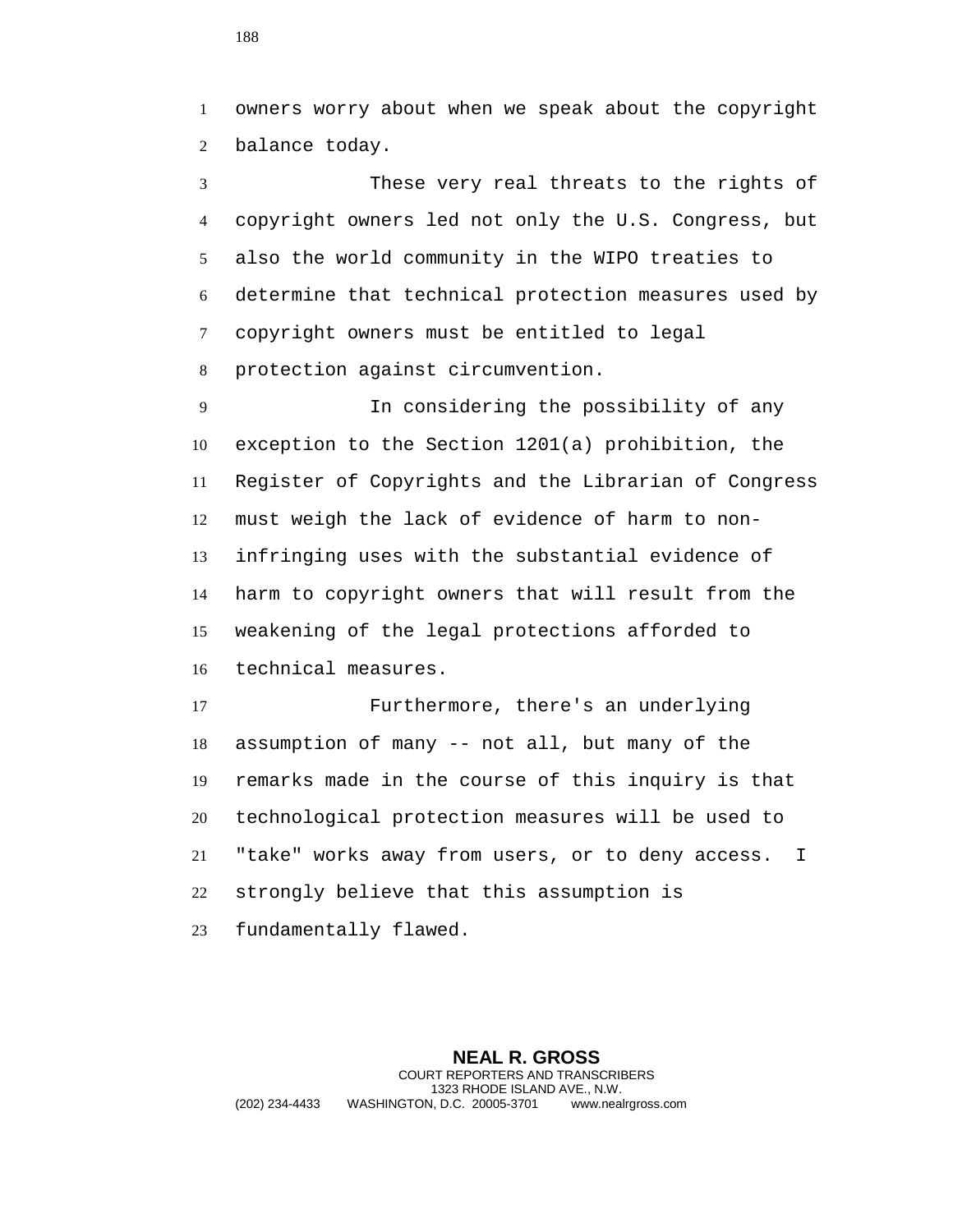Technological protection measures can actually facilitate the making of works available to consumers.

 We've heard discussions of DVD. DVD is a concrete example of this proposition. My company would not have released its motion pictures on the DVD format if DVD did not incorporate technological protection measures. The risk of unauthorized reproduction and distribution of our content in the digital format without protection would simply be too great. Without the content scramble system there simply would not be DVDs in the market today.

 The DVD format has permitted users to view and own copies of motion pictures in a new and desirable digital format. This is why DVD has become so popular. Why, in fact, are a million DVDs sold each week? Because it's a popular and consumer-friendly format.

 Further, DVD has allowed users for the first time to play high quality copies of motion pictures on their personal computers. These new uses of motion picture content have been made economically possible due to the development and implementation of technical measures, including access controls.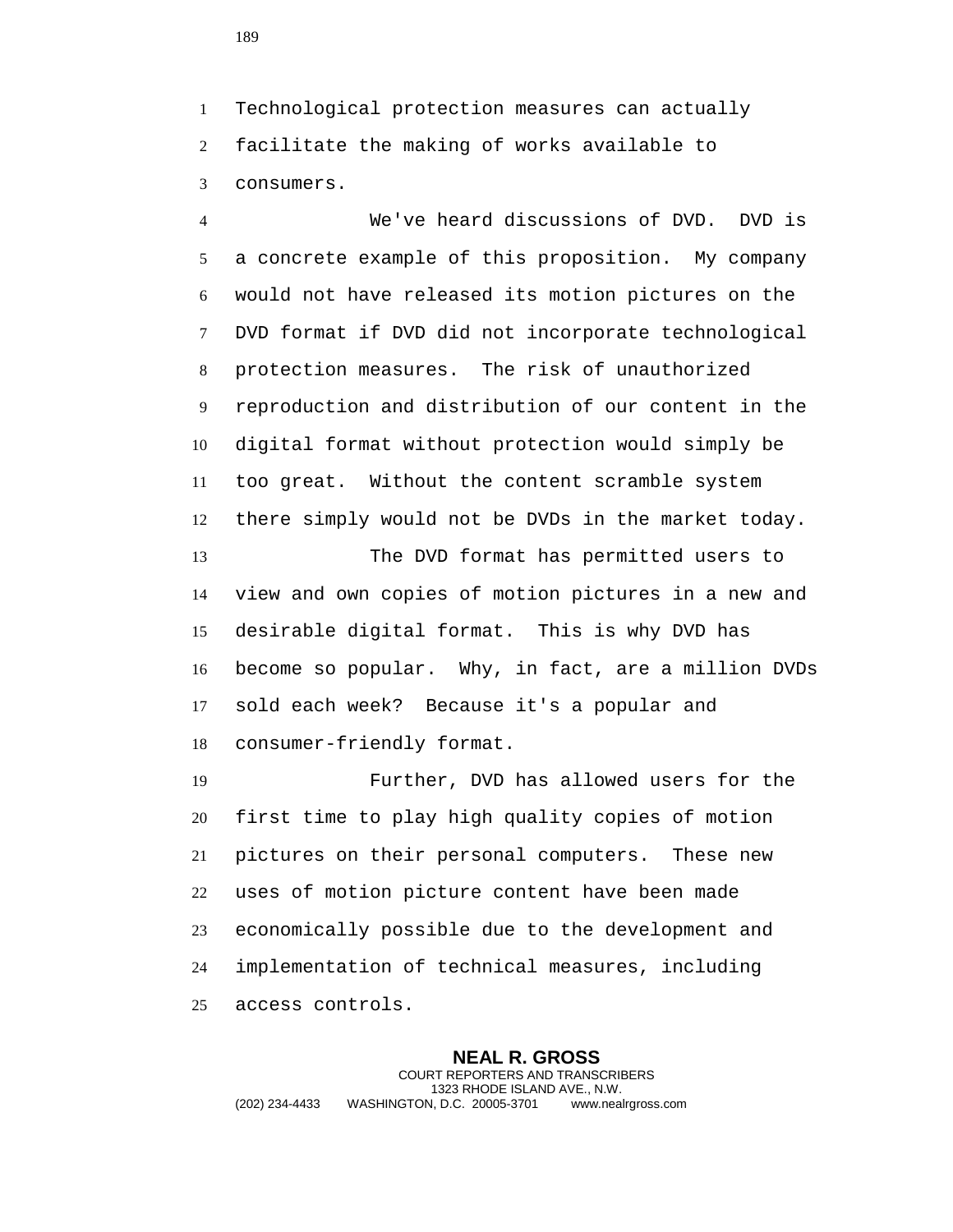To now argue that these technological protection measures should be subject to circumvention because DVDs may not be playable on all personal computers misses the point that if the integrity of technological protection measures are not legally protected, content owners will be reluctant to make their works available in these new formats in the first place.

 A clear real-life example is DVD-Audio. Due to the recent compromise of CSS and the fact that technological protection for DVD-Audio had been developed and premised on CSS, music companies have delayed indefinitely the launch of the DVD-Audio format. The result is that consumers have been deprived of a new music format.

 Thus, circumvention of technical measures, whether sanctioned through this process or accomplished in violation of law, can seriously diminish the general public benefit.

 I would like to turn and pick up on a point made earlier today by Frederick Weingarten. I agree with Mr. Weingarten that the development and implementation of technological protection measures can be a win/win situation for both content owners and users.

**NEAL R. GROSS** COURT REPORTERS AND TRANSCRIBERS 1323 RHODE ISLAND AVE., N.W. (202) 234-4433 WASHINGTON, D.C. 20005-3701 www.nealrgross.com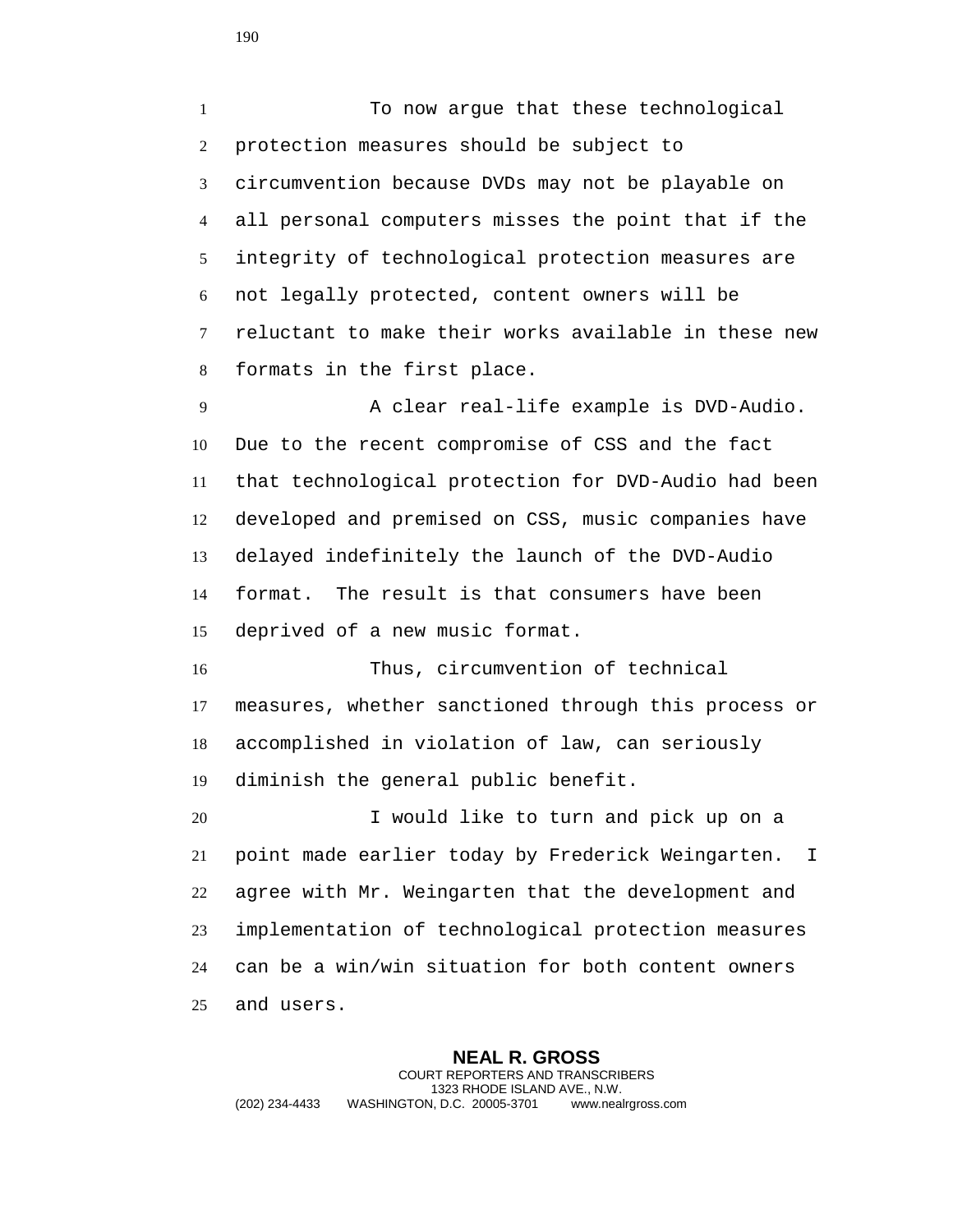For example, technological protection measures are under development that would permit users to make a copy of certain pay television programs that are otherwise protected by encryption and other technical measures. In the context of the copy protection work underway in the Secure Digital Music Initiative, all participating parties have agreed that consumers who purchase music protected by technical measures should be able to engage in certain levels of copying for private use. Thus, the development and implementation

 of technical measures that inhibit massive unauthorized copying and distribution, but permit limited consumer copying opportunities, will actually facilitate the making available of works to more consumers in more formats, and their ability to make non-infringing uses.

 These technologies may also make it easier for content owners to make their works available to libraries in digital format, and, in turn, for libraries to make these works available to their users without undue risk of economic harm to the owners due to unauthorized reproduction, transmission and re-distribution.

**NEAL R. GROSS** COURT REPORTERS AND TRANSCRIBERS 1323 RHODE ISLAND AVE., N.W. (202) 234-4433 WASHINGTON, D.C. 20005-3701 www.nealrgross.com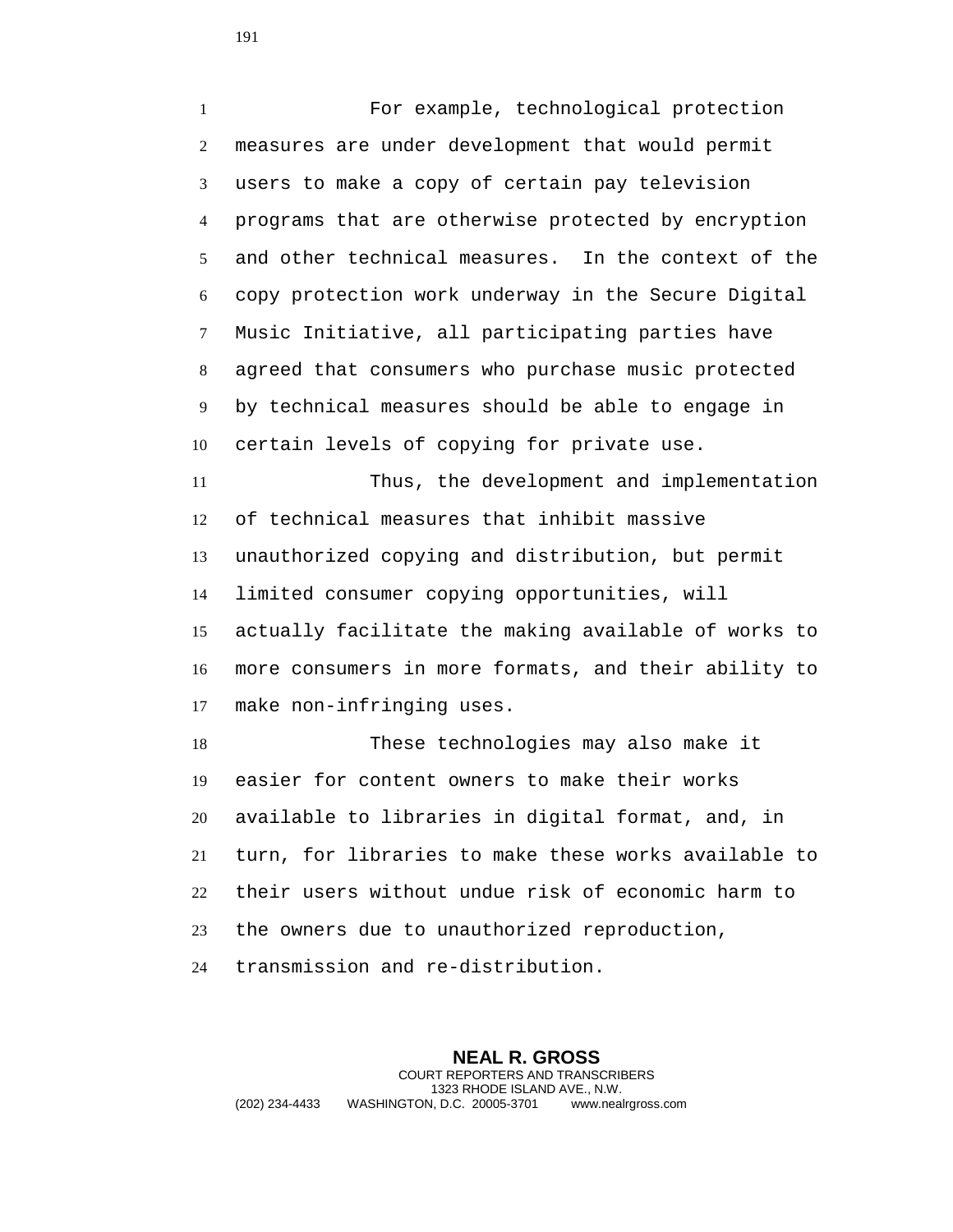The development and implementation of technical measures is in its infancy in the digital world, particularly with respect to the Internet. We should give some breathing room for the measures to be developed and implemented before we seek to undercut their legal protection.

 It has been mentioned by prior witnesses, including Paul Hughes from Adobe this morning, and Bernard Sorkin from Time Warner at the Washington hearing, that content providers must be mindful of the desires of consumers. We are in the business of selling our content to the public, and we cannot survive as an industry if we do not widely distribute our works to consumers.

 Because of this imperative, it is highly unlikely that we will employ technical measures that will be seriously detrimental to the ability of our consumers to make non-infringing uses. But this is only part of the answer, and you don't need to simply trust us.

 As a practical matter, content owners cannot unilaterally develop and implement technical measures of their own choosing. Why is this? Well, sound recordings and audio/visual works can only be enjoyed by the use of receiving and playback devices

**NEAL R. GROSS** COURT REPORTERS AND TRANSCRIBERS 1323 RHODE ISLAND AVE., N.W. (202) 234-4433 WASHINGTON, D.C. 20005-3701 www.nealrgross.com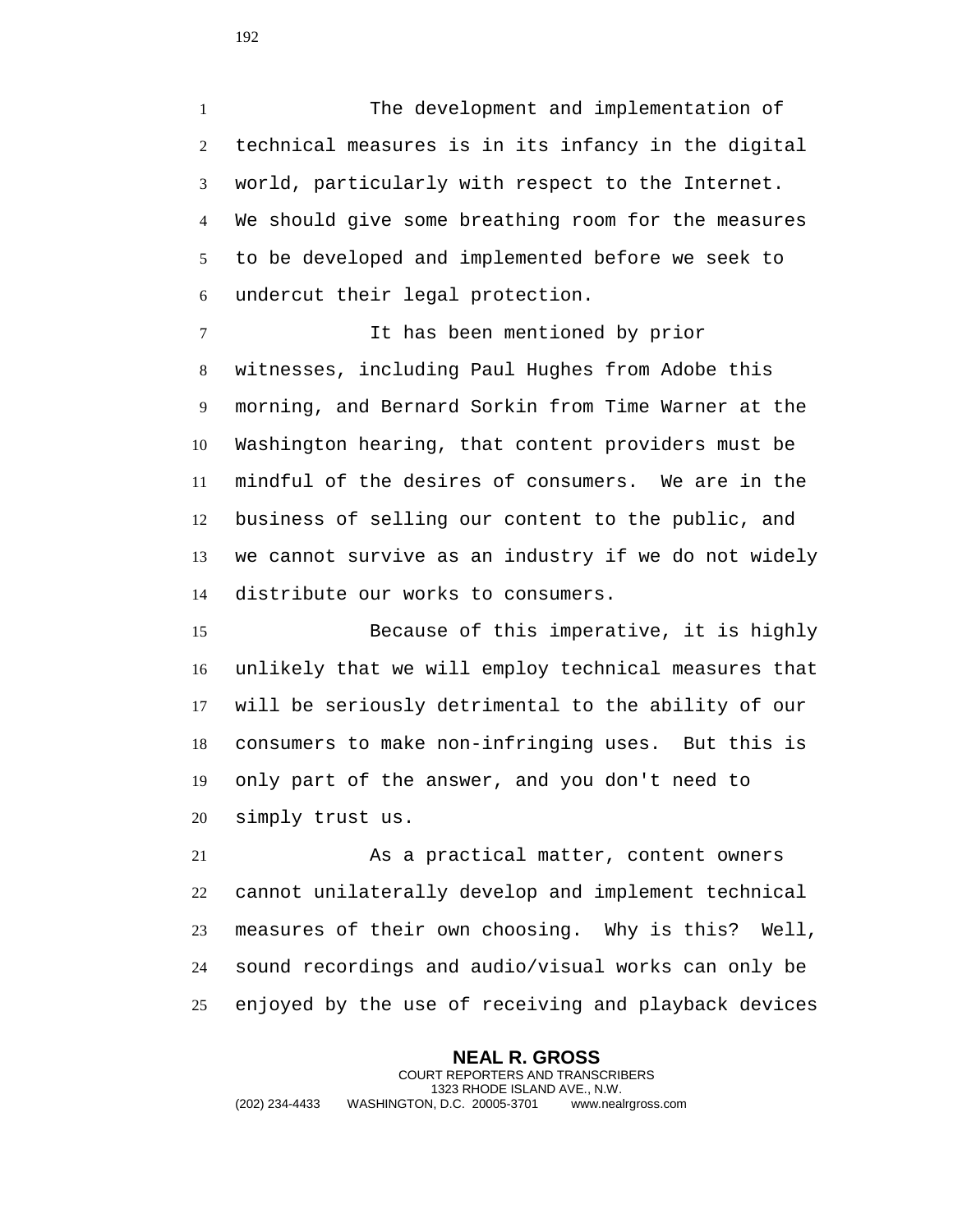such as television sets, CD or record players, videocassette players, personal computers, et cetera.

 Therefore, we as content owners cannot simply apply technical measures to our works that will cause all receiving and playback devices to be unable to play our works. If we were to do this, we would quickly be out of business.

 Equally important, however, the goal of protecting works cannot be achieved if receiving, playback and recording devices do not recognize and respond to the technical measures that we seek to incorporate in our works, but they simply ignore them.

 So, to work properly, copy protection technologies must be bilateral. The technologies applied by content owners need to function with consumer electronics and computer devices. This bilateral requirement means that protection measures are not simply a matter of technological innovation. And they are not simply a matter of fulfilling a list of demands by content owners.

 Rather, copy protection technologies such as the CSS system for DVD require a high level of consensus among the content industry and the

**NEAL R. GROSS** COURT REPORTERS AND TRANSCRIBERS 1323 RHODE ISLAND AVE., N.W. (202) 234-4433 WASHINGTON, D.C. 20005-3701 www.nealrgross.com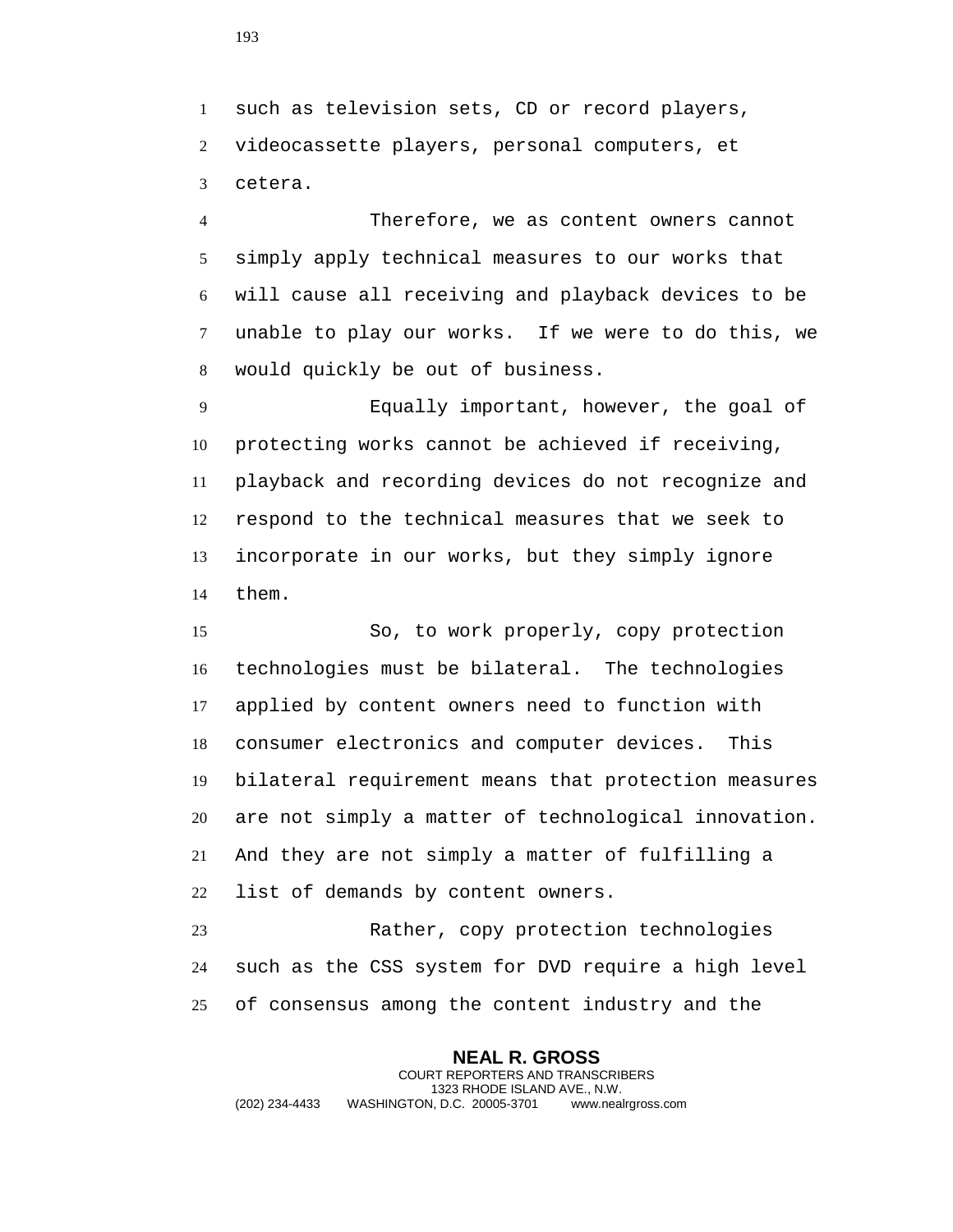consumer electronics industry and computer industry. This consensus requirement means that access control and copy protection structures, and the use of technical measures, are heavily negotiated across industries.

 And, indeed, the negotiations over the CSS system spanned at least two years and possibly longer than that.

 Because the consumer electronics and computer industries have strong vested interests in ensuring that their devices permit users wide latitude to use copyrighted works, the copy protection structures and technologies that are, in fact, being developed and implemented in the area of audio/visual and musical works fully recognize user concerns.

 Finally, this inquiry is not a one-shot deal. At the moment it seems clear that there has been no evidence presented of any adverse effect, and hence it seems premature for any exceptions to Section 1201(a) to be enacted. The fears expressed that the DMCA and the anticircumvention provisions will harm users or the fair use doctrine have not materialized, and indeed these fears may never come to pass.

**NEAL R. GROSS** COURT REPORTERS AND TRANSCRIBERS 1323 RHODE ISLAND AVE., N.W. (202) 234-4433 WASHINGTON, D.C. 20005-3701 www.nealrgross.com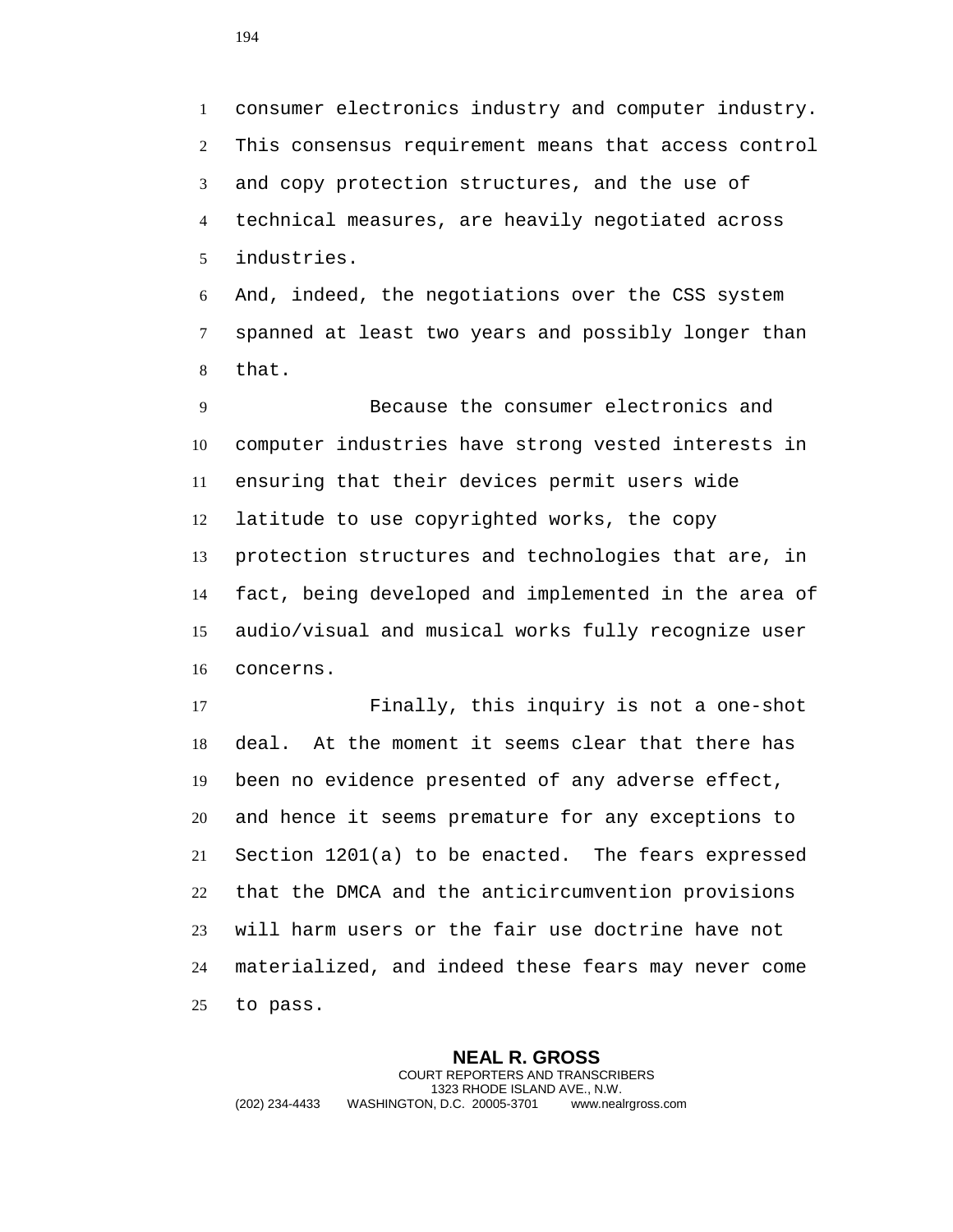If any of the "parade of horribles" that have been described by some of the witnesses materialize in the future, then the Register and the Librarian will have the opportunity to consider appropriate remedies in future rulemaking procedures. At the moment, frankly, this exercise appears to be a case of attempting to devise a solution in search of a problem.

 I now want to turn specifically to the case of DVD and CSS. In several of the comments received by the Copyright Office, reference was made to DVDs and the alleged inability of users of the Linux operating system to play DVDs on their computers.

 Much confusion, I would even say misconception and misinformation, surrounds the issue of DVD, CSS and Linux. First, there is no legal or technical barrier to building an open source interface between the Linux operating system and a CSS compliant application that will play DVDs encrypted with CSS on the Linux system.

 Second, the CSS technology and manufacturer's license necessary to build any CSS compliant application or device is available on a non-discriminatory basis. The current license

**NEAL R. GROSS** COURT REPORTERS AND TRANSCRIBERS 1323 RHODE ISLAND AVE., N.W. (202) 234-4433 WASHINGTON, D.C. 20005-3701 www.nealrgross.com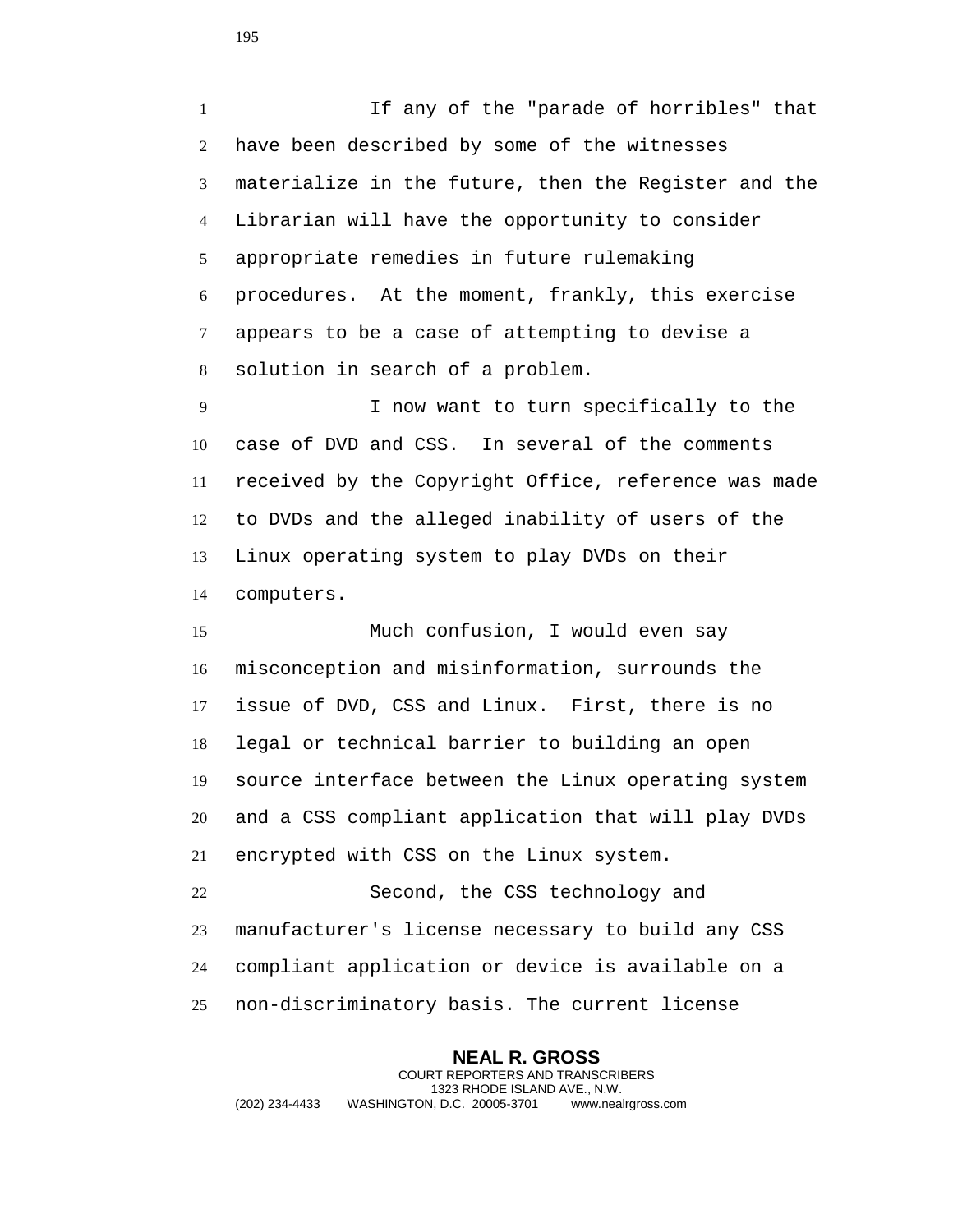requires a one-time fee of \$10,000. It is expected in the future that an annual fee of \$5,000 will also be assessed. These payments are administrative fees, the license itself is royalty free.

 None of the technical or legal conditions of the CSS license prevent implementation in the Linux environment. And indeed, two CSS licensees have in fact developed CSS implementations for the Linux operating system. One, called Sigma Systems, is hardware-based and another -- whose name I unfortunately don't have with me -- is software- based. But both of these implementations are available on the market.

 It is true that most software applications that permit the playback of DVDs are designed for the Windows operating system. But this is simply because of market-driven decisions on the part of software developers who seek to develop and sell applications for the prevailing operating system.

 Neither movie studios nor the licensors of the CSS technology have sought to prevent the development of the applications in any other platforms, including Linux. Indeed, much to the contrary, the film studios have a strong interest in

**NEAL R. GROSS** COURT REPORTERS AND TRANSCRIBERS 1323 RHODE ISLAND AVE., N.W. (202) 234-4433 WASHINGTON, D.C. 20005-3701 www.nealrgross.com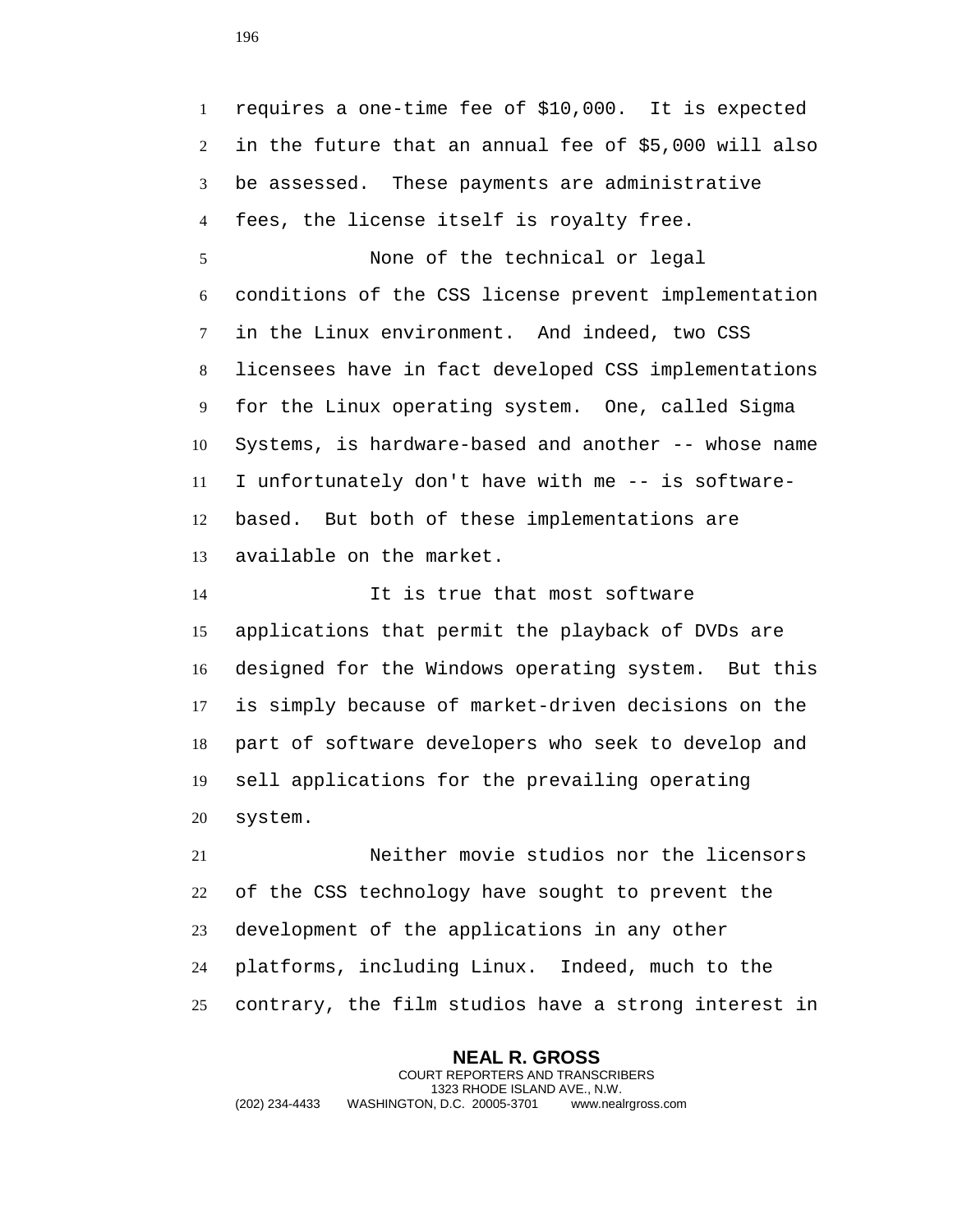the development of as many CSS licensed and compliant playback devices as possible, be they consumer electronic players, DVD drives for computers, software programs or other platforms, such as the recently introduced Sony PlayStation 2. The greater the number and variety of CSS compliant playback devices available in the market, the greater the demand will be, hopefully, for DVDs that carry our content.

 Some consumers who have been unable to play DVDs on their Linux operating system have argued that they should be permitted to circumvent the CSS encryption technology in order to gain access to the content of the DVDs that they have purchased. I want to make clear from the outset that my discussion of that particular argument in this hearing is separate from the ongoing litigation 18 in the Reimerdes case, commonly known as the DeCSS case.

 That case involves violations of Section 1201(a)(2) -- the prohibitions concerning circumvention devices, products or services and therefore that case is not directly relevant to the issue at hand in this hearing, namely Section 1201(a)(1) and the prohibition on circumvention

**NEAL R. GROSS** COURT REPORTERS AND TRANSCRIBERS 1323 RHODE ISLAND AVE., N.W. (202) 234-4433 WASHINGTON, D.C. 20005-3701 www.nealrgross.com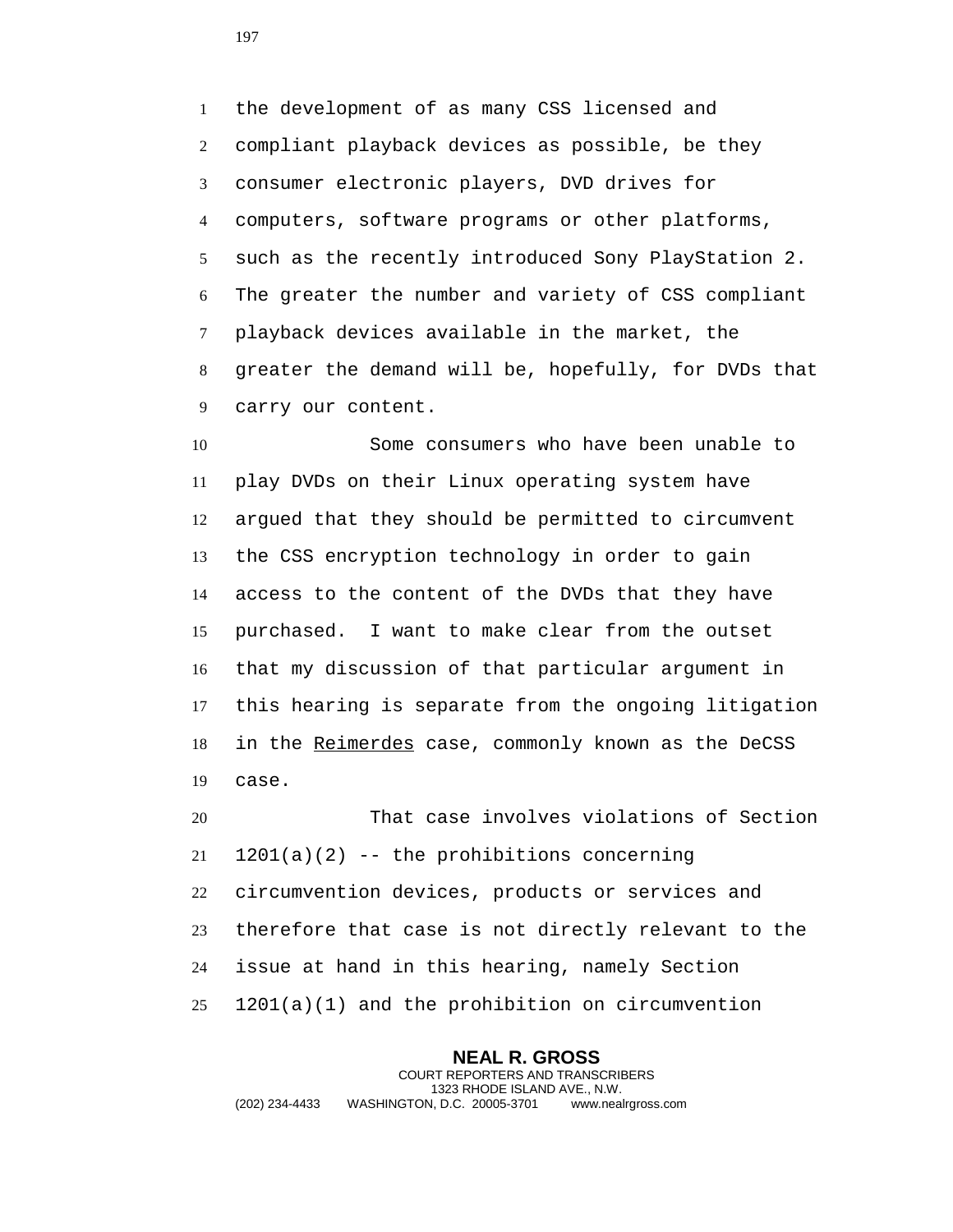1 conduct. Because the Reimerdes litigation is ongoing and because my company is a Plaintiff in that litigation, and because understand that I have recently been noticed for a deposition in that litigation, it is inappropriate for me to discuss that case.

 With respect to the argument for an exemption on the prohibition of circumvention conduct for purposes of playing DVD discs on the Linux platform, I respond as follows:

 First, as the number of Linux users grows, the market will naturally fill the demand for CSS compliant applications that will play DVDs on Linux. As mentioned above, two companies already offer DVD playback applications for the Linux operating system. Hence, adoption of a circumvention exemption is neither justified nor necessary.

 Second, a consumer who purchases a copy of a work but does not have the proper equipment to play back the work does not, in my view, entitle the consumer to circumvent access control protection measures.

 I want to take an example here. A consumer who purchased a subscription to HBO -- Home

**NEAL R. GROSS** COURT REPORTERS AND TRANSCRIBERS 1323 RHODE ISLAND AVE., N.W. (202) 234-4433 WASHINGTON, D.C. 20005-3701 www.nealrgross.com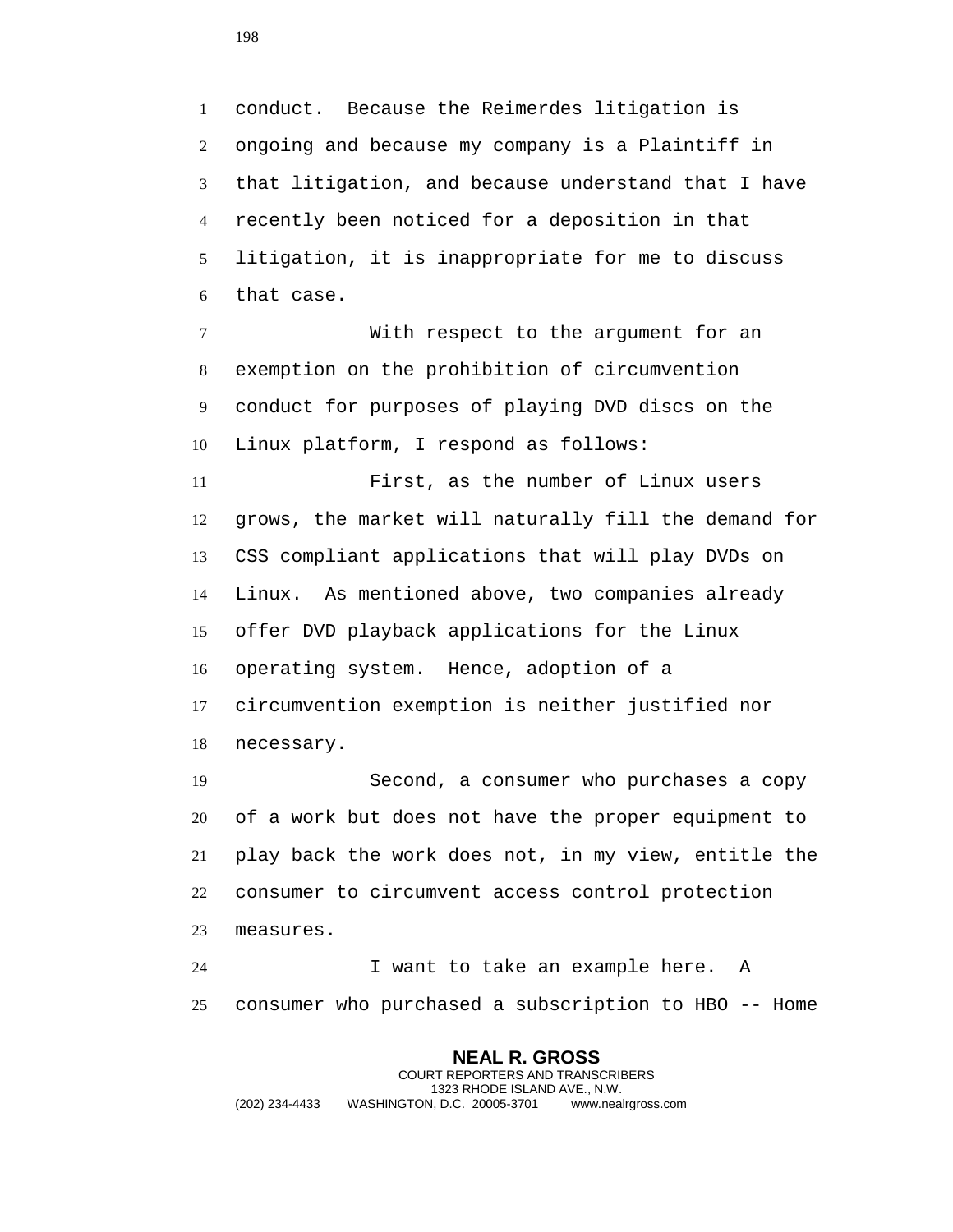Box Office pay television service -- soon after its launch, but did not own, the consumer did not own a television set that could accommodate a cable set top box necessary to descramble the encrypted HBO signal, would not have been entitled to circumvent the encryption on the HBO signal. That is, he would have not been entitled, as a legal matter.

 Encryption television signals are protected by various sections of the Communications Act. None of these sections provide for exceptions for users to decrypt signals without the authorization of the broadcaster. We have all been living with this legal regime for more than a decade with no difficulties, legal or otherwise.

 Mindful of this longstanding precedent in the realm of encrypted broadcasts, no exemption to the prohibition of circumvention of access control technology appears justified merely to accommodate users who lack playback equipment that is readily available in the market.

 Third, copyright owners are applying technical protection measures today, not simply to ensure proper payment for access to a work, but also to manage the exponentially increasing risks of

**NEAL R. GROSS** COURT REPORTERS AND TRANSCRIBERS 1323 RHODE ISLAND AVE., N.W. (202) 234-4433 WASHINGTON, D.C. 20005-3701 www.nealrgross.com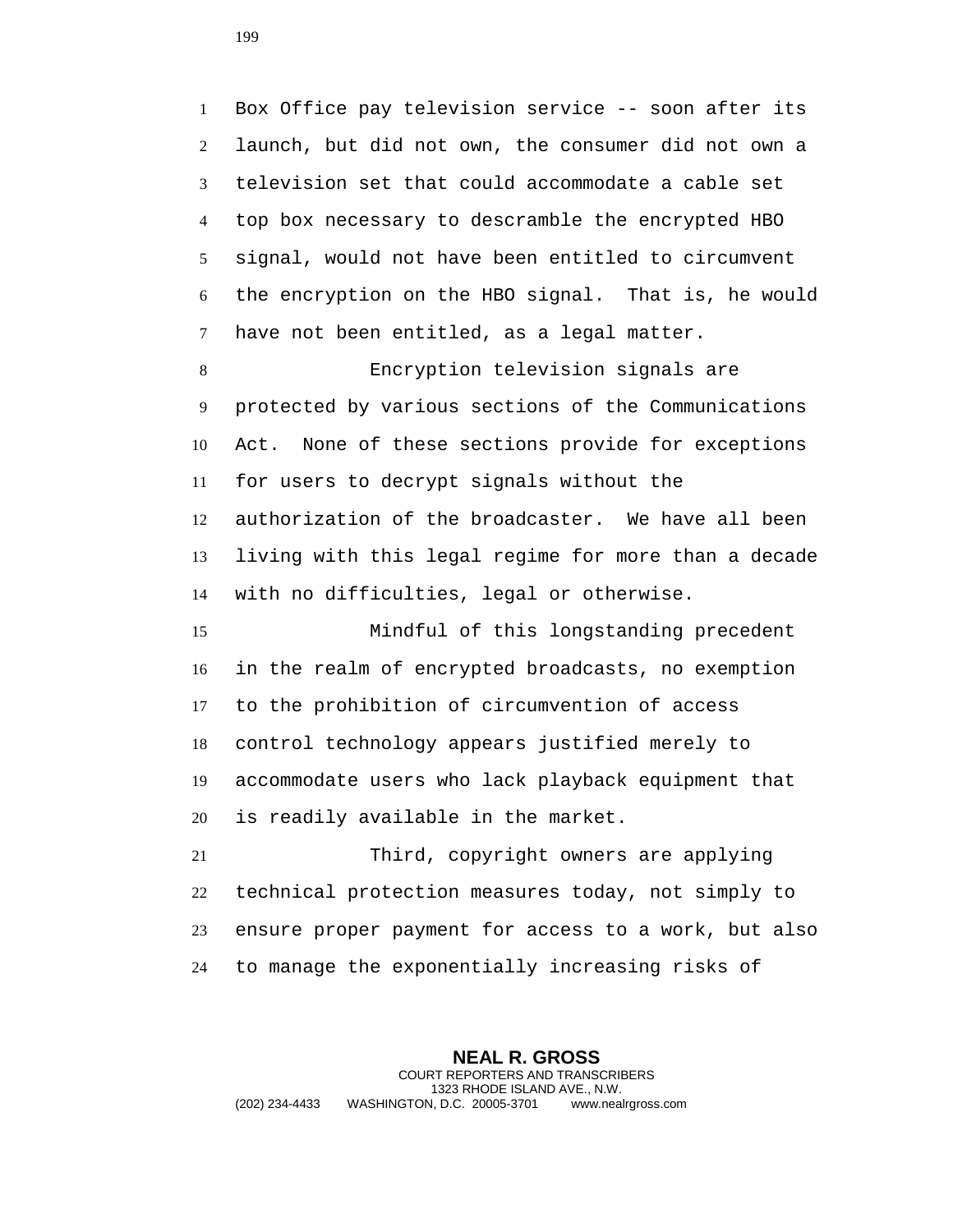subsequent unauthorized reproduction and re- distribution posed by the digital environment. The danger of permitting circumvention to facilitate an individual's access to a work is that such circumvention will also likely undermine protections against unauthorized copying and transmission, such as Internet retransmission. Once circumvention is permitted, there is no practical manner -- and likely no technical way -- to ensure that subsequent uses of the work will be non-infringing.

 For example, if circumvention of CSS were allowed solely to permit access to content on DVDs to Linux users for home viewing, such circumvention would likely involve a copy of the content being made in the hard drive of the Linux user's computer. Once a copy is readily available in the hard drive, it is easily subject to massive replication and distribution for unlimited purposes.

 Napster, iCrave, Gnutella, MyMP3 and Freenet all stand as very real examples of the ease with which works protected by copyright are subject to enormous unauthorized copying and redistribution once such works reside on the hard drive of a computer.

**NEAL R. GROSS** COURT REPORTERS AND TRANSCRIBERS 1323 RHODE ISLAND AVE., N.W. (202) 234-4433 WASHINGTON, D.C. 20005-3701 www.nealrgross.com

Such risks are not speculative.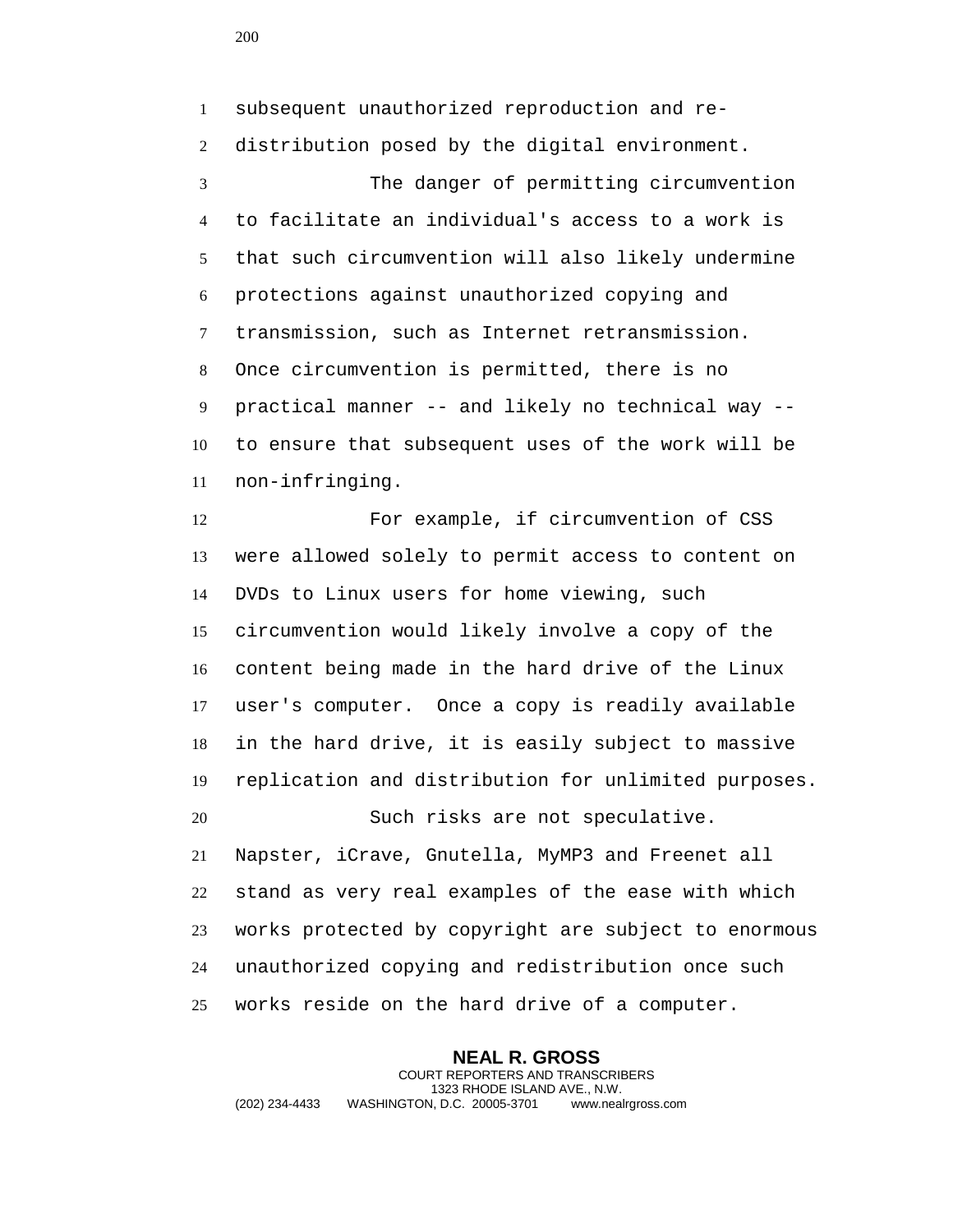These very real risks militate against allowing exceptions to the prohibition on circumvention conduct. If any cases of adverse impact on non-infringing uses of works are demonstrated in the future, then that would be the time to discuss alternative remedies. An exception to the prohibition on circumvention conduct should be considered only as a remedy of last resort. Thank you.

10 I also wanted to express my response concerning regional coding. But I can do that now, or wait for the question period, if you would like. Better to do it now?

 There's been some discussion of the regional coding issues, and how regional coding is used or misused by content providers to prevent users around the world from playing DVDs. For example, a DVD disc, a Region 1 disc that might be purchased in the U.S. And I want to make a few remarks about that.

 First of all, consumer electronics audiovisual equipment has been developed with a certain degree of regionalization. There are different formats in different countries of the world. The U.S. is NTSC format, Europe is PAL

**NEAL R. GROSS** COURT REPORTERS AND TRANSCRIBERS 1323 RHODE ISLAND AVE., N.W. (202) 234-4433 WASHINGTON, D.C. 20005-3701 www.nealrgross.com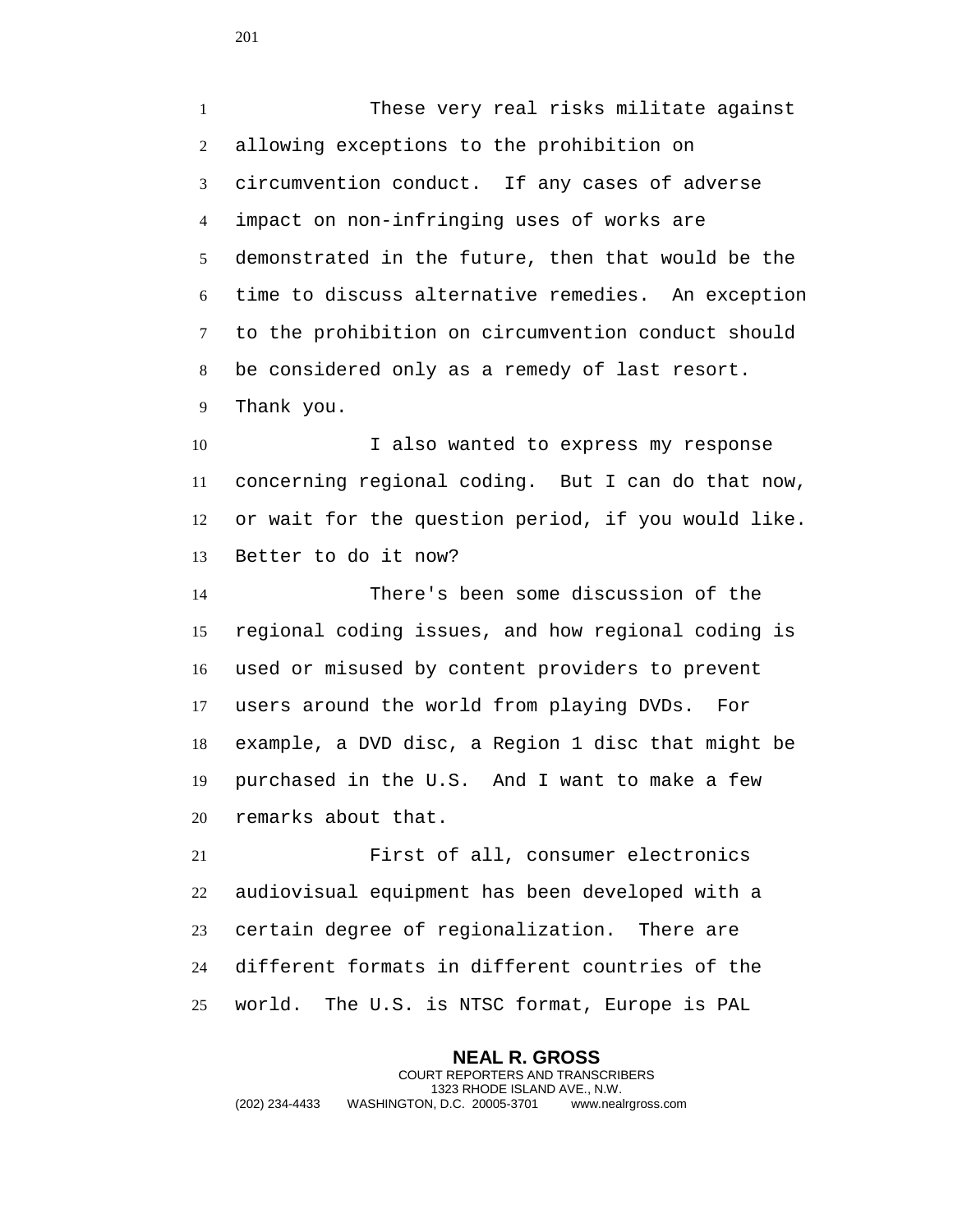format. If someone were to buy a videocassette that had been manufactured -- straight old analog videocassette that had been manufactured in the U.S., it would be in the NTSC format. That videocassette would not be playable in Europe on PAL format televisions and videocassette players. This situation has existed

since the introduction of video in the early or mid-

interesting that now this issue of regional coding

80s with no complaint. So I find it a bit

 has become such a hot button for certain communities. Second, why do movie studios impose regional coding in the first place? It has to do with the way the economics of the film business work. Films are very, very expensive to produce, and they become increasingly expensive to produce as the years go by. Many people assume that the revenues from theatrical distribution are the main source of economic return from movie production. That, in fact, is not the case.

 As of today, the receipts from theatrical distribution usually, on average, account for only 20 to 25 percent of the gross revenues earned by a motion picture. The balance of those

**NEAL R. GROSS** COURT REPORTERS AND TRANSCRIBERS 1323 RHODE ISLAND AVE., N.W. (202) 234-4433 WASHINGTON, D.C. 20005-3701 www.nealrgross.com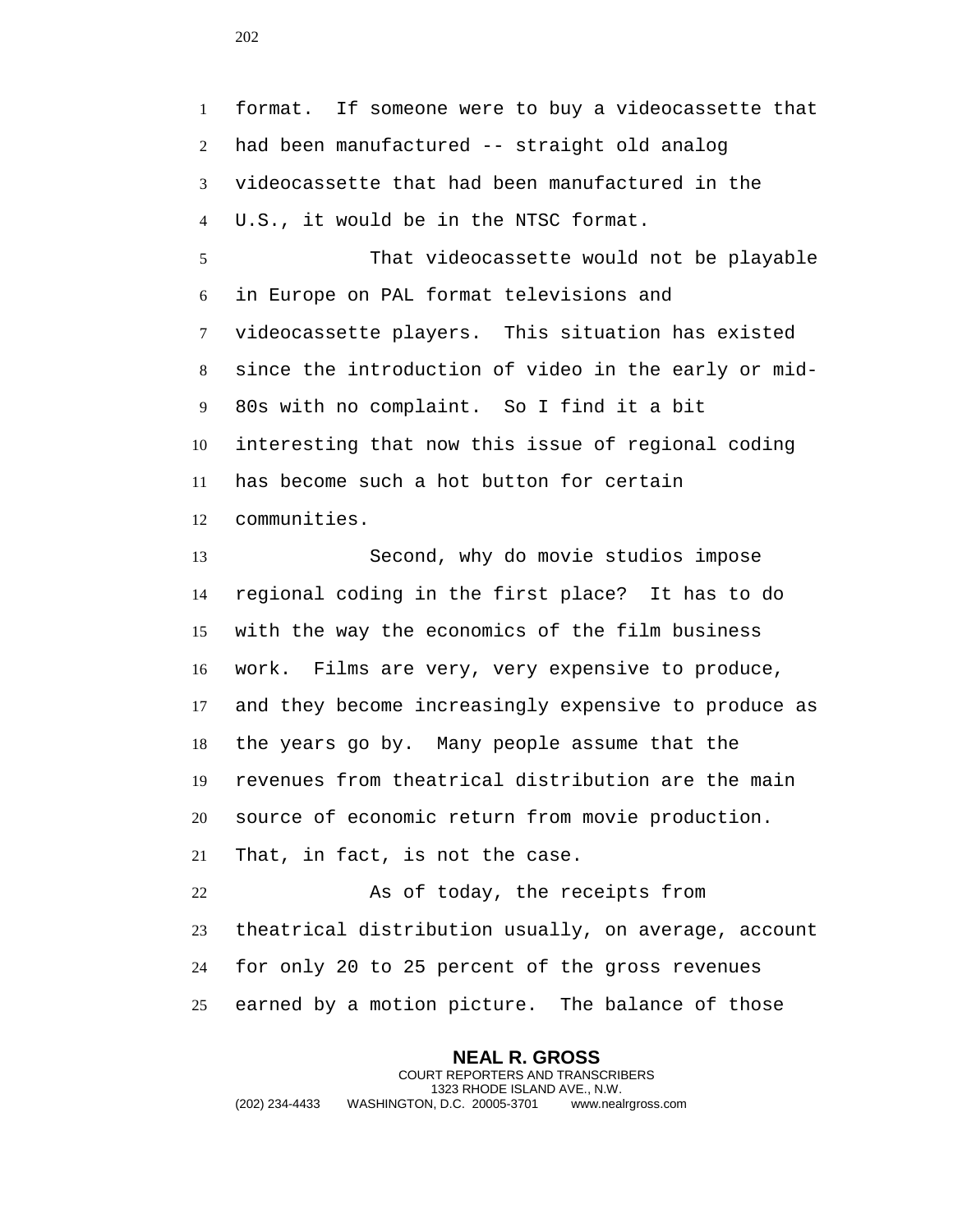revenues are earned by what have typically been referred to as ancillary markets. But now they are, frankly, primary markets because they account for the lion's share of the revenue.

 These markets include home video, pay- per-view television, pay television and over the air free broadcast. The reason why movie studios are concerned about regional coding is that it is very, very expensive to produce theatrical prints. And therefore, unlike the music business, which currently tends to release new works on a worldwide basis -- the new Madonna CD tends to be released all over the world on the same date -- it is not really economically practicable for movie studios to do so, due to the enormous costs of producing prints, and the costs involved in dubbing or translating of the prints.

 Added onto that are just regional habits that we try to take account of. Summer is a big movie-going season in the United States. Summer is a very low season for movie-going in Mediterranean countries, particularly Italy, where even today a lot of the cinemas are not air-conditioned.

 So therefore if we have a blockbuster that we want to release in the summer in the United

**NEAL R. GROSS** COURT REPORTERS AND TRANSCRIBERS 1323 RHODE ISLAND AVE., N.W. (202) 234-4433 WASHINGTON, D.C. 20005-3701 www.nealrgross.com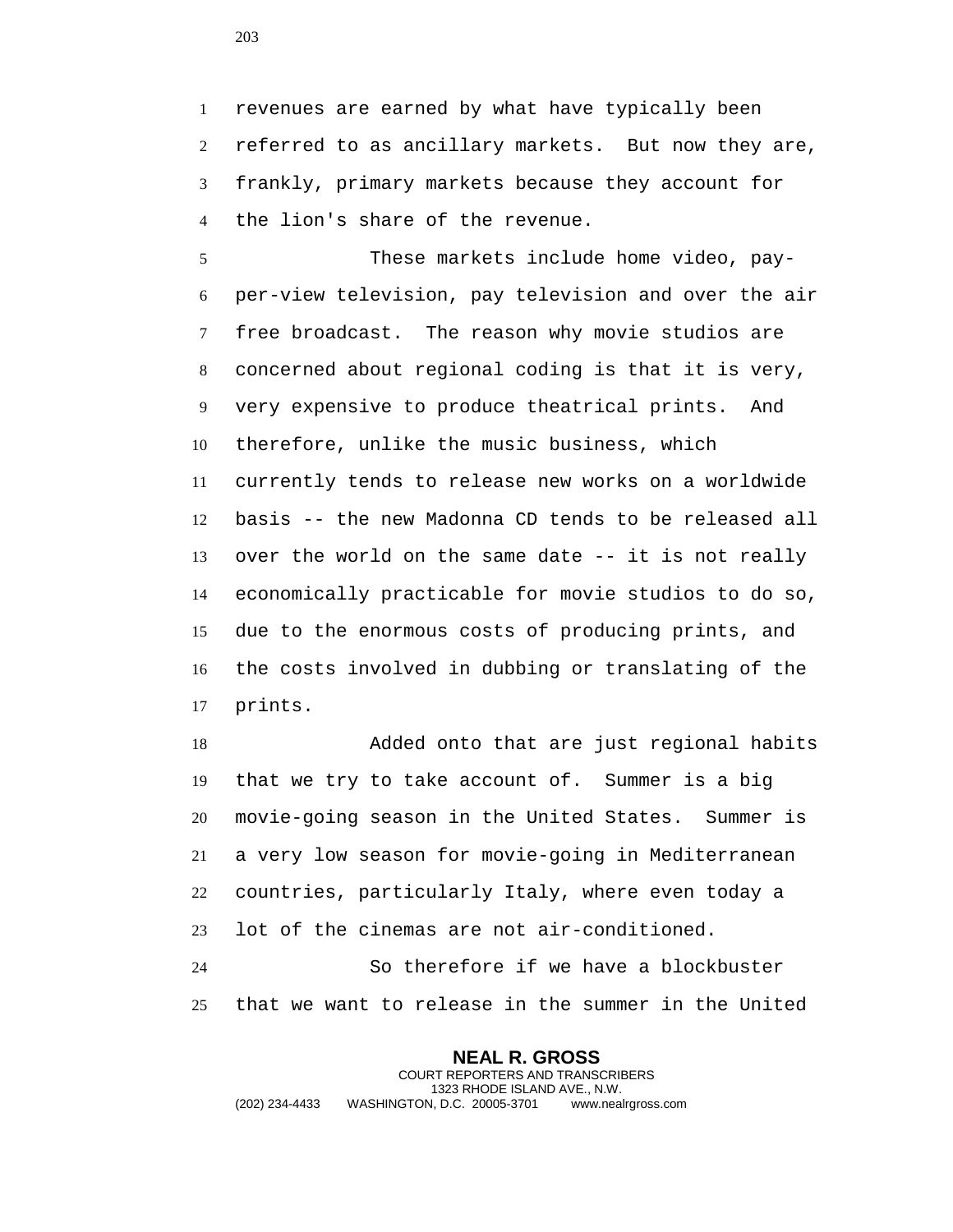States, we don't necessarily want to release it in the summer in Italy. The importance of having to exploit the different windows of exploitation of theatrical, video, pay-per-view, pay, free broadcast means that we are concerned that if we released region-free DVDs in the United States six months after theatrical release in the United States, and those DVDs were widely available in Italy where the movie had not even been theatrically released, that the impact would be to cannibalize the theatrical release. And take away from the potential economic return of the theatrical release.

 I wanted to lay this out, as part of the explanation as to why we use regional coding in the DVD system.

 Finally, I just wanted to turn to some of the fair use and First Amendment questions. It seemed to me that uses described by Ms. Gross were, in large part, not the typical fair uses for education or comment, criticism, parody, but were consumptive uses. Making copies for other people, or copies for your children.

 I don't understand how protecting expressive works from piracy with the use of technological measures adversely affects free

**NEAL R. GROSS** COURT REPORTERS AND TRANSCRIBERS 1323 RHODE ISLAND AVE., N.W. (202) 234-4433 WASHINGTON, D.C. 20005-3701 www.nealrgross.com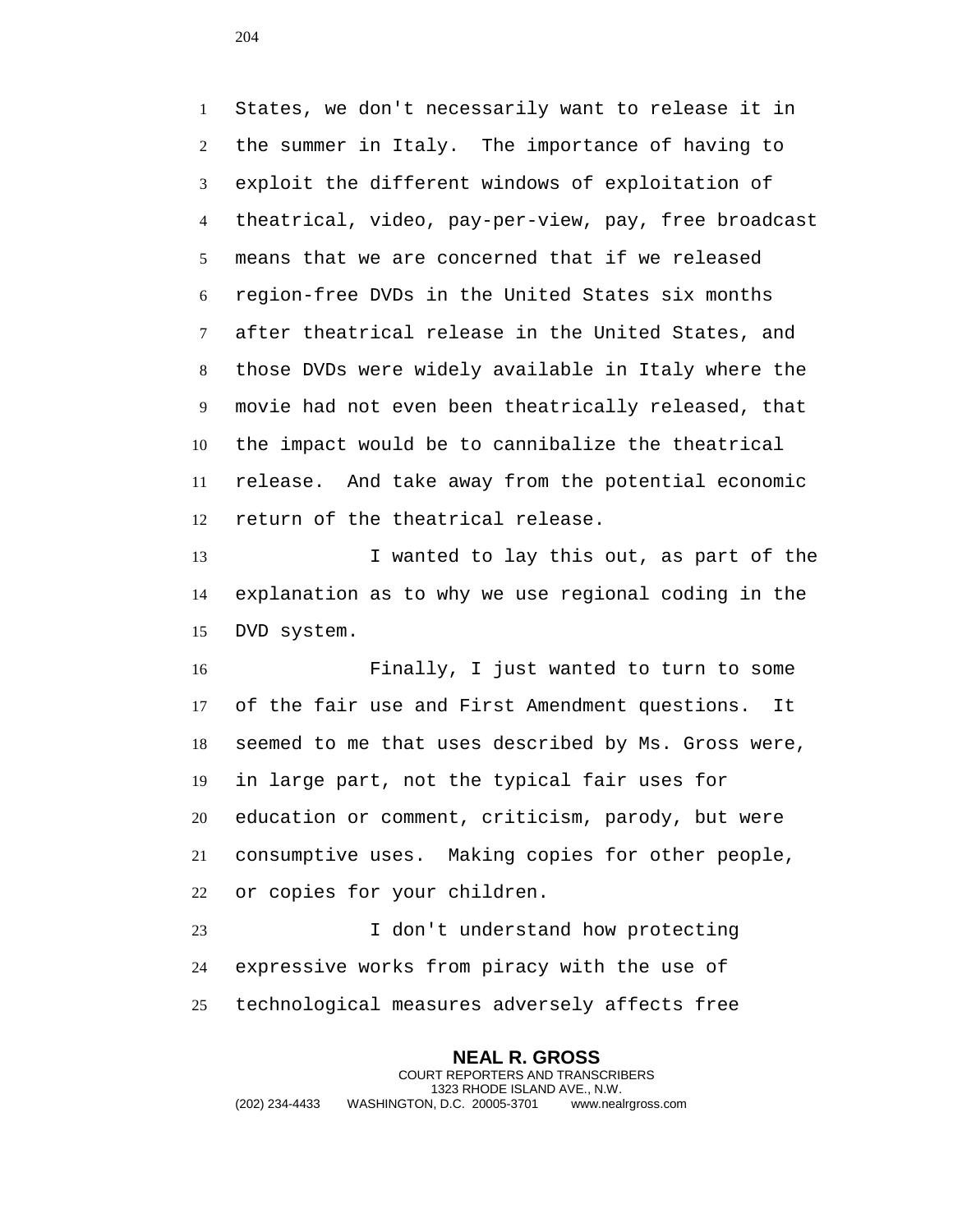expression, dissemination of knowledge or creation. The wider dissemination of works, in fact, that technological protection measures can afford, in my view, furthers the goal of spreading culture and knowledge.

 The fact that one million DVD movies are sold each week indicates that these works are getting into the hands of users at a tremendous rate. And not that users are somehow being denied or deprived of access or to the works. If DVDs were not readily playable, it is difficult to understand how millions and millions of DVDs could be sold.

 Similarly, I fail to see how the CSS system deprives any individual of his or her First Amendment rights. And I look forward to answering your questions. Thank you very much.

 MS. PETERS: Thank you, Mr. Marks. Mr. Riley?

MR. RUSSELL: Russell.

MS. PETERS: Russell, excuse me.

 MR. RUSSELL: I'd like to introduce myself. My name is Riley Russell. I am the Vice President of Legal Affairs at Sony Computer Entertainment America. I am also accompanied by Mr.

Morton David Goldberg, of Cowan, Liebowitz & Latman.

**NEAL R. GROSS** COURT REPORTERS AND TRANSCRIBERS 1323 RHODE ISLAND AVE., N.W. (202) 234-4433 WASHINGTON, D.C. 20005-3701 www.nealrgross.com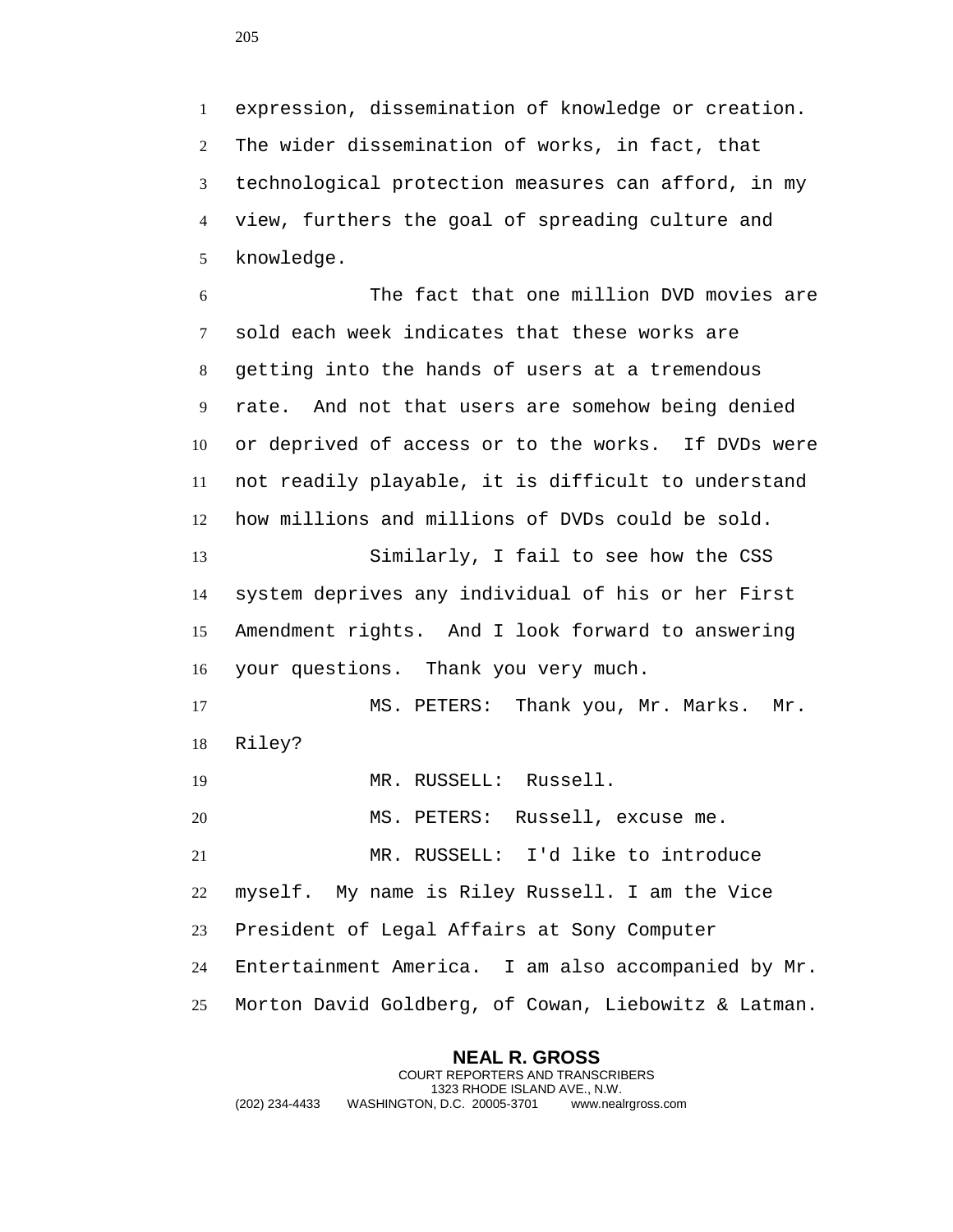I think it's worth, very briefly -- as I look around the room and I don't see any 15-year- olds -- at least to describe very quickly what the PlayStation is. And that is a video game device that, of course, plays video games.

 Along with the Sony PlayStation, Sony Computer Entertainment markets and sells over 50 video game products and other services. Along with that there are over 350 independent video game publishers or developers licensed by SCEA who produce approximately 300 games a year for the Sony PlayStation system. The independent developers employ in excess of 6,000 people, most of them in the United States.

 I would like to thank the Copyright Office for the opportunity to testify in this rulemaking proceeding, which deals with what I believe is a critical issue to the copyright industries and their customers in the digital age. This rulemaking poses the narrow question of whether there are particular classes of copyrighted works whose users have been, or in the next three years are likely to be substantially adversely affected in their ability to make non-infringing use of the works if the class is not exempted from the scope of

**NEAL R. GROSS** COURT REPORTERS AND TRANSCRIBERS 1323 RHODE ISLAND AVE., N.W. (202) 234-4433 WASHINGTON, D.C. 20005-3701 www.nealrgross.com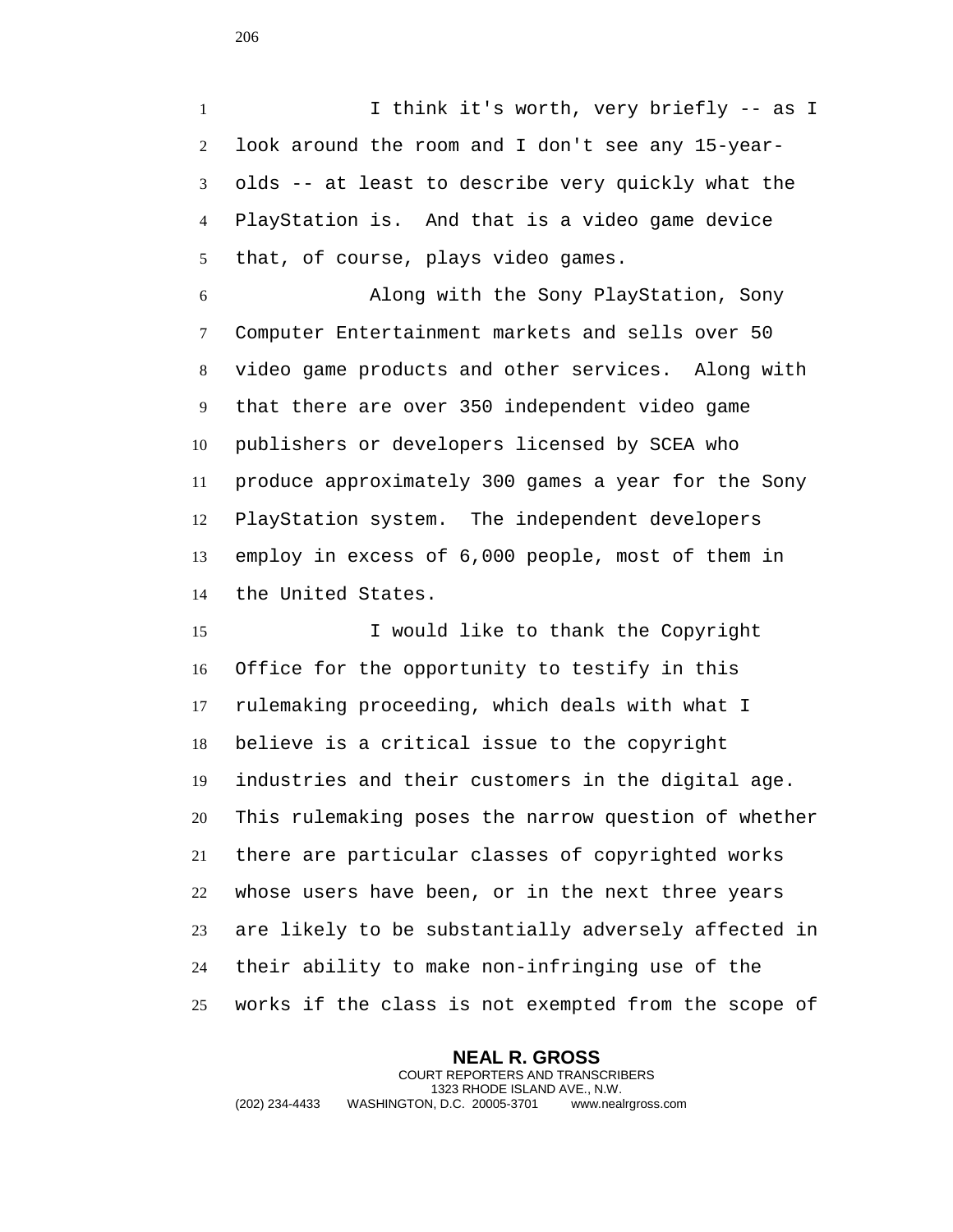1 Section  $1201(a)(1)(A)$ . The rulemaking is to focus 2 on distinct, verifiable and measurable impacts; speculation, de minimis effects and mere inconvenience should be disregarded in this inquiry. As you are aware, Congress intended that the burden of persuasion as to the necessity of any exemption fall squarely upon the advocates. Congress, furthermore, had no expectation that in this proceeding the conditions for any exemption necessarily would be found to exist. They, in fact, may not.

 To the contrary, according to the House Manager's Report, the absence of any such finding would indicate that "the digital information marketplace is developing in the manner which is most likely to occur, with the availability of copyrighted materials for lawful uses being enhanced, not diminished, by the implementation of technological measures and the establishment of carefully targeted legal prohibitions against acts of circumvention." I submit to you that this is exactly what's happened.

 As a benchmark, Congress described the hypothetical scenario under which it "could be appropriate" to modify Section 1201(a)(1)(A)'s flat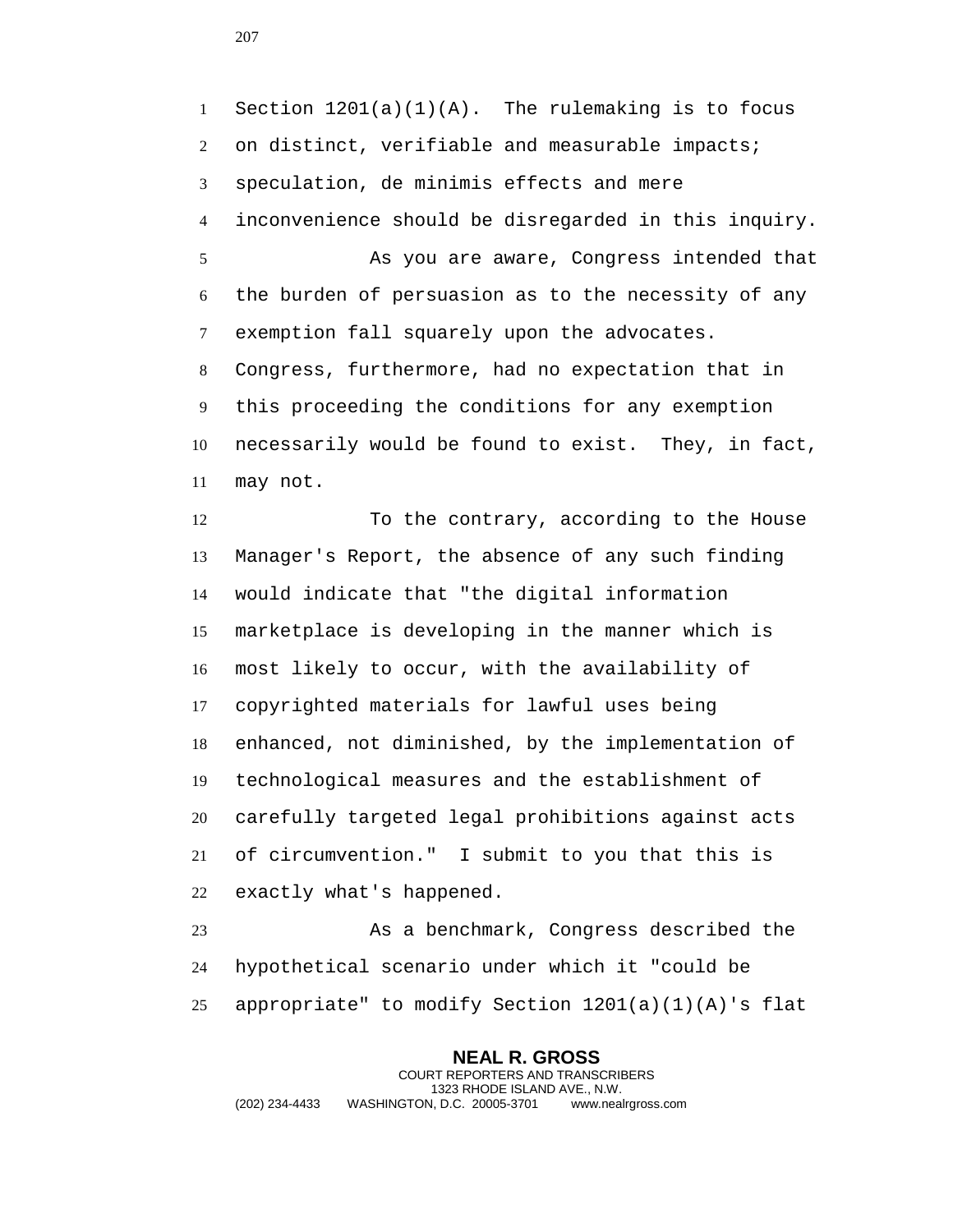prohibition of the circumventing of technological access controls: one in which the use of technological access controls might result in less, rather than more, access to copyrighted materials because of a confluence of factors including the adoption of business models to restrict, rather than maximize, distribution and availability. It goes without saying that nothing remotely resembling such a scenario has been shown to exist today, or to be likely to arise in the next three years. In fact, experience has shown otherwise.

 It is telling that, despite the sound and fury raised in many submissions, few of the advocates of exemptions responded straightforwardly to the questions posed in the statute itself and in the Notice of Inquiry. A number of respondents would have the Copyright Office overturn or subvert the DMCA itself. Others concerned themselves with issues beyond the scope of this inquiry, such as the DeCSS litigation, or issues unripe for examination, such as preservation of works in a digital format. In short, Section 1201(a)(1)'s opponents -- and they're opponents of the statute as Congress enacted it -- have not identified either distinct, verifiable and measurable impacts -- actual or

**NEAL R. GROSS** COURT REPORTERS AND TRANSCRIBERS 1323 RHODE ISLAND AVE., N.W. (202) 234-4433 WASHINGTON, D.C. 20005-3701 www.nealrgross.com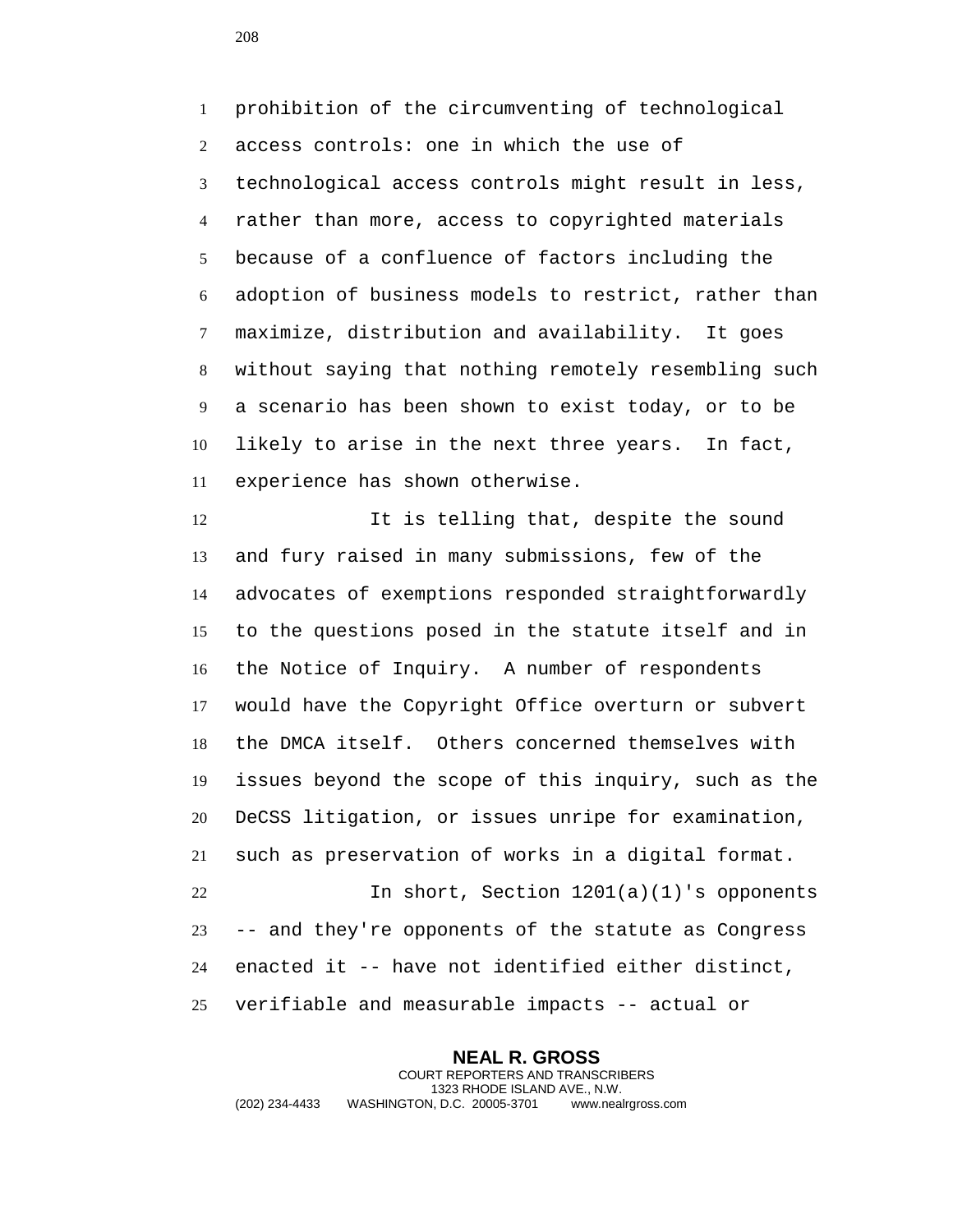prospective -- on lawful use of copyrighted works caused by the prohibition on circumvention, or a class of works -- i.e., a "narrow and focused subset of the broad categories of works of authorship...identified in Section 102 of the Copyright Act," which is subject to such an impact. Accordingly, the advocates of exemption have not sustained their burden, and Section 1201(a)(1) should come into effect intact.

 The backdrop for and impetus behind the law under discussion here is, of course, the vastly altered environment in which copyright owners have been operating since the advent of digital media and the Internet. In this brave new digital, networked world, the traditional arrangements among copyright owners, copyrighted works, and the consumers of those works have already been radically transformed by a single unprecedented fact: every consumer, with a single touch of a button, is now potentially a global distributor -- or a receiver -- of an unlimited number of perfect copies of any copyrighted work which may come into his or her possession in digital form. Once distributed, these copies can no longer be retrieved.

**NEAL R. GROSS** COURT REPORTERS AND TRANSCRIBERS 1323 RHODE ISLAND AVE., N.W. (202) 234-4433 WASHINGTON, D.C. 20005-3701 www.nealrgross.com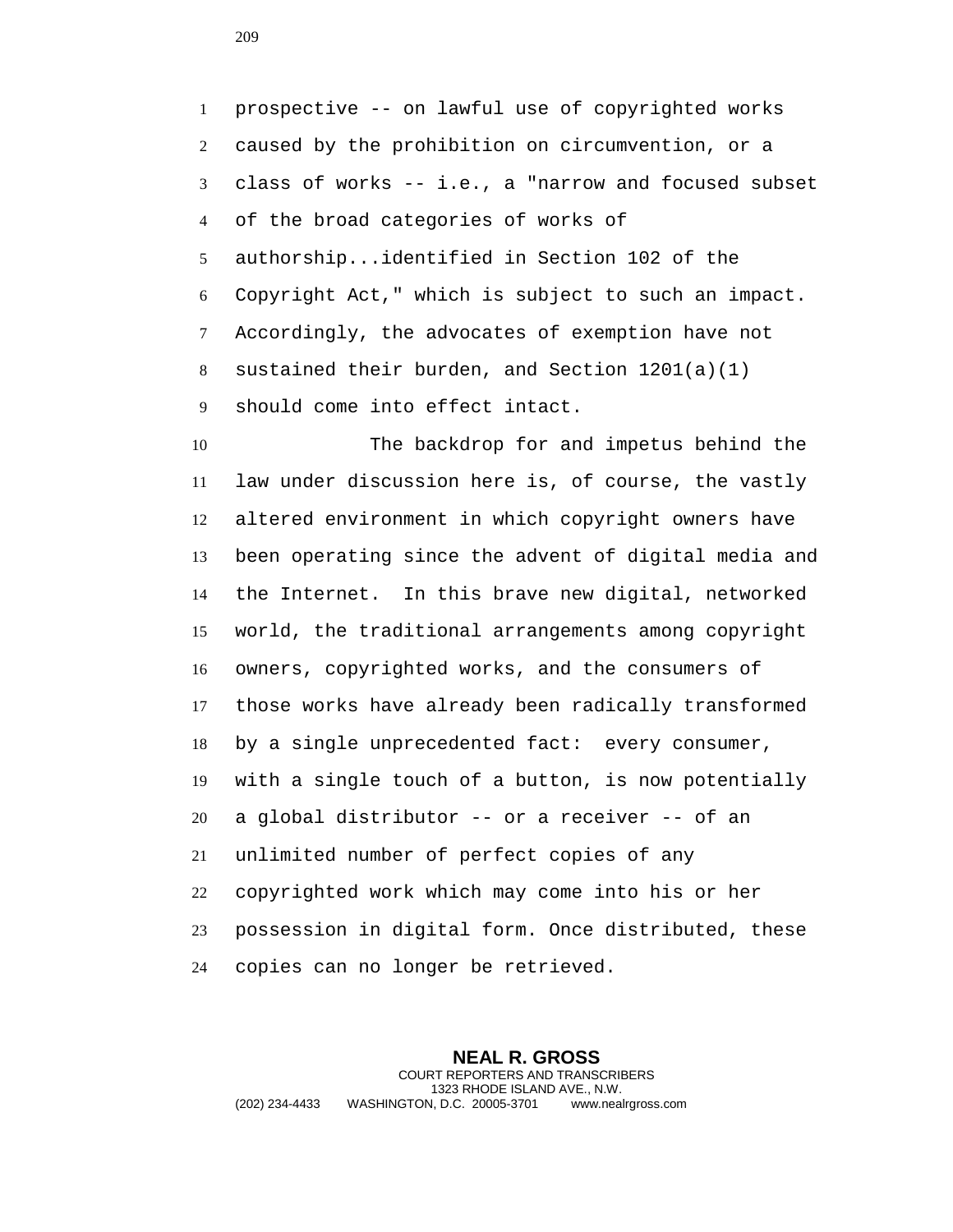Much has been said of the importance of maintaining the traditional balance between the copyright holders' rights and consumers' privileges. The WIPO and Congress have acknowledged that technological access control measures, backed up by laws prohibiting circumvention, are essential to doing just that.

 As Congress implicitly recognized, and as it should be clear to any observer, it would be derelict for content owners to release their works in digital form into this new environment without availing themselves of every practical means of protecting those works from unauthorized access.

 Congress, we recall, mandated that this proceeding consider the positive effects of these technological measures on the availability of copyrighted materials. For SCEA and, we believe, many other copyright holders large or small, the availability of effective access control measures has had far more than a mere "positive effect" on the ability to make digital works available.

 In fact, the availability of technical measures offers to the copyright holders means and scopes of distribution which were unimaginable just a few short years ago. For all of us, however,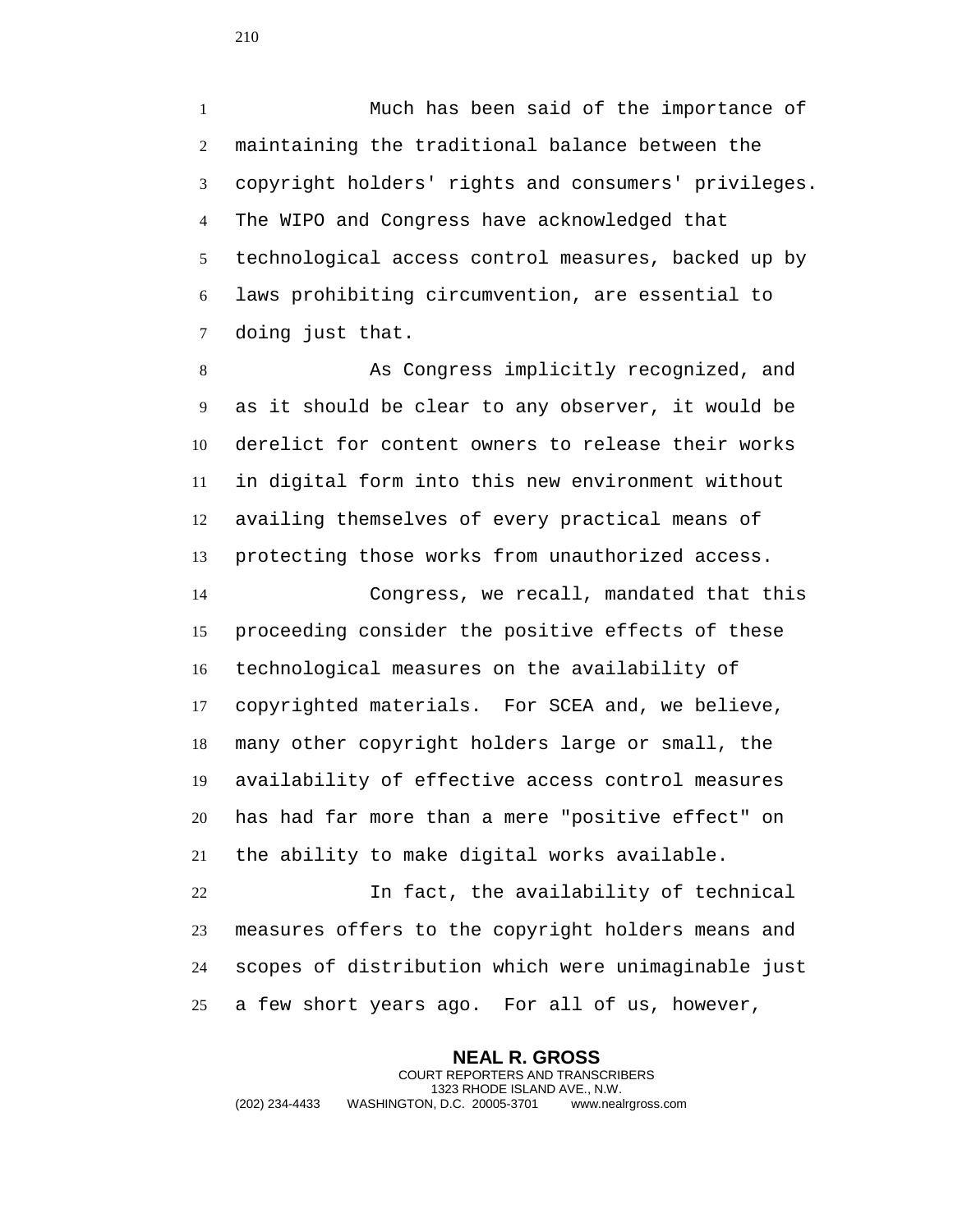effective access control will be a precondition to the wide dissemination of commercial copyrighted works in digital form.

 While SCEA and other content owners clearly need the protection of access control technology in order to release works in digital form, it is equally clear that technology alone is not enough. There is not, and there never will be, such a thing as an un-hackable access control technology. At least not one that functions appropriately in the marketplace.

 As WIPO and Congress recognized, in order for access control technology to work practically in the marketplace for copyright owners and consumers, it must be supported by laws prohibiting its circumvention. Otherwise the copyright holder is no better off than if the work was distributed without the access control. Such a tradeoff would result in a far narrower distribution for most works than currently exist.

 The WIPO's Copyright Treaty, like Section 1201, refers to "effective technological measures that are used by authors in connection with the exercise of their rights." Some contend that once the initial access to a copy of a work has been

**NEAL R. GROSS** COURT REPORTERS AND TRANSCRIBERS 1323 RHODE ISLAND AVE., N.W. (202) 234-4433 WASHINGTON, D.C. 20005-3701 www.nealrgross.com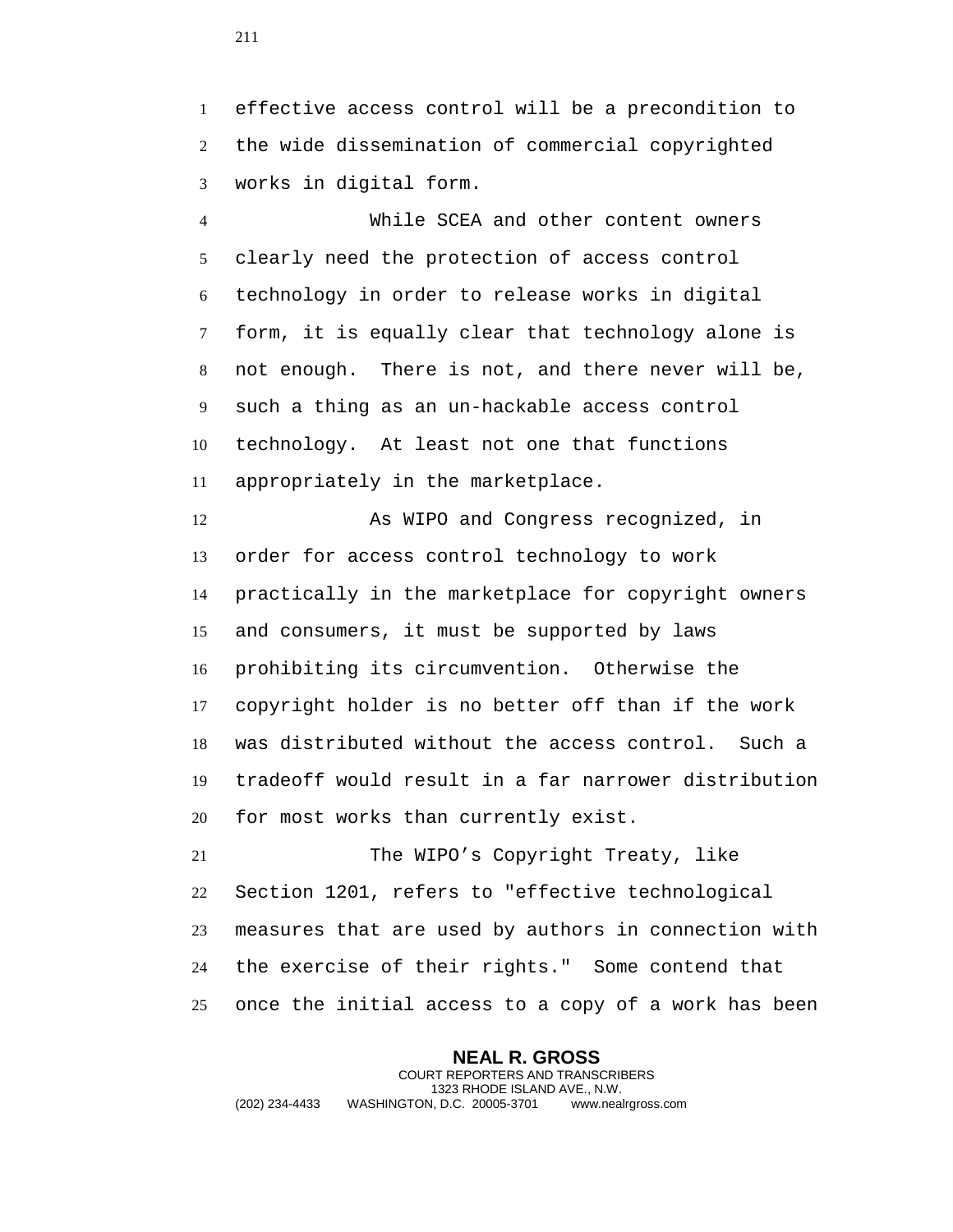made, the prohibition on circumvention should no longer apply -- that the law should protect only a single "gatekeeper" function for an access control measure, after which it may be circumvented with impunity. There is nothing to suggest, however, that Congress and the WIPO intended such a result, and the notion makes little sense.

 Here I speak not only for SCEA, but I believe for all copyright holders who deserve the benefit of protection technologies. It is perhaps the author of modest means, the small publisher, who may well be best benefitted by these technologies. He or she may have no other means of enforcing his or her copyrights in the digital world, and therefore it is the smaller copyright owners who require the extra security afforded by strong access controls.

 Of course, under copyright law benefit to the consumer is an ultimate interest. To date, the consuming public has benefitted immensely from copyright owners' use of technological access controls which have been instrumental in permitting dissemination in digital form of enormous numbers of works which would otherwise not be available today.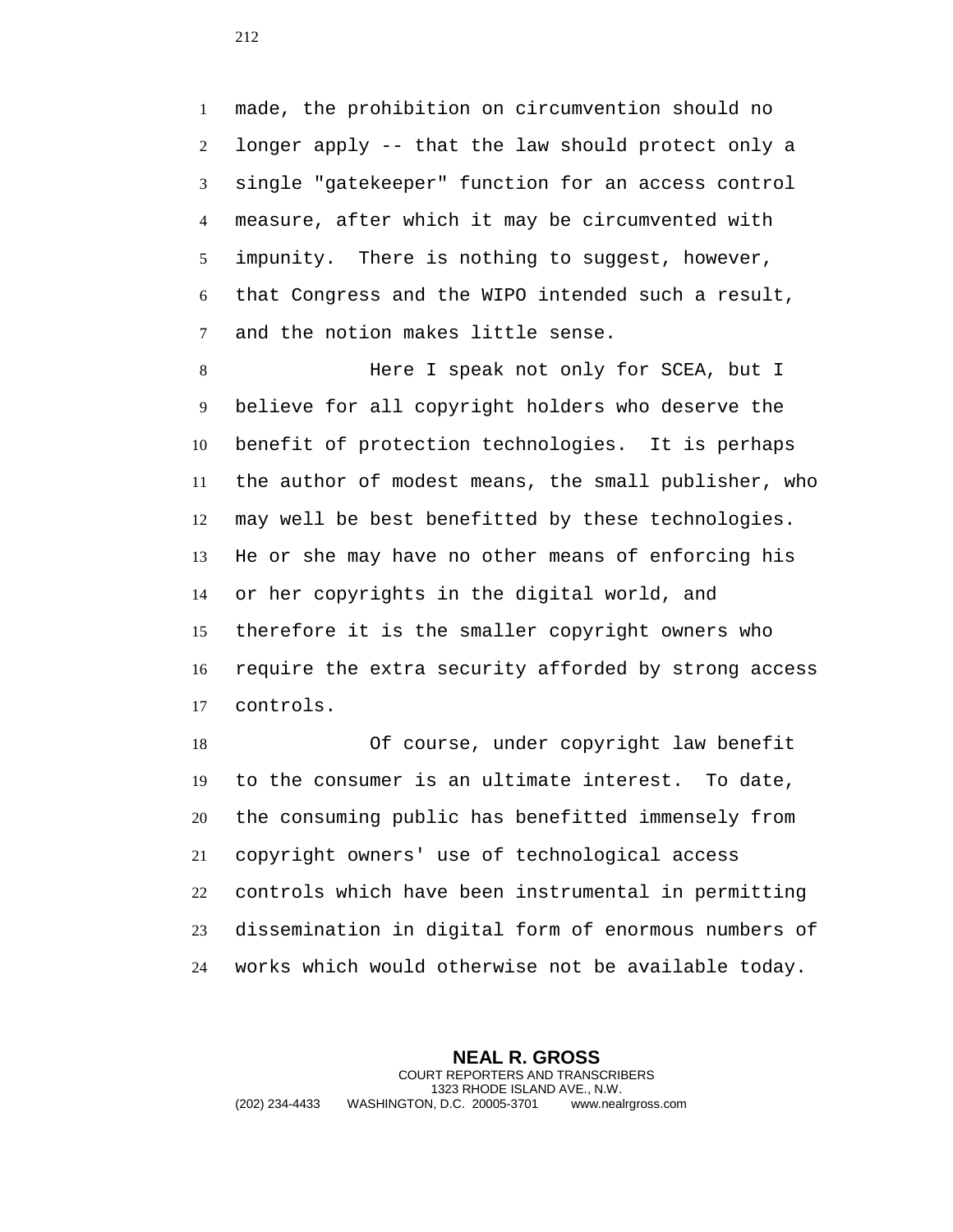It's worth pointing out that SCEA, like most of the copyright holders that you've heard from, earns its keep by getting its works into the hands and ears and before the eyes of its paying customers.

 This fundamental characteristic of our business, and all our businesses, assures that for the foreseeable future the benefits of access control technologies, in the form of enhanced availability of copyrighted works, will continue to flow to the public. The prospect has been raised that this most basic business model could someday be replaced by one based on restriction rather than dissemination.

 SCEA, however, sees no such change on the horizon, and continues to have a strong incentive not to risk alienating its customers with unreasonable or unwieldy restrictions on the use of SCEA's copyrighted works.

 In my industry, we survive on a plug- and-play mentality. We succeed by satisfying the consumer with what they want. Access control measures which include encryption and regional coding are essential tools in maintaining the high quality of our copyrighted works, and in controlling

**NEAL R. GROSS** COURT REPORTERS AND TRANSCRIBERS 1323 RHODE ISLAND AVE., N.W. (202) 234-4433 WASHINGTON, D.C. 20005-3701 www.nealrgross.com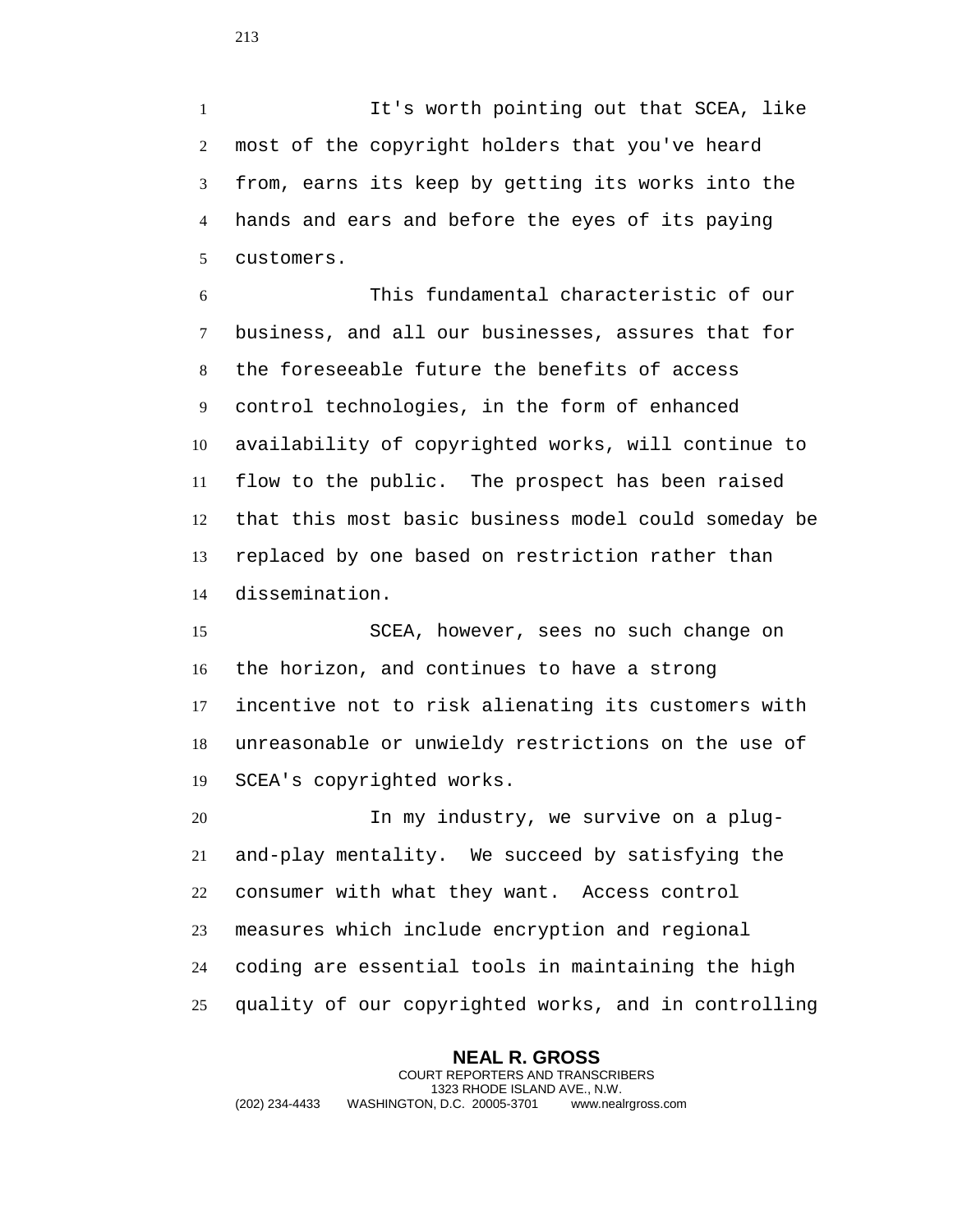the nature and quality of the goods and services that bear our trademarks.

 Effective access control measures are of great utility in our ongoing campaign against counterfeiting and other pirated works with respect to our products. As such, they allow us to adopt technologies that help to keep down the price -- and therefore increase the availability -- of our products that purchasers of lawful copies, who ultimately must bear some of the costs of infringement.

 Access control measures also help protect the consumer's interest, as well as our reputation and good will, by ensuring that legitimately produced PlayStation video games are distributed only in those areas of the world where they are properly licensed.

 PlayStation games, like products in many other industries, are produced in multiple versions tailored, in terms of language and other features, for use by consumers in particular markets. Distribution of these games in other, unauthorized markets will inevitably produce dissatisfied customers and distributors.

**NEAL R. GROSS** COURT REPORTERS AND TRANSCRIBERS 1323 RHODE ISLAND AVE., N.W. (202) 234-4433 WASHINGTON, D.C. 20005-3701 www.nealrgross.com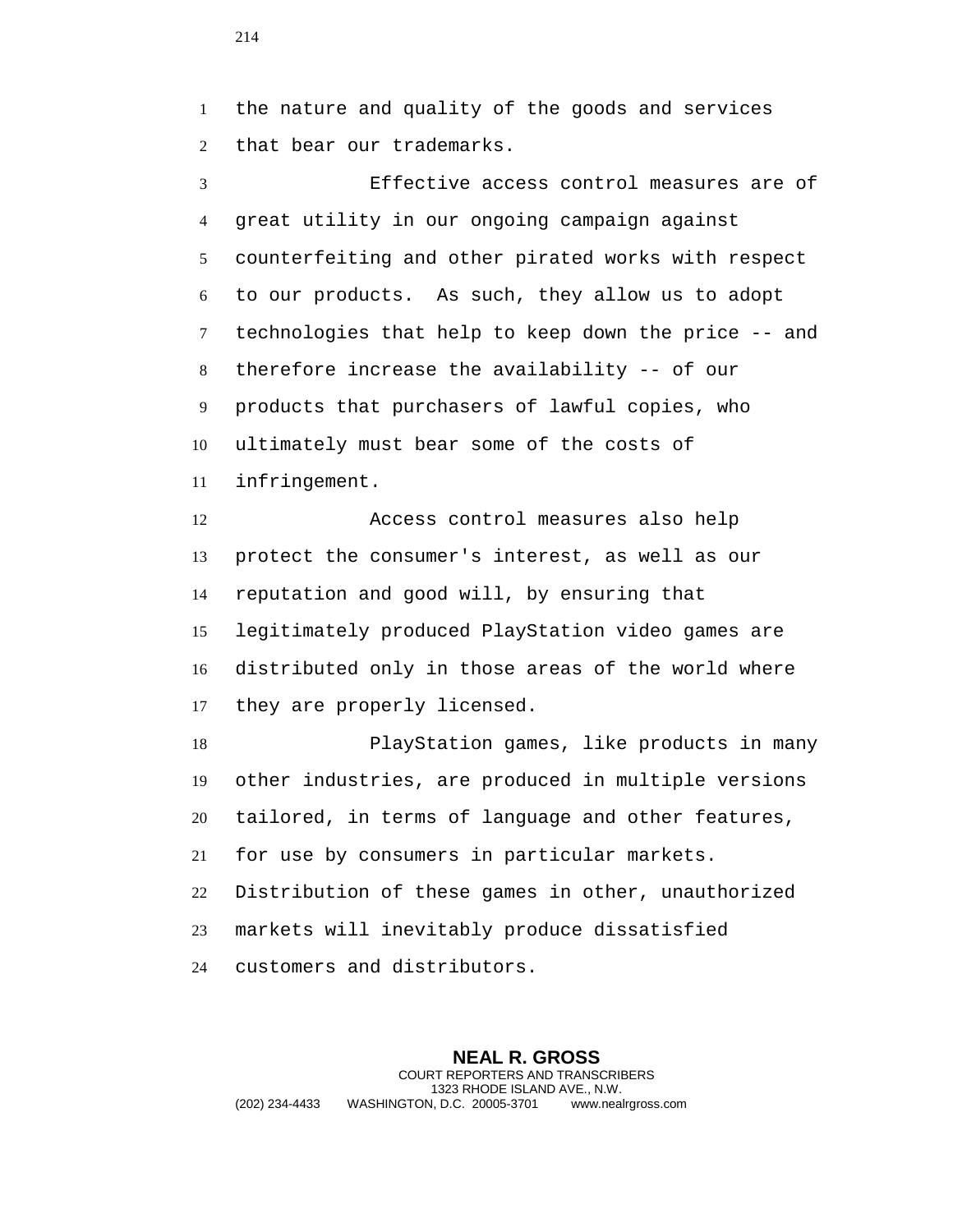The benefits to consumers will continue if the anticircumvention provision is allowed to come into effect unimpaired.

 As the House Manager's Report pointed out, the technological measures protected by Section 1201(a) can be deployed to support new ways of disseminating copyrighted materials to users.

 Access control technologies enable copyright owners to offer consumers a wider array of options tailored more closely to individual needs, giving each consumer better value, as well as allowing more consumers to access a given work. The importance of such flexibility can be illustrated by an example from today's marketplace.

 We all know that consumers currently have the option of purchasing a popular video game, thereby acquiring the right to an unlimited number of private performances. They have the right to dispose of their copy in the marketplace.

 While a certain number take advantage of this option, millions more choose instead to spend what is considerably a more modest sum by purchasing a narrower set of privileges. By renting the game for a night or two at their local Blockbuster, or paying

**NEAL R. GROSS** COURT REPORTERS AND TRANSCRIBERS 1323 RHODE ISLAND AVE., N.W. (202) 234-4433 WASHINGTON, D.C. 20005-3701 www.nealrgross.com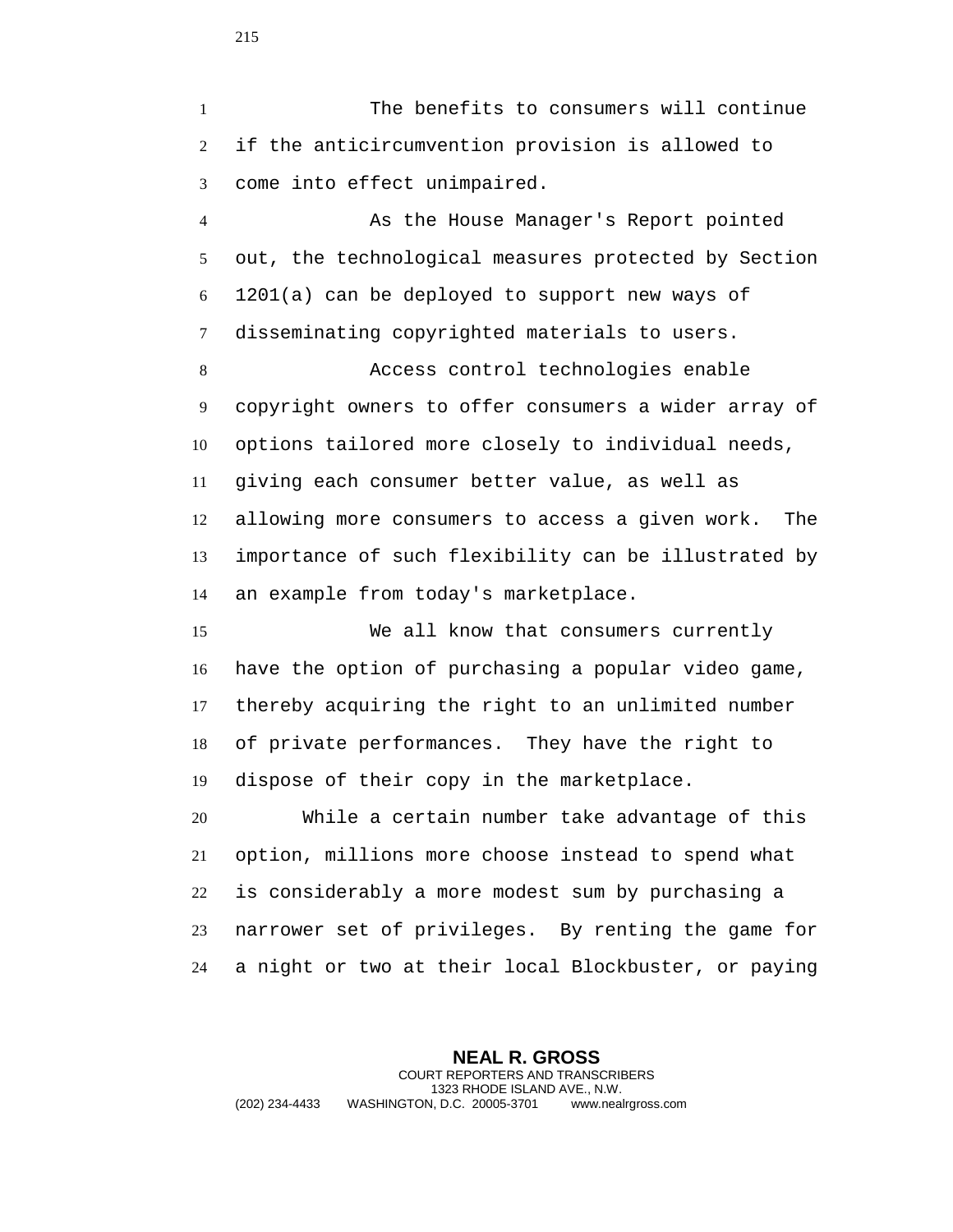for a single performance, for example, in a hotel room.

 We also offer promotional discs that are distributed, often free or for a small fee, that sometimes give limited access to the players to try the game before they actually purchase it. All this is available to us because of our ability to control access.

 If the consumer likes the game enough, he or she may find it worthwhile to purchase a copy outright rather than repeatedly either rent copies or pay for views. In many cases the single viewing or rental suits the customer's needs perfectly and they're happy. And if the consumer doesn't particularly like it, at least the consumer only spent a small sum rather than the cost of the entire game.

 What is important is that this variety of options enables many more consumers to avail themselves of our work than if only one option were to exist in the marketplace. It is only through the application of these effective technological access controls that this kind of flexibility can be made available in the digital environment, where perfect

**NEAL R. GROSS** COURT REPORTERS AND TRANSCRIBERS 1323 RHODE ISLAND AVE., N.W. (202) 234-4433 WASHINGTON, D.C. 20005-3701 www.nealrgross.com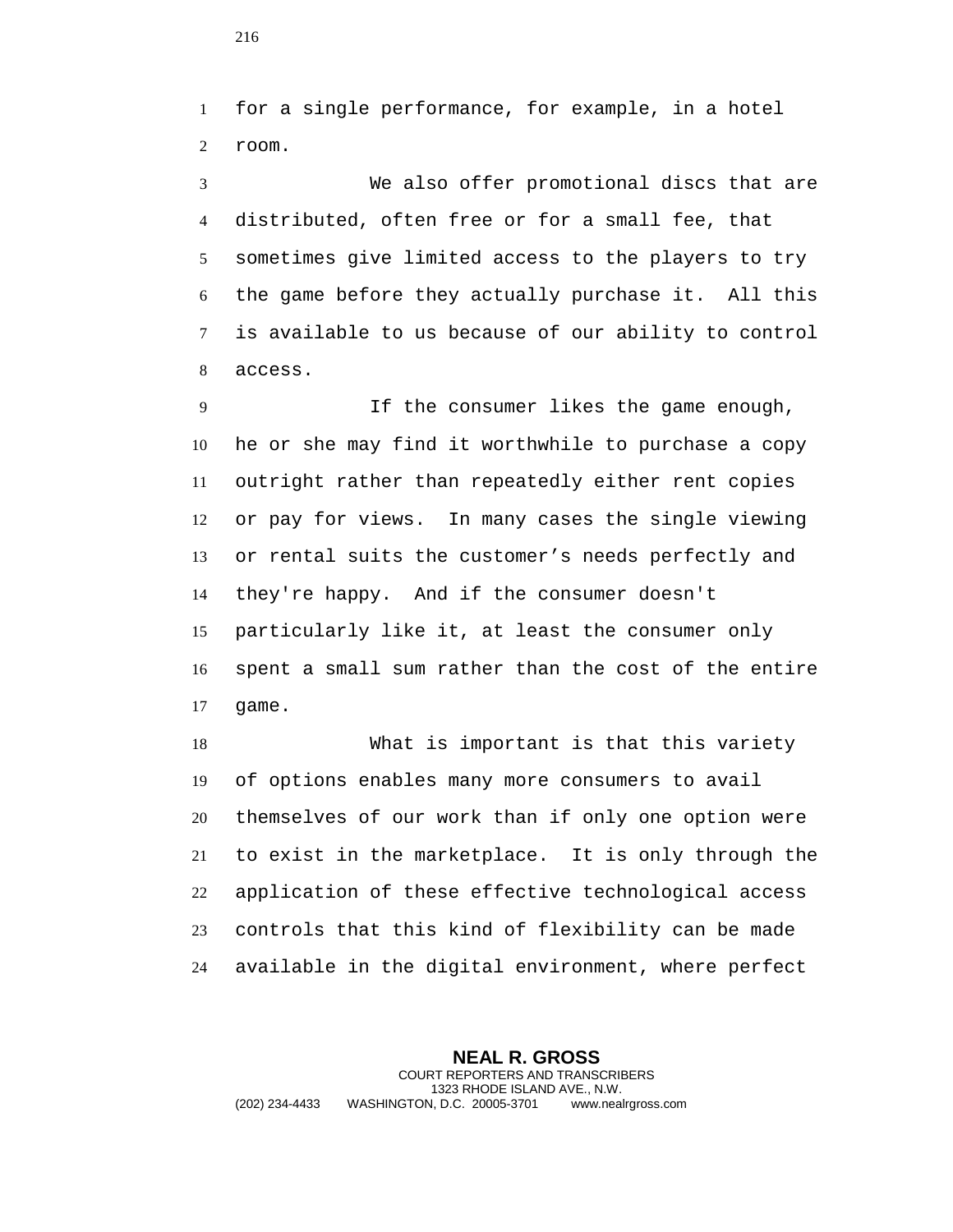copies can be made and circulated around the world almost instantaneously.

 Those in this proceeding who have urged you to make broad blanket exemptions would thwart the creation of flexible digital-age business models for making works available to consumers. Without effective controls -- that is, technology reinforced with a legal prohibition of circumvention -- consumers of digital works will in many ways be left with fewer, more expensive options, most of which are less desirable.

12 Proposals for exemptions that were responsive to the clear parameters the Office set out in the Notice of Inquiry have been conspicuously absent in these hearings. Of course, those who have advocated the crafting of broad and ill-defined exemptions based on classes of users or uses, rather than of works, are asking the Office to do something not within the Office's powers.

 Since the number and variety of works 21 which would fall outside  $1201(a)(1)(A)$  under such exceptions is potentially infinite, these advocates are in effect asking that the statute be overturned. Even if properly delineated "narrow and focused" classes of works had been proposed for exemption, we

**NEAL R. GROSS** COURT REPORTERS AND TRANSCRIBERS 1323 RHODE ISLAND AVE., N.W. (202) 234-4433 WASHINGTON, D.C. 20005-3701 www.nealrgross.com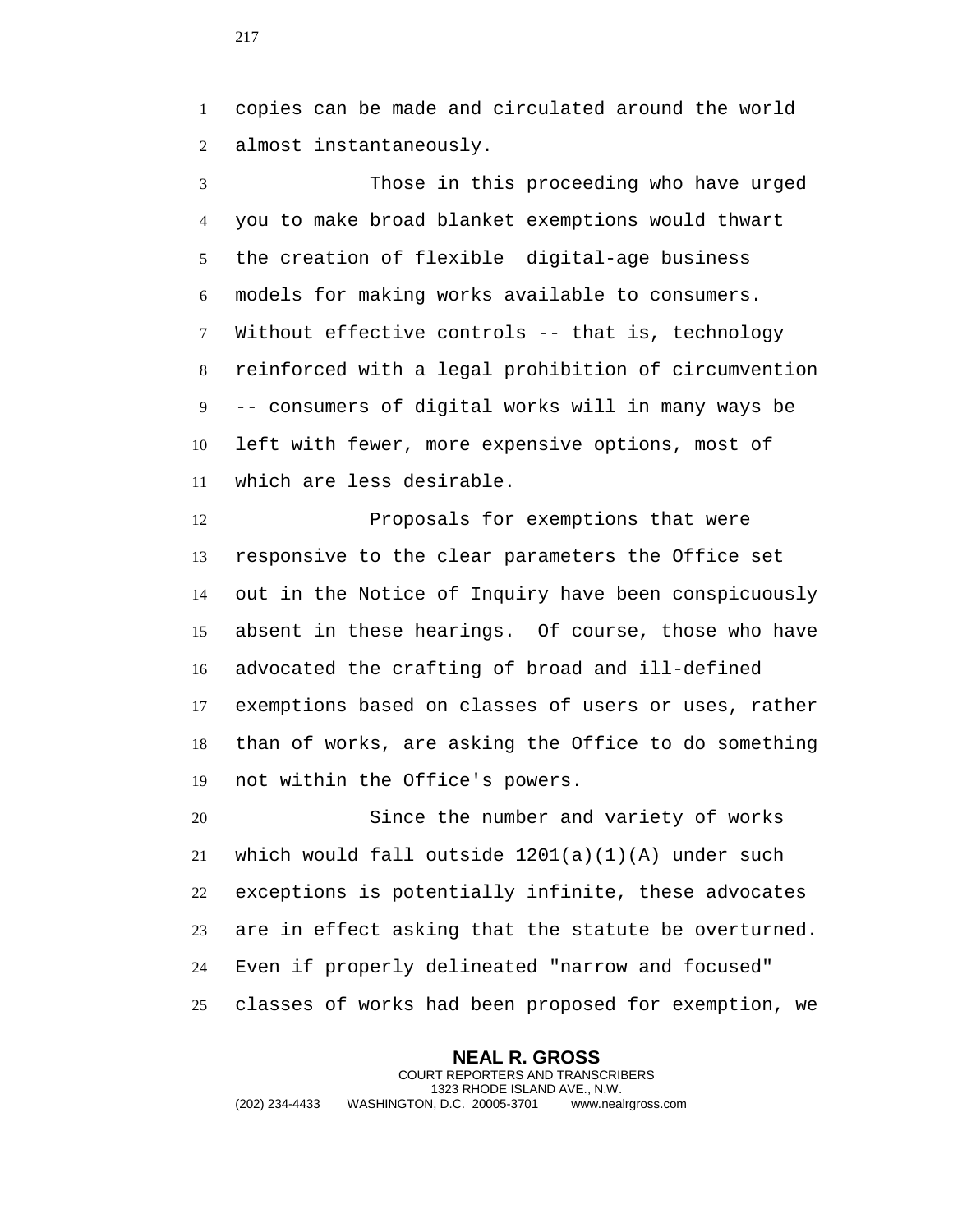would remain concerned that in practice any exemption would spill over to encompass the entire Section 102 "category of works" within which the "class of works" fell.

 I would like to emphasize that SCEA, as a responsible member of the copyright community, is interested in the vitality of the fair use doctrine. Clearly, however, and contrary to the assertions of certain educators and librarians in this proceeding, the fair use defense simply cannot serve as the basis for delineating a "class of works" that might properly be the subject of an exemption to be recommended in this proceeding.

 Fair use is a defense to infringement, whose applicability is determined through a fact- intensive inquiry undertaken on a case by case basis. Fair use, in appropriate circumstances, may be made of many, many copyrighted works. To declare in advance that any work of which fair use might be made is within a class of works exempt from the statutory prohibition on circumvention would render the entire provision a nullity -- which may be the objective of the advocates of "Fair Use Works" as an exempt class.

**NEAL R. GROSS** COURT REPORTERS AND TRANSCRIBERS 1323 RHODE ISLAND AVE., N.W. (202) 234-4433 WASHINGTON, D.C. 20005-3701 www.nealrgross.com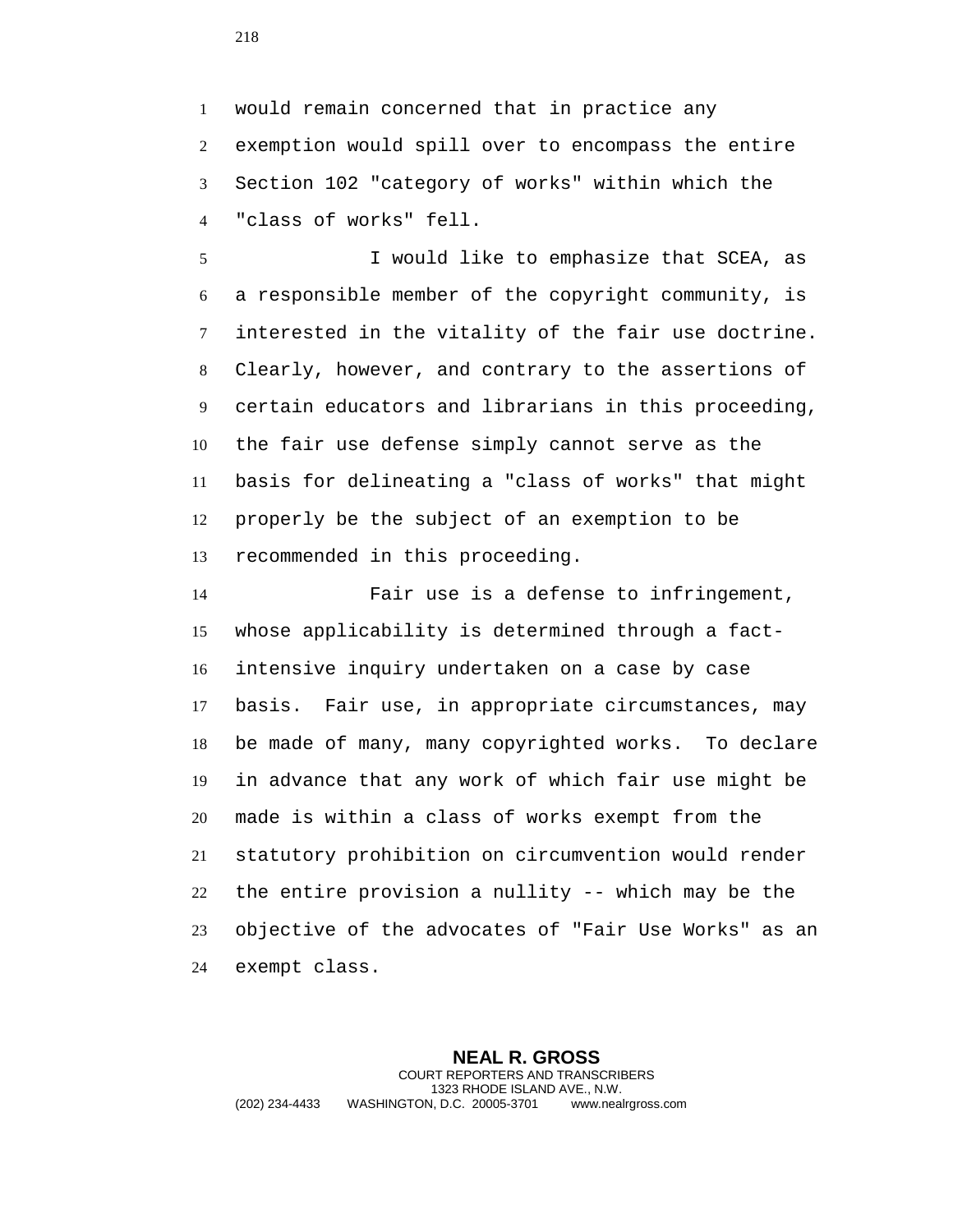It appears, furthermore, that to anoint a huge number of works, wholesale, as "fair use works" would be incompatible with fair use itself, as an equitable defense and an equitable rule of reason. In addition, it would contravene Section 1201(c), which mandates that nothing in Section 1201 is to affect either copyright rights or "defenses to infringement, including fair use."

 Contentions aside, there has been no 10 showing that  $1201(a)(1)(A)$  has had a negative impact on the availability of the fair use defense, or that any impact is likely in the next three years. The same is true of the first sale doctrine, as to which some commentators has voiced concern.

 The first sale doctrine is, of course, the product of a world in which copyrighted content was overwhelmingly distributed via sale of tangible copies. Even in that world, however, there are categories of copyrighted works such as broadcast television programming to which the first sale doctrine have little or no application.

 In point of fact, notwithstanding these ill-defined fears for the future of the first sale doctrine, technological access control measures to date have had little discernible negative effect on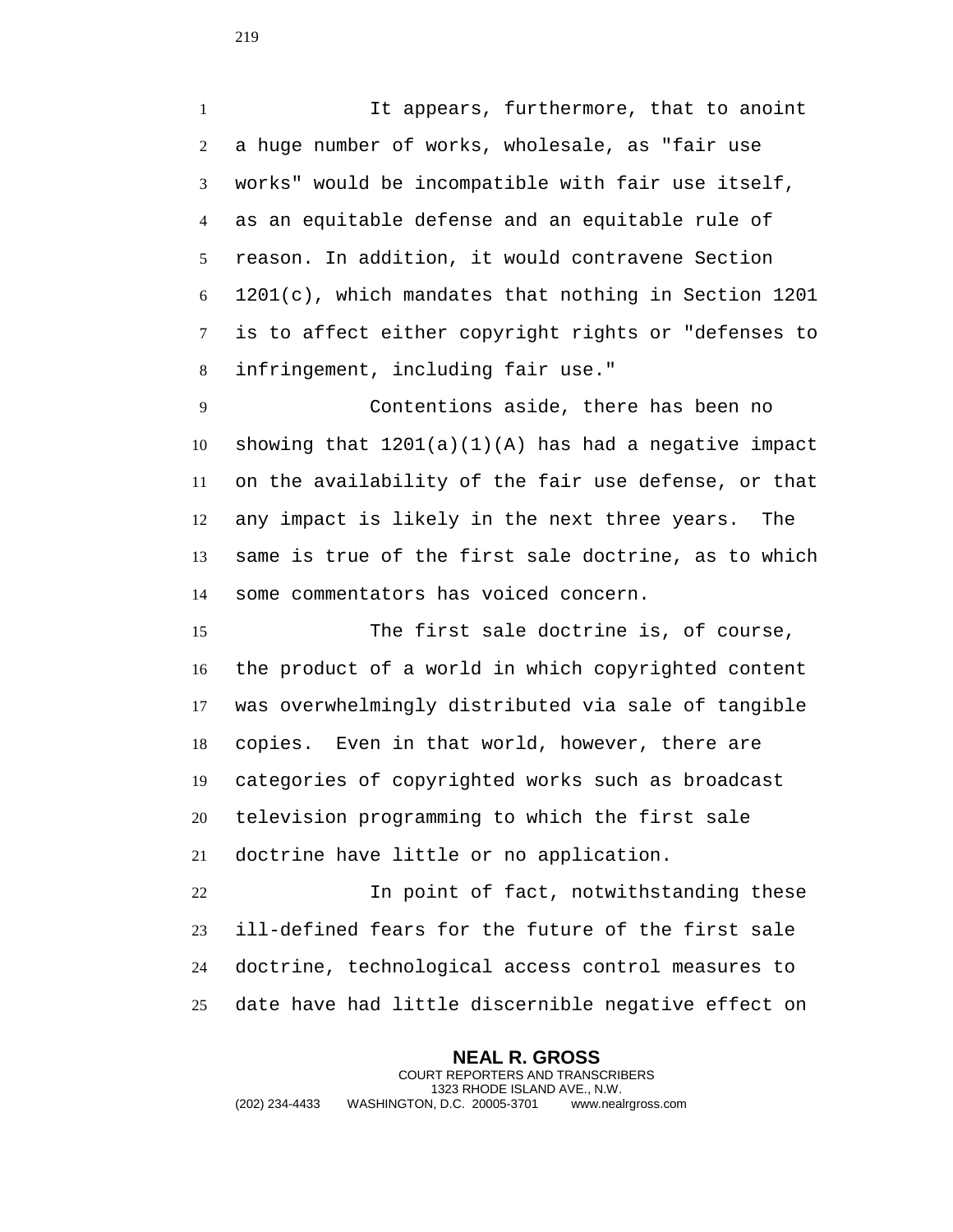it. Visit virtually any computer software store and you will find a section devoted to used PlayStation games. A quick browse of the Web shows that there is a flourishing market in second-hand video games and DVDs as well, particularly if you look on the auction sites on the Web.

 The anticircumvention provisions of the DMCA comprise a carefully crafted corrective measure designed to maintain in the digital environment the balance of rights and privileges of authors and users worked out over the past two centuries in the copyright law. The narrow question posed in this rulemaking is whether classes of copyrighted works exist whose users are likely to be substantially adversely affected in their ability to make non- infringing use without exemption from Section 1201(a)(1)(A)'s prohibition of circumvention of access controls.

 The advocates of exemptions bear the burden of persuasion, and they have not sustained it.

 I thank you again for giving me this opportunity to testify before you, and I will be pleased to answer any questions.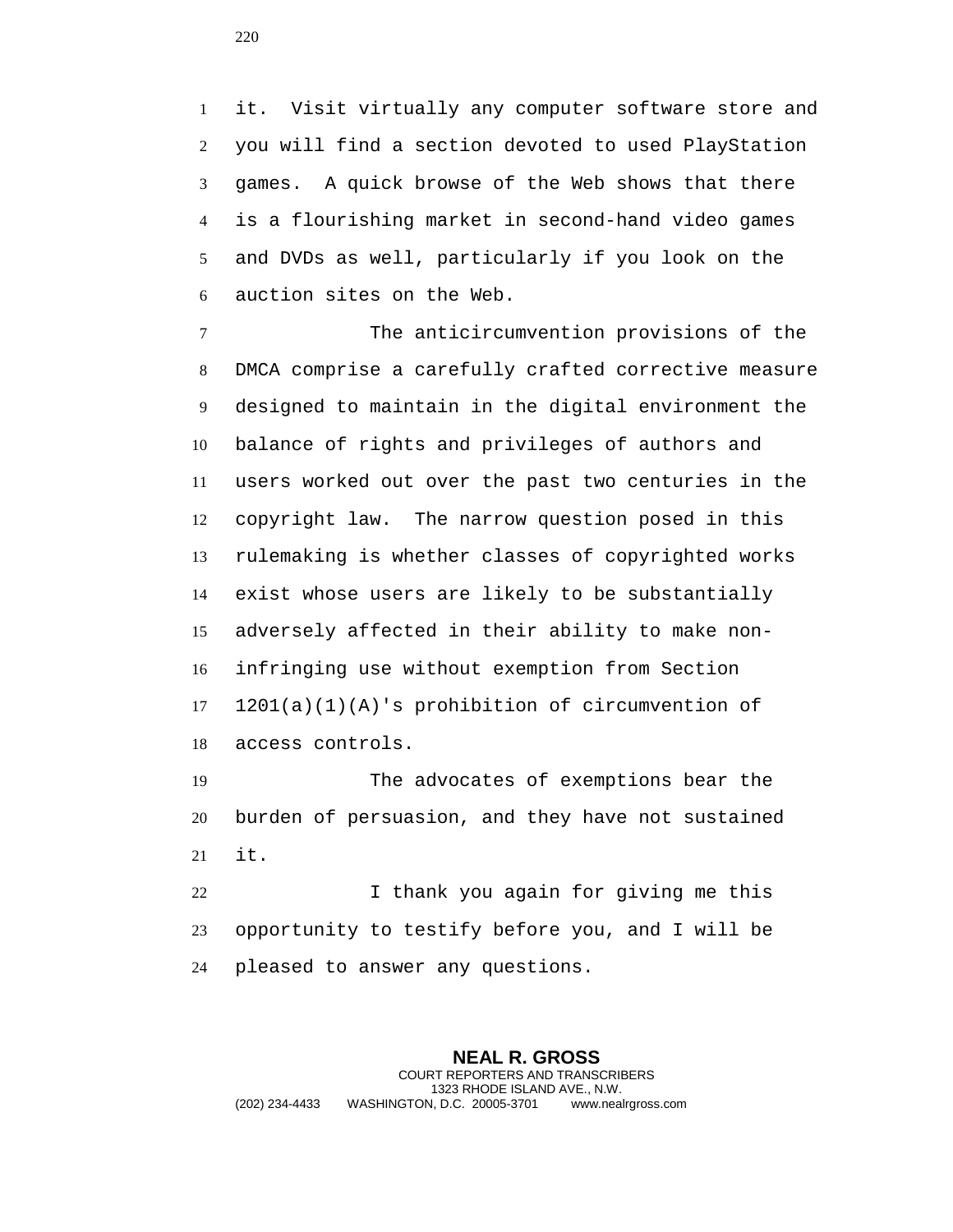MS. PETERS: Thank you, Mr. Russell. We now will hear from Mr. Jonathan Hangartner. MR. HANGARTNER: Thank you very much. My name is Jonathan Hangartner. I'm an attorney in San Diego and I represent the company, Bleem Inc. I'd like to thank the Copyright Office for giving Bleem an opportunity to speak today. I'm still hopeful that Mr. Herpolsheimer will make it here so that he can answer any questions you might have. I think it would be helpful for me to briefly describe Bleem and what it does. And it provides a good counterpoint to both Mr. Russell's testimony and also to some of the DVD discussions that you've heard already this afternoon. Bleem is a software company that provides interoperability between different computer systems. Specifically, Bleem produces a software emulator that allows the consumer to play their PlayStation video games on a personal computer. And Bleem will soon introduce a new computer program that allows consumers to play their PlayStation video games on a Sega Dreamcast video game console. For the past year I've spent an awful lot of my time defending Bleem against a lawsuit

**NEAL R. GROSS** COURT REPORTERS AND TRANSCRIBERS 1323 RHODE ISLAND AVE., N.W. (202) 234-4433 WASHINGTON, D.C. 20005-3701 www.nealrgross.com

filed by Sony Computer Entertainment America, and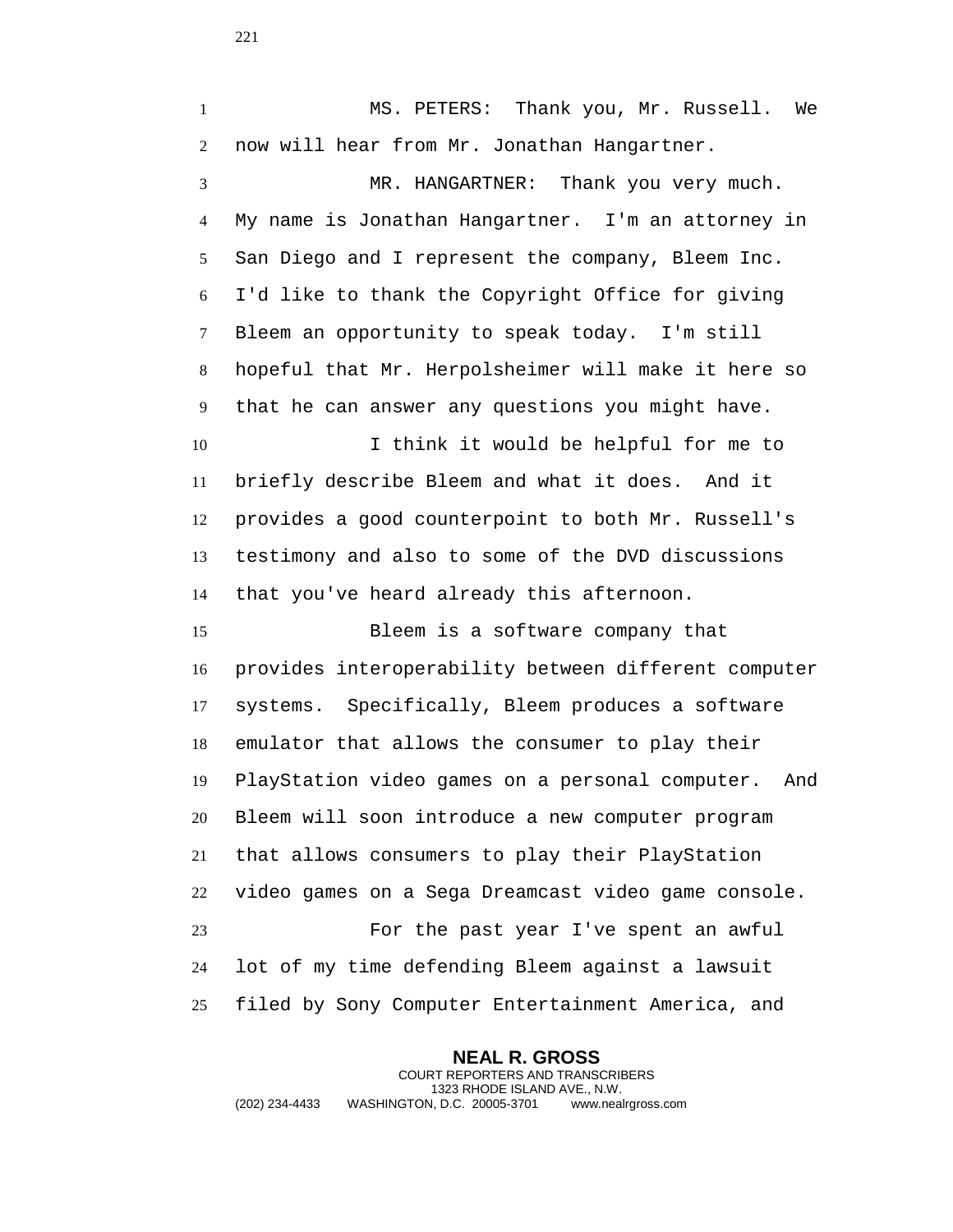one of the principal claims in that lawsuit is a Digital Millennium Copyright Act claim, although obviously not under Section 1201(a)(1). It alleged that Bleem is a circumvention device because it allows these games to be played -- the PlayStation video games to be played on a personal computer. 7 1 I think it's important to get into a little bit of detail about how this access restriction that Sony alleges works. Because there are an awful lot of different possibilities for access control technologies, and Sony has a specific one in place which -- it has been sort of put on the table here by Sony. And I think it's useful to take a little bit closer look at it. 15 The access control device that Mr.

 Russell has described, which he calls the whiz code, is actually a code that is placed onto the PlayStation game discs themselves. A PlayStation video game console, which Sony produces -- and it's their device which plays PlayStation video games -- looks for that access control code. And if it's not present, unless the console's modified, it will not play that disc.

 So, in effect, this whiz code only controls access to PlayStation games on a

**NEAL R. GROSS** COURT REPORTERS AND TRANSCRIBERS 1323 RHODE ISLAND AVE., N.W. (202) 234-4433 WASHINGTON, D.C. 20005-3701 www.nealrgross.com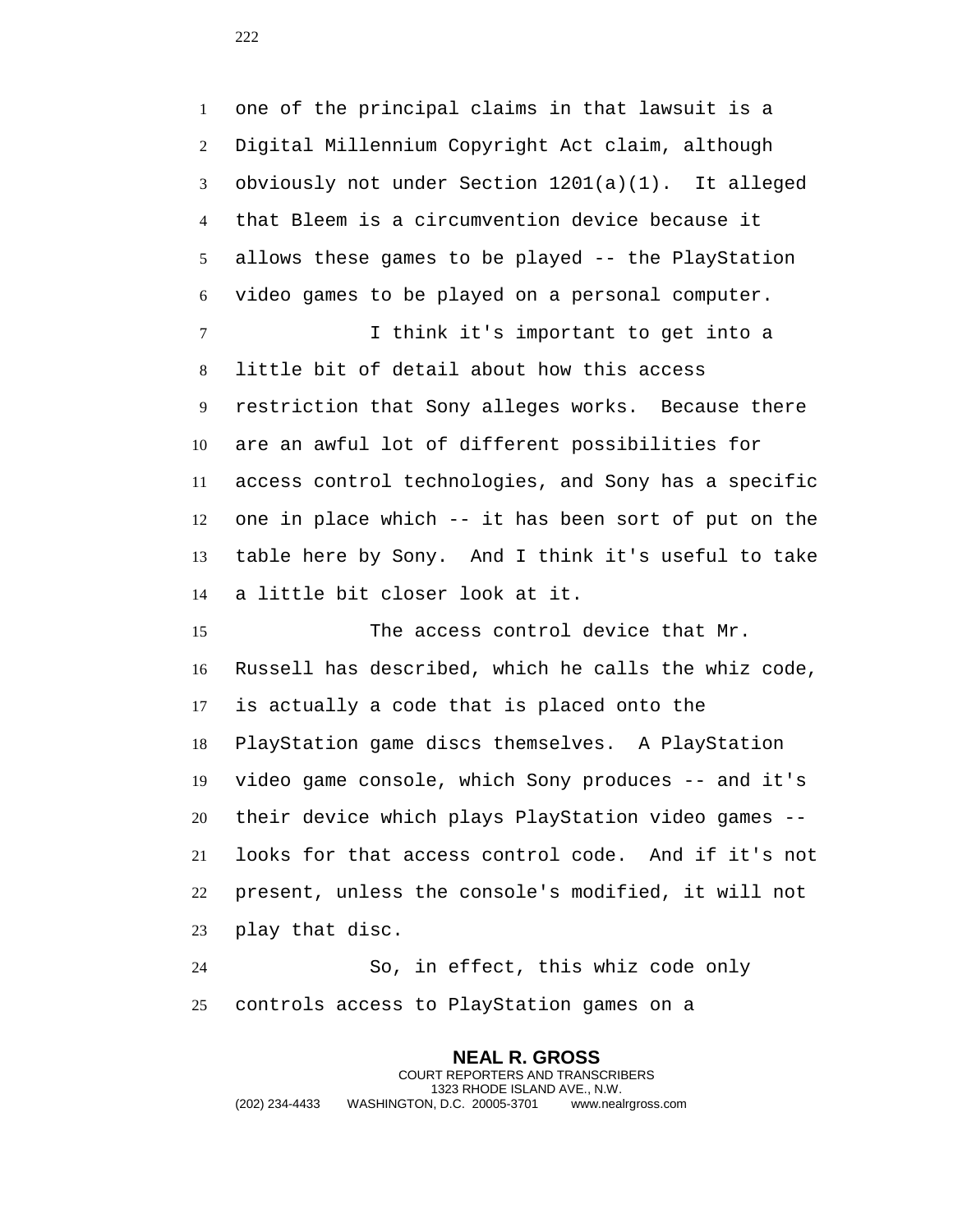PlayStation console. If a PlayStation game disc is placed into a regular personal computer, CD-drive or into any other CD-drive, that CD-drive will actually read the data on the disc.

 The access control device, this whiz code, does not prevent the information from being accessed by the disc. Because essentially what happens is the disc drive doesn't know to look for the whiz code. And since it doesn't know to look for the whiz code, the access control doesn't take effect.

 And this type of situation is addressed in the DMCA in the no-mandate provisions, which do not require consumer devices to search for codes or to look for codes that might control access. But what's happened is that Sony has alleged in the litigation against Bleem that Bleem is a circumvention device.

 And, in fact, earlier this week a similar claim in another case brought by Sony Computer Entertainment America against another company which produces a PlayStation device, emulation device similar to Bleem -- the District Court in the Northern District of California ruled

**NEAL R. GROSS** COURT REPORTERS AND TRANSCRIBERS 1323 RHODE ISLAND AVE., N.W. (202) 234-4433 WASHINGTON, D.C. 20005-3701 www.nealrgross.com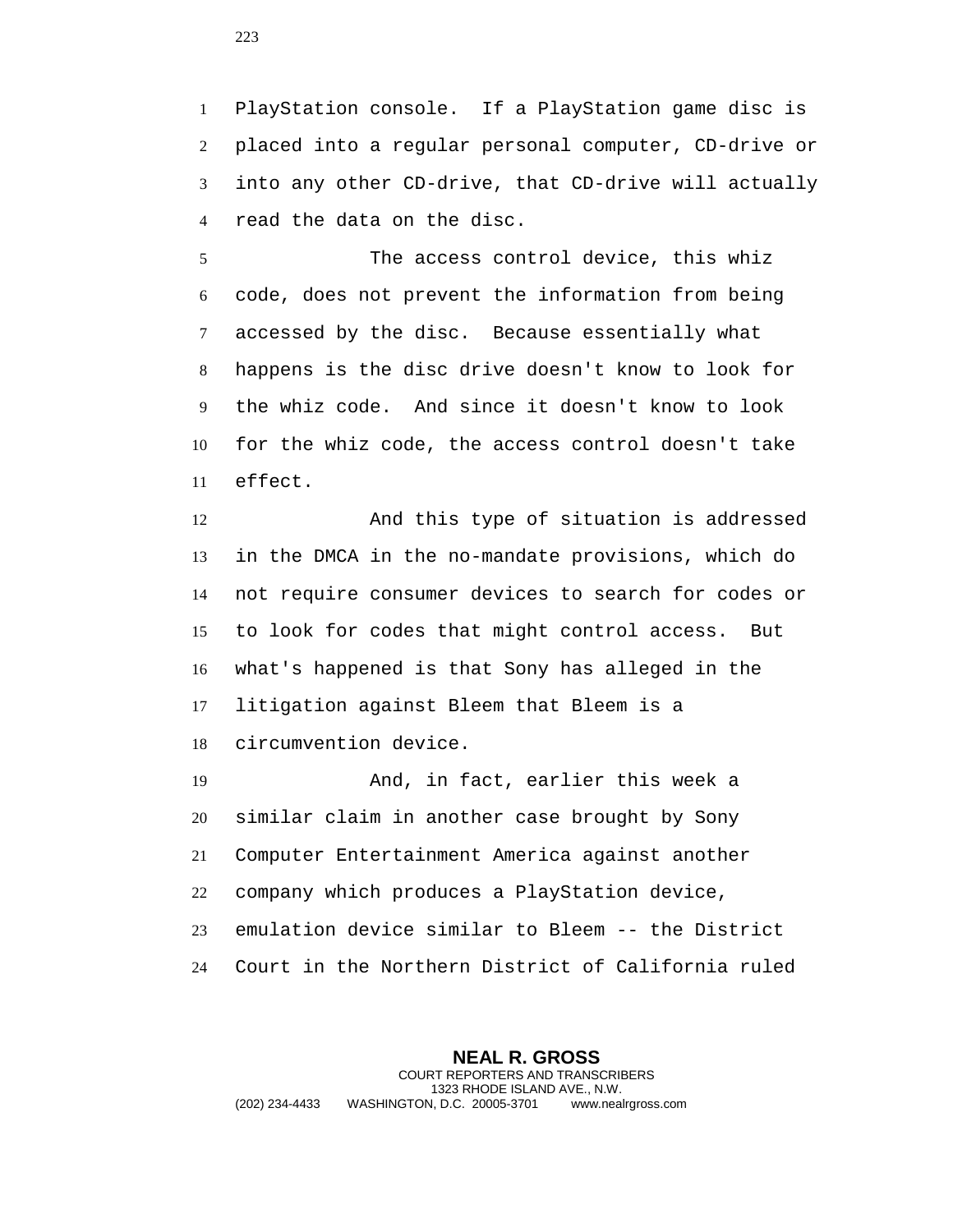that it was, in fact, not a violation of DMCA's circumvention device provisions.

 The concern that Bleem has at this point is that similar lawsuits will come along as soon as Section 1201(a)(1) takes effect. But those lawsuits could be directed at Bleem's customers. It's a very real and likely possibility that, upon enaction of this provision, when this provision takes effect, Sony could allege that Bleem's consumers, when they access the information on the PlayStation disc and play a PlayStation game on either their PC or their Dreamcast are, in fact, circumventing Bleem's technological measures that it alleges are designed to control access to its copyrighted works.

 This concern, while we think that Bleem certainly could defend such claims, or could assist its customers in defending such claims, the threat of these claims could have a very serious chilling effect on the sales of Bleem and on the use of Bleem's products by consumers.

 It also has a serious risk of chilling Bleem's ability to distribute its products. Because distributors, retailers, all of the folks up and down the distribution chain are very concerned about potential lawsuits against customers. So the threat

**NEAL R. GROSS** COURT REPORTERS AND TRANSCRIBERS 1323 RHODE ISLAND AVE., N.W. (202) 234-4433 WASHINGTON, D.C. 20005-3701 www.nealrgross.com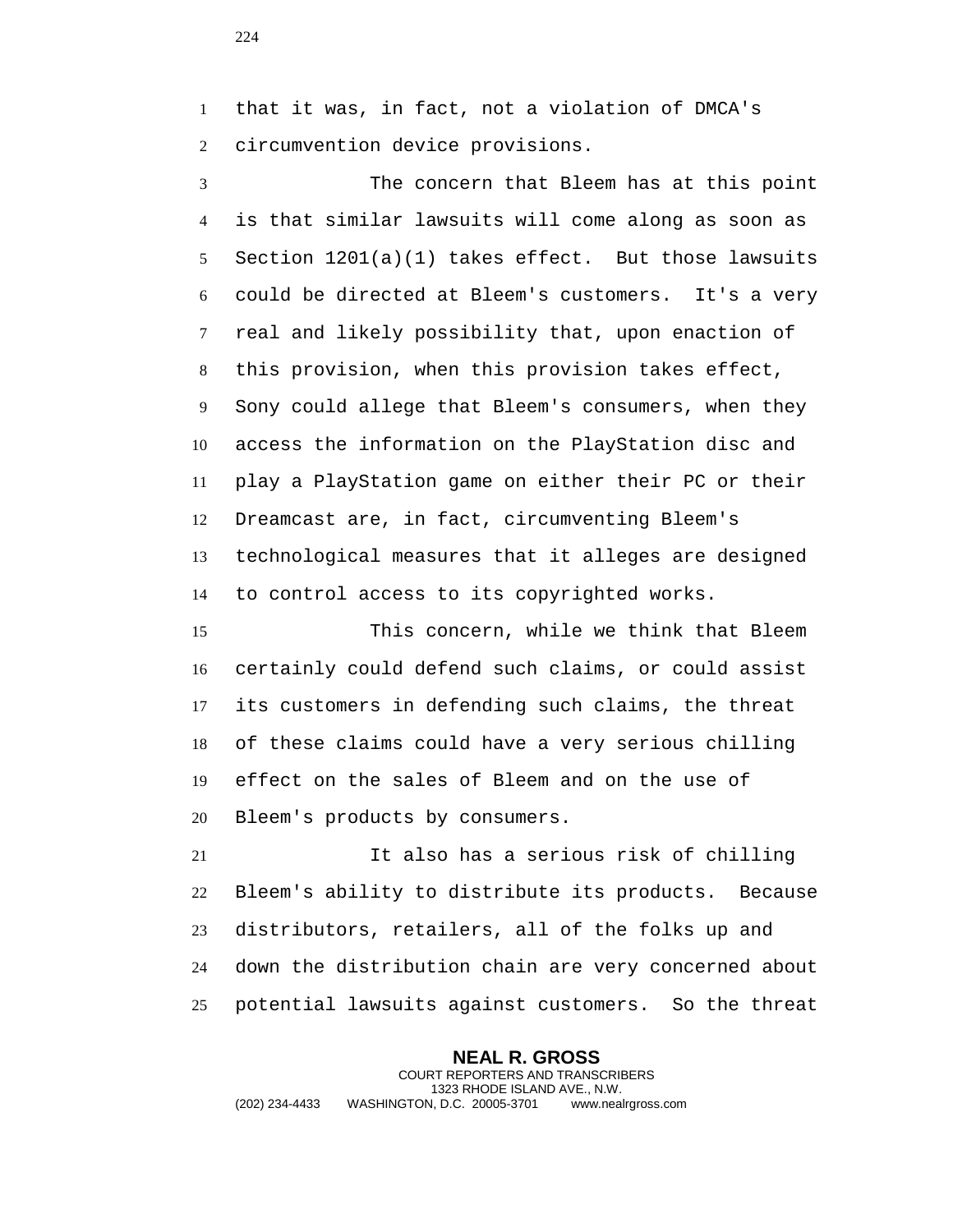of a lawsuit, even if successfully defended, has a powerful impact on the market.

 The risk is also, I think, very real given the behavior that's been exhibited by Sony in the past. Bleem felt early on, quite strongly, that its device was not covered under the DMCA. It was not a circumvention device. But it's taken a year's worth of litigation and substantial expense to go through the process of litigating claims under this new act.

 So, in considering these issues of burdens of persuasion and the availability of evidence that establishes a class of works that may be affected by this new provision, I think it's important to keep in mind the detrimental effect of ambiguity. Ambiguity works in favor of large companies, and it allows them to bring lawsuits which, while ultimately unsuccessful, can drive a small company right out of business before they ever get to market.

 Taking this sort of to the next step, I think it's useful to compare the situation with the PlayStation disc with the DVD/CSS issues that we've been talking about, which involve complicated issues of licensing up and down the distribution chain.

**NEAL R. GROSS** COURT REPORTERS AND TRANSCRIBERS 1323 RHODE ISLAND AVE., N.W. (202) 234-4433 WASHINGTON, D.C. 20005-3701 www.nealrgross.com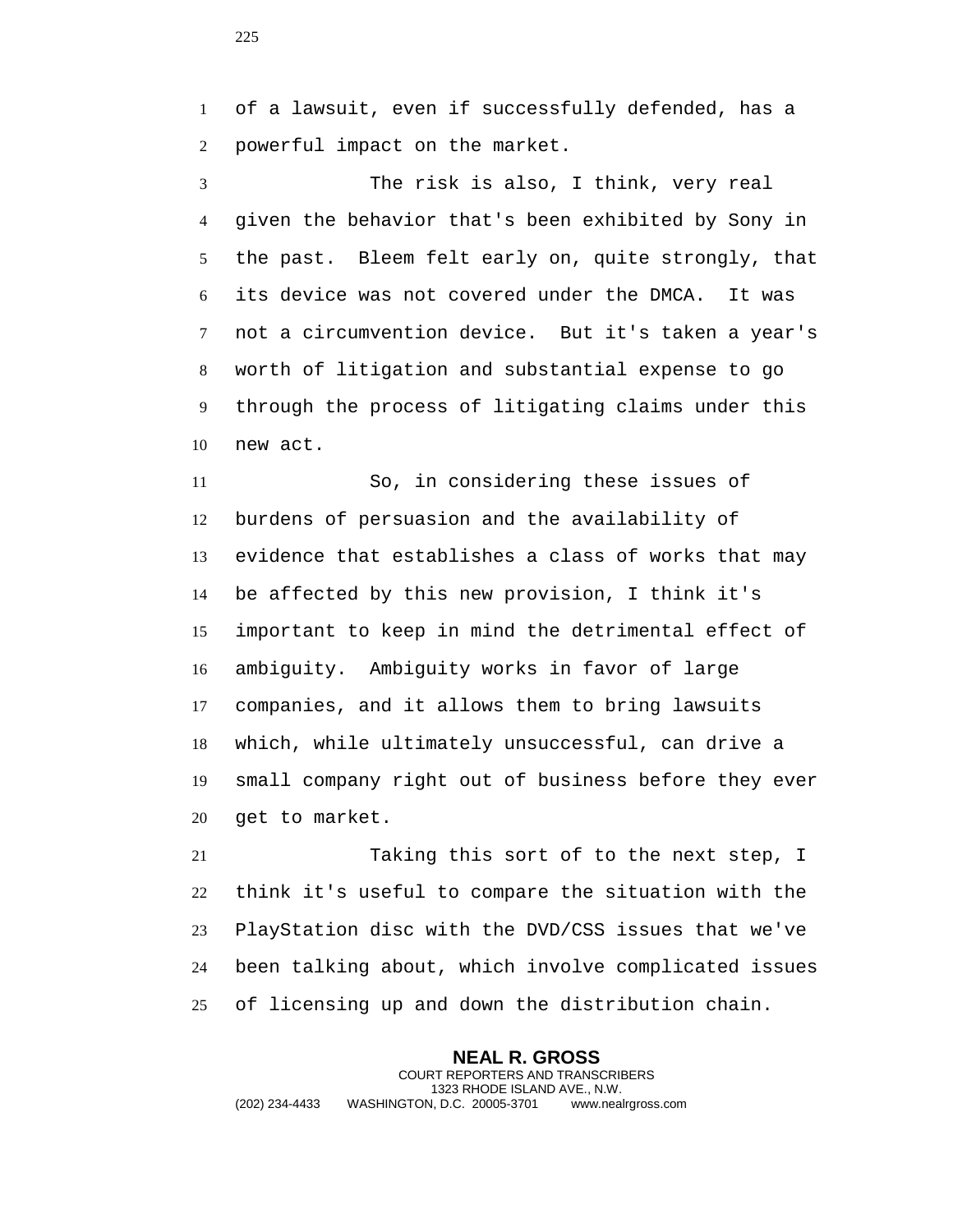The PlayStation CDs don't have any of these issues. As Mr. Russell described, the PlayStation CDs are actually acquired by the user. So we don't have a situation where the copyrighted work is being licensed to the customer. You have a situation where that customer lawfully acquires a copy of the copyrighted work.

 Bleem feels very strongly that the consumer's ability to play that copy of the copyrighted work on any platform they choose is a non-infringing use of the copyrighted work, and that must be protected. This provision opens the door for substantial impacts on the consumer's ability to perform that non-infringing use.

 If, in fact, it was determined that playing a PlayStation disc using Bleem was a circumvention, then all of these consumers would be foreclosed from a clear non-infringing use of that copyrighted work which they paid \$40 for, for a simple CD.

 So in looking -- again, taking this to the specific and maybe working outward, and trying to get to the particular question the Office has to address here, should there be a class of works that

**NEAL R. GROSS** COURT REPORTERS AND TRANSCRIBERS 1323 RHODE ISLAND AVE., N.W. (202) 234-4433 WASHINGTON, D.C. 20005-3701 www.nealrgross.com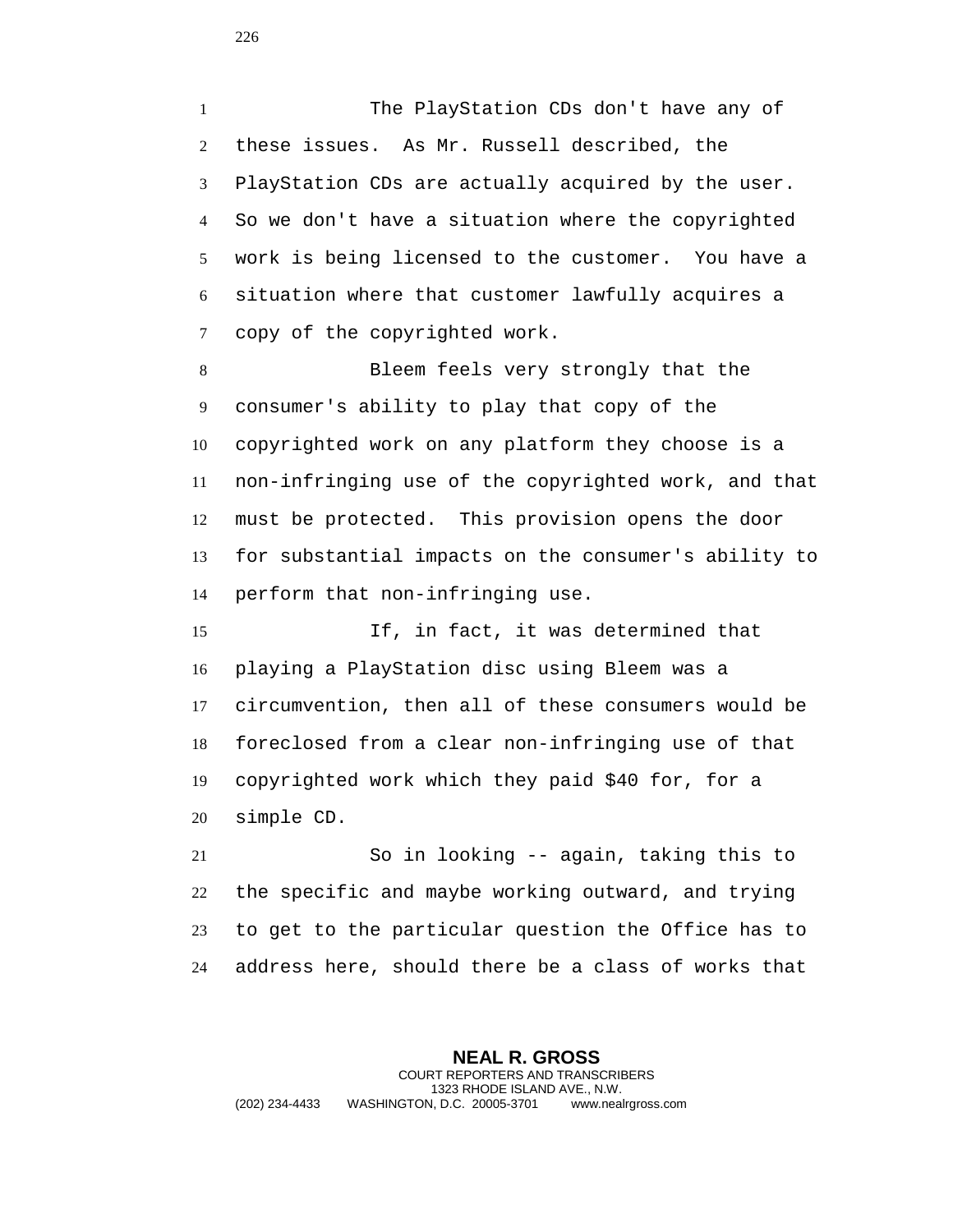is exempted from this. The PlayStation game CD provides a pretty good example.

 You have a disc which is sold to customers, which this provision could and is likely to substantially affect their ability to perform non-infringing uses. To the extent that you can get around the chicken and egg problem that you have with this provision in trying to put the burden on the proponents of a particular class of works when the statute has not yet taken effect, so it's virtually impossible to come up with discrete verifiable measurable impacts, this example goes pretty far towards that.

 Because we have shown the impacts, or we can show the impacts that even a simple DMCA has had on Bleem in trying to sell its product over the past year. And that it's likely, very likely to have a similar effect on consumers down the road.

 The problem with letting this act take effect, so that we can then ultimately prove this impact, is that three years down the road is an eternity in the age we live in, in terms of the technological advancements. There's a new PlayStation platform coming into effect that's DVD-based. A variety of changes.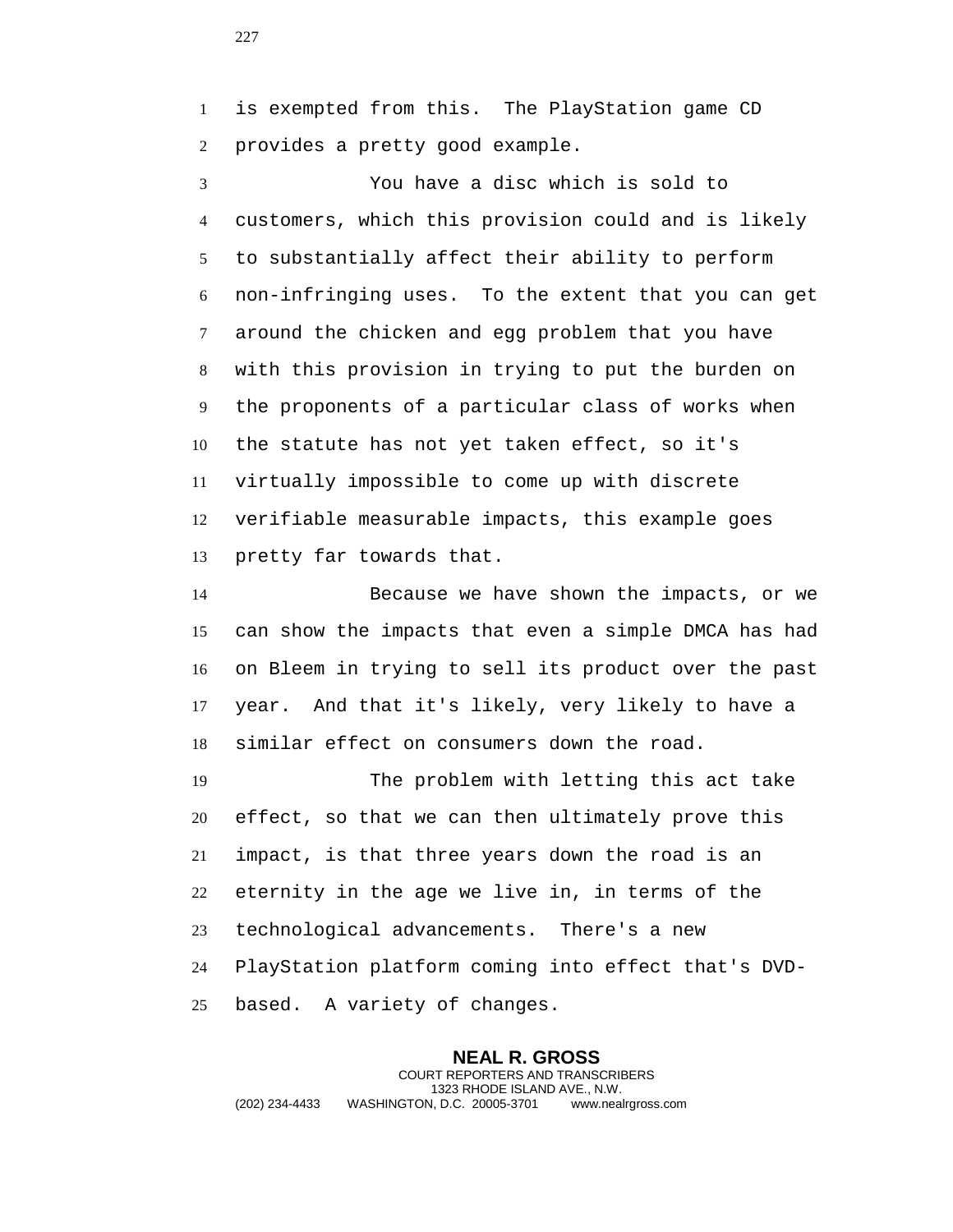So these issues will tend to become moot over the course of that time period. So there's a real risk here that in the course of the three years that it would take to reevaluate a particular exemption, the question will no longer be relevant. I think with that I'll kind of stop my comments here -- we've been talking a lot about in theory and the different ideas going out -- and maybe open it up to questions. If you have any particular questions we can certainly discuss how these access devices work, and the distinctions with the licensing issues between the DVD issues.

 MS. PETERS: All right. Thank you. It is now five minutes after four. Some people have been sitting here since 1:30. And what we're going to do is take a short break.

 When we come back, before we ask our own questions, I'm going to give anyone on the panel an opportunity to say anything else that they may want, based on what they've already heard. So why don't we take -- it's now, what, 4:15? We'll come back. (Whereupon, a brief recess was taken.) MS. PETERS: Good afternoon again. We are going to resume the final part of our hearing. And for those of you who find this room a little

**NEAL R. GROSS** COURT REPORTERS AND TRANSCRIBERS 1323 RHODE ISLAND AVE., N.W. (202) 234-4433 WASHINGTON, D.C. 20005-3701 www.nealrgross.com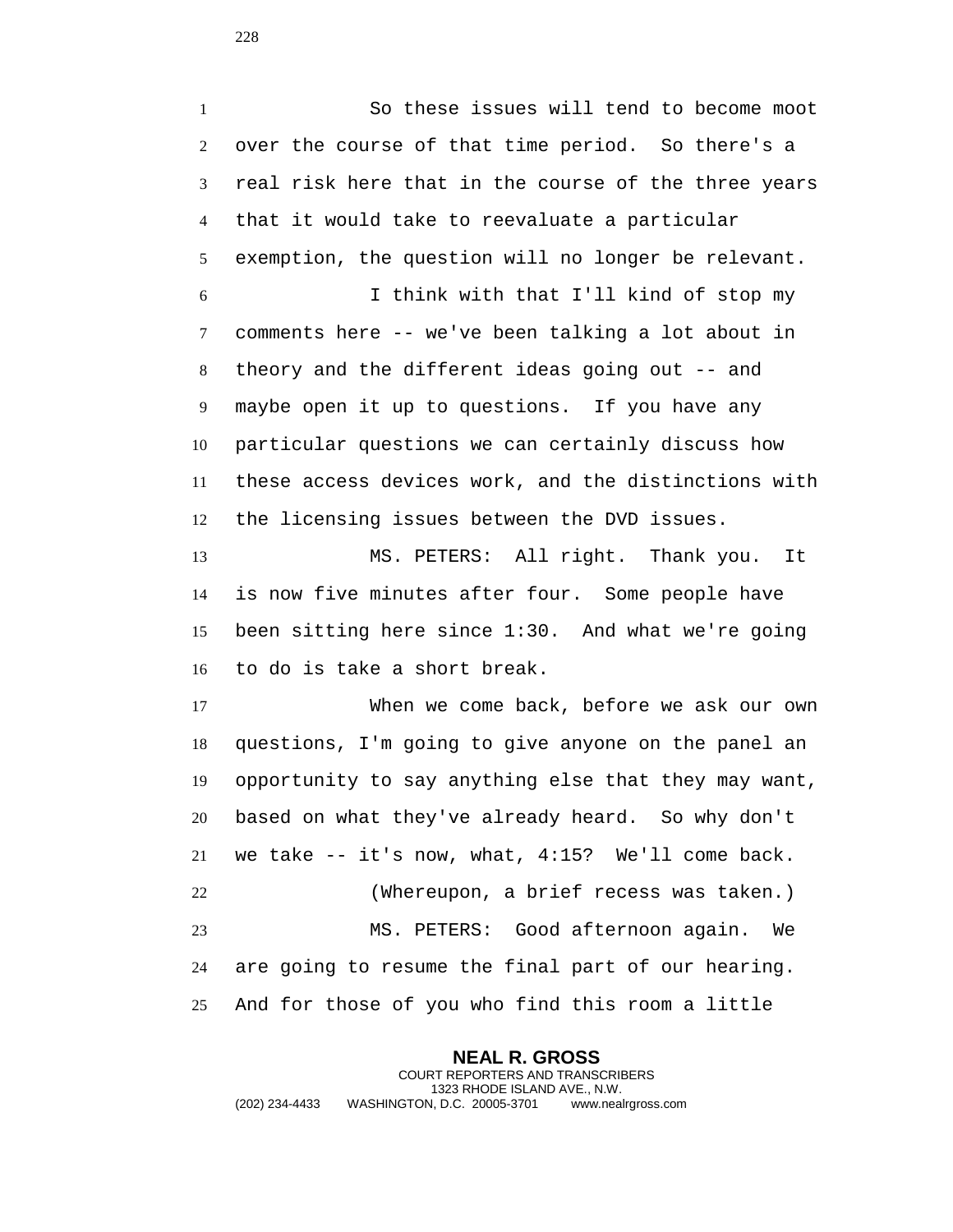warm, we have been told that all the facility people have gone for the day. And so there is nothing we can do about it. So, hopefully this won't take too much longer.

 I left it with anyone who had anything that they wanted to add before we got into questions could do so now. So is there anyone who wishes to speak?

 MS. GROSS: I just wanted to go back to a few points raised by a couple other folks, and talk about them. The first would be the example given why it should be illegal to circumvent a DVD the same way it's illegal to circumvent HBO. It's really an irrelevant example.

 Circumventing HBO is something you haven't paid for. If you bought a DVD, if you purchased it, it is something that you have a right to view as opposed to HBO. So that example really doesn't add anything to this discussion.

 I think it's also important to point out that if many VHS movies are unplayable on machines because of the international difference in standards, that's a pretty good reason to exempt them, simply because it will provide greater opportunity for people to receive copyrighted works

**NEAL R. GROSS** COURT REPORTERS AND TRANSCRIBERS 1323 RHODE ISLAND AVE., N.W. (202) 234-4433 WASHINGTON, D.C. 20005-3701 www.nealrgross.com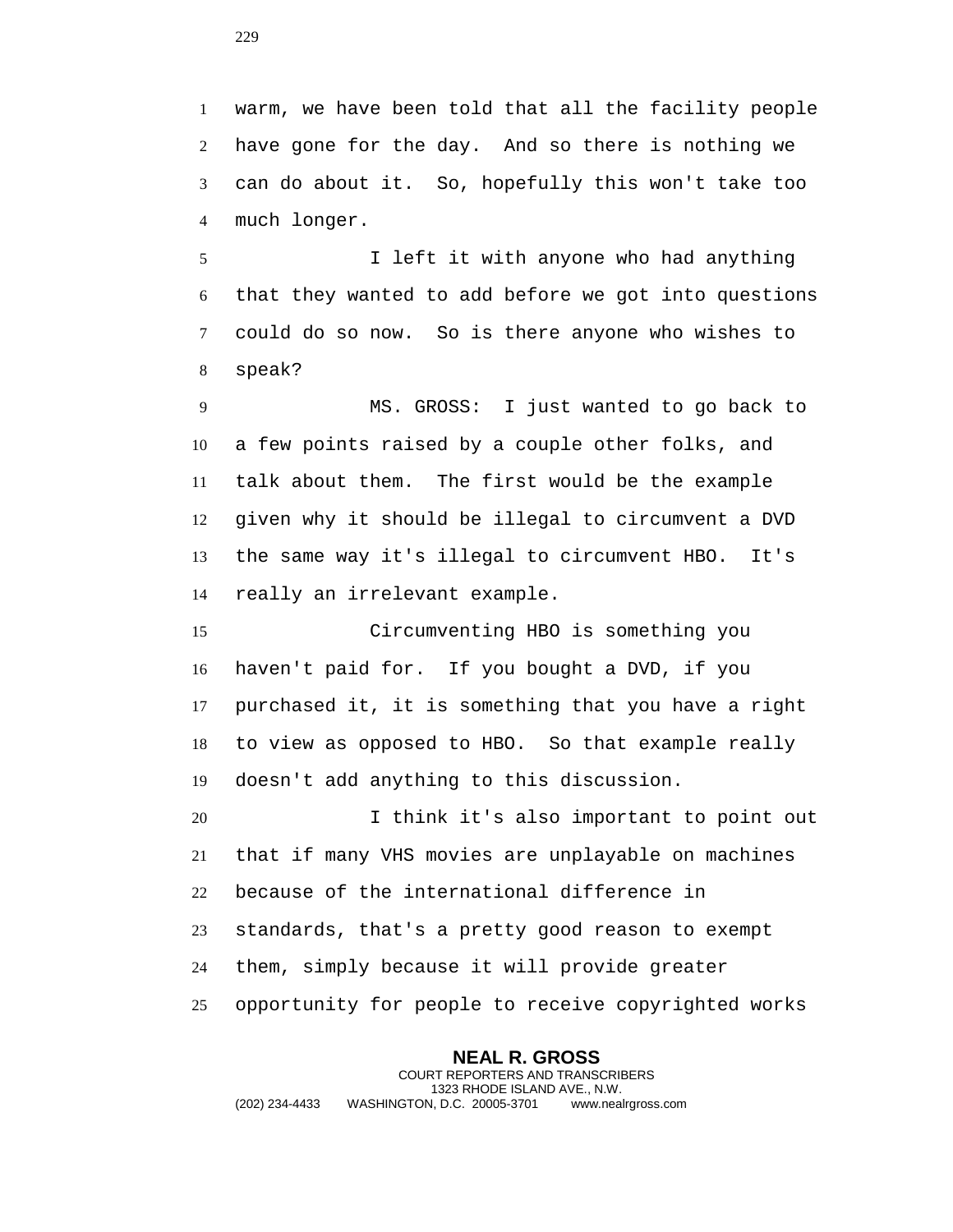they never would have had a right to, or the ability to receive beforehand.

 I think it's also important to point out that equipment to play a different region's DVDs is not readily available. CSS prohibits such equipment from being marketed in other regions. And Sigma Systems website offers an OEM card for Linux drivers, but it does not sell its computers. So as far as I'm aware there is not yet an available Linux player available to consumers.

 Another point I wanted to make was that if having content on a single hard disk means that instant massive piracy will occur, why is there no massive piracy since October when DCSS was released? Or since December when it was publicized?

 I think it's also important to note that the MPAA has said, both publicly and in court depositions, they don't have a single piece of evidence of DCSS-related piracy. Technological measures can never implement the true contours of fair use. So far, every measure offered by providers has been more restrictive than the law allows, not less restrictive.

 And I also think it's important to point out that Congress intended that access to things

**NEAL R. GROSS** COURT REPORTERS AND TRANSCRIBERS 1323 RHODE ISLAND AVE., N.W. (202) 234-4433 WASHINGTON, D.C. 20005-3701 www.nealrgross.com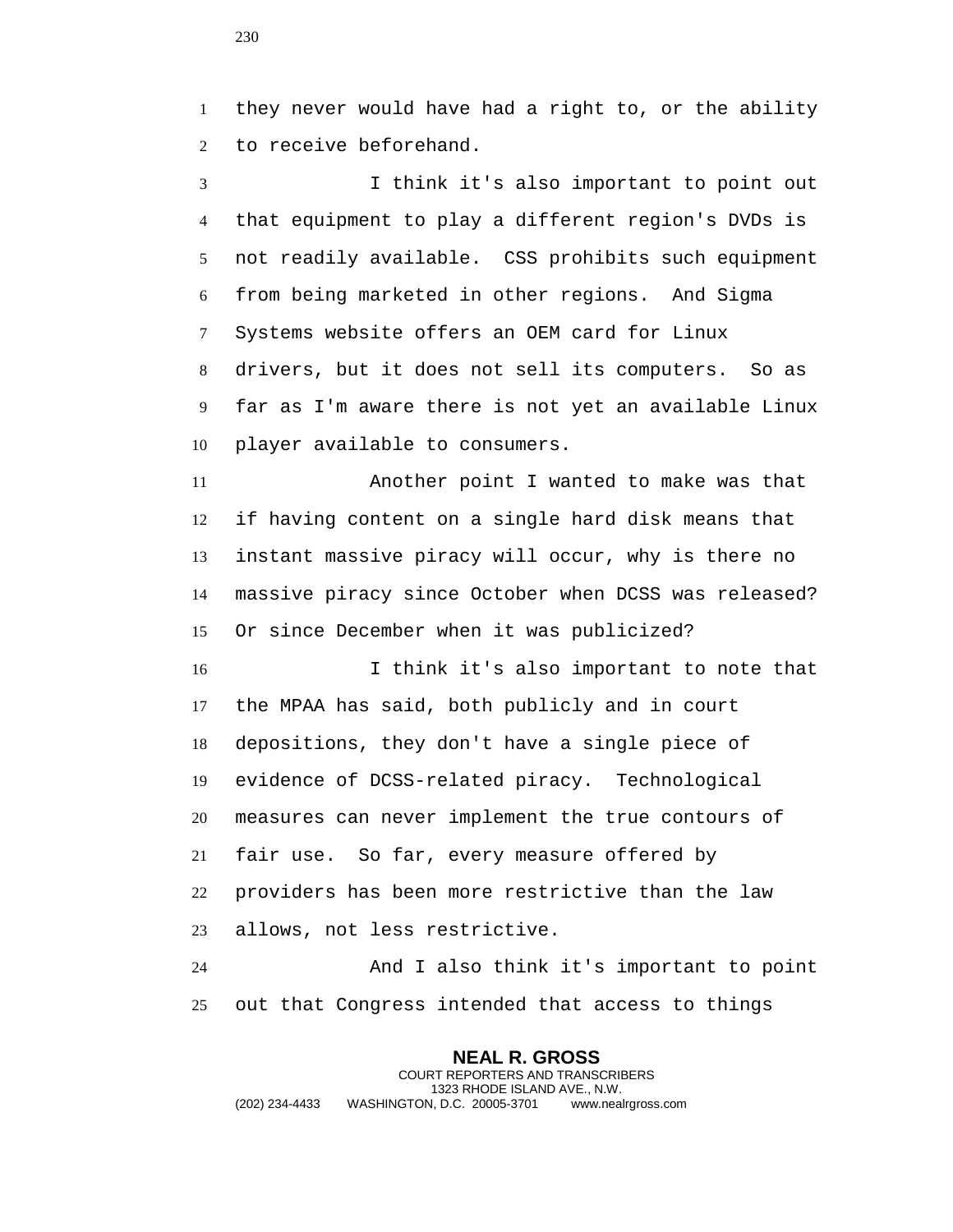like a book be protected, only before purchase, not after. Not after it's been read with impunity. So what's wrong with that for the new media, too? In fact, the DMCA states explicitly that the same limitations shall apply.

 And my last point is I want to raise that the Supreme Court has said that every person's a publisher on the Internet. And that gives a greater First Amendment protection than paper or other traditional media, not less protection as the copyright -- so I just wanted to make those few points regarding different views that you've heard.

 MS. PETERS: Thank you. Anyone else? Mr. Goldberg.

 MR. GOLDBERG: I'm Morton David Goldberg. I have some general comments based on all five days of the hearing.

 Much of the five days' testimony appears to me as a scenario scripted by Lewis Carroll. I don't propose to revisit the entire scenario, but only to comment briefly on what we've been exposed to, and what may seem to some of us to be a trip down the rabbit hole.

 Specifically, I propose to mention briefly just the following: One, the purported

**NEAL R. GROSS** COURT REPORTERS AND TRANSCRIBERS 1323 RHODE ISLAND AVE., N.W. (202) 234-4433 WASHINGTON, D.C. 20005-3701 www.nealrgross.com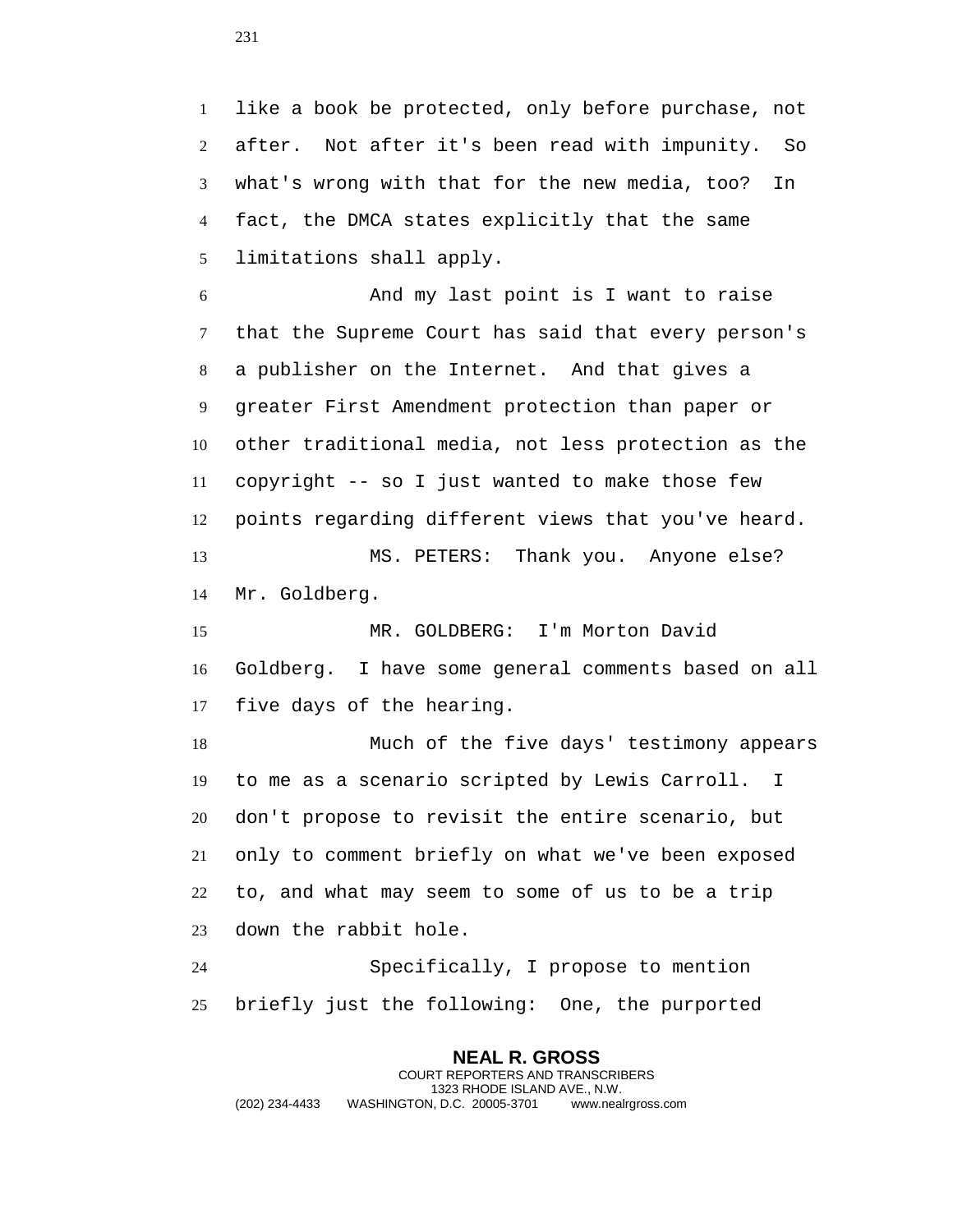threats of being thrown in jail or fined criminally. Second, the issue of a congressional imbalance -- and I refer to the legislation, not the legislators. Third, the treaty obligations of the United States. Fourth, the claim of an exemption for so-called "fact works" or "thin copyright" works as constituting a particular class for an exemption. Fifth, the First Amendment, freedom of speech, and 1201. And lastly, an overview of the five days of testimony.

 First, with regard to the criminal penalties: there's been a good deal of apprehension voiced, both here and in the hearings in Washington, about the criminal provisions. Apprehension, that is, by librarians and educators.

 This is perhaps raised, or these statements of apprehension are perhaps made, as a proffer of evidence as to some sort of adverse effect. But unless I'm missing something in my reading of the statute, these claims ignore 1204(b), which exempts libraries and educational institutions from criminal liabilities with regard to 1201 and 1202.

 If the witnesses are concerned, not about the institutions themselves, but about the

**NEAL R. GROSS** COURT REPORTERS AND TRANSCRIBERS 1323 RHODE ISLAND AVE., N.W. (202) 234-4433 WASHINGTON, D.C. 20005-3701 www.nealrgross.com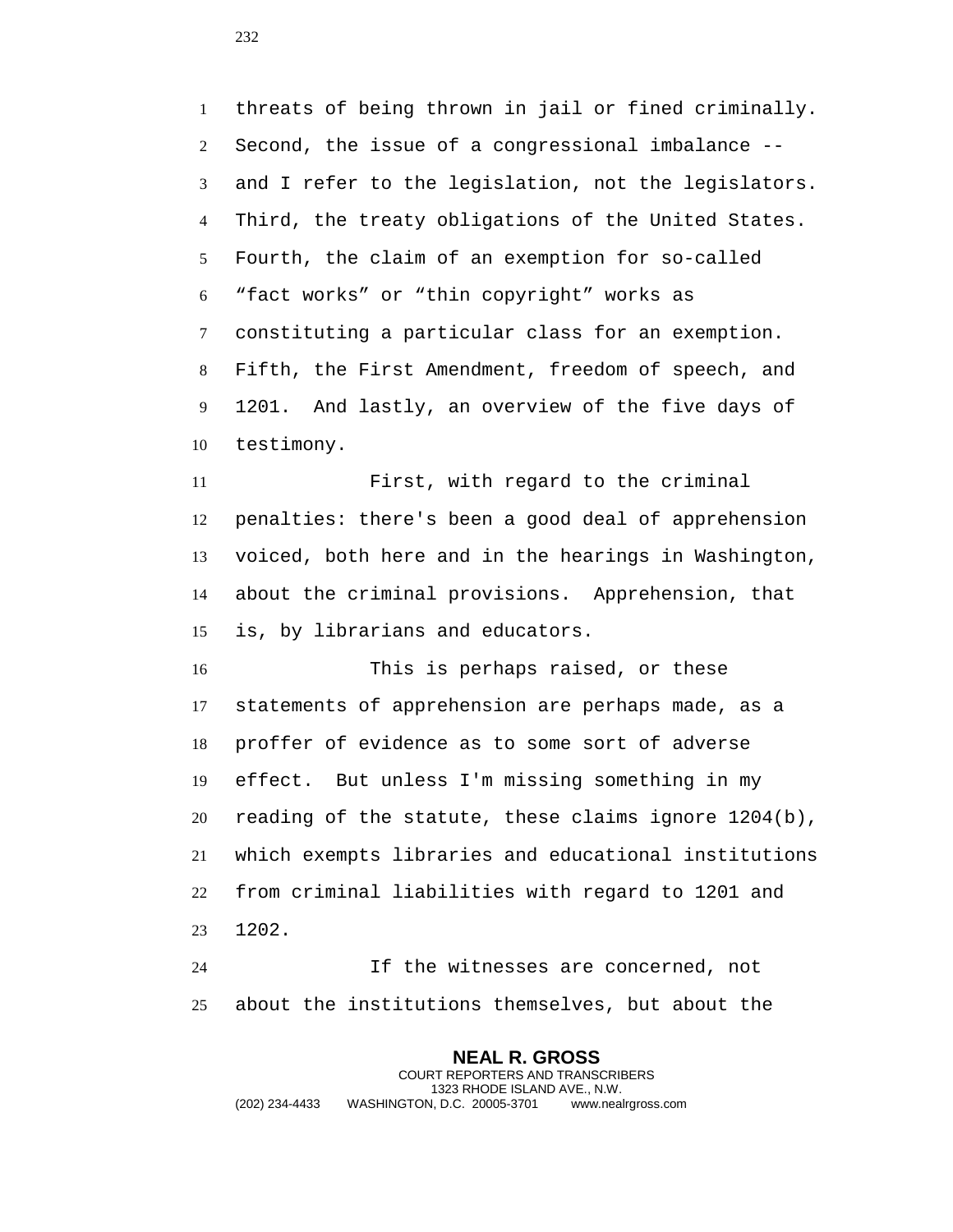library users, the students and faculty, and researchers, then I think we have to look at 1204(a), which says that to constitute a criminal violation it has to be willful, has to be for purposes of commercial advantage or private financial gain.

 As the panel knows, this is essentially the same language as in the criminal copyright provision, 506(a)(1). And I'm not aware, and I don't think the panel is aware, of any evidence that the longstanding 506 has filled our prisons with librarians, educators, researchers and students.

 Second, with regard to the matter of balance: the claim has been made that it's up to the Copyright Office and up to the Librarian to strike a balance. Congress has already done so in many pages -- many, many pages of exhaustive and exhausting detail.

 There is essentially just a single 20 sentence to  $1201(a)(1)(A)$ , but there are pages and pages of exceptions.

 And nothing in Section 1201(a)(1) suggests or permits this panel, or the Librarian, to make amendments to those exceptions, to enlarge them or to diminish them.

**NEAL R. GROSS** COURT REPORTERS AND TRANSCRIBERS 1323 RHODE ISLAND AVE., N.W. (202) 234-4433 WASHINGTON, D.C. 20005-3701 www.nealrgross.com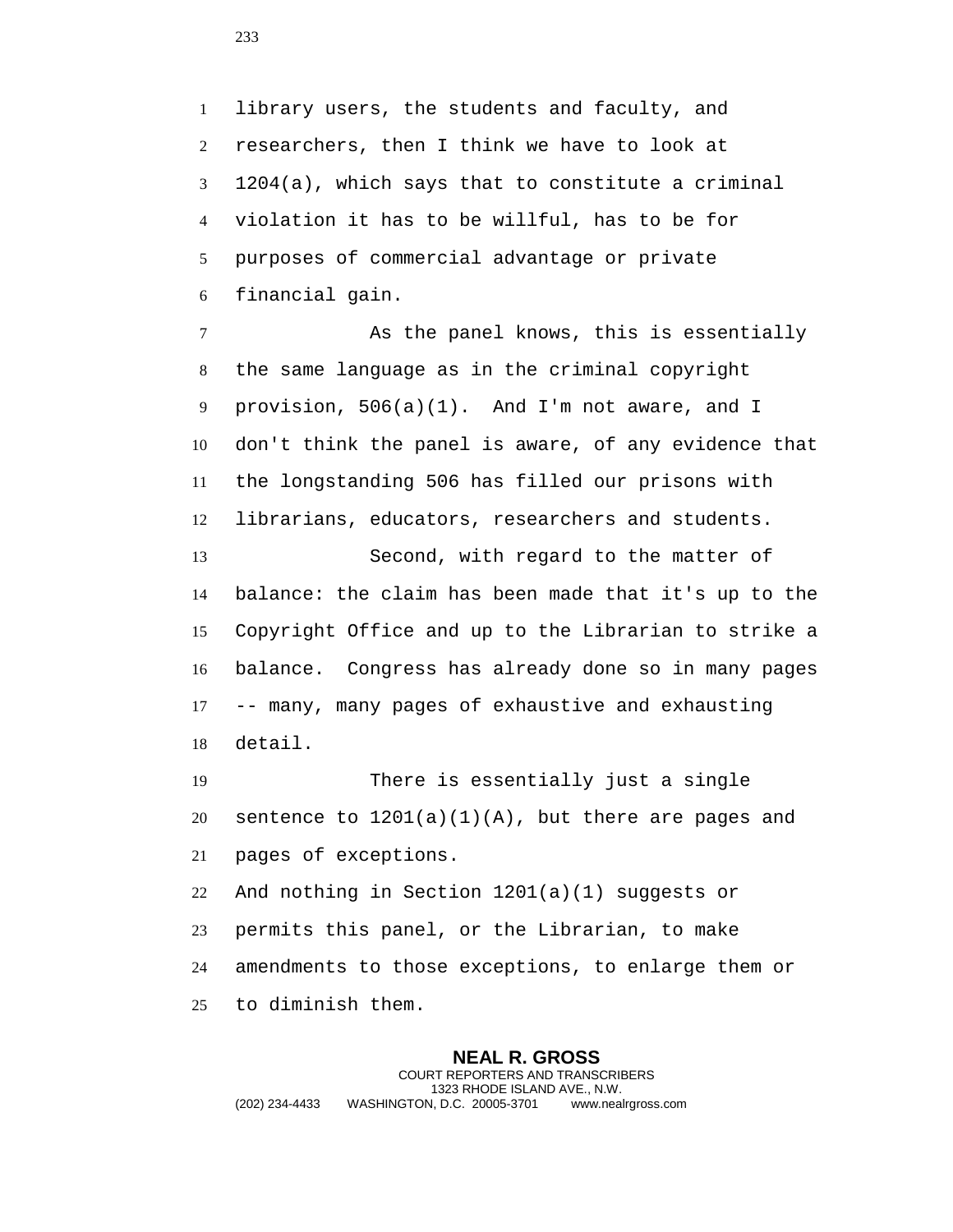There are also numerous exceptions in Section 108 and elsewhere giving special treatment to a variety of not for profit institutions. Congress has again struck the balance in those provisions. You can mumble various Latin phrases, but in English the essence of it is that specific legislation is to be followed specifically.

 Treaties: We have the WCT and the WPPT, (the WIPO Copyright Treaty, the WIPO Performances and Phonograms Treaty), and we have TRIPS (the World Trade Organization agreement on Trade-Related Aspects of Intellectual Property Rights) and we have the Berne Convention. As Ms. Gross has reminded you, Article 11 of the WCT (and the parallel provision in WPPT) obligates the U.S. to "provide adequate legal protection and effective legal remedies against the circumvention of effective technological measures."

 Whether there is "an access right granted" under Section 1201 really doesn't make any difference. It's clear that "adequate legal protection and effective legal remedies" can't be provided against circumvention without 1201. TRIPS requires the U.S. also to give "effective and adequate intellectual property rights."

**NEAL R. GROSS** COURT REPORTERS AND TRANSCRIBERS 1323 RHODE ISLAND AVE., N.W. (202) 234-4433 WASHINGTON, D.C. 20005-3701 www.nealrgross.com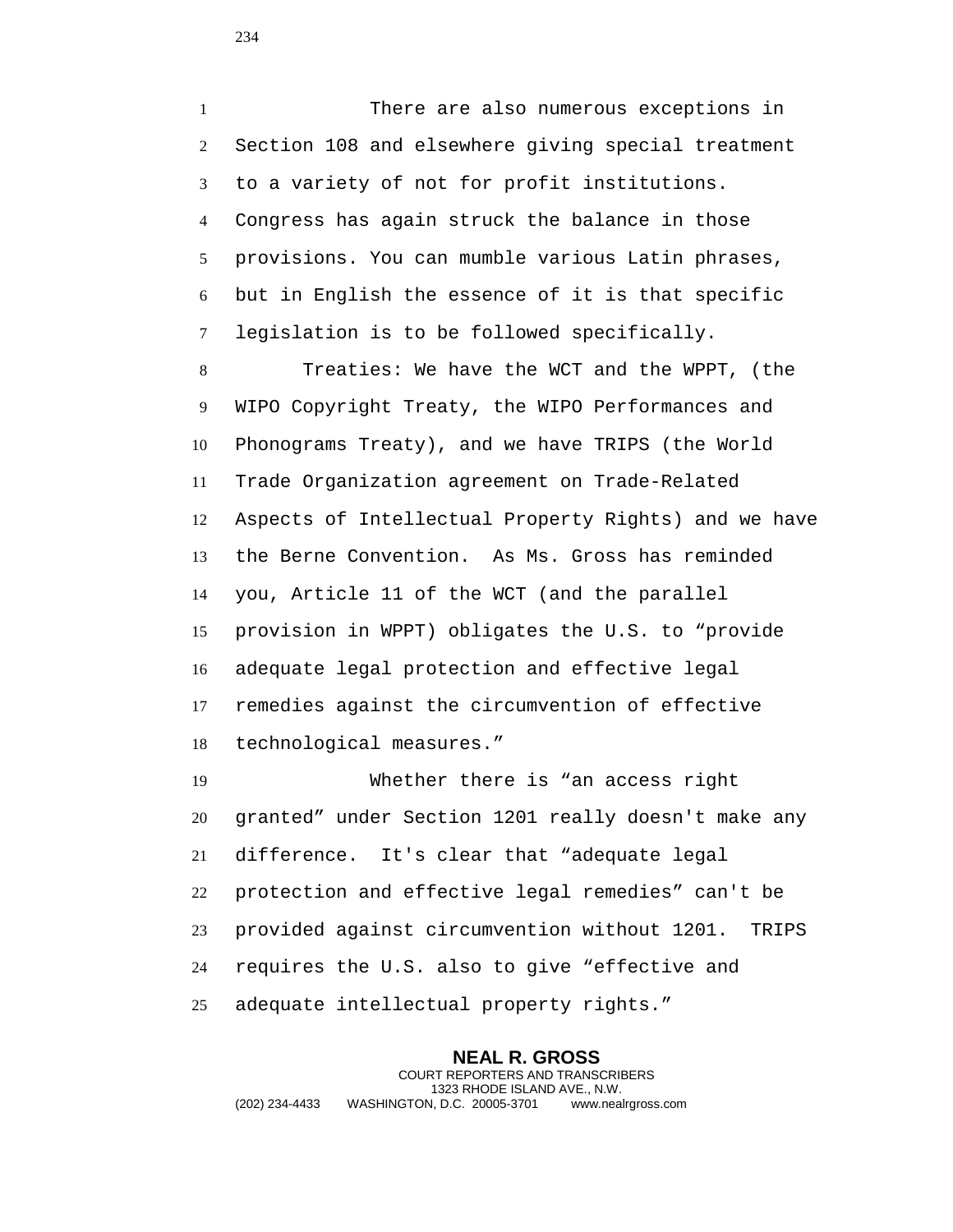The broad exemptions of the sort that have been requested in the five days of the hearings clearly would violate these international obligations. The exemptions would not qualify under the three-step test under WCT Article 10.2, Berne 9(2) and TRIPS 13, namely, the three steps that such exemptions can be permitted only in certain special cases, not for all works, not for all works of which fair use is to be made, et cetera. 10 And secondly, exemptions have to be those that do not conflict with a normal

 exploitation of the work. Selling copies of the Bible in Gutenberg days was the normal exploitation of the work. Now we have many, many, many normal exploitations of the work. And clearly the kind of exemptions that have been requested here would not comply with that portion of the three-step test.

 And lastly, the three-step test requires that any exemption "not unreasonably prejudice legitimate interests of the author." There has been a great deal of testimony by the copyright owners as to the significant prejudice that would be incurred by them if the exemptions were to be adopted.

 Third, with regard to "fact works" and "thin copyright" works: mention has been made that

**NEAL R. GROSS** COURT REPORTERS AND TRANSCRIBERS 1323 RHODE ISLAND AVE., N.W. (202) 234-4433 WASHINGTON, D.C. 20005-3701 www.nealrgross.com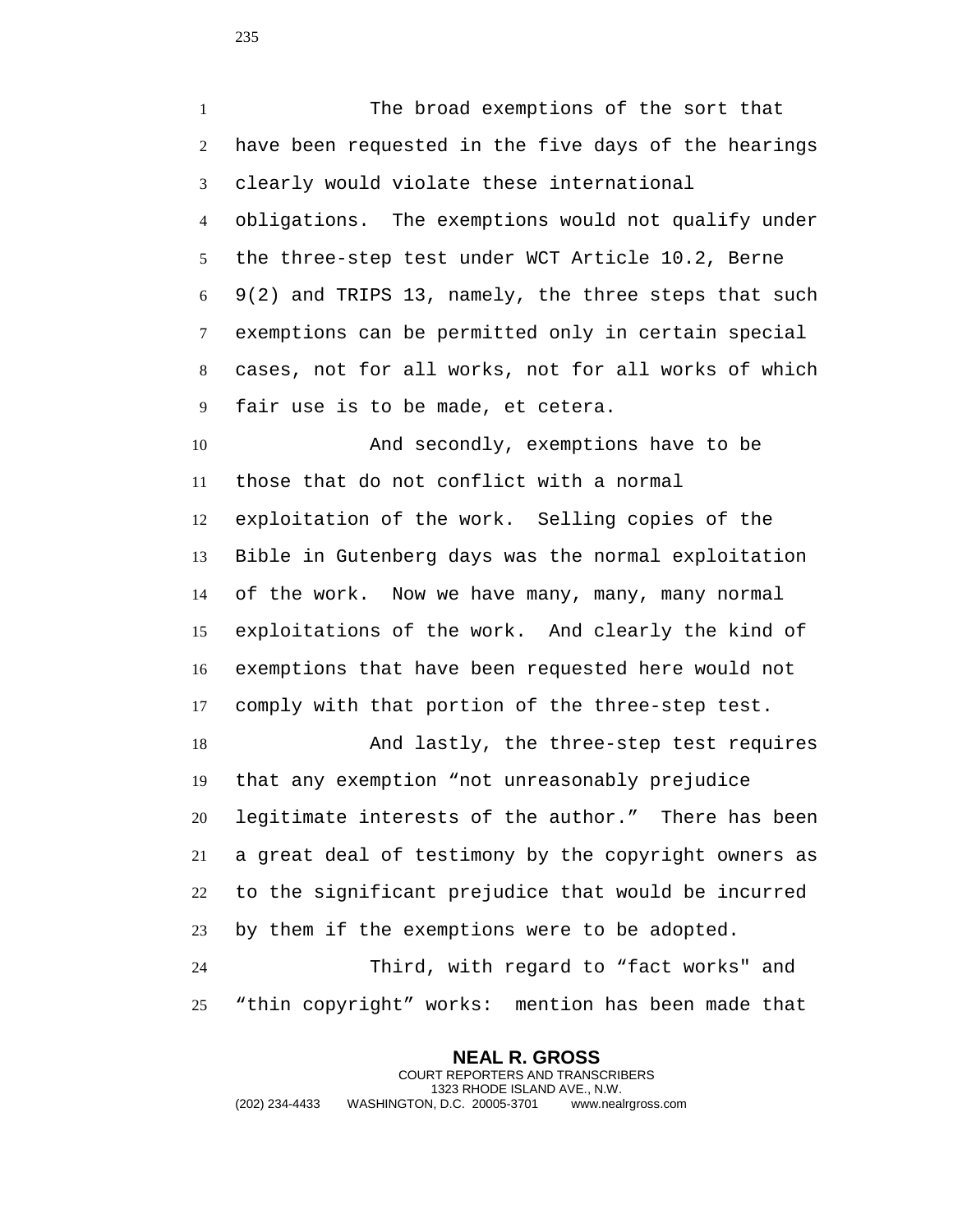the anticircumvention provision with regard to these works should not apply, that there should be an exemption for them. And if we look at some of them, we have to wonder what such an exemption would bring.

 Newspapers are, of course, notably fact works. The Wall Street Journal, it's my understanding, is available online, as is the New York Times. But unlike the New York Times, the Wall Street Journal charges for its subscription. It seems to me that the Wall Street Journal has many, many facts in it.

 And I just do not think that the congressional contemplation was that the Librarian should adopt an exemption for fact works in order to permit people to circumvent the access control mechanisms of Dow Jones (which I do not represent)in order to thereby make fair use of the facts that are found in the Wall Street Journal.

 Likewise, with regard to fact-heavy legal treatises. I think the argument would be that they give you the facts of the cases, and the cases, of course, are public domain; so it's clearly fair use to just look at a treatise and get at the public domain material if you just want to know what the

**NEAL R. GROSS** COURT REPORTERS AND TRANSCRIBERS 1323 RHODE ISLAND AVE., N.W. (202) 234-4433 WASHINGTON, D.C. 20005-3701 www.nealrgross.com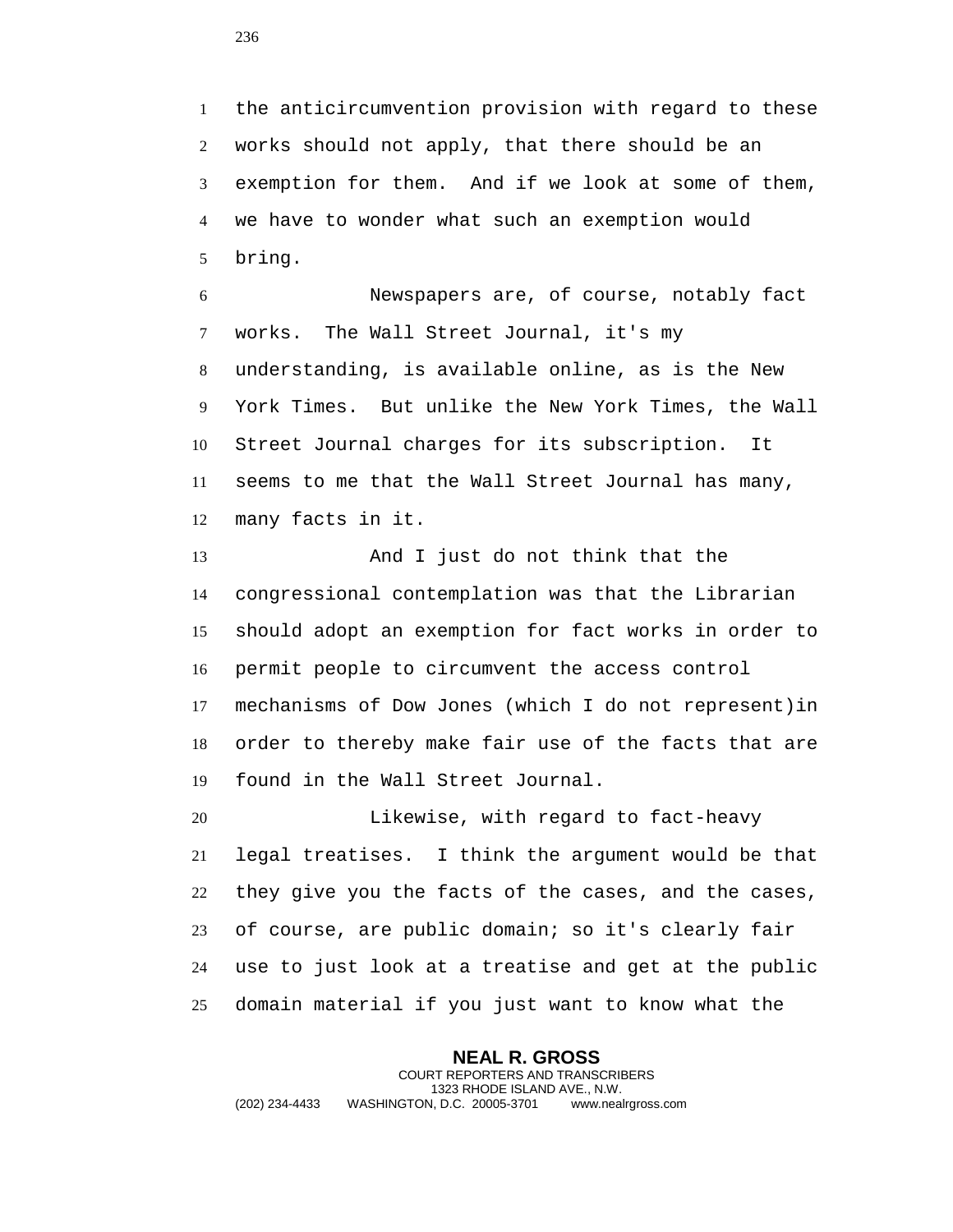case held. I don't think that such fact-intensive works should qualify for exemptions. And on and on. Histories have also been mentioned. I guess this would permit us to circumvent access control mechanisms with regard to Arnold Toynbee, Carl Sandburg, Winston Churchill, and on and on, all historians, because clearly there are lots and lots of facts, and we want to get fair use access to them.

 Fourth, the First Amendment and freedom of speech. Freedom of speech is what the protesters yesterday and today in this proceeding have –- quite properly -- been exercising, telling Congress and the Copyright Office what they should do with the DMCA. That's kind of a bass ostinato to the themes of this proceeding.

 That's fine. That's freedom of speech. But freedom of speech is not what I understood a speaker to say in the Washington sessions: some sort of right to get at and use copyrighted expression. And if I heard correctly, the speaker 22 in Washington said that the Supreme Court in Harper 23 v. The Nation supported her view.

24 My recollection of Harper v. The Nation is that the decision held just the opposite. That

**NEAL R. GROSS** COURT REPORTERS AND TRANSCRIBERS 1323 RHODE ISLAND AVE., N.W. (202) 234-4433 WASHINGTON, D.C. 20005-3701 www.nealrgross.com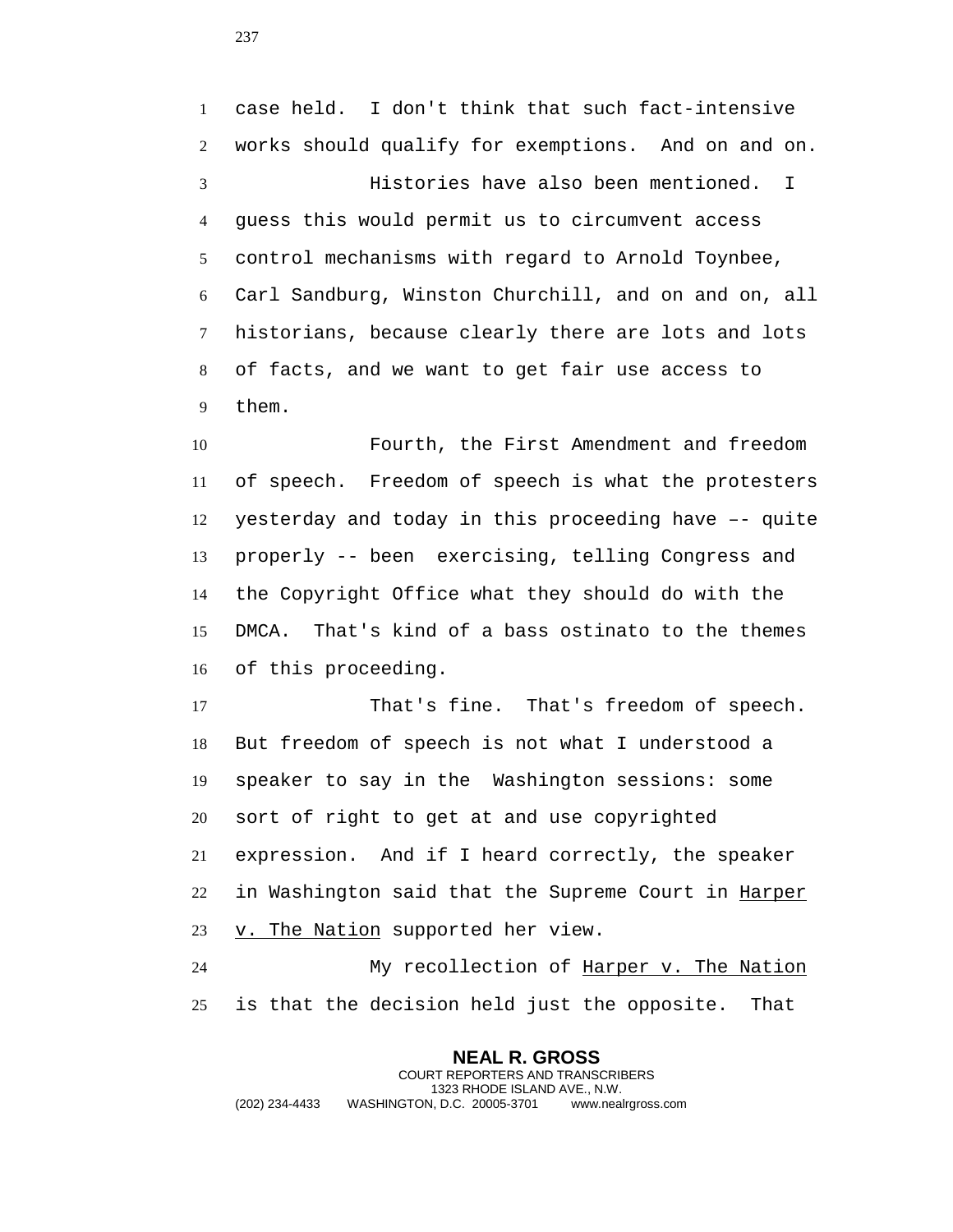the First Amendment gives no privilege to use copyrighted expression, even when the expression is of such great public significance as the memoirs of a former President of the United States.

 And contrary to what may have been the implication attributed to that decision earlier this afternoon, the fair use safety valve certainly does not exculpate all infringements as mere free speech.

 I may be the only one, other than the members of the Copyright Office panel, who has sat through the entire five days of the hearings. But it's apparent to me that only in a Lewis Carroll scenario could it be deemed that there's been a sufficient showing of the actual impact or likely impact that the statute requires.

 There's been no showing of any "substantial diminution" of availability for non- infringing uses; there's been no showing that the prohibition is the cause of any "substantial adverse impact." And prospectively, there has been no showing of "extraordinary circumstances" of likely impact, and no evidence that is "highly specific, strong and persuasive," in the absence of which, Congress has made clear, "the prohibition would be unduly undermined" by conferring any exemption.

**NEAL R. GROSS** COURT REPORTERS AND TRANSCRIBERS 1323 RHODE ISLAND AVE., N.W. (202) 234-4433 WASHINGTON, D.C. 20005-3701 www.nealrgross.com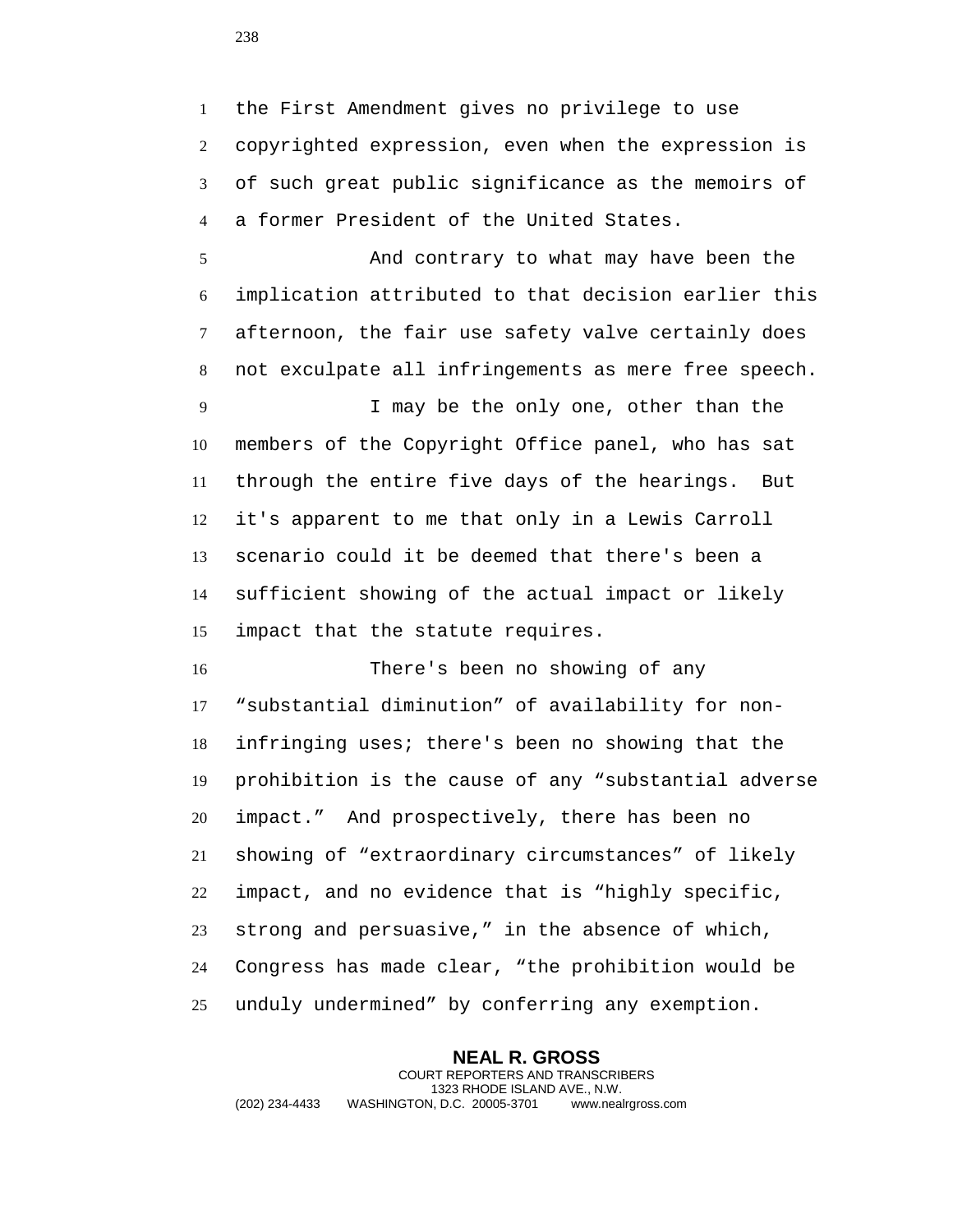I, too, thank you for the opportunity to make these observations at the hearing. And I join Mr. Russell in being pleased to answer any questions you may have.

 MS. PETERS: Thank you very much. Anyone else? If not, we will start the questioning with our General Counsel, David Carson.

 MR. CARSON: Thank you. Mr. Marks, we heard from Ms. Gross that there is not yet an available -- Linux player available to consumers. That the Sigma player was the only one available. It's available in OEM product. Is that your understanding, first of all? MR. MARKS: I wish I had more information on that. I know there are two licensees of the CSS technology who are producing applications for Linux system. I know the Sigma design is a hardware application. I don't know exactly how it functions. But I will be happy to get information,

 more information to you when I find out the details of this license.

 MR. CARSON: Yes. Thank you. MR. MARKS: I also wanted to mention that the DVD Copy Control Association was actually the organization responsible for administrating the

**NEAL R. GROSS** COURT REPORTERS AND TRANSCRIBERS 1323 RHODE ISLAND AVE., N.W. (202) 234-4433 WASHINGTON, D.C. 20005-3701 www.nealrgross.com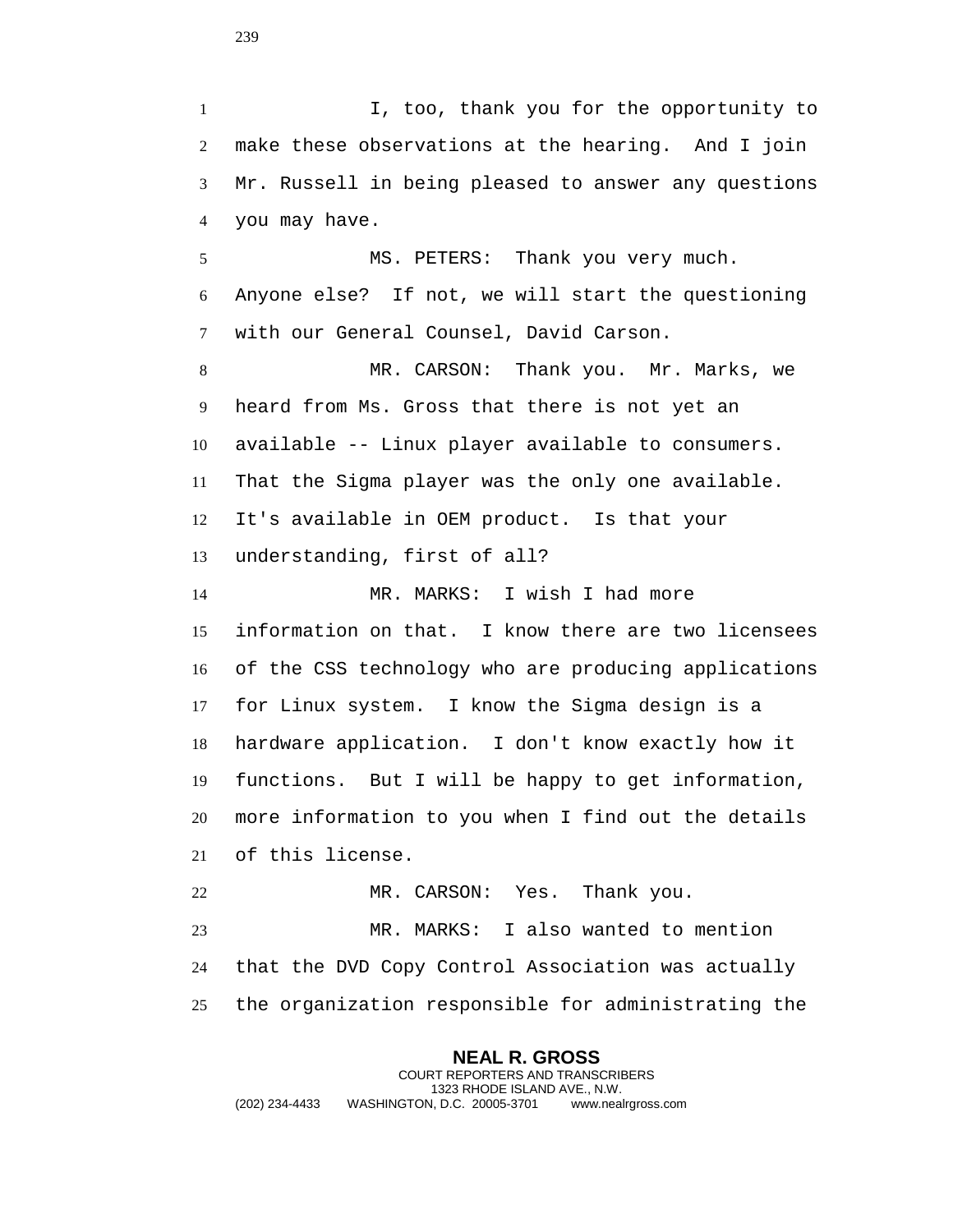CSS licenses. I would be happy to supply the Copyright Office and the Register with any information that they would like.

 So I will try and get that information, but I would also suggest perhaps an inquiry to them. Or maybe I should suggest to them that they file additional written statements with you.

 MR. CARSON: The latter might be a good idea. Let's assume for a moment, though, that the statement is correct. Which means, I assume, that if I'm running Linux operating system on my computer, and I want to play DVD, there is no way that I can do that unless I go out and buy a new computer which has this driver on it that's an OEM installation.

Isn't that a problem?

 MR. MARKS: I don't think it's a problem. Because I think, first of all, if you have bought a DVD and you have a software operating system that doesn't support an application to play the DVD, you don't have to buy a new personal computer. You might need to purchase a new operating system, or you might need to purchase a new software application when it becomes available to play DVD, to install on your computer.

**NEAL R. GROSS** COURT REPORTERS AND TRANSCRIBERS 1323 RHODE ISLAND AVE., N.W. (202) 234-4433 WASHINGTON, D.C. 20005-3701 www.nealrgross.com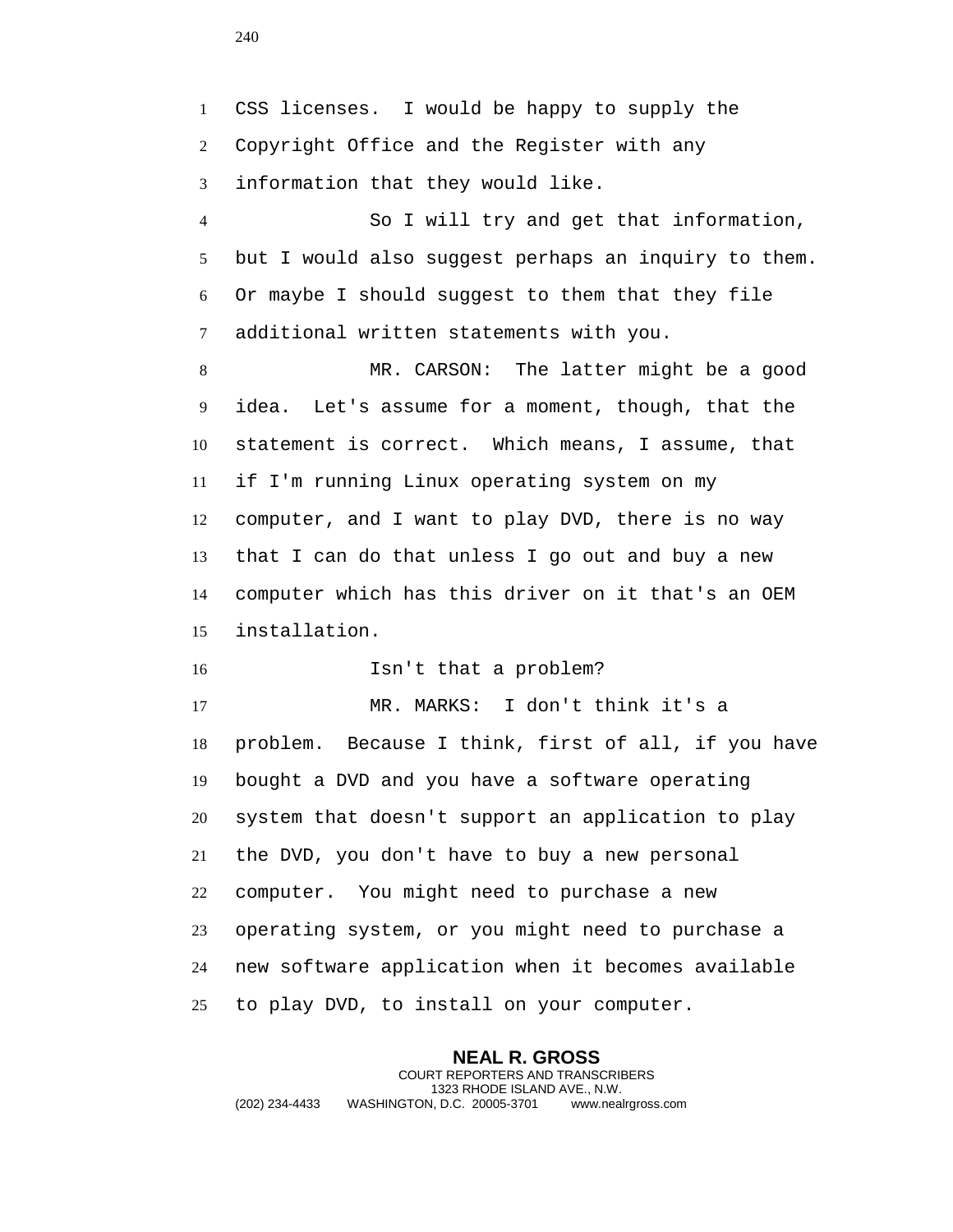For example, even under the prevalent Windows operating system -- and if I am misspeaking myself, I hope maybe someone who's in the audience from Microsoft will correct me. But I think on prior versions of Microsoft, Microsoft Windows operating system, they didn't have media player pre-installed on the Windows operating system that would allow for playback of DVDs.

 Therefore if you purchased a DVD and you had a Windows operating system, and you had a PC that had a DVD-ROM drive, you might still need to purchase a software application to enable your PC to play the DVD. So I really don't see where there's a great difference between that situation and the Linux situation.

 MR. CARSON: Although anyone can get a little media player for free, I think. Can't they? MR. MARKS: That may be the case. But then there's no prohibition to a software developer in taking out a license to create the equivalent application, software application for the Linux system and making it available to its users for free.

 MR. CARSON: But if no one has done that, why is it a problem for an individual user who

**NEAL R. GROSS** COURT REPORTERS AND TRANSCRIBERS 1323 RHODE ISLAND AVE., N.W. (202) 234-4433 WASHINGTON, D.C. 20005-3701 www.nealrgross.com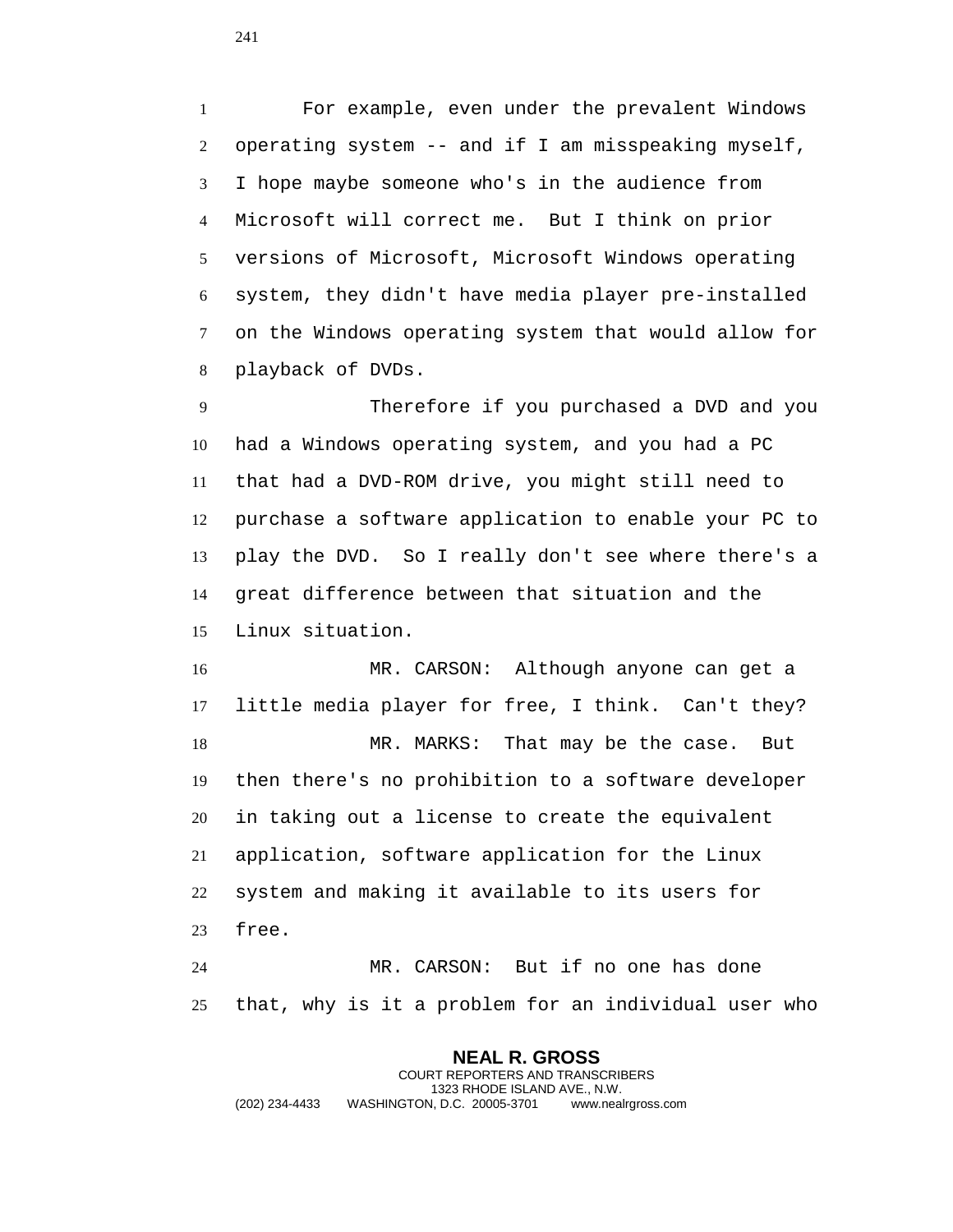wants to be able to watch that DVD on his own computer, which happens to run a Linux operating system, to do what he has to do so that he can view it?

 MR. MARKS: The problem with that is that it's not simply a matter of the encryption and protection on the DVD disk guaranteeing the payment by that individual user for the copy of the disk. The whole purpose of the encryption in the first place is because it carries with it certain copy control applications.

 As Ms. Gross correctly said, one of those applications, for example, is that the content not be permitted to flow out a digital output from a computer. If the user is allowed to circumvent the technical protection measures, yes, that may enable the consumer to view the content from the DVD disk.

 But it may also, and likely would also, undermine the other protections that are inherent in the DVD system, and allow for very easy unauthorized reproduction and distribution of the content of the DVD. For example, over the Internet. So that's the risk that is entailed by allowing for that individual circumvention.

**NEAL R. GROSS** COURT REPORTERS AND TRANSCRIBERS 1323 RHODE ISLAND AVE., N.W. (202) 234-4433 WASHINGTON, D.C. 20005-3701 www.nealrgross.com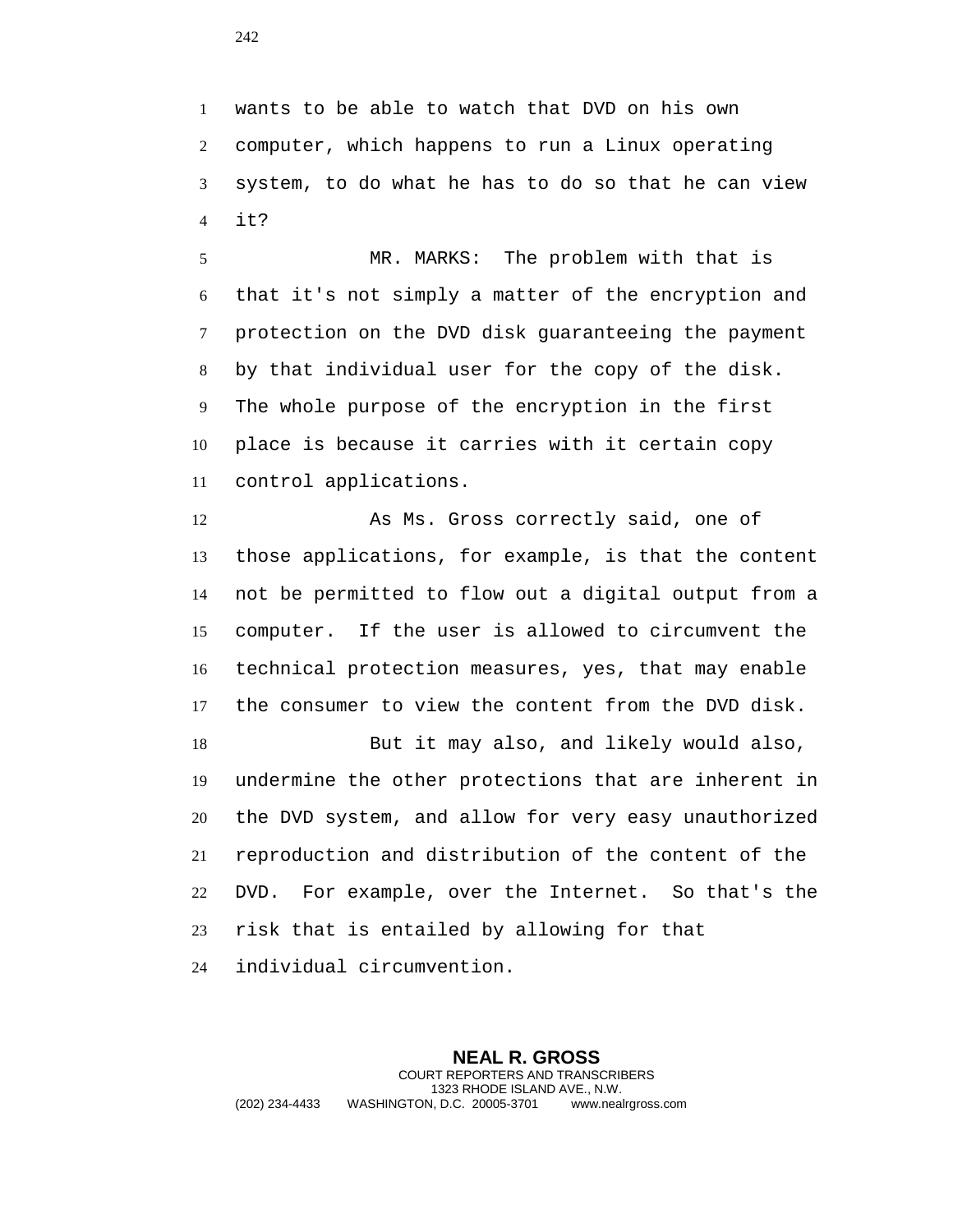MR. CARSON: Ms. Gross, let's assume that between now and October 28th, Sigma or somebody else do release whatever equipment it is for commercial purchase, so you can go down to Comp USA or wherever, and buy what you need to put on your machine running with this operating system and view DVDs. Is that going to moot the issue, at least with respect to Linux users?

 MS. GROSS: Well, the problem is that there are additional operating systems that are being created every day. And individuals should not be required to go out and purchase a \$10,000 license in order to build an application that will play their DVDs. That's something that would be unprecedented in other forms of media.

 Additionally, there are problems with -- there are antitrust problems for tying the hardware, the machine, to the software itself, the DVD. Microsoft is about to be broken up for this very reason. And so I think you need to think about antitrust implications in tying the two together as well.

 MR. CARSON: Okay. But let's focus just on Linux users. I know there are other operating systems out there. But certainly, from personal

**NEAL R. GROSS** COURT REPORTERS AND TRANSCRIBERS 1323 RHODE ISLAND AVE., N.W. (202) 234-4433 WASHINGTON, D.C. 20005-3701 www.nealrgross.com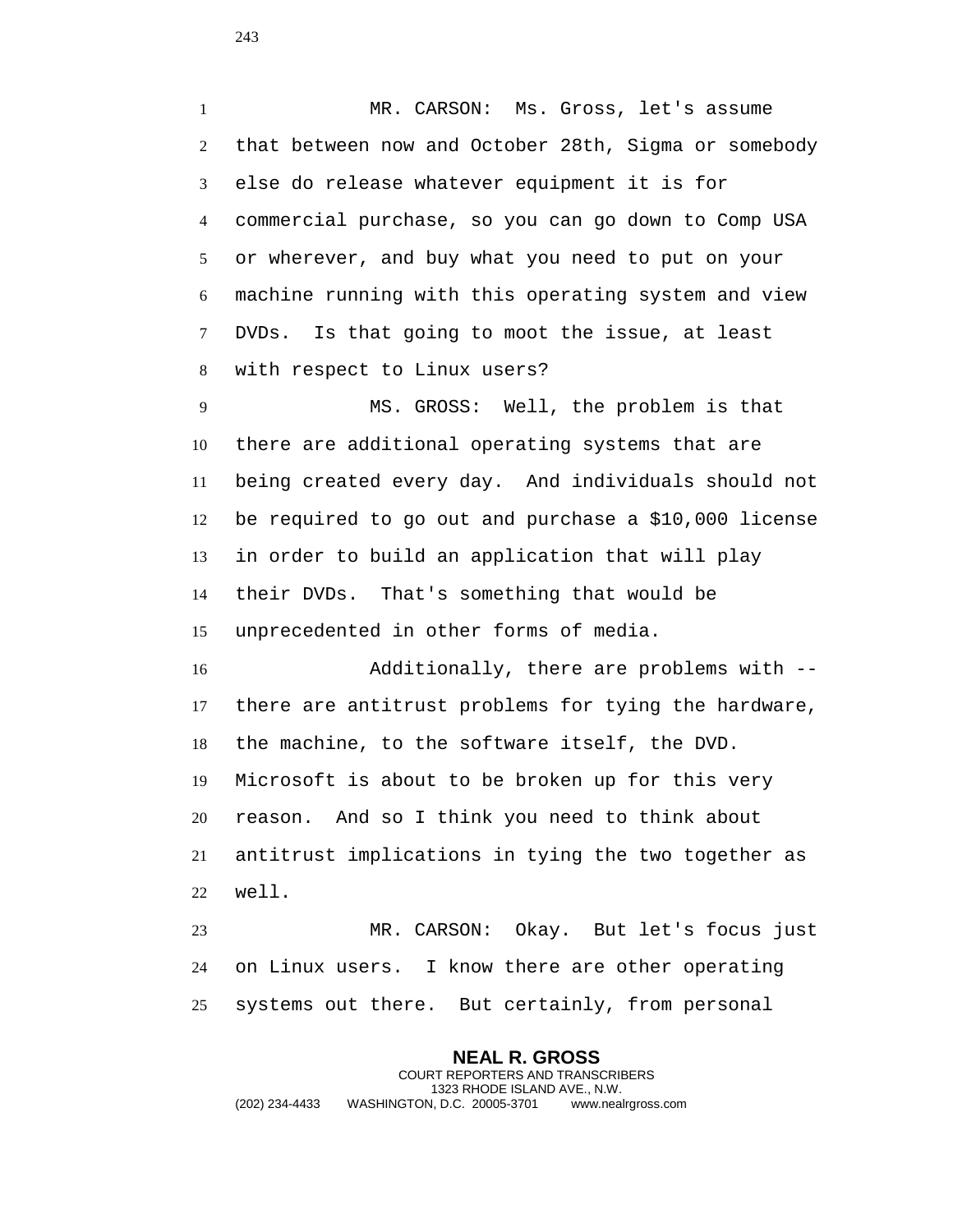experience I can say, having looked at the comments that have come in to us, the vast majority of comments we have received in this proceeding have been from people who run computers on -- with a Linux operating system that are upset that they can't use those computers to watch DVDs. So let's focus purely on those people. 8 MS. GROSS: Linux users. MR. CARSON: Linux users, yes. If, in fact, the Sigma piece of equipment suddenly were available on the shelves of your nearest computer equipment store, would there still be a problem for Linux users? Or would Linux users basically -- would you have to say on behalf of Linux users -- assuming you're speaking on behalf of them -- will find that problem solved? No need for the Librarian to address that aspect of the problem? 18 MS. GROSS: Well, I think it would depend on the terms of the license for CSS. The thing that is so attractive to people for using Linux is their ability to manipulate their own software on their own machines. And if the Linux player prohibits people's ability to use their machines, and to manipulate the software and images in ways that they

**NEAL R. GROSS** COURT REPORTERS AND TRANSCRIBERS 1323 RHODE ISLAND AVE., N.W. (202) 234-4433 WASHINGTON, D.C. 20005-3701 www.nealrgross.com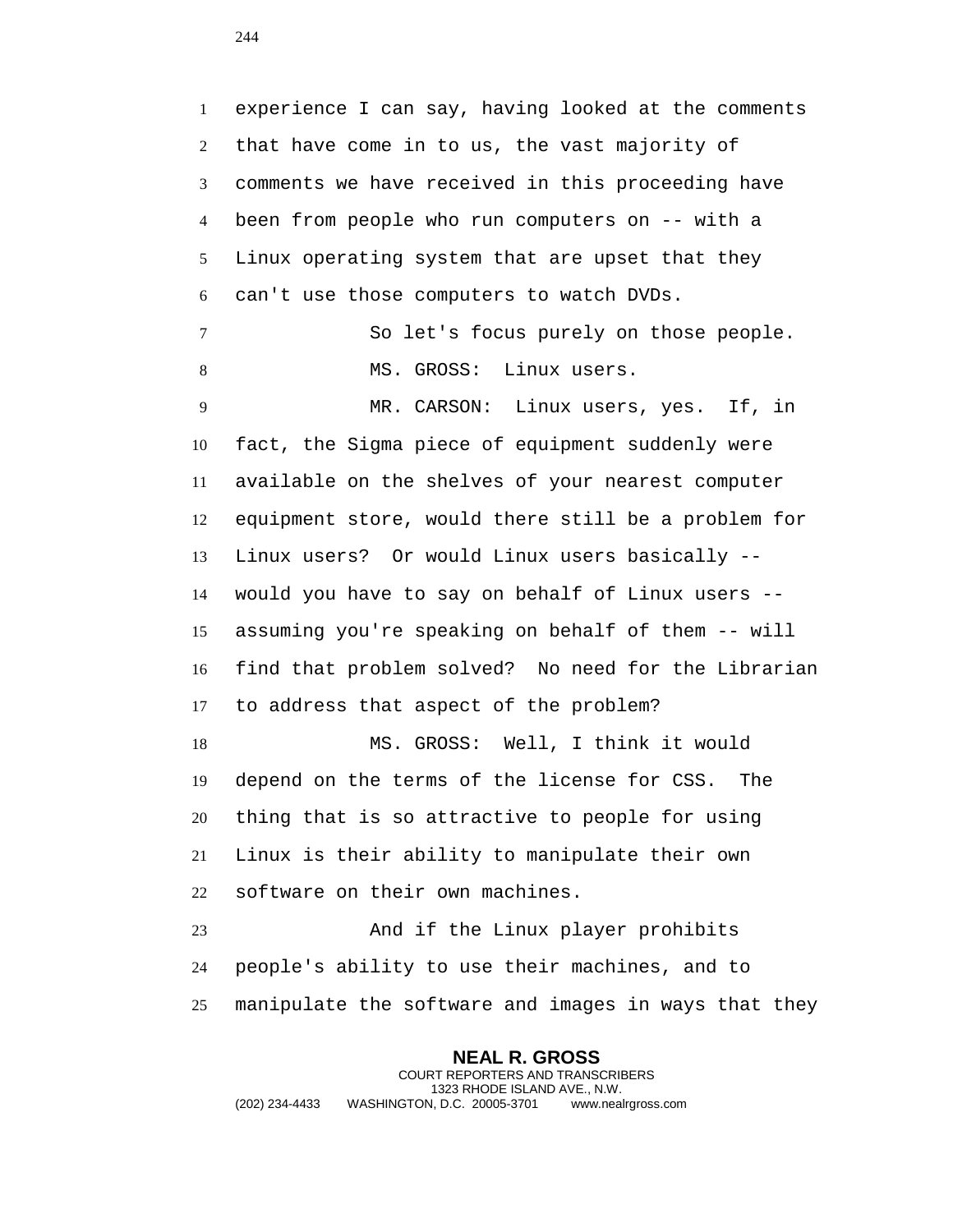have a legal right to do, I think we'd still have a problem. So I wait and see this machine, and what it does and what it doesn't do.

 MR. CARSON: Okay. Let me ask a question for any of the representatives of the copyright owners who would like to take a stab at it. And I recognize we've heard this a hundred different ways over the five days of testimony. But if someone could just sort of put in a nutshell why is it that we want to protect technological measures that control access to copyrighted works? Why is it important to do that?

13 MR. METALITZ: I'll answer that question on two levels. One that we should never overlook, is that it's important because Congress has decided it is important. And that obviously constrains what this rulemaking proceeding can do within that determination that's already been made.

 But I think the larger reason, and the reason why Congress decided that it was important to protect it, is that these types of measures are really key enabling tools for electronic commerce. If we're serious about developing electronic commerce works of authorship, then we have to recognize -- as you've heard today from Sony

**NEAL R. GROSS** COURT REPORTERS AND TRANSCRIBERS 1323 RHODE ISLAND AVE., N.W. (202) 234-4433 WASHINGTON, D.C. 20005-3701 www.nealrgross.com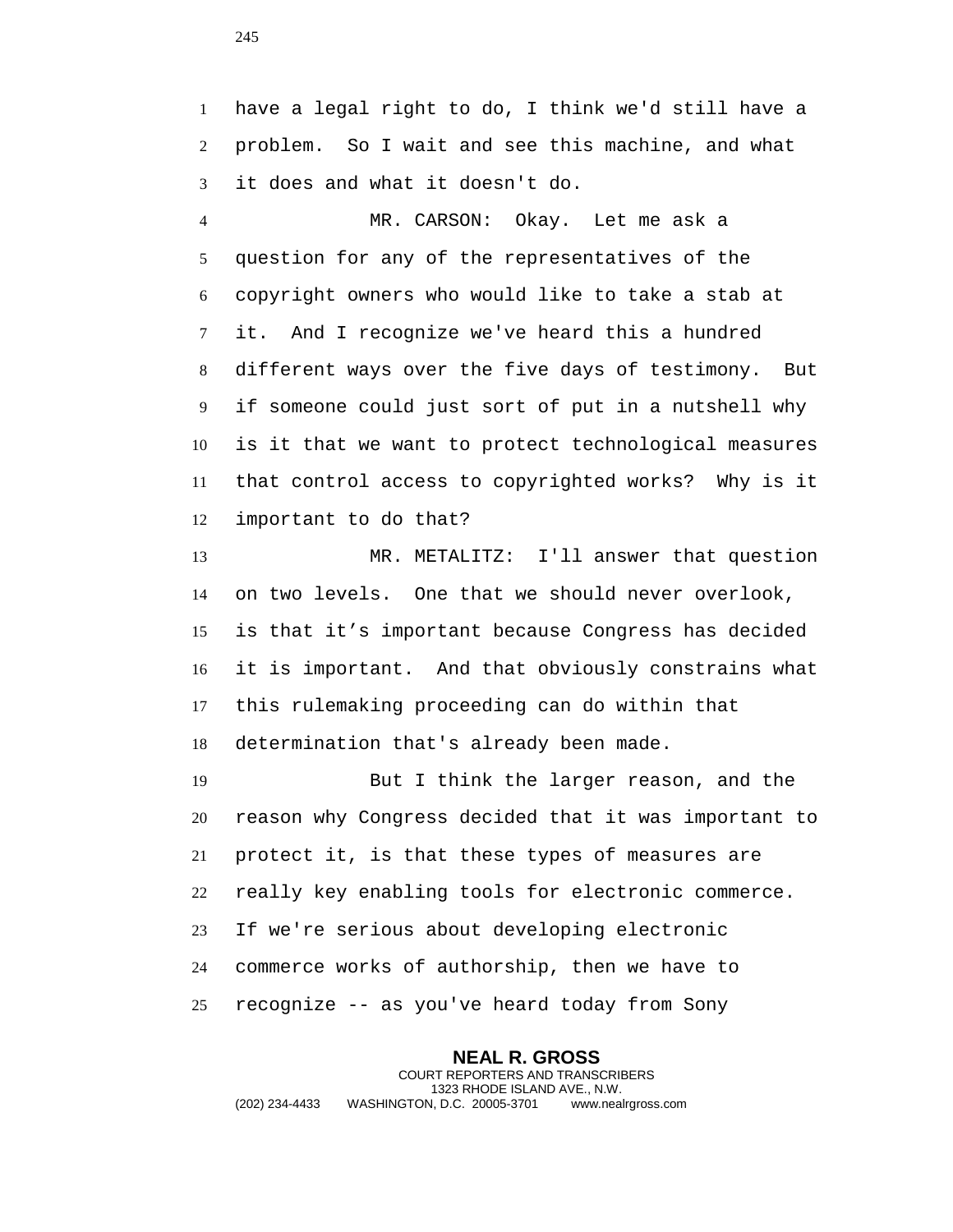Computer Entertainment America and from Time Warner and MPAA -- that that commerce is not going to exist, or it's going to be extremely stunted and distorted unless copyright owners have the ability to use these types of technological control measures.

 They need to have the ability to manage and control access to their works in order to disseminate them more broadly. They need to have the legal back-up to prevent, or to deal with instances of circumvention.

 So if we want to see a thriving electronic marketplace in these works, we need to have these tools to do that, and Congress recognized that. And so did the other countries, the more than one hundred countries that adopted the WIPO treaties. That's a very important step.

 Because this is a new aspect to international discipline in the field of copyright. It really is not like what has been done in the Berne convention, or the TRIP Agreement. It goes a step beyond that. And I think that is fueled by a recognition that this is essential. We need these tools in order to make copyrighted materials

**NEAL R. GROSS** COURT REPORTERS AND TRANSCRIBERS 1323 RHODE ISLAND AVE., N.W. (202) 234-4433 WASHINGTON, D.C. 20005-3701 www.nealrgross.com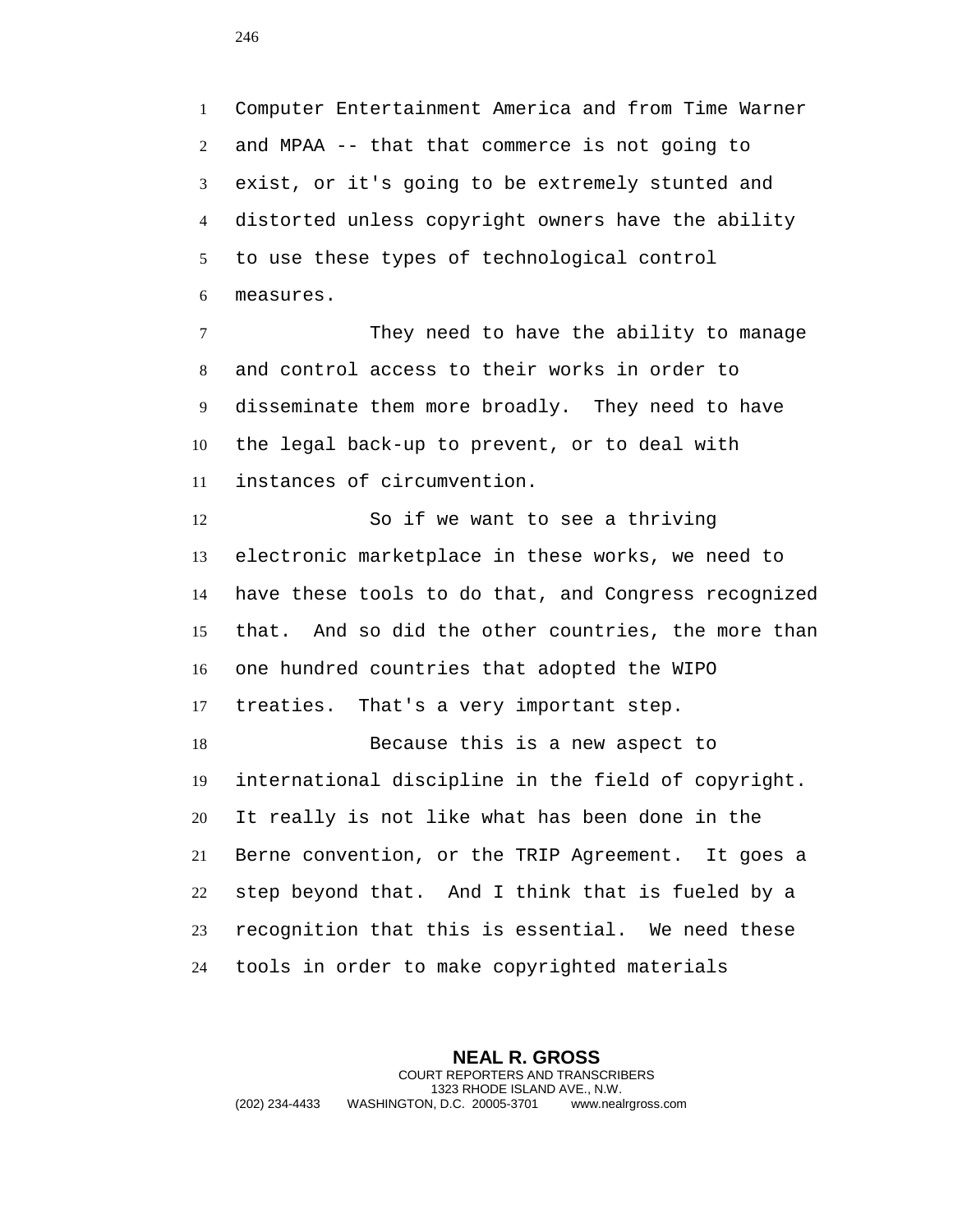available around the world in a global electronic market.

 MR. GOLDBERG: If the value can be taken without having to pay for it, then the copyright owners are not going to create the value. MR. MARKS: I would also like to supplement that. While the legal protections for technical protection measures are new in our copyright law with the DMCA, and are relatively new internationally to copyright law dating back to 1996 with the adoption of the two WIPO treaties -- the concept of giving legal protection to technical measures that control access to works is not new. The Communications Act of our United States law, as passed by Congress, has protected encrypted broadcast signals, whether they be radio

 signals or television signals, for decades. I cannot tell you exactly from when that law dates. I have it back in my office, and I'd be happy to do a supplemental submission on that.

 But there's the Satellite Home Viewer Act of, I think, 1988 or 1984. And Section -- I think it's 301 or 201 of the Communications Act beforehand which prohibits the unauthorized descrambling of encrypted signals for exactly the

**NEAL R. GROSS** COURT REPORTERS AND TRANSCRIBERS 1323 RHODE ISLAND AVE., N.W. (202) 234-4433 WASHINGTON, D.C. 20005-3701 www.nealrgross.com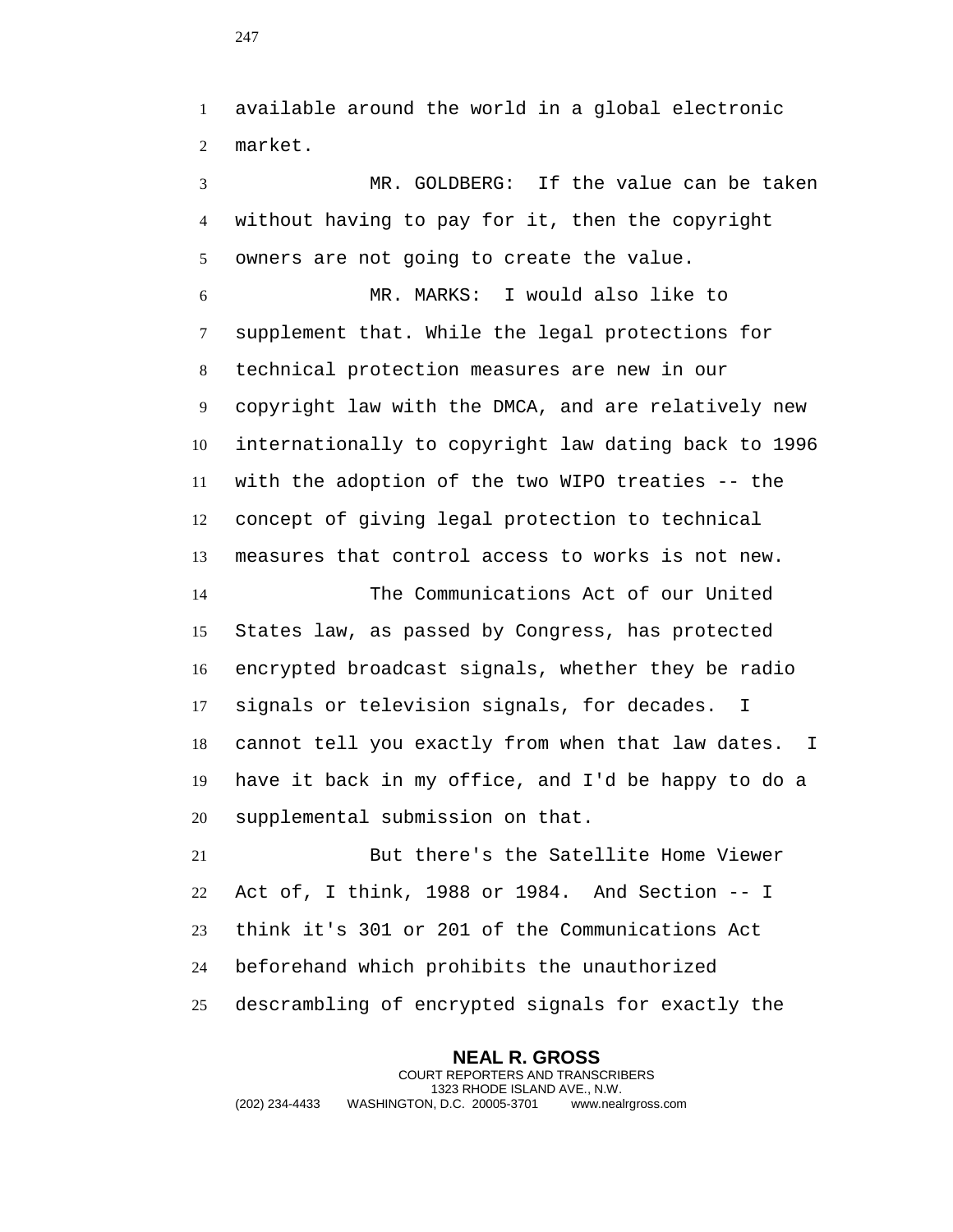reasons that have been stated by the other speakers. That it has been deemed necessary to provide legal back-up for these technological protection measures to facilitate commerce and copyrighted broadcasts or signals and, now in the new digital environment, other works that can be made available in electronic form.

8 MR. CARSON: Now, CSS -- clarify for me. CSS is an access control device, or a copy control device, or both?

 MR. MARKS: I'm so glad you asked that question. Because this is the way CSS works. Can I give a little bit of background on this?

 MR. CARSON: I think you need to answer it, yes.

 MR. MARKS: Okay. Originally, when content owners were looking to try and protect their content on this new digital format of DVD, they tried to come up with a legislative approach whereby copy control flags would be inserted in the DVDs, which is strictly a copy control technology. And playback devices, whether they be consumer electronic devices or computers, would be mandated by legislation to look for and respond to those copy control flags.

**NEAL R. GROSS** COURT REPORTERS AND TRANSCRIBERS 1323 RHODE ISLAND AVE., N.W. (202) 234-4433 WASHINGTON, D.C. 20005-3701 www.nealrgross.com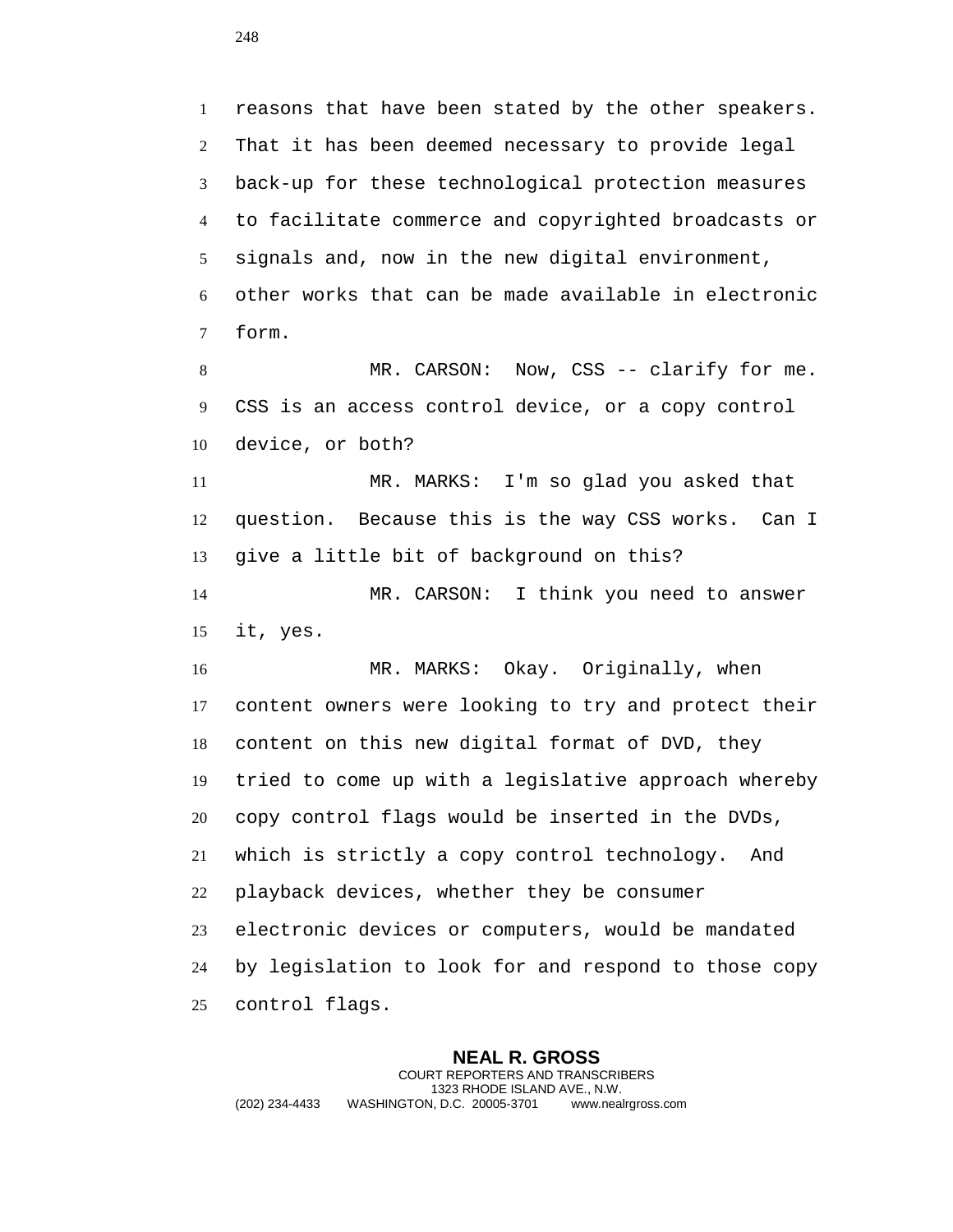So that would have involved strictly a copy control technology, as enforced by law. Somewhat similar and based on the Audio Home Recording Act. The Motion Picture Association of America started -- entered into negotiations with the consumer electronics companies to develop exactly such a technological system and legislative structure.

 Those discussions resulted in a draft piece of legislation called the Digital Video Home Recording Rights Act, or Home Recording Act. Something like that, DVRA, I think we refer to it. When those discussions were opened up to the computer industry, the computer industry said, "No. We cannot sign onto this. We do not agree with the concept of having Congress mandate that our devices look for and respond to copy control flags and content. Copy control flags are essentially ancillary data that are easy to get lost and it would be very burdensome to make our machines have to look at all the streams of data, especially digital data which basically are just ones and zeroes, and have to affirmatively look for these copy control flags. We won't do it, we won't sign on for it."

**NEAL R. GROSS** COURT REPORTERS AND TRANSCRIBERS 1323 RHODE ISLAND AVE., N.W. (202) 234-4433 WASHINGTON, D.C. 20005-3701 www.nealrgross.com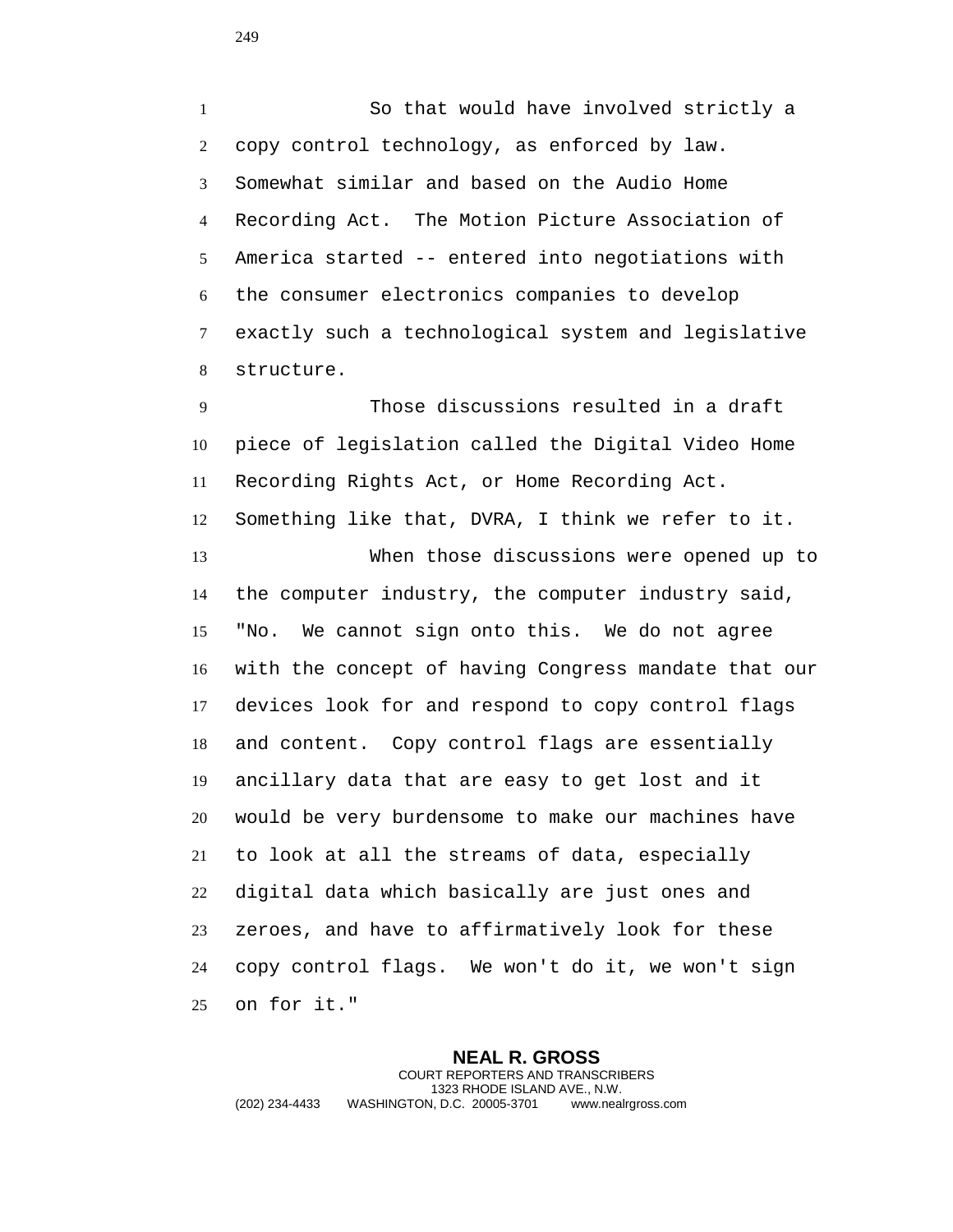1 And the strength of the computer industry is really demonstrated in the no-mandate provision of the DMCA. That there is no mandate to affirmatively look for copy protection measures. So here we were, after months if not years of work, kind of back at square zero. What are we going to do? The computer industry did acknowledge that making our films available in digital format did pose works. We did, after weeks and months of discussions, get them to realize that, unlike software, you know, Warner Brothers is still exploiting Casablanca in Version 1.0. Now, we don't update it, we don't change it. We -- you know, it's the same classic movie that we exploit. So once somebody has a copy of it, they don't have an incentive to get the revised copy. The work is the work. Understanding that, the computer industry came back to us and said, "Fine. This is our position. If data is coming to our machines in the clear," meaning unencrpyted, descrambled, "We believe we have no obligation to look for any copy control flags, to look for any copy protection devices, or to really follow any rules with respect to that data. The data comes in the clear, and we

**NEAL R. GROSS** COURT REPORTERS AND TRANSCRIBERS 1323 RHODE ISLAND AVE., N.W. (202) 234-4433 WASHINGTON, D.C. 20005-3701 www.nealrgross.com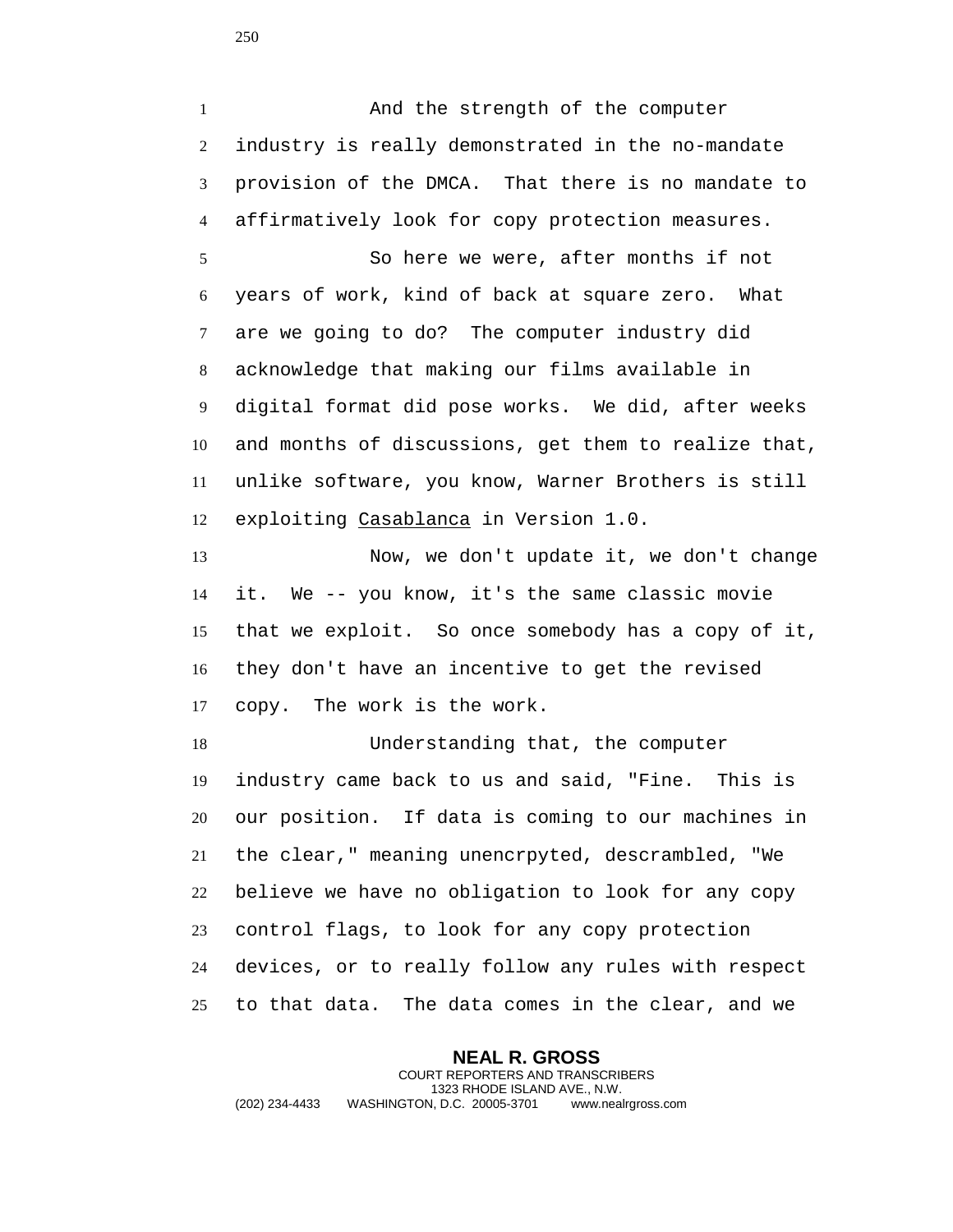can -- our machines should be able to do whatever they like with that data, and send it out the machine in the clear."

 Now, this is completely apart from any copyright rules, or the fact that if a user is making unauthorized copies that he may be infringing the copyright law.

 They said, "But if that data is scrambled, if it is encrypted, and we want our machines, our computers to make use of that data, then we have a choice. We can either sign up and get a license to decrypt that data and follow the rules and conditions that are in that license. Or our machines will simply pass along the encrypted data, keeping it in encrypted form. We agree that our devices and machines should not be permitted to simply descramble and hack through an encryption system without any sort of authorization or permission."

 Having reached that understanding, that is the basis upon which we built the CSS system. The CSS system, called Content Scramble System, involves initially scrambling the content on the DVD disk. So it is encrypted, even though that's completely transparent to the user.

**NEAL R. GROSS** COURT REPORTERS AND TRANSCRIBERS 1323 RHODE ISLAND AVE., N.W. (202) 234-4433 WASHINGTON, D.C. 20005-3701 www.nealrgross.com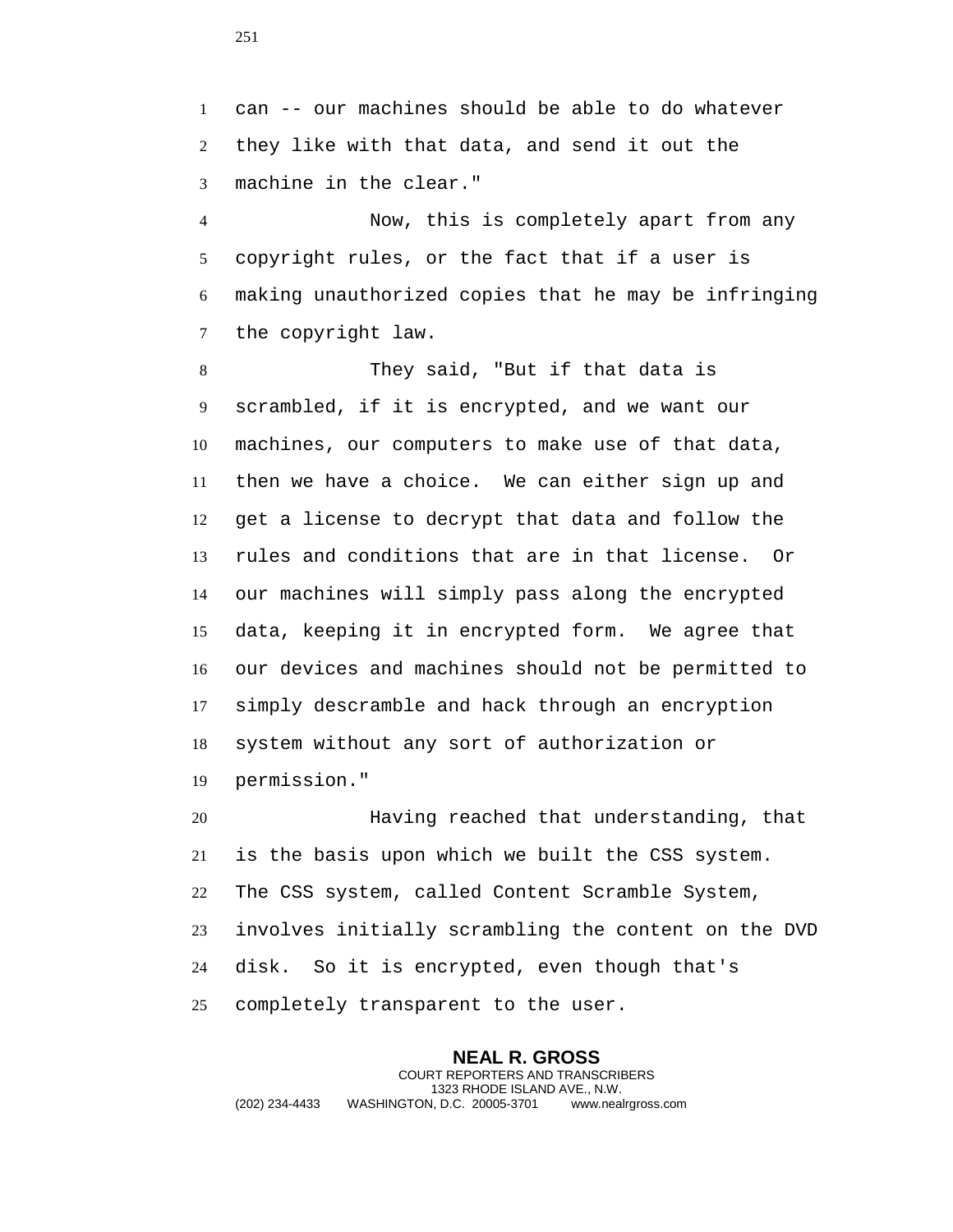Because when you put your DVD into your DVD player, or your DVD computer, in most circumstances you just press "Play" and the disk plays. So you don't even necessarily realize that it's encrypted, but the disks are encrypted. Those device manufacturers whether they be players or personal computers or the Sony PlayStation who would like to have their devices be able to display and play back those DVD disks need

 encryption system. They do that by going to the DVD-CCA and applying for a CSS license.

to get a license to be able to decrypt the CSS

 That CSS license gives them the keys and tools to be able to decrypt the disks. It also imposes certain conditions on what the device can do with the content once it is decrypted. One of those obligations, for example, is that the content is not allowed to flow out in the clear on a digital output.

 Another example of an obligation is that the device has to insert Macrovision on the content before it goes out the analog output. So by this combination of encryption technology and licensing, you have really a structure that involves access control and copy protection.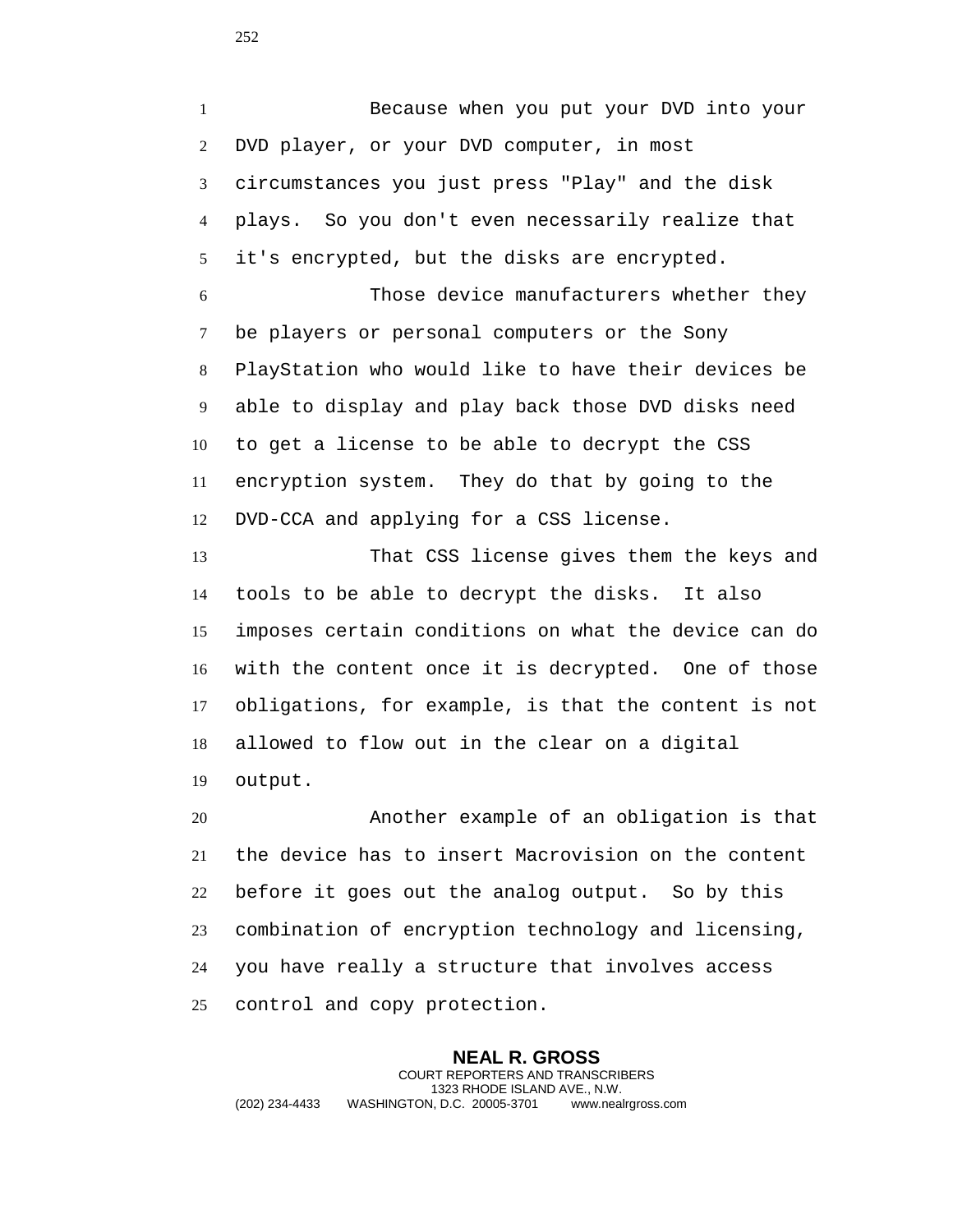MR. CARSON: Well, it sounds -- I'm sorry, someone else? MR. HANGARTNER: I was just about to jump in with a comment. I mean, I think this discussion needs to step back a little bit and look at the DMCA. As Professor Samuelson mentioned in her comments to the court in one of the CSS cases back in New York, that these DMCA access provisions, circumvention provisions are really an adjunct means of regulating company infringement. They're not really an end in themselves, particularly when we're talking about a lot of different situations. We've got broadcast situations, we've got pay-per-view situations, you've got end-users that actually buy a copy of the copyrighted work. It really has to be viewed in that context, that this is a means of regulating copyright infringement rather than an end in itself. I think it's also important to, as you look at these things, to think a little bit about what these access control mechanisms do. For example, the whiz code that's used by Sony is not really a copy protection system. What it does is it

 limits the games that can be played on a PlayStation console.

**NEAL R. GROSS** COURT REPORTERS AND TRANSCRIBERS 1323 RHODE ISLAND AVE., N.W. (202) 234-4433 WASHINGTON, D.C. 20005-3701 www.nealrgross.com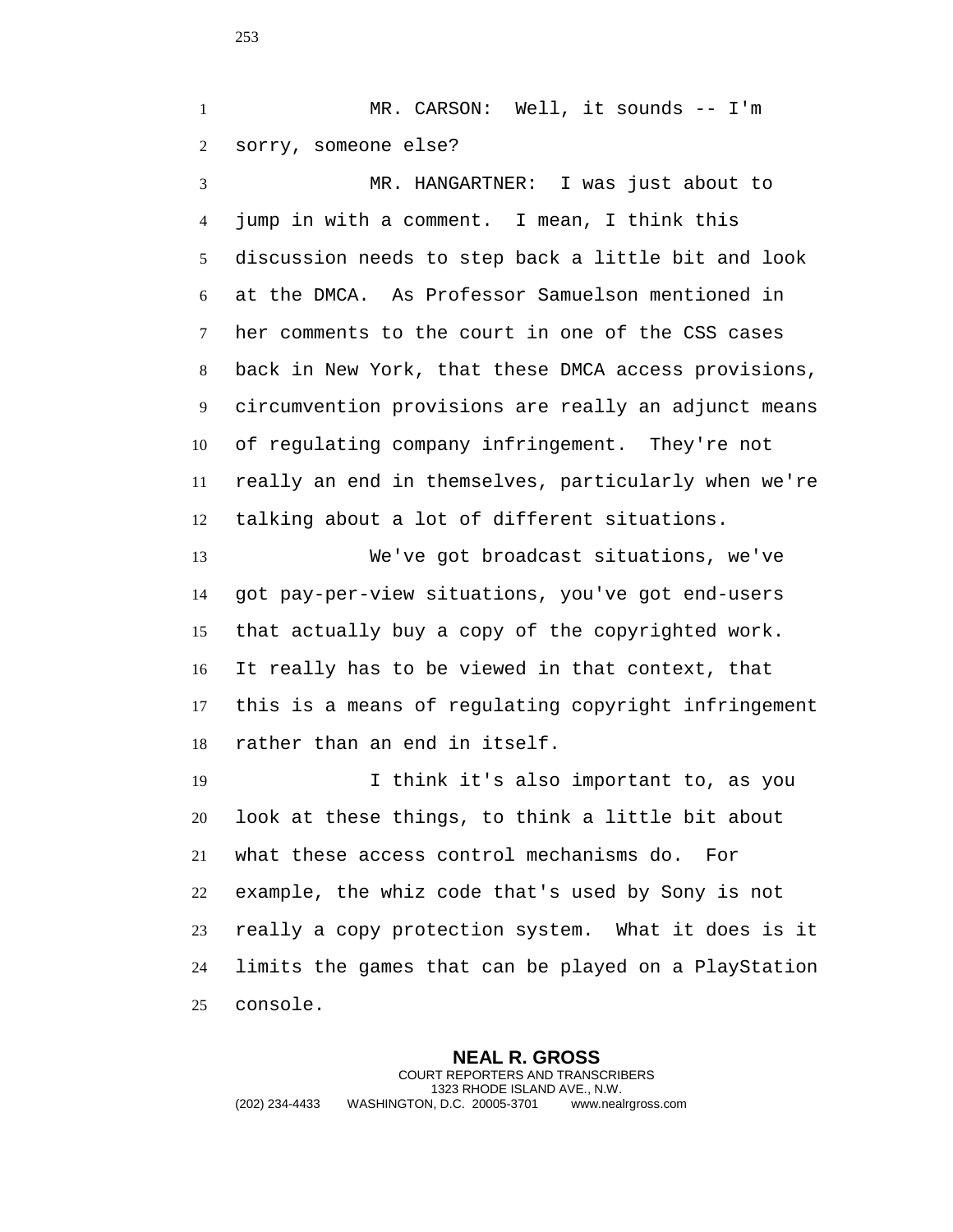This serves a variety of purposes. By linking together this access control system with the patents that Sony has obtained that relate to that access control system, Sony's created a system where PlayStation video games can only be published by a licensed game developer. So they use this as a means to control the ability of people to make games that can be played on a PlayStation console. So that they maintain control over all of the creative works that can be used on that console system.

 They also use it to put in place these regional controls that we talked a little bit about before. So this whiz code, it doesn't prevent copying of the disks. I mean, you can copy a PlayStation disk. It may or may not copy that whiz code, but you can copy the PlayStation disk and access the information off that copy on a device other than a PlayStation console.

 So, I guess the thrust of my comment is really to keep in mind that core purpose of access, circumvention and control as an adjunct to copyright infringement, which is what this is really all about. Preventing infringement of people's copyright.

**NEAL R. GROSS** COURT REPORTERS AND TRANSCRIBERS 1323 RHODE ISLAND AVE., N.W. (202) 234-4433 WASHINGTON, D.C. 20005-3701 www.nealrgross.com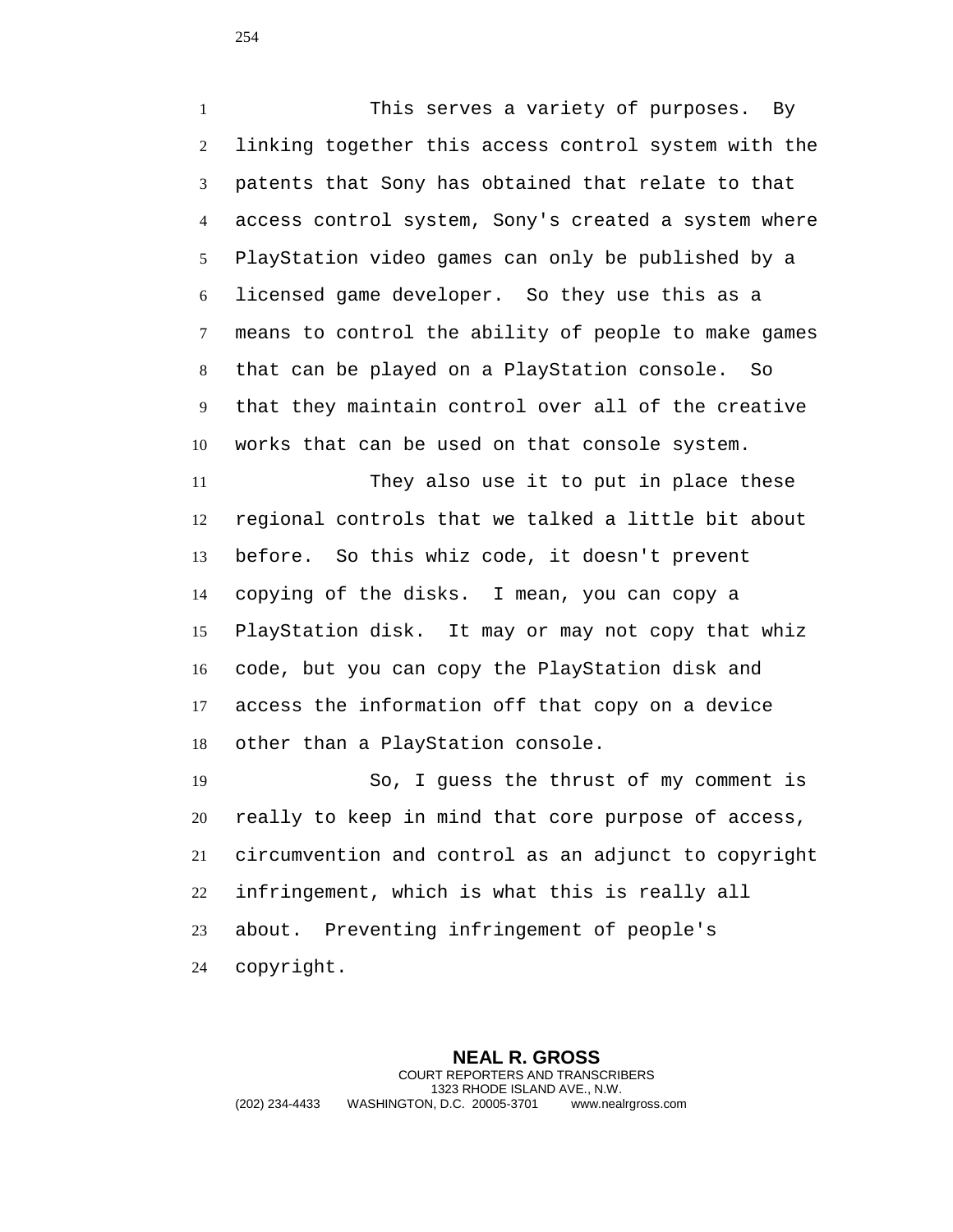I wanted to mention, David Herpolsheimer has showed up. I think he may want to jump here with a quick comment on the same subject, if that's okay.

 MR. CARSON: Well, if we get a chance, in a while. But I sort of would like to stick with what I was talking about with Mr. Marks.

 It strikes me that what we are describing is perhaps a copying control device in access control clothing. In other words, you've got a device that controls access to a work, but not in the way that, certainly before this rulemaking began, I thought we were talking about. We were talking about access control devices.

 In other words, I assumed -- naively, perhaps -- that a technological measure that controls access to a work, the purpose of that is to make sure that authorized users and only authorized users are getting access to the works. So if I paid the price to the copyright owner otherwise be able to use that work, then I'm entitled to use it. And if he somehow gets access to it by circumventing encryption or passwords, or whatever, then she's in trouble because she's not an authorized user. I'm not in trouble because I am.

**NEAL R. GROSS** COURT REPORTERS AND TRANSCRIBERS 1323 RHODE ISLAND AVE., N.W. (202) 234-4433 WASHINGTON, D.C. 20005-3701 www.nealrgross.com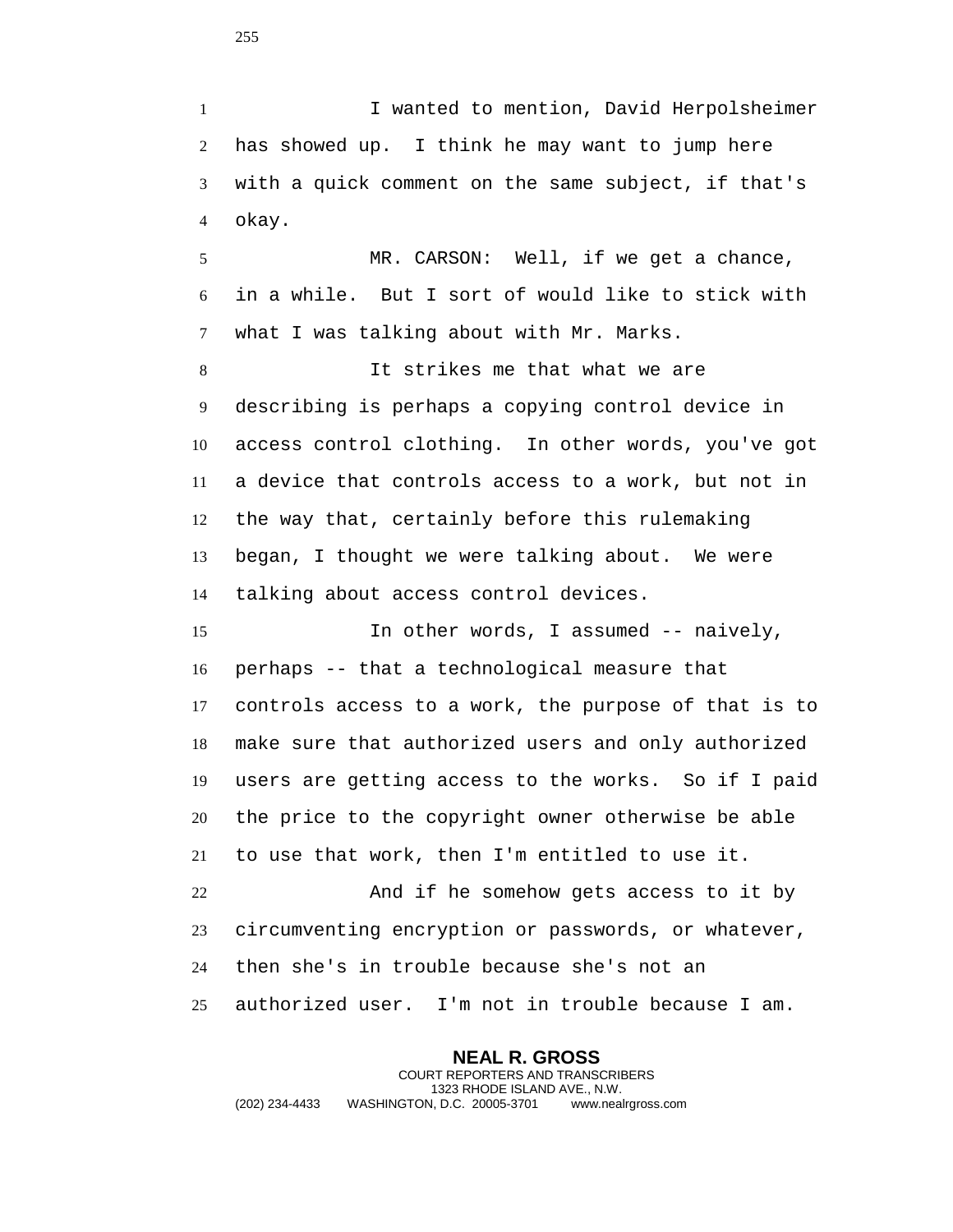That's got nothing to do, as far as I can tell, with what you're talking about.

 What you're really talking about, I think, is an access control measure that is designed to channel someone towards a device which has copy controls on it. Is that a fair description, or am I misdescribing it?

 MR. MARKS: I think it's partially a fair description. I think it is also used -- the fact that the work is encrypted is used to try and guarantee that the user has legitimately -- has legitimate access to the work as well. I mean, I don't think it's completely devoid, the CSS system, of trying to ensure that those people that -- for example, would just simply duplicate the DVD disks - - you know, pirates who would duplicate the DVD disks.

 And if there were pirate players that were unlicensed, they wouldn't be able to play those disks because they were encrypted with CSS. That serves an access control function as well. MR. CARSON: But a duplicated -- MR. MARKS: A duplicated DVD disk is going to duplicate the CSS encryption.

**NEAL R. GROSS** COURT REPORTERS AND TRANSCRIBERS 1323 RHODE ISLAND AVE., N.W. (202) 234-4433 WASHINGTON, D.C. 20005-3701 www.nealrgross.com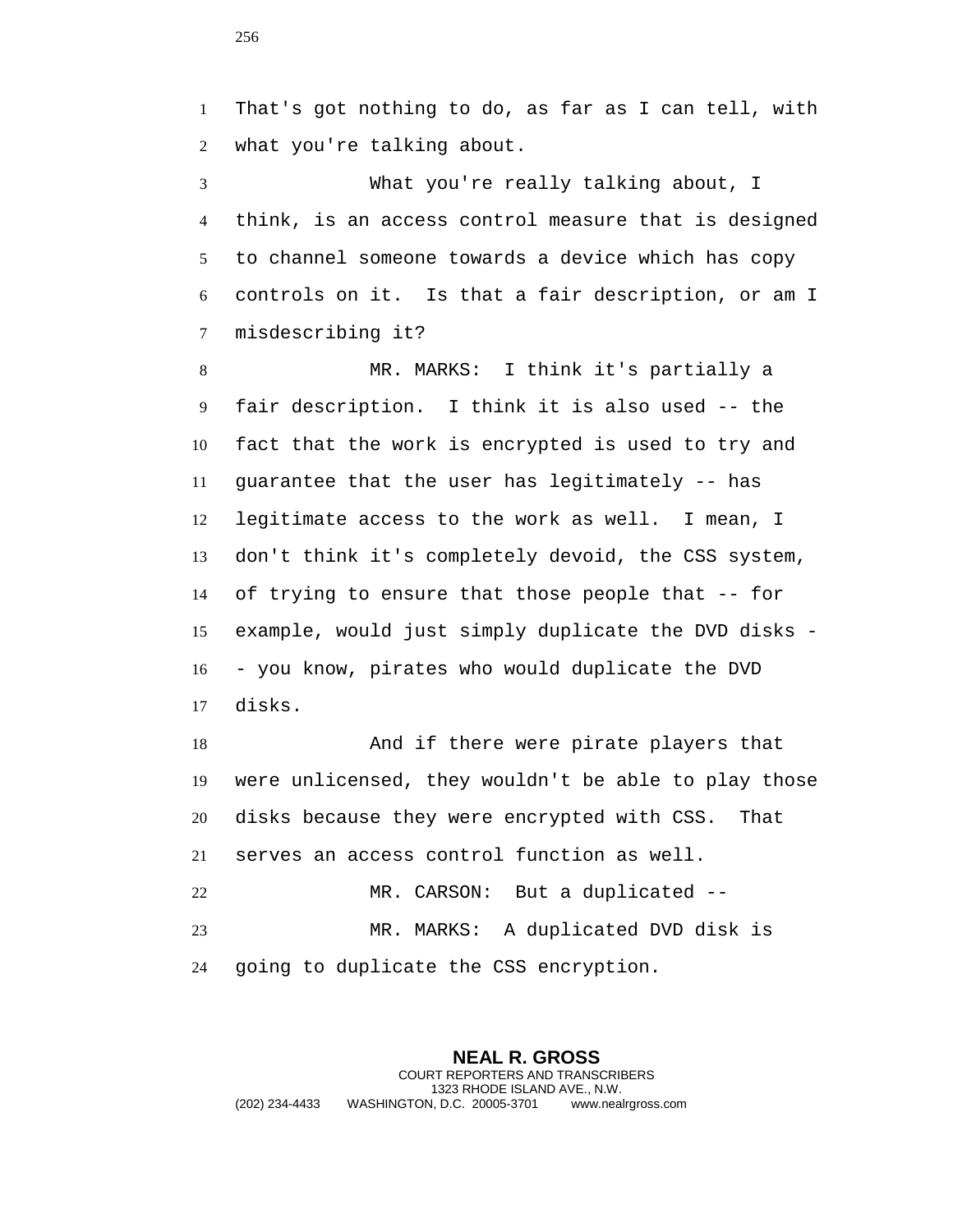**NEAL R. GROSS** MR. CARSON: And can be played on any legitimate player. MR. MARKS: And can be played on any legitimate player, legitimate licensed CSS player. And not be played on non-licensed players. MR. CARSON: Okay. So I don't see how you're stopping the -- I don't see how you're stopping the piracies of DVDs in that respect. Pirated DVDs can be sold on the open marketplace and played in any legitimate DVD player. MR. MARKS: Without infringement copyright? MR. CARSON: No, no, no. Certainly not. But we know pirated goods are on the market all the time. 16 MR. MARKS: Yes, they are. 17 MR. CARSON: And infringing copyrights, that's very nice to know they're still out there. So I'm trying to figure out what this technological measure is doing, and I'm not seeing it as really in any way restricting access to authorized users. I'll get to you in a moment, Steve. In other words, there's no reason to believe as a general proposition that someone who has a commercially manufactured and marketed DVD,

COURT REPORTERS AND TRANSCRIBERS 1323 RHODE ISLAND AVE., N.W. (202) 234-4433 WASHINGTON, D.C. 20005-3701 www.nealrgross.com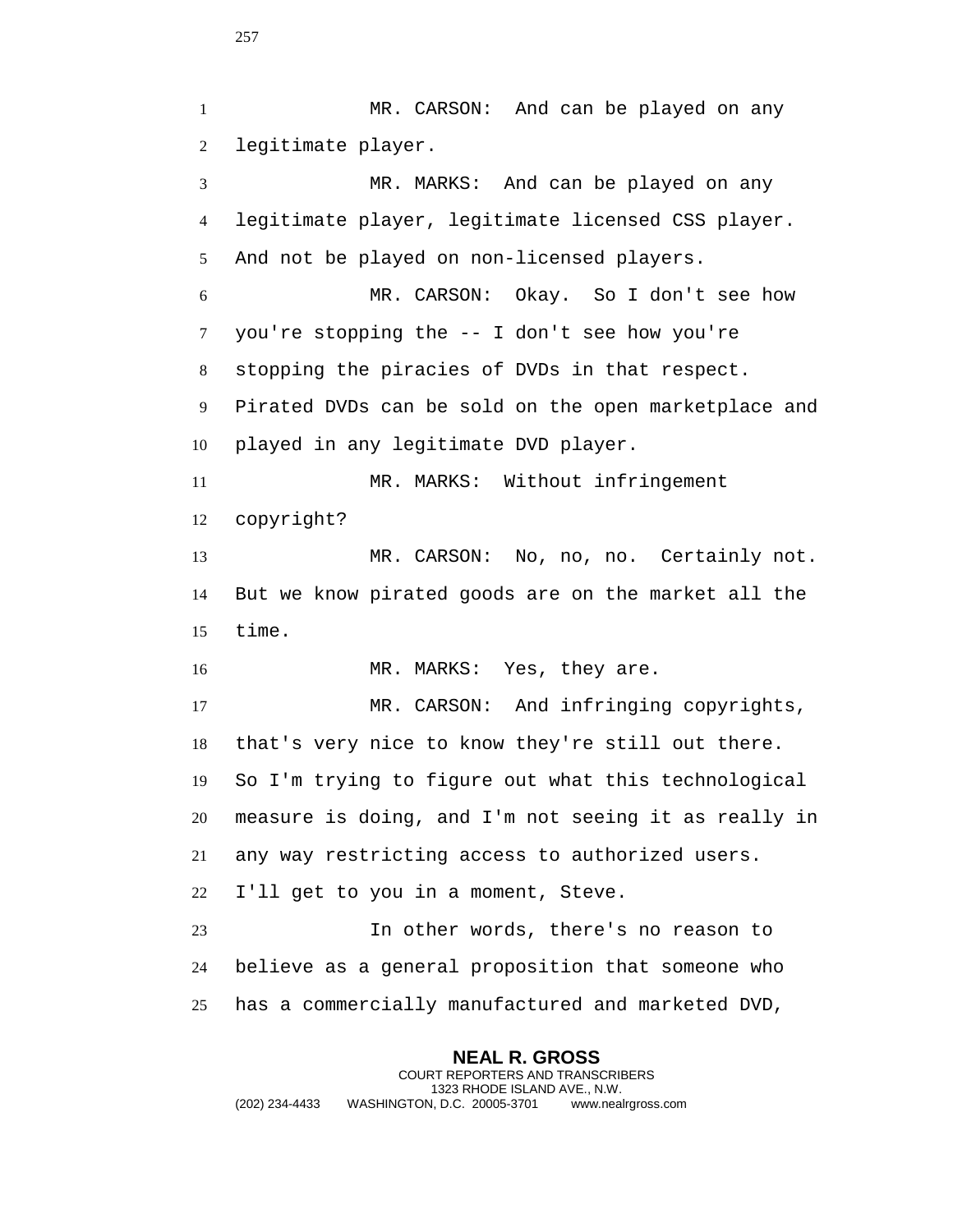manufactured by Sony, perhaps, or any of the major studios -- Time Warner, whatever -- is not an authorized user. If someone has that DVD which is manufactured by Time Warner, you're going to presume they're an authorized user, aren't you? MR. MARKS: Yes. Although you'd have to sort of define what you mean by authorized user. If someone has purchased a DVD from Time Warner, they're authorized to play it on a licensed DVD player. They can play it as many times as they want, there's no restriction on saying it's a one- time play, it's a two-time play. Are they authorized to make reproductions of it, are they authorized to copy it to their hard drive, are they authorized to redistribute it in electronic form? The answer is no. So what do you mean by authorized user? MR. CARSON: Are they authorized to view it on any machine they can find, that they can make to view it? MR. MARKS: No, no. They're authorized to view it on a licensed device. If someone were to buy a VHS cassette, and they didn't have a VHS player, are they authorized to disassemble the

**NEAL R. GROSS** COURT REPORTERS AND TRANSCRIBERS 1323 RHODE ISLAND AVE., N.W. (202) 234-4433 WASHINGTON, D.C. 20005-3701 www.nealrgross.com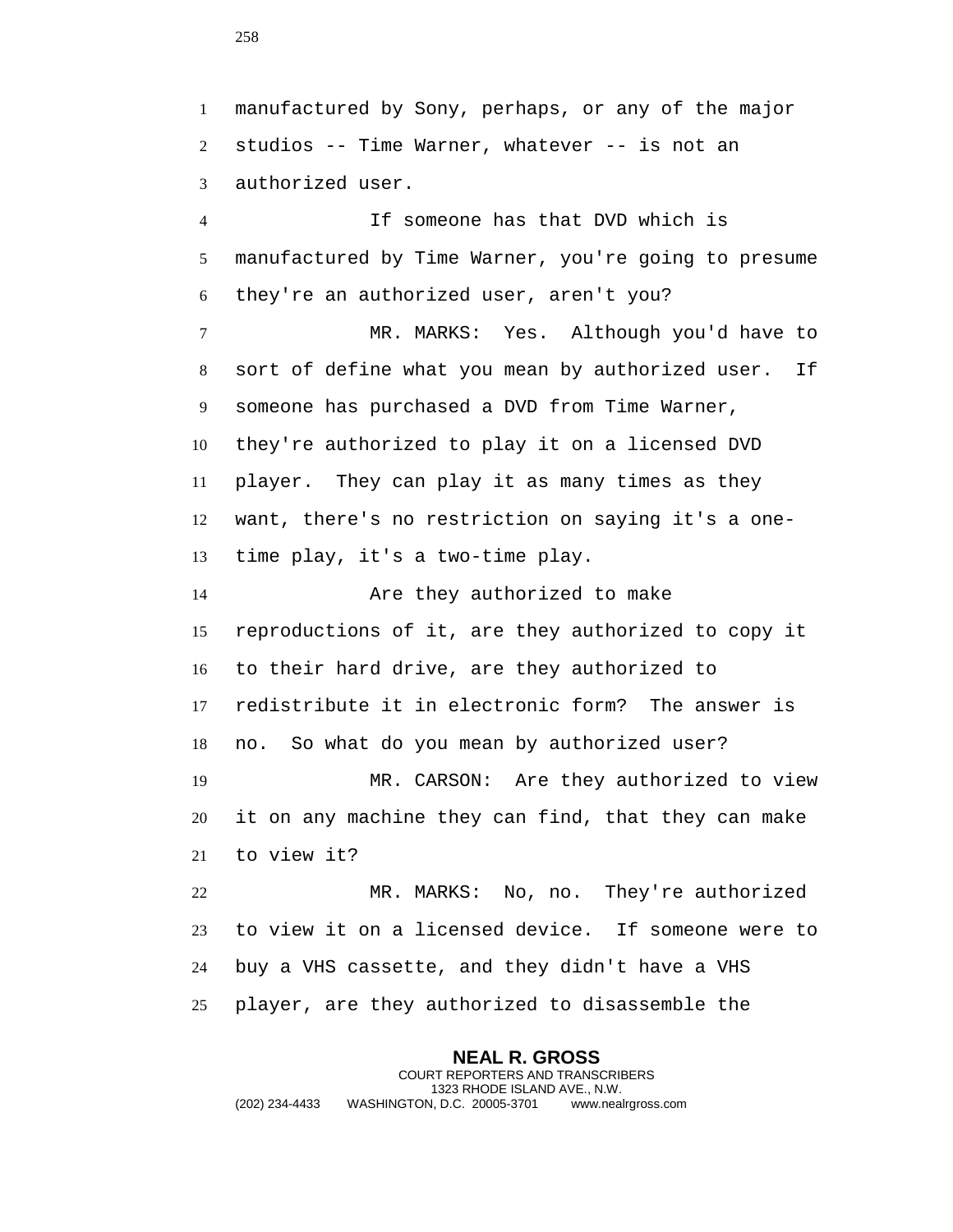videocassette, reproduce the film in there and convert it into a 35-millimeter print and play it on their film projector? I don't think so.

 MR. CARSON: Okay. But, first of all, there's no contractual privity between the purchaser of that DVD and Time Warner, I assume. There's no shrink-wrapped license. You know, you don't sign a license saying, "I agree only to play this on an authorized player," when you purchase the DVD.

 MR. MARKS: That's correct. And neither is there a shrink-wrapped license when you buy a VHS cassette that's in NTSC format, and you only have a PAL player.

 MR. CARSON: Okay. I go to Europe, I buy a videocassette, it's PAL. I bring it back here and when I play it, I find, oh my God, I got a -- what was I thinking?

18 MR. MARKS: Right.

 MR. CARSON: But, wait a minute. I can take it down to a shop and they can convert it for me to NTSC, and they'll make a copy for my own personal use for NTSC. Would doing that be a violation of Section 1201(a)? MR. MARKS: It would not be a violation

of Section 1201(a), because that's not a technical

## **NEAL R. GROSS**

COURT REPORTERS AND TRANSCRIBERS 1323 RHODE ISLAND AVE., N.W. (202) 234-4433 WASHINGTON, D.C. 20005-3701 www.nealrgross.com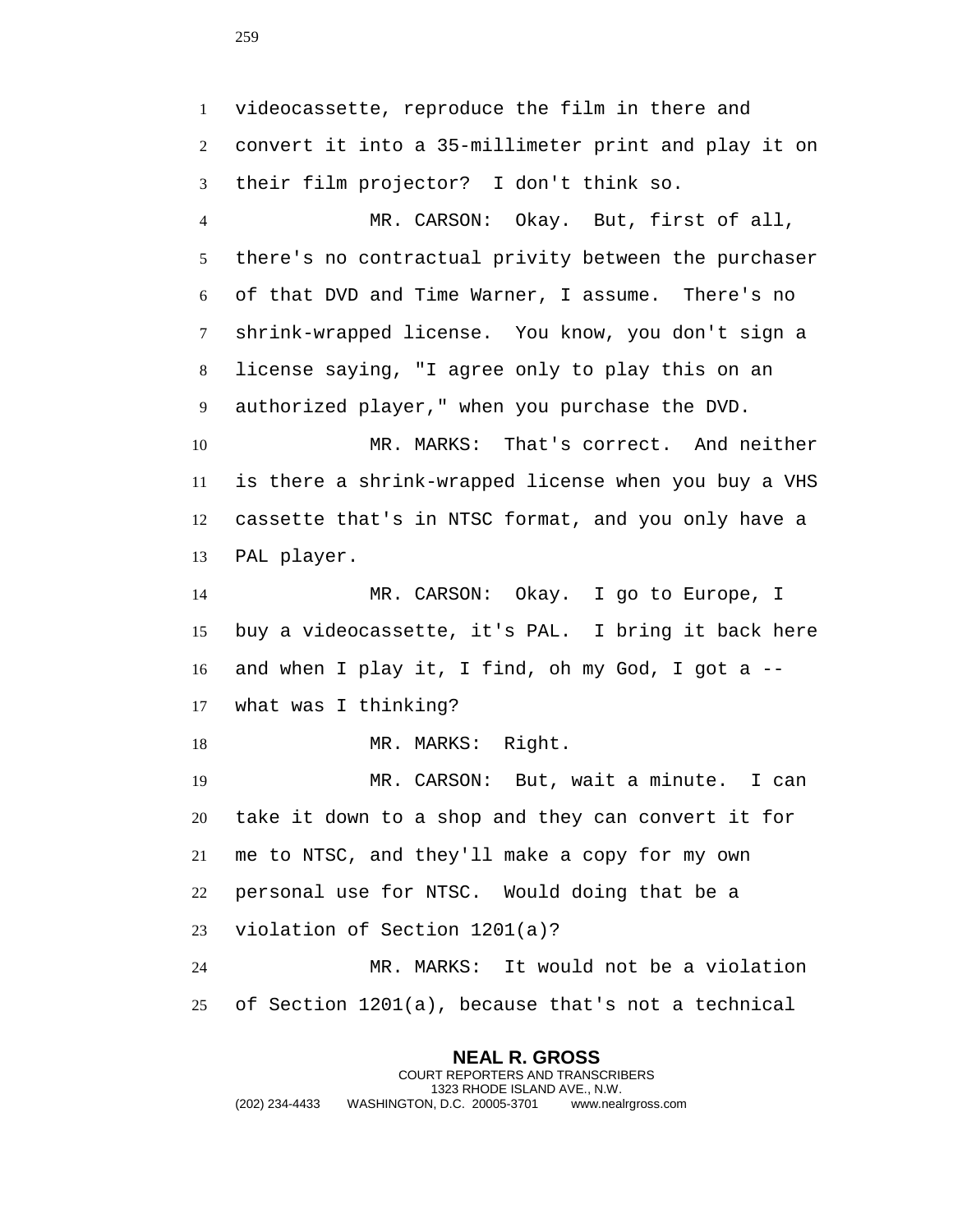protection measure. The fact that it's in PAL is not a technical -- or encryption. It's not a form of technological protection measure. I thought you were going to ask me, frankly, would that be a violation of copyright. And I'm not sure I have the answer to that. A commercial service that is reproducing copyrighted films into different formats, I think they might well be violating copyright law. MR. CARSON: We don't have to resolve anything here. MR. MARKS: I'm glad we don't have to. MR. CARSON: But getting back to what we were talking about. The kinds of things you were talking about -- yes, if I buy the DVD I certainly would not have the right to make copies of it, I'll grant you that. But why don't I have the right to put it on my computer that maybe running a Linux operating system? And maybe I can't get a hold of any equipment that is authorizing license that will allow me to view that DVD player. But if I can get a hold of that DCSS code, and if I can manage to crack that myself, so that I can view it on my own computer, where's the problem? Whose rights have I violated?

**NEAL R. GROSS** COURT REPORTERS AND TRANSCRIBERS 1323 RHODE ISLAND AVE., N.W. (202) 234-4433 WASHINGTON, D.C. 20005-3701 www.nealrgross.com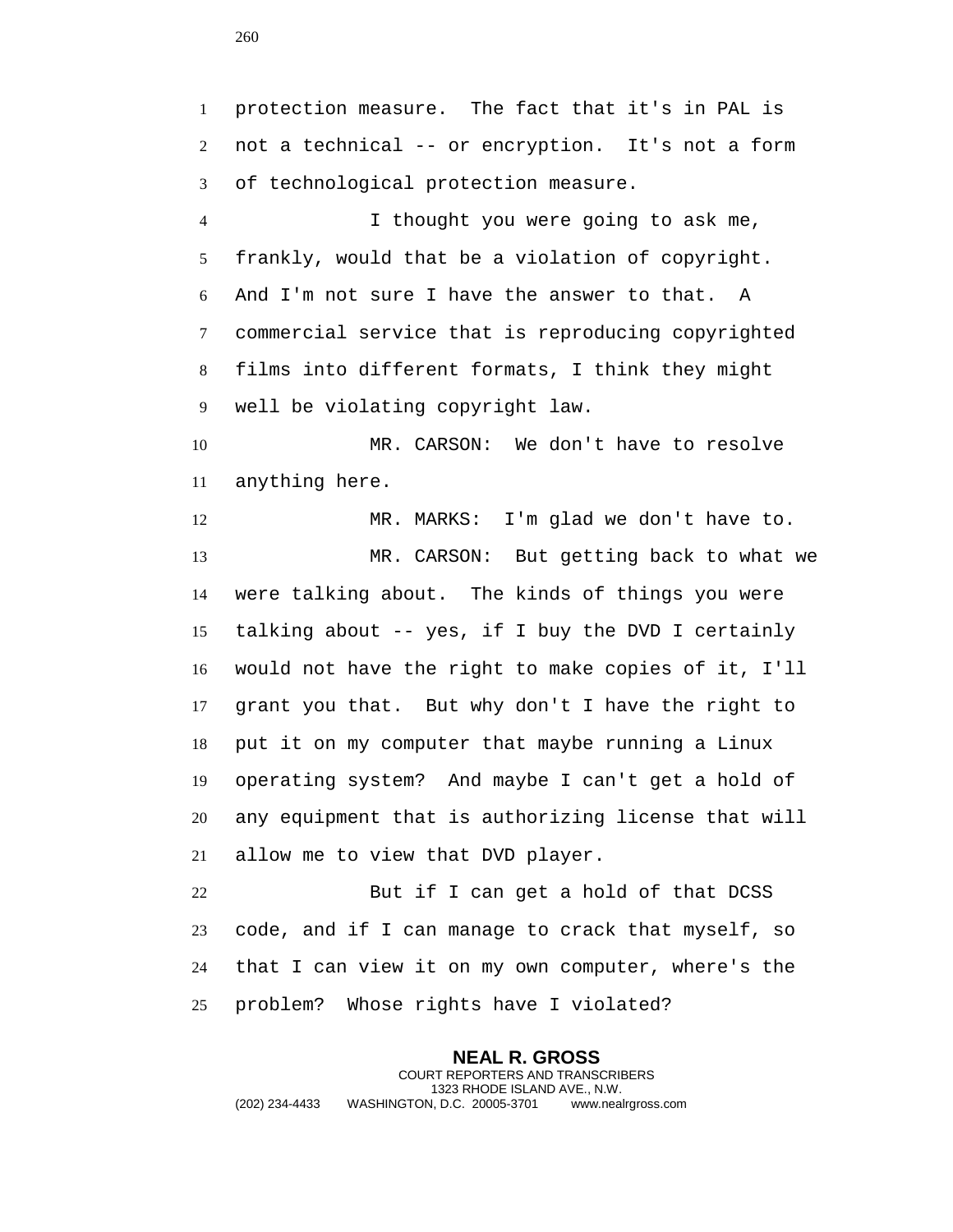MR. MARKS: Okay. I'm a little uncomfortable about talking about DCSS because of the ongoing litigation. MR. CARSON: Well, let me tell you that you better get comfortable because this is a rulemaking that could affect DCSS. MR. MARKS: That's fine, that's fine. But, you know, let me try and answer the question for you. It's a matter of balance. As I was trying to describe before, if I can, as an individual user, circumvent the technological protection measure on a DVD disk, and copy that content to my hard drive, there is a risk that the content owner has that the use by that individual will not simply be home viewing, but may also be infringing. Making unauthorized reproductions, making distributions over the Internet. This is not sort of speculative use, people do that with MP3 files of music all the time today. Given that degree of risk, the inconvenience that is posed to a user who purchases a DVD disk, but doesn't have a DVD player -- which you can get for under \$200 -- or a software program that he can install on his computer, or her computer to play the

**NEAL R. GROSS** COURT REPORTERS AND TRANSCRIBERS 1323 RHODE ISLAND AVE., N.W. (202) 234-4433 WASHINGTON, D.C. 20005-3701 www.nealrgross.com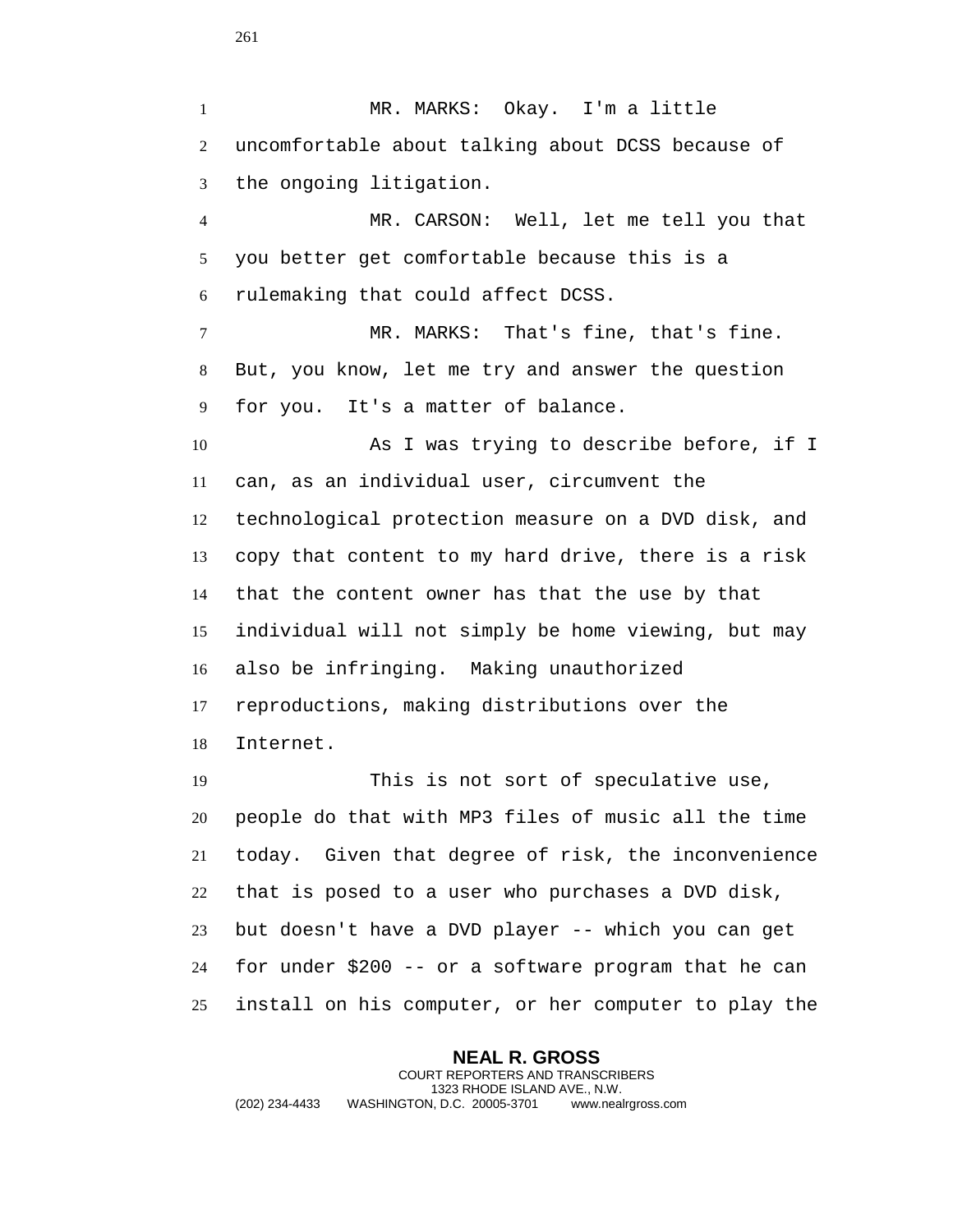disk, if you balance those out I think the inconvenience to the individual user is far outweighed by the risks to the copyright owners. And the risk to the general public that if this sort of circumvention is permitted, then millions of DVDs that are sold today may not be sold tomorrow. Because content owners may decide it's simply too great of a risk for them to put their content on that digital format. That's the balancing that needs to take place, in my view. MR. CARSON: And I'm not sure you've got the wrong balance there, philosophically. But just looking at the scheme we have in Section 1201, Congress made the judgment that it was not going to

 make it unlawful for an individual to circumvent the technological measure that controls the use of a work. Copying and so on.

 It did make the judgment that it would make it unlawful to circumvent a technological measure that controls access to a work. And again, isn't this access control measure -- CSS that you're talking about -- a measure that is really designed as its end, not to control access but to control the use, by channeling you to that device whose purpose is to control use?

**NEAL R. GROSS** COURT REPORTERS AND TRANSCRIBERS 1323 RHODE ISLAND AVE., N.W. (202) 234-4433 WASHINGTON, D.C. 20005-3701 www.nealrgross.com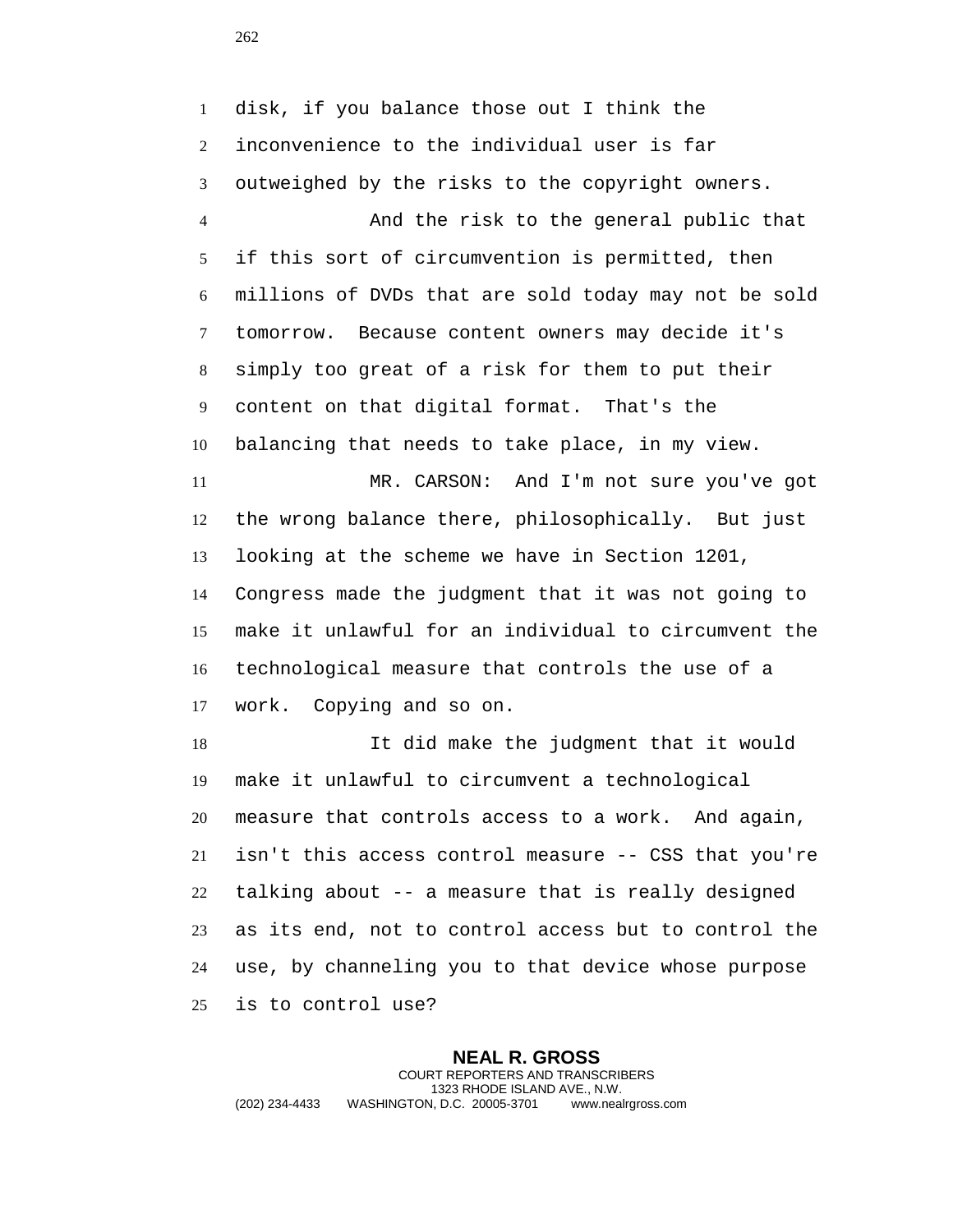MR. MARKS: Well, I think the problem is, is it's mixed. I mean, as I was trying to describe, we could not put in an effective technological measure that would not fail us with respect to the no-mandate provision in the DMCA, without employing encryption, which is an access control technology.

 So the very structure of the DMCA itself, in terms of the no-mandate provision kind of forced our hand to go to the structure. Now, I want to be very clear. We already had devised the CSS structure prior to the implementation of the DMCA in October of 1998.

 But the DMCA only reinforced that structure that we adopted with CSS, as a result of the computer industries saying to us, "If the content is scrambled, we will not descramble it. We will not have our machines descramble it without authorization. If the content is in the clear, don't ask us to try and follow any rules with respect to that content." MR. CARSON: Steve, you've been wanting

to jump in.

**NEAL R. GROSS** COURT REPORTERS AND TRANSCRIBERS 1323 RHODE ISLAND AVE., N.W. (202) 234-4433 WASHINGTON, D.C. 20005-3701 www.nealrgross.com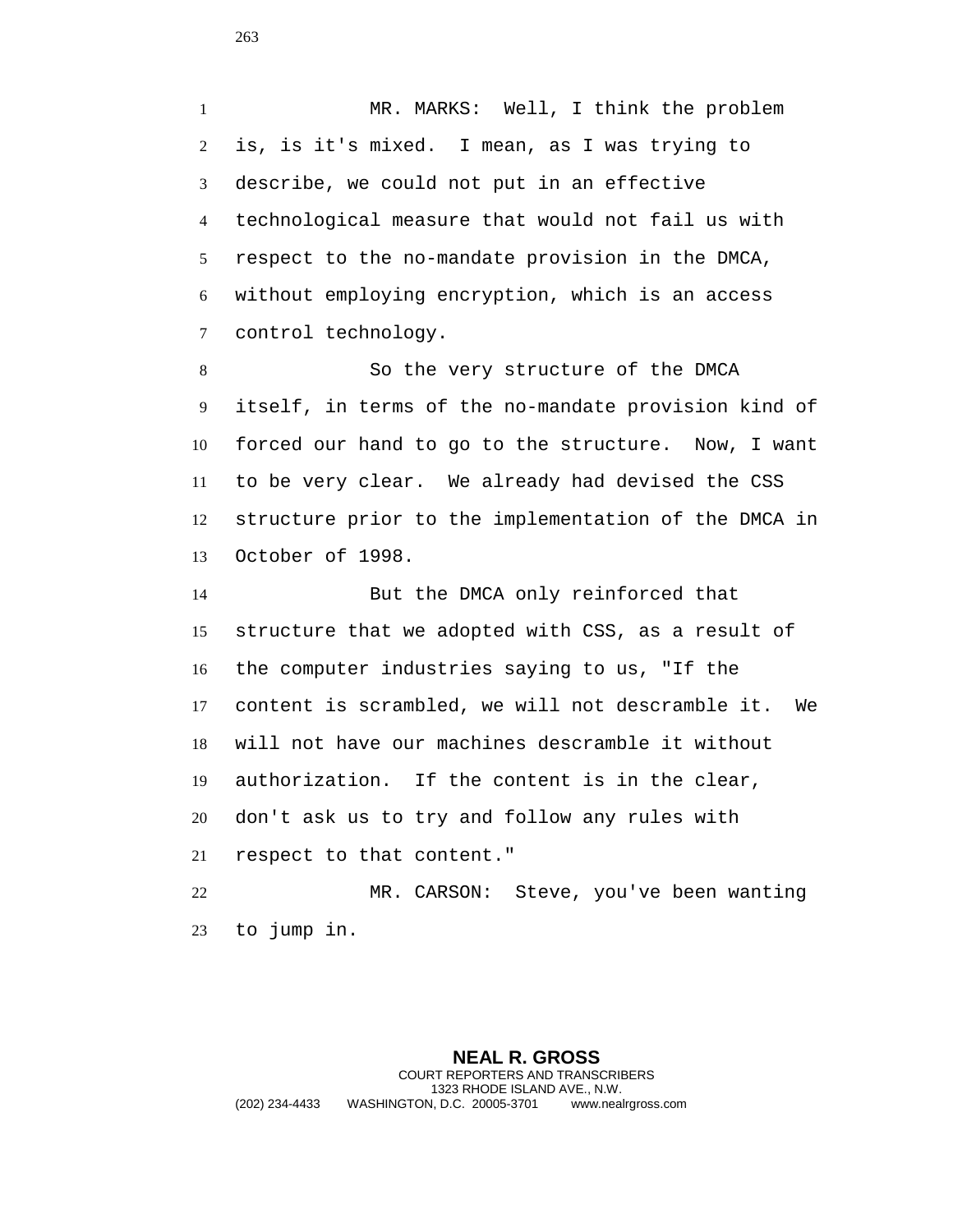MR. METALITZ: Yes. If I may, just three reactions to this line of questioning. First, I've said it before and I'm sure we'll say it again. But it is significant that in your drawing a distinction between access controls that are set up with the goal of preventing infringement, piracy, unauthorized uses, and some other types of access controls that perhaps don't have that close a link to infringement -- it is significant to me that Congress did not make that distinction.

 Congress did not say that access control mechanisms that are for some pure and noble purpose other than preventing piracy have a privileged status, and more protection against circumvention than those that are -- as I think Dean has indicated -- closely linked to the preventing or dealing with a huge risk of rampant piracy that CSS is intended to address.

 And since this is not a congressional committee, but a rulemaking created by Congress, I think it's important to respect both the distinctions Congress did make and the distinctions Congress did not make.

 Secondly, I don't think that the type of system that CSS represents is quite as brand new and

**NEAL R. GROSS** COURT REPORTERS AND TRANSCRIBERS 1323 RHODE ISLAND AVE., N.W. (202) 234-4433 WASHINGTON, D.C. 20005-3701 www.nealrgross.com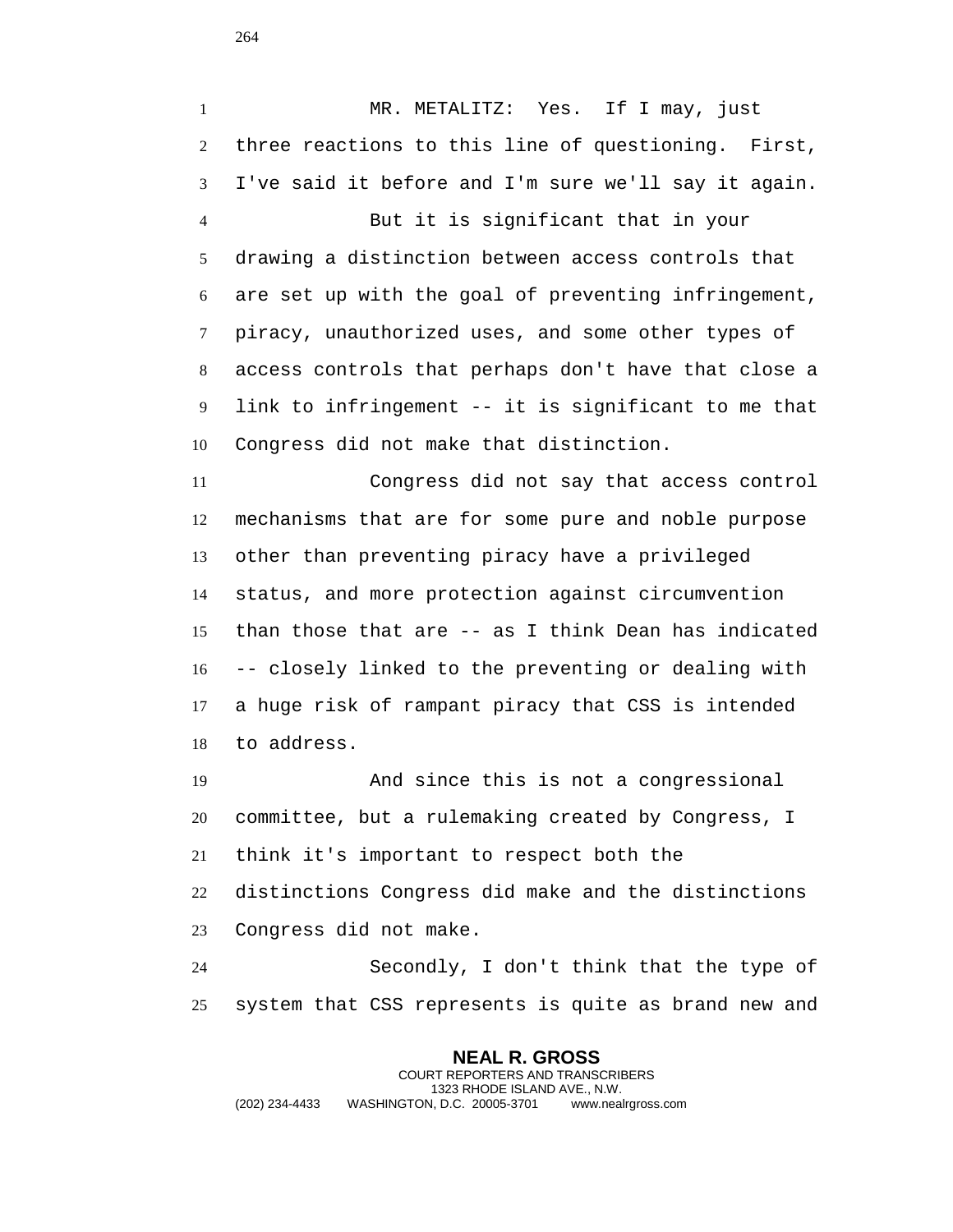unprecedented as your question might have implied. I don't think it's really much different in kind from other types of access controls such as what we've heard about before, and probably you heard about earlier this week. A license that would only allow access to certain material from certain designated machines, designated by IP number, or some other fashion.

 Now, that's not the exactly the same as only allowing it from licensed players. But it's similar in the sense that it is an access control that manifests itself by saying, "This material may be accessed on certain machines, and not on other machines."

 And again, that's exactly the kind of access control Congress had in mind when it enacted Section 1201(a)(1), and that it wanted this rulemaking to look at.

 Finally, it just strikes me that this whole CSS issue is almost a model for a business case of a problem, if it is one, that can be solved by the marketplace, and probably is being solved by the marketplace.

 If there isn't currently a freestanding Linux player, a Linux plug-in that can be used to

**NEAL R. GROSS** COURT REPORTERS AND TRANSCRIBERS 1323 RHODE ISLAND AVE., N.W. (202) 234-4433 WASHINGTON, D.C. 20005-3701 www.nealrgross.com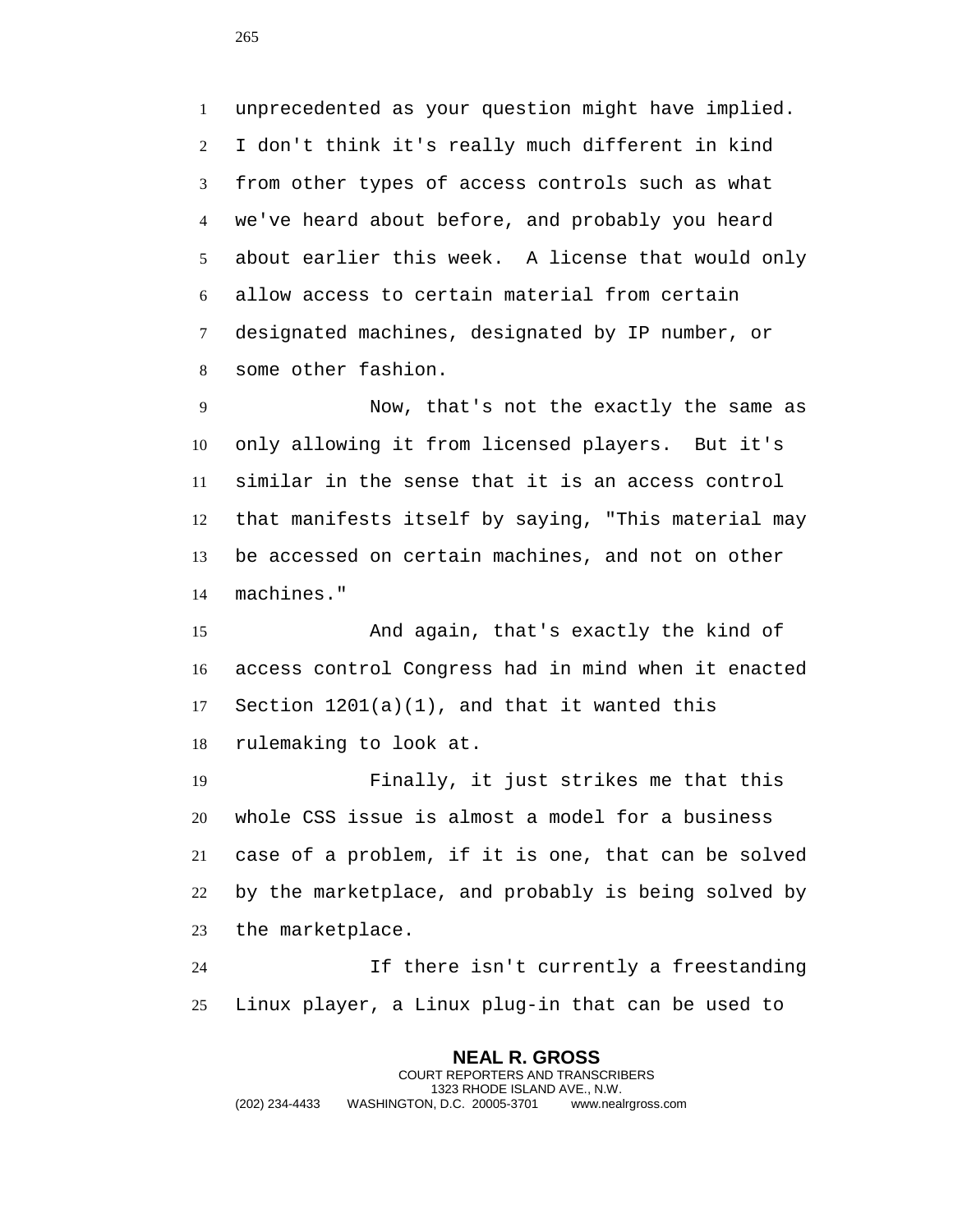play DVDs on a Linux-based computer -- if there's a market to do that, it strikes me that having to pay \$10,000 for the license, if the market is more than a couple thousand people, that's probably a pretty good deal. And that market need will be filled.

 It's also important to recognize that we sometimes think of the only platforms for playing DVDs as DVD players and computers. But, in fact, I would venture to say that at least in Japan today, neither of those is the main way that people watch DVDs.

 The main way they watch DVDs is using their PlayStation 2. That did more to advance the sales of DVDs in Japan than anything else. That may someday be the case here.

 There are going to be many platforms. There already are, and there are going to be more. I think the only thing that perhaps makes it a little difficult for us to see that this is an issue that the market is going to solve, and that people will have access to a wide variety of platforms on which to play DVDs is that there's kind of a theological taint to this as well. I think we ought to get it out in the open.

**NEAL R. GROSS** COURT REPORTERS AND TRANSCRIBERS 1323 RHODE ISLAND AVE., N.W. (202) 234-4433 WASHINGTON, D.C. 20005-3701 www.nealrgross.com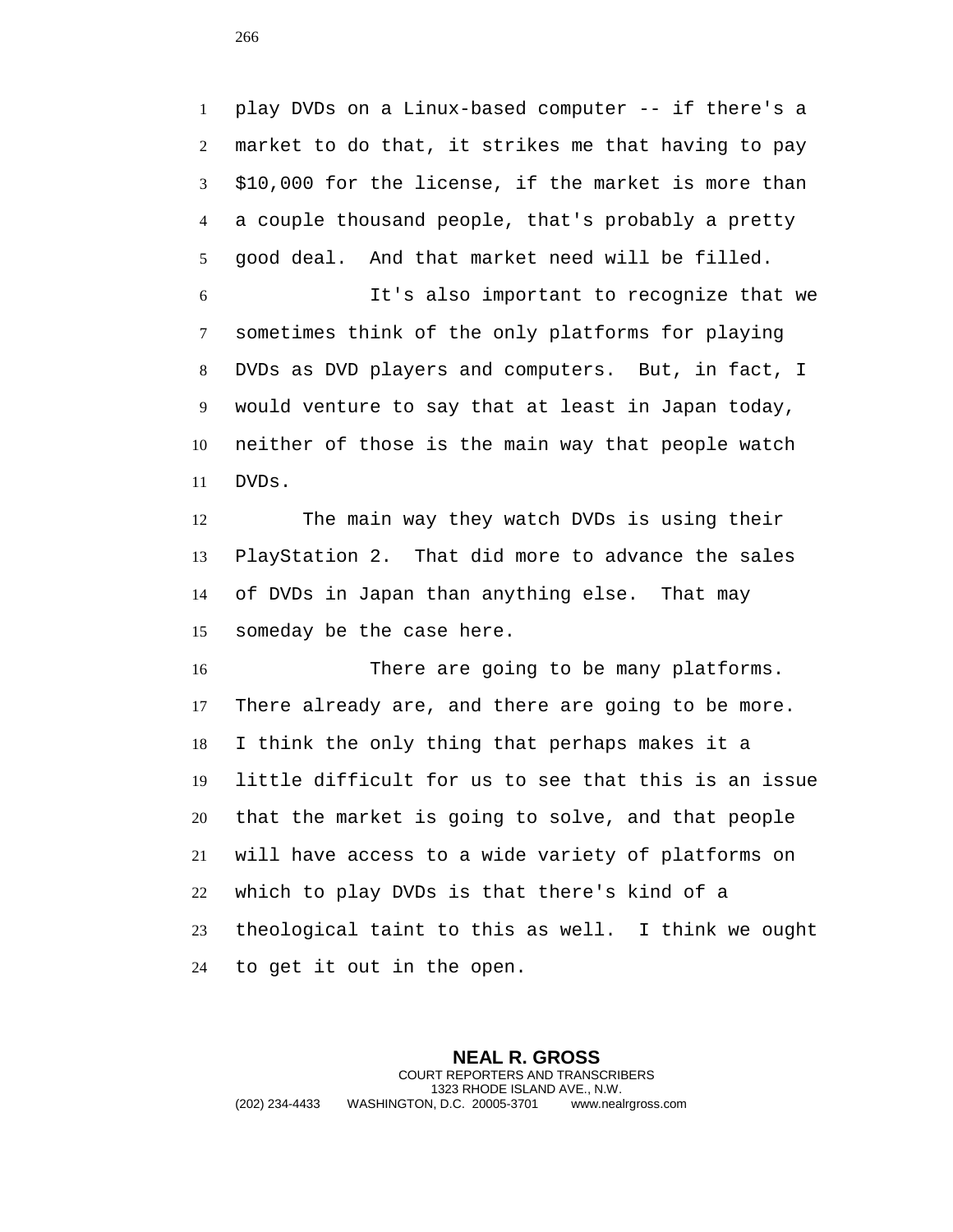And even if the plug-in for playing, for example, a DVD on Windows were available for free -- and maybe it is, for all I know. I don't know what the strategy is for distributing that. Even if it were free, there are people, probably some in this room, that wouldn't do it because they don't want their machines to be tainted by anything that emanates from Redmond, Washington.

 That's a fact. And if that constitutes a sufficient market, that market need is going to be fulfilled. But it is a little different from the typical market situation, where people aren't theologically motivated in their decisions, but they're motivated by other factors of what's cheapest and what's most efficient and what works best, and so on and so forth.

 So, I think that sometimes clouds the picture a little bit. It makes it a little harder to see that this is really a marketplace issue that the marketplace is likely to resolve. And the result is going to be that virtually anybody that wants to watch DVDs on any platform that's readily available will be able to do so.

 MR. MARKS: Can I take one more shot at responding? I think one of the underlying

**NEAL R. GROSS** COURT REPORTERS AND TRANSCRIBERS 1323 RHODE ISLAND AVE., N.W. (202) 234-4433 WASHINGTON, D.C. 20005-3701 www.nealrgross.com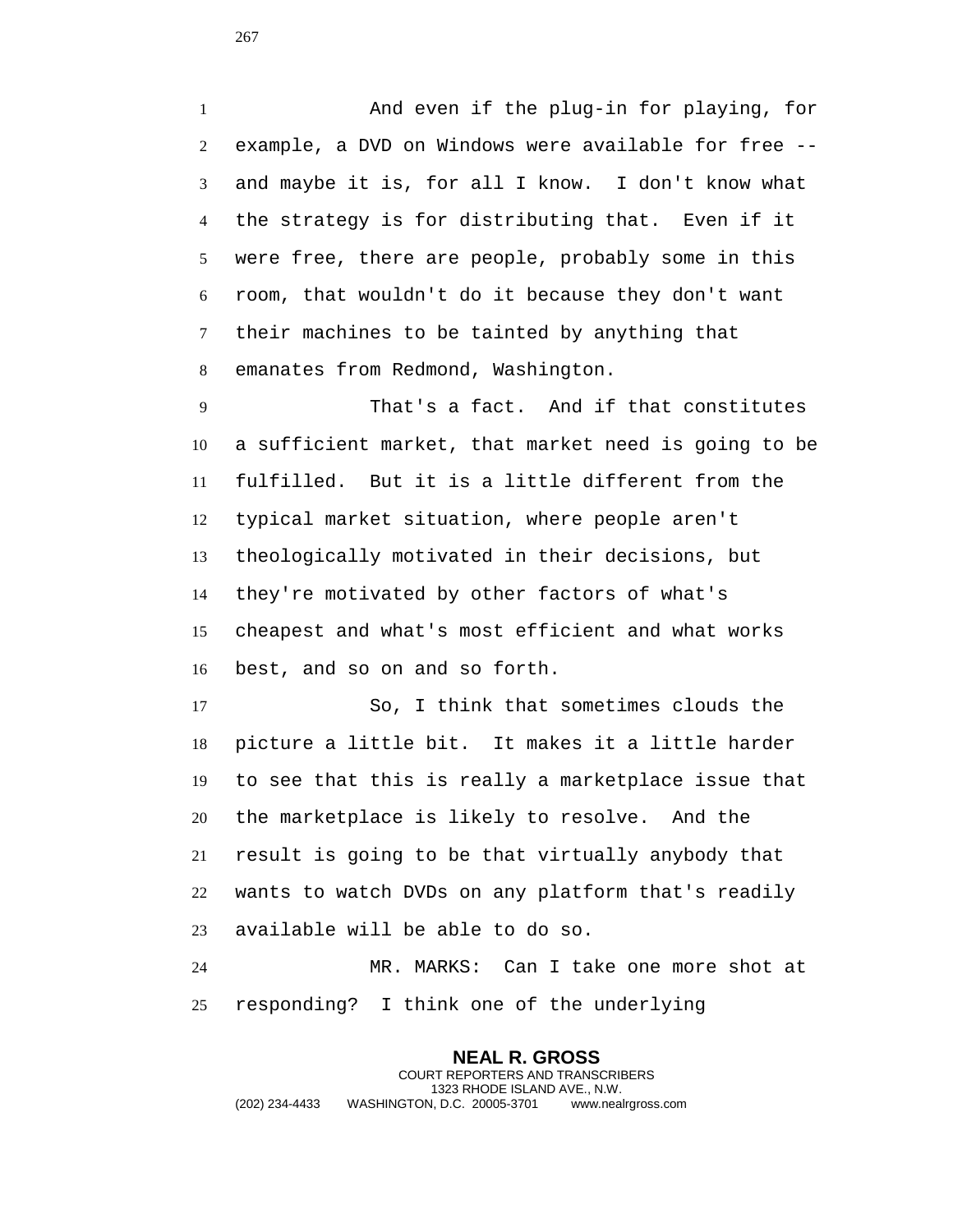assumptions of your question, if I can be so presumptuous, is that if you have bought a DVD disk you have the right to access the content that's on the DVD disk. And so if you don't have the appropriate playback equipment, why shouldn't you be able to circumvent the protections to get at the content?

 I think that argument would be more powerful if, in fact, the content was only released on a DVD disk. But, in fact, if you want to see "The Matrix," you don't have to buy a DVD to do so. You could see it in the theater, you could see it on VHS.

 So the fact that the work is available in many alternative formats seems to me to also justify the fact that one should not permit circumvention of a technological protection measure by a user simply because the user has chosen to purchase the work in a format for which the user doesn't have an appropriate player. And for which alternative players are available on the market at very consumer-friendly prices. It seems like a fairly weak argument to me.

 MR. CARSON: But it is my understanding that the quality of what you see on DVD is much

**NEAL R. GROSS** COURT REPORTERS AND TRANSCRIBERS 1323 RHODE ISLAND AVE., N.W. (202) 234-4433 WASHINGTON, D.C. 20005-3701 www.nealrgross.com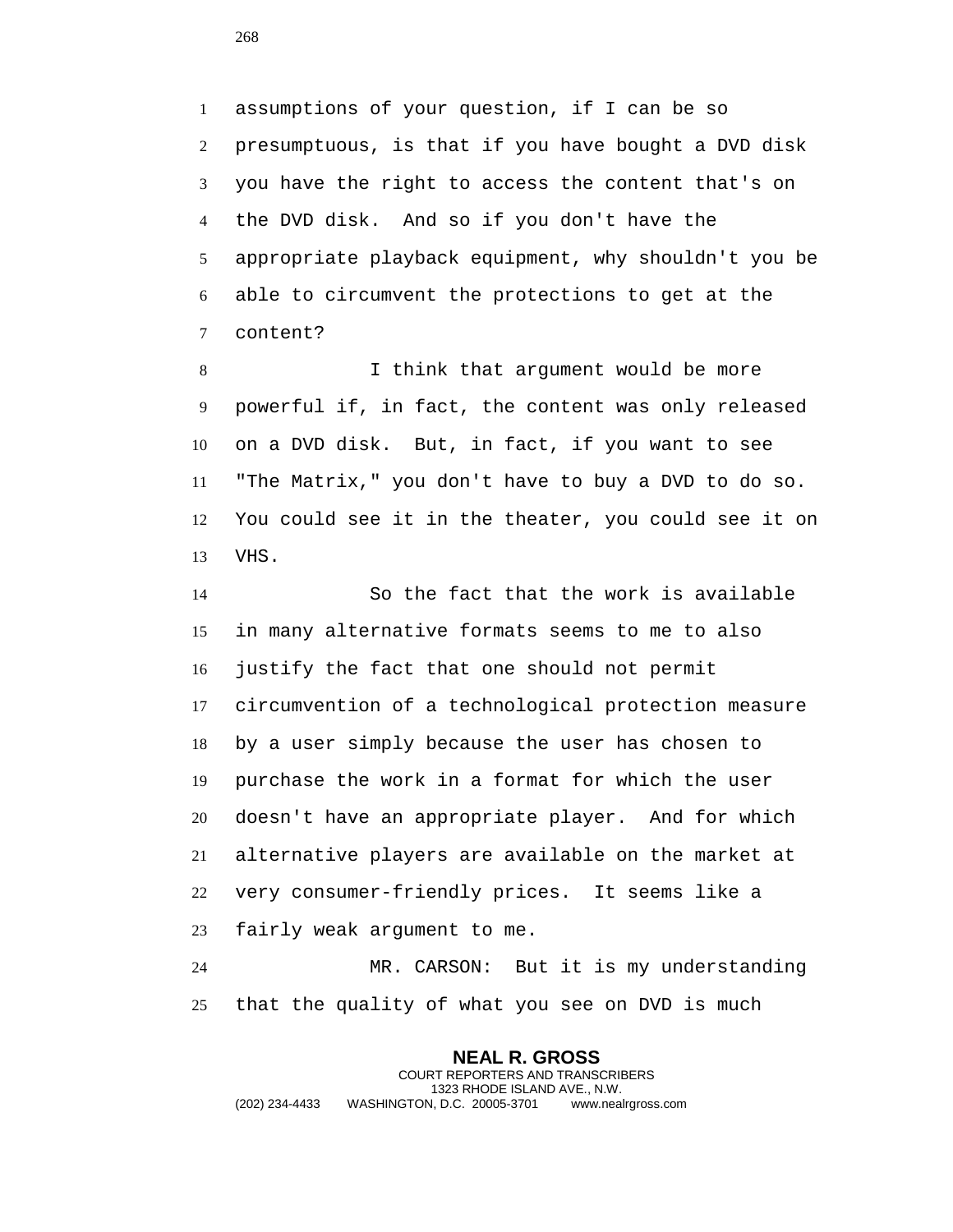better than that which you see on VHS, for example. And it's also my understanding that oftentimes when you get a motion picture on DVD, there's a lot of added value material that you don't get on a VHS. MR. MARKS: Precisely why consumers go out and buy new equipment. When CDs were first released, nobody had CD players. Consumers decided that, "Hey, this is a great format, it's worth my investment in a new piece of playback equipment." I see no difference in the DVD context. If consumers like the new material that's available on DVD, like the new quality that's available on DVD, they have a choice. They can buy the DVD and buy a piece of playback equipment, or not. MR. CARSON: Ms. Gross, maybe you can help me out. I'm reading my notes, but I'm not quite sure I'm recalling what you said. But you said something to the effect that -- were you saying that someone from MPAA had stated that a person wanting to make a fair use of a DVD should have to obtain a license to do so? MS. GROSS: That's right. MR. CARSON: Repeat that, and tell me who it was that said that.

## **NEAL R. GROSS** COURT REPORTERS AND TRANSCRIBERS 1323 RHODE ISLAND AVE., N.W. (202) 234-4433 WASHINGTON, D.C. 20005-3701 www.nealrgross.com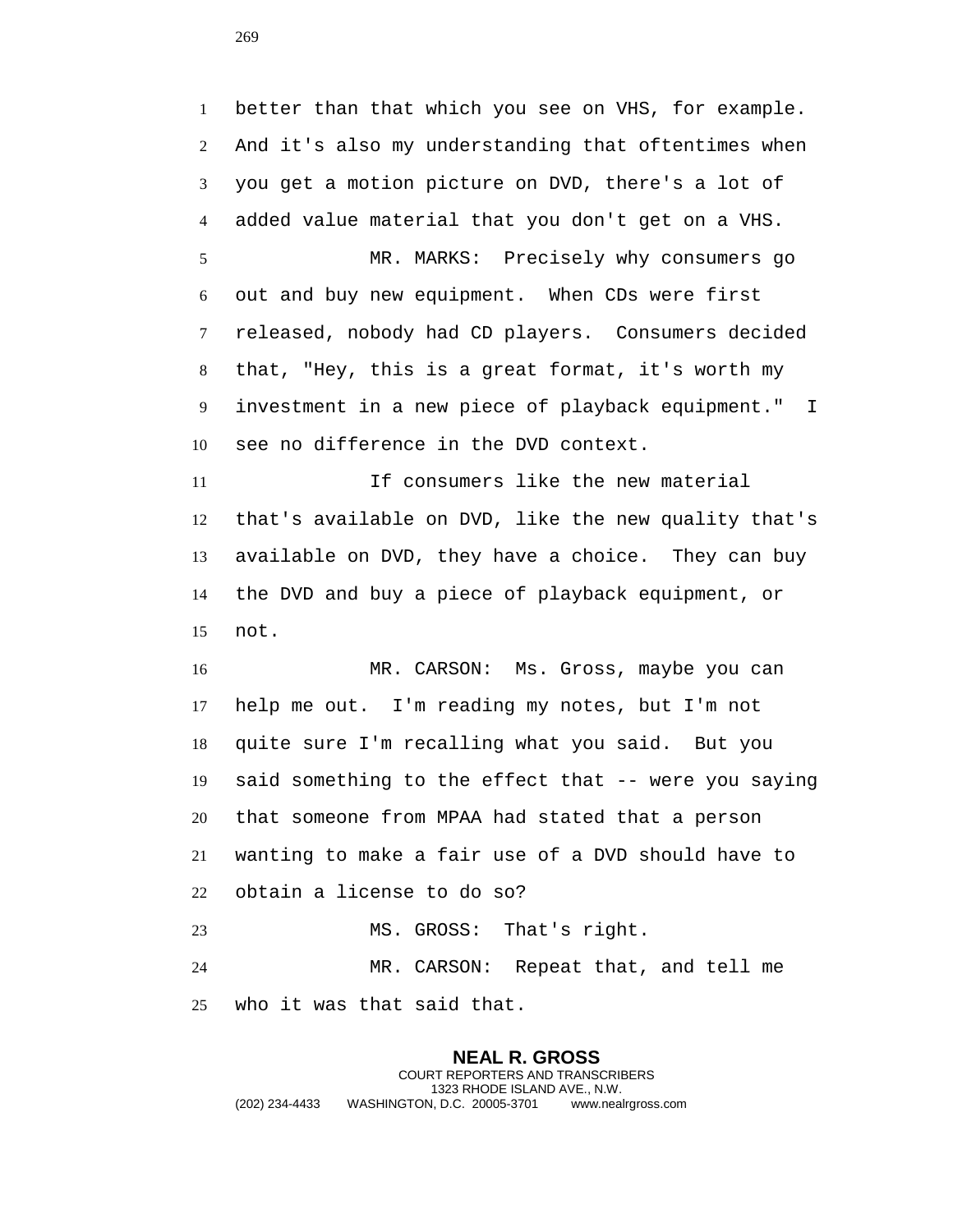MS. GROSS: Sure. Let me just remember. I was at a conference at Yale Law School a few weeks ago, and General Deputy Counsel of the MPAA -- I believe Geckner was his last name. One of the audience members posed him a question, and said, "I'm a multimedia artist, and I rely on making fair use of clips of videos for creating new works. If I want to use the DVD to copy a small clip of that to include in a new work that I'm going to create, is it your position that I would be required to get a license?" And the MPAA said yes, it is. MR. CARSON: Would that be your position, Dean? MR. MARKS: What my position would be is that I don't think wanting to use clips from a DVD that might constitute and qualify for fair use in a

new work would be sufficient justification to

circumvent the technological protection measure of a

CSS system that's on a DVD.

 Does that mean that the multimedia artist is completely out of luck? I don't think so. Because the multimedia artist can access clips of the content from a VHS copy, or when the content

**NEAL R. GROSS** COURT REPORTERS AND TRANSCRIBERS 1323 RHODE ISLAND AVE., N.W. (202) 234-4433 WASHINGTON, D.C. 20005-3701 www.nealrgross.com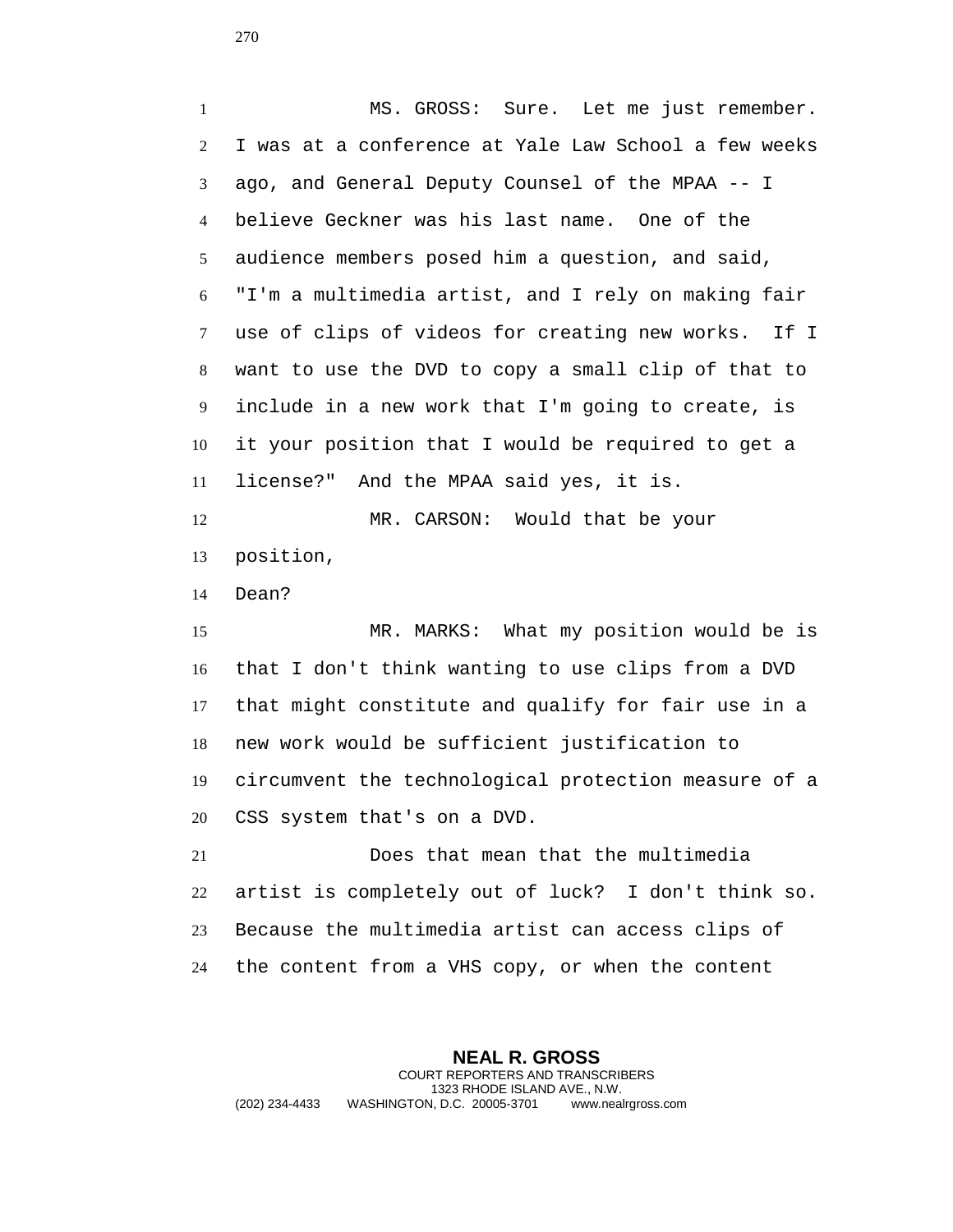from the DVD is playing on screen, make a camcorder copy of the content and use it. And people may laugh about that, but the highest -- one of the largest sources of piracy of our films is from people bringing camcorders into movie theaters and making camcorder copies, and then reproducing them. And you'd be surprised at how good the quality is. MR. CARSON: Well, I've seen some of the pretty poor quality ones. MR. MARKS: Some are pretty poor quality, some are pretty good quality. MR. CARSON: Okay. One last thing I'd like to ask you, Mr. Marks, on this subject. You give a very articulate explanation and justification for the regional codes, and the way in which motion pictures are marketed. Given all that, however, why should it be a violation of the law for an individual who may go to Europe or Asia, or wherever, and pick up a DVD of a motion picture there and bring it home, to circumvent for his or her own personal use, so he or she can view that DVD in his or her own home? Why is that a problem?

**NEAL R. GROSS** COURT REPORTERS AND TRANSCRIBERS 1323 RHODE ISLAND AVE., N.W. (202) 234-4433 WASHINGTON, D.C. 20005-3701 www.nealrgross.com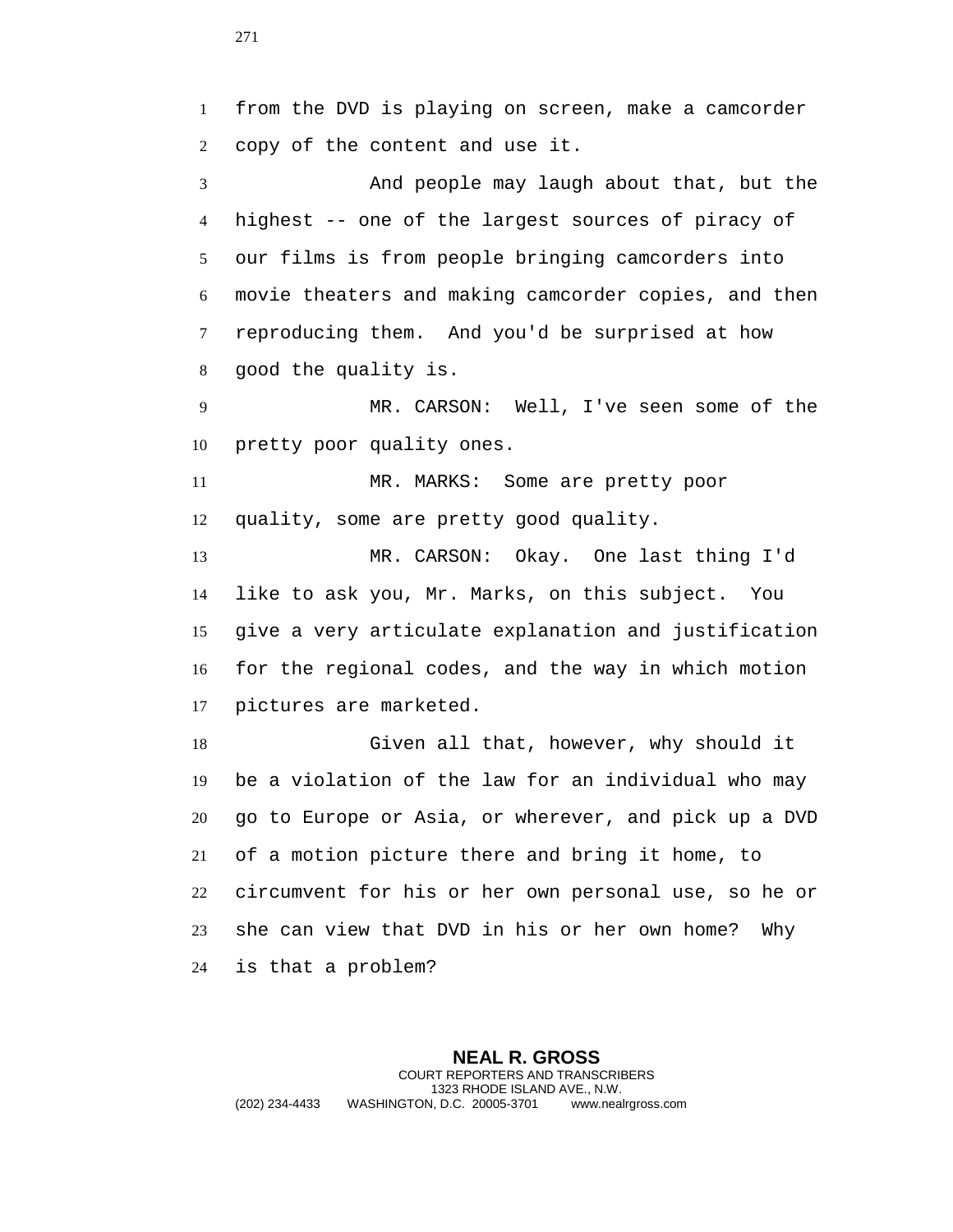MR. MARKS: It really goes to the same question you asked about the access control, why it's a problem if they don't have a player. It's because of the fact that the technological protection measure is not only dealing with access, but is also dealing with subsequent uses of the content.

 I would like to just say a couple of points about the regional coding, which I missed. And which some of my colleagues pointed out to me. 11 MR. CARSON: Okay.

 MR. MARKS: Another reason why we need regional coding, why we do regional coding is that the law in various territories is different with regard to censorship requirements. So we cannot simply distribute the same work throughout the world in the same version. Local laws impose censorship regulations on us that require us to both exhibit and distribute versions of the films that comply with those censorship requirements.

 In addition, the way -- at least the economics of our business currently work, when we license distribution of our works to licensees in other countries, whether it be video distributors or broadcast distributors, often a precondition in the

**NEAL R. GROSS** COURT REPORTERS AND TRANSCRIBERS 1323 RHODE ISLAND AVE., N.W. (202) 234-4433 WASHINGTON, D.C. 20005-3701 www.nealrgross.com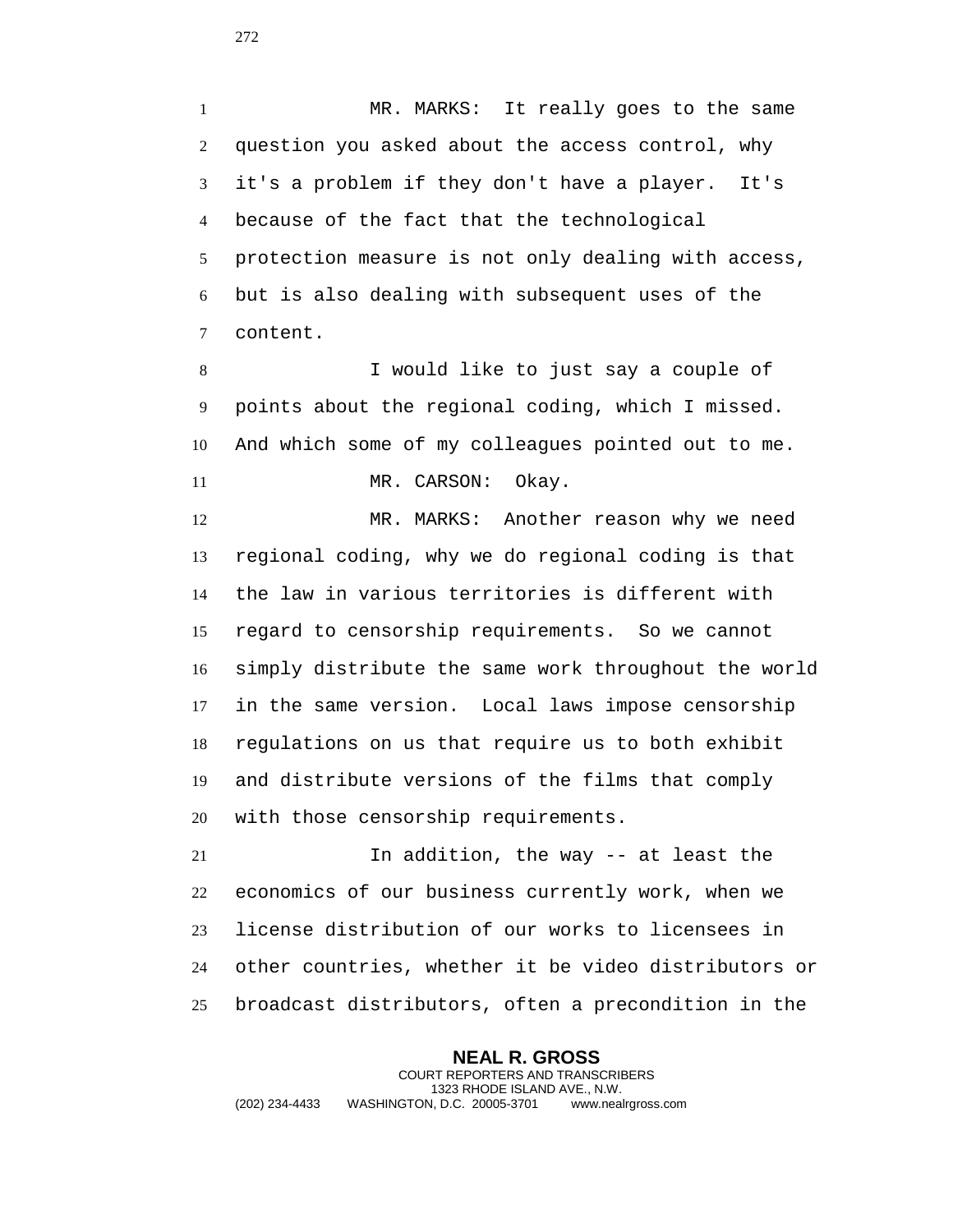license contract that the distributor seeks is that the film has had a theatrical release in the U.S. prior to being exploited in the foreign country. So, those are two other additional

 considerations as to why the regional coding scheme is in place in the first place.

 MR. CARSON: Now, if I understand your explanation why it's a problem to even let the individual user circumvent, to watch that foreign DVD, it's not that it would be such a horrible thing for the copyright owner if one person, one individual happened to see it in his or her home at a time when he shouldn't have, but that it's linked to these other protections.

 MR. MARKS: That's correct. If there was some way to guarantee that a person who was circumventing the CSS protection technology to view a Region 2 disk on a Region 1 player was only going to view that disk on the player in the privacy of his or her own home, without further distributing or copying the disk, it would be less of a problem. There's still the problems associated that I described before about the windows of exploitation. Which would make it problematic if instead of your one individual, it was with the

**NEAL R. GROSS** COURT REPORTERS AND TRANSCRIBERS 1323 RHODE ISLAND AVE., N.W. (202) 234-4433 WASHINGTON, D.C. 20005-3701 www.nealrgross.com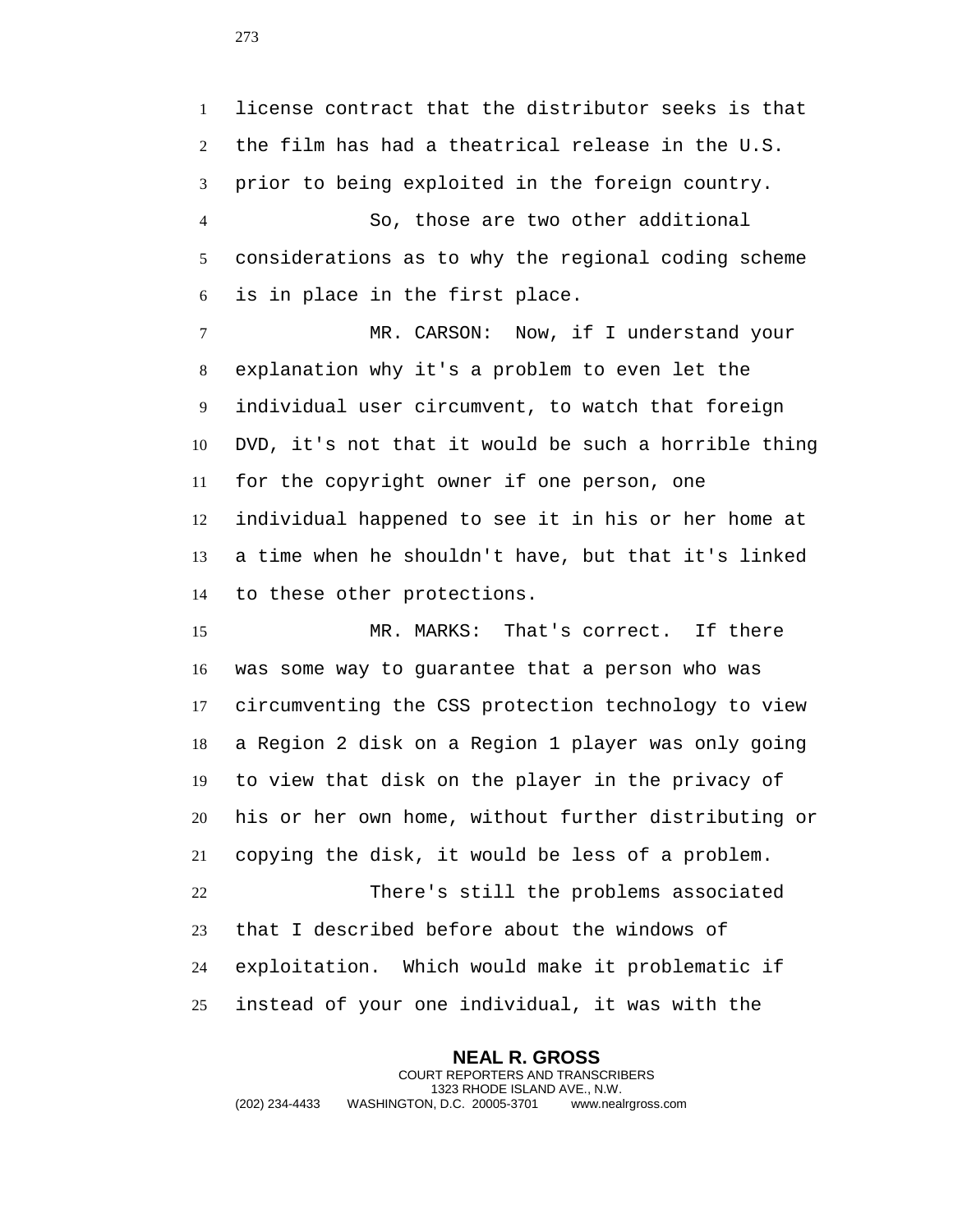entire population of Italy that, each in the privacy of his or her own home circumvented regional coding to play a DVD of a movie that had not yet been theatrically released in Italy and was scheduled to be released in the future. Yes, that would have a detrimental impact on us.

 But in your hypothetical of a single individual user, I would say, yes. If that single individual user were circumventing solely to be able to view the content of the DVD disk in the privacy of his or her own home, with some iron-clad guarantee that the circumvention was not going to lead to further risks of unauthorized reproduction and distribution, I would agree with you, this is not a "horrible thing – i.e. a substantial problem for – the copyright owner.

 MR. CARSON: But why is it that CSS had to be designed in such a way that someone who circumvented in order to overcome the regional coding, also necessarily would be circumventing the copy protection? Couldn't you have done it in a different way that it wouldn't have been a problem? MR. MARKS: No. It isn't that it's necessarily designed that way. Well, let me back up.

**NEAL R. GROSS** COURT REPORTERS AND TRANSCRIBERS 1323 RHODE ISLAND AVE., N.W. (202) 234-4433 WASHINGTON, D.C. 20005-3701 www.nealrgross.com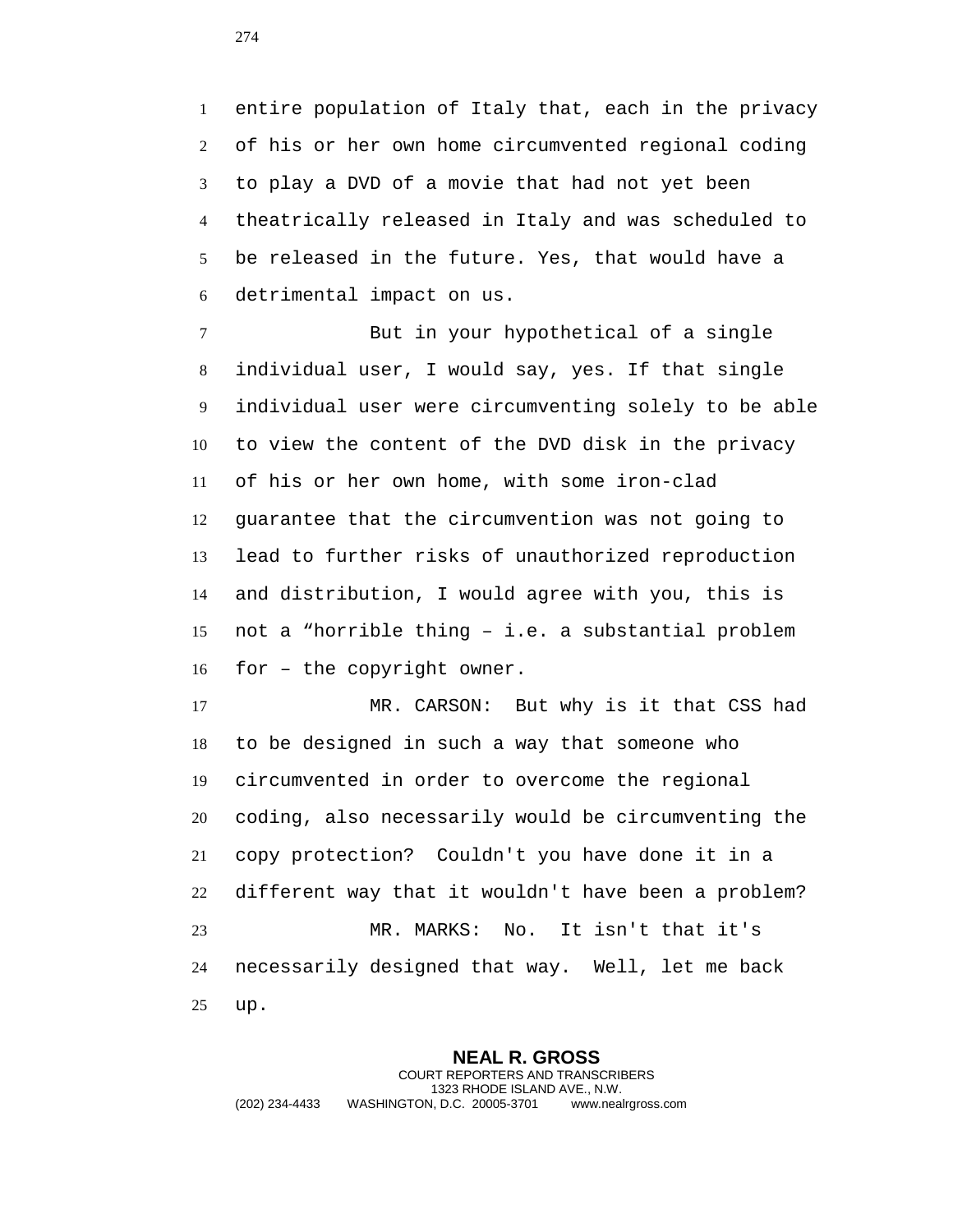The way the CSS system works is that the content in the clear is restricted from being made available on a hard drive of a computer, or what's known as a user-accessible bus. I can only speak to the unauthorized decryption systems that have -- that the hack, frankly, of DSS that has occurred to date. And with that hack the content of the DVD disk is made available in the clear, on a computer user's hard drive. And so that is a problem.

 We didn't design it so that any attempts to circumvent would mean it killed the whole system, but in fact the circumvention device program that's been developed to date accomplishes that, imposes that risk. And the problems with that is that that circumvention device is distributed with messages that say, "Here it is, copy DVDs to your heart's content, send them to your friends." So it poses the parade of horrible risks that we're concerned about.

 MR. CARSON: On the subject of regional coding, Ms. Gross, you spent a fair amount of time talking about that as being a problem. I'm trying to figure out how big a problem it really is. And how many U.S. residents actually go abroad and bring

**NEAL R. GROSS** COURT REPORTERS AND TRANSCRIBERS 1323 RHODE ISLAND AVE., N.W. (202) 234-4433 WASHINGTON, D.C. 20005-3701 www.nealrgross.com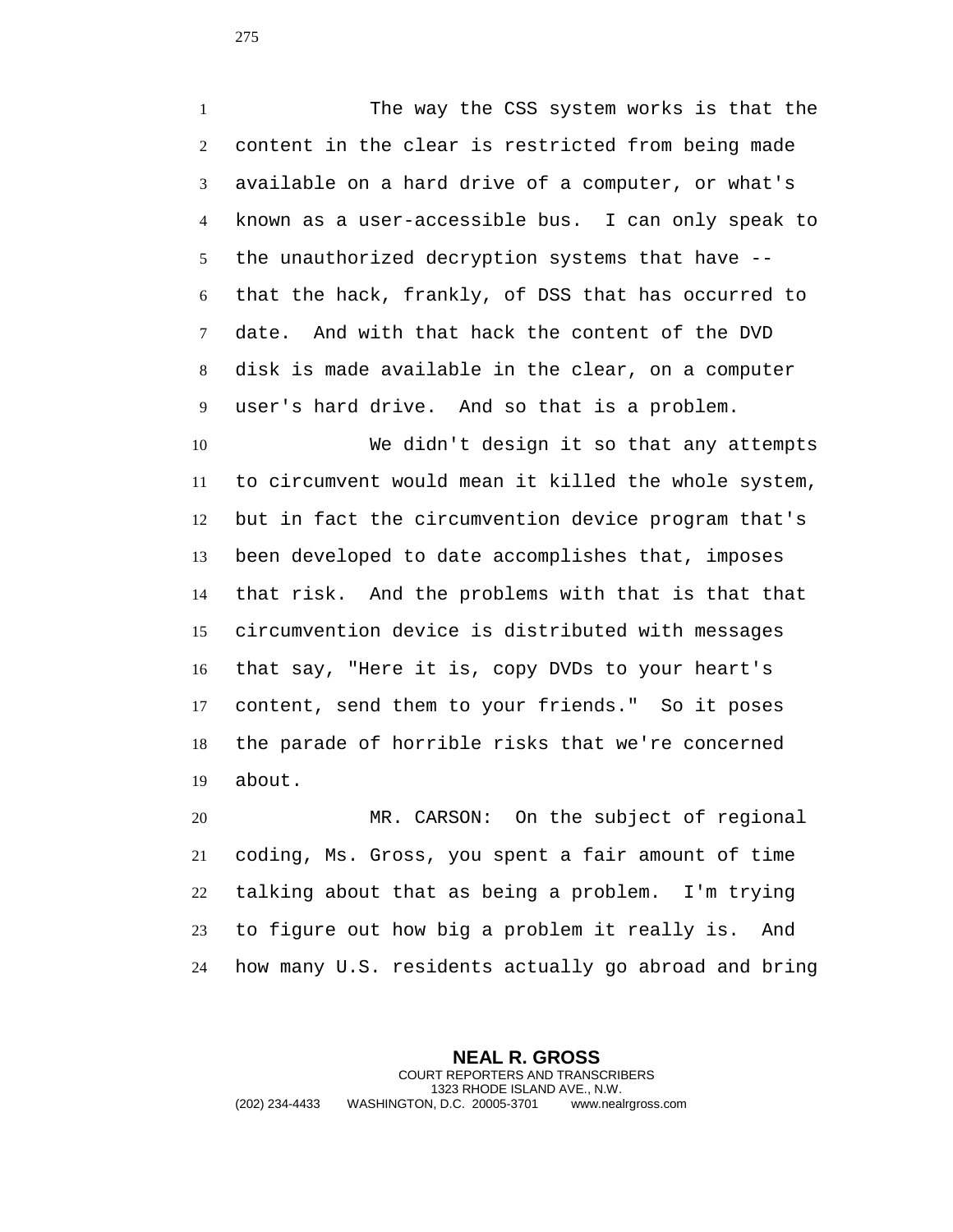back foreign DVDs, and then find themselves frustrated by their inability to play them? MS. GROSS: I think many probably do. I don't have a number, I don't have a statistic. But I think it's fairly common. When you travel, you like to -- myself, I like to get music from whatever region I'm in, and bring it back home with me. I'm sure some people are perhaps the same way for movies. And so I think it's a huge problem. But again, I don't have a number that this number of people by DVDs abroad. That I can't tell you.

 MR. CARSON: You think it's huge enough, though, that we should make an exemption to a right that Congress has said that copyright owners have a right to do, just because you think that there may be a few people -- or even quite a few people -- who might find themselves inconvenienced in that way? MS. GROSS: Well, I think I know that we are. I think that, judging from the enormous number of comments that were received from people complaining about their inability to watch their DVDs, that it is a problem. It's a rather large problem. And it also is a problem outside the U.S.

**NEAL R. GROSS** COURT REPORTERS AND TRANSCRIBERS 1323 RHODE ISLAND AVE., N.W. (202) 234-4433 WASHINGTON, D.C. 20005-3701 www.nealrgross.com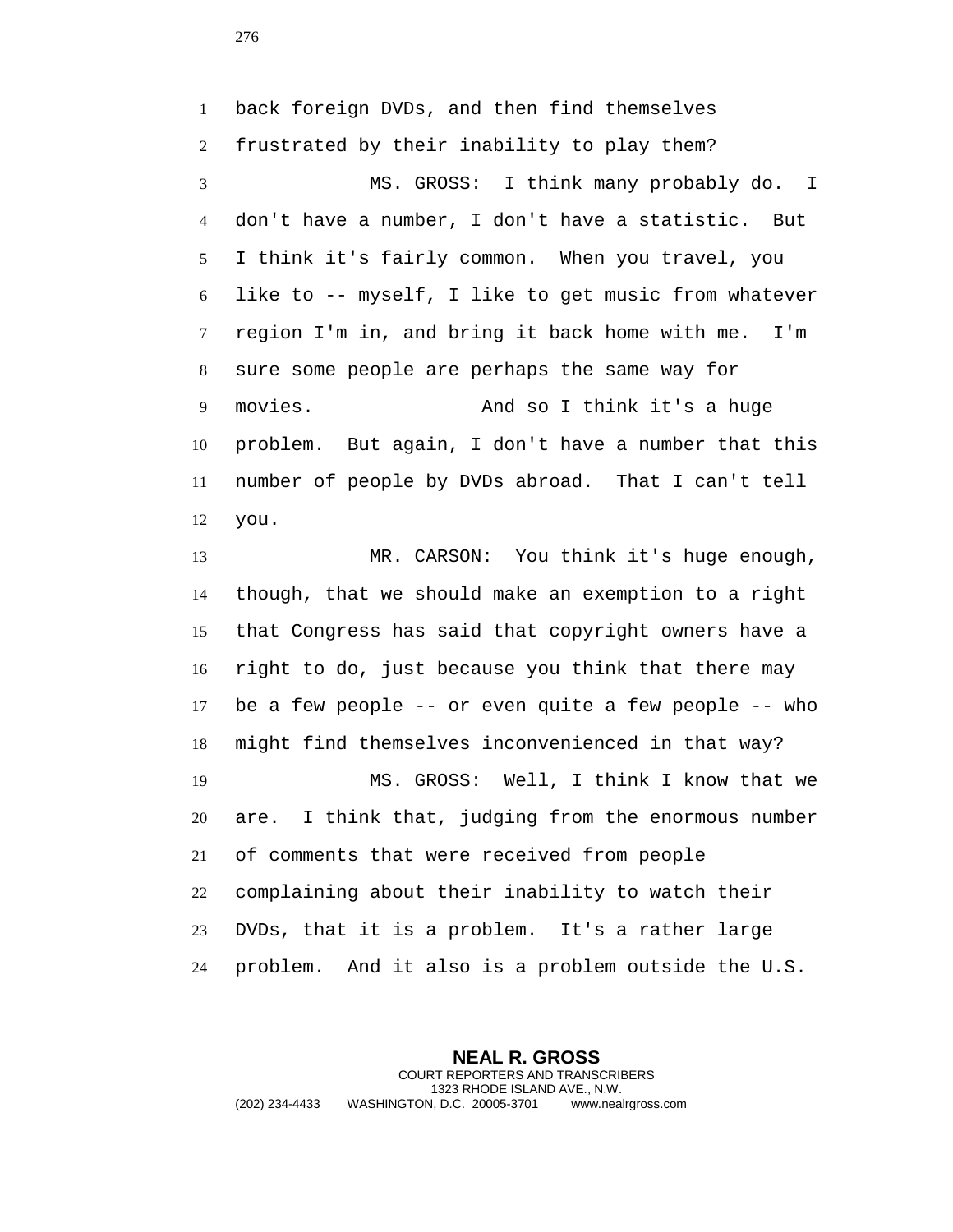The proceeding here was not just designed to decide whether or not U.S. residents would be able to watch their DVDs, but whether people in general were allowed to watch their -- would be restricted from non-infringing uses. And you think about entire worldwide audience of people who want access to watching DVDs from worldwide producers, that's a large number. MR. CARSON: Are you saying that Section 1201 has extra-territorial application? I'm not sure I follow what you're saying. MS. GROSS: No, I'm not saying that at all. I'm just saying that there's a lot of people in the U.S. and in the world who are prohibited. MR. CARSON: Okay. But I'm trying to figure out why we should be concerned about people elsewhere in the world who are prohibited. Because I don't understand how Section 1201 affects them, and therefore I don't understand why we should be considering an exemption for Section 1201 for their benefit.

 MS. GROSS: Well, I think it's also important to note that it's not just when you travel that you want to get a DVD and bring it back. But you simply can't purchase or order DVDs from foreign

**NEAL R. GROSS** COURT REPORTERS AND TRANSCRIBERS 1323 RHODE ISLAND AVE., N.W. (202) 234-4433 WASHINGTON, D.C. 20005-3701 www.nealrgross.com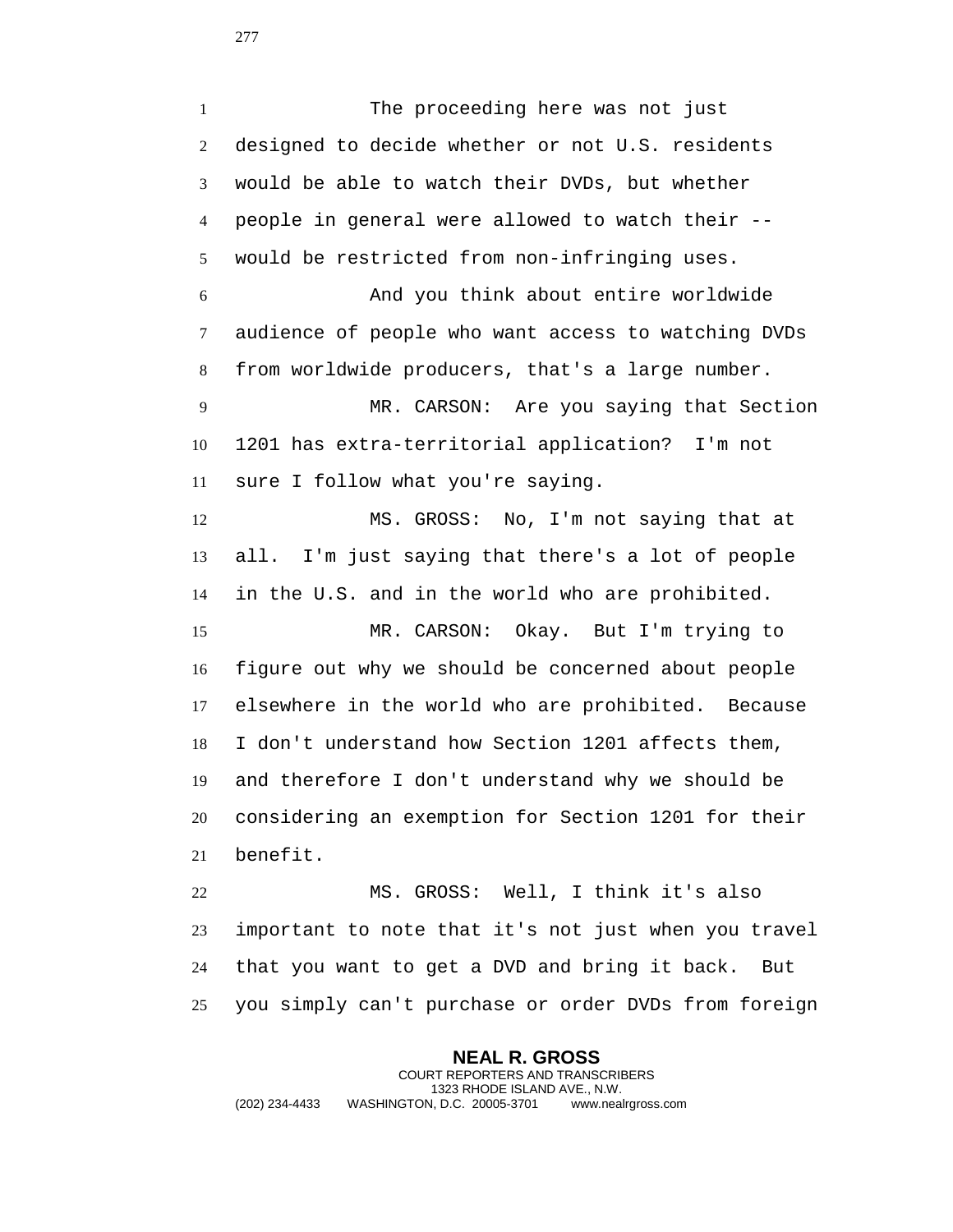distributors. Maybe you want to get a DVD of an Indian movie, and you're prohibited from playing it on your device when you bring it -- when it arrives in the mail.

 MR. MARKS: But if I could respond just for a moment. The Indian producer, the Indian film producer is not prohibited from producing DVD disks that would be playable on Region 1 machines. So, for example, we produce DVD disks that are playable on Region 1 devices and Region 2 devices and Region 3 devices, etc. And there's no prohibition on a producer from producing DVD disks that are playable on different regions.

 And, in fact, the producer has the ability to produce a single DVD disk that would be playable on all regions. If you have a producer, a content owner who is not concerned about the windows of exploitation, they can produce a DVD disk that's multiregion, and playable on all regional players throughout the world. So there is flexibility built into the system.

 MR. CARSON: I may be exhausting your knowledge here, but let's take that example. And India has, I think, the second-largest film industry in the world. First? Okay. And yet, outside

**NEAL R. GROSS** COURT REPORTERS AND TRANSCRIBERS 1323 RHODE ISLAND AVE., N.W. (202) 234-4433 WASHINGTON, D.C. 20005-3701 www.nealrgross.com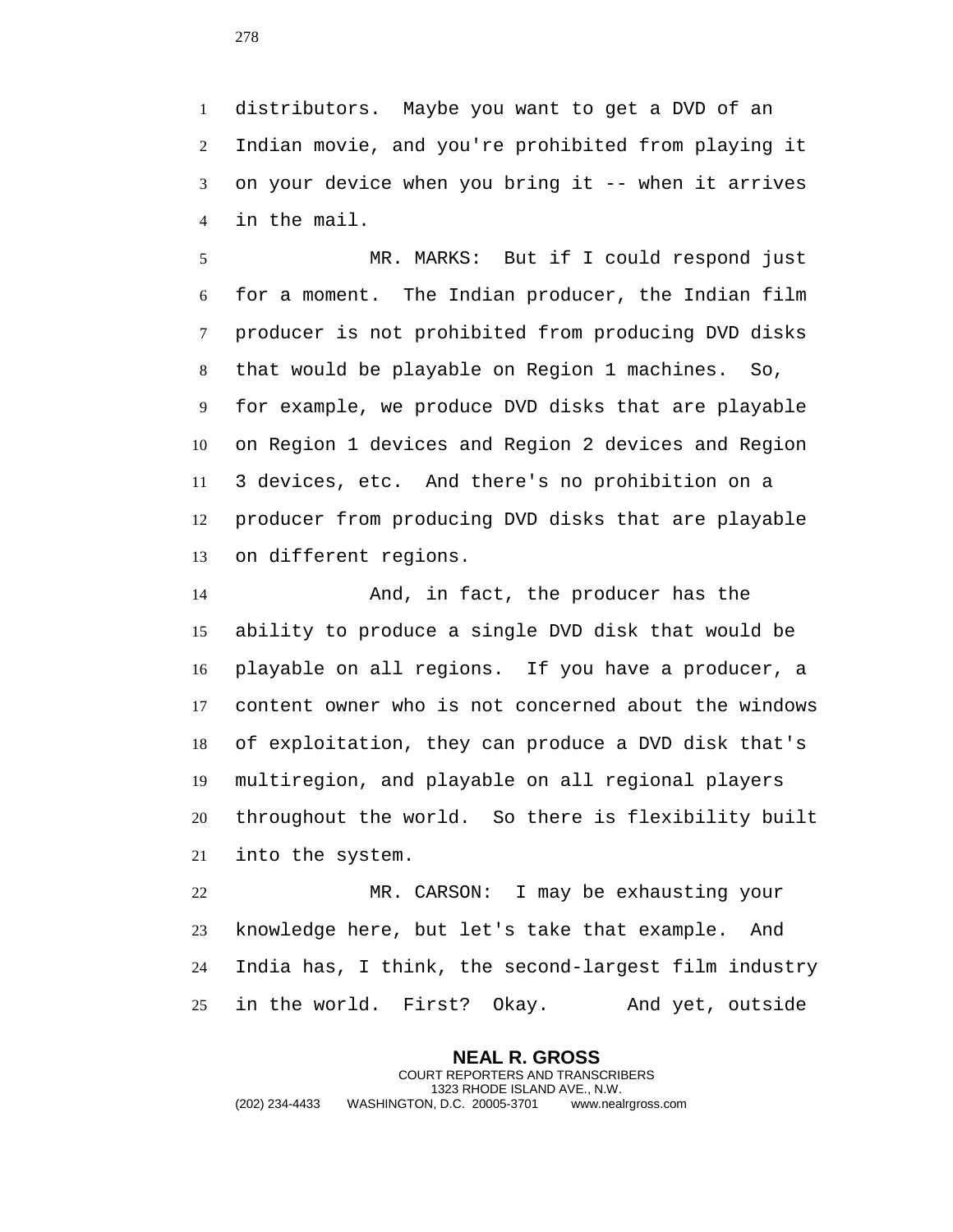of India the market for those films is probably fairly limited. Do you know whether most Indian films are coded so that -- on DVDs, so that they can be viewed worldwide? Or are they simply regionally coded?

 MR. MARKS: Do you know what? I don't know, but I will try and find out. I don't even know if Indian producers are making their films available on DVD, but I will try to find that out. 10 MR. CARSON: Okay.

 MS. GROSS: I just wanted to clarify what I was saying. The Notice of Inquiry was requesting whether or not there was harm to people, and it didn't ask whether or not there was harm to U.S. people.

 MR. CARSON: Okay. But let's keep in mind that ultimately what we're trying to do here is figure out whether we should recommend an exemption, and that exemption -- I don't think -- can directly affect what happens outside the United States. All right. So, the harm I've heard from

 yourself -- and I want to make sure I've got your catalogue of problems here with DVDs. We've got the problem for people with Linux operating systems, which some people would say is being resolved or may

**NEAL R. GROSS** COURT REPORTERS AND TRANSCRIBERS 1323 RHODE ISLAND AVE., N.W. (202) 234-4433 WASHINGTON, D.C. 20005-3701 www.nealrgross.com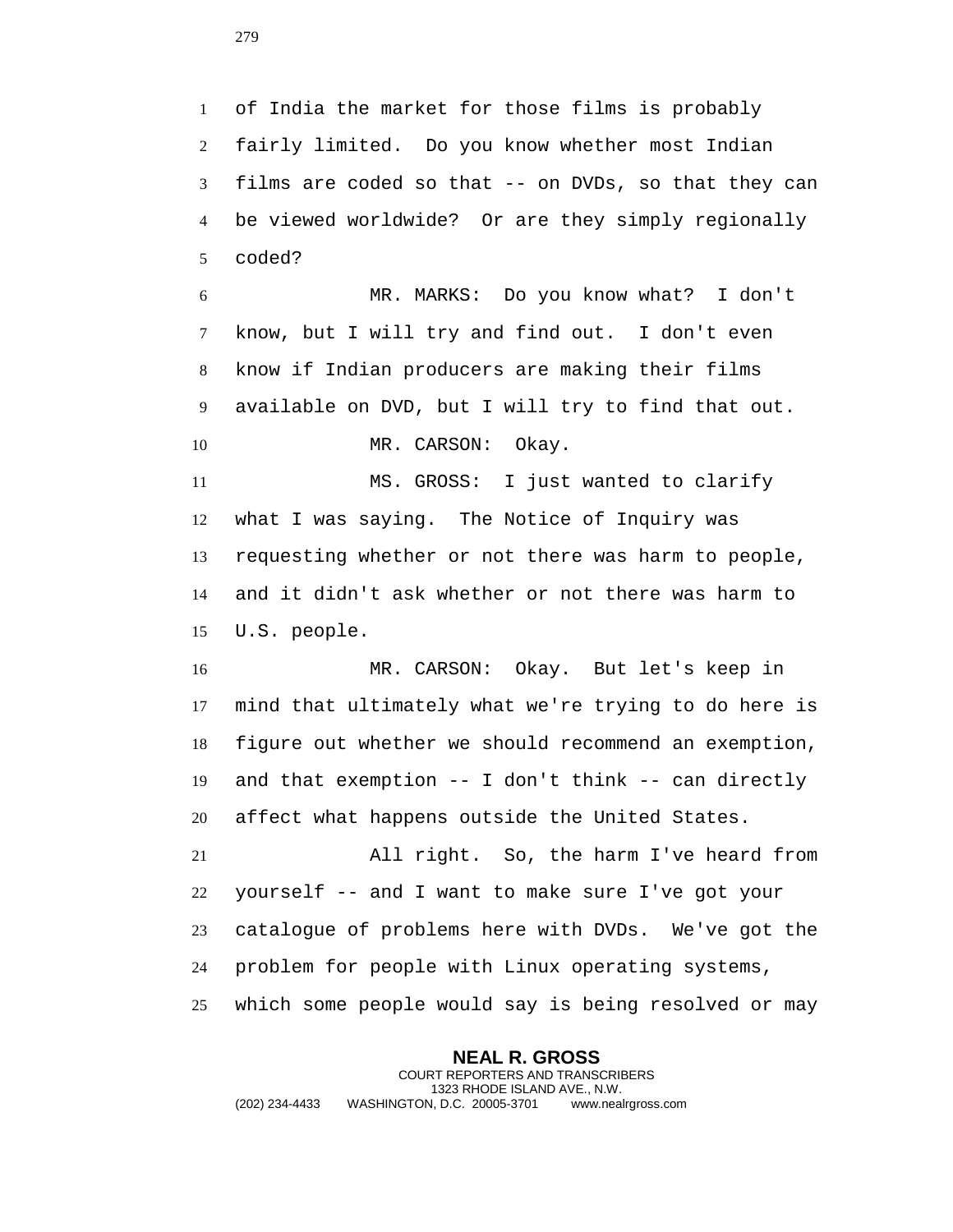soon be resolved, depending on how available this driver is, I guess. You've certainly got your doubts about that.

 You've got the problem of regional coding. What are the other specific problems we've got that we need to be worried about with respect to DVDs?

 MS. GROSS: The fact that fair use is completely prevented. As we've heard here today, people are required to get a license in order to make a fair use of a DVD. This idea that, well, you can simply go out and buy a VHS, it doesn't work. And it doesn't work because DVDs are a completely different experience than a VHS.

 They have director's cuts, you can look at different shot angle, different camera angles. There's all sorts of additional information that is included in the DVD that you simply cannot get on a VHS. There is no equivalent to a DVD, so fair use is severely impacted. It's completely prohibited. MR. CARSON: What other fair uses of a DVD can't engage in under the current regime? MS. GROSS: If I want to make a back-up copy for my own personal use.

**NEAL R. GROSS** COURT REPORTERS AND TRANSCRIBERS 1323 RHODE ISLAND AVE., N.W. (202) 234-4433 WASHINGTON, D.C. 20005-3701 www.nealrgross.com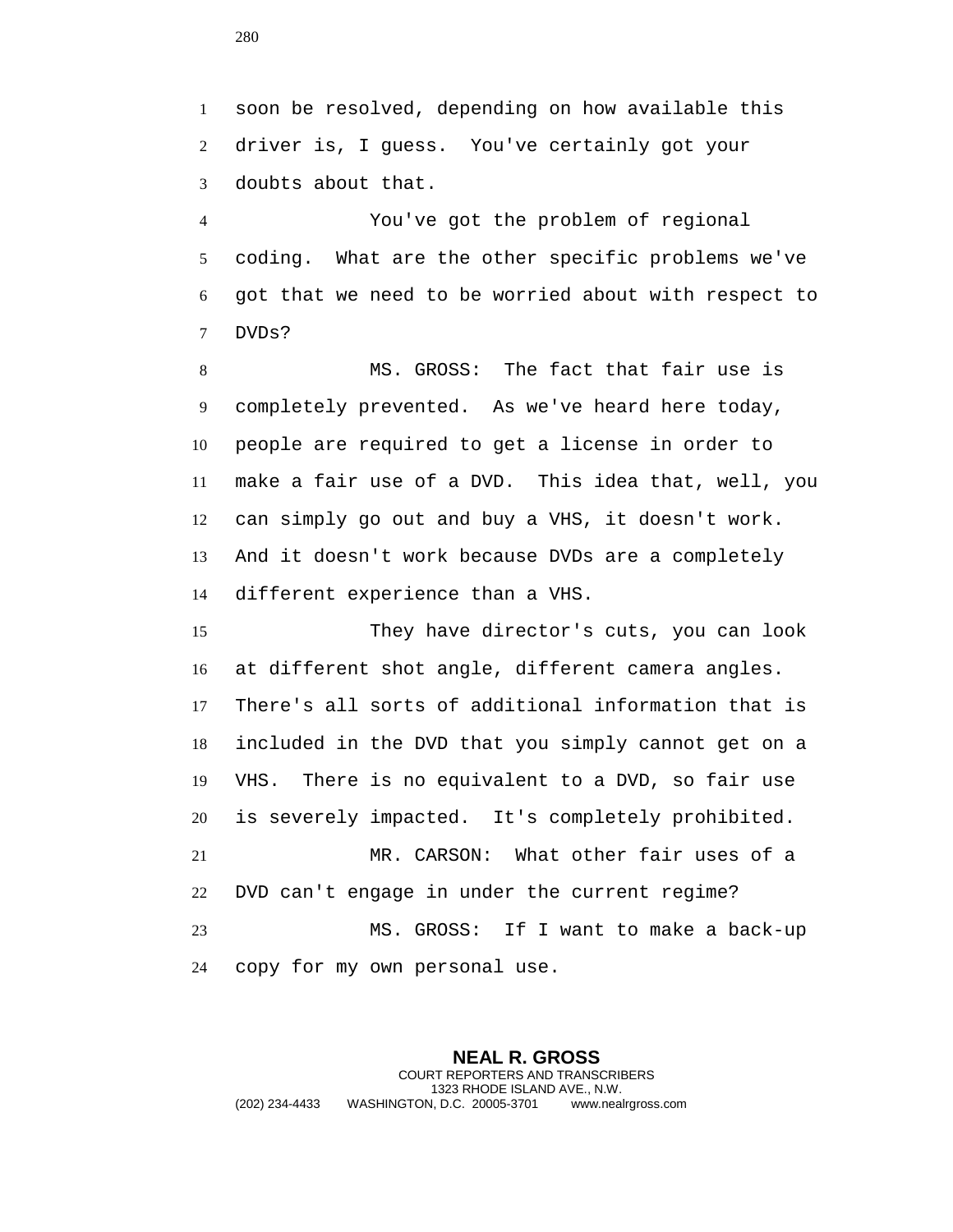**NEAL R. GROSS** MR. CARSON: Okay. Let's stop with that. What case law tells you that you have a fair use right to make a back-up copy of the DVD for your own personal use? MS. GROSS: I think that Sony v. Universal Cities says that. 7 MR. CARSON: Really? That's an interesting proposition. MR. MARKS: I don't think Sony says that. MS. GROSS: Software law specifically allows you to do that, and DVDs certainly fall under software. MR. CARSON: DVDs fall within Section 117, is that what you're saying? MS. GROSS: DVDs are software. MR. CARSON: Okay. Are you saying that they're covered by Section 117? MS. GROSS: I'm not really sure what 117 is. MR. CARSON: Okay. You might want to take a look at it, and let us know in your post- hearing comments. MS. GROSS: But I think that the 9th Circuit decision in the Diamond RIAA case, that

COURT REPORTERS AND TRANSCRIBERS 1323 RHODE ISLAND AVE., N.W. (202) 234-4433 WASHINGTON, D.C. 20005-3701 www.nealrgross.com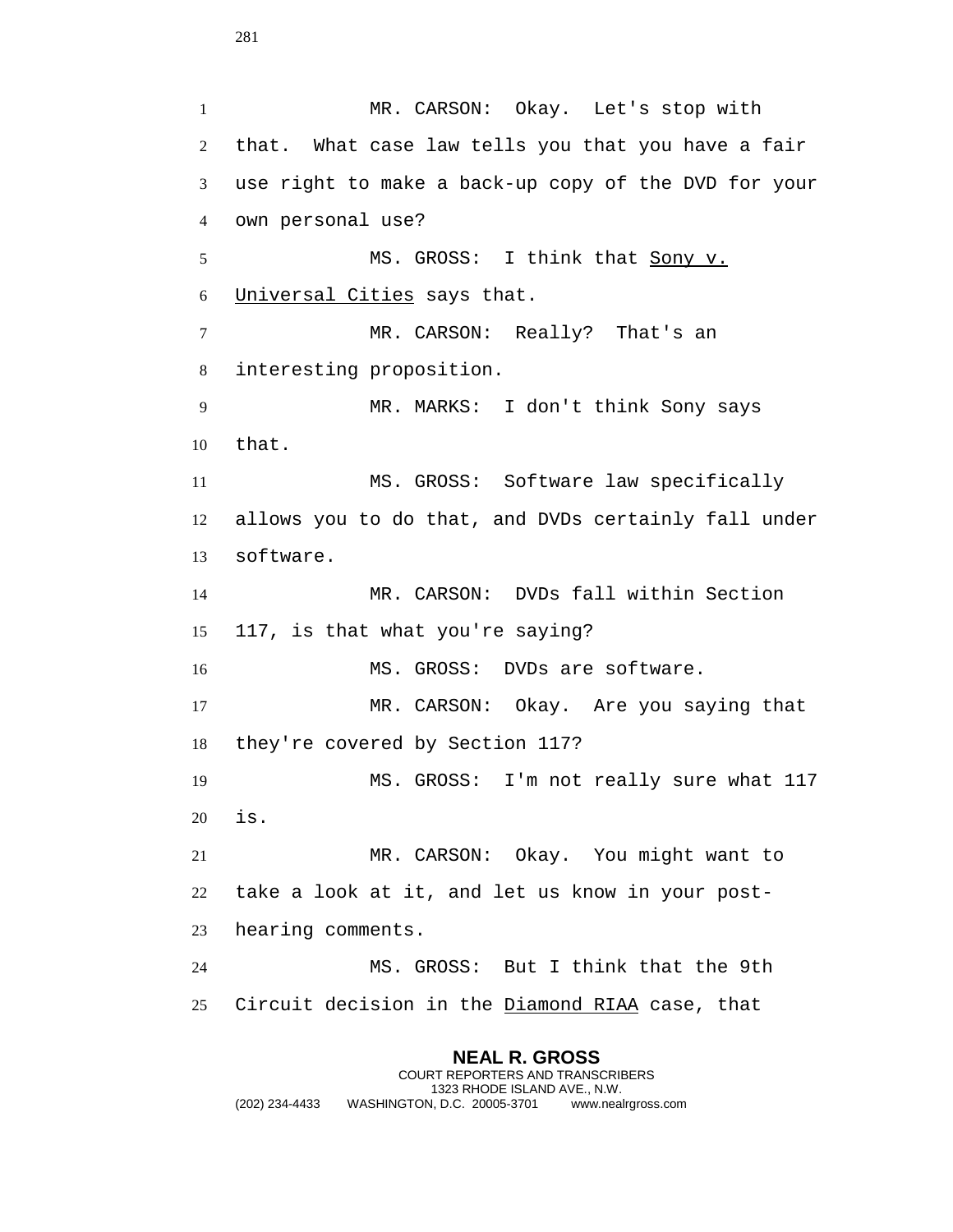people have a fair use right to copy an entire song onto their computer hard drives for personal use -- I think you'll find a lot of that in the case law. MR. CARSON: You might want to cite a few cases to us, then, too. MS. GROSS: I will do that. MR. CARSON: I'm not terribly familiar with a whole lot of case law that says you can do that. Let's go on. What are the fair uses are that you're saying can't be done right now? MS. GROSS: Well, in one of the affidavits submitted in the DCSS case was Professor Charlie Nessen (phonetic) from Harvard Law School, who talked about how he typically would like to use a portion of a DVD from the movie, "The Client," I think it was, as part of educating the law students on how to handle certain situations. And he's now prohibited from taking that snippet of the DVD and showing it to his students. That's an educational use that is prohibited. MR. CARSON: Okay. He could do that with a VHS version, correct? MS. GROSS: Well, he might be able to. But there's no guarantee that he could.

**NEAL R. GROSS** COURT REPORTERS AND TRANSCRIBERS 1323 RHODE ISLAND AVE., N.W. (202) 234-4433 WASHINGTON, D.C. 20005-3701 www.nealrgross.com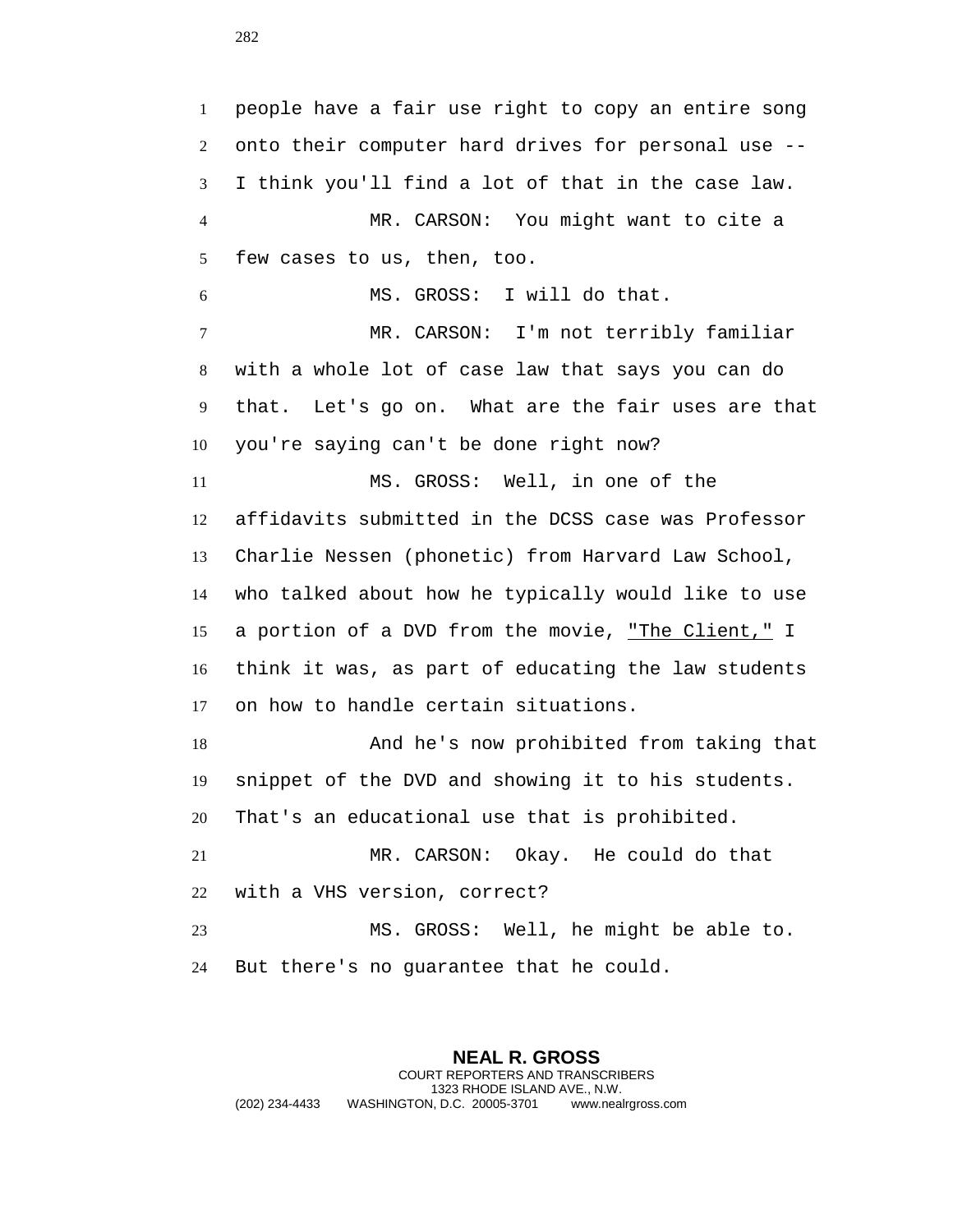1 MR. CARSON: Why is there no guarantee that he could? What on earth could stop him? MS. GROSS: Because there's no guarantee that the film will be released in VHS. There's no guarantee that the DVD is the same equivalent content. MR. CARSON: Okay. That particular film is in VHS right now. MS. GROSS: Okay, that film may be. MR. CARSON: Okay. We're talking about now and the next three years. Are you seriously telling me that there are films that are going to be released in DVD in the next three years that will not be available in VHS? MS. GROSS: I think that's right. MR. CARSON: Why do you think that's right? MS. GROSS: Because they're completely separate products, a DVD and a VHS. MR. CARSON: Well, if they're the same film -- although the DVD may have added value. MS. GROSS: I think they're very different. When you incorporate all the additional information and the incredibly rich multimedia

**NEAL R. GROSS** COURT REPORTERS AND TRANSCRIBERS 1323 RHODE ISLAND AVE., N.W. (202) 234-4433 WASHINGTON, D.C. 20005-3701 www.nealrgross.com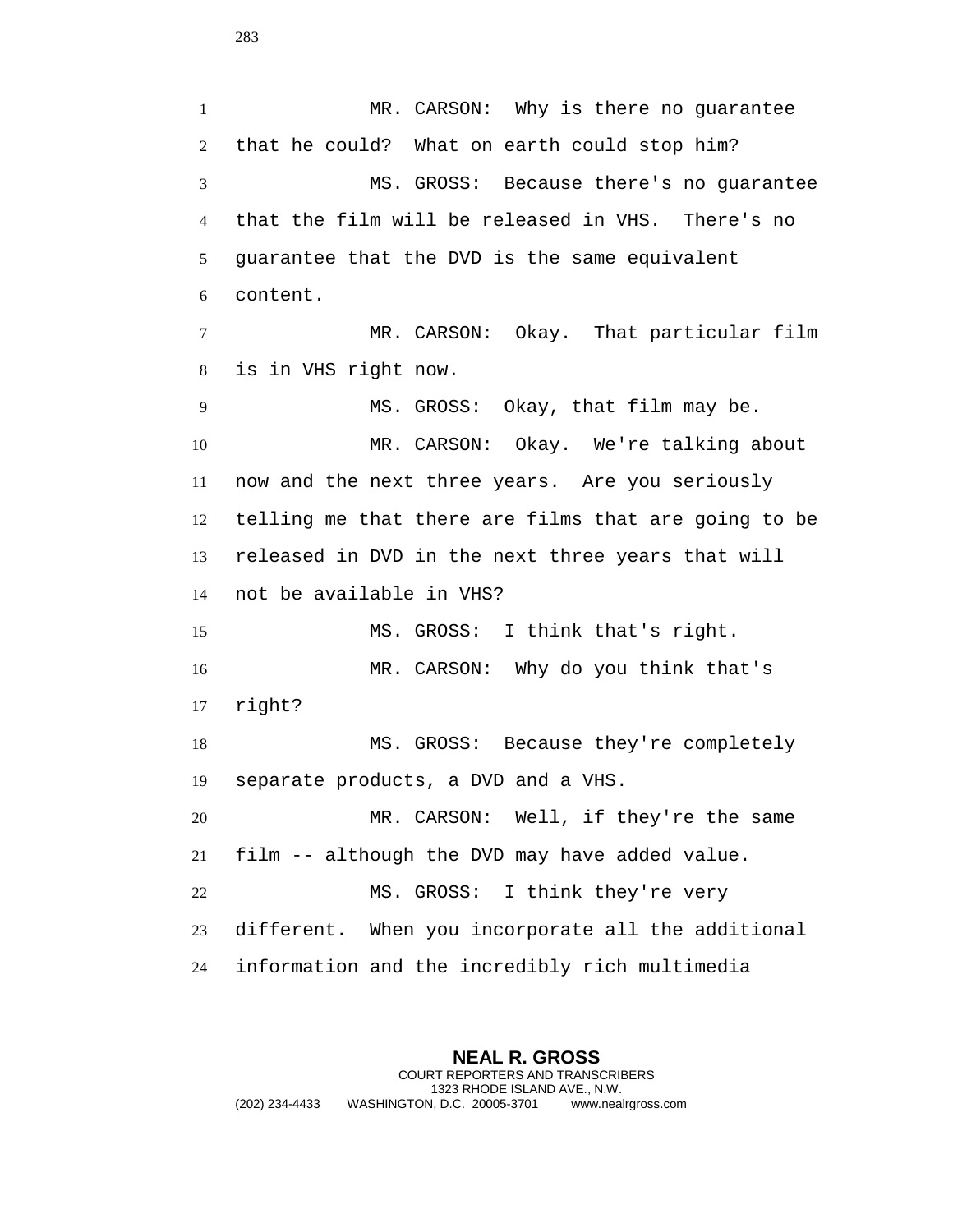experience that a DVD provides, it's not at all the same. MR. CARSON: Okay. Professor Nessen wants to show a film clip from the motion picture. He's going to be able to do that with a VHS version. There's no question, is there? MR. MARKS: He'll be able to do that with the DVD version. I mean, if he has a DVD player in his classroom, Section 110 covers that use of display in the classroom. There's no prohibition on that. MR. CARSON: I'm just baffled. I don't know how he can't do what you're saying he can't do, with what's available to him now. And I think Mr. Marks is correct. He can take a DVD player into the classroom, and a tv, and he can show that clip. MS. GROSS: As long as that movie is available in that format, that's true. MR. CARSON: Well, if it's not available in that format, he's in trouble anyway. Because we're talking about a DVD right now, and a DVD player. I'm sorry, I'm just trying to understand the fair uses that people can't engage in using the currently authorized equipment. And so far I

haven't heard any.

**NEAL R. GROSS** COURT REPORTERS AND TRANSCRIBERS 1323 RHODE ISLAND AVE., N.W. (202) 234-4433 WASHINGTON, D.C. 20005-3701 www.nealrgross.com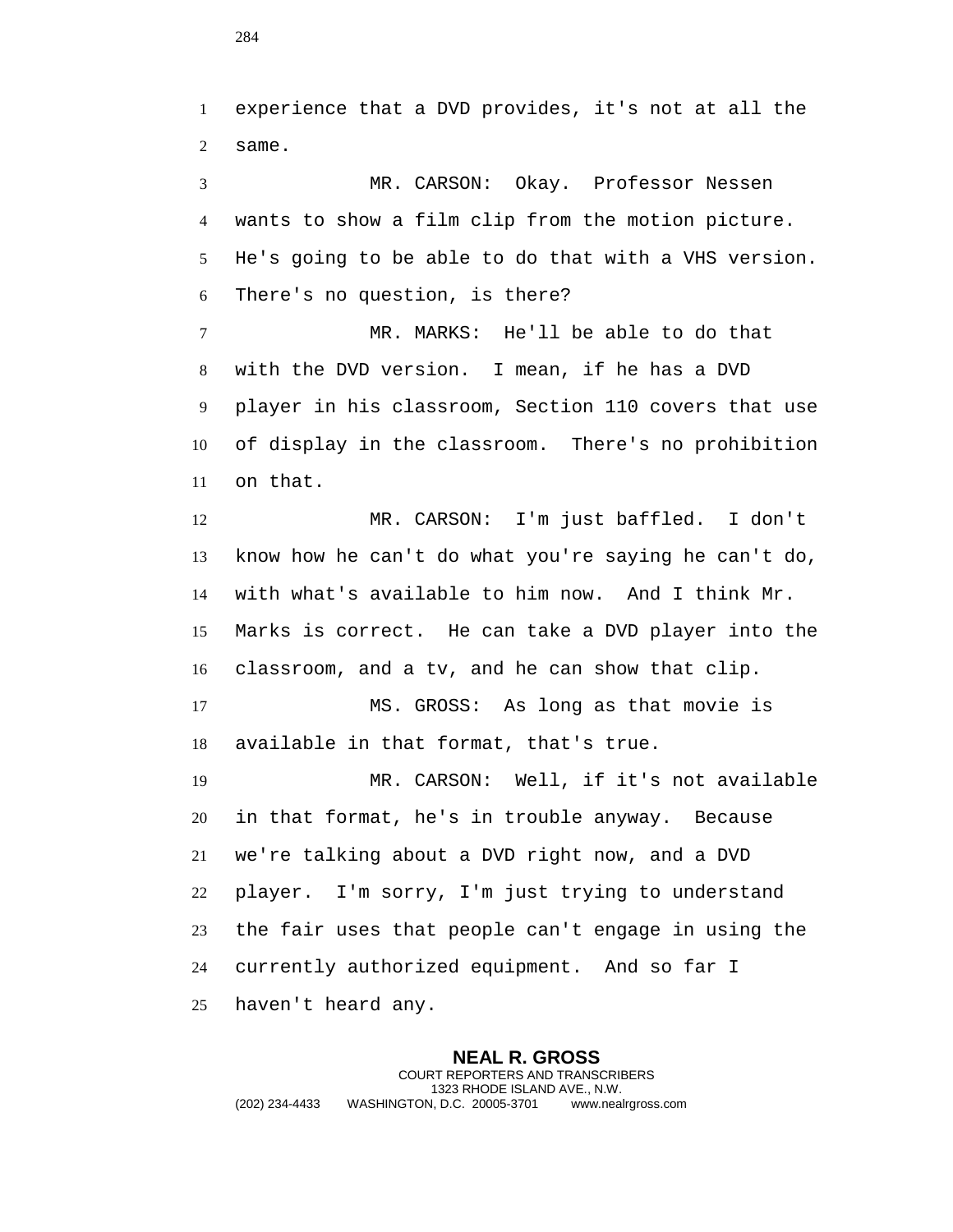MS. GROSS: Simply playing their DVD on their computer -- MR. CARSON: Okay, we've talked about that. Let's talk about fair use, though. What are the fair uses that are prevented under the current regime? MS. GROSS: If I wanted to make a small copy, or a small excerpt of a certain part for a certain reason that's only available in DVD, I'm prohibited. MR. CARSON: Is that correct, Mr. Marks? MR. MARKS: Are you talking about legally prohibited? MS. GROSS: I'm talking about -- MR. MARKS: Or having technically -- making it technically difficult to do so? MS. GROSS: I'm talking about technically prohibited. MR. MARKS: Again, my answer would be that, yes, when it comes out the analog output it will be protected by Macrovision. And yes, the content will not go out a digital output at the beginning. So it makes it more technically difficult to make a copy of a small clip from a DVD. Is it impossible? No. And that's the

**NEAL R. GROSS** COURT REPORTERS AND TRANSCRIBERS 1323 RHODE ISLAND AVE., N.W. (202) 234-4433 WASHINGTON, D.C. 20005-3701 www.nealrgross.com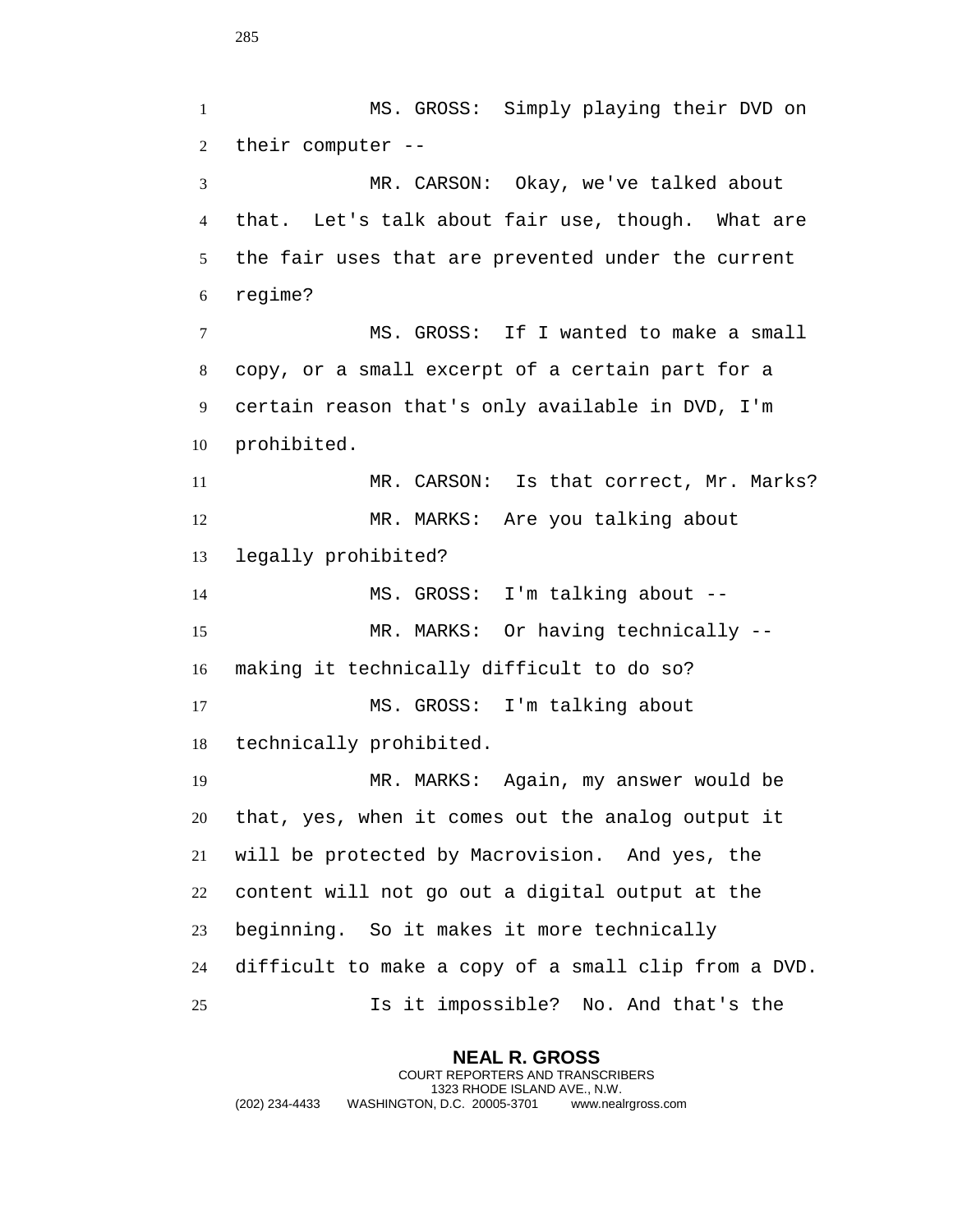camcording example that I used. When the DVD is playing, you can copy a snippet of it on a camcorder. It may not be convenient, it may not be the best copy quality that you would like, but I don't believe the fair use doctrine says that a user gets to reproduce copies of the best format and in the best quality.

 Nobody has ever argued, for example, that film studios have to make their 35-millimeter theatrical prints available to users who want to take out clips or snippets for the purpose of fair use.

 MR. CARSON: So you're basically saying analog is good enough for fair use?

MR. MARKS: Yes, I am.

 MR. HANGARTNER: But doesn't the law already actually cover that, in that you've kind of separated the idea of access versus fair use. That if this person wants to copy it, that they have to circumvent Macrovision in order to make the snippet. I thought that that was covered under fair use in some of the comments -- actually, Marybeth Peters early on before Congress that access versus infringement, or am I just totally out of my mind?

**NEAL R. GROSS** COURT REPORTERS AND TRANSCRIBERS 1323 RHODE ISLAND AVE., N.W. (202) 234-4433 WASHINGTON, D.C. 20005-3701 www.nealrgross.com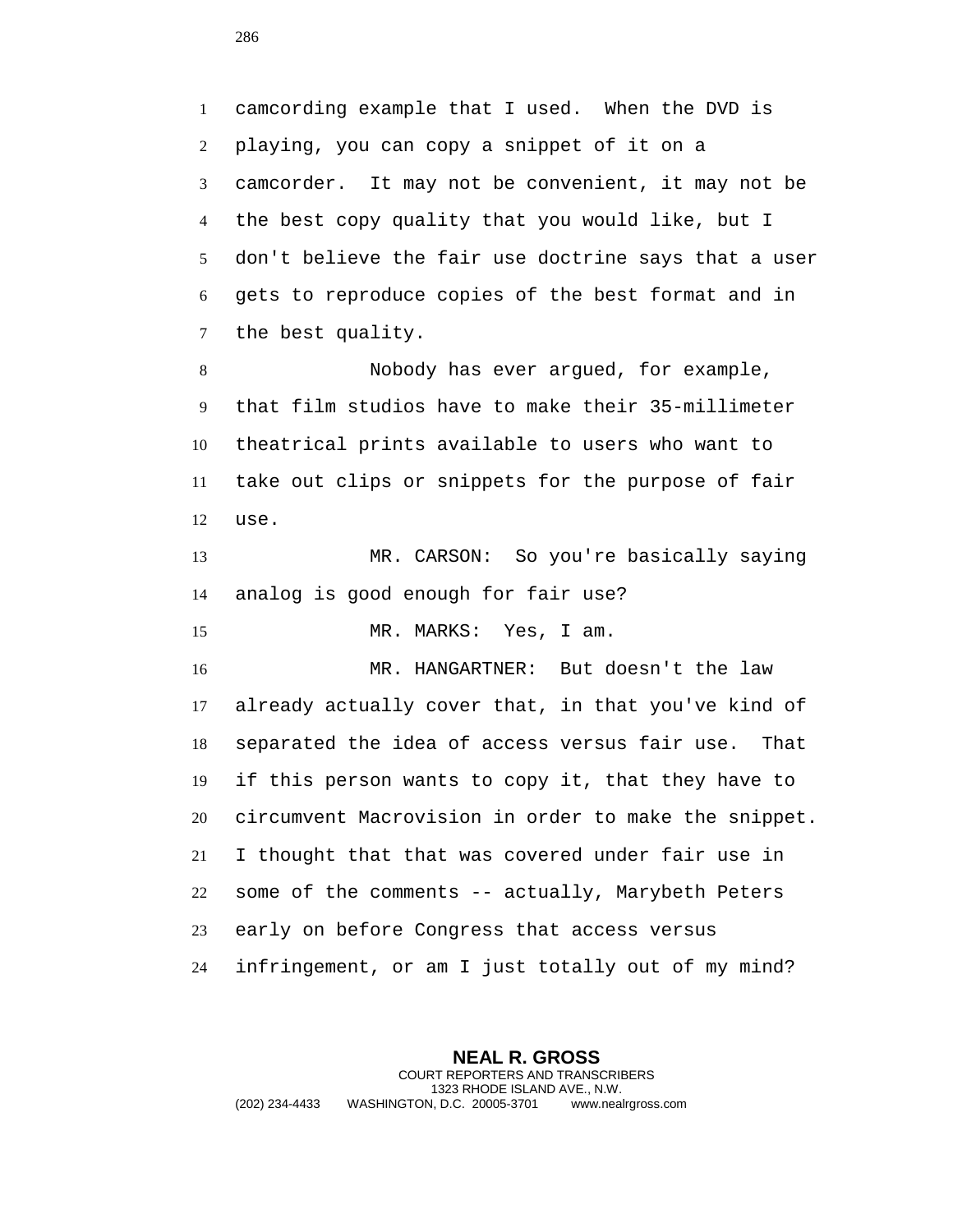MR. CARSON: We're not psychiatrists, we couldn't answer that. MS. PETERS: Thank you. MR. HANGARTNER: In actually being able to copy the works, I thought we were talking more here about access than really talking about copying the works. It this professor wants to copy the work with a Macrovision output that comes out, and they circumvent the technological measure for that purpose, that's very separate from what we're talking about here in Section 1201(a) for access in particular. MR. CARSON: Well, the point's a fair one. That if the access control is preventing you from having the means to make a copy which might be fair use, then maybe you have a problem. I think that's Ms. Gross's point. MR. HANGARTNER: That already exists, I guess, with Macrovision and with the copying that's there. Not to argue the other side of things. I'm just trying to understand it as well. MS. GROSS: Since all copying is prohibited by the DVDs, fair use by definition is prohibited. MR. CARSON: All right.

**NEAL R. GROSS** COURT REPORTERS AND TRANSCRIBERS 1323 RHODE ISLAND AVE., N.W. (202) 234-4433 WASHINGTON, D.C. 20005-3701 www.nealrgross.com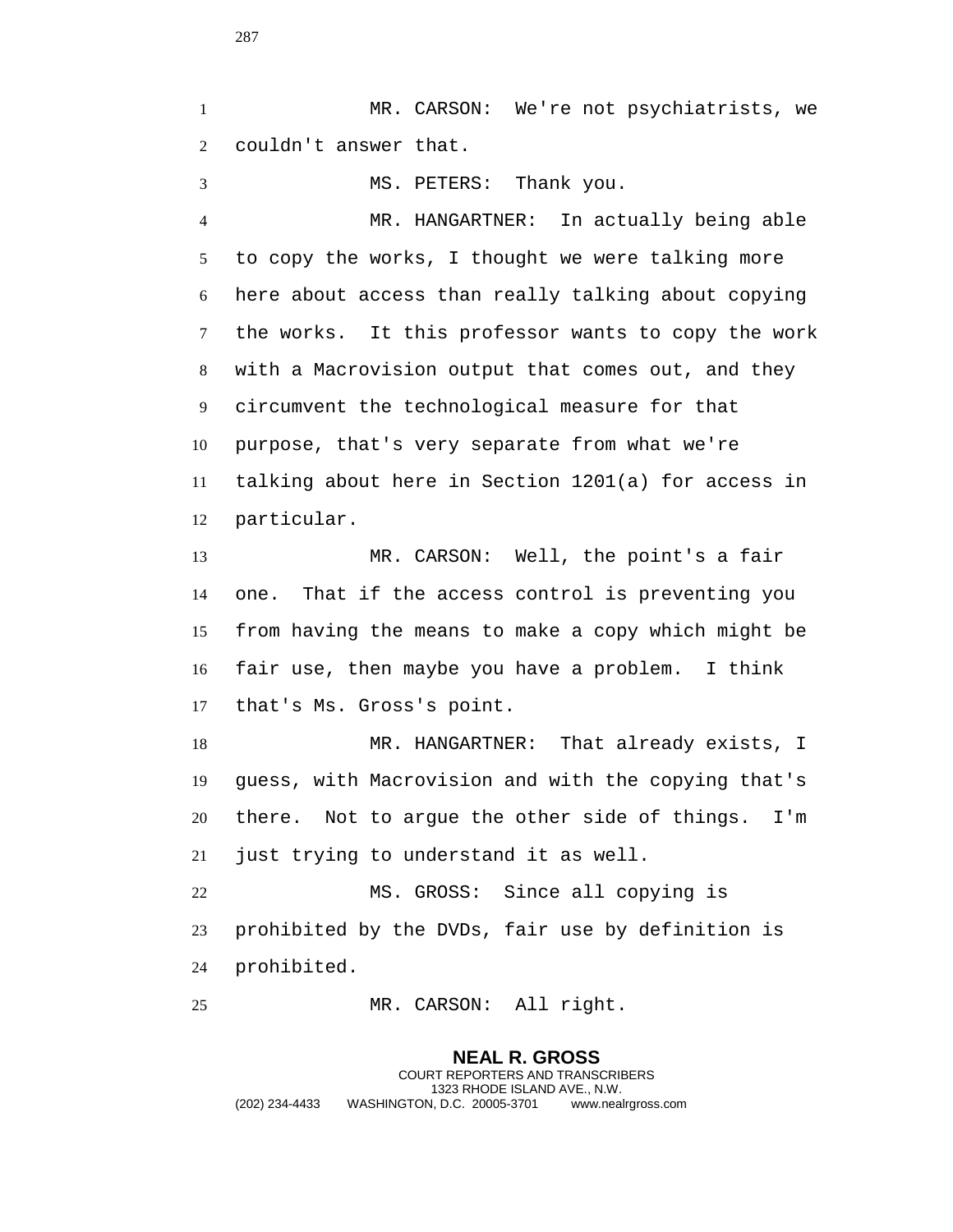MR. MARKS: See, I think that's a mistake in conception of fair use. To equate fair use with copying is almost like equating fair use with consumption. I mean, fair use can involve not literally copying a work, but copying some of the expression of a work for parody. Copying some of the expression of a work for criticism and comment. It's not just about physically copying the format that the work happens to be in. MR. CARSON: Well, I'm trying to think. Aside from the time-shifting situation in Sony, have there been cases holding that the actual copying of a motion picture is fair use? MS. GROSS: The Diamond multimedia 15 decision, RIAA v. Diamond. That's not motion pictures, but MP3. MS. PETERS: And there's an Audio Home Recording Act. MR. MARKS: That's correct. MS. PETERS: That has the serial copy management piece in it, that says there's no infringement when you make the copy. MR. CARSON: So I think we're going into, at best, maybe a murky area as to whether fair use is even available in that context. I'd be

**NEAL R. GROSS** COURT REPORTERS AND TRANSCRIBERS 1323 RHODE ISLAND AVE., N.W. (202) 234-4433 WASHINGTON, D.C. 20005-3701 www.nealrgross.com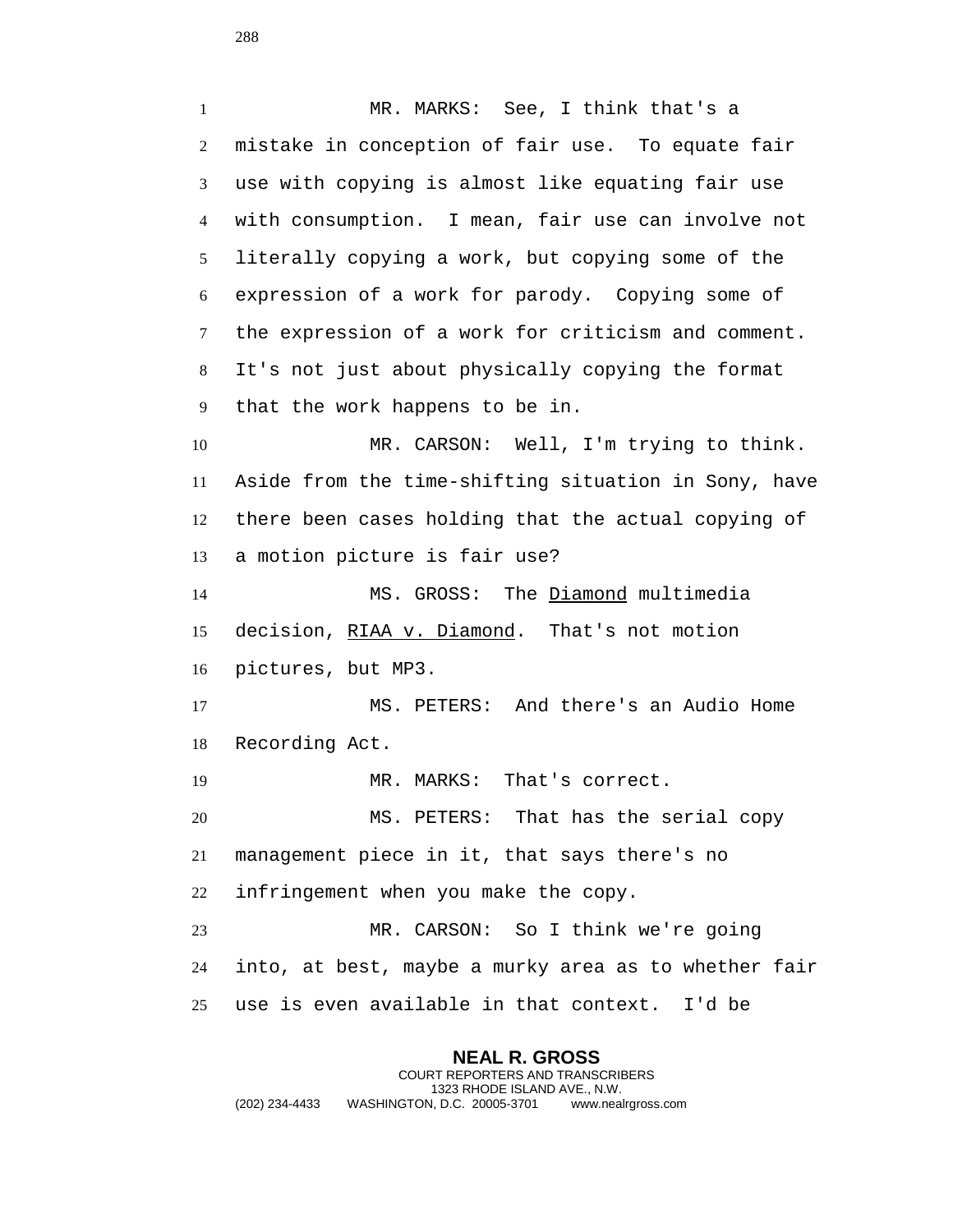interested in hearing or seeing some authority from you about actual replication of portions of motion pictures as being fair use. Because I'm not sure the case law is out there, but I may have overlooked it.

 MS. GROSS: Well, I think that the Sony v. Universal Cities case was about people's ability to make a complete copy of a complete movie.

 MR. CARSON: In the context of time-shifting, you're absolutely right.

 MR. MARKS: Time-shifting of free over-12 the-air television. Sony v. Betamax does not stand for the proposition that you can make a complete copy of a work from pay-per-view television, from a videocassette, from DVD. It simply does not stand for the proposition that copying audiovisual works by individuals is fair use. Fair use always balances the rights of the copyright owner and the use interests that are being asserted by the putative fair use user. It's not an absolute.

 MR. CARSON: All right. Mr. Hangartner and Mr. Herpolsheimer, feel free to jump in. Well, first of all, you mentioned a decision just handed down here in the Northern District of California. We're not aware of that decision, but we'd certainly

**NEAL R. GROSS** COURT REPORTERS AND TRANSCRIBERS 1323 RHODE ISLAND AVE., N.W. (202) 234-4433 WASHINGTON, D.C. 20005-3701 www.nealrgross.com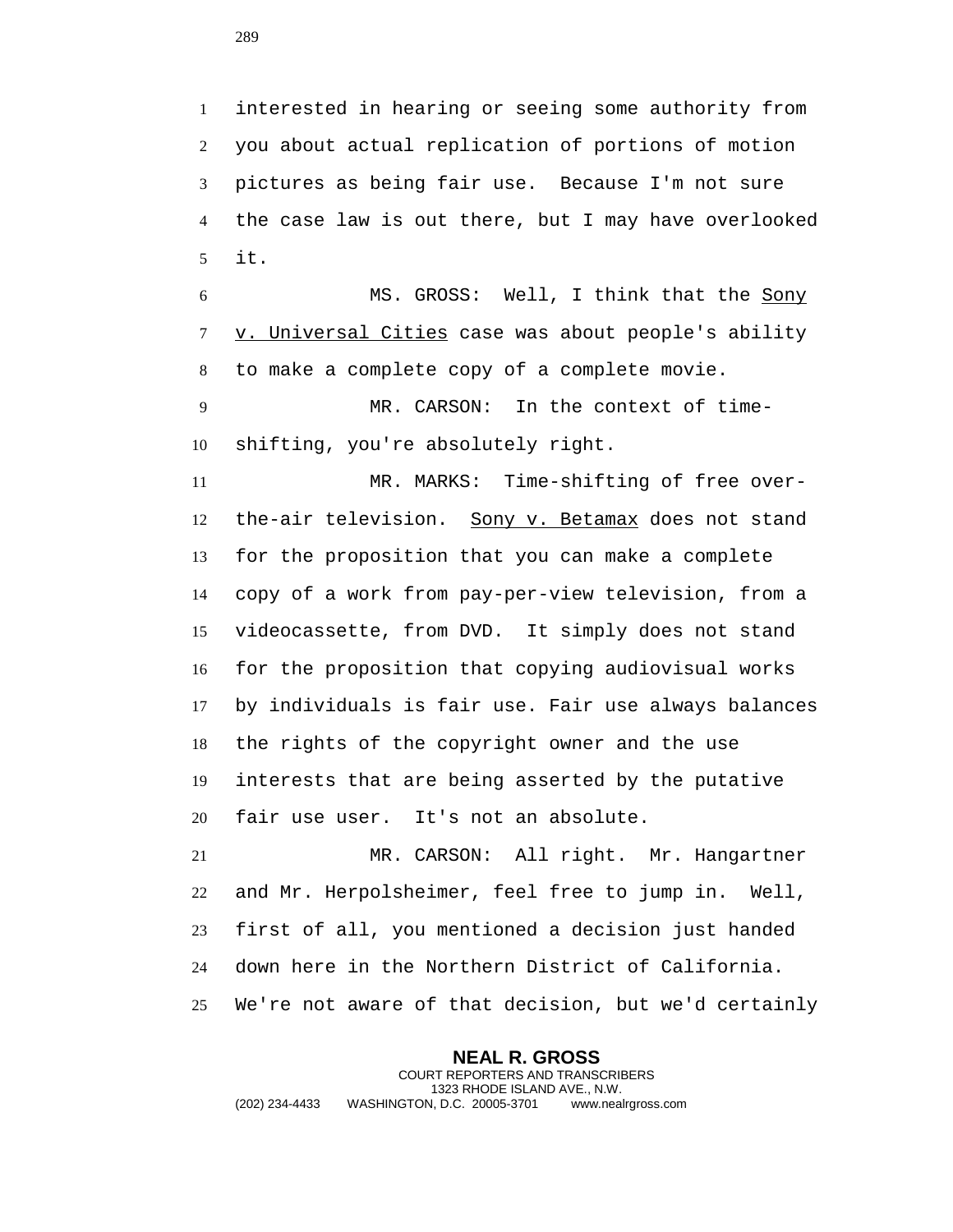like to know more about it. If you have a copy of it, we'd like to see it. MR. HANGARTNER: Oh, there actually is not a written decision yet. It was an oral ruling from the bench last Tuesday in the case, Sony Computer Entertainment America v. Connectix Corporation. MR. CARSON: Oh, this is on remand? MR. HANGARTNER: No. Actually, this was on summary judgment. Connectix moved for a summary judgment on the DMCA claim brought by Sony, which claimed that it was a circumvention device. 13 MR. CARSON: I'm sorry, go ahead. MR. HANGARTNER: And the court granted summary judgment for Connectix. The transcript should be available next week, and we could provide a copy if you'd like that. MR. CARSON: Yes, that would be great. And I gather you expect a written decision to be forthcoming? MR. HANGARTNER: It's not clear. The court was not clear if it would be doing a written decision in the near future, or if it would be holding off on a written decision until sometime in the future. But I think the transcript may -- well,

**NEAL R. GROSS** COURT REPORTERS AND TRANSCRIBERS 1323 RHODE ISLAND AVE., N.W. (202) 234-4433 WASHINGTON, D.C. 20005-3701 www.nealrgross.com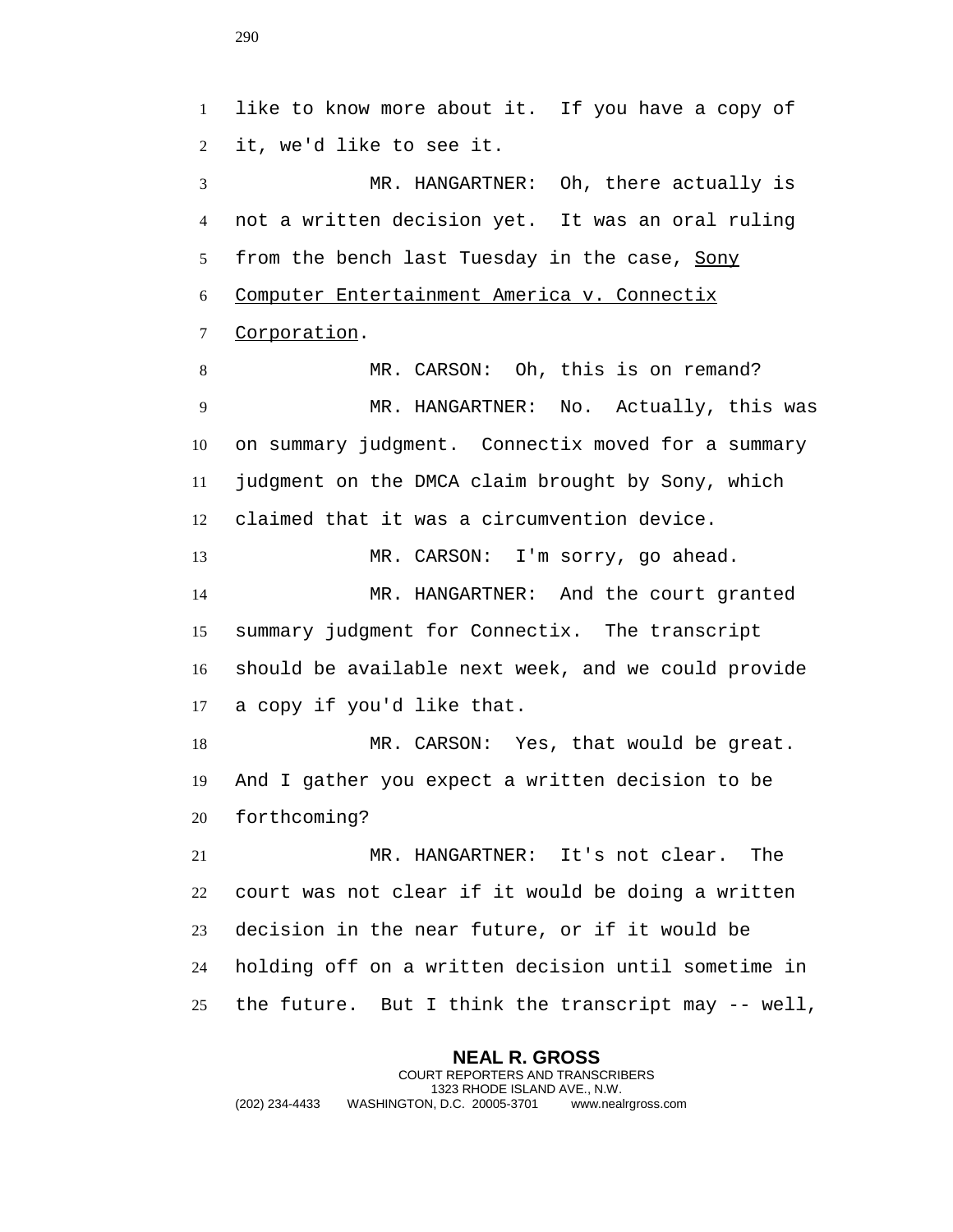it will contain the court's comments regarding a written decision.

 MR. CARSON: Okay. One thing I wasn't able to get out of your testimony is what classes, if any, you are advocating that we recommend the Librarian exempt from Section 1201(a). Do you have a suggestion for us?

 MR. HANGARTNER: Well, the thing of that I threw out, right off the top of my head, was -- I mean, I'm not sure of his name, but the fellow over here in the green tie who was talking earlier. He mentioned that one way to look at this is to start from the very specific and move to the more general.

 And so I was sort of throwing out to start from the very specific. In our instance, the particular class of works that Bleem is most concerned about at this point is PlayStation video games, which are produced on CD-ROM.

 Now, I know David's been thinking a bit about other classes of works, and maybe I'll turn it over to him. This is one of these things that I'm sure we'll have an awful lot to say about in our post-hearing comments. But how you move from that very specific example, which as I described earlier, you've got a class of works which are distributed

**NEAL R. GROSS** COURT REPORTERS AND TRANSCRIBERS 1323 RHODE ISLAND AVE., N.W. (202) 234-4433 WASHINGTON, D.C. 20005-3701 www.nealrgross.com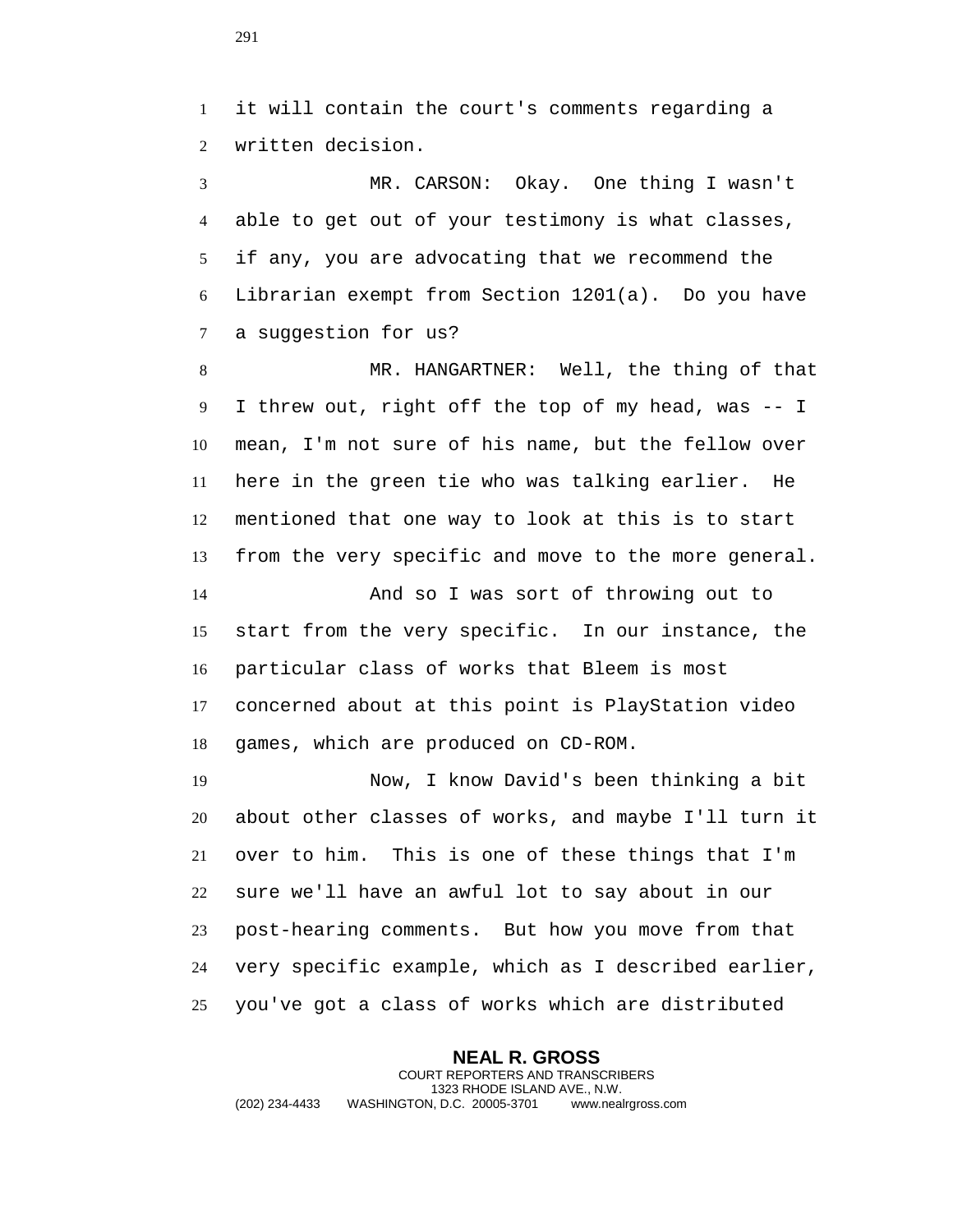without license, that are actually sold so that the person acquires a copy of it. And they're sent out on a CD format that is accessible. So it's a very specific type of disk that forms that very particular class of works.

 Now, whether there is that class of works shall be defined more generically than PlayStation video disks is an issue that, I think, requires some thought. How you can create a class of works that strikes the right balance here. I don't know, David, do you have thoughts on that? MR. HERPOLSHEIMER: My concern is more with the way that we've seen 1201 used specifically against us, and against the Japanese variant of that law used against some of our retailers in Japan. Is that it seems to be being used to expand the scope of copyright beyond where it already affords protection for copying for infringement for a lot of areas.

 That they're taking this sort of technological measure and applying almost a self- help program that some content providers can use to really lock down their content. And limit the ability of end-users to actually not just have fair uses, but have uses at all to the content that they

**NEAL R. GROSS** COURT REPORTERS AND TRANSCRIBERS 1323 RHODE ISLAND AVE., N.W. (202) 234-4433 WASHINGTON, D.C. 20005-3701 www.nealrgross.com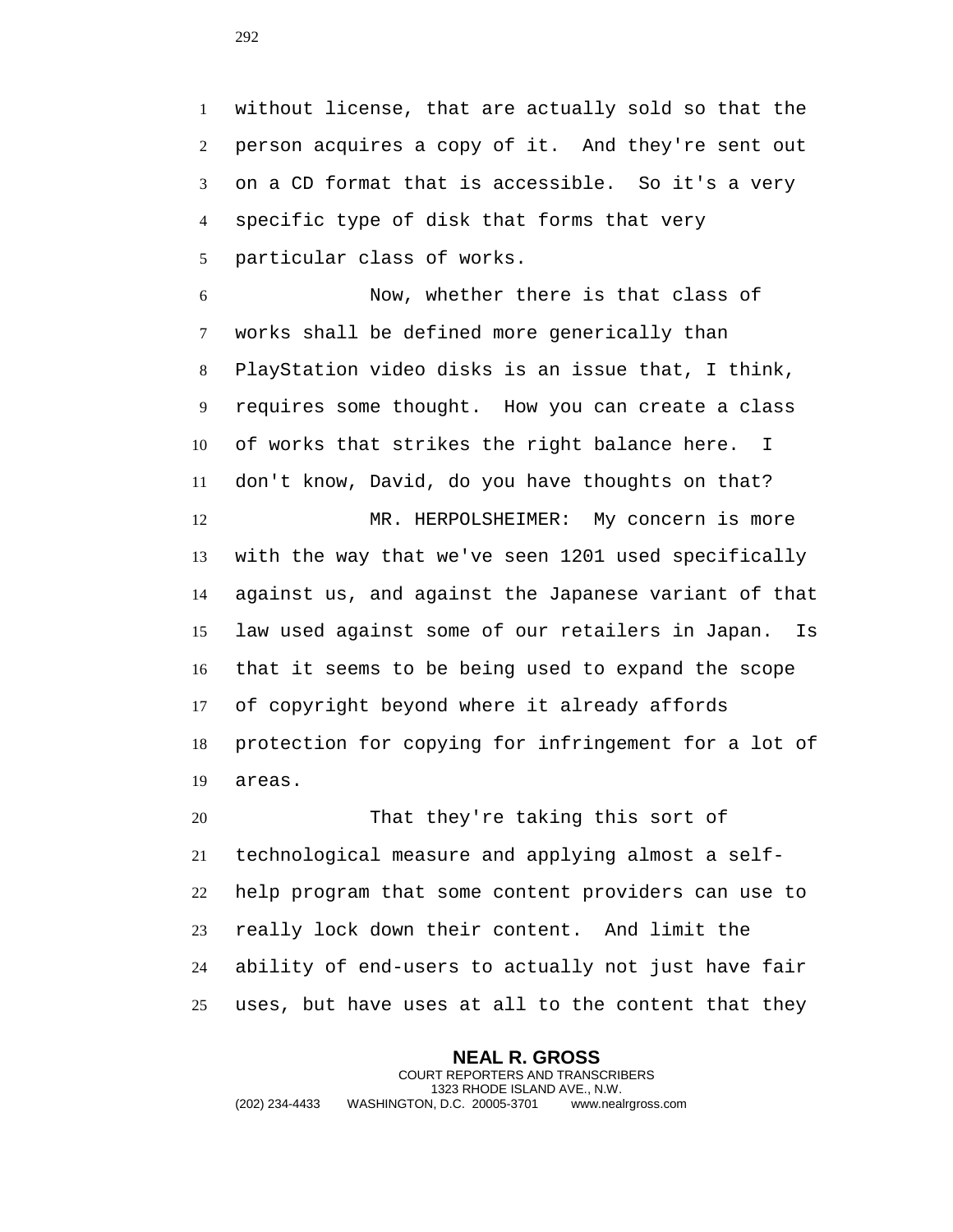have gone out and lawfully purchased copies of copyrighted works.

 And that the imposition of -- like I said, expanding 117 to go beyond -- or not 117. It should be 1201 to go beyond what I've seen in some of the early history, and some of the statements, again from Ms. Peters, really talking about it being something to expand the growth of digital networks. And to allow copyrighted works to be disseminated more freely over digital networks by protecting the rights of copyright holders. And we're all in favor of that, because we produce content just like everybody else here. We want to have our works protected.

 But to then take that protection that's really going more towards specific kinds of uses. When you're talking about digital networks, it's almost like protecting -- in the example that he had of walking in and videotaping a movie in a movie theater.

 What we're really talking about here is specific accesses of watching a one-time pay-per- view movie, or you know, playing a copyrighted video game over a network where you need to protect that

**NEAL R. GROSS** COURT REPORTERS AND TRANSCRIBERS 1323 RHODE ISLAND AVE., N.W. (202) 234-4433 WASHINGTON, D.C. 20005-3701 www.nealrgross.com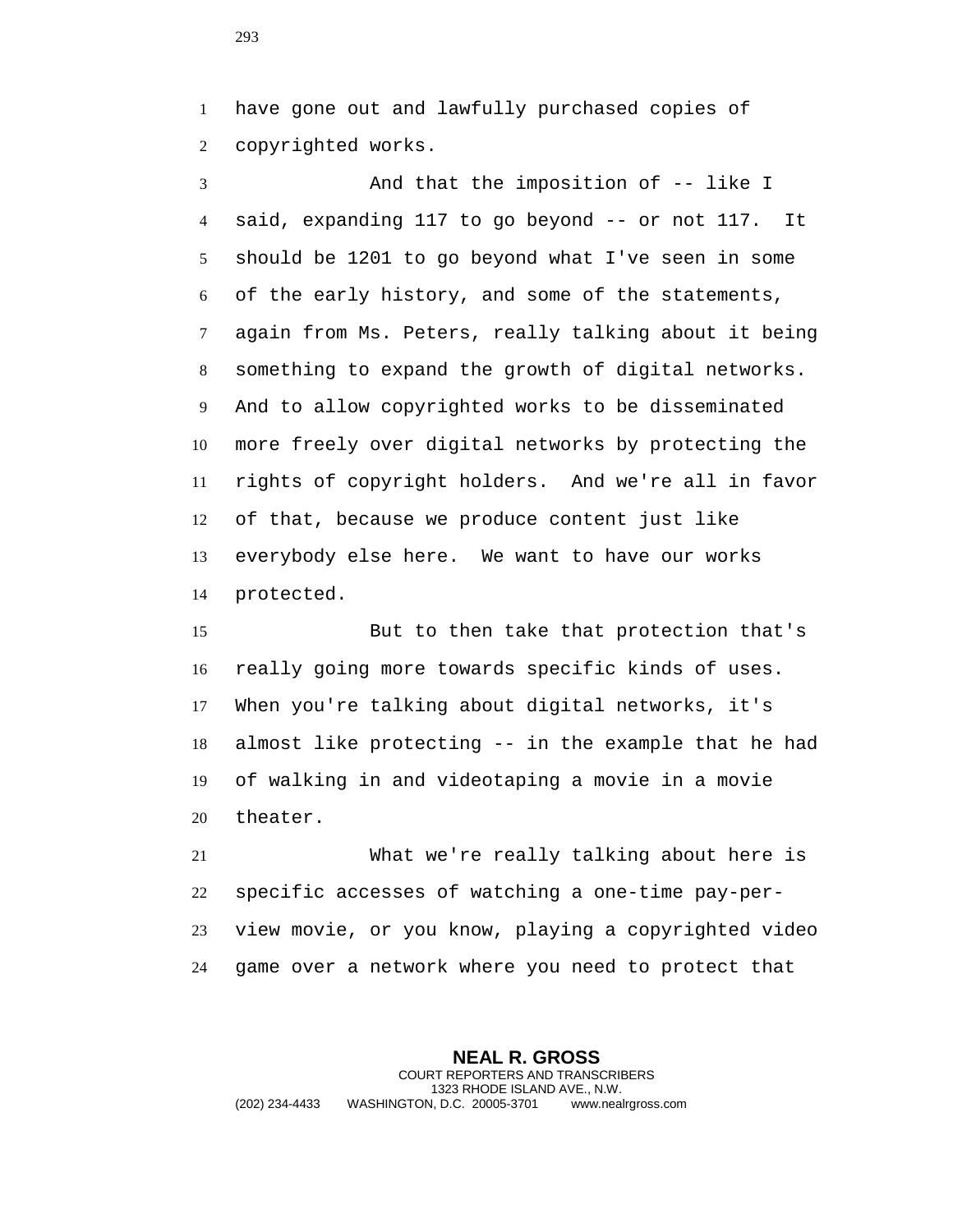content to make sure it doesn't just get kind of sucked off and reproduced.

 I think it's a different issue, when you start taking that protection to access, where the encryption is really essential to protecting the work over that network. And then trying to apply it to areas where there are already substantial and very effective protections against infringement.

 You know, to start wrapping access around that starts, I think, hobbling the ability of users to actually use their works. And gives an unfair amount of control, I think, to the copyright holder that's beyond the rights that they should have under the copyright law. The rights that this Act is supposed to support.

 MR. CARSON: Mr. Russell, if I don't happen to have the Sony PlayStation equipment, but I've got a Sony PlayStation game, why on earth shouldn't I be allowed to use the Bleem emulators where I can play that game on my computer, or on the Sega equipment or something else?

 MR. RUSSELL: Well, quite frankly, and I don't want to try our case here. It's not limited to the DMCA claim. We have concerns about other IP rights that we have in these games and in the

**NEAL R. GROSS** COURT REPORTERS AND TRANSCRIBERS 1323 RHODE ISLAND AVE., N.W. (202) 234-4433 WASHINGTON, D.C. 20005-3701 www.nealrgross.com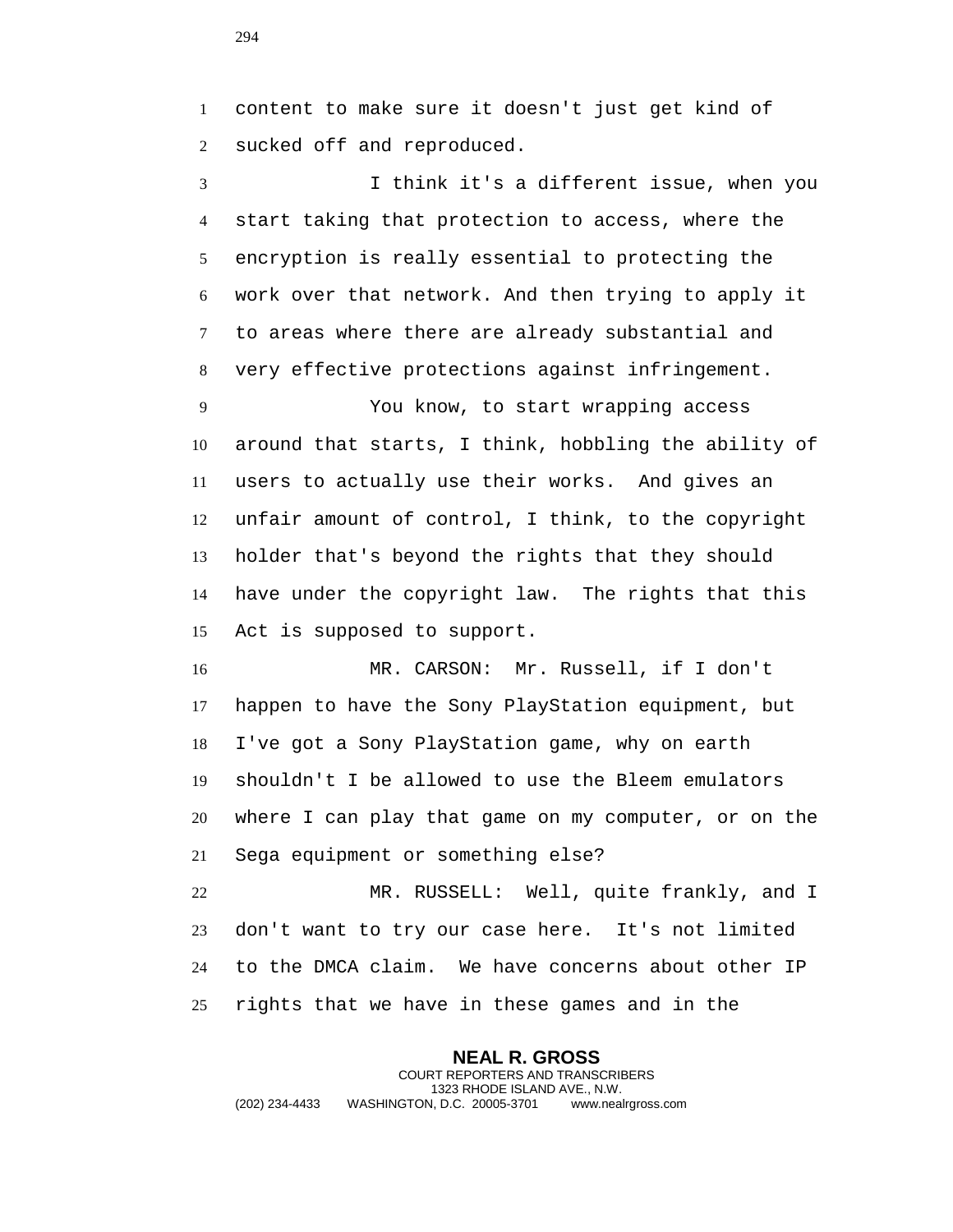system, and to the way we build these games, that we have alleged that both Bleem and Connectix have violated.

 So I think the case goes well beyond 5 what is on issue here, which is  $1201(a)(1)(A)$ , and that is not -- we did not bring any action, of course, against Bleem or Connectix in those. And the ruling in the court is not under that section. MR. CARSON: All right. Okay. But what I'm trying to get at -- let me put it another way. If I did use the Bleem emulator, say, after October 28th of this year, so that I could play one of the PlayStation games on my PC, would it be your position that I would be violating Section 1201? MR. RUSSELL: I think that the issue is an interoperability issue. And I think that is dealt with in the DMCA under, I believe, it's -- 18 MS. PETERS: F. MR. RUSSELL: F. And I think F amends or is an exemption from Section 1201(a). So you know, I think that what we're dealing with here, if that's what we're concerned with, there is a provision that deals with this. And then the question is whether it's lawful reverse engineering to achieve interoperability.

**NEAL R. GROSS** COURT REPORTERS AND TRANSCRIBERS 1323 RHODE ISLAND AVE., N.W. (202) 234-4433 WASHINGTON, D.C. 20005-3701 www.nealrgross.com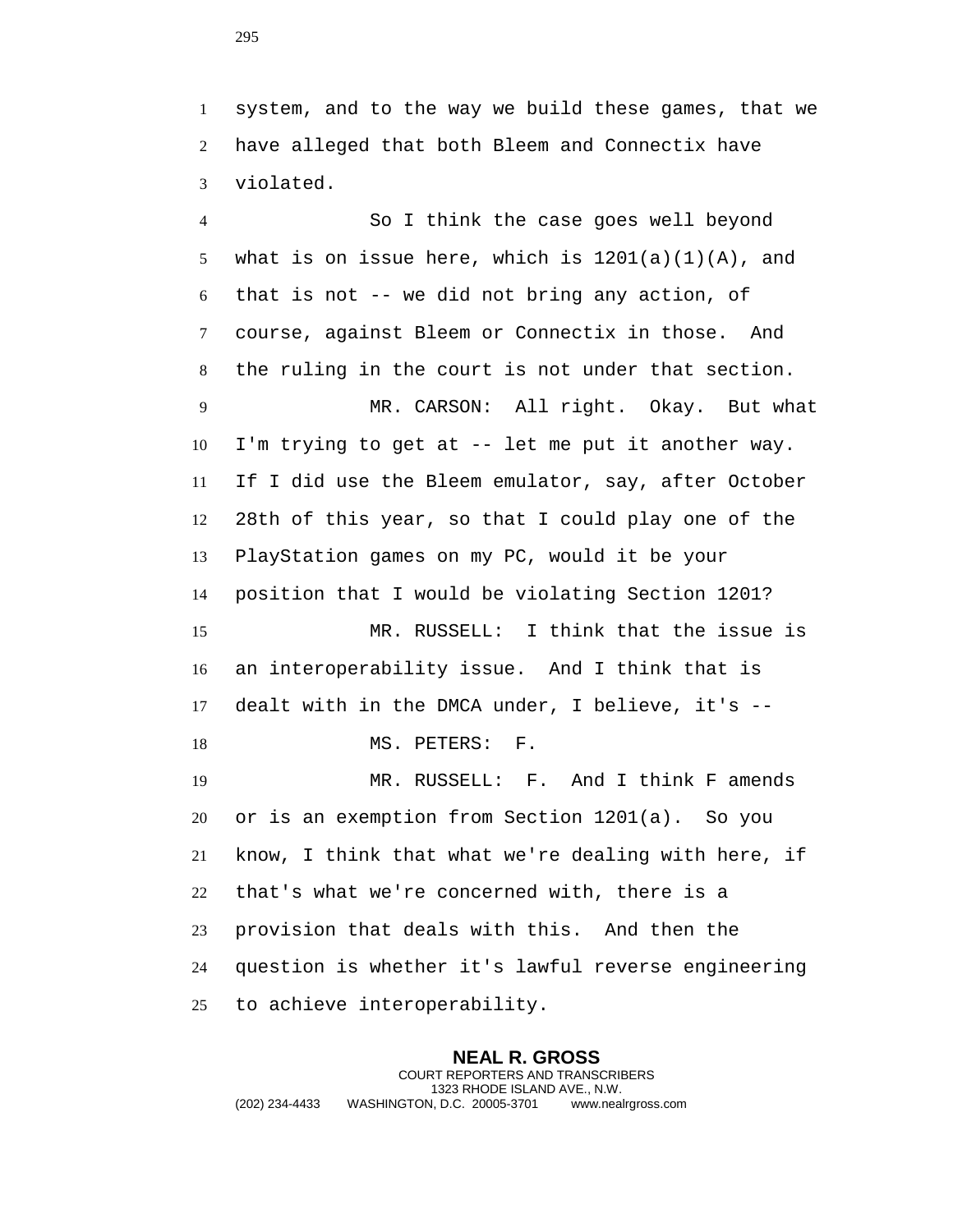1 And I'm not going to go through that. That's not the area of discussion here, and I think that's something that is very, very fact-specific. And certainly should not be made -- determined on the -- they come up on an individual basis, and shouldn't be determined on a broad exemption by a video game class.

 MR. CARSON: This is late in the day, so maybe I'm not making myself clear. But what I'm trying to understand is if I were to use a Bleem emulator, would I, in engaging in that conduct, be circumventing some technological measures that Sony has that were designed to restrict my access to the PlayStation games? And if so, would I be violating Section 1201(a)?

 MR. RUSSELL: Again, I believe that it will fall under the exemption that falls under Section 1201(f). Because I believe what's happening here is, no, you may not be violating the -- you may not be circumventing it, you will be having reverse engineered it.

 MR. CARSON: No, I wouldn't be. I'm using the -- MR. RUSSELL: You're the end-user? MR. CARSON: I'm the end-user.

**NEAL R. GROSS**

COURT REPORTERS AND TRANSCRIBERS 1323 RHODE ISLAND AVE., N.W. (202) 234-4433 WASHINGTON, D.C. 20005-3701 www.nealrgross.com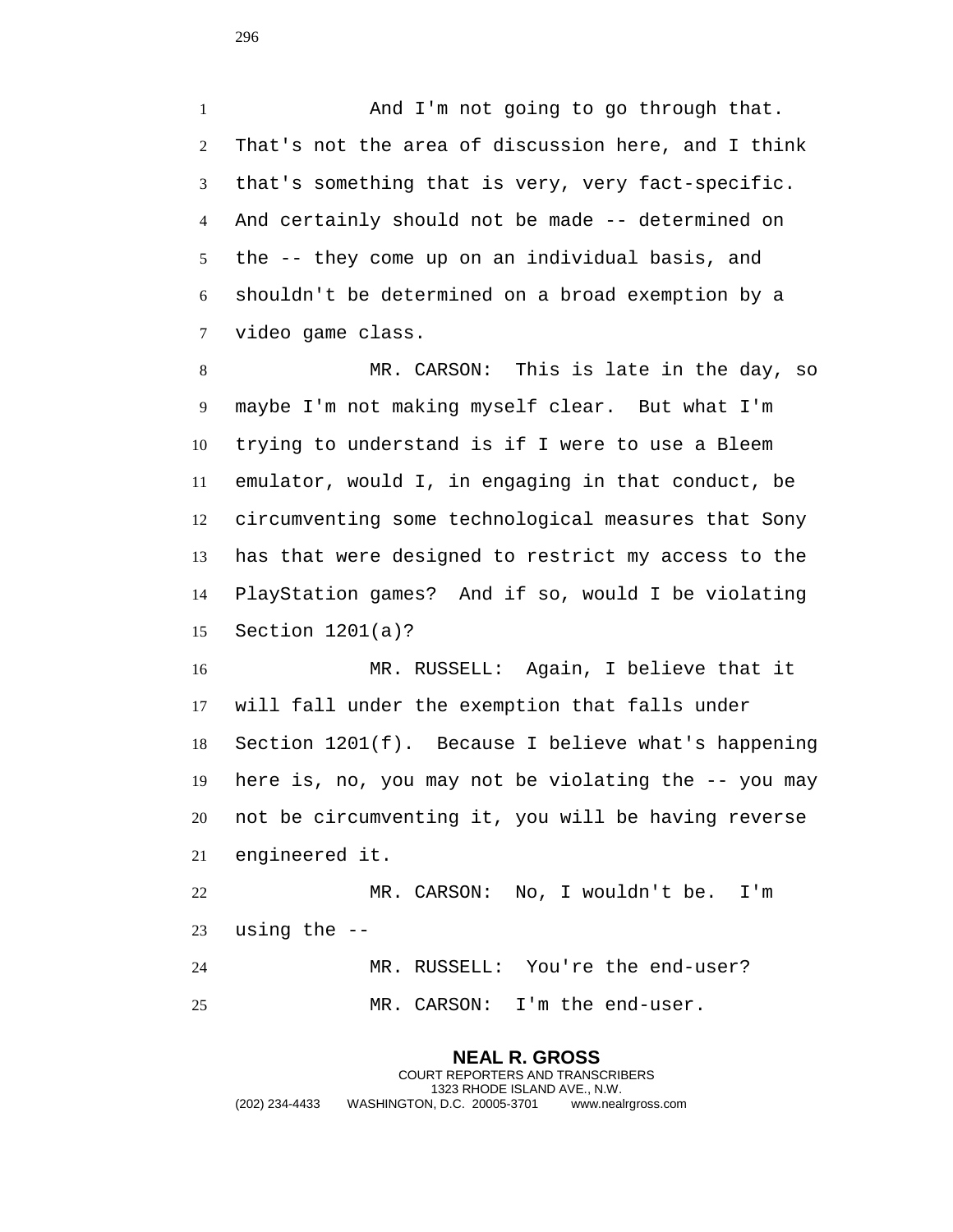MR. RUSSELL: No, I don't believe the end-user is if the emulator is legal. MR. CARSON: And you don't think the end-user is circumventing technological protections, either? MR. RUSSELL: The technological protection is in the disk and in the machine. So I don't believe that the end-user is if the emulator is legal. MR. CARSON: Okay, okay. That's really what I was getting at. Thanks. MR. HERPOLSHEIMER: Okay. Well, just on that level, one thing that's interesting is that's exactly what they alleged against us in court. Is that if the end-user isn't doing it by using our product, and our product certainly couldn't be doing it -- and the thing that I'm really afraid of here in the United States is what's happening to us right now in Japan. They have a very similar implementation as we do in 1201. Their law there, I think, is the Unfair Competition Act. But it's very similar in that it protects against unauthorized circumvention of technological measures that effectively control - - blah, blah, blah.

**NEAL R. GROSS** COURT REPORTERS AND TRANSCRIBERS 1323 RHODE ISLAND AVE., N.W. (202) 234-4433 WASHINGTON, D.C. 20005-3701 www.nealrgross.com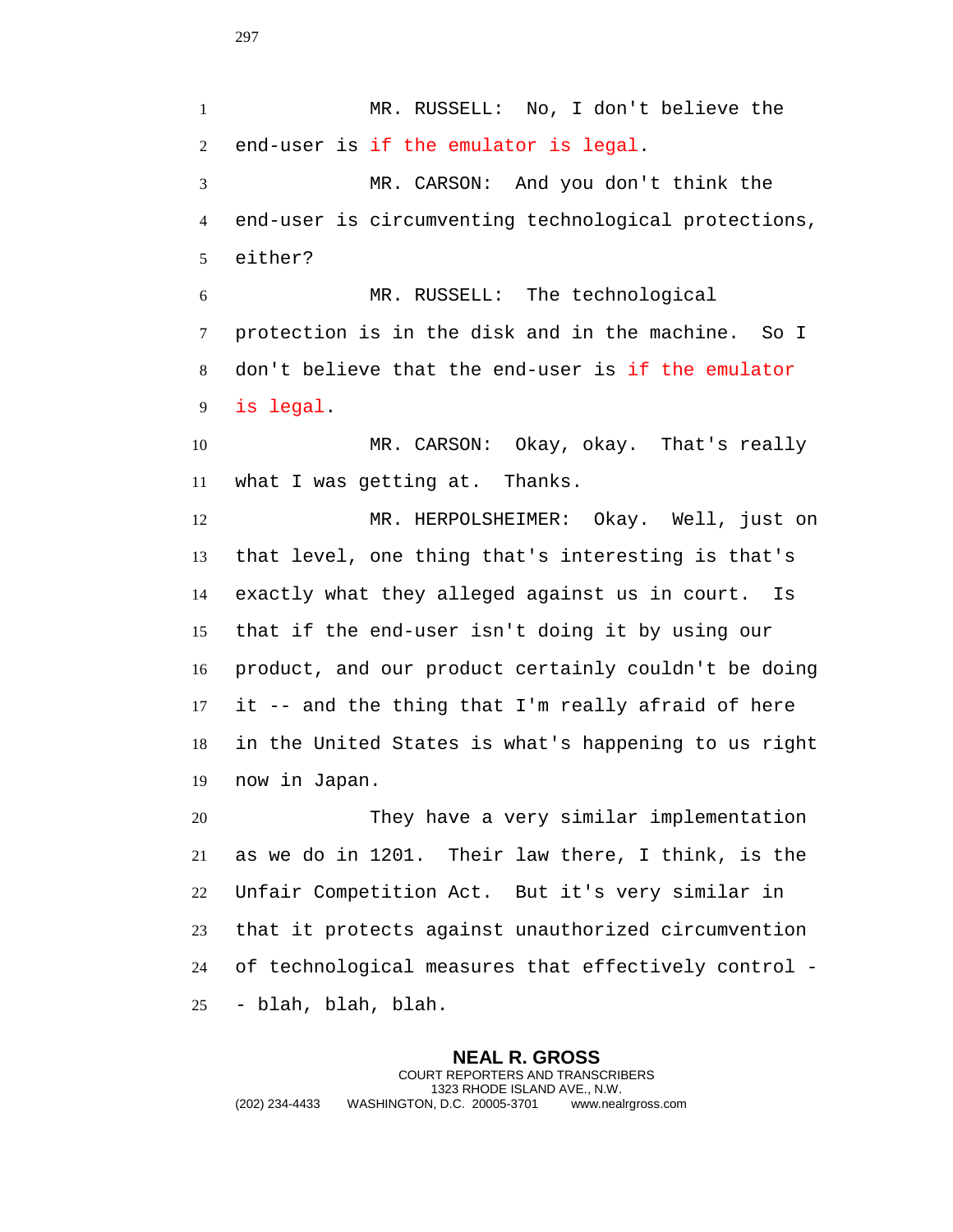1 But they have some very specific language that say that the playing of pirated video games -- this is one of the concerns that, in our particular circumstance, comes up, is that because this whiz code is proprietary to Sony, and in fact patented, if we were to recognize it we would be in violation of their patent.

 That because of the whiz code -- that because we don't recognize the whiz code we are violating or we are circumventing their protections. In Japan, they say the that the act of playing a pirated game isn't actually an infringement. It's making the copied game is an infringement there.

 They specifically preclude video games, they specifically speak towards issues like whether or not the protection on the disk is actually voluntary. In the case of video games it's one where every manufacturer of PlayStation games is required to appoint Sony as part of their license for the development tools. They're required to make them their sole manufacturers of CDs, and that protection is included in the CDs. So is it truly voluntary?

 In spite of all this, Sony is still going out and going to our retailers there and

**NEAL R. GROSS** COURT REPORTERS AND TRANSCRIBERS 1323 RHODE ISLAND AVE., N.W. (202) 234-4433 WASHINGTON, D.C. 20005-3701 www.nealrgross.com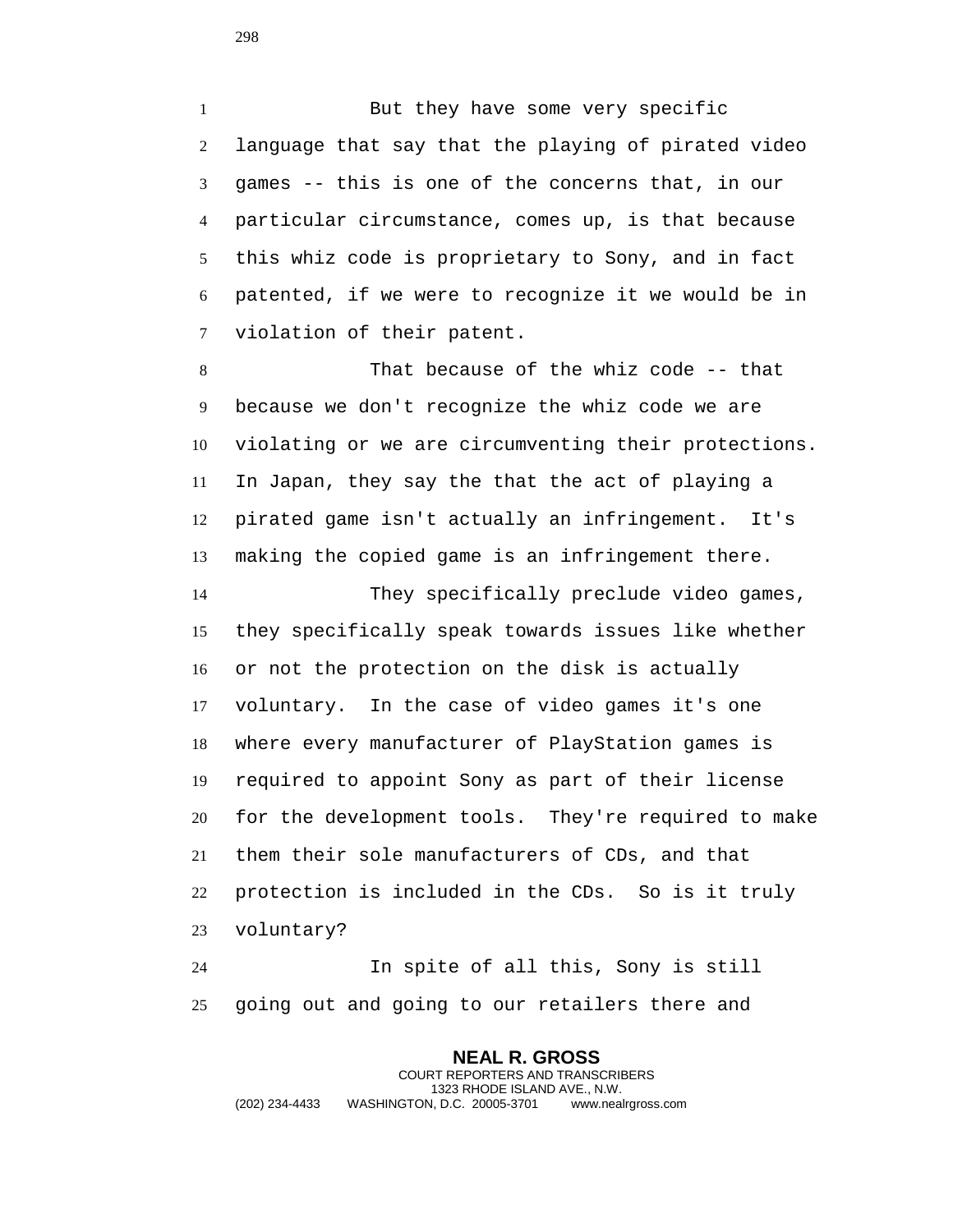basically threatening them with lawsuits unless they cease to carry our product and pay back -- I don't know, \$200 per copy, I think, for every copy they've sold. And write a letter apologizing to Sony for ever carrying it in the first place.

 And these are the kinds of things that, if there's any vagueness or if there isn't a clear exemption for certain kinds of uses in the law that we can point to, and that we can make clear and understandable -- this is in the face of MIDI (phonetic) in Japan. Actually telling the people, "No, we don't see that there's anything wrong with it, but who knows what the judge will say?"

 But I'm just afraid that we're going to have the same kind of issues in this country. Where they can go and they can say, "Look, Bleem is a product that violates the DMCA. You, by selling it as a store, are in violation of the DMCA," with the further enactments going down to end-users. And putting out ads and saying, "Anybody who uses Bleem is in violation of the DMCA, and we're going go after them."

 Contrary to what he said here today, that's not what they have expressed in court and in numerous threatening letters to our retailers.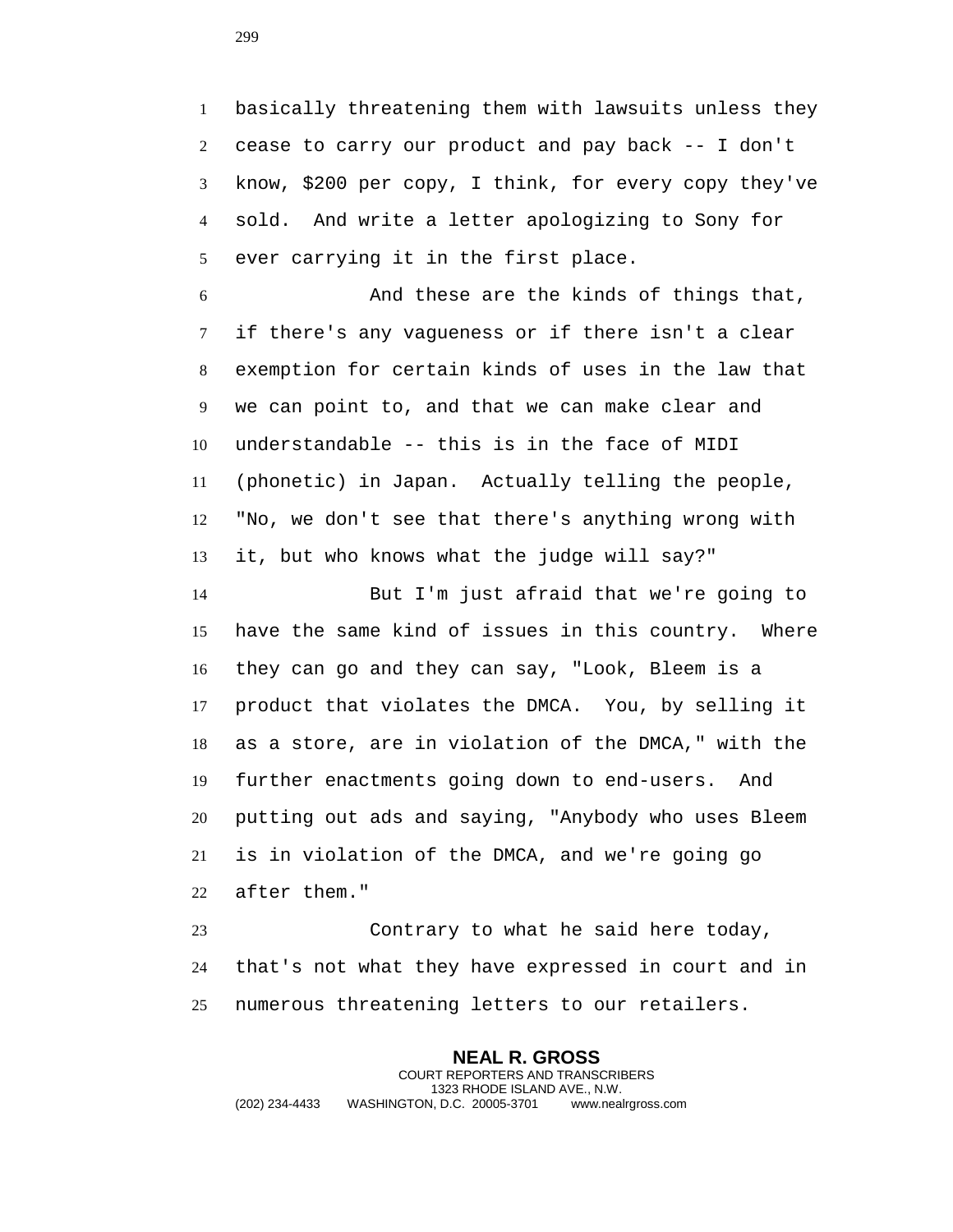MR. RUSSELL: Quite frankly, I don't feel this is an appropriate forum to try our case. MR. CARSON: I'm not trying to try anyone's case. I'm just trying to figure out whether there's an issue here within our domain, which is why I'm asking --

 MR. RUSSELL: No, I understand that. MR. HANGARTNER: I'd just point out, too, that it's not really a matter of trying the case. But the fact is that Sony and many of the other folks who have spoken here today are putting the burden on the proponents of a specific exemption to establish that there is an impact. And I think that this discussion is relevant to that.

 This is an actual impact that, despite 16 the fact that  $1201(a)(1)(A)$  is not yet in effect, we can point to -- provide tangible evidence that this is a -- there's a real risk of this. And that's the only reason this is coming out. It's not an issue of trying cases here, or anything else. But it's relevant experience that I think bears on this discussion.

 MR. GOLDBERG: May I point out that it is not the copyright owners who have placed the burden, it's Congress.

**NEAL R. GROSS** COURT REPORTERS AND TRANSCRIBERS 1323 RHODE ISLAND AVE., N.W. (202) 234-4433 WASHINGTON, D.C. 20005-3701 www.nealrgross.com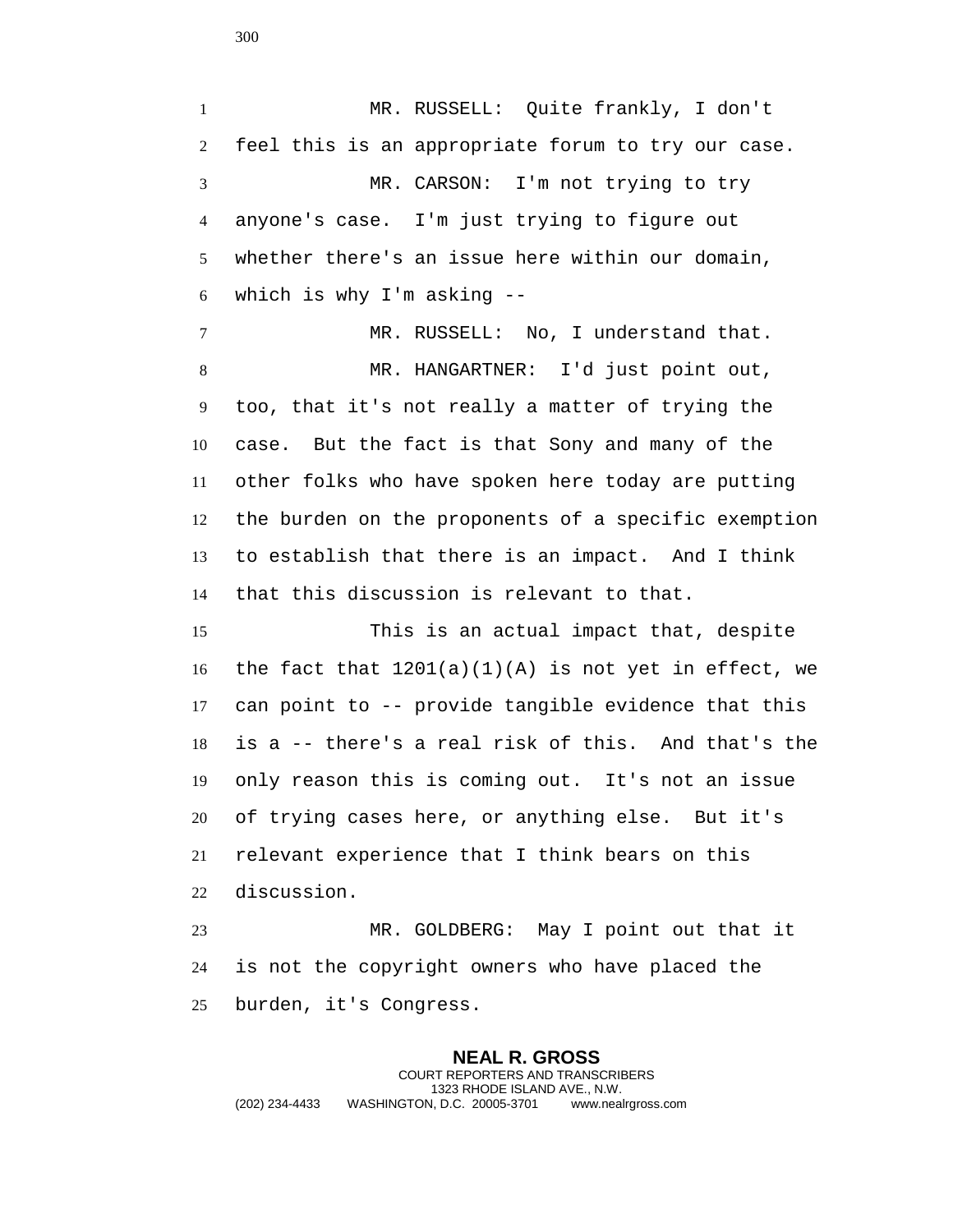MS. PETERS: That is right. And we still do have one more comment period for people who want the opportunity to add additional material. MR. CARSON: In response to positions taken at these hearings.

 MS. PETERS: It is now quarter of six. So instead of going in order, I'm just going to basically ask if there's anyone here who wants to ask questions. I'm going to look around. Okay, Rachel, we'll start with you.

 MS. GOSLINS: I know it's late and it's hot. So I'll try and keep it really, really brief. Ms. Gross, I was just wondering how you would respond to Mr. Marks' argument that, without these technological protections in existence, without the existence of them, his company or other companies wouldn't have put out these products at all.

 So, you know, in a sense they're out there and they're doing some consumers some good. Why should the fact that they decided to put them out in a protected format mean that you -- that anybody has a right to circumvent that, in lieu of - - if we accept his argument that in lieu of these protections, they wouldn't even be on the market.

**NEAL R. GROSS** COURT REPORTERS AND TRANSCRIBERS 1323 RHODE ISLAND AVE., N.W. (202) 234-4433 WASHINGTON, D.C. 20005-3701 www.nealrgross.com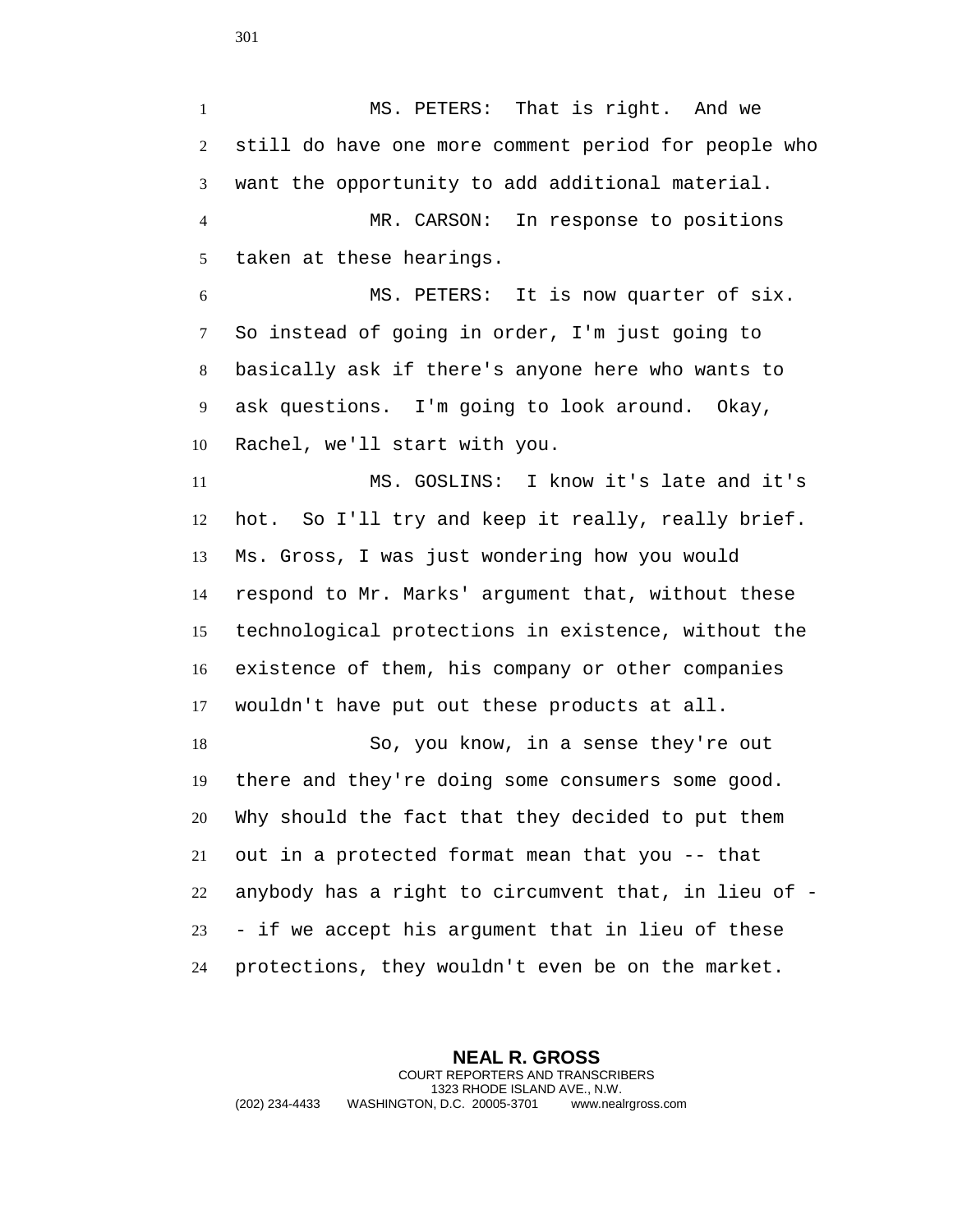MS. GROSS: Well, I wouldn't say anybody has a right. But I think that it's really kind of false to say that people will not create, that society will not create absent of technological protection measures. People have always created, and they will continue to create.

 And I think we can look right now to the music business, and what's going on in the Internet with music and MP3s. And companies like MP3.com and eMusic, and all sorts of new business models that are coming up and proliferating, and all sorts of new artists who are putting their music out there.

 Society has never had more choice in accessing music legitimately. So I think it's really sort of false to say that society will discontinue creation of intellectual property absent this level of protection.

 MS. GOSLINS: Okay. Dean, just two really quick questions. Do you currently stagger video? Does your company, or do you know if other companies currently stagger video releases between the -- whatever the initials are of the U.S. format and the PAL format?

 MR. MARKS: Yes, there is staggering. Really, it depends upon the distribution channels of

**NEAL R. GROSS** COURT REPORTERS AND TRANSCRIBERS 1323 RHODE ISLAND AVE., N.W. (202) 234-4433 WASHINGTON, D.C. 20005-3701 www.nealrgross.com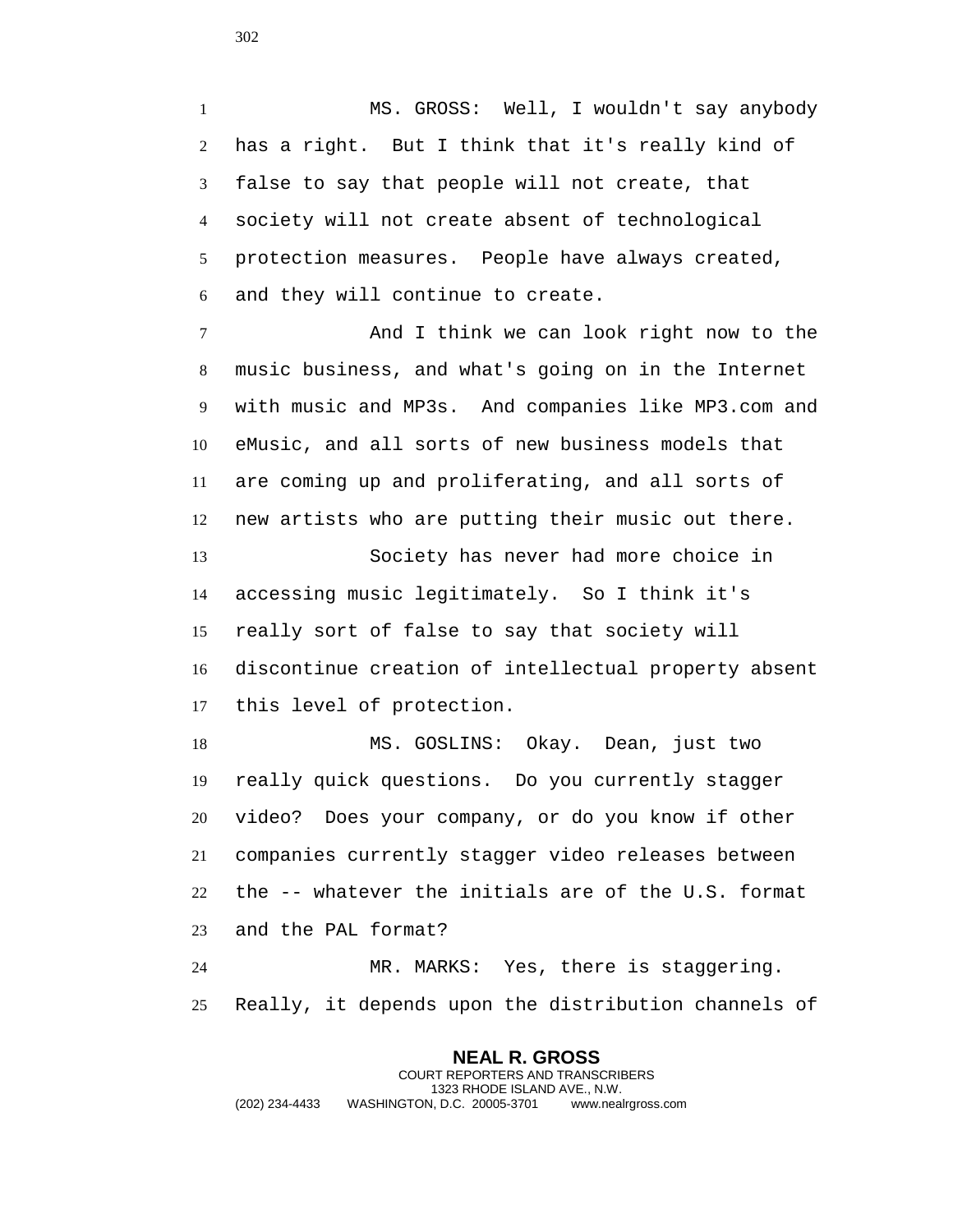the media -- windows of exploitation.In general, movies are released first in the United States before they are released overseas. And in general - - this is subject to some exceptions -- video release occurs six months after theatre release in the United States.

 So, to the extent that the theatrical release in Europe is later than the theatrical release in the U.S., the video release in Europe is later than in the U.S. And in some countries -- and I'm not sure it's still the case today, but it certainly up to recently was the case in France, there was a law that said you could not release on video prior to six months after theatrical release. So we're constrained by some of those laws as well.

 If I may, I just wanted one quick response to Ms. Gross' reply to your answer -- your question, rather. It's late in the day for all of us.

 I wasn't asserting that absent technological protection measure people would stop creating. I was saying that, absent the ability to use technological protection measure, creators and publishers and distributors may not make their works available on certain formats like DVD. I was not

**NEAL R. GROSS** COURT REPORTERS AND TRANSCRIBERS 1323 RHODE ISLAND AVE., N.W. (202) 234-4433 WASHINGTON, D.C. 20005-3701 www.nealrgross.com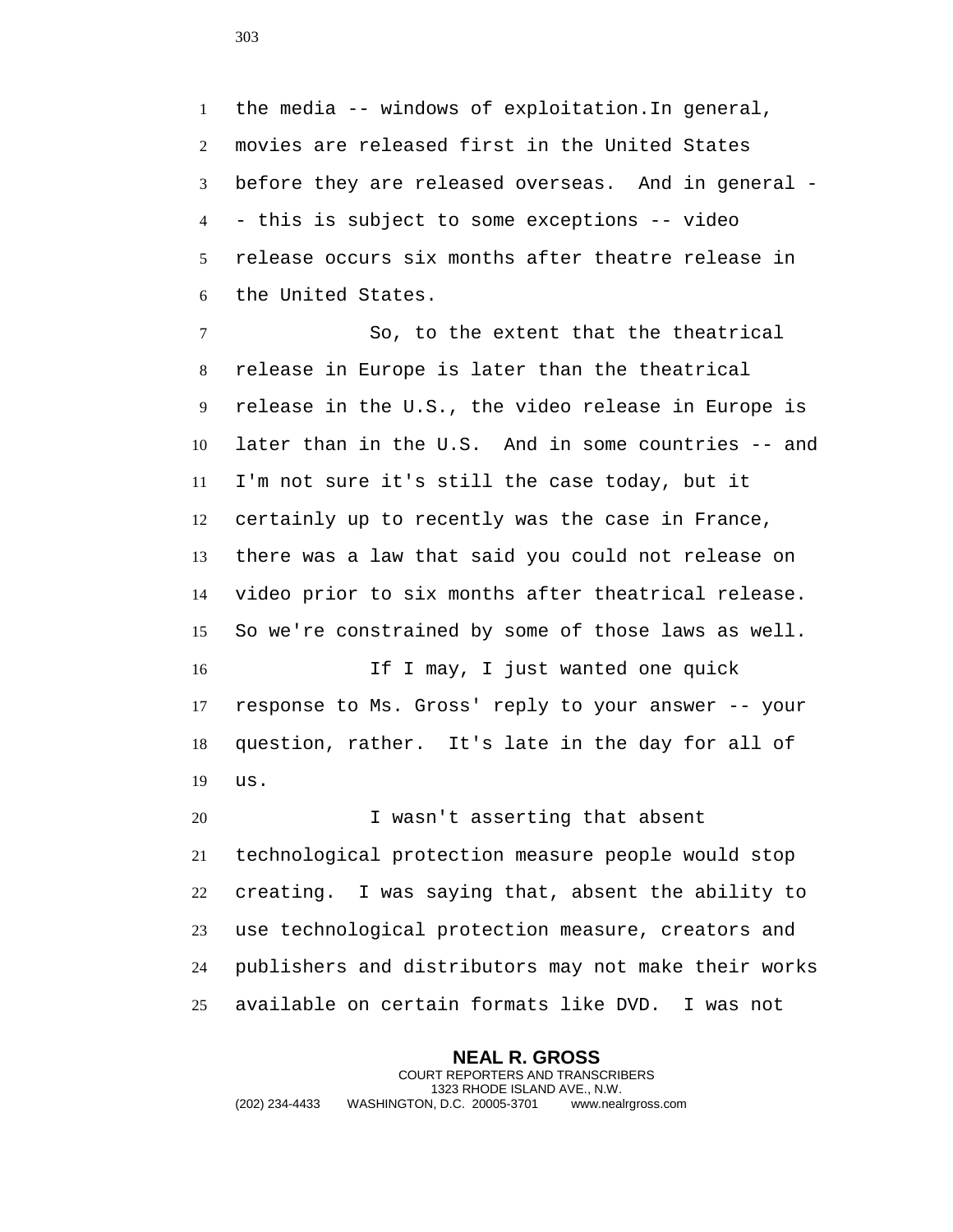saying that there would no longer be creative activity.

 MS. GOSLINS: Okay. And one more quick question. And I know -- I certainly don't want to get into a long discussion about it at this hour. But I'm curious, the question I posed to Steve this morning about what happens if we do decide that we exempt a class of works, what does that mean under C & D. I'm just curious to hear your answer to that, since we're taking a poll.

 MR. MARKS: I was hopeful that Steve's scholarly and forthright answer would settle it for everyone. But I basically agree with what Steve said. And it's -- on the one hand I'm sort of sympathetic to the argument that the reference to users in 1201(d) is users who are making only non-infringing uses.

18 But the problem that I have with that is fair use is -- as we all know and as the Supreme Court has said -- a balancing test that operates on a case by case basis that's very factually 22 intensive, and like in Acuff-Rose you have courts that, at every level of the way, reversed one another.

**NEAL R. GROSS** COURT REPORTERS AND TRANSCRIBERS 1323 RHODE ISLAND AVE., N.W. (202) 234-4433 WASHINGTON, D.C. 20005-3701 www.nealrgross.com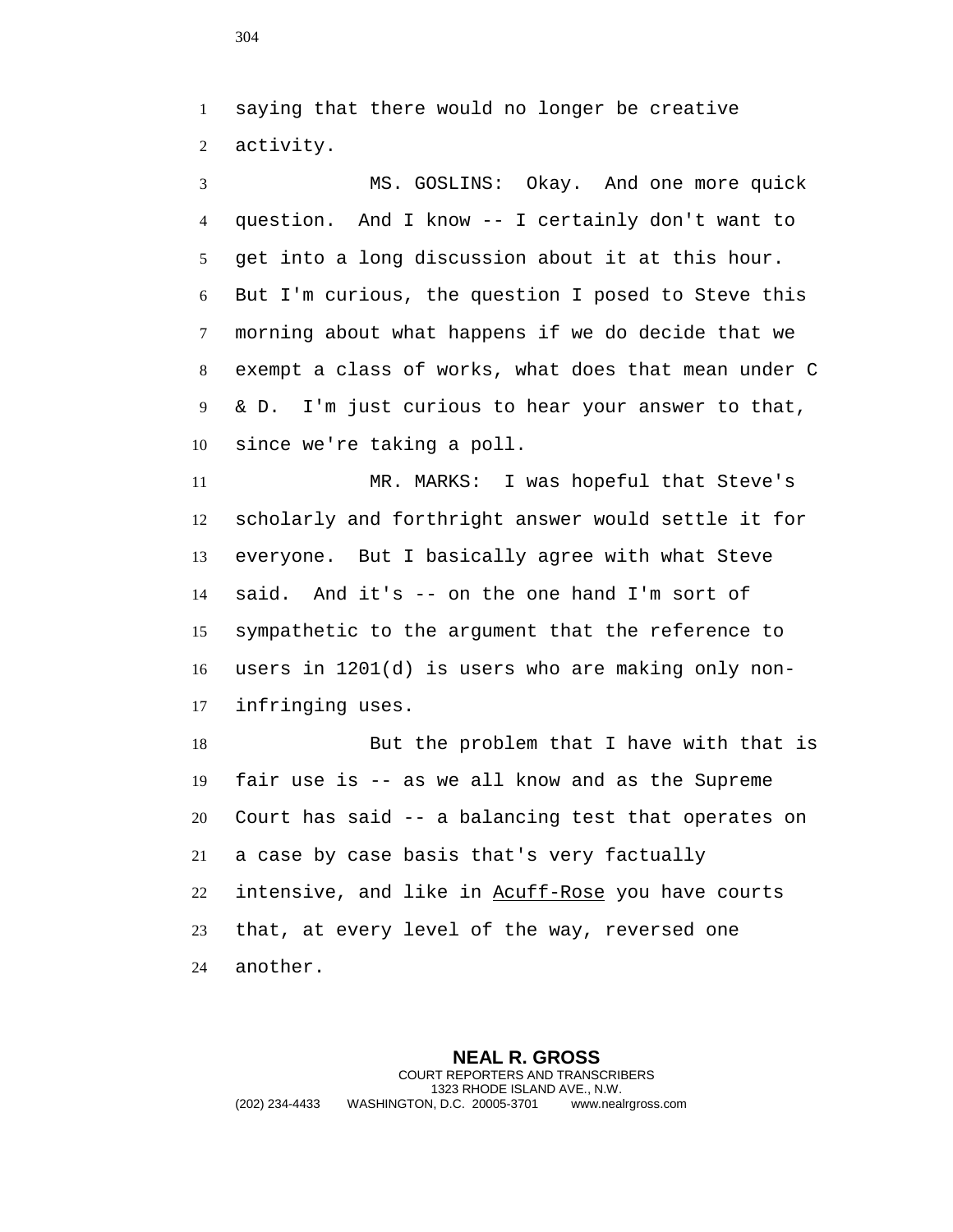So it's hard for me to imagine creating bright line rules concerning classes of works for non-infringing uses, and determining ab initio what those non-infringing uses are. Is it impossible for all non-infringing uses? No. I would say private viewing of videos, for example, in one's own home is a non-infringing use. Clear. Clear enough.

 But there are all sorts of copying for where it's really hard to come up with those bright line rules ab initio. And so that leads me to think that maybe Steve is correct, that when 1201(D) was referring to users, it was referring to users in general, and not just users who are making non-infringing uses.

 The second point being, if one read the provision to limit it to users who are making non- infringing uses, how do you really monitor and sort of enforce that? It would be rather difficult. That being said, I was very sensitive to Mr. Carson's argument that we don't want to

necessarily turn 1201(b) into the bluntest

instrument possible. So I think it's a very

complicated question.

 MS. GOSLINS: Okay. Mort, do you have a response to that?

## **NEAL R. GROSS**

COURT REPORTERS AND TRANSCRIBERS 1323 RHODE ISLAND AVE., N.W. (202) 234-4433 WASHINGTON, D.C. 20005-3701 www.nealrgross.com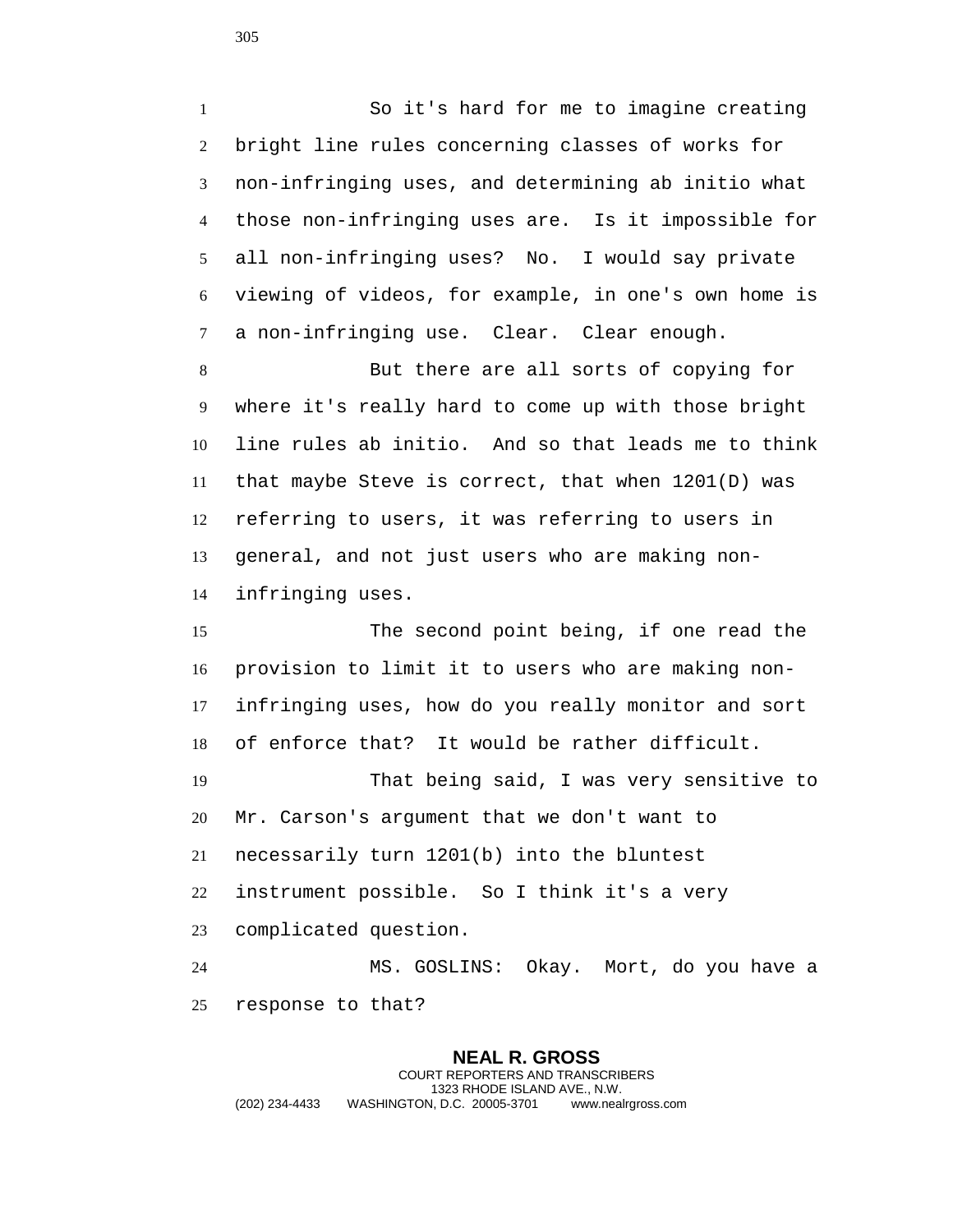**NEAL R. GROSS** 1 MR. GOLDBERG: <del>I'm not sure I agree that</del> 2 the users are to be defined in that way. But I'll have to take another look at it. The users potentially immunized under 1201(a)(1)(D) would be all users of the designated "class of works." MS. GOSLINS: Four questions, and then that's it. MR. KASUNIC: I have one question. This is in regards to CSS. I know we've talked a lot about it. But CSS protects both access and the Section 106 rights of the copyright owners, as you said before. MR. MARKS: Right. MR. KASUNIC: 1201(a)(1) protects only technical protection measures that protect access. 16 MR. MARKS: Right. MR. KASUNIC: And Congress specifically chose not to have a prohibition for the conduct circumvention of measures that protect the Section 106 rights. So if we have a technological protection measure that does not discriminate between access and copy protection measures, the latter of which was not specifically chosen by Congress to be prohibited, who should bear that burden of this indiscriminate use of technology?

COURT REPORTERS AND TRANSCRIBERS 1323 RHODE ISLAND AVE., N.W. (202) 234-4433 WASHINGTON, D.C. 20005-3701 www.nealrgross.com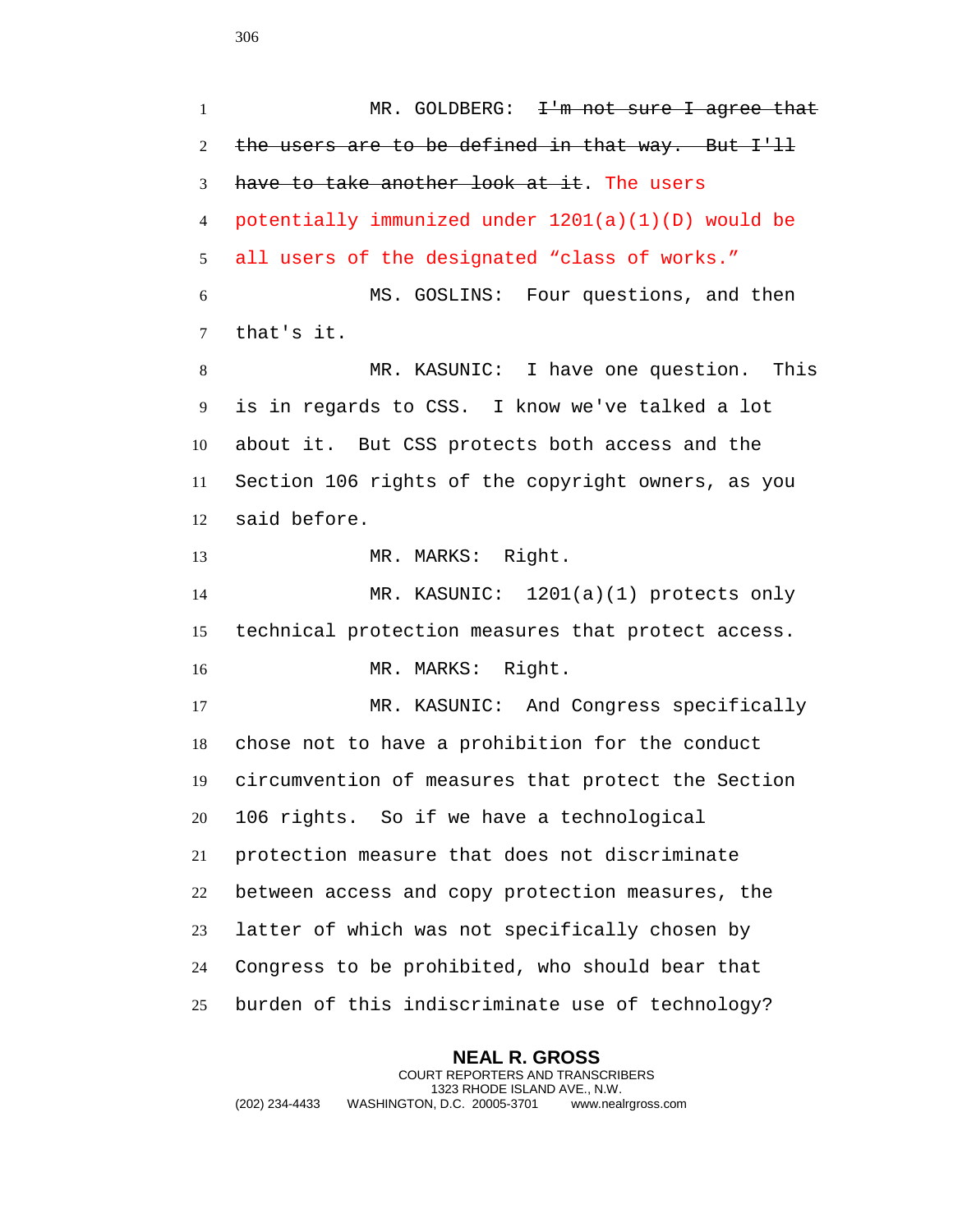Since Congress did choose that the latter will not be protected, shouldn't this burden be placed on the copyright owner to show that there's a need for this, or why the indiscriminate use is necessary?

 MR. MARKS: Let me answer that in a couple of pieces. One, that I don't think it's indiscriminate use. I was trying to describe through the history of the development of the CSS copy protection structure why the content industry was really -- I don't want to say forced, but really led to develop a structure where encryption was the hook.

 It was because of the reactions we were getting from the computer industry, and the fact that we knew these works were going to be played on computer platforms. And by the limits in the law that say if you employ a mere copy control technology, like an SCMS flag in audio, absent a particular legislative provision like the Audio Home Recording Act that mandates consumer electronic players to look for and respond to SCMS, the DMCA says there's no obligation to respond.

 So the notion of trying to implement copy protection technology in a way that devices

## **NEAL R. GROSS**

COURT REPORTERS AND TRANSCRIBERS 1323 RHODE ISLAND AVE., N.W. (202) 234-4433 WASHINGTON, D.C. 20005-3701 www.nealrgross.com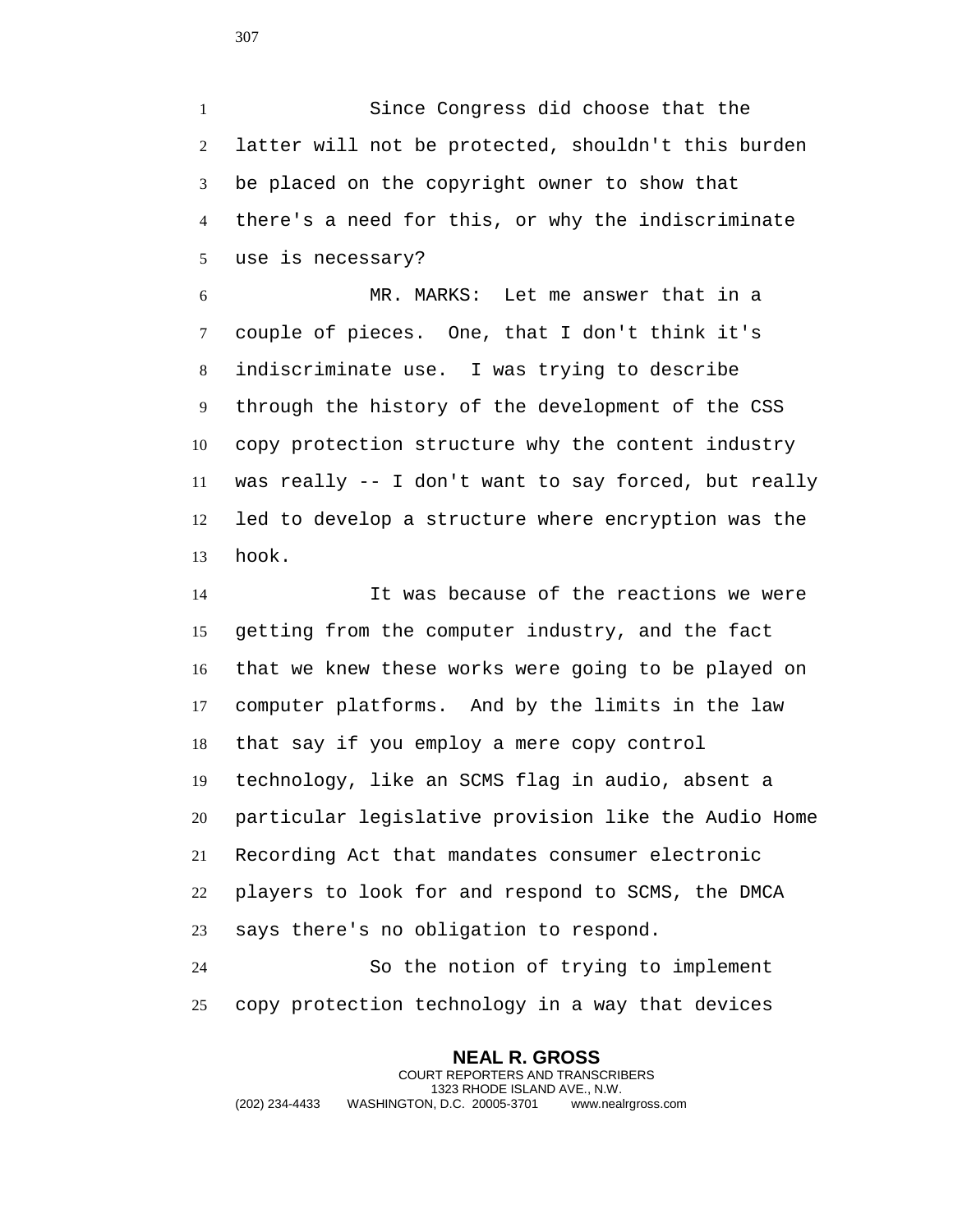will respond, required us to go to a system where encryption was the initial hook. So it's not really an indiscriminate use, it's a way -- it was really, frankly, our only way of trying to implement effective copy protection technology.

 But I'm not quite done yet, though. Thankfully, in the area of CSS -- and this goes to the gentleman, David, David's remark. In this particular instance, the content flows out the analog output with Macrovision. Macrovision is the copy control technology that inhibits copying of the analog signal. A condition of the CSS license is that devices, whether they be the computers or the DVD players, apply Macrovision to the signal as it goes out the analog output.

 If a user circumvents Macrovision on the content of the DVD as it flows out the analog output, in order to make a copy, the law does not prohibit the individual conduct involved in this type of circumvention .

 So, therefore, if the individual user -- and I think this is what you were getting at -- were to circumvent Macrovision, it doesn't fall within the 1201(a)(1)(A) prohibition. It would be a

**NEAL R. GROSS** COURT REPORTERS AND TRANSCRIBERS 1323 RHODE ISLAND AVE., N.W. (202) 234-4433 WASHINGTON, D.C. 20005-3701 www.nealrgross.com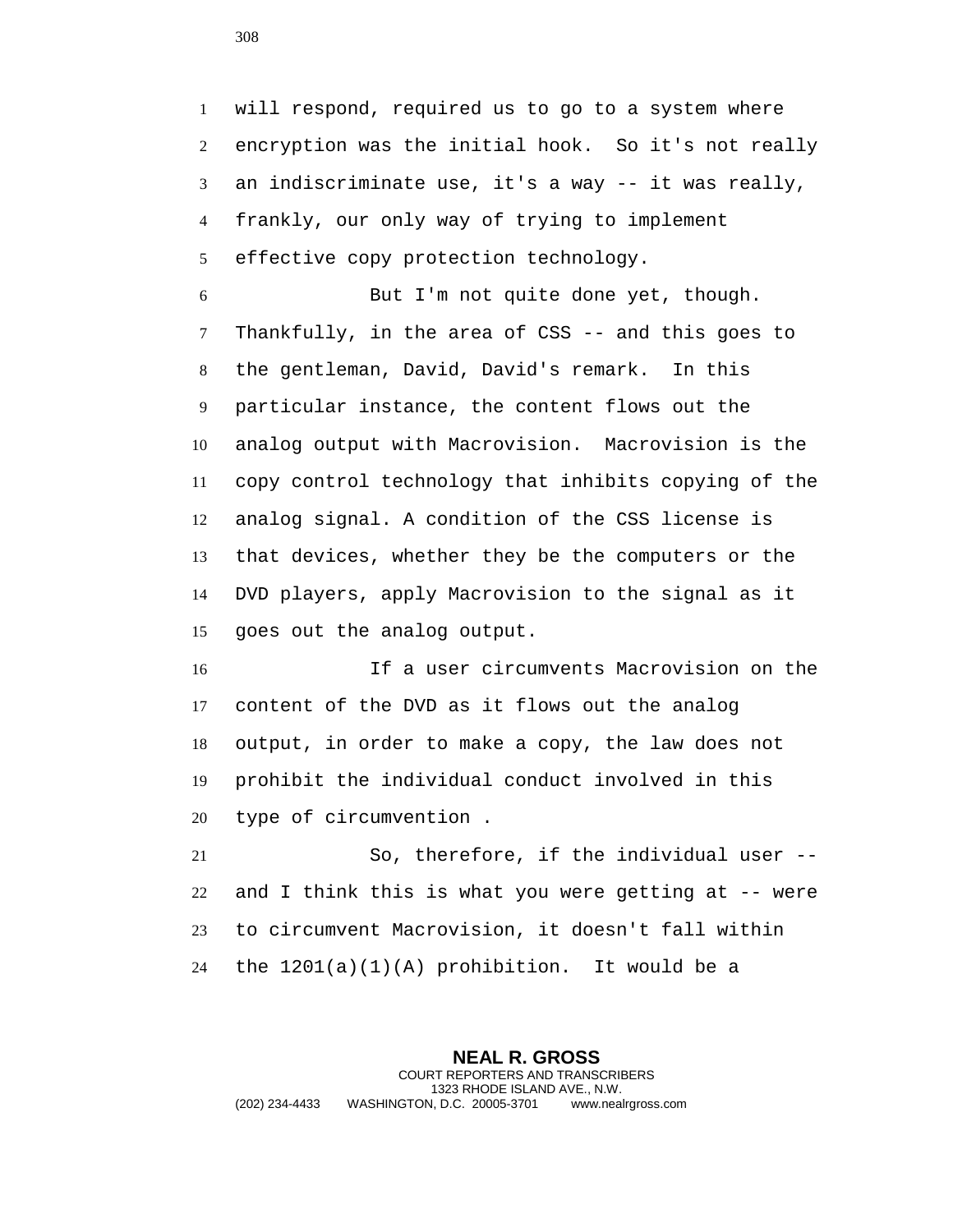circumvention of a copy control technology that is permitted under the law. MR. METALITZ: Rob, could I add just a sentence or two to that answer? MR. MARKS: But I want to clarify, if there are any lingering questions on that. Because I think it's a very important point. MR. METALITZ: I was just going to say your question used the word "burden," and we may be confusing two burdens here. In any particular case if someone were alleging a violation of 1201(a)(1)(A) the Plaintiff would have to prove that what was circumvented was an access control. And if that's the issue, and it was put into issue, the burden of proof on that would rest with the Plaintiff to show that. Here, of course, we're only talking about the burden in this proceeding. Things are a little bit different. Congress has already decided that these circumventions should be outlawed, and the question of exception is that the burden is on the proponent of the exceptions. But I just wanted to clarify that. MR. KASUNIC: But the burden is on the proponent of the exemptions for the access controls.

**NEAL R. GROSS** COURT REPORTERS AND TRANSCRIBERS 1323 RHODE ISLAND AVE., N.W. (202) 234-4433 WASHINGTON, D.C. 20005-3701 www.nealrgross.com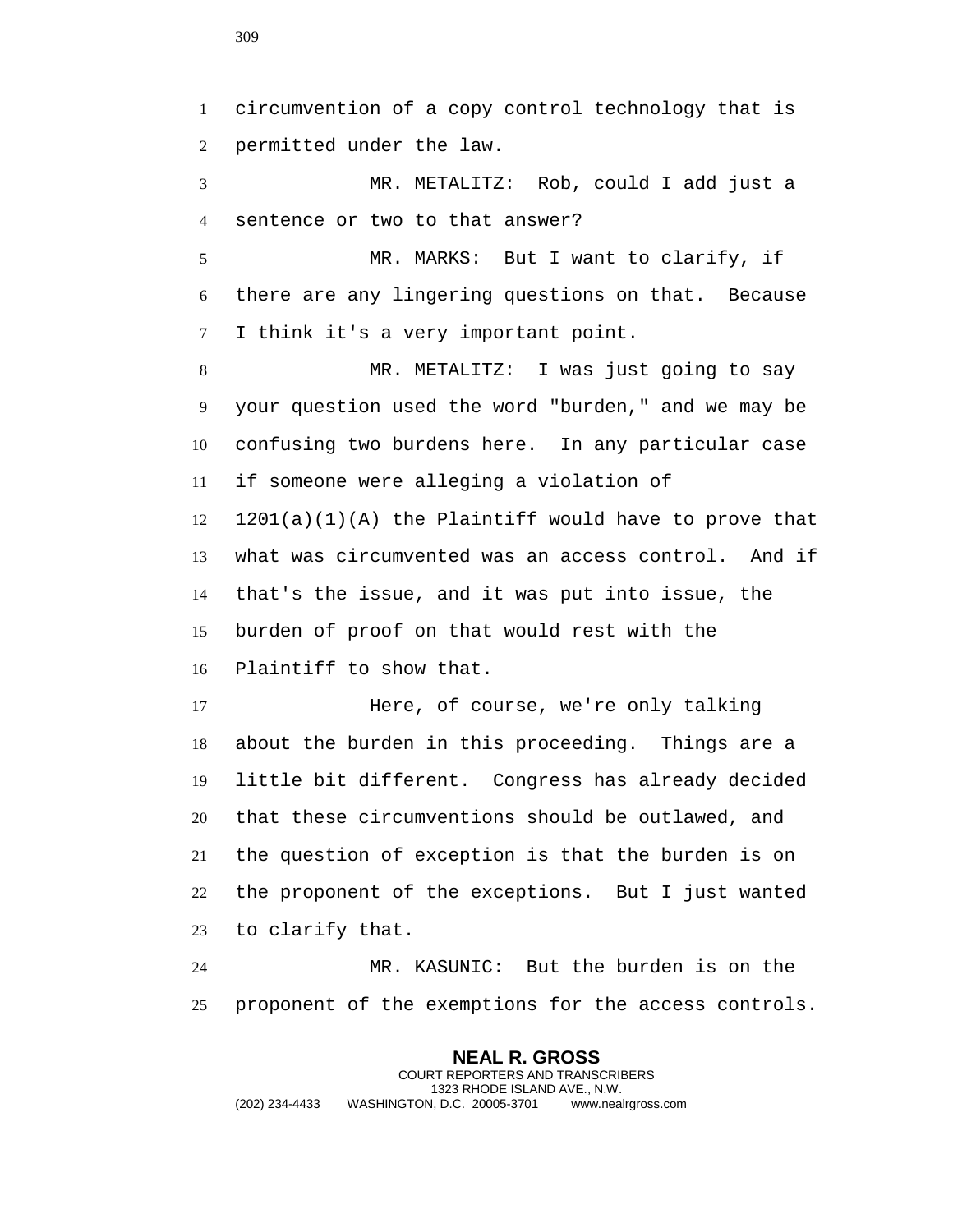Here we have some testimony that there are adverse effects from CSS -- whether they're cured or not is another question. So there was some showing that there were adverse effects to certain users of this, in terms of the access.

 The hypothetical we had in Congress of going into the bookstore to buy the book doesn't seem appropriate here, in terms of access. Here we had legitimate users going into that bookstore and buying the book, the DVD, only to find that then it too was locked. In addition, different uses of that DVD were restricted after that lawful access was --

13 MR. METALITZ: The way you pose that question -- and it really has come up in a lot of the comments here. You know, it almost sounds like you're raising a consumer protection issue. That somehow the consumer is surprised to find that when she buys a DVD in Europe that she can't play it on a U.S. machine, or that if you -- to use the late lamented DIVX technology -- it's probably unlamented by many in this room. But that was a technology that was a time-limited DVD, in effect. And you could only play it three times or over a certain period of time.

**NEAL R. GROSS** COURT REPORTERS AND TRANSCRIBERS 1323 RHODE ISLAND AVE., N.W. (202) 234-4433 WASHINGTON, D.C. 20005-3701 www.nealrgross.com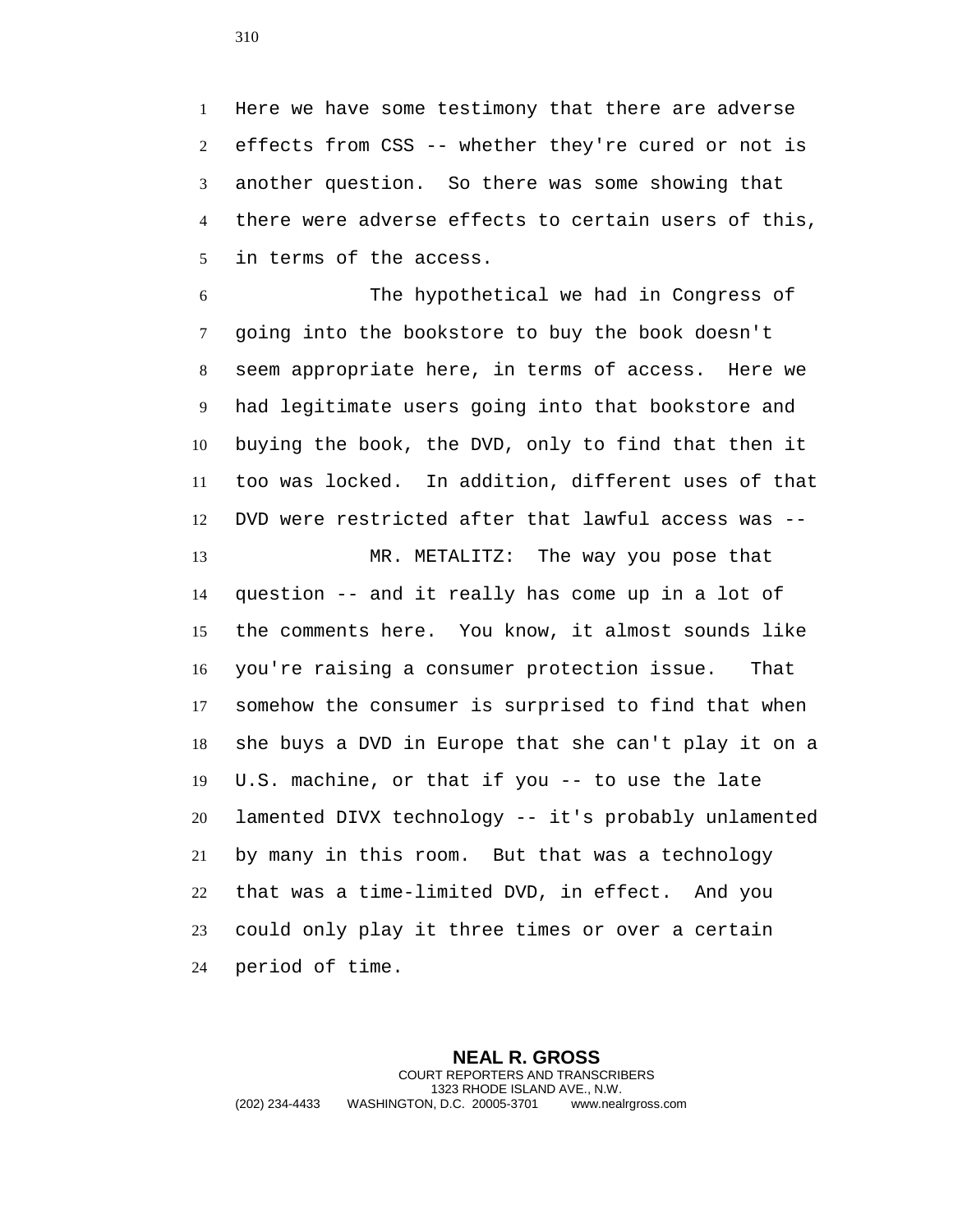I think we have to distinguish between whether someone maybe wasn't aware when they bought it, and therefore didn't know what the limitations were, versus the question of whether it's legitimate to have the limitations at all. Or whether there's some problem, from the perspective of this proceeding, with using access control mechanisms to enforce those limitations.

 Now, when people subscribe to HBO, they generally do know. They're put on notice that it's a time-limited subscription. They can't go back later and put in a black box to see again what their subscription has expired to.

 But, the consumer protection side of that is a separate question from whether, A, the copyright owner can use those access control mechanisms, and B, whether it's illegal to circumvent those. And, as Dean has pointed out, for some 20 years it's been illegal to circumvent those protections. So this, again, is not really a new concept.

 MR. MARKS: Steve, I just want to supplement the HBO example, because there had been a comment that the HBO example was irrelevant because if you were descrambling because you hadn't paid for

**NEAL R. GROSS** COURT REPORTERS AND TRANSCRIBERS 1323 RHODE ISLAND AVE., N.W. (202) 234-4433 WASHINGTON, D.C. 20005-3701 www.nealrgross.com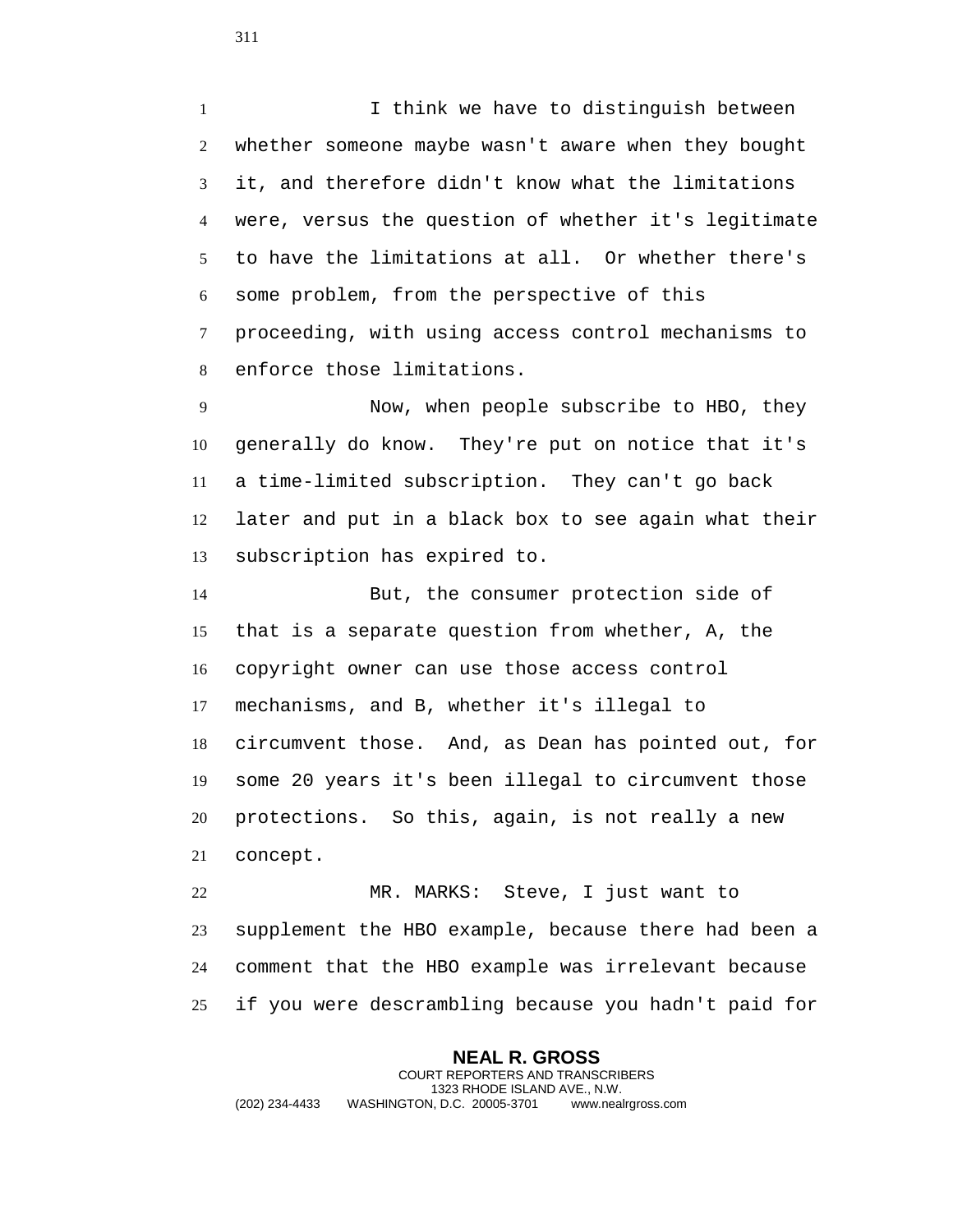your HBO subscription, that was a different case from having bought a DVD, paid for it and not be able to play it.

 That was not the example that I used in my testimony. The example I used was you had purchased a subscription to HBO, and during the time that you are a legitimate purchaser of HBO's service, you own a television set -- granted there aren't many around today, probably, except maybe in antique stores -- a tv set that was not cable-ready, that could not accommodate a set-top box.

 The HBO signal would be coming to your home in encrypted form. If you had a television set that could not accommodate the set-top box with a descrambler for the HBO system, under the Communications Act you do not have a right to buy a black box and decrypt the HBO signal in order to get the content. Even if you're a subscriber and have paid for HBO. And that's the point I wanted to try and make.

 MR. GOLDBERG: May I comment on the implication of the question there? I think the question implicates the matter of burden very clearly. And we are to focus on distinct, verifiable and measurable impacts. Isolated or de

**NEAL R. GROSS** COURT REPORTERS AND TRANSCRIBERS 1323 RHODE ISLAND AVE., N.W. (202) 234-4433 WASHINGTON, D.C. 20005-3701 www.nealrgross.com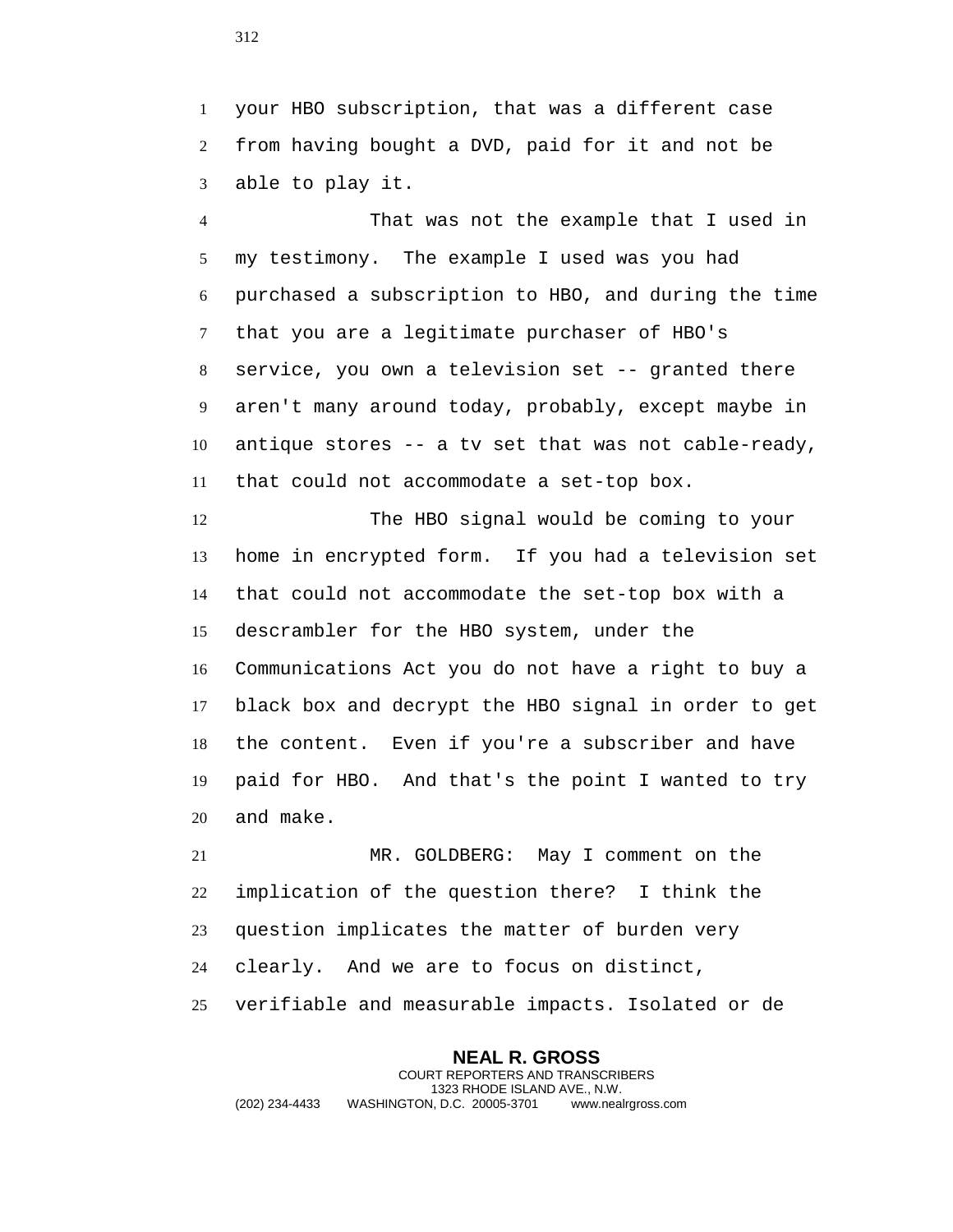minimis effects, speculation, conjecture, et cetera, do not amount to meeting of burden. And I think that those effects that are isolated, de minimis, speculation, et cetera, should be regarded as such. And not as meeting a burden. MR. KASUNIC: I just want to offer Ms. Gross or anyone else an opportunity. MS. PETERS: I just want to ask one question on behalf of libraries. Libraries purchase DVDs. And DVDs, do they deteriorate or do they stay good forever? You're a library that's an archive. MR. MARKS: Right. My understanding -- and again, this is going to be an additional question for me to research for you -- is that the life of a DVD disk is greater than the life of a VHS tape, an analog videocassette. That that will deteriorate more quickly than a DVD disk will. But it is not my understanding that a DVD disk will not ever degrade over time. MS. PETERS: Are you aware of libraries

 purchasing and then seeking in the purchase, the ability to somehow make a back-up copy that isn't in exactly the same format, but in a neutral format that they can basically have as machines become not

**NEAL R. GROSS** COURT REPORTERS AND TRANSCRIBERS 1323 RHODE ISLAND AVE., N.W. (202) 234-4433 WASHINGTON, D.C. 20005-3701 www.nealrgross.com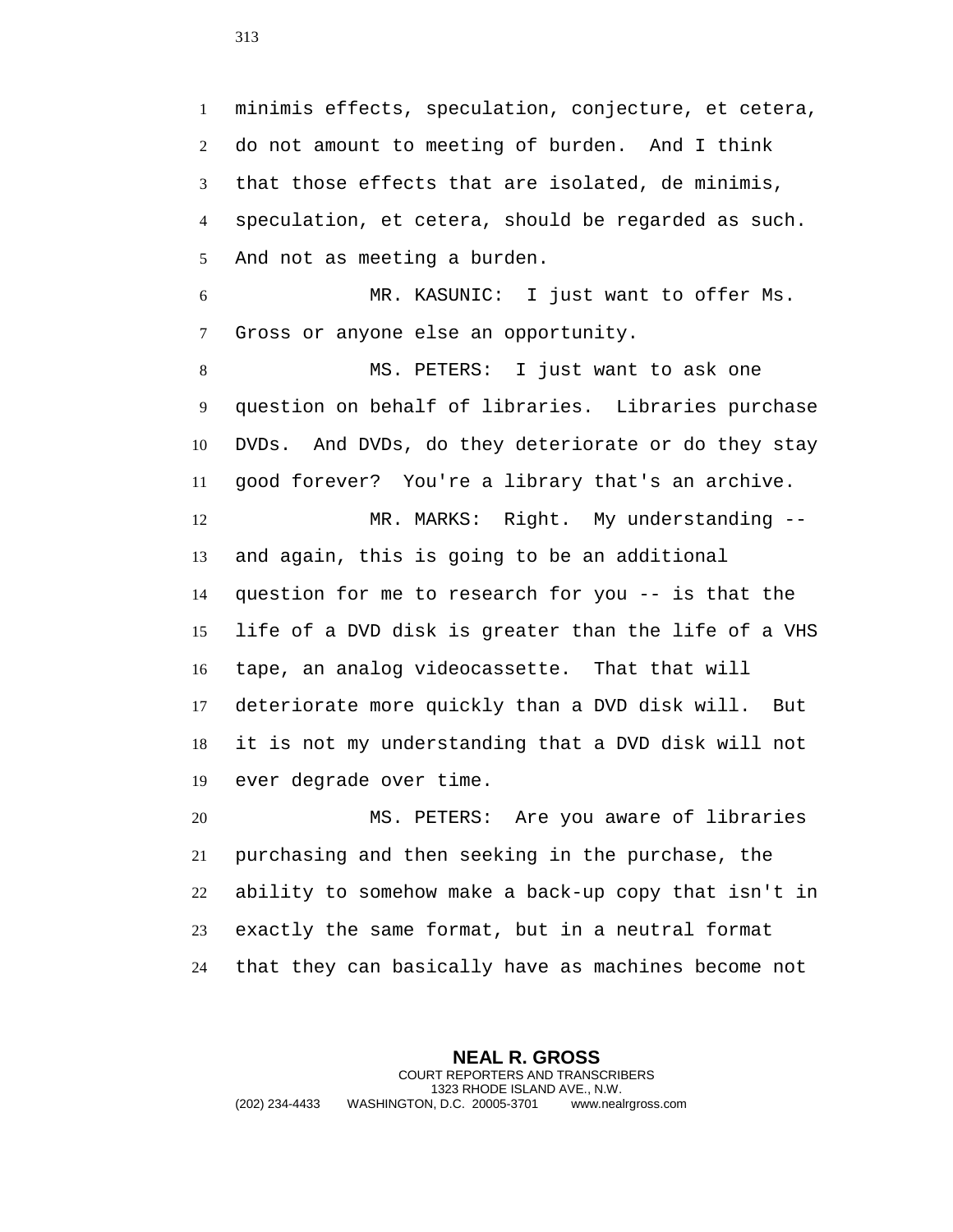available? Or do you know what libraries are doing with regard to that? MR. MARKS: I don't know. And I haven't heard of any such request being made. MS. PETERS: Well, they clearly have a right under Section 108, to the point where it's deteriorating, to make back-up copies. And the question is if you had an access control on it, wouldn't that then inhibit the ability that they have by law with regard to the copy? MR. MARKS: It may, it may. And I think if that sort of problem develops, I think a much more sensible remedy to that problem is for the library and the content owner to work out some sort of guideline, whereby the content owner needs to make available a copy that's suitable for archiving to the library. I think an approach that is specifically tailored to this potential problem would be far better than enacting or adopting an exception to the prohibition on circumvention. 21 I understand that  $1201(a)(1)(B)$  really only gives you rulemaking authority in this context, to adopt exceptions or exemptions for circumvention. But I know the Library of Congress has other rulemaking abilities in terms of preservation or

**NEAL R. GROSS** COURT REPORTERS AND TRANSCRIBERS 1323 RHODE ISLAND AVE., N.W. (202) 234-4433 WASHINGTON, D.C. 20005-3701 www.nealrgross.com